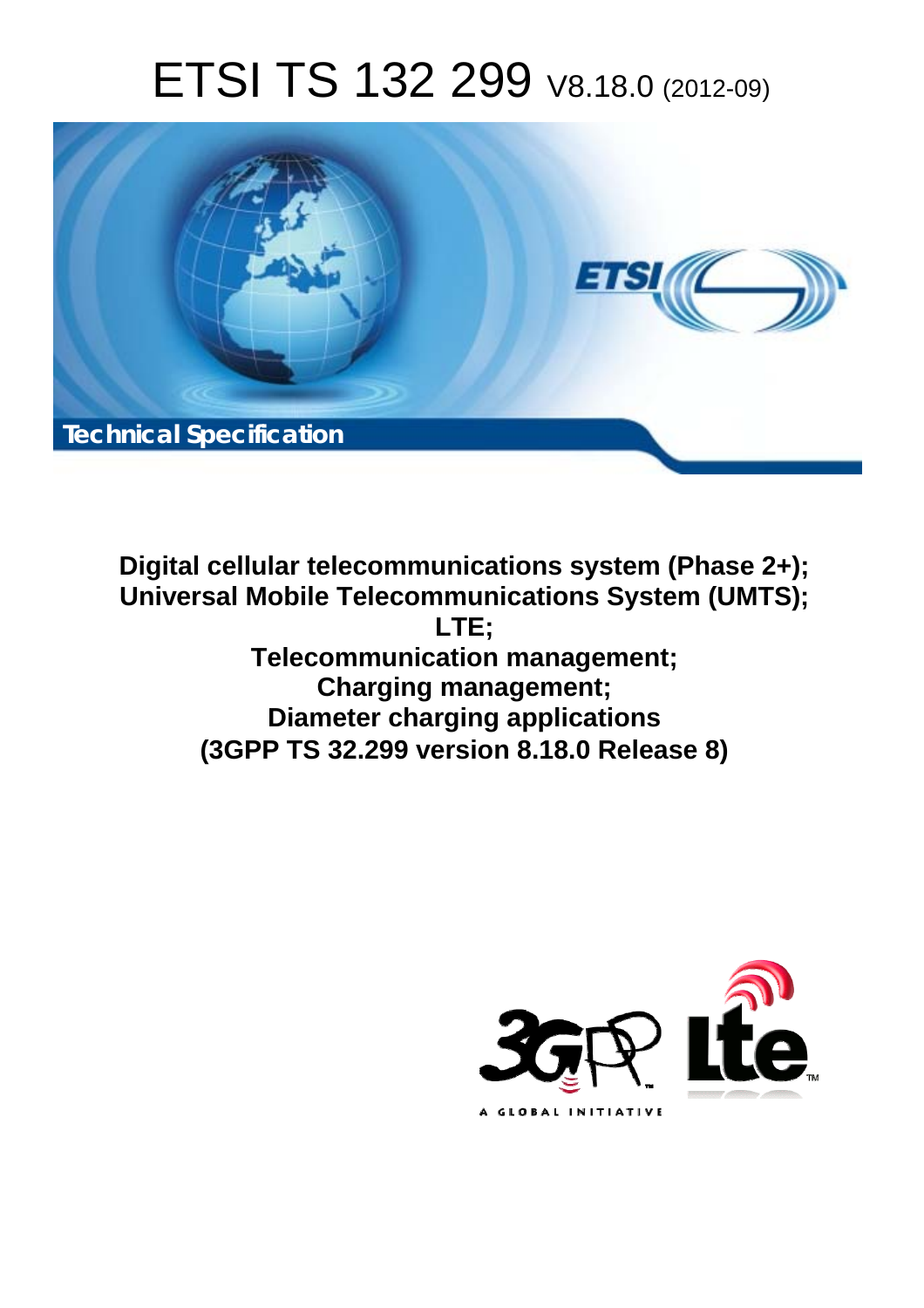Reference RTS/TSGS-0532299v8I0

> Keywords GSM,LTE,UMTS

#### *ETSI*

#### 650 Route des Lucioles F-06921 Sophia Antipolis Cedex - FRANCE

Tel.: +33 4 92 94 42 00 Fax: +33 4 93 65 47 16

Siret N° 348 623 562 00017 - NAF 742 C Association à but non lucratif enregistrée à la Sous-Préfecture de Grasse (06) N° 7803/88

#### *Important notice*

Individual copies of the present document can be downloaded from: [http://www.etsi.org](http://www.etsi.org/)

The present document may be made available in more than one electronic version or in print. In any case of existing or perceived difference in contents between such versions, the reference version is the Portable Document Format (PDF). In case of dispute, the reference shall be the printing on ETSI printers of the PDF version kept on a specific network drive within ETSI Secretariat.

Users of the present document should be aware that the document may be subject to revision or change of status. Information on the current status of this and other ETSI documents is available at <http://portal.etsi.org/tb/status/status.asp>

If you find errors in the present document, please send your comment to one of the following services: [http://portal.etsi.org/chaircor/ETSI\\_support.asp](http://portal.etsi.org/chaircor/ETSI_support.asp)

#### *Copyright Notification*

No part may be reproduced except as authorized by written permission. The copyright and the foregoing restriction extend to reproduction in all media.

> © European Telecommunications Standards Institute 2012. All rights reserved.

**DECT**TM, **PLUGTESTS**TM, **UMTS**TM and the ETSI logo are Trade Marks of ETSI registered for the benefit of its Members. **3GPP**TM and **LTE**™ are Trade Marks of ETSI registered for the benefit of its Members and of the 3GPP Organizational Partners.

**GSM**® and the GSM logo are Trade Marks registered and owned by the GSM Association.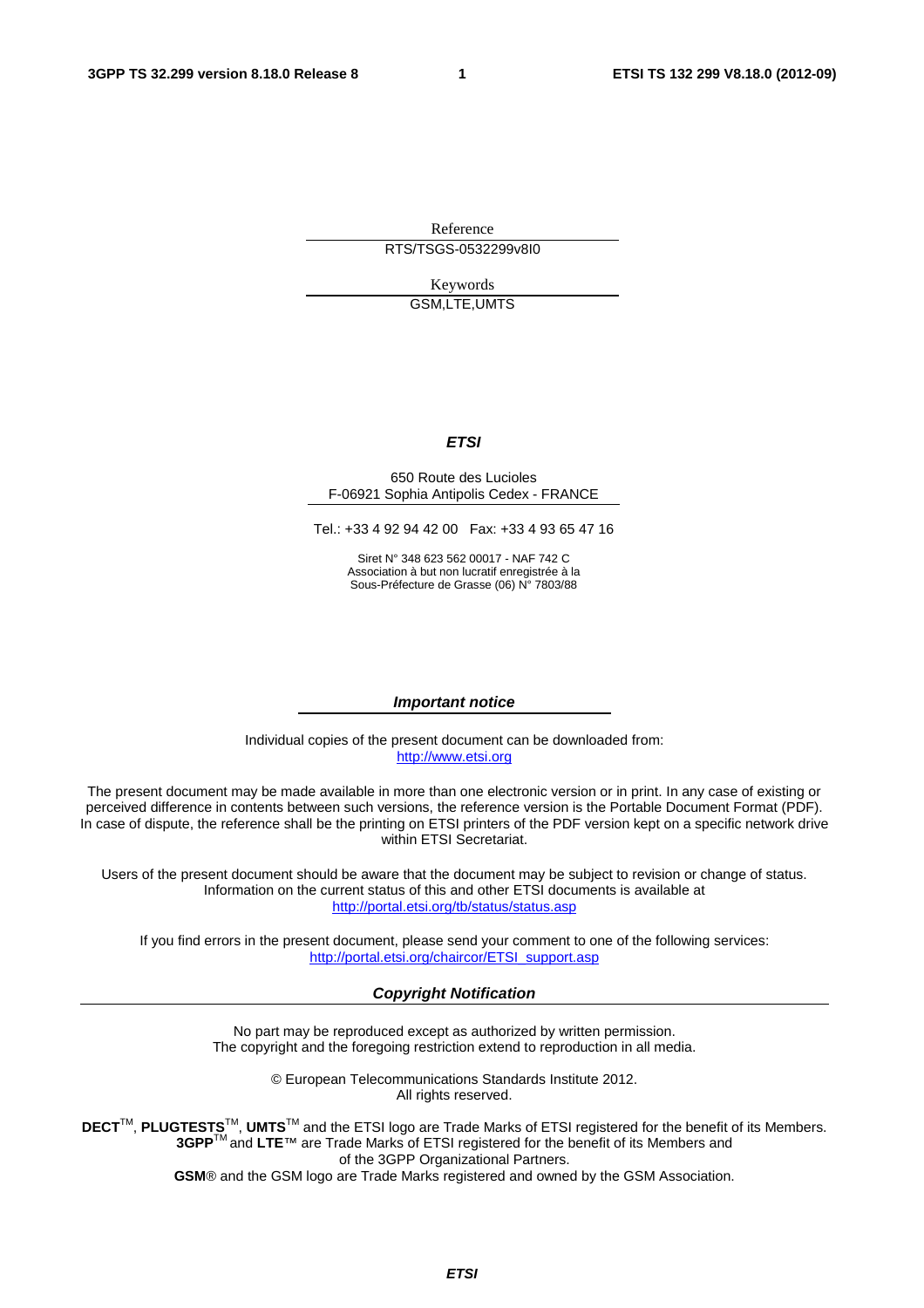# Intellectual Property Rights

IPRs essential or potentially essential to the present document may have been declared to ETSI. The information pertaining to these essential IPRs, if any, is publicly available for **ETSI members and non-members**, and can be found in ETSI SR 000 314: *"Intellectual Property Rights (IPRs); Essential, or potentially Essential, IPRs notified to ETSI in respect of ETSI standards"*, which is available from the ETSI Secretariat. Latest updates are available on the ETSI Web server [\(http://ipr.etsi.org](http://webapp.etsi.org/IPR/home.asp)).

Pursuant to the ETSI IPR Policy, no investigation, including IPR searches, has been carried out by ETSI. No guarantee can be given as to the existence of other IPRs not referenced in ETSI SR 000 314 (or the updates on the ETSI Web server) which are, or may be, or may become, essential to the present document.

# Foreword

This Technical Specification (TS) has been produced by ETSI 3rd Generation Partnership Project (3GPP).

The present document may refer to technical specifications or reports using their 3GPP identities, UMTS identities or GSM identities. These should be interpreted as being references to the corresponding ETSI deliverables.

The cross reference between GSM, UMTS, 3GPP and ETSI identities can be found under <http://webapp.etsi.org/key/queryform.asp>.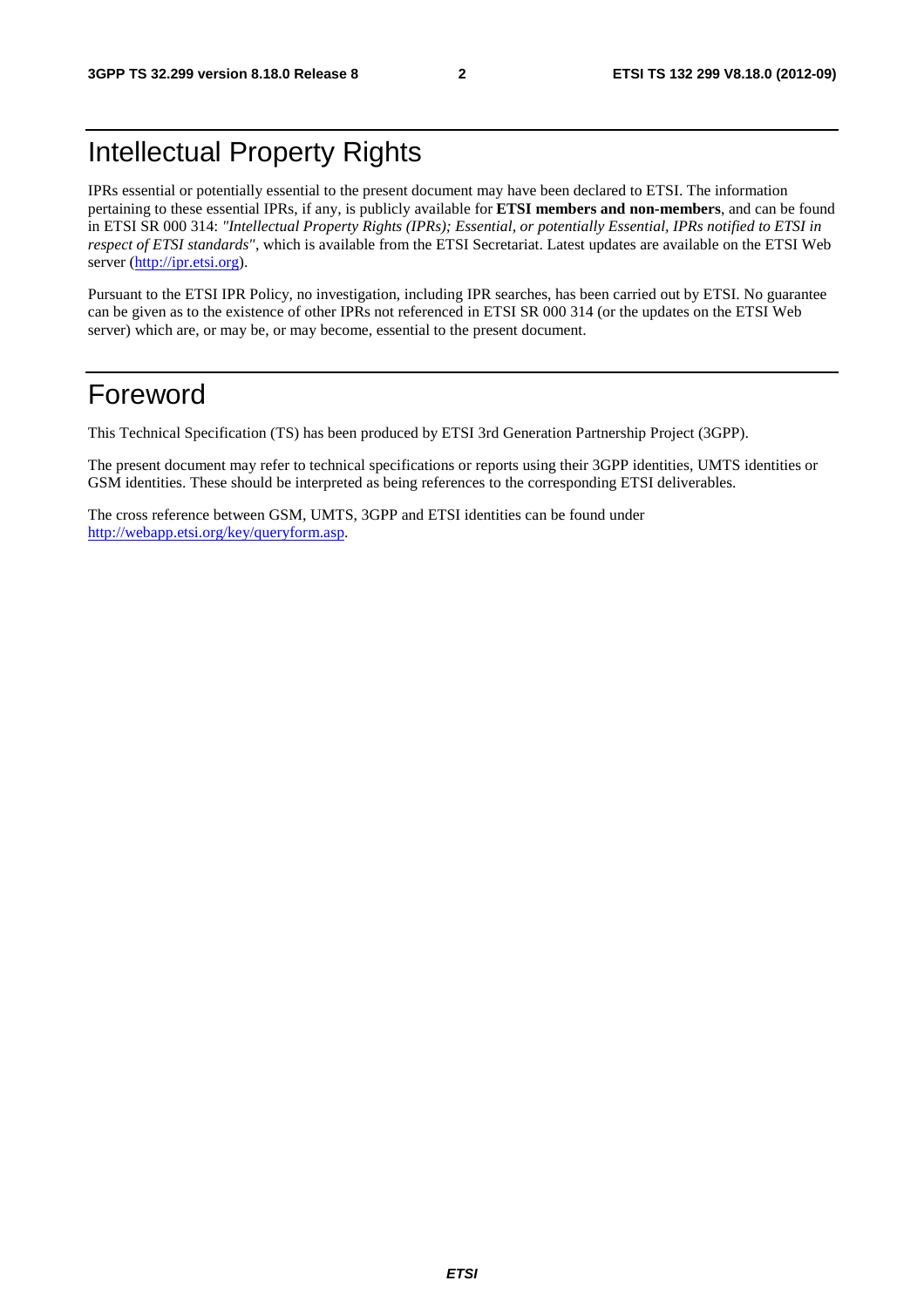$\mathbf{3}$ 

# Contents

| 1              |  |  |  |
|----------------|--|--|--|
| $\overline{2}$ |  |  |  |
| 3              |  |  |  |
| 3.1            |  |  |  |
| 3.2<br>3.3     |  |  |  |
| 4              |  |  |  |
| 4.1            |  |  |  |
| 4.1.1          |  |  |  |
| 5              |  |  |  |
|                |  |  |  |
| 5.1<br>5.1.1   |  |  |  |
| 5.1.1.1        |  |  |  |
| 5.1.1.2        |  |  |  |
| 5.1.2          |  |  |  |
| 5.2            |  |  |  |
| 5.2.1          |  |  |  |
| 5.2.2          |  |  |  |
| 5.2.2.1        |  |  |  |
| 5.2.2.1.1      |  |  |  |
| 5.2.2.1.2      |  |  |  |
| 5.2.2.1.3      |  |  |  |
| 5.2.2.1.4      |  |  |  |
| 5.2.2.2        |  |  |  |
| 5.2.2.2.1      |  |  |  |
| 5.2.2.2.2      |  |  |  |
| 5.2.2.2.3      |  |  |  |
| 5.2.2.3        |  |  |  |
| 5.2.2.3.1      |  |  |  |
| 5.2.2.3.2      |  |  |  |
| 5.2.2.3.3      |  |  |  |
| 5.2.3          |  |  |  |
| 5.3            |  |  |  |
| 5.3.1          |  |  |  |
| 5.3.2          |  |  |  |
| 5.3.3          |  |  |  |
| 6              |  |  |  |
| 6.1            |  |  |  |
| 6.1.1          |  |  |  |
| 6.1.2          |  |  |  |
| 6.1.3          |  |  |  |
| 6.1.3.1        |  |  |  |
| 6.1.3.2        |  |  |  |
| 6.1.3.3        |  |  |  |
| 6.1.3.4        |  |  |  |
| 6.2            |  |  |  |
| 6.2.1          |  |  |  |
| 6.2.1.1        |  |  |  |
| 6.2.1.2        |  |  |  |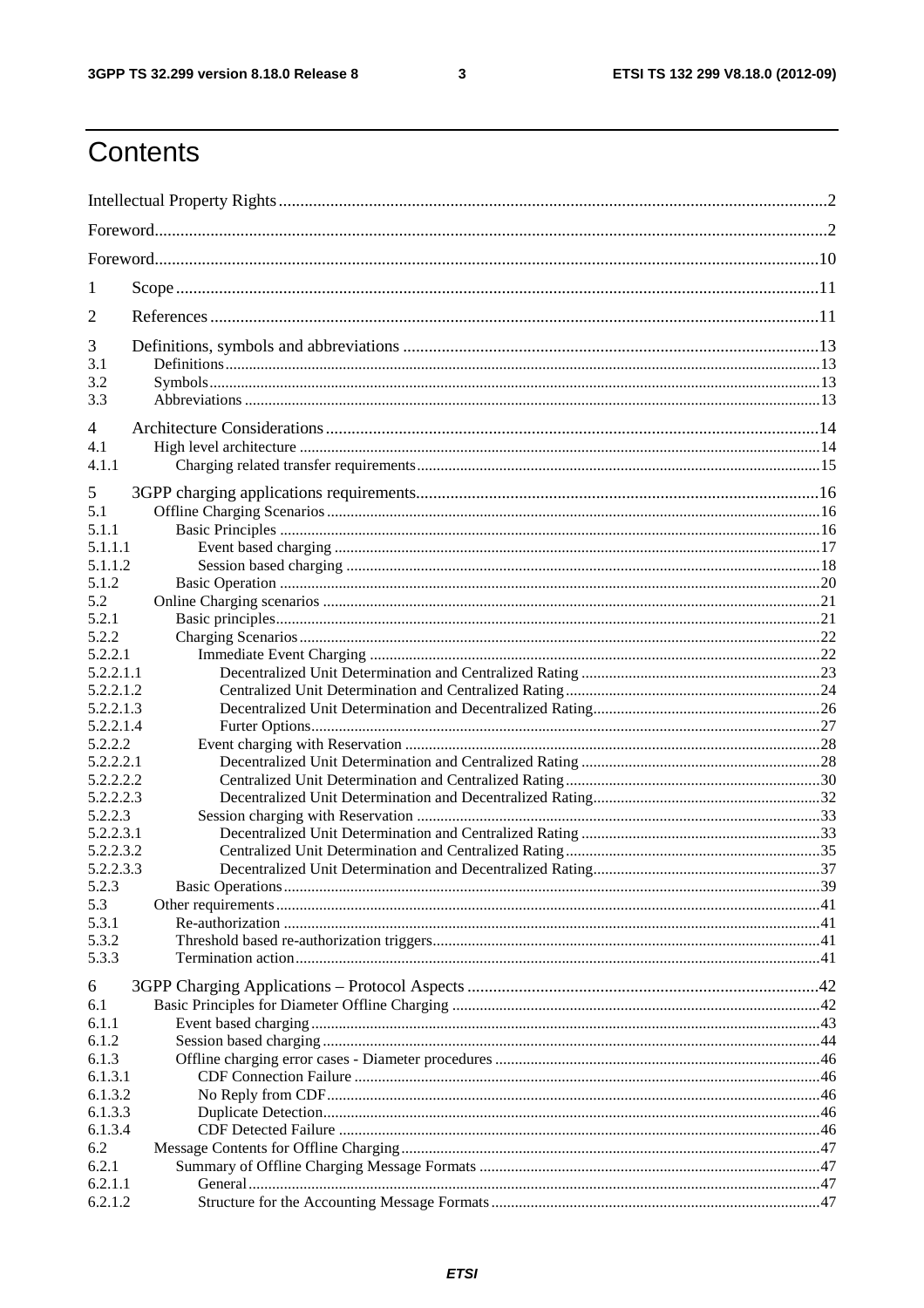| 6.2.2              |  |
|--------------------|--|
| 6.2.3              |  |
| 6.3                |  |
| 6.3.1              |  |
| 6.3.2              |  |
| 6.3.2.1            |  |
| 6.3.3              |  |
| 6.3.4              |  |
| 6.3.5              |  |
| 6.3.6              |  |
| 6.3.6.1            |  |
| 6.3.6.2            |  |
| 6.3.7              |  |
| 6.3.7.1            |  |
| 6.3.7.2            |  |
| 6.3.8              |  |
| 6.3.9              |  |
| 6.3.10             |  |
| 6.3.11             |  |
| 6.4                |  |
| 6.4.1              |  |
| 6.4.1.1            |  |
| 6.4.1.2            |  |
| 6.4.2<br>6.4.3     |  |
| 6.4.4              |  |
| 6.4.5              |  |
| 6.4.6.             |  |
| 6.4.7              |  |
| 6.4.8              |  |
| 6.4.9              |  |
| 6.4.10             |  |
| 6.4.11             |  |
| 6.4.12             |  |
| 6.4.13             |  |
| 6.5                |  |
| 6.5.1              |  |
| 6.5.1.1            |  |
| 6.5.1.2            |  |
| 6.5.1.3            |  |
| 6.5.1.4            |  |
| 6.5.2              |  |
| 6.5.3              |  |
| 6.5.4              |  |
| 6.5.5              |  |
| 6.5.6              |  |
| 6.5.7              |  |
| 6.5.8              |  |
| 6.6                |  |
| 6.6.1              |  |
| 6.6.2              |  |
| 7                  |  |
| 7.1                |  |
| 7.1.1a             |  |
| 7.1.1 <sub>b</sub> |  |
| 7.1.1c             |  |
| 7.1.1d             |  |
| 7.1.1              |  |
| 7.1.2              |  |
| 7.1.2A             |  |
| 7.1.3              |  |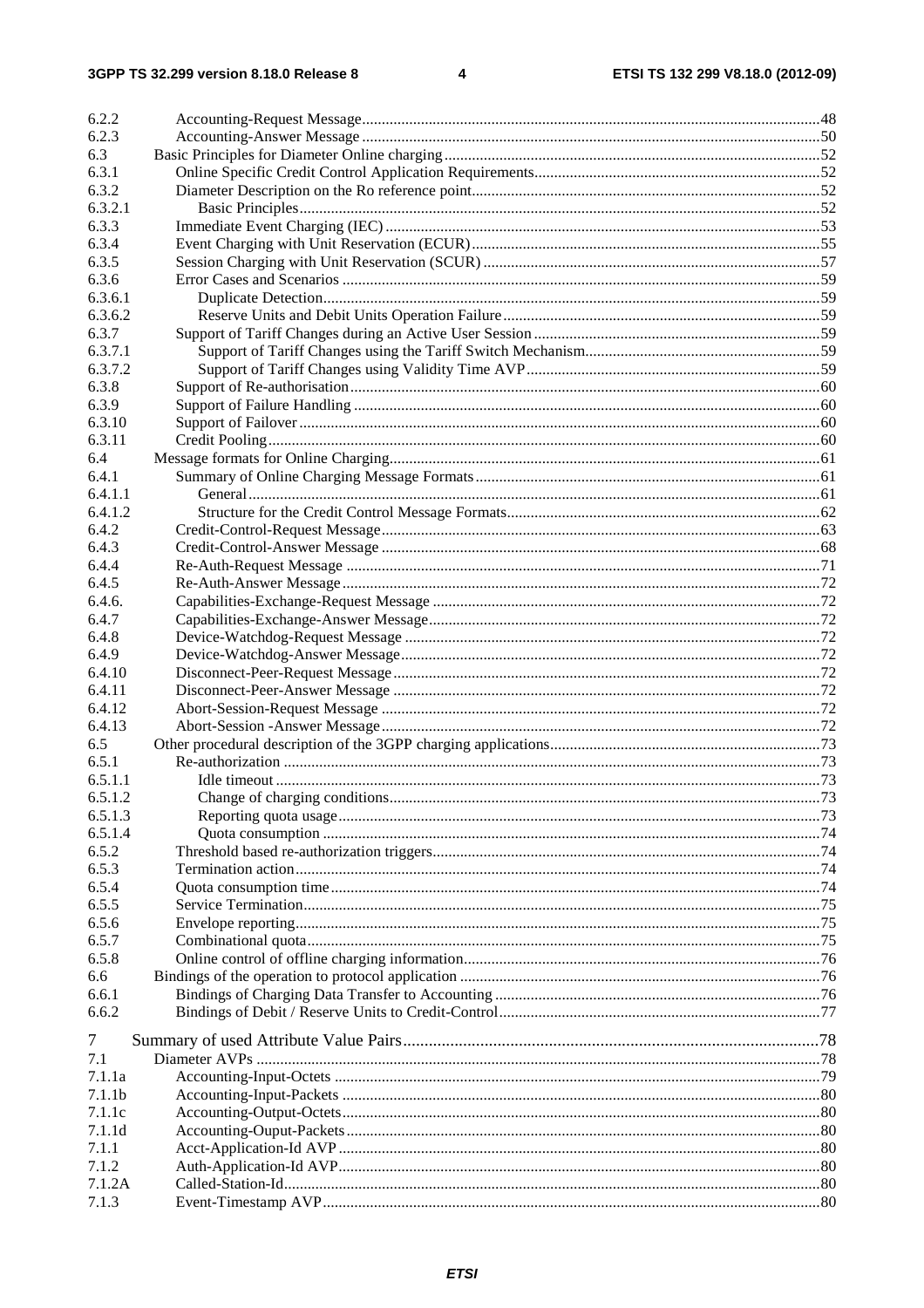### $5\phantom{a}$

| 7.1.4   |  |
|---------|--|
| 7.1.5   |  |
| 7.1.6   |  |
| 7.1.7   |  |
| 7.1.8   |  |
| 7.1.9   |  |
| 7.1.10  |  |
| 7.1.11  |  |
| 7.2     |  |
| 7.2.1   |  |
| 7.2.2   |  |
| 7.2.2A  |  |
| 7.2.3   |  |
|         |  |
| 7.2.4   |  |
| 7.2.5   |  |
| 7.2.6   |  |
| 7.2.7   |  |
| 7.2.8   |  |
| 7.2.9   |  |
| 7.2.10  |  |
| 7.2.11  |  |
| 7.2.12  |  |
| 7.2.12A |  |
| 7.2.13  |  |
| 7.2.14  |  |
| 7.2.15  |  |
| 7.2.15A |  |
| 7.2.16  |  |
| 7.2.17  |  |
| 7.2.18  |  |
| 7.2.19  |  |
| 7.2.20  |  |
| 7.2.21  |  |
| 7.2.22  |  |
| 7.2.23  |  |
| 7.2.23A |  |
| 7.2.24  |  |
| 7.2.25  |  |
| 7.2.25A |  |
| 7.2.25B |  |
| 7.2.25C |  |
| 7.2.26  |  |
| 7.2.26A |  |
| 7.2.27  |  |
| 7.2.28  |  |
| 7.2.29  |  |
| 7.2.30  |  |
| 7.2.31  |  |
| 7.2.32  |  |
| 7.2.33  |  |
| 7.2.34  |  |
| 7.2.34A |  |
| 7.2.35  |  |
| 7.2.36  |  |
| 7.2.37  |  |
|         |  |
| 7.2.37A |  |
| 7.2.38  |  |
| 7.2.39  |  |
| 7.2.39A |  |
| 7.2.39B |  |
| 7.2.40  |  |
| 7.2.41  |  |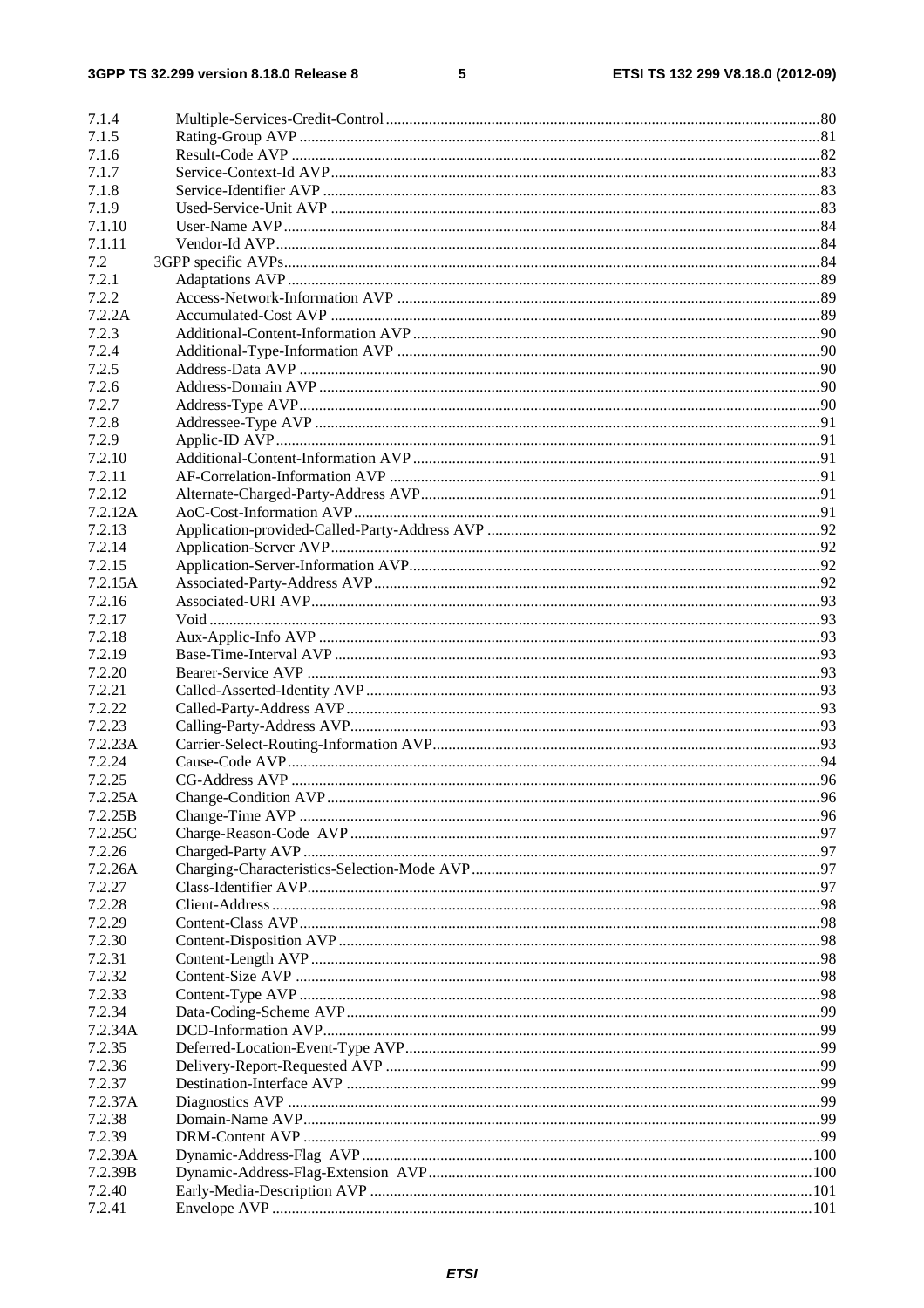#### $\bf 6$

| 7.2.42           |  |
|------------------|--|
| 7.2.43           |  |
| 7.2.44           |  |
| 7.2.45           |  |
| 7.2.46           |  |
| 7.2.47           |  |
| 7.2.48           |  |
| 7.2.49           |  |
| 7.2.50           |  |
| 7.2.51           |  |
| 7.2.51A          |  |
| 7.2.52           |  |
| 7.2.53           |  |
| 7.2.54           |  |
| 7.2.55           |  |
| 7.2.56           |  |
| 7.2.57           |  |
| 7.2.58           |  |
| 7.2.59           |  |
| 7.2.60           |  |
| 7.2.61           |  |
| 7.2.62           |  |
| 7.2.63           |  |
| 7.2.64           |  |
| 7.2.65           |  |
| 7.2.66           |  |
|                  |  |
| 7.2.67<br>7.2.68 |  |
|                  |  |
| 7.2.69           |  |
| 7.2.70           |  |
| 7.2.71           |  |
| 7.2.72           |  |
| 7.2.72A          |  |
| 7.2.73           |  |
| 7.2.74           |  |
| 7.2.75           |  |
| 7.2.76           |  |
| 7.2.77           |  |
| 7.2.78           |  |
| 7.2.79           |  |
| 7.2.80           |  |
| 7.2.81           |  |
| 7.2.82           |  |
| 7.2.83           |  |
| 7.2.84           |  |
| 7.2.85           |  |
| 7.2.86           |  |
| 7.2.87           |  |
| 7.2.88           |  |
| 7.2.88A          |  |
| 7.2.88AA         |  |
| 7.2.89           |  |
| 7.2.89b          |  |
| 7.2.89a          |  |
| 7.2.89aa         |  |
| 7.2.89A          |  |
| 7.2.90           |  |
| 7.2.91           |  |
| 7.2.92           |  |
| 7.2.92A          |  |
| 7.2.93           |  |
| 7.2.94           |  |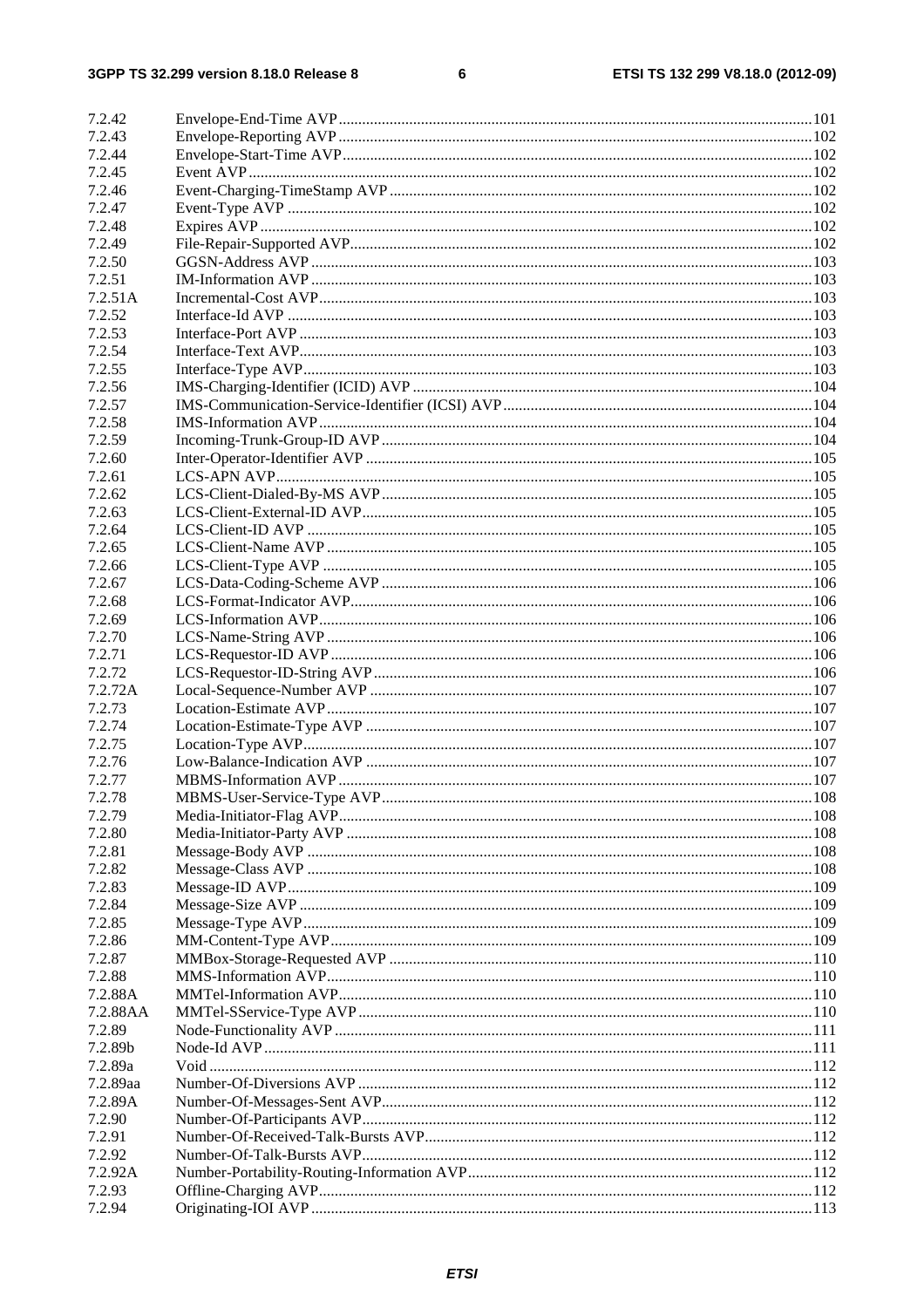### $\overline{7}$

| 7.2.95   |  |
|----------|--|
| 7.2.96   |  |
| 7.2.97   |  |
| 7.2.97A  |  |
| 7.2.98   |  |
| 7.2.99   |  |
| 7.2.100  |  |
| 7.2.101  |  |
| 7.2.102  |  |
| 7.2.102A |  |
| 7.2.103  |  |
| 7.2.104  |  |
| 7.2.104A |  |
| 7.2.105  |  |
| 7.2.106  |  |
| 7.2.107  |  |
| 7.2.108  |  |
| 7.2.109  |  |
| 7.2.109A |  |
| 7.2.110  |  |
| 7.2.111  |  |
| 7.2.112  |  |
| 7.2.113  |  |
| 7.2.114  |  |
| 7.2.115  |  |
| 7.2.116  |  |
| 7.2.117  |  |
| 7.2.118  |  |
| 7.2.119  |  |
| 7.2.120  |  |
| 7.2.121  |  |
| 7.2.122  |  |
| 7.2.123  |  |
| 7.2.124  |  |
| 7.2.125  |  |
| 7.2.126  |  |
|          |  |
| 7.2.127  |  |
| 7.2.128  |  |
| 7.2.129  |  |
| 7.2.129A |  |
| 7.2.130  |  |
| 7.2.130a |  |
| 7.2.130A |  |
| 7.2.131  |  |
| 7.2.132  |  |
| 7.2.133  |  |
| 7.2.134  |  |
| 7.2.135  |  |
| 7.2.136  |  |
| 7.2.137  |  |
| 7.2.138  |  |
| 7.2.139  |  |
| 7.2.140  |  |
| 7.2.141  |  |
| 7.2.142  |  |
| 7.2.143  |  |
| 7.2.144  |  |
| 7.2.145  |  |
| 7.2.145A |  |
| 7.2.146  |  |
| 7.2.146A |  |
|          |  |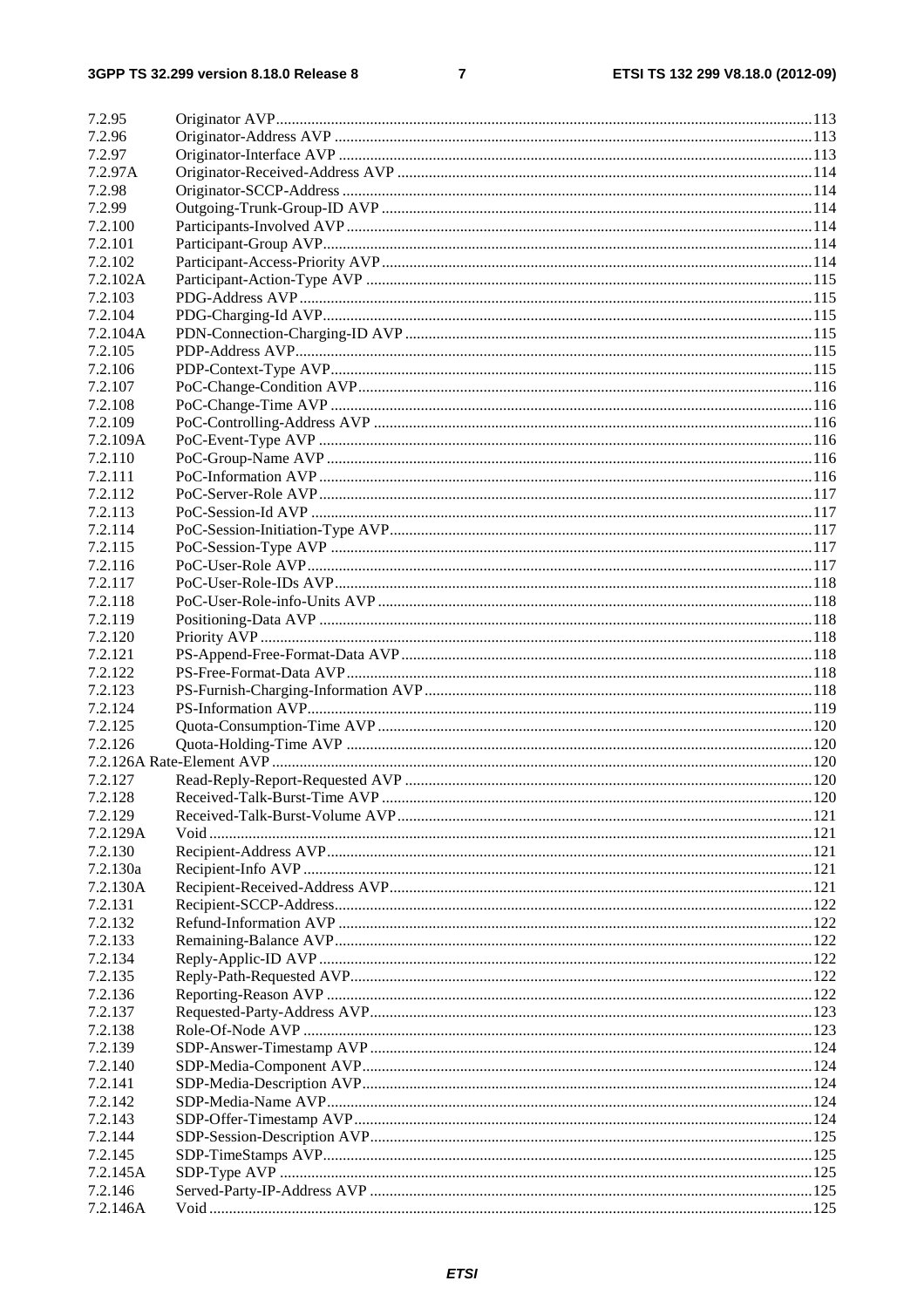#### $\overline{\mathbf{8}}$

| 7.2.146B |                               |  |
|----------|-------------------------------|--|
| 7.2.147  |                               |  |
| 7.2.148  |                               |  |
| 7.2.149  |                               |  |
| 7.2.149A |                               |  |
| 7.2.150  |                               |  |
| 7.2.151  |                               |  |
| 7.2.152  |                               |  |
| 7.2.152A |                               |  |
| 7.2.152B |                               |  |
| 7.2.153  |                               |  |
| 7.2.153a |                               |  |
| 7.2.153A |                               |  |
| 7.2.154  |                               |  |
| 7.2.155  |                               |  |
| 7.2.156  |                               |  |
| 7.2.157  |                               |  |
| 7.2.158  |                               |  |
| 7.2.159  |                               |  |
| 7.2.160  |                               |  |
| 7.2.161  |                               |  |
| 7.2.162  |                               |  |
| 7.2.163  |                               |  |
| 7.2.163A |                               |  |
| 7.2.164  |                               |  |
| 7.2.164A |                               |  |
| 7.2.164B |                               |  |
| 7.2.165  |                               |  |
| 7.2.165A |                               |  |
| 7.2.165B |                               |  |
| 7.2.166  |                               |  |
| 7.2.167  |                               |  |
| 7.2.168  |                               |  |
| 7.2.169  |                               |  |
| 7.2.169A |                               |  |
| 7.2.169B |                               |  |
| 7.2.170  |                               |  |
| 7.2.171  |                               |  |
| 7.2.172  |                               |  |
| 7.2.173  |                               |  |
| 7.2.173a |                               |  |
| 7.2.173A |                               |  |
| 7.2.174  |                               |  |
| 7.2.175  |                               |  |
| 7.2.176  |                               |  |
| 7.2.177  |                               |  |
| 7.2.178  |                               |  |
| 7.2.179  |                               |  |
| 7.2.180  |                               |  |
| 7.2.181  |                               |  |
| 7.2.182  |                               |  |
| 7.2.183  |                               |  |
| 7.2.184  |                               |  |
| 7.2.185  |                               |  |
| 7.2.186  |                               |  |
| 7.2.187  |                               |  |
|          |                               |  |
| 7.2.188  |                               |  |
| 7.2.189  |                               |  |
| 7.3      |                               |  |
|          | <b>Annex A (informative):</b> |  |
|          |                               |  |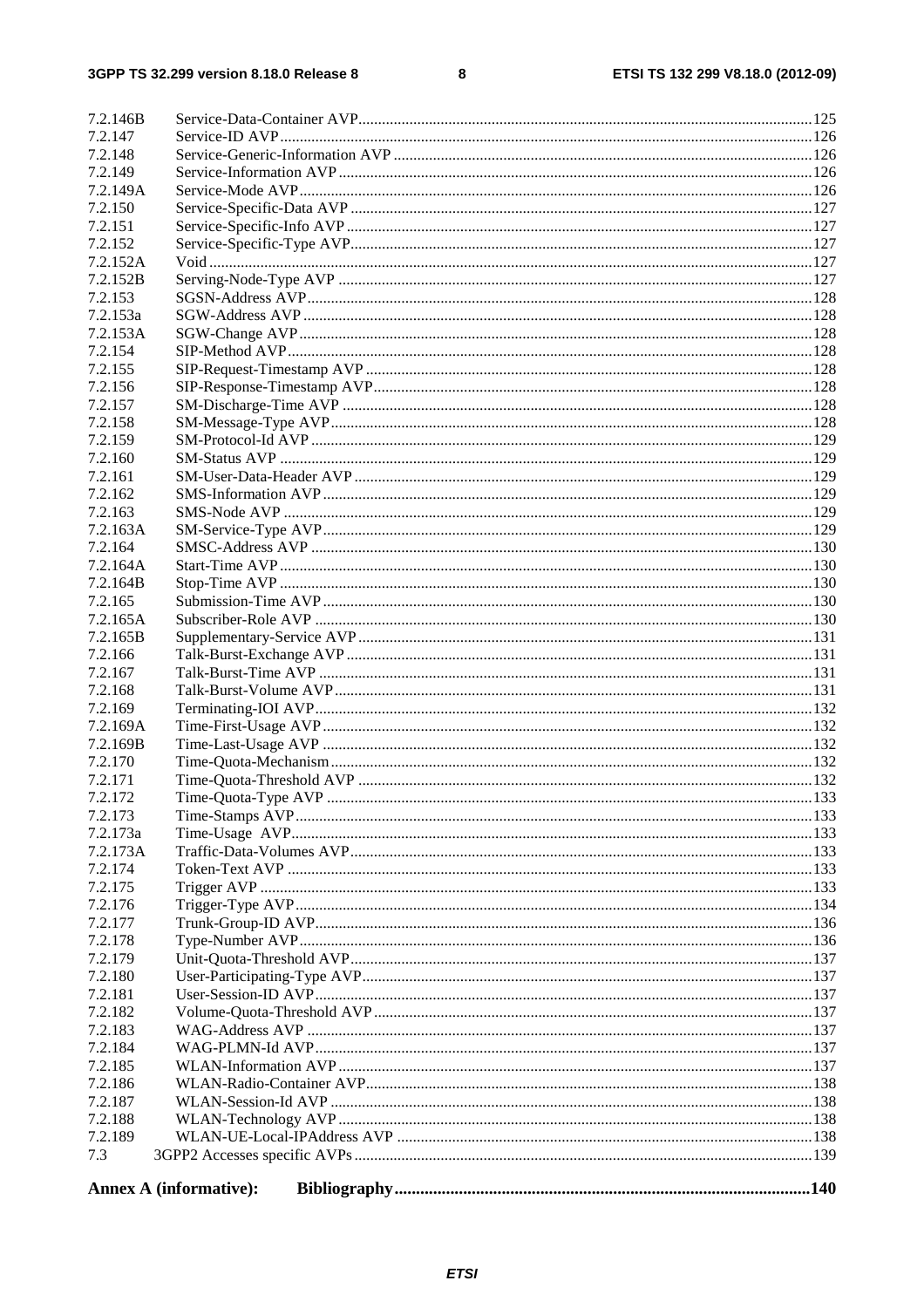$\overline{9}$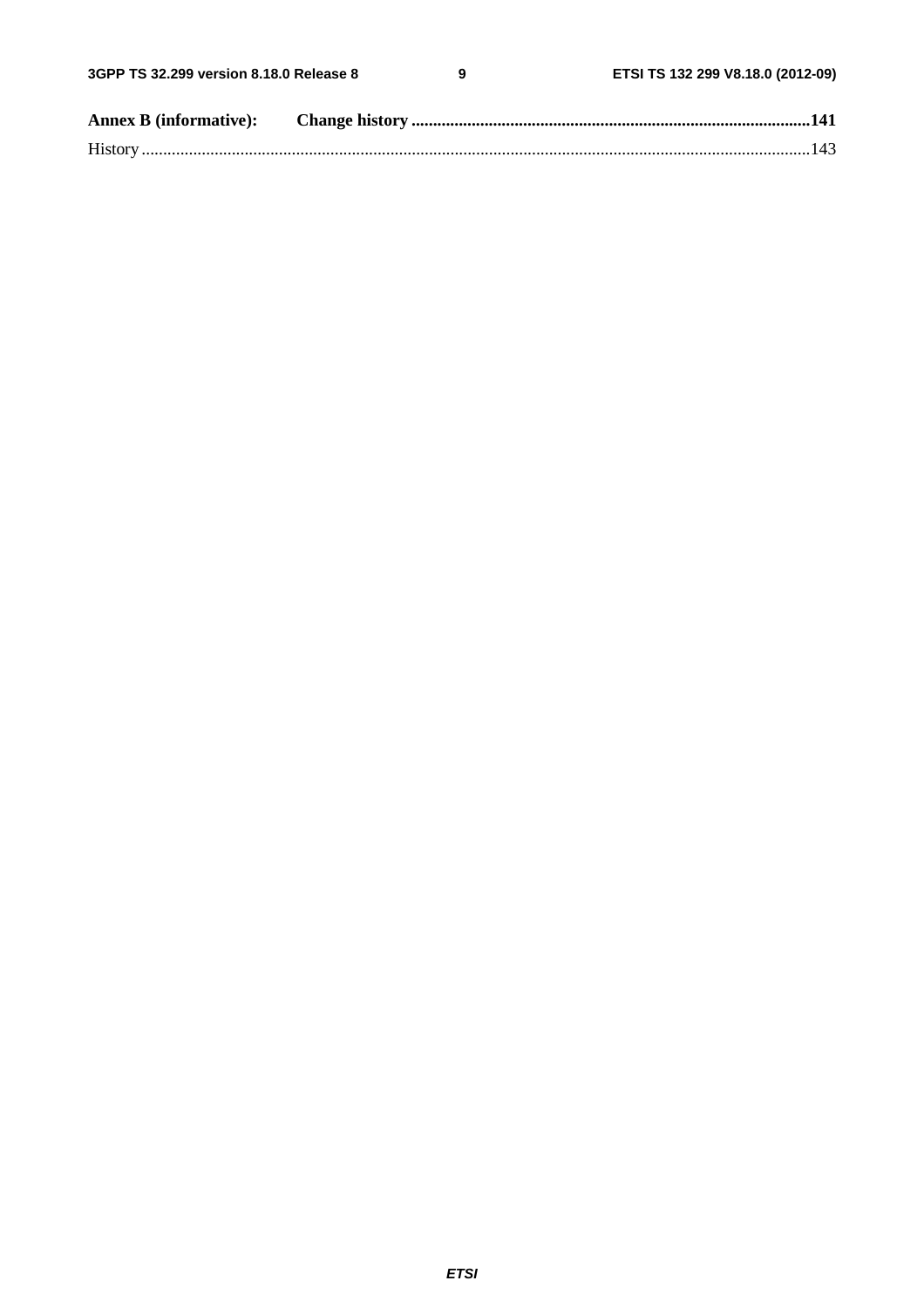# Foreword

This Technical Specification has been produced by the 3<sup>rd</sup> Generation Partnership Project (3GPP).

The contents of the present document are subject to continuing work within the TSG and may change following formal TSG approval. Should the TSG modify the contents of the present document, it will be re-released by the TSG with an identifying change of release date and an increase in version number as follows:

Version x.y.z

where:

- x the first digit:
	- 1 presented to TSG for information;
	- 2 presented to TSG for approval;
	- 3 or greater indicates TSG approved document under change control.
- y the second digit is incremented for all changes of substance, i.e. technical enhancements, corrections, updates, etc.
- z the third digit is incremented when editorial only changes have been incorporated in the document.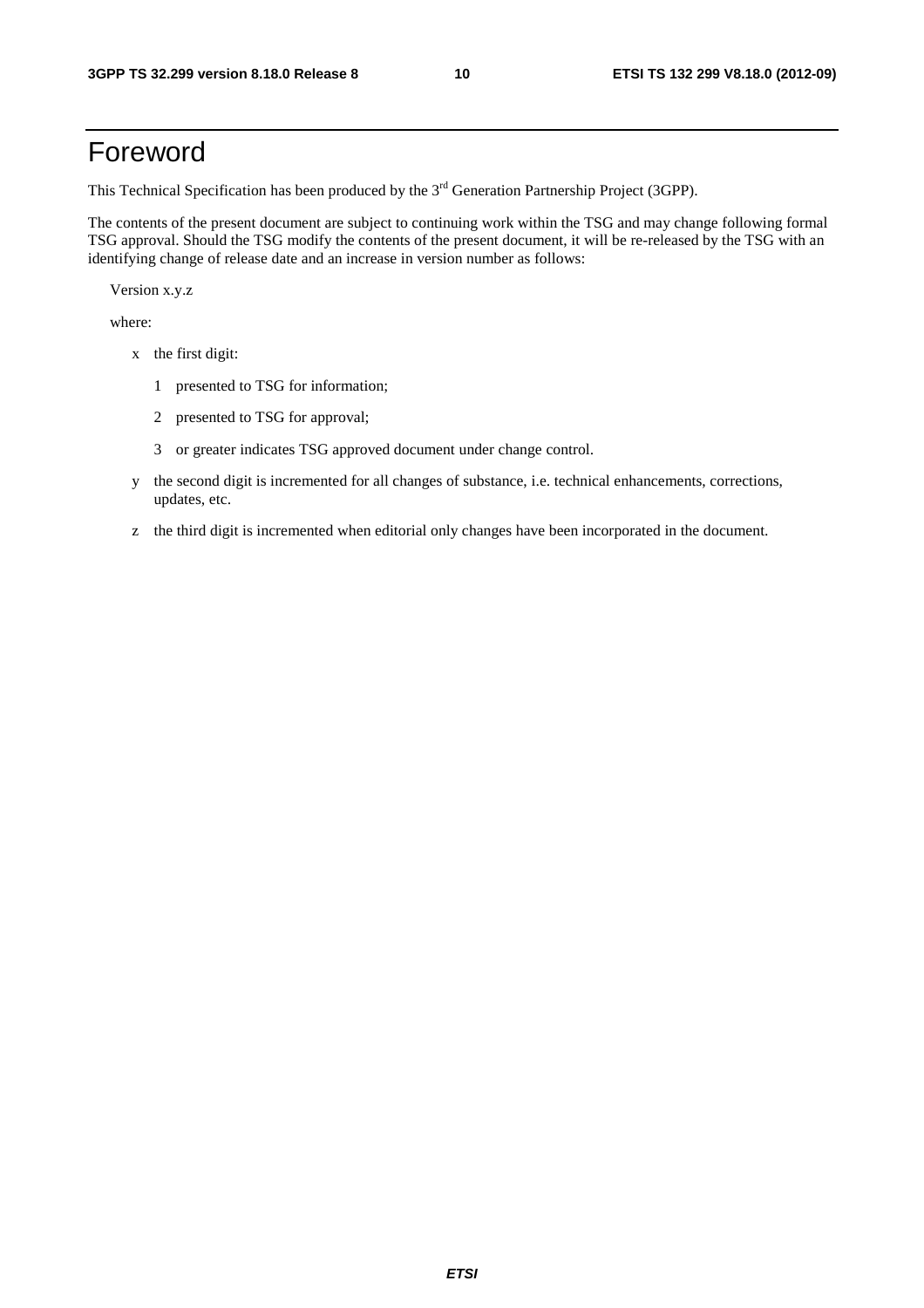# 1 Scope

The present document is part of a series of documents that specify charging functionality and charging management in GSM/UMTS networks. The GSM/UMTS core network-charging architecture and principles are specified in 3GPP TS 32.240 [1], which provides an umbrella for other charging management documents that specify.

- The content of the CDRs' per domain and subsystem (offline charging);
- The content of real-time charging messages per domain / subsystem (online charging);
- The functionality of online and offline charging for those domains and subsystems;
- The interfaces that are used in the charging framework to transfer the charging information (i.e. CDRs or charging events).

The complete document structure for these TSs is defined in 3GPP TS 32.240 [1].

The present document specifies in detail the Diameter based offline and online charging applications for 3GPP networks. It includes all charging parameters, scenarios and message flows..

All terms, definitions and, abbreviations used in the present document, that are common across 3GPP TSs, are defined in 3GPP TR 21.905 [50]. Those that are common across charging management in GSM/UMTS domains, services or subsystems are provided in the umbrella document 3GPP TS 32.240 [1] and are copied into clause 3 of the present document for ease of reading. Finally, those items that are specific to the present document are defined exclusively in the present document.

Furthermore, requirements that govern the charging work are specified in 3GPP TS 22.115 [102].

# 2 References

The following documents contain provisions which, through reference in this text, constitute provisions of the present document.

- References are either specific (identified by date of publication, edition number, version number, etc.) or non-specific.
- For a specific reference, subsequent revisions do not apply.
- For a non-specific reference, the latest version applies. In the case of a reference to a 3GPP document (including a GSM document), a non-specific reference implicitly refers to the latest version of that document *in the same Release as the present document*.
- [1] 3GPP TS 32.240: "Telecommunication management; Charging management; Charging Architecture and Principles".

| $[2]$ -[49] | Void. |
|-------------|-------|
|-------------|-------|

[50] 3GPP TR 21.905: "Vocabulary for 3GPP Specifications"

- [51]-[199] Void.
- [200] 3GPP TS 23.207: "End to end quality of service concept and architecture".
- [201] 3GPP TS 23.228: "IP Multimedia Subsystem (IMS); Stage 2".
- [202] 3GPP TS 24.229: "IP Multimedia Call Control Protocol based on SIP and SDP; Stage 3."
- [203] 3GPP TS 29.207: "Policy control over Go interface".
- [204] 3GPP TS 29.229: "Cx and Dx Interfaces based on the Diameter protocol; Protocol Details".
- [205] Void.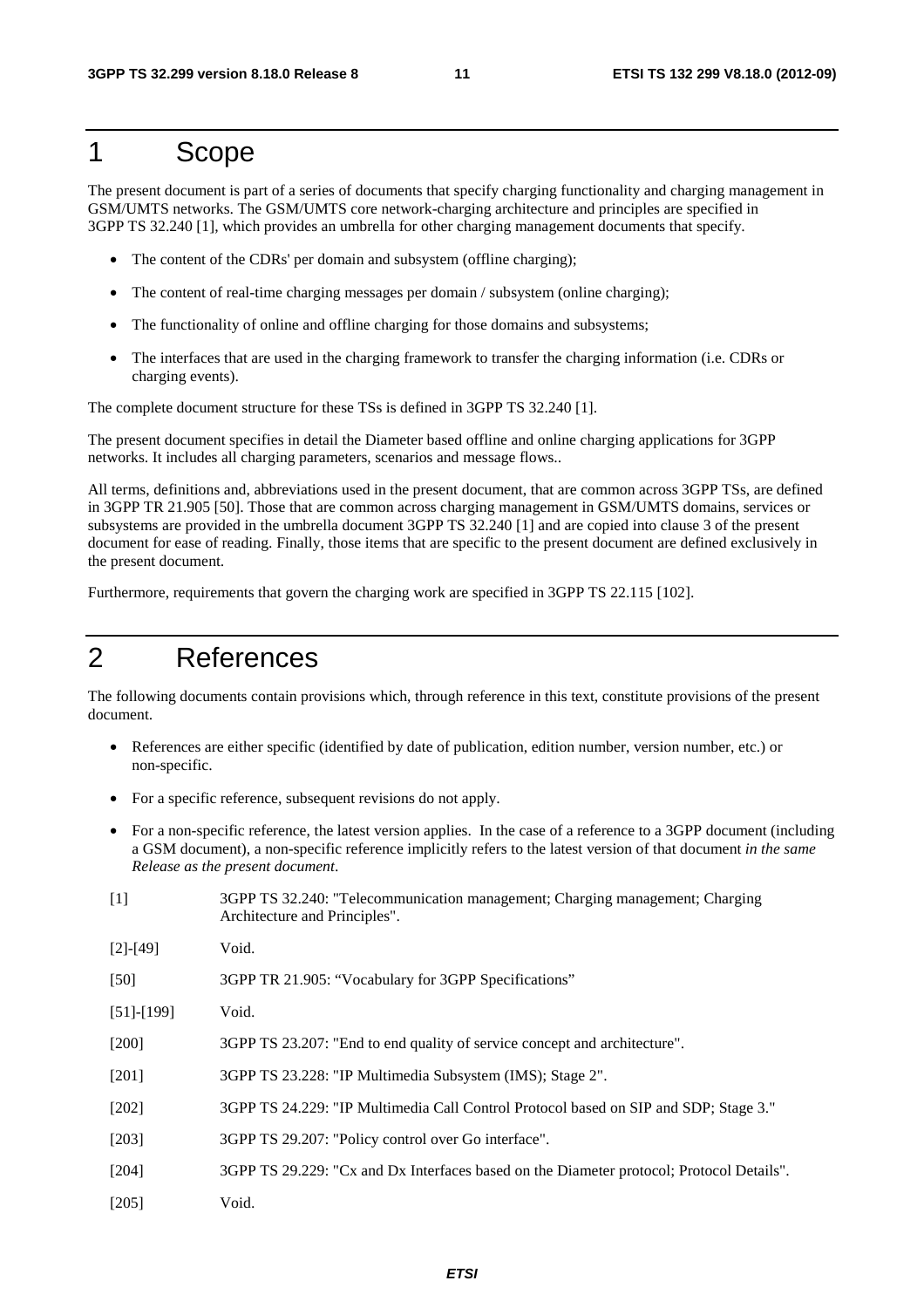| [206]           | 3GPP TS 29.230: "3GPP specific codes and identifiers".                                                                                           |  |
|-----------------|--------------------------------------------------------------------------------------------------------------------------------------------------|--|
| $[207]$         | 3GPP TS 29.061: "Interworking between the Public Land Mobile Network (PLMN) supporting<br>packet based services and Packet Data Networks (PDN)". |  |
| $[208]$         | 3GPP TS 23.140: " Multimedia Messaging Service (MMS); Functional description; Stage 2".                                                          |  |
| $[209]$         | OMA "Multimedia Messaging Service; Encapsulation Protocol".                                                                                      |  |
| $[210]$         | <b>OMNA WSP Content Type Numbers</b><br>http://www.openmobilealliance.org/tech/omna/omna-wsp-content-type.aspx                                   |  |
| $[211]$         | OMA-CP-POC: "OMA PoC Control Plane"                                                                                                              |  |
| $[212]$         | 3GPP 29.234: "3GPP system to Wireless Local Area Network (WLAN) interworking; Stage 3".                                                          |  |
| $[213]$         | 3GPP TS 29.140: "MM10 interface based on Diameter protocol; Stage 3".                                                                            |  |
| [214]           | 3GPP TS 29.214: "Policy and Charging Control over Rx reference point; Stage 3".                                                                  |  |
| [215]           | 3GPP TS 29.212: "Policy and Charging Control over Gx reference point".                                                                           |  |
| [216]           | 3GPP TS 23.040: "Technical realization of Short Message Service (SMS)".                                                                          |  |
| [217]           | 3GPP TS 22.142: "Value Added Services (VAS) for Short Message Service (SMS) requirements".                                                       |  |
| $[218]$         | 3GPP TS 23.203: "Policy and Charging control architecture".                                                                                      |  |
| [219]           | 3GPP TS 29.272: " Mobility Management Entity (MME) and Serving GPRS Support Node<br>(SGSN) related interfaces based on Diameter protocol".       |  |
| $[220]$         | 3GPP TS 24.605: "Conference (CONF) using IP Multimedia (IM) Core Network (CN) subsystem;<br>Protocol specification".                             |  |
| $[221]$         | 3GPP TS 29.329: "Sh Interface based on the Diameter protocol; Protocol details".                                                                 |  |
| $[222]$         | OMA-DDS-Charging_Data: "Charging Data"                                                                                                           |  |
| $[223] - [400]$ | Void.                                                                                                                                            |  |
| [401]           | IETF RFC 3588: "Diameter Base Protocol".                                                                                                         |  |
| [402]           | IETF RFC 4006: "Diameter Credit Control Application"                                                                                             |  |
| [403]           | IETF Draft, "Carrying Location Objects in RADIUS", draft-ietf-geopriv-radius-lo-04.txt, work in<br>progress                                      |  |
| [404]           | IETF RFC 3455, "Private Extensions to the Session Initiation Protocol (SIP) for the $3^{rd}$<br>Generation Partnership Projects (3GPP)".         |  |
| [405]           | IETF RFC 3261: "SIP: Session Initiation Protocol".                                                                                               |  |
| [406]           | IETF Internet-Draft, "SDP: Session Description Protocol".<br>http://www.ietf.org/internet-drafts/draft-ietf-mmusic-sdp-new-24.txt                |  |
| $[407]$         | IETF RFC 4005: "Diameter Network Access Server Application".                                                                                     |  |
| [408]           | IETF RFC 3264: An Offer/Answer Model with the Session Description Protocol (SDP).                                                                |  |
|                 |                                                                                                                                                  |  |

NOTE: The above reference will need to be updated to reference the assigned RFC number, once the draft achieves RFC status within the IETF.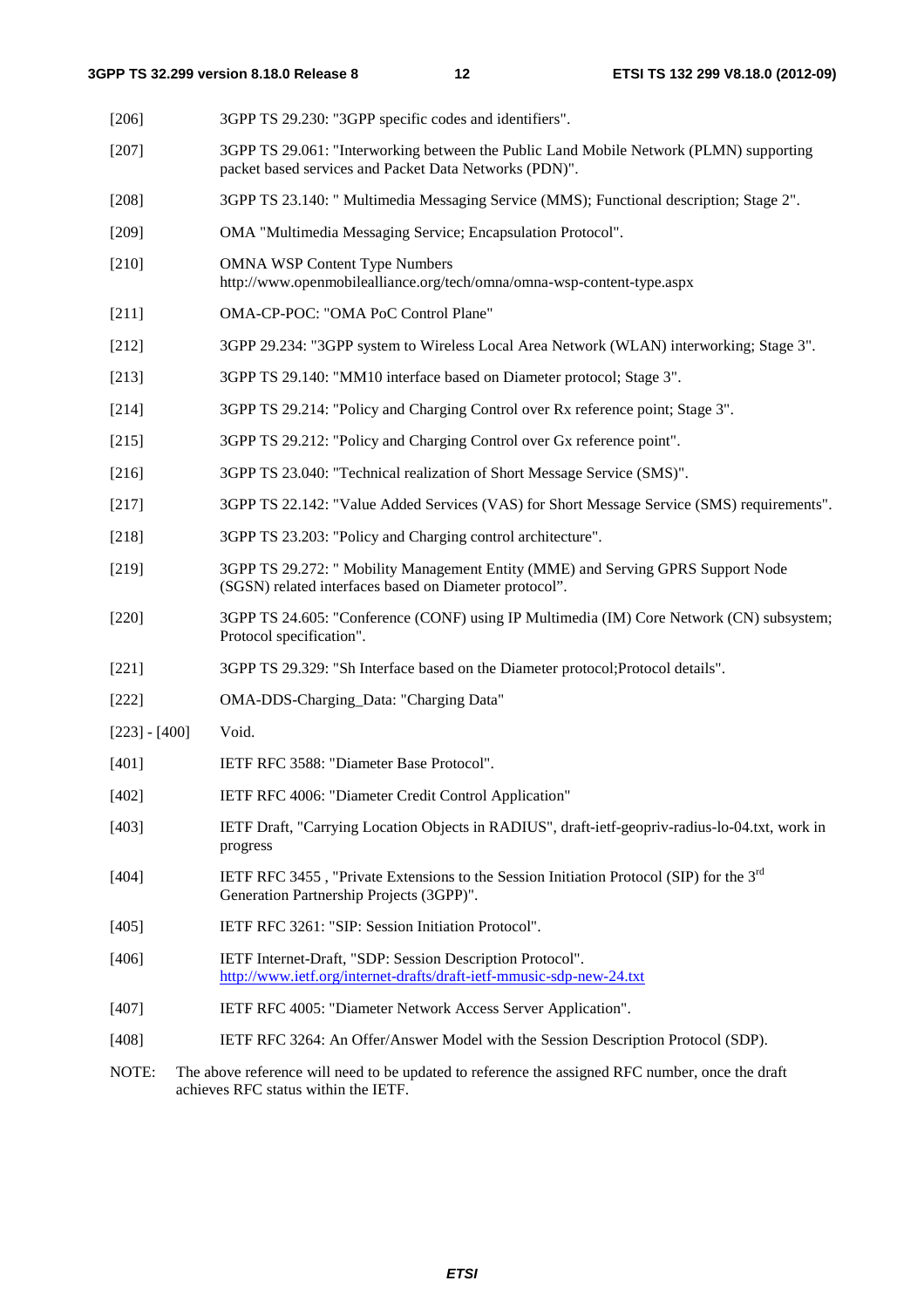# 3 Definitions, symbols and abbreviations

### 3.1 Definitions

For the purposes of the present document, the following terms and definitions apply:

**middle tier (charging) TS:** term used for the 3GPP charging TSs that specify the domain / subsystem / service specific, online and offline, charging functionality. These are all the TSs in the numbering range from 3GPP TS 32.250 to 3GPP TS 32.279, e.g. 3GPP TS 32.250 [10] for the CS domain, or 3GPP TS 32.270 [30] for the MMS service. Currently, there is only one "tier 1" TS in 3GPP, which is the TS 32.240 that specifies the charging architecture and principles. Finally, there are a number of top tier TSs in the 32.29x numbering range ([50] ff) that specify common charging aspects such as parameter definitions, encoding rules, the common billing domain interface or common charging applications.

**offline charging:** charging mechanism where charging information **does not** affect, in real-time, the service rendered

**online charging:** charging mechanism where charging information can affect, in real-time, the service rendered and therefore a direct interaction of the charging mechanism with session/service control is required

### 3.2 Symbols

For the purposes of the present document, the following symbols apply:

Rf Offline Charging Reference Point between a 3G network element and the CDF. Ro Online Charging Reference Point between a 3G network element and the OCS.

### 3.3 Abbreviations

For the purposes of the present document, the following abbreviations apply:

| ACA         | <b>ACcounting Answer</b>             |
|-------------|--------------------------------------|
| <b>ACR</b>  | <b>ACcounting Request</b>            |
| $A_0C$      | Advice of Charge                     |
| AS          | <b>Application Server</b>            |
| ASA         | <b>Abort Session Answer</b>          |
| ASR         | <b>Abort Session Request</b>         |
| <b>AVP</b>  | Attribute Value Pair                 |
| <b>CCA</b>  | Credit Control Answer                |
| <b>CCR</b>  | Credit Control Request               |
| CDF         | <b>Charging Data Function</b>        |
| <b>CDR</b>  | Charging Data Record                 |
| <b>CEA</b>  | Capabilities Exchange Answer         |
| <b>CER</b>  | Capabilities Exchange Request        |
| <b>CGI</b>  | Cell Global Identification           |
| CI          | Cost-Information                     |
| <b>DBPA</b> | Diameter Base Protocol Accounting    |
| DCD         | <b>Dynamic Content Delivery</b>      |
| <b>DPA</b>  | Disconnect Peer Answer               |
| DPR         | Disconnect Peer Request              |
| DWA         | Device Watchdog Answer               |
| <b>DWR</b>  | Device Watchdog Request              |
| <b>ECGI</b> | E-UTRAN Cell Global Identifier       |
| <b>ECUR</b> | Event Charging with Unit Reservation |
| <b>FUI</b>  | Final-Unit-Indication                |
| <b>HSGW</b> | <b>HRPD Serving GateWay</b>          |
| GSU         | Granted-Service-Unit                 |
| <b>IEC</b>  | <b>Immediate Event Charging</b>      |
| <b>IM</b>   | <b>Instant Messaging</b>             |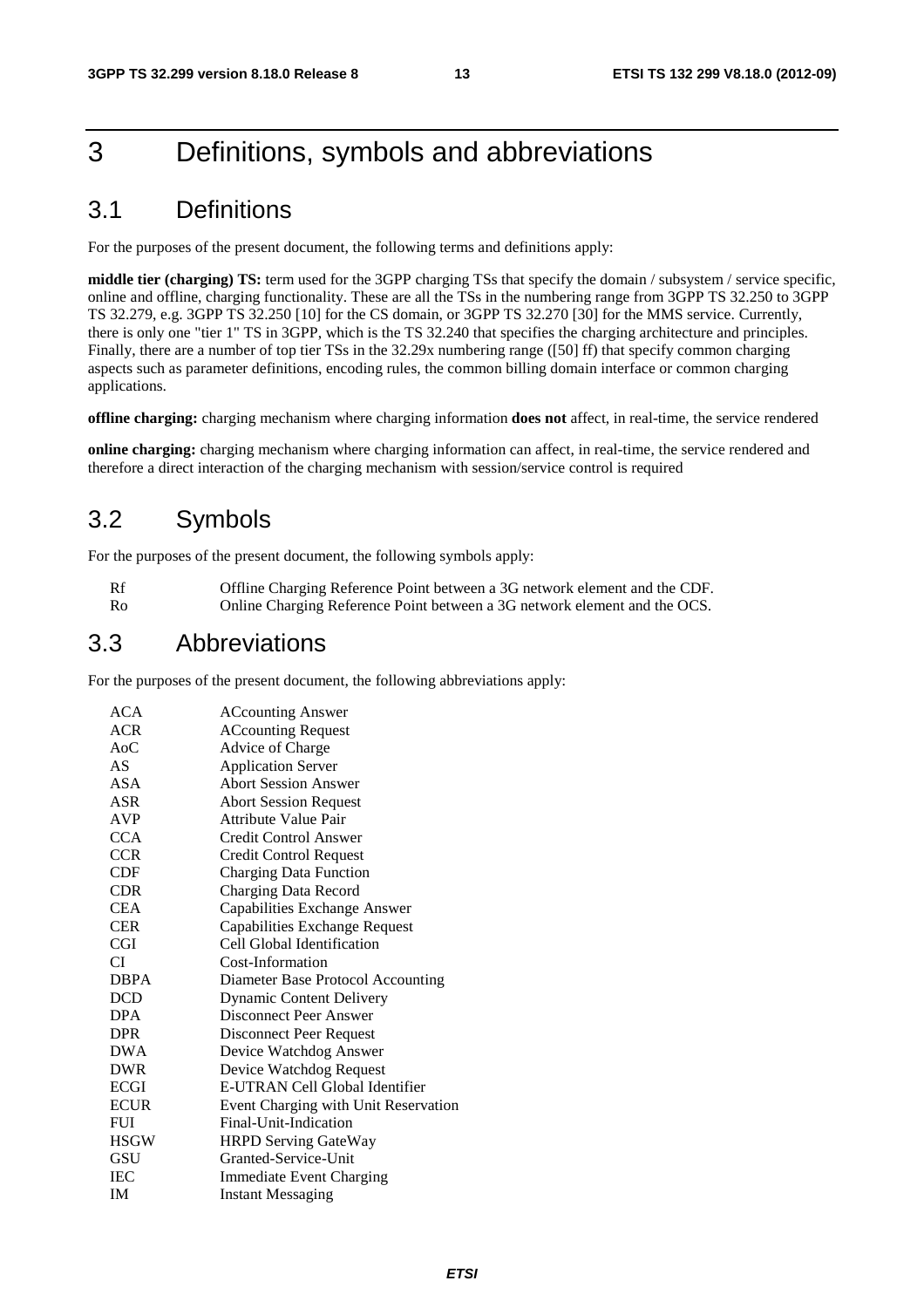| <b>IMS</b>  | IP Multimedia Subsystem                   |
|-------------|-------------------------------------------|
| <b>MSCC</b> | Multiple Services Credit Control          |
| <b>OCS</b>  | <b>Online Charging System</b>             |
| RAA         | Re-Auth Answer                            |
| <b>RAI</b>  | Routeing Area IdentityRAR Re-Auth Request |
| <b>SDP</b>  | <b>Session Description Protocol</b>       |
| <b>SAI</b>  | Service Area Identifier                   |
| <b>TAI</b>  | <b>Tracking Area Identity</b>             |
|             |                                           |

# 4 Architecture Considerations

### 4.1 High level architecture

The Rf and the Ro are reference points from the Charging Trigger Function (CTF) to the Charging Data Function (CDF) and the Online Charging Function (OCF) respectively, and are intended for the transport of charging events. Rf is used for offline charging whereas Ro is used for online charging. The following figures depict the position of the Rf and Ro reference points within the overall 3GPP online and offline charging architecture.



- **CTF:** Charging Trigger Function<br> **CDF:** Charging Data Function
- **CDF: C**harging **D**ata **F**unction
- **CGF: C**harging **G**ateway **F**unction
- **BD: B**illing **D**omain. This may also be a billing mediation device / post-processing system.

#### **Figure 4.1.1: Logical ubiquitous offline charging architecture**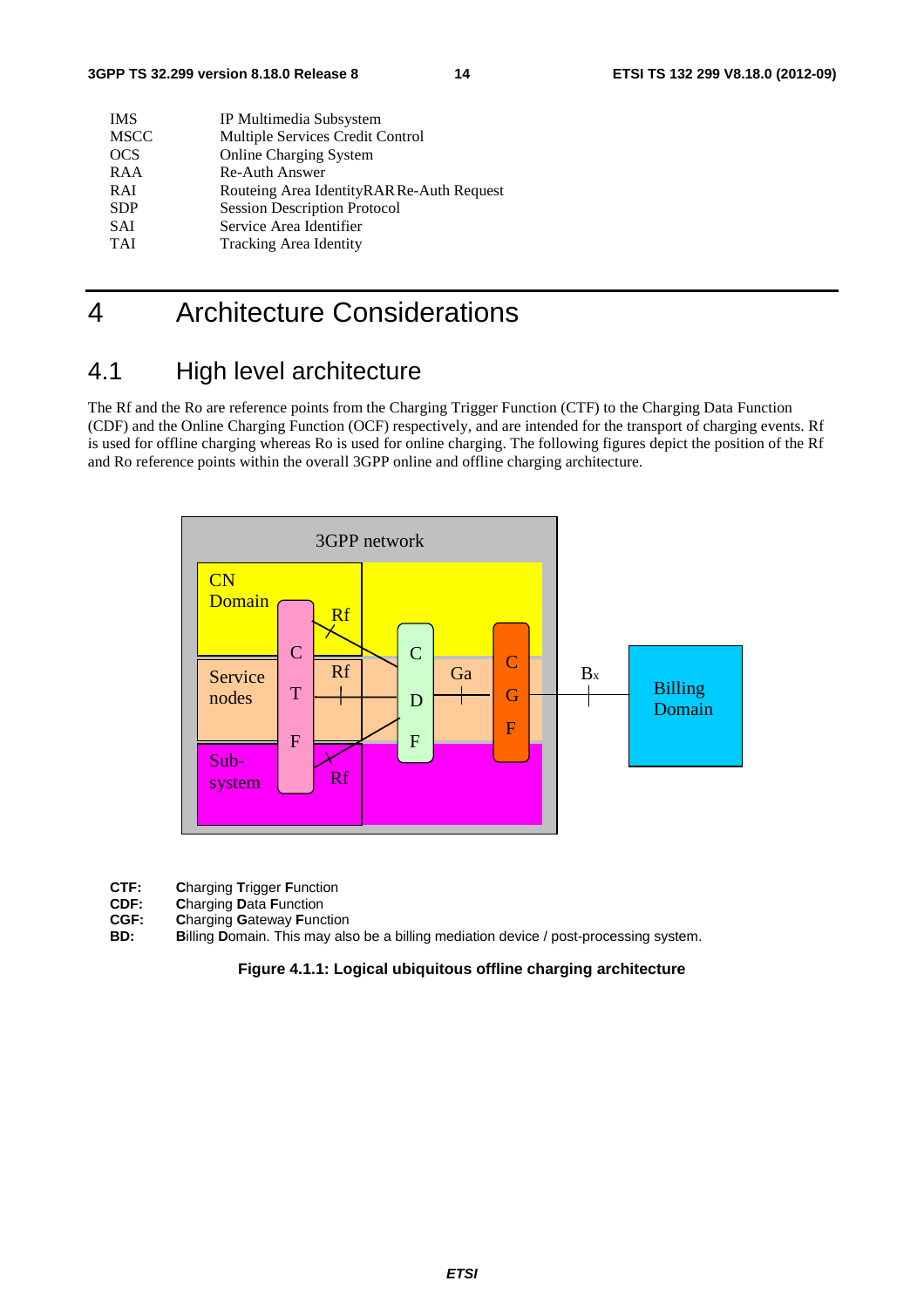

- **CTF: C**harging **T**rigger **F**unction
- **OCF: O**nline **C**harging **F**unction
- **CGF: Charging Gateway Function**<br>**BD: Billing Domain**, This may als
- Billing Domain. This may also be a billing mediation device / post-processing system.

### **Figure 4.1.2: Logical ubiquitous online charging architecture**

Different mappings of the ubiquitous offline charging functions, CTF, CDF and CGF, onto physical implementations are possible. Further details of the configuration refer to 3GPP TS 32.240 [1]. Details of the implementation options per domain / subsystem / service (usually a subset of the overall possible variants described above) are specified in the respective middle tier TS.

### 4.1.1 Charging related transfer requirements

Each CTF would have CDF and OCF address list to which it can send its charging events and/or charging requests. The list will be organized in address priority order. If the primary charging function is not available (e.g., out of service) then the CTF shall send the charging information to the secondary charging function and so on.

Within the scope of this release, each network element that generates charging information will send the information only to the charging entities of the same PLMN, and not to charging entities in other PLMNs.

Each CDF in the PLMN may know of other CDFs' network addresses (e.g., for redundancy reasons, to be able to recommend another CDF address with the Redirection Request message). This is achieved by OAM&P configuration facilities that will enable each CDF to have a configurable list of peer CDF addresses.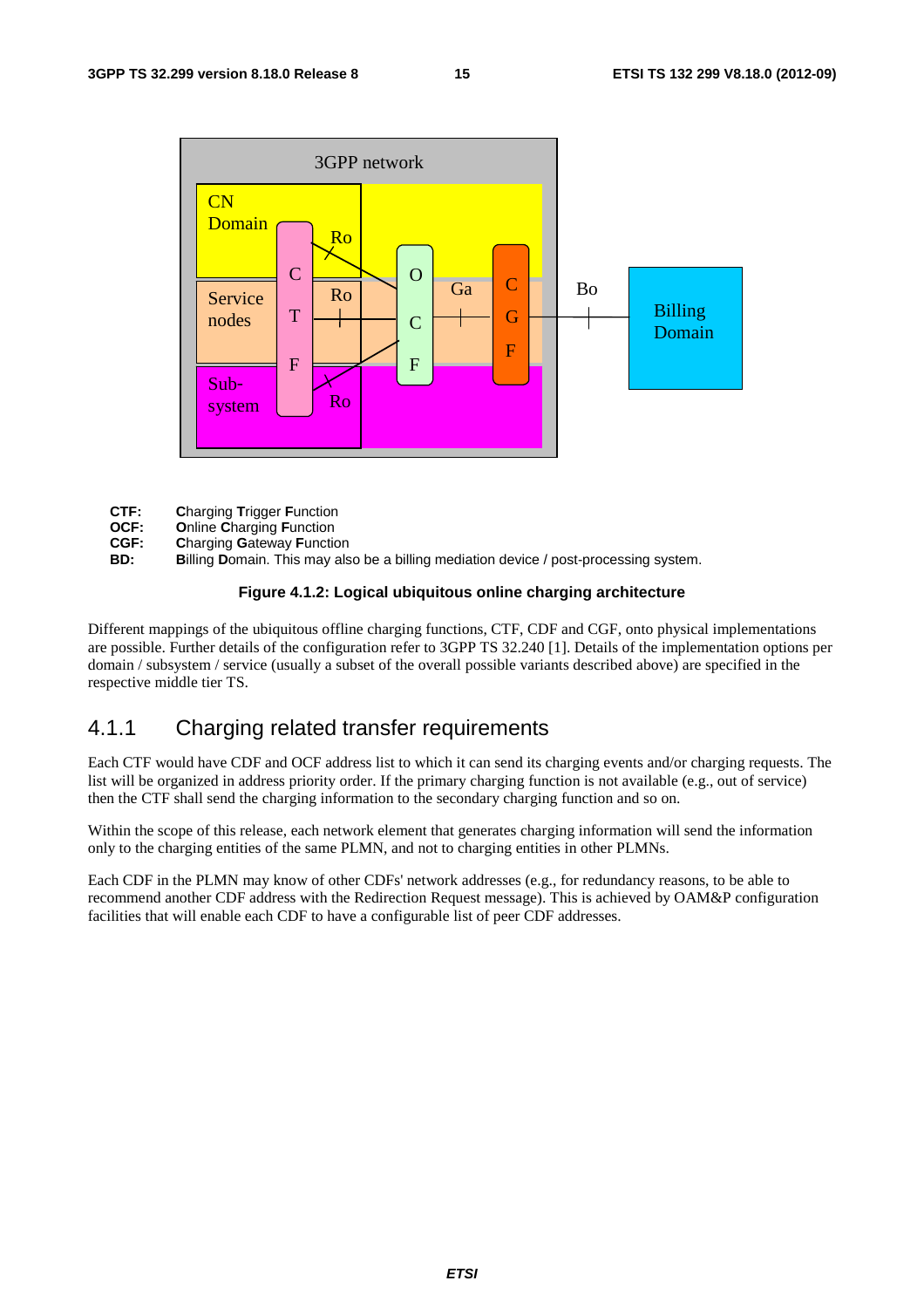# 5 3GPP charging applications requirements

# 5.1 Offline Charging Scenarios

### 5.1.1 Basic Principles

Offline charging for both events and sessions between CTF and the CDF is performed using the Rf reference point as defined in TS 32.240[1].

Two basic scenarios are used:

- Event based Charging;
- Session based Charging.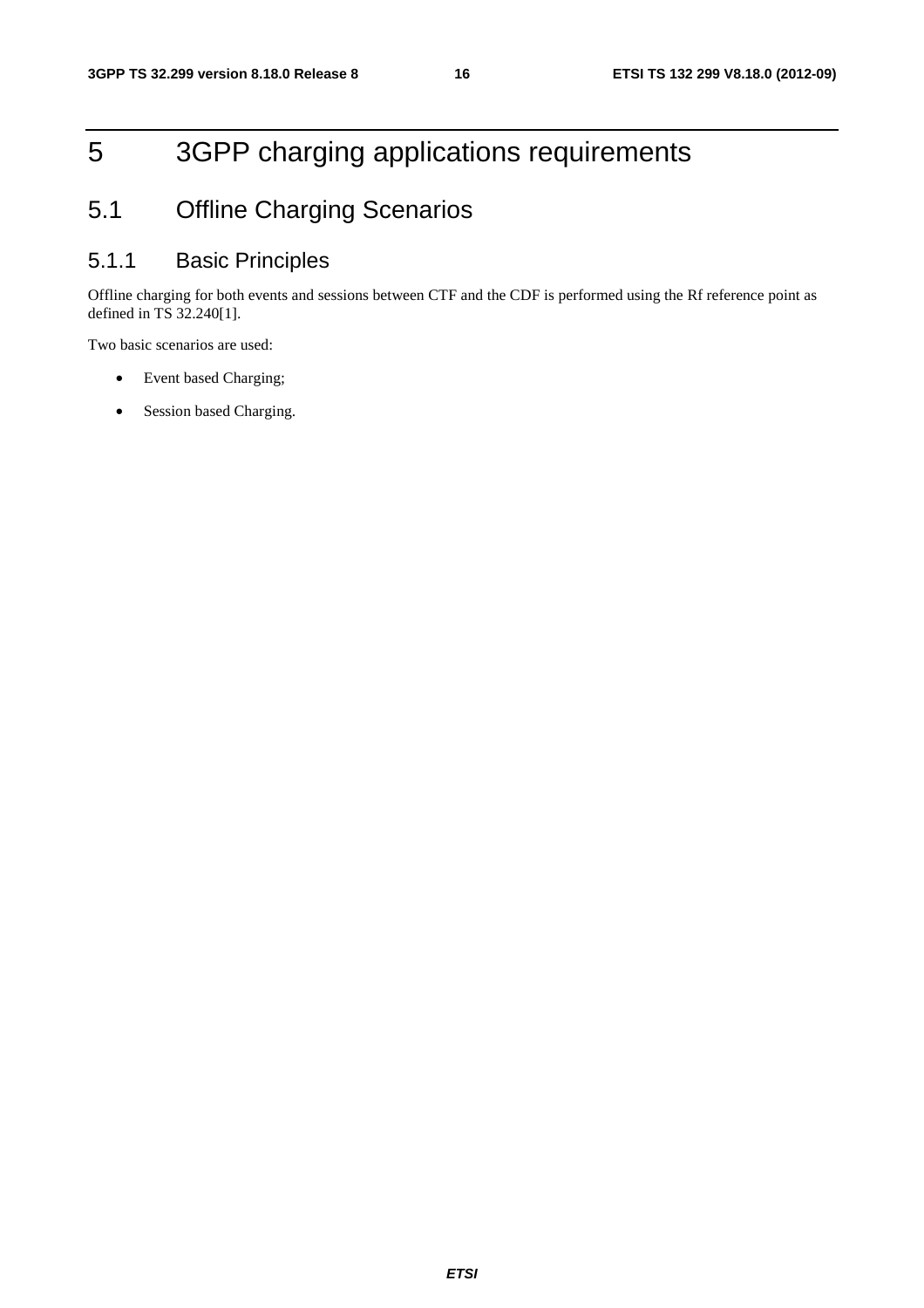### 5.1.1.1 Event based charging

In the following scenario, CTF asks the CDF to store event related charging data.



### **Figure 5.1.1.1: Event Based Charging**

- 1. **Request for resource usage:** UE-A requests the desired resource from the network element.
- 2. **Content/Service Delivery:** the network element delivers the content/service.
- 3. **Charging Data Generation:** the CTF generates charging data related to service delivery
- 4. **Record Charging Data Request:** the CTF requests the CDF to store event related charging data for CDR generation purposes.
- 5. **Process Request:** CDF stores received information. Whether the CDR is generated or not depends on CDR generation configuration.
- 6. **Record Charging Data Response:** the CDF informs the CTF that charging data was stored.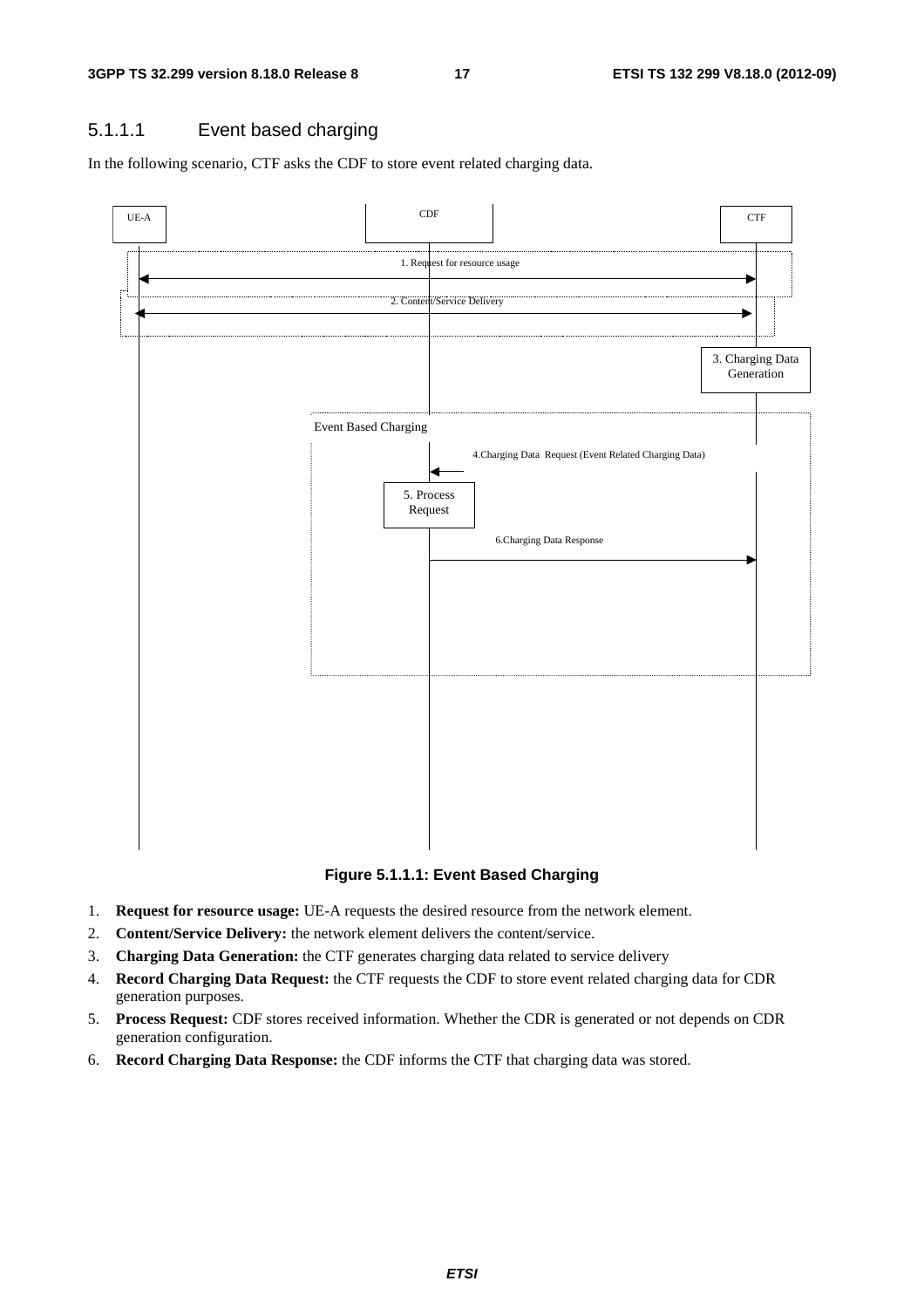### 5.1.1.2 Session based charging

In the following scenario, CTF asks the CDF to store session related charging data.



**Figure 5.1.1.2: Session based charging** 

- 1. **Request for resource usage:** UE-A requests the desired session from the network element.
- 2. **Session ongoing:** the network element establish the session
- 3. **Charging Data Generation:** the CTF generates charging data related to session.
- 4. **Record Charging Data Request:** the CTF requests the CDF to store session related charging data for CDR generation purposes.
- 5. **Process Request:** CDF stores received information. Whether the CDR is generated or not depends on CDR generation configuration.
- 6. **Record Charging Data Response:** the CDF informs the CTF that charging data was stored
- 7. **Charging Data Generation:** the CTF generates charging data related to session due of e.g. intermediate timer expiry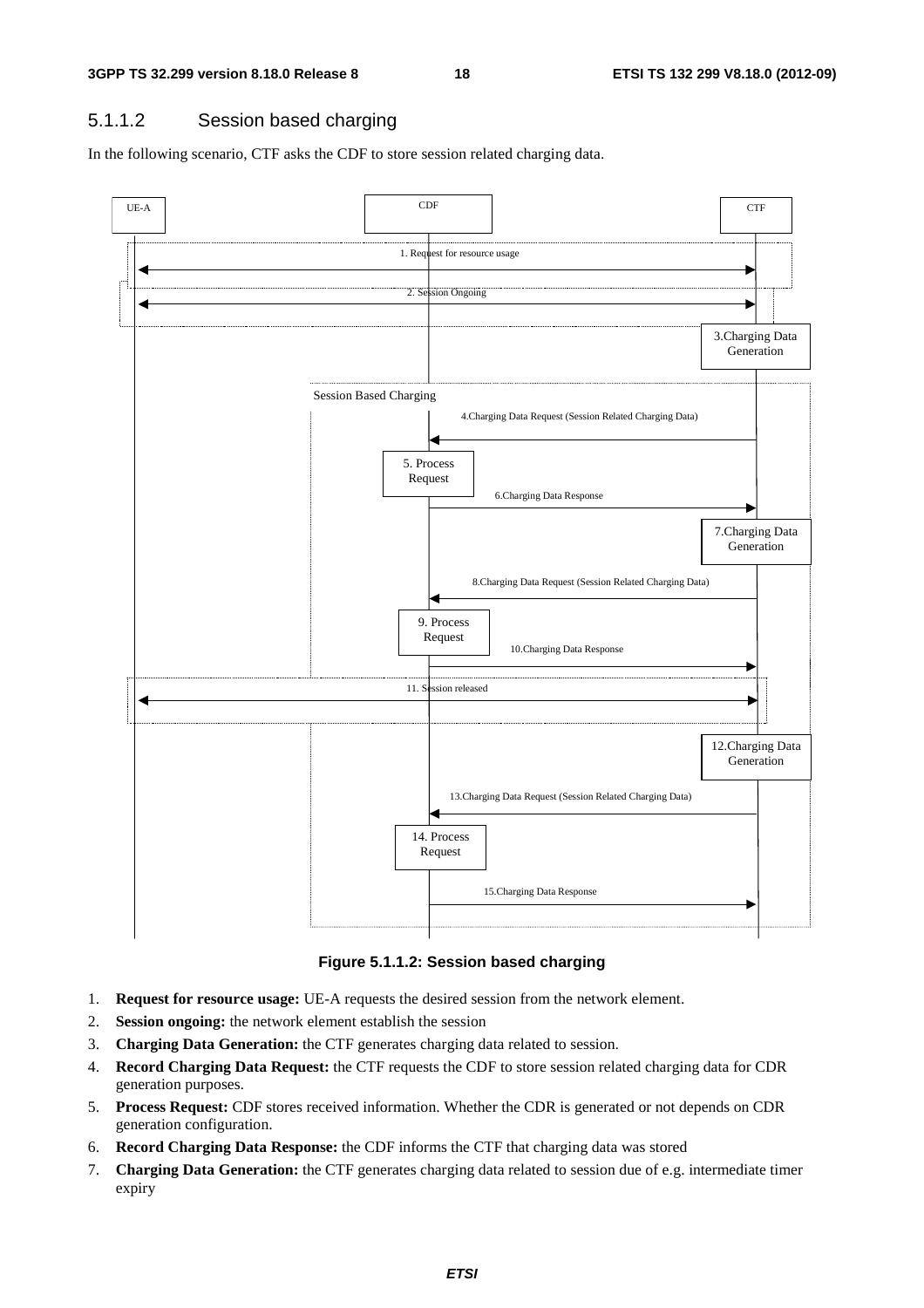- 8. **Record Charging Data Request:** the CTF requests the CDF to store session related charging data for CDR generation purposes.
- 9. **Process Request:** CDF stores received information. Whether the CDR is generated or not depends on CDR generation configuration.
- 10. **Record Charging Data Response:** the CDF informs the CTF that charging data was stored
- 11. **Session release:** the session is released
- 12. **Charging Data Generation:** the CTF generates charging data related to session due of session termination.
- 13. **Record Charging Data Request:** the CTF requests the CDF to store session related charging data for CDR generation purposes.
- 14. **Process Request:** CDF stores received information. Whether the CDR is generated or not depends on CDR generation configuration.
- 15. **Record Charging Data Response:** the CDF informs the CTF that charging data was stored.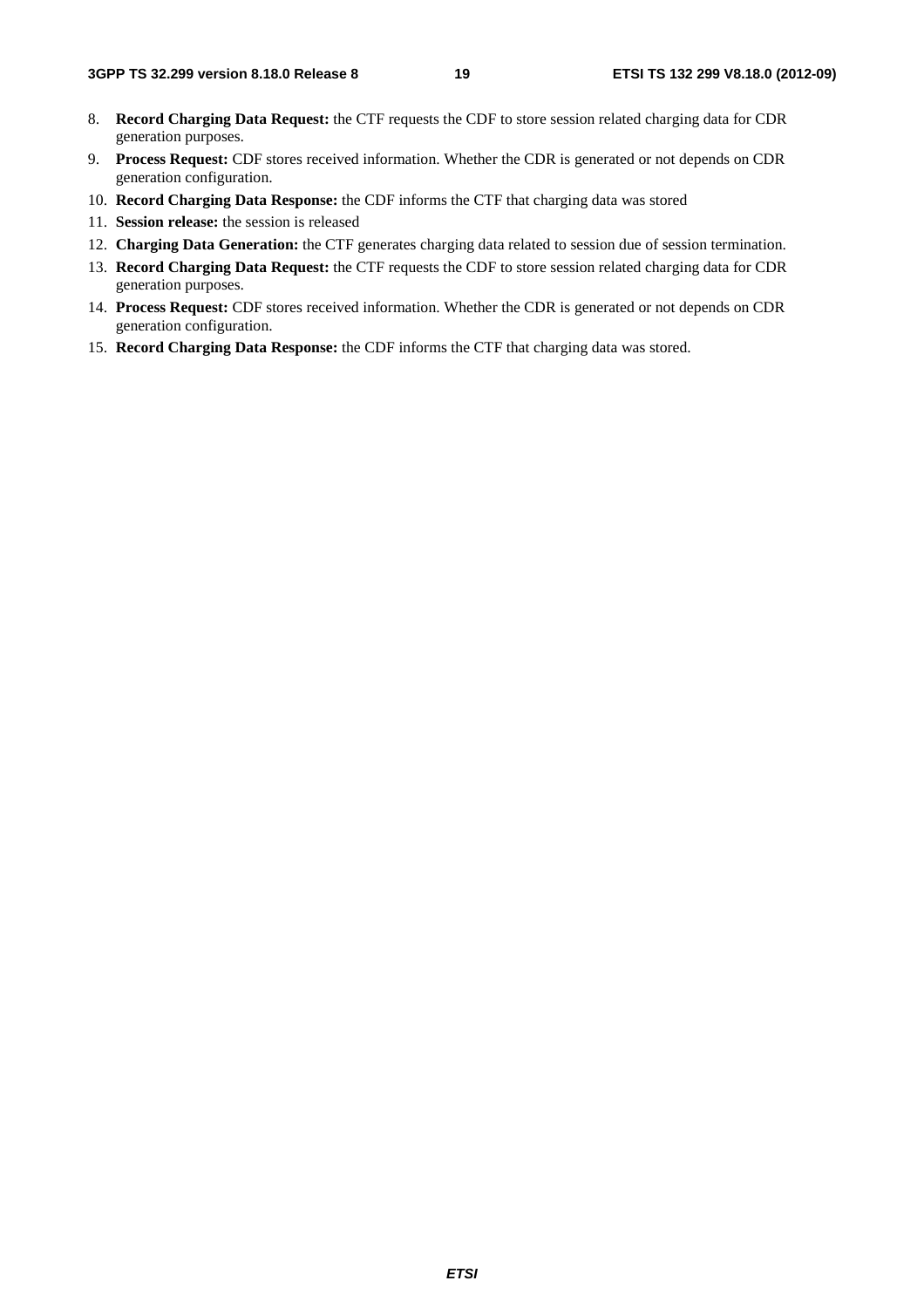### 5.1.2 Basic Operation

Event and session based Charging are performed by the use of the "*Charging Data Transfer*" operation:

- *"Charging Data Request"*; sent from  $CTF \rightarrow CDF$ After detecting a chargeable event, the CTF sends a Charging Data Request to the CDF.
- *"Charging Data Response"*; sent from  $CDF \rightarrow CTF$ The CDF replies with a Charging Data Response, which informs the CTF that charging data was received.

Table 5.1.2.1 and table 5.1.2.2 describe the content of these operations.

| <b>Charging Data Request</b> | <b>Category</b> | <b>Description</b>                                                   |
|------------------------------|-----------------|----------------------------------------------------------------------|
| Session Identifier           | м               | This field identifies the operation session.                         |
| <b>Originator Host</b>       | м               | This field contains the identification of the source point of the    |
|                              |                 | operation and the realm of the operation originator.                 |
| <b>Originator Domain</b>     | M               | This field contains the realm of the operation originator.           |
| <b>Destination Domain</b>    | M               | This field contains the realm of the operation destination.          |
| <b>Operation Type</b>        | м               | This field defines the transfer type: event for event based charging |
|                              |                 | and start, interim, stop for session based charging.                 |
| <b>Operation Number</b>      | м               | This field contains the sequence number of the transferred           |
|                              |                 | messages.                                                            |
| <b>Operation Identifier</b>  | $O_{M}$         | The field corresponds to the unique operation identification.        |
| User Name                    | Oc.             | The field contains the identification of the service user.           |
| Operation Interval           | O <sub>C</sub>  |                                                                      |
| <b>Origination State</b>     | $O_{\rm C}$     |                                                                      |
| <b>Origination Timestamp</b> | O <sub>C</sub>  | This field contains the time when the operation is requested.        |
| Proxy Information            | O <sub>C</sub>  | This field contains the parameter of the proxy.                      |
| Route Information            | O <sub>C</sub>  | This field contains the parameter of the route.                      |
| <b>Operation Token</b>       | $O_M$           | This field identifies the domain, subsystem or service and release.  |
| Service information          | $O_{M}$         | This parameter holds the individual service specific parameters as   |
|                              |                 | defined in the corresponding 'middle tier' TS.                       |

### **Table 5.1.2.1: Charging Data Request Content**

#### **Table 5.1.2.2: Charging Data Response Content**

| <b>Charging Data Response</b> | <b>Category</b> | <b>Description</b>                                                   |
|-------------------------------|-----------------|----------------------------------------------------------------------|
| Session Identifier            | м               | This field identifies the operation session.                         |
| <b>Operation Result</b>       | м               | This field identifies the result of the operation.                   |
| <b>Originator Host</b>        | м               | This field contains the identification of the source point of the    |
|                               |                 | operation and the realm of the operation originator.                 |
| Originator Domain             | M               | This field contains the realm of the operation originator.           |
| <b>Operation Type</b>         | м               | This field defines the transfer type: event for event based charging |
|                               |                 | and start, interim, stop for session based charging.                 |
| <b>Operation Number</b>       | м               | This field contains the sequence number of the transferred           |
|                               |                 | messages.                                                            |
| <b>Operation Identifier</b>   | Oм              | The field corresponds to the unique operation identification.        |
| <b>Operation Interval</b>     | O <sub>C</sub>  |                                                                      |
| <b>Error Reporting Host</b>   | O <sub>C</sub>  | If proxies exist between the accounting client and the accounting    |
|                               |                 | server this field contains the identity of the proxy that sent a     |
|                               |                 | response other than 2001 (Success).                                  |
| <b>Origination State</b>      | Oc.             |                                                                      |
| Origination Timestamp         | O <sub>C</sub>  | This field contains the time when the operation is requested.        |
| <b>Proxy Information</b>      | O <sub>C</sub>  | This field contains the parameter of the proxy.                      |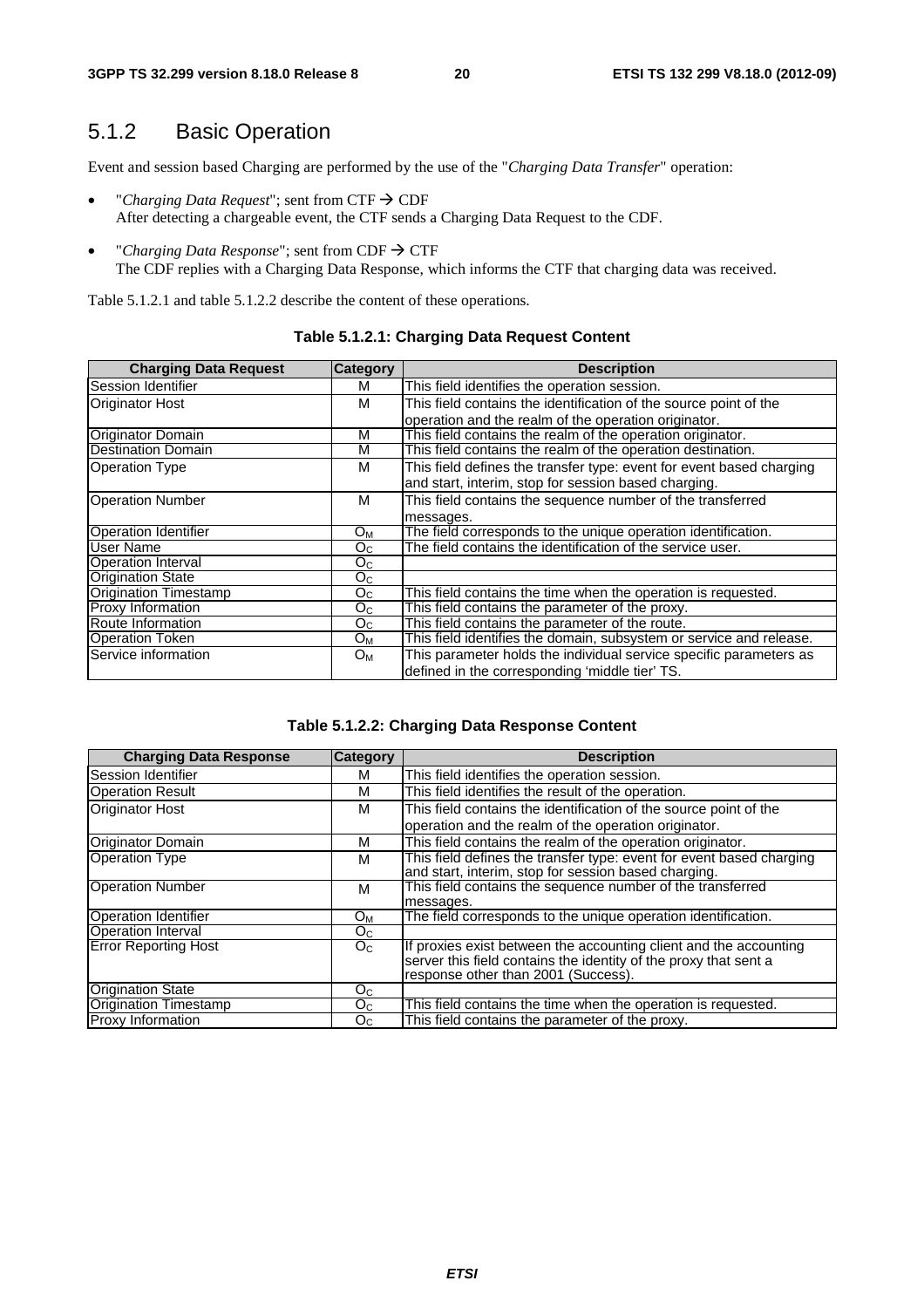### 5.2 Online Charging scenarios

Online charging for both events and sessions between CTF and the OCF is performed using the Ro reference point. The Ro reference point supports integrity protection and authentication for the case that the CTF is outside the operator domain.

### 5.2.1 Basic principles

There are two sub-functions for online charging that affect online charging principles and require a more detailed description: rating and unit determination. Both rating and unit determination can be implemented centralized, i.e. on the OCF, or decentralized, that is, on the CTF.

Unit determination refers to the calculation of the number of non-monetary units (service units, data volume, time and events) that shall be assigned prior to starting service delivery.

- With Centralized Unit Determination, the OCF determines the number of non-monetary units that a certain service user can consume based on a service identifier received from the CTF.
- With the Decentralized Unit Determination approach, the CTF determines itself how many units are required to start service delivery, and requests these units from the OCF.

After checking the service user's account balance, the OCF returns the number of granted units to the CTF. The CTF is then responsible for the supervision of service delivery. Particularly, the CTF shall limit service delivery to the corresponding number of granted units.

Rating refers to the calculation of a price out of the non-monetary units calculated by the unit determination function.

- With the Centralized Rating approach, the CTF and the OCF exchange information about non-monetary units. The OCF translates these units into monetary units.
- With the Decentralized Rating approach, the corresponding rating control is performed within the CTF. Consequently, CTF and OCF exchange information about monetary units.

Three cases for online charging can be distinguished: immediate event charging (IEC), event charging with unit reservation (ECUR) and session charging with unit reservation (SCUR). These cases are further described in 3GPP TS 32.240 [1].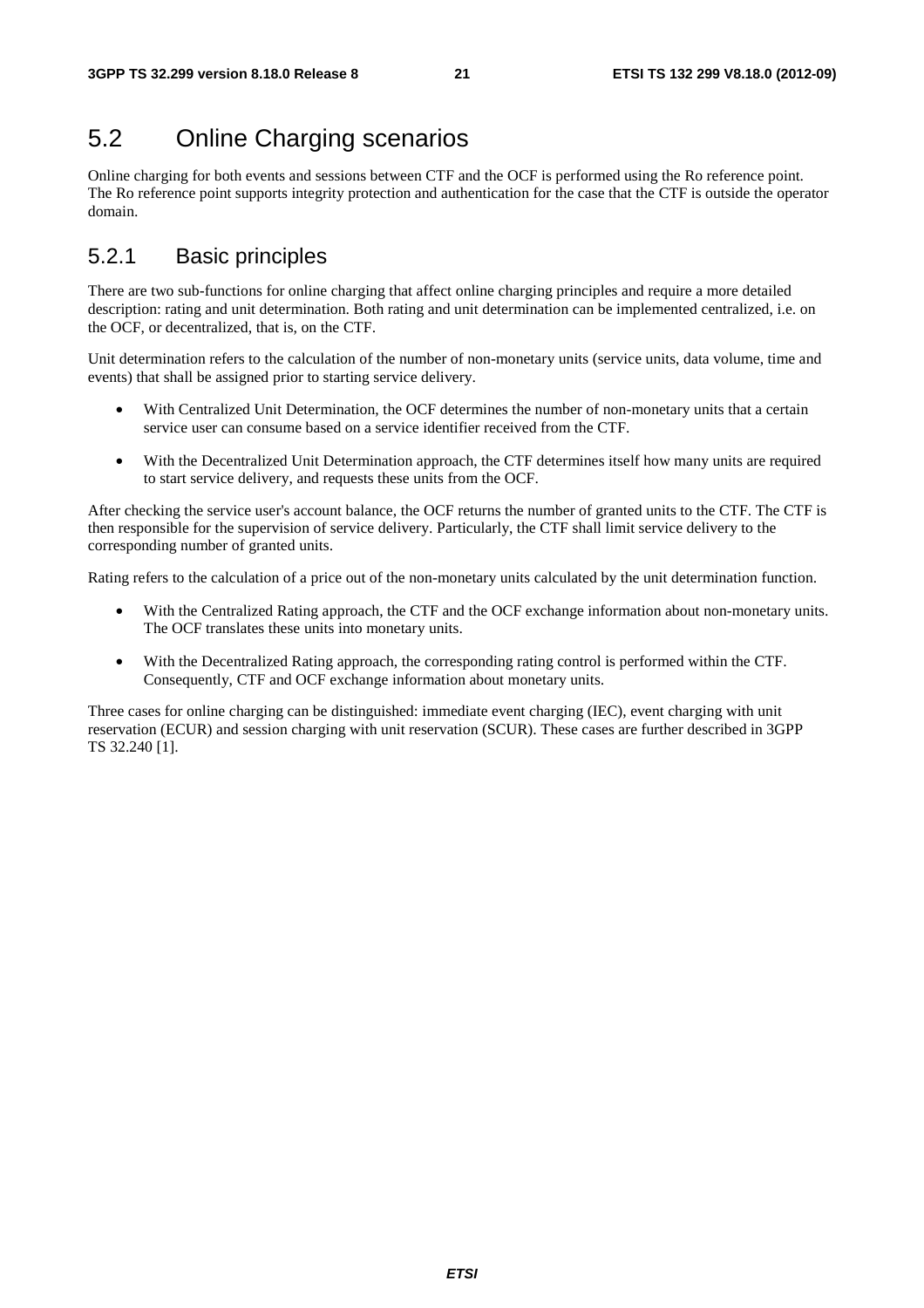### 5.2.2 Charging Scenarios

In order to perform event charging via Ro, the scenarios between the involved entities UE-A, OCF and CTF need to be defined. The charging flows shown in this subclause include scenarios with immediate event charging and event charging with reservation. In particular, the following cases are shown:

- 1 Immediate Event Charging
	- a) Decentralized Unit Determination and Centralized Rating
	- b) Centralized Unit Determination and Centralized Rating
	- c) Decentralized Unit Determination and Decentralized Rating
- 2 Event charging with Reservation
	- a) Decentralized Unit Determination and Centralized Rating
	- b) Centralized Unit Determination and Centralized Rating
	- c) Decentralized Unit Determination and Decentralized Rating
- 3 Session charging with Reservation
	- a) Decentralized Unit Determination and Centralized Rating
	- b) Centralized Unit Determination and Centralized Rating
	- c) Decentralized Unit Determination and Decentralized Rating

The combination of Centralized Unit Determination with Decentralized Rating is not possible.

### 5.2.2.1 Immediate Event Charging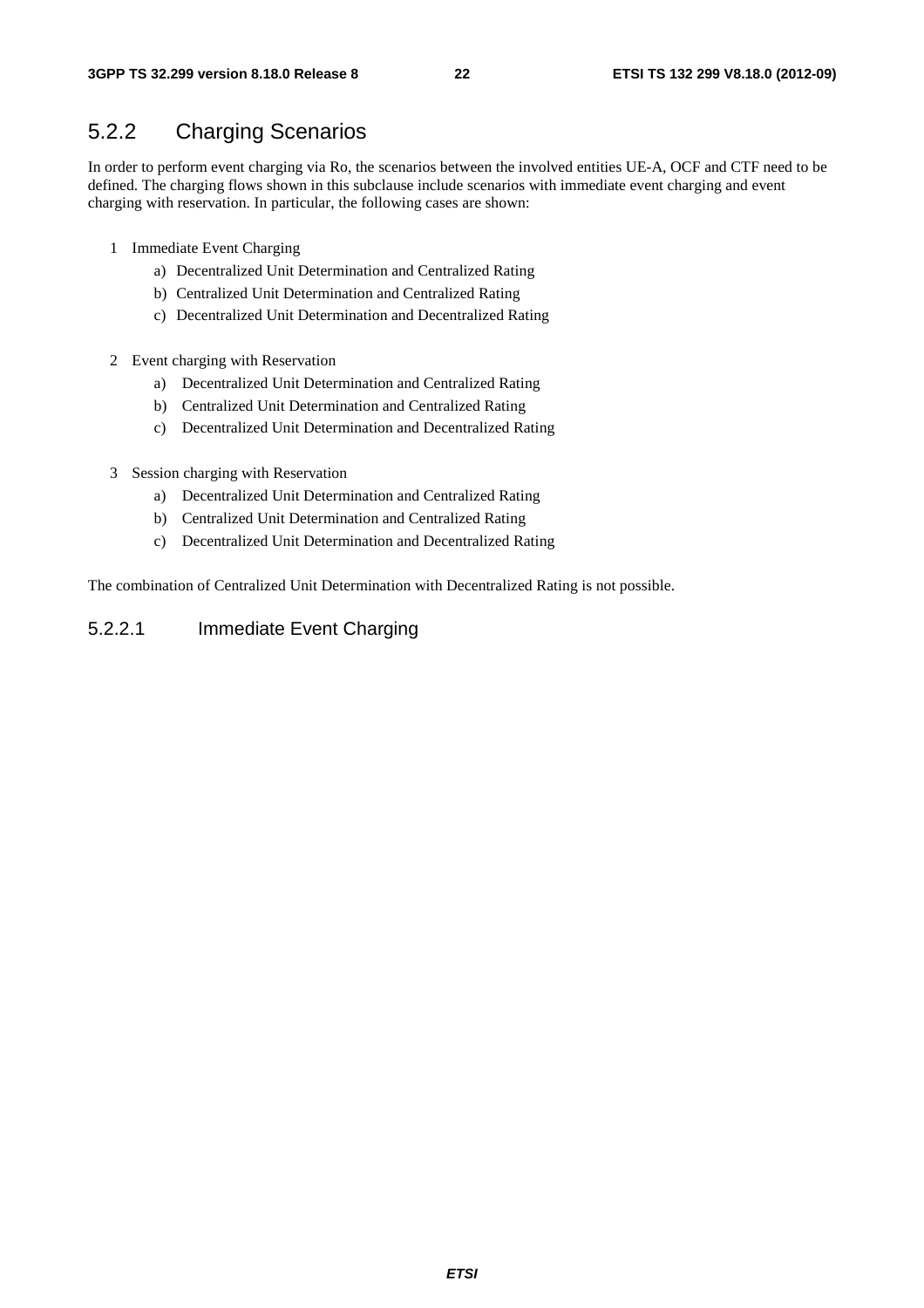### 5.2.2.1.1 Decentralized Unit Determination and Centralized Rating

In the following scenario, CTF asks the OCF to assign a defined number of units.



### **Figure 5.2.2.1.1: Immediate Event Charging with Centralized Rating and Decentralized Unit Determination**

- 1. **Request for resource usage:** UE-A requests the desired resource from the network element.
- 2. **Units Determination:** depending on the requested service the CTF determines the number of units accordingly.
- 3. **Debit Units Request:** the CTF requests the OCF to assign the defined number of units.
- 4. **Rating Control:** assisted by the rating entity the OCF calculates the number of monetary units that represents the price for the number of units determined in item 2.
- 5. **Account Control:** provided that the user's credit balance is sufficient, the OCF triggers the deduction of the calculated amount from the subscriber's account.
- 6. **Debit Units Response:** the OCF informs the CTF of the number of granted units.
- 7. **Content/Service Delivery:** the CTF delivers the content/service at once, in fractions or in individually chargeable items, corresponding to the number of granted units.
- 8. **Credit Unit Control (cont.):** this function block is optional and a replication of items 2 to 6.
- 9. **Content/Service Delivery (cont.):** the continuation of content delivery occurs in correspondence with the occurrence of item 8.
- 10. **Session released:** Session is released.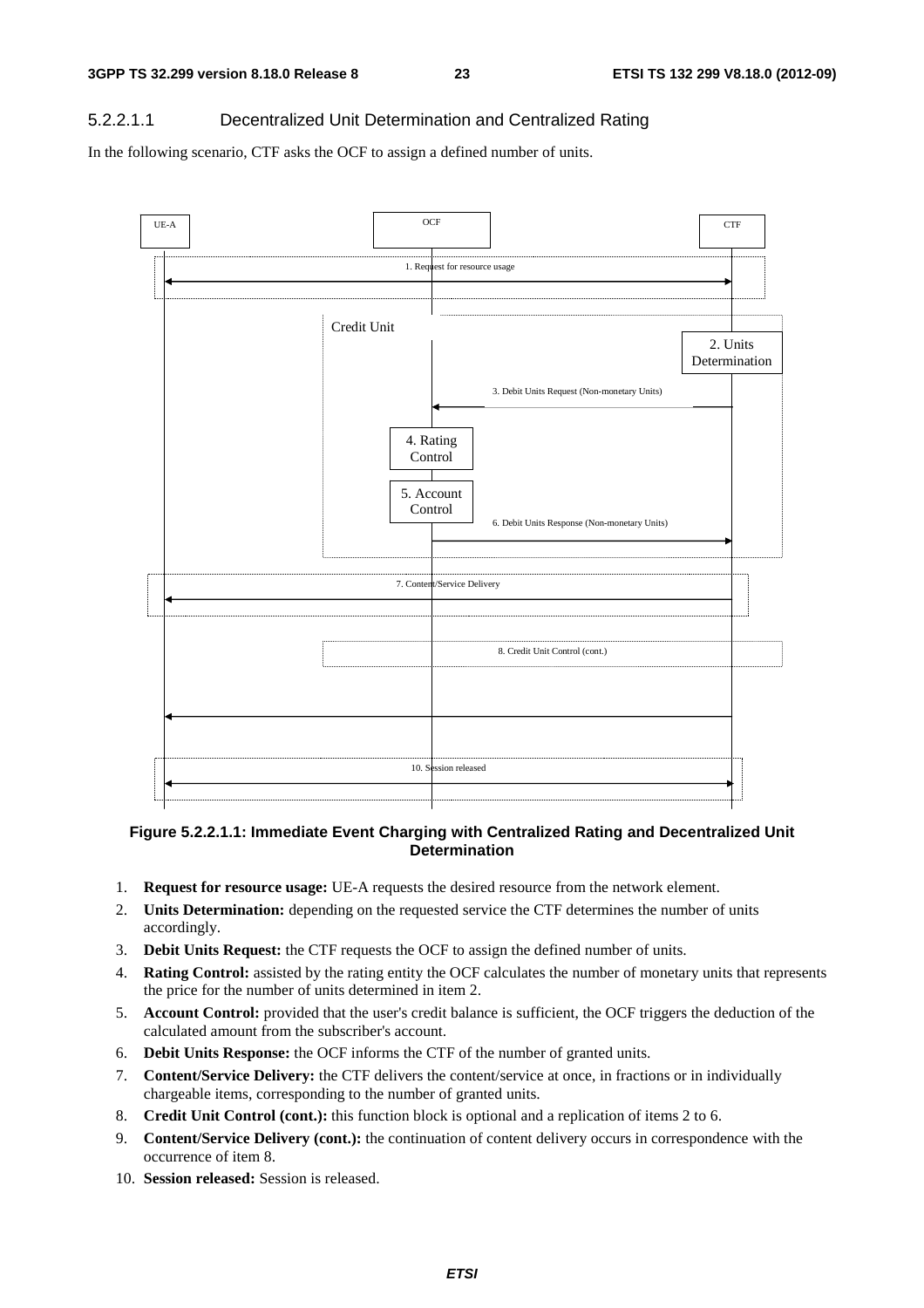### 5.2.2.1.2 Centralized Unit Determination and Centralized Rating

In the following scenario, CTF asks the OCF to assign units based on the service identifier specified by the CTF.



#### **Figure 5.2.2.1.2: Immediate Event Charging with Centralized Rating and Centralized Unit Determination**

- 1. **Request for resource usage:** The UE-A requests the desired resource or content from the network element.
- 2. **Debit Units Request:** depending on the service requested by the UE-A, the CTF selects the service identifier and forwards the Debit Units Request to the OCF.
- 3. **Units Determination:** the OCF determines the number of non-monetary units needed for the content/service delivery, based on the received service key.
- 4. **Rating Control:** assisted by the rating entity the OCF calculates the number of monetary units that represent the price for the number of units determined in item 3.
- 5. **Account Control:** provided that the user's credit balance is sufficient, the OCF triggers the deduction of the calculated amount from the subscriber's account.
- 6. **Debit Units Response:** the OCF informs the CTF of the number of granted units. This includes the case where the number of units granted indicates the permission to render the service that was identified by the received service key.
- 7. **Content/Service Delivery:** the CTF delivers the content/service at once, in fractions or in individually chargeable items, corresponding to the number of granted units.
- 8. **Credit Service Control (cont.):** this function block is optional and a replication of items 2 to 6.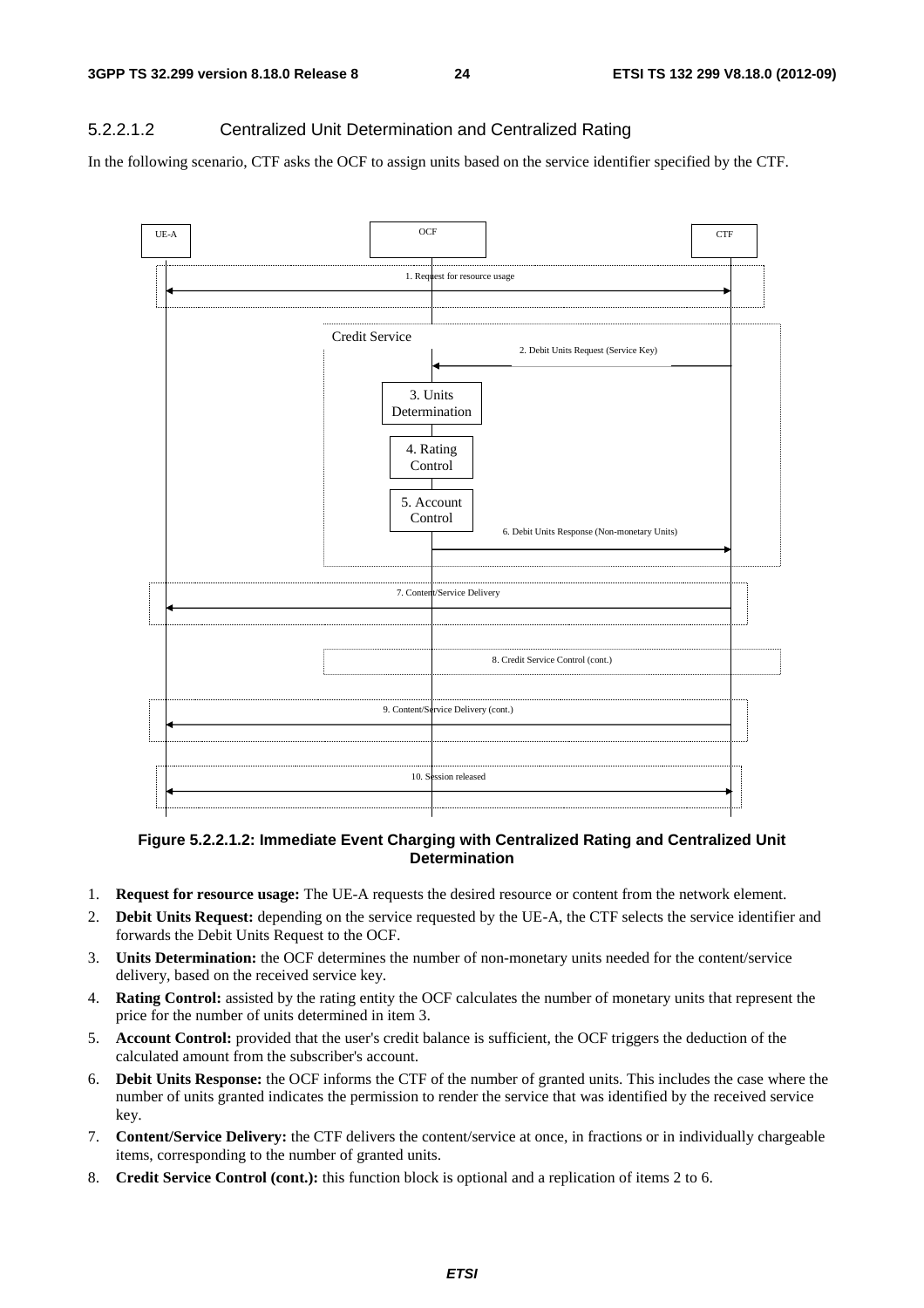- 9. **Content/Service Delivery (cont.):** the continuation of content delivery occurs in correspondence with the occurrence of item 8.
- 10. **Session released:** the session is released.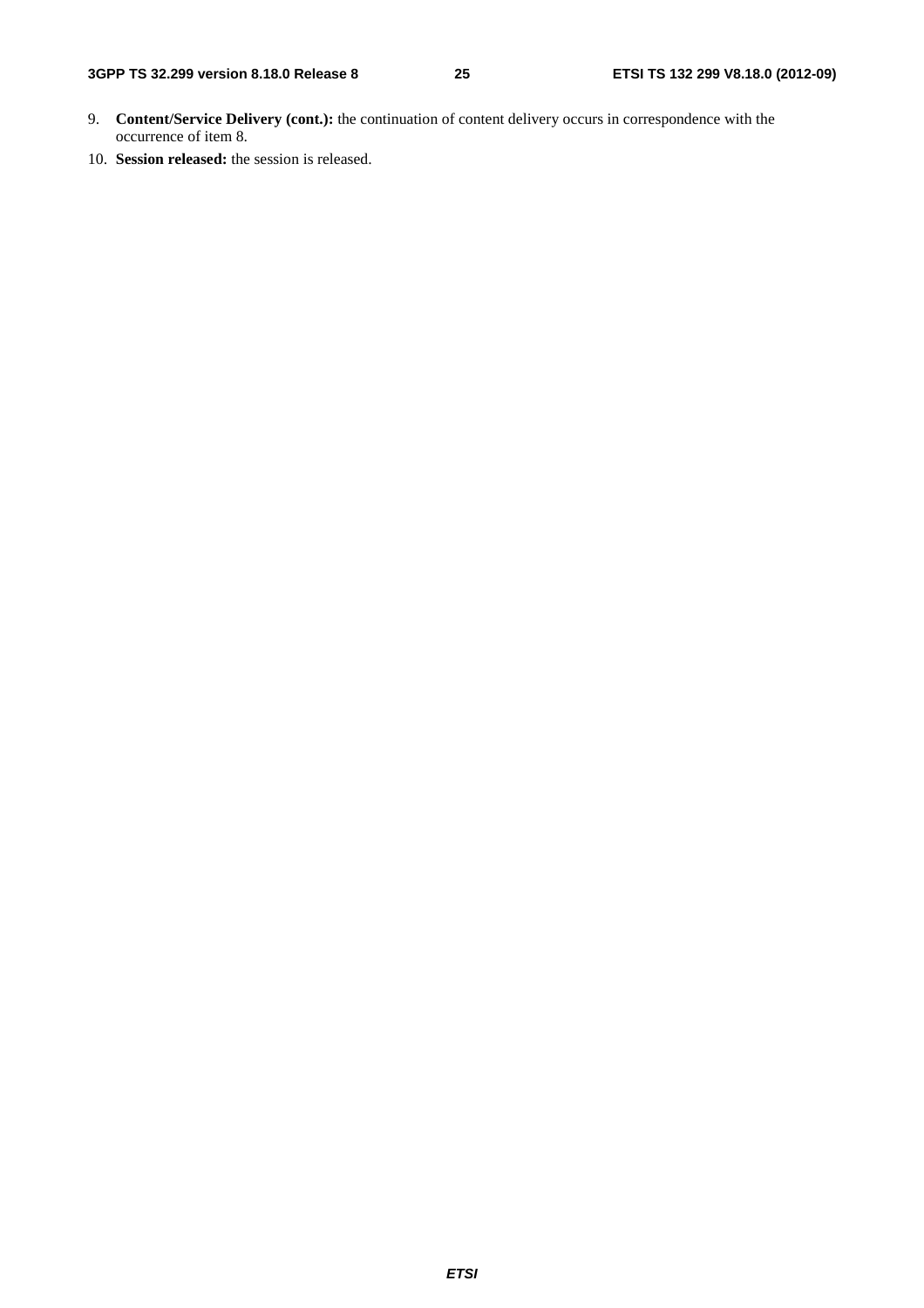### 5.2.2.1.3 Decentralized Unit Determination and Decentralized Rating

In the following scenario, the CTF asks the OCF to assure the deduction of an amount of the specified number of monetary units from the subscriber's account.



#### **Figure 5.2.2.1.3: Immediate Event Charging with Decentralized Rating and Decentralized Unit Determination**

- 1. **Request for resource usage:** The UE-A requests the desired content from the network element.
- 2. **Units Determination:** depending on the service requested by the UE-A, the CTF determines the number of units accordingly.
- 3. **Rating Control:** the CTF calculates the number of monetary units that represent the price for the number of units determined in item 2.
- 4. **Debit Units Request:** the CTF requests the OCF to assure the deduction of an amount corresponding to the calculated number of monetary units from the subscriber's account.
- 5. **Account Control:** provided that the user's credit balance is sufficient, the OCF triggers the deduction of the calculated amount from the subscriber's account.
- 6. **Debit Units Response:** the OCF indicates to the CTF the number of deducted monetary units.
- 7. **Content/Service Delivery:** the CTF delivers the content/service at once, in fractions or in individually chargeable items, corresponding to the number of units as specified in items 2 and 3.
- 8. **Credit Amount Control (cont.):** this function block is optional and a replication of items 2 to 6.
- 9. **Content/Service Delivery (cont.):** the continuation of content delivery occurs in correspondence with the occurrence of item 8.
- 10. **Session released:** the session is released.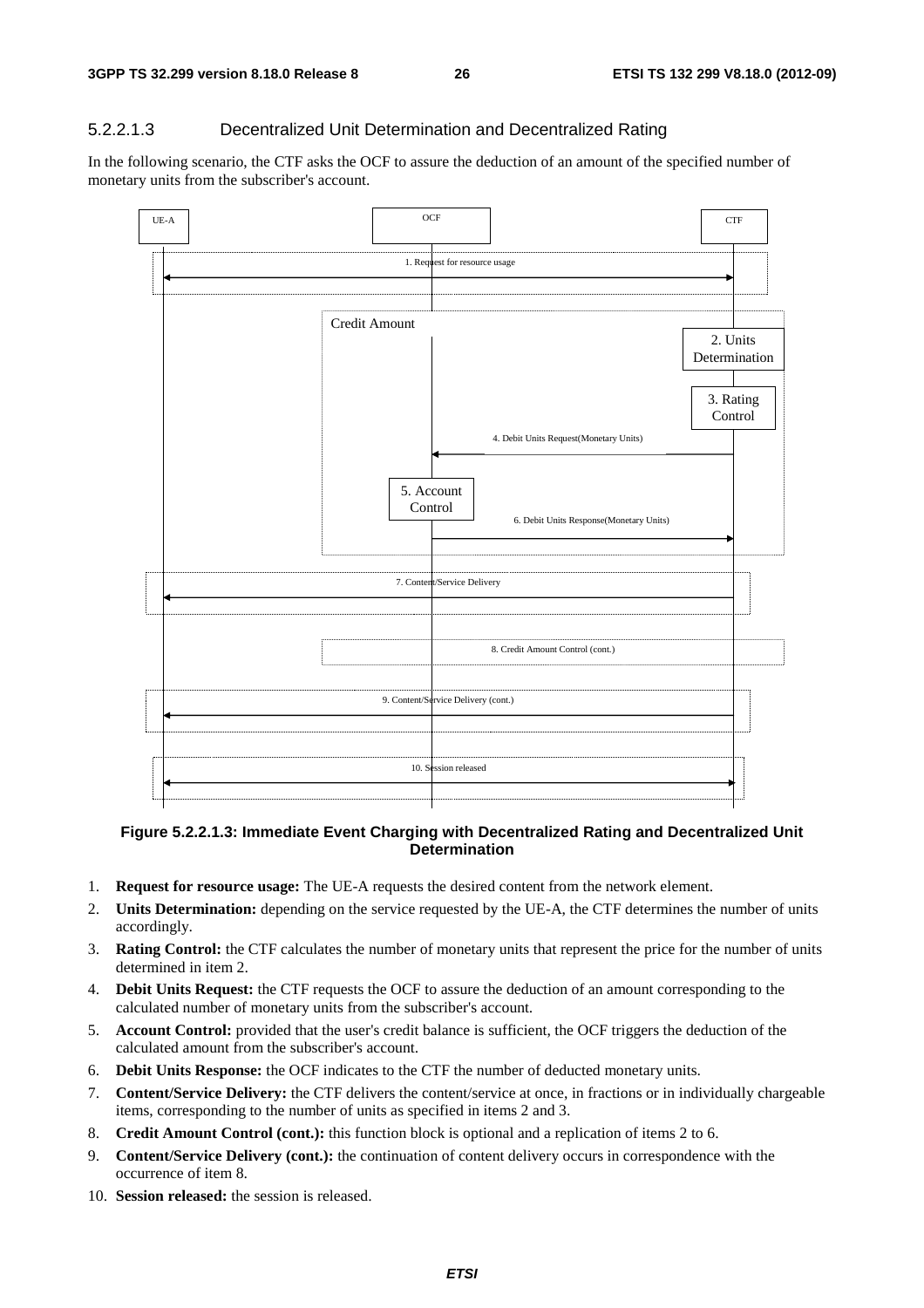### 5.2.2.1.4 Furter Options

In addition to the flows that are specified in the previous subclauses, the Debit Unit operation may alternatively be carried out concurrently with service delivery, or after completion of service delivery.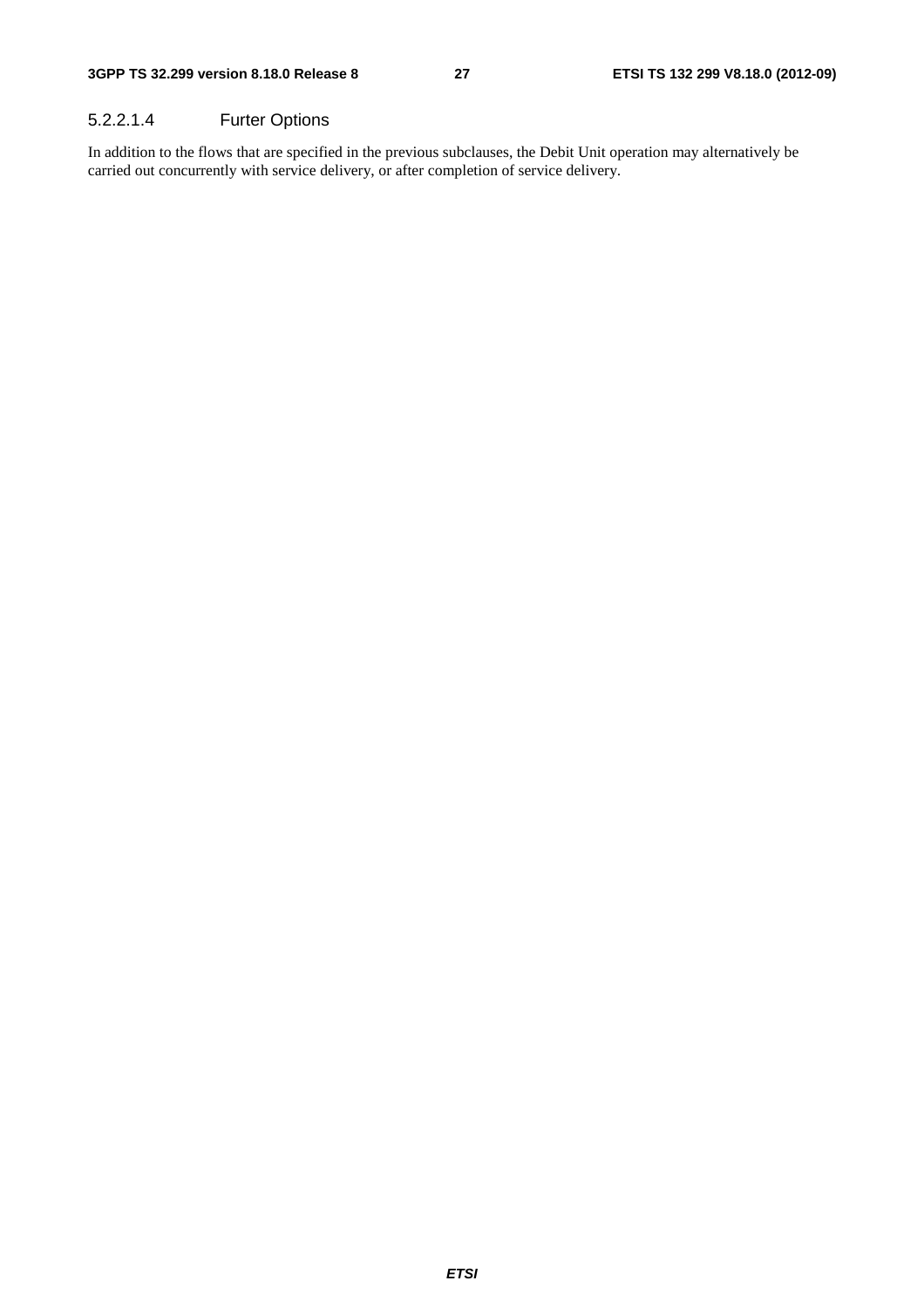### 5.2.2.2 Event charging with Reservation

### 5.2.2.2.1 Decentralized Unit Determination and Centralized Rating

In the following scenario, the CTF requests the reservation of units prior to service delivery. An account debit operation is carried out following the conclusion of service delivery.



### **Figure 5.2.2.2.1: Event Charging with Reservation / Decentralized Unit Determination and Centralized Rating**

- 1. **Request for resource usage:** The UE-A requests the desired content/service from the NE.
- 2. **Units Determination:** depending on the requested service the CTF determines the number of units accordingly.
- 3. **Reserve Units Request:** the CTF requests the OCF to reserve the number of units determined in item 2.
- 4. **Rating Control:** assisted by the rating entity the OCF calculates the number of monetary units that represents the price for the number of units determined in item 2.
- 5. **Account Control:** the OCF checks whether the user's account balance is sufficient for the requested reservation.
- 6. **Reservation Control:** if the user's account balance is sufficient then the corresponding reservation is made.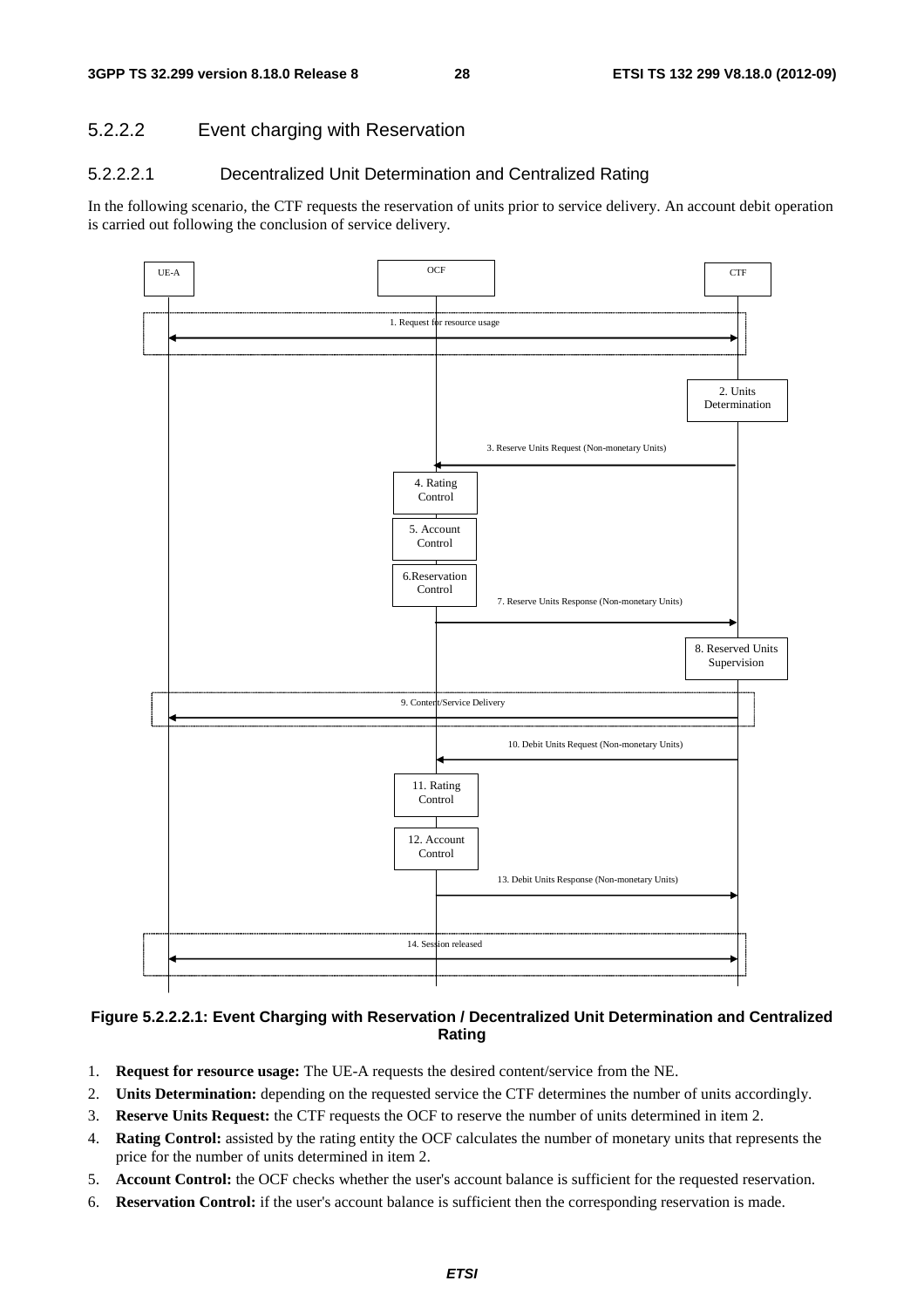- 7. **Reserve Units Response:** the OCF informs the CTF of the reserved number of units.
- 8. **Reserved Units Supervision:** simultaneously with the service delivery, the CTF monitors the consumption of the reserved units.
- 9. **Content/Service Delivery:** the CTF delivers the content/service at once, in fractions or in individually chargeable items, corresponding to the reserved number of units.
- 10. **Debit Units Request:** the CTF requests the OCF to assure the deduction of an amount corresponding to the consumed number of units from the subscriber's account. In the case that no further units are required for this service, an appropriate indication triggering the release of the remaining reservation is given.
- 11. **Rating Control:** assisted by the rating entity the OCF calculates the number of monetary units to deduct from the subscriber's account.
- 12. **Account Control:** the OCF triggers the deduction of the calculated amount from the subscriber's account.
- 13. **Debit Units Response:** the OCF informs the CTF of the actually deducted units.
- 14. **Session Release:** the session is released.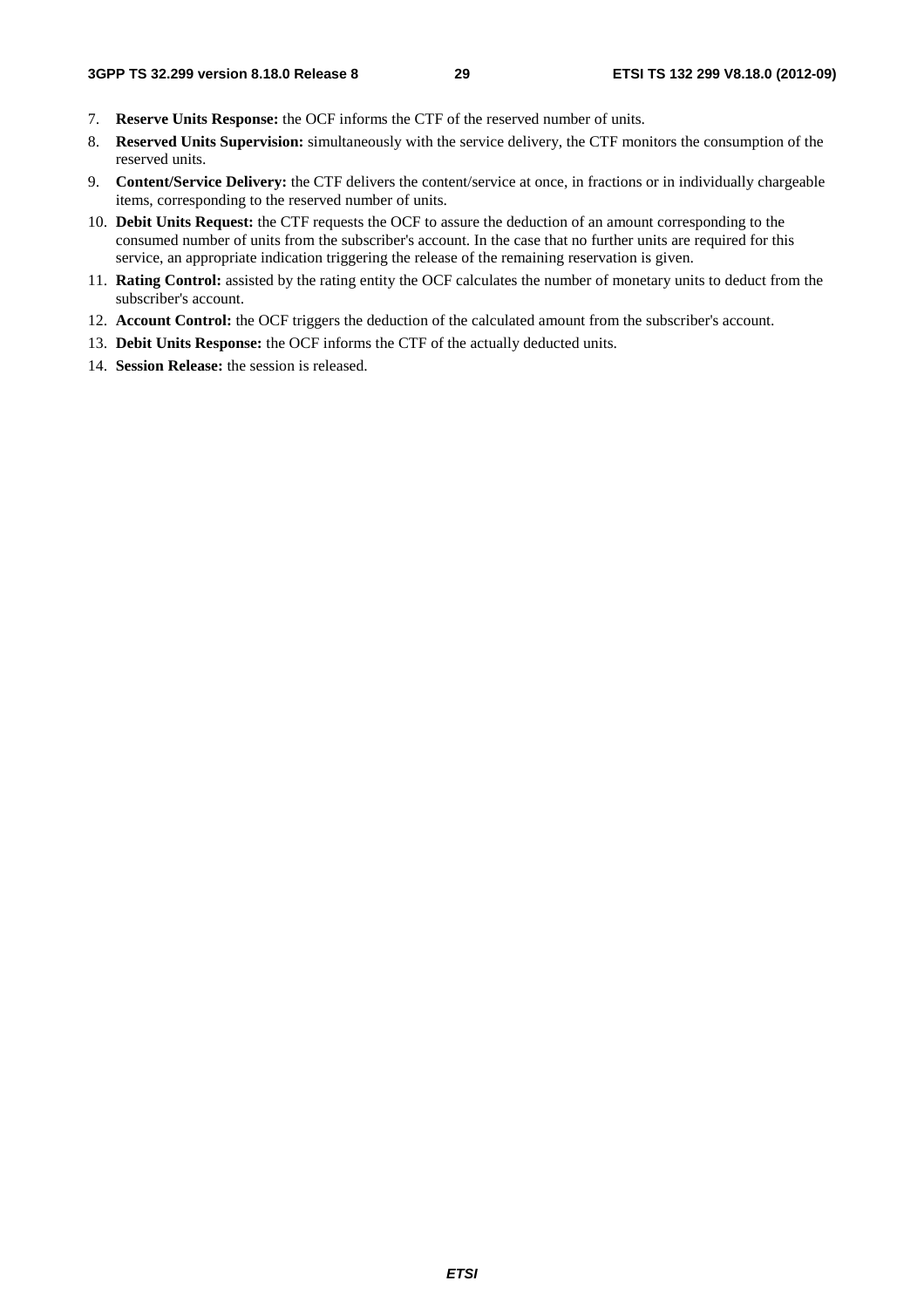### 5.2.2.2.2 Centralized Unit Determination and Centralized Rating

In the following scenario, the CTF requests the OCF to reserve units based on the service identifier specified by the CTF. An account debit operation is carried out following the conclusion of service delivery.



### **Figure 5.2.2.2.2: Event Charging with Reservation / Centralized Unit Determination and Centralized Rating**

- 1. **Request for resource usage:** The UE-A requests the desired content from the CTF.
- 2. **Reserve Units Request:** depending on the service requested by the UE-A, the CTF selects the service identifier and forwards the Reserve Units Request to the OCF.
- 3. **Units Determination:** the OCF determines the number of non-monetary units needed for the content/service delivery, based on the received service key.
- 4. **Rating Control:** assisted by the rating entity the OCF calculates the number of monetary units that represent the price for the number of units determined in item 3.
- 5. **Account Control:** the OCF checks whether the user's account balance is sufficient for the requested reservation.
- 6. **Reservation Control:** if the user's account balance is sufficient, then the corresponding reservation is made.
- 7. **Reserve Units Response:** the OCF informs the CTF of the reserved number of units. This includes the case where the number of units reserved indicates the permission to render the service that was identified by the received service key.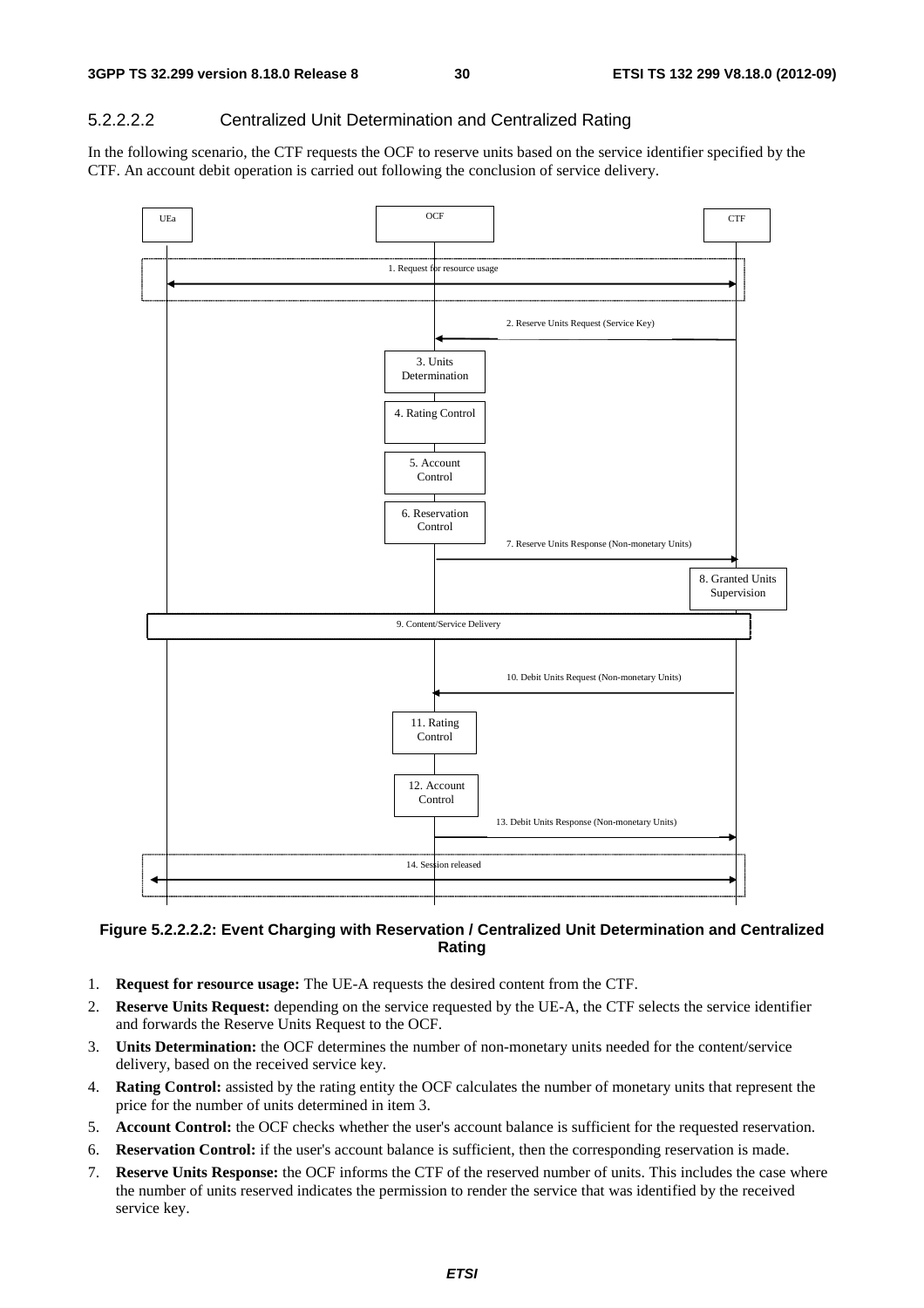- 8. **Granted Units** Supervision**:** simultaneously with the service delivery, the CTF monitors the consumption of the reserved units.
- 9. **Content/Service Delivery:** the CTF delivers the content/service at once, in fractions or in individually chargeable items, corresponding to the reserved number of units.
- 10. **Debit Units Request:** the CTF provides according to previous Reserve Units Response the request to deduct the amount of units corresponding to the consumed number of units.
- **11. Rating Control:** assisted by the rating entity the OCF calculates the number of monetary units to deduct from the subscriber's account.
- 12. **Account Control:** the OCF triggers the deduction of the calculated amount from the subscriber's account.
- **13. Debit Units Response:** the OCF informs the CTF of the actually deducted units.
- 14. **Session Released:** the session is released.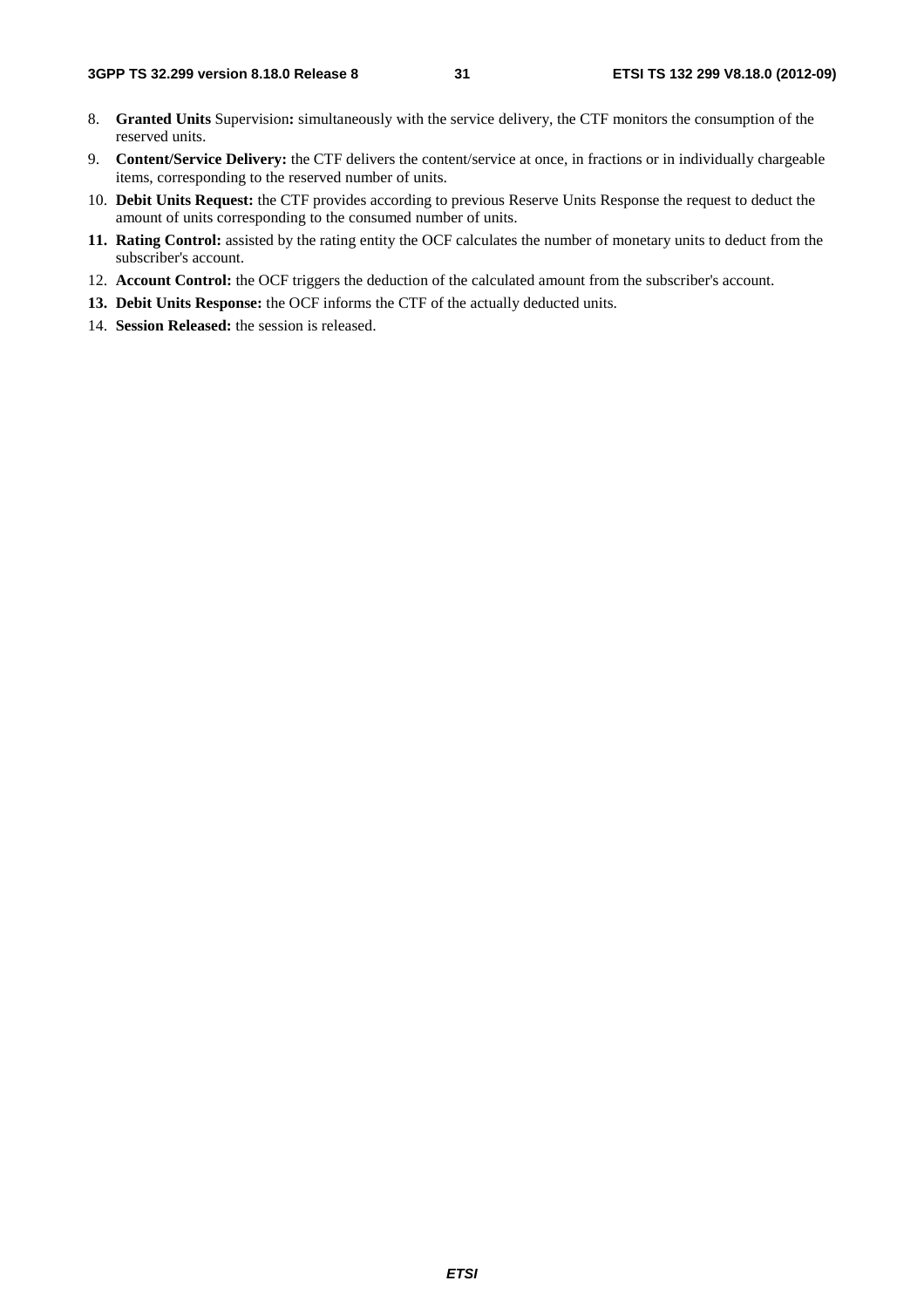### 5.2.2.2.3 Decentralized Unit Determination and Decentralized Rating

In the following scenario, the CTF request the OCF to assure the reservation of an amount of the specified number of monetary units from the subscriber's account. An account debit operation that triggers the deduction the amount from the subscriber's account is carried out following the conclusion of service delivery.



#### **Figure 5.2.2.2.3: Event Charging with Reservation / Centralized Unit Determination and Centralized Rating**

- 1. **Request for resource usage:** The UE-A requests the desired content from the CTF.
- 2. **Units Determination:** depending on the service requested by the UE-A, the CTF determines the number of units accordingly.
- 3. **Rating Control:** the CTF calculates the number of monetary units that represent the price for the number of units determined in item 2.
- 4. **Reserve Units Request:** the CTF requests the OCF to assure the reservation of an amount corresponding to the calculated number of monetary units from the subscriber's account.
- 5. **Account Control:** the OCF checks whether the user's account balance is sufficient for the requested reservation.
- 6. **Reservation Control:** if the user's credit balance is sufficient, then the corresponding reservation is made.
- **7. Reserve Units Response:** the OCF informs the CTF of the reserved number of monetary units.
- 8. **Budget Control:** simultaneously with the service delivery, the CTF monitors the consumption of the granted amount.
- 9. **Content/Service Delivery:** the CTF delivers the content/service at once, in fractions or in individually chargeable items, corresponding to the number of units.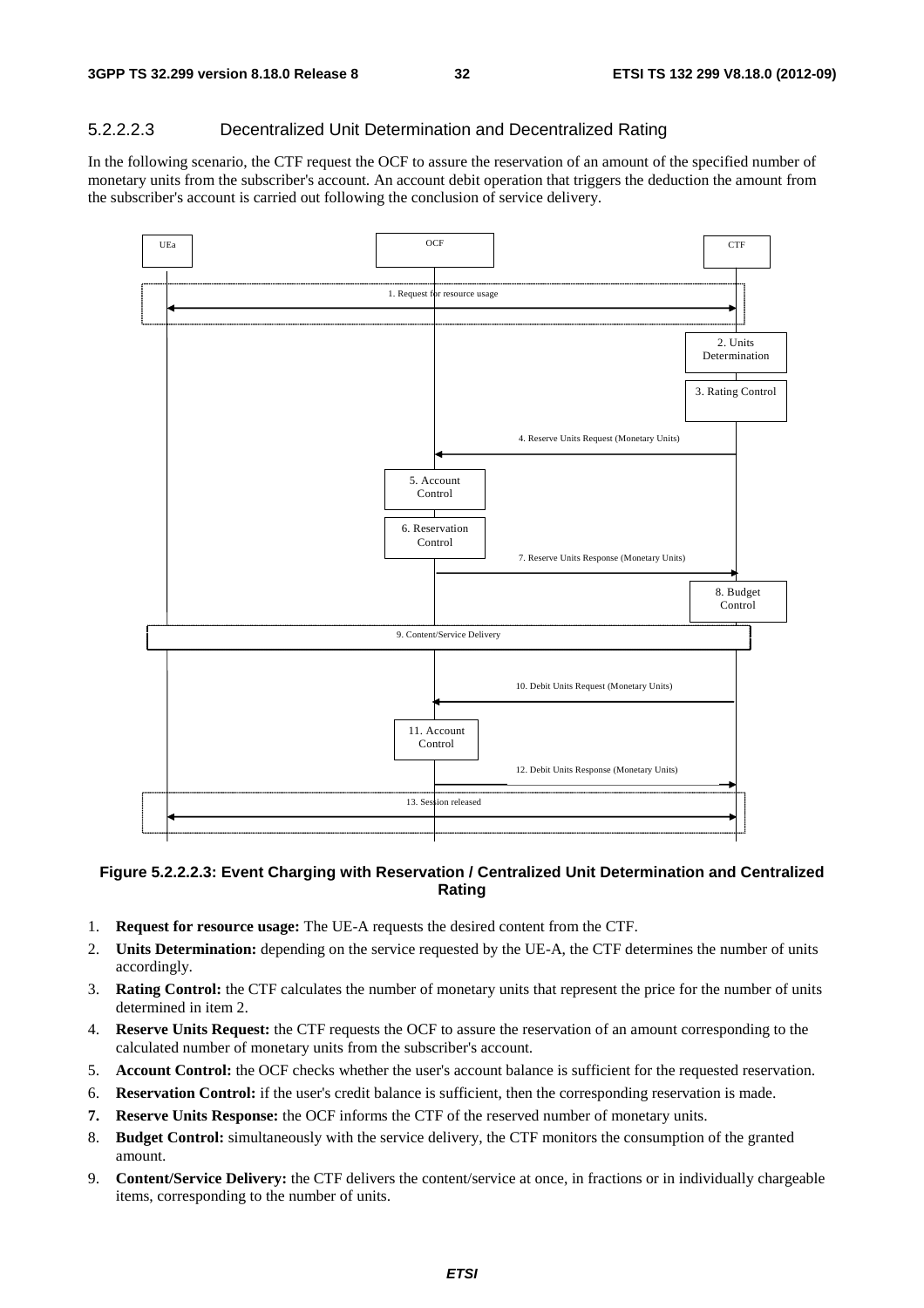- **10. Debit Units Request:** the CTF requests the OCF to assure the deduction of an amount corresponding to the consumed number of monetary units from the subscriber's account.
- 11. **Account Control:** the OCF triggers the deduction of the consumed amount from the subscriber's account.
- **12. Debit Units Response:** the OCF indicates to the CTF the number of deducted monetary units.
- 13. **Session Released:** the session is released.

### 5.2.2.3 Session charging with Reservation

#### 5.2.2.3.1 Decentralized Unit Determination and Centralized Rating

In the following scenario, the CTF requests the reservation of units prior to session supervision. An account debit operation is carried out following the conclusion of session termination.



#### **Figure 5.2.2.3.1: Session Charging with Reservation / Decentralized Unit Determination and Centralized Rating**

1. **Request for resource usage:** The UE-A requests session establishment from the CTF.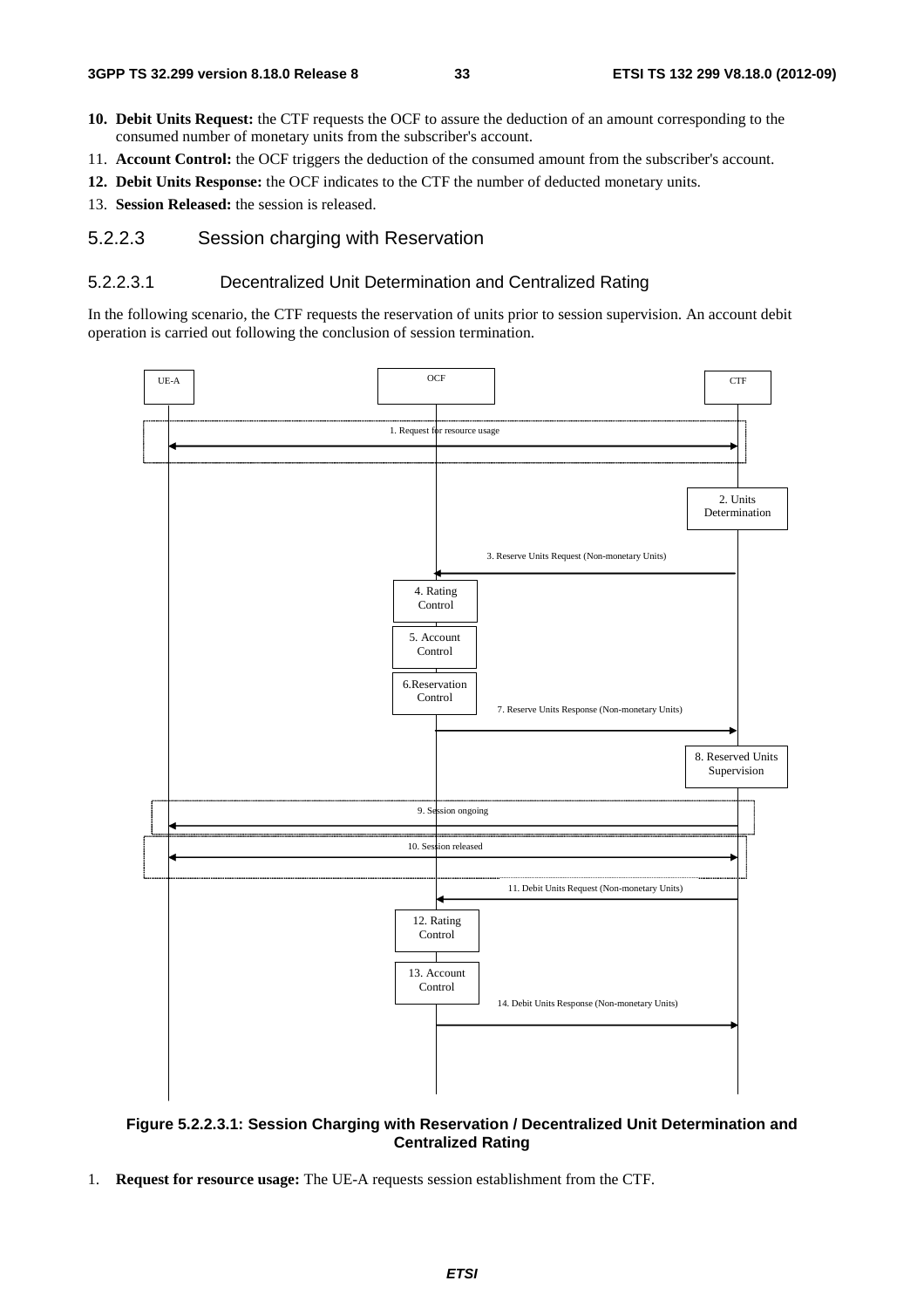- 2. **Units Determination:** depending on the requested type of the session the CTF determines the number of units accordingly.
- 3. **Reserve Units Request:** the CTF requests the OCF to reserve the number of units determined in item 2
- 4. **Rating Control:** assisted by the rating entity the OCF calculates the number of monetary units that represents the price for the number of units determined in item 2.
- 5. **Account Control:** the OCF checks whether the user's account balance is sufficient for the requested reservation.
- 6. **Reservation Control:** if the user's account balance is sufficient then the corresponding reservation is made.
- 7. **Reserve Units Response:** the OCF informs the CTF of the reserved number of units.
- 8. **Reserved Units Supervision:** simultaneously with the ongoing session, the CTF monitors the consumption of the reserved units.
- 9. **Session ongoing:** the CTF maintains the session. One or more debit and reserve operations may be performed when the session is ongoing.
- 10. **Session Release:** the session is released
- 11. **Debit Units Request:** the CTF requests the OCF to assure the deduction of an amount corresponding to the consumed number of units from the subscriber's account.
- 12. **Rating Control:** assisted by the rating entity the OCF calculates the number of monetary units to deduct from the subscriber's account.
- 13. **Account Control:** the OCF triggers the deduction of the calculated amount from the subscriber's account.
- 14. **Debit Units Response:** the OCF informs the CTF of the actually deducted units.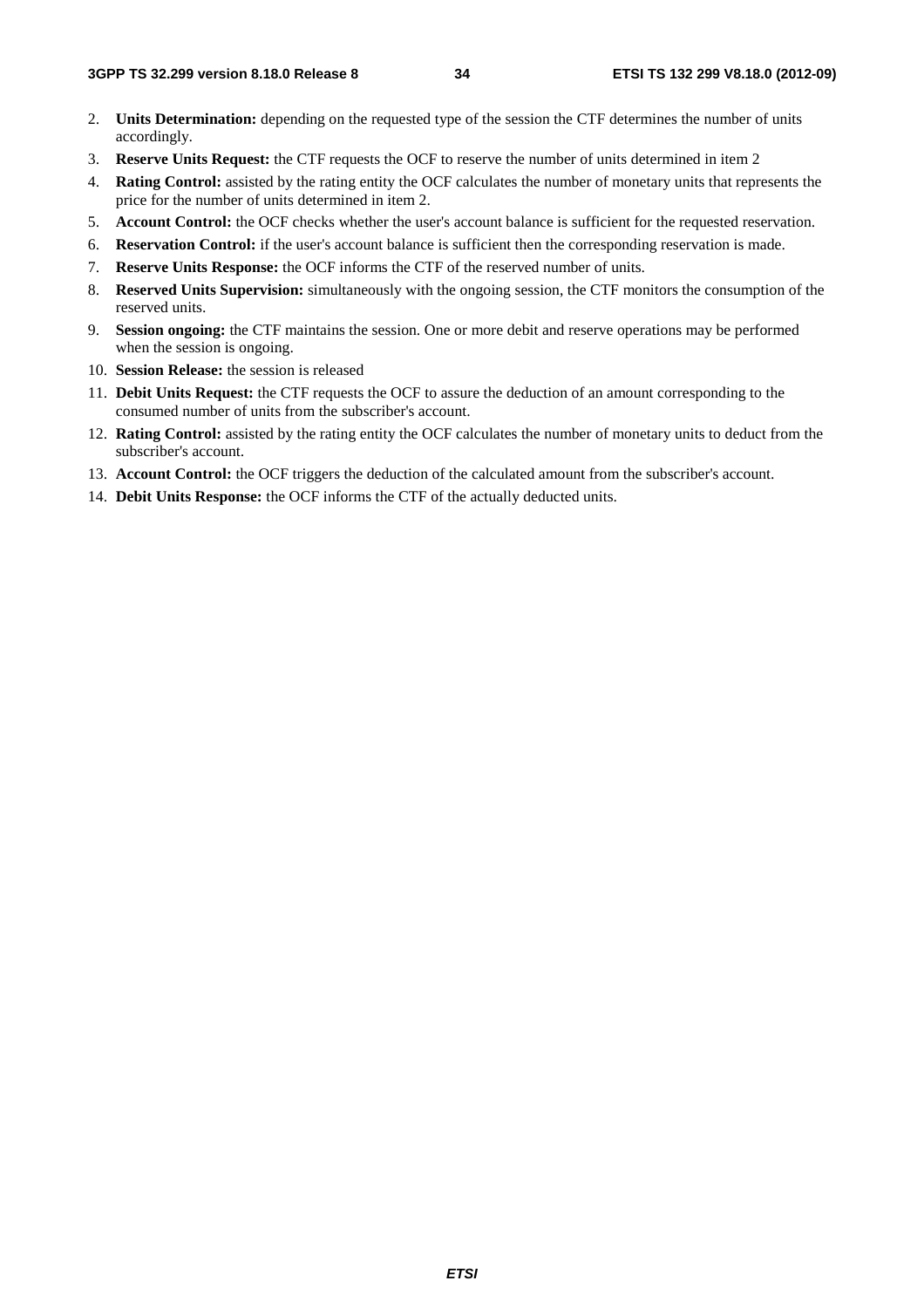### 5.2.2.3.2 Centralized Unit Determination and Centralized Rating

In the following scenario, the CTF requests the OCF to reserve units based on the session identifiers specified by the CTF. An account debit operation is carried out following the conclusion of session.



### **Figure 5.2.2.3.2: Session Charging with Reservation / Centralized Unit Determination and Centralized Rating**

- 1. **Request for resource usage:** The UE-A requests the session establishment from the CTF.
- 2. **Reserve Units Request:** depending on the requested type of the session by the UE-A, the CTF selects the service identifier and forwards the Reserve Units Request to the OCF.
- 3. **Units Determination:** the OCF determines the number of non-monetary units needed for the content/service delivery, based on the received service key.
- 4. **Rating Control:** assisted by the rating entity the OCF calculates the number of monetary units that represent the price for the number of units determined in item 3.
- 5. **Account Control:** the OCF checks whether the user's account balance is sufficient for the requested reservation.
- 6. **Reservation Control:** if the user's account balance is sufficient, then the corresponding reservation is made.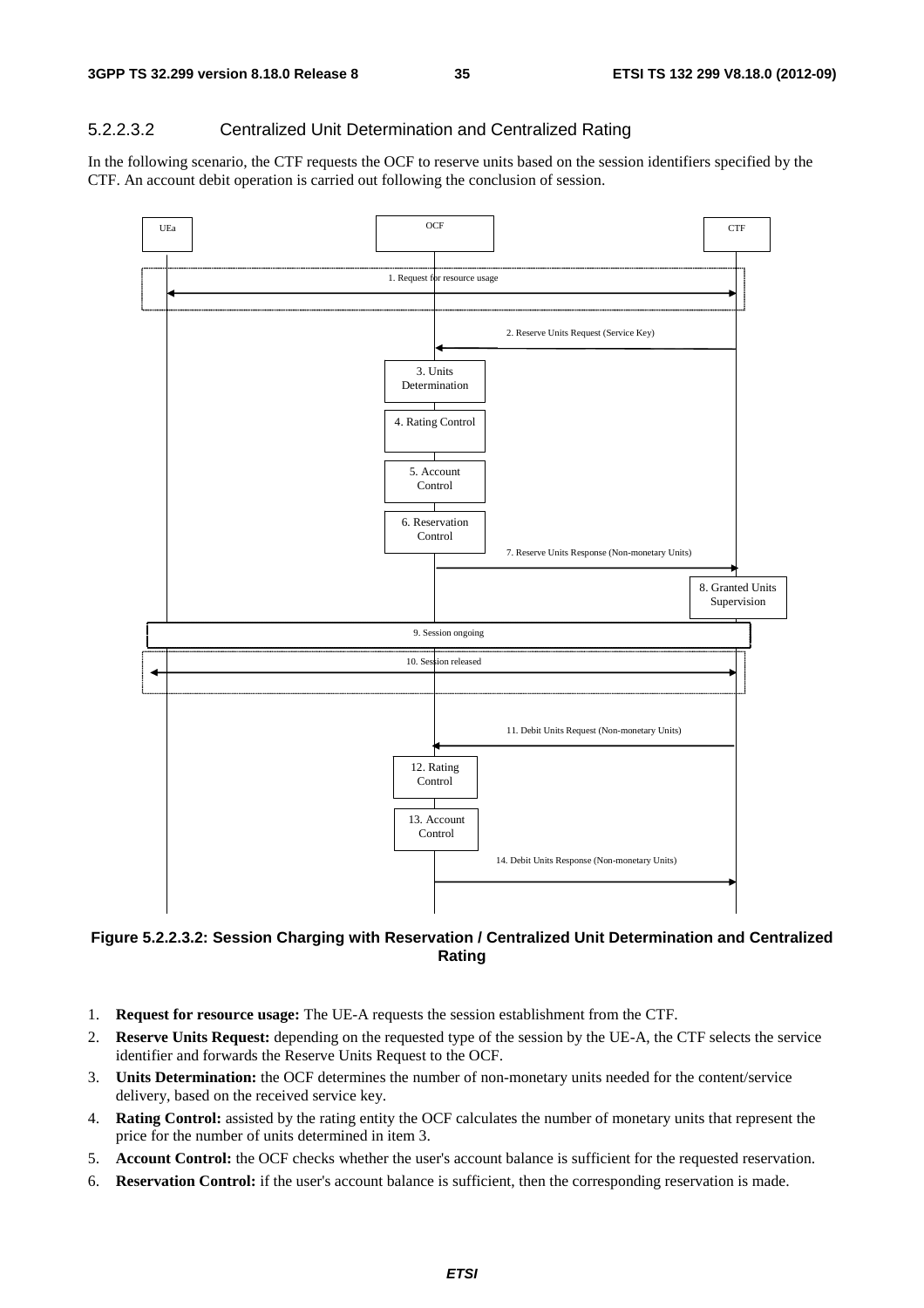- 7. **Reserve Units Response:** the OCF informs the CTF of the reserved number of units. This includes the case where the number of units reserved indicates the permission to render the service that was identified by the received service key.
- 8. **Granted Units** Supervision**:** simultaneously with the ongoing session, the CTF monitors the consumption of the reserved units.
- 9. **Session ongoing:** the CTF maintains the session. One or more debit and reserve operations may be performed when the session is ongoing.
- **10. Session Released:** the session is released.
- 11. **Debit Units Request:** the CTF requests the OCF to assure the deduction of an amount corresponding to the consumed number of units from the subscriber's account
- 12. **Rating Control:** assisted by the rating entity the OCF calculates the number of monetary units to deduct from the subscriber's account.
- **13. Account Control:** the OCF triggers the deduction of the calculated amount from the subscriber's account.
- **14. Debit Units Response:** the OCF informs the CTF of the actually deducted units.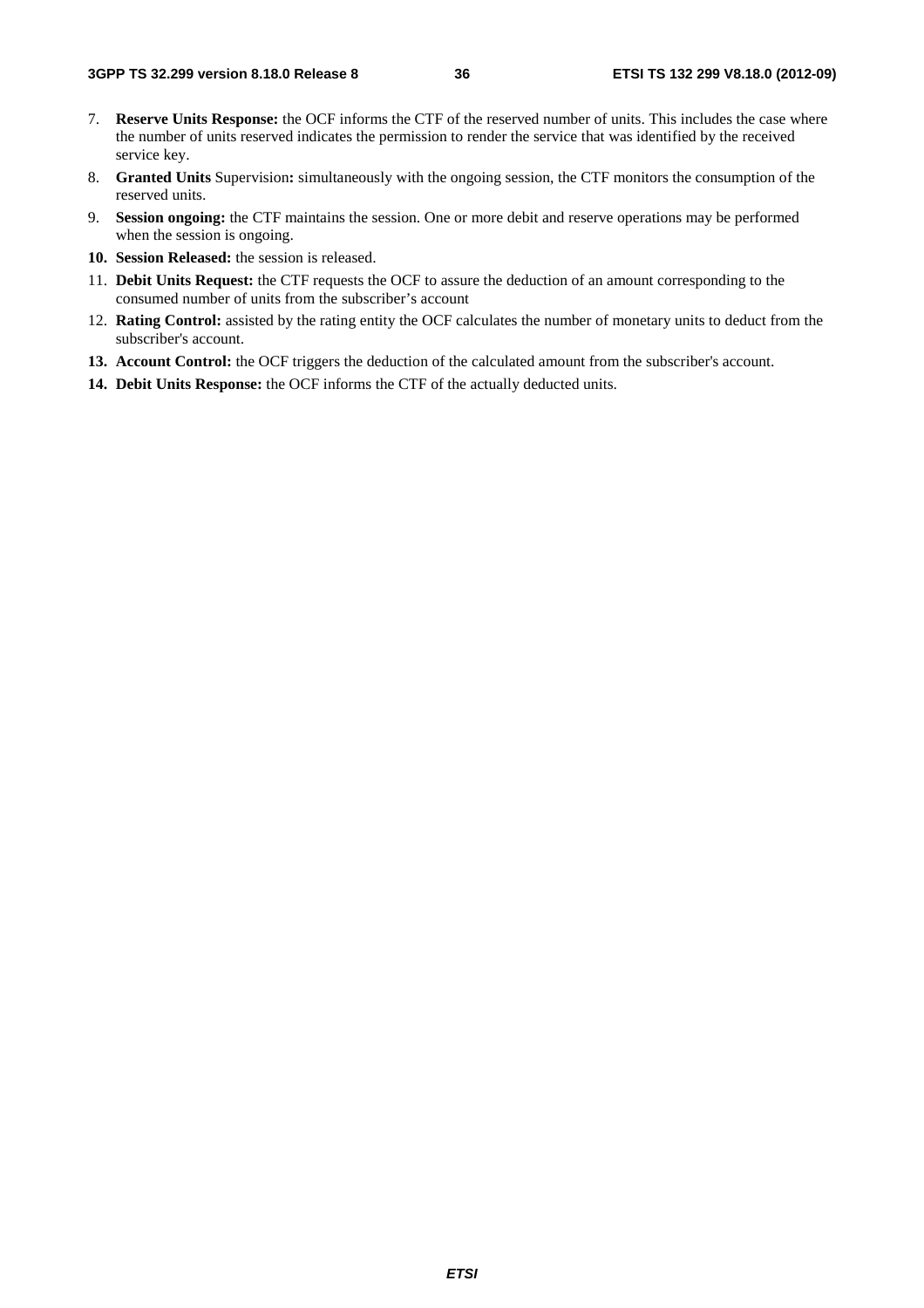### 5.2.2.3.3 Decentralized Unit Determination and Decentralized Rating

In the following scenario, the CTF request the OCF to assure the reservation of an amount of the specified number of monetary units from the subscriber's account. An account debit operation that triggers the deduction the amount from the subscriber's account is carried out following the conclusion of session establishment.



#### **Figure 5.2.2.3.3: Session Charging with Reservation / Decentralized Unit Determination and Decentralized Rating**

- 1. **Request for resource usage:** The UE-A requests the session establishment from the CTF.
- 2. **Units Determination:** depending on the requested type of the session by the UE-A, the CTF determines the number of units accordingly.
- 3. **Rating Control:** the CTF calculates the number of monetary units that represent the price for the number of units determined in item 2.
- 4. **Reserve Units Request:** the CTF requests the OCF to assure the reservation of an amount corresponding to the calculated number of monetary units from the subscriber's account.
- 5. **Account Control:** the OCF checks whether the user's account balance is sufficient for the requested reservation.
- 6. **Reservation Control:** if the user's credit balance is sufficient, then the corresponding reservation is made.
- **7. Reserve Units Response:** the OCF informs the CTF of the reserved number of monetary units.
- 8. **Budget Control:** simultaneously with the ongoing session, the CTF monitors the consumption of the granted amount.
- 9. **Session ongoing:** the CTF maintains the session. One or more debit and reserve operations may be performed when the session is ongoing.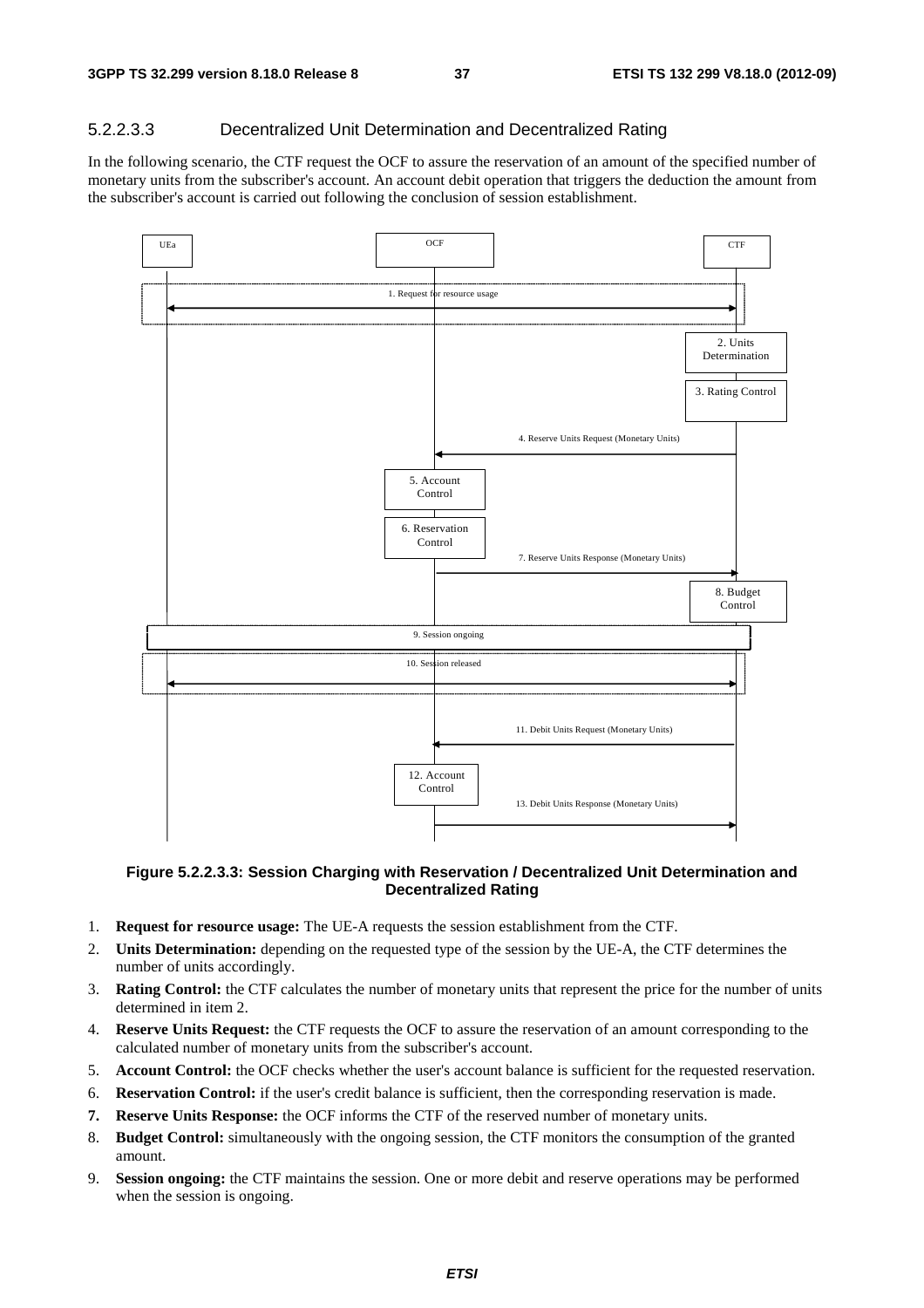- 10. **Session Released:** the session is released.
- **11. Debit Units Request:** the CTF requests the OCF to assure the deduction of an amount corresponding to the consumed number of monetary units from the subscriber's account.
- 12. **Account Control:** the OCF triggers the deduction of the consumed amount from the subscriber's account.
- 13. **Debit Units Response:** the OCF indicates to the CTF the number of deducted monetary units.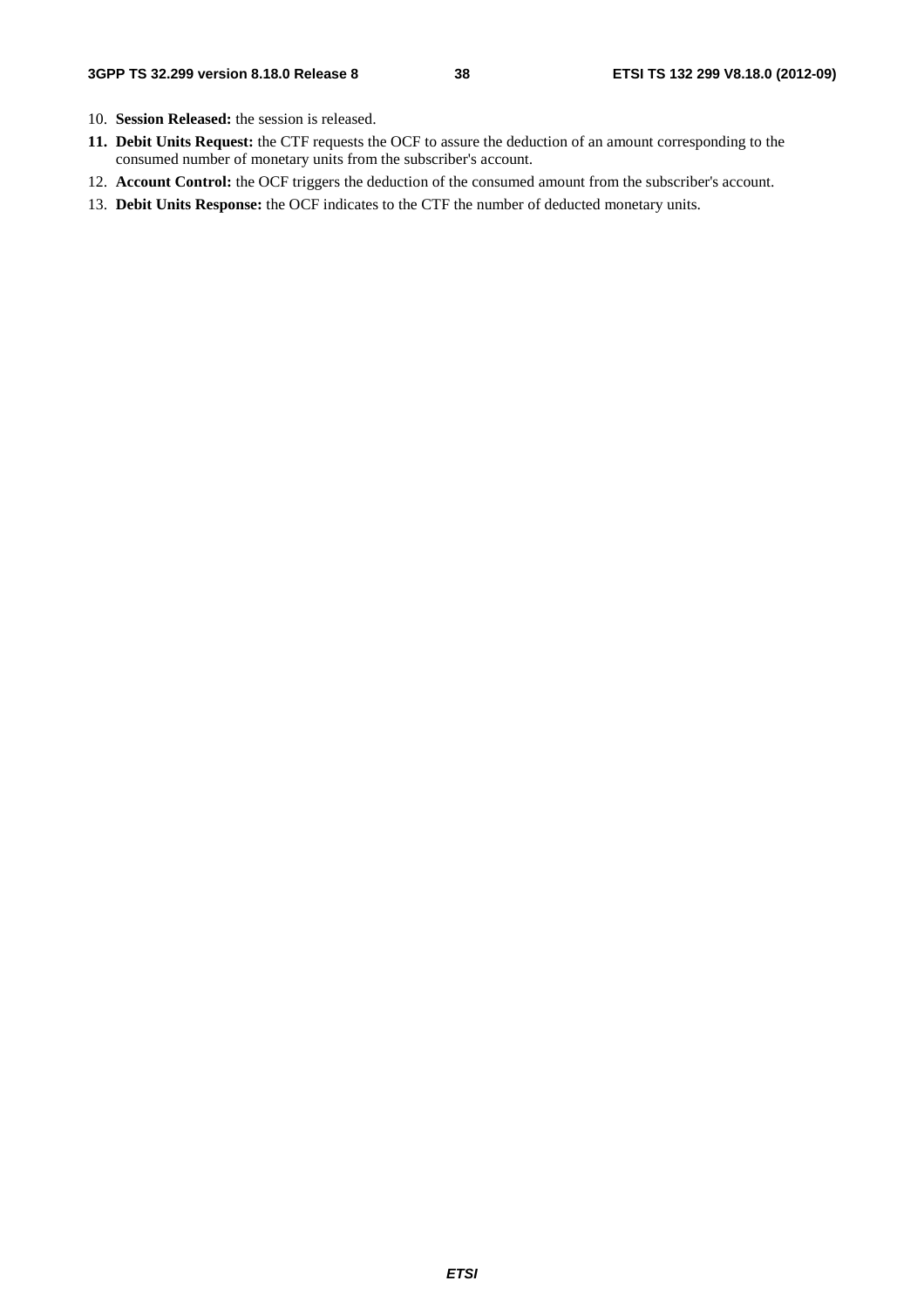## 5.2.3 Basic Operations

On-line credit control uses two basic logical operations: Debit Units and Reserve Units.

- "*Debit Units Request*"; sent from  $CTF \rightarrow OCF$ After receiving a service request from the subscriber, the CTF sends a *Debit Units Request* to the OCF. The CTF may either specify a service identifier (centralised unit determination) or the number of units requested (decentralised unit determination). For refund purpose, the CTF sends a *Debit Units Request* to the OCF as well.
- "*Debit Units Response*"; sent from OCF  $\rightarrow$  CTF The OCF replies with a *Debit Units Response*, which informs the CTF of the number of units granted as a result of the *Debit Units Request*. This includes the case where the number of units granted indicates the permission to render the requested service. For refund purpose, the OCF replies with a *Debit Units Response*.
- *"Reserve Units Request"*; sent from CTF  $\rightarrow$  OCF Request to reserve a number of units for the service to be provided by an CTF. In case of centralised unit determination, the CTF specifies a service identifier in the *Reserve Unit Request*, and the OCF determines the number of units requested. In case of decentralised unit determination, the number of units requested is specified by the CTF.
- "*Reserve Units Response*"; sent from OCF  $\rightarrow$  CTF Response from the OCF which informs the CTF of the number of units that were reserved as a result of the "*Reserve Units Request*".

IEC uses the Direct Debiting One Time Event procedure specified in RFC 4006 and therefore is performed by the use of the logical "Debit Units" operation, as specified in section 6.3.3.

SCUR and ECUR use both the "Debit Units" and "Reserve Units" operations.

SCUR uses the Session Based Credit Control procedure specified in RFC 4006. In session charging with unit reservation, when the "Debit Units" and "Reserve Units" operations are both needed, they shall be combined in one message, as specified in section 6.3.5.

For SCUR and ECUR the consumed units are deducted from the subscriber's account after service delivery. Thus, the reserved and consumed units are not necessarily the same. Using this operation, it is also possible for the CTF to modify the current reservation, including the return of previously reserved units.

Table 5.2.3.1 and table 5.2.3.2 describe the content of these operations.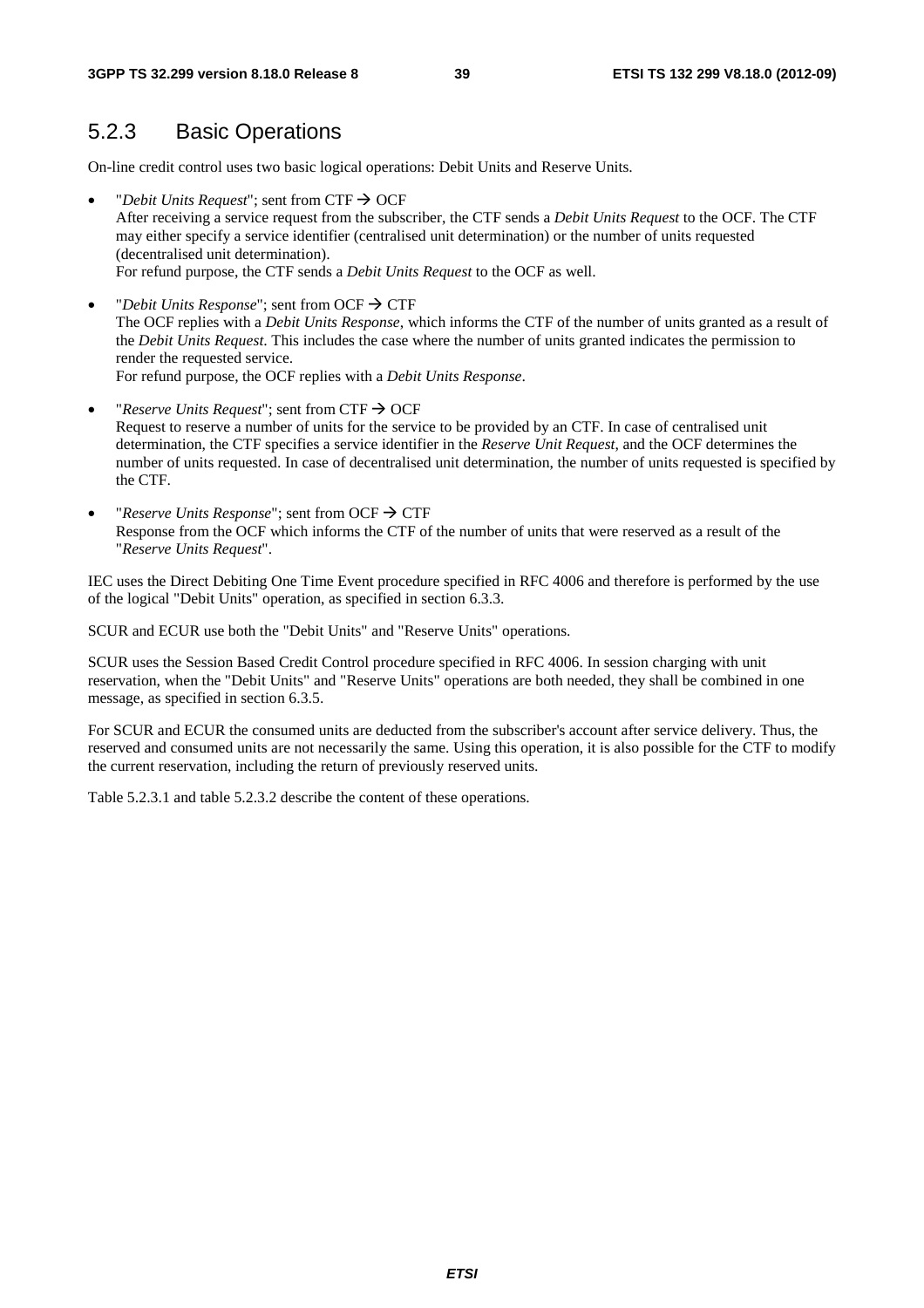| <b>Debit and Reserve Units</b> | <b>Category</b> | <b>Description</b>                                                                    |
|--------------------------------|-----------------|---------------------------------------------------------------------------------------|
| <b>Request</b>                 |                 |                                                                                       |
| Session Identifier             | M               | This field identifies the operation session.                                          |
| <b>Originator Host</b>         | M               | This field contains the identification of the source point of the operation.          |
| Originator Domain              | M               | This field contains the realm of the operation originator.                            |
| <b>Destination Domain</b>      | M               | This field contains the realm of the operation destination.                           |
| <b>Operation Identifier</b>    | M               | This field is a unique operation identifier.                                          |
| <b>Operation Token</b>         | M               | This field contains the service identifier.                                           |
| <b>Operation Type</b>          | M               | This field defines the transfer type: event for event based charging and start,       |
|                                |                 | interim, stop for session based charging.                                             |
| <b>Operation Number</b>        | M               | This field contains the sequence number of the transferred messages.                  |
| <b>Destination Host</b>        | O <sub>C</sub>  | This field contains the identification of the destination point of the operation.     |
| User Name                      | O <sub>C</sub>  | This field contains the identification of the user.                                   |
| <b>Origination State</b>       | O <sub>C</sub>  | Tbd.                                                                                  |
| <b>Origination Timestamp</b>   | O <sub>C</sub>  | This field contains the time when the operation is requested.                         |
| Subscriber Identifier          | Oм              | This field contains the identification of the mobile subscriber (i.e. MSISDN) that    |
|                                |                 | uses the requested service.                                                           |
| <b>Termination Cause</b>       | O <sub>C</sub>  | This field contains the termination reason of the service.                            |
| <b>Requested Action</b>        | O <sub>C</sub>  | This field contains the requested action.                                             |
| <b>Multiple Operation</b>      | $O_{M}$         | This field indicate the occurrence of multiple operations.                            |
| <b>Multiple Unit Operation</b> | O <sub>C</sub>  | This field contains the parameter for the quota management.                           |
| <b>Subscriber Equipment</b>    | O <sub>C</sub>  | This field contains the identification of the mobile device (i.e. IMEI) that uses the |
| Number                         |                 | subscriber.                                                                           |
| Proxy Information              | O <sub>C</sub>  | This field contains the parameter of the proxy.                                       |
| Route Information              | O <sub>C</sub>  | This field contains the parameter of the route.                                       |
| <b>Service Information</b>     | $O_{M}$         | This parameter holds the individual service specific parameters as defined in the     |
|                                |                 | corresponding 'middle tier' TS.                                                       |

**Table 5.2.3.1: Debit and Reserve Units Request Content** 

### **Table 5.2.3.2: Debit and Reserve Units Response Content**

| <b>Debit and Reserve Units Response</b> | <b>Category</b> | <b>Description</b>                                                                                                                     |
|-----------------------------------------|-----------------|----------------------------------------------------------------------------------------------------------------------------------------|
| Session Identifier                      | м               | This field identifies the operation session.                                                                                           |
| <b>Operation Result</b>                 | M               | This field identifies the result of the operation.                                                                                     |
| Originator Host                         | M               | This field contains the identification of the source point of the                                                                      |
|                                         |                 | operation.                                                                                                                             |
| Originator Domain                       | M               | This field contains the realm of the operation originator.                                                                             |
| <b>Operation Identifier</b>             | M               | This field is a unique operation identifier.                                                                                           |
| <b>Operation Type</b>                   | M               | This field defines the transfer type: event for event based charging                                                                   |
|                                         |                 | and start, interim, stop for session based charging.                                                                                   |
| <b>Operation Number</b>                 | M               | This field contains the sequence number of the transferred                                                                             |
|                                         |                 | messages.                                                                                                                              |
| <b>Operation Failover</b>               | O <sub>C</sub>  | This field contains an indication to the CTF whether or not a failover                                                                 |
|                                         |                 | handling is to be used when necessary.                                                                                                 |
| Multiple Unit Operation                 | O <sub>C</sub>  | This field contains the parameter for the quota management.                                                                            |
| <b>Operation Failure Action</b>         | O <sub>C</sub>  | For credit control sessions the content of this field enables the                                                                      |
|                                         |                 | credit-control client to decide what to do if sending credit-control                                                                   |
|                                         |                 | messages to the credit-control server has been temporarily                                                                             |
|                                         |                 | prevented.                                                                                                                             |
| <b>Operation Event Failure Action</b>   | O <sub>C</sub>  | For one time event direct debiting the content of this field enables                                                                   |
|                                         |                 | the credit-control client to decide what to do if sending credit-control<br>messages to the credit-control server has been temporarily |
|                                         |                 | prevented.                                                                                                                             |
| <b>Redirection Host</b>                 | O <sub>C</sub>  | Tbd.                                                                                                                                   |
| <b>Redirection Host Usage</b>           | O <sub>C</sub>  | Tbd.                                                                                                                                   |
| <b>Redirection Cache Time</b>           | O <sub>C</sub>  | Tbd.                                                                                                                                   |
| Proxy Information                       | O <sub>C</sub>  | This field contains the parameter of the proxy.                                                                                        |
| Route Information                       | O <sub>C</sub>  | This field contains the parameter of the route.                                                                                        |
| Failed parameter                        | O <sub>C</sub>  | This field contains missing and/or unsupported parameter that                                                                          |
|                                         |                 | caused the failure.                                                                                                                    |
| Service Information                     | O <sub>C</sub>  | This parameter holds the individual service specific parameters as                                                                     |
|                                         |                 | defined in the corresponding 'middle tier' TS.                                                                                         |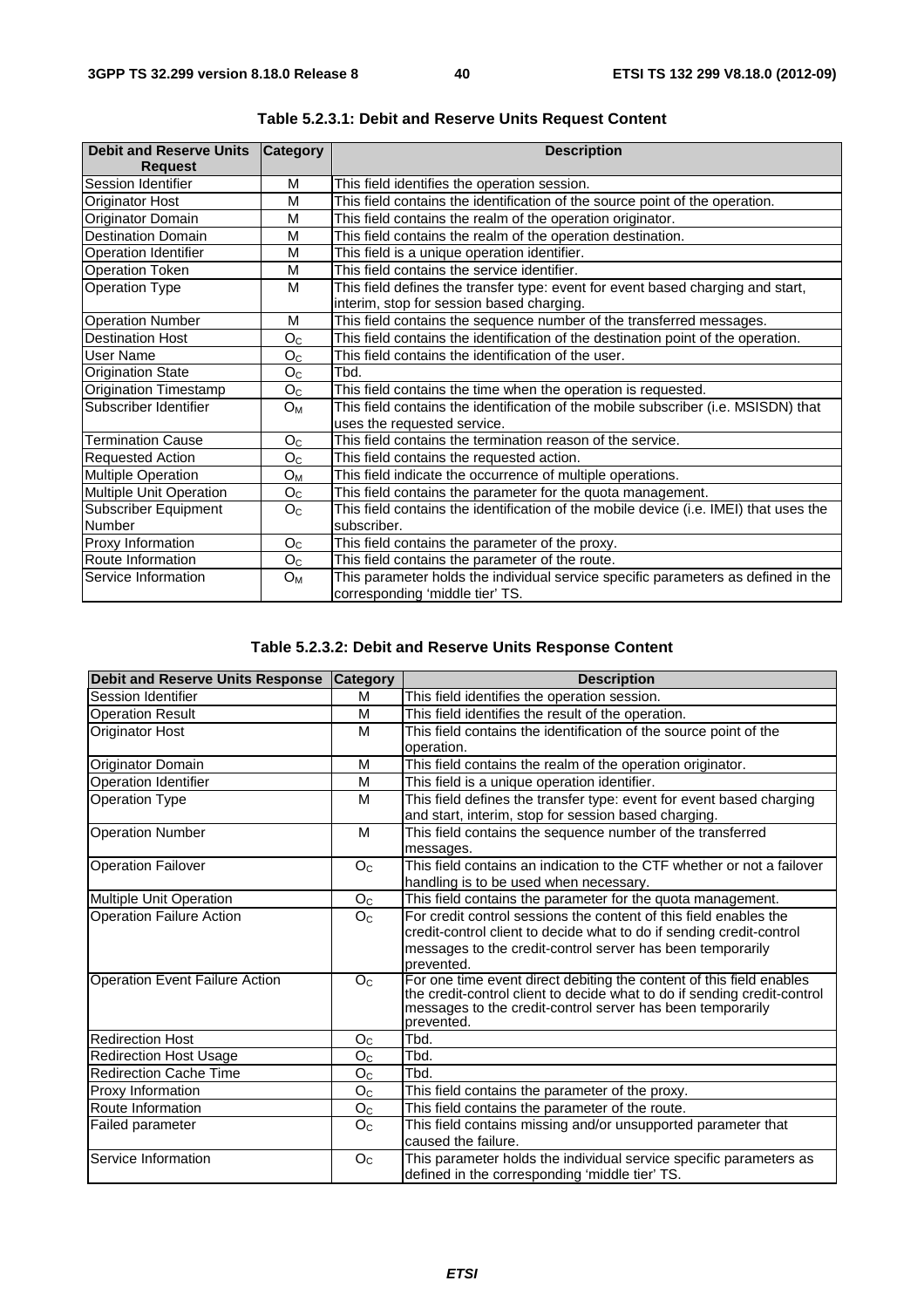# 5.3 Other requirements

## 5.3.1 Re-authorization

The server may specify an idle timeout associated with a granted quota. Alternatively, the client may have a configurable default value. The expiry of that timer shall trigger a re-authorization request.

Mid-session service events (re-authorisation triggers) may affect the rating of the current service usage. The server may instruct the credit control client to re-authorize the quota upon a number of different session related triggers that can affect the rating conditions.

When a re-authorization is trigger, the client shall reports quota usage. The reason for the quota being reported shall be notified to the server.

## 5.3.2 Threshold based re-authorization triggers

The server may optionally include an indication to the client of the remaining quota threshold that shall trigger a quota re-authorization.

## 5.3.3 Termination action

The server may specify to the client the behaviour on consumption of the final granted units; this is known as termination action.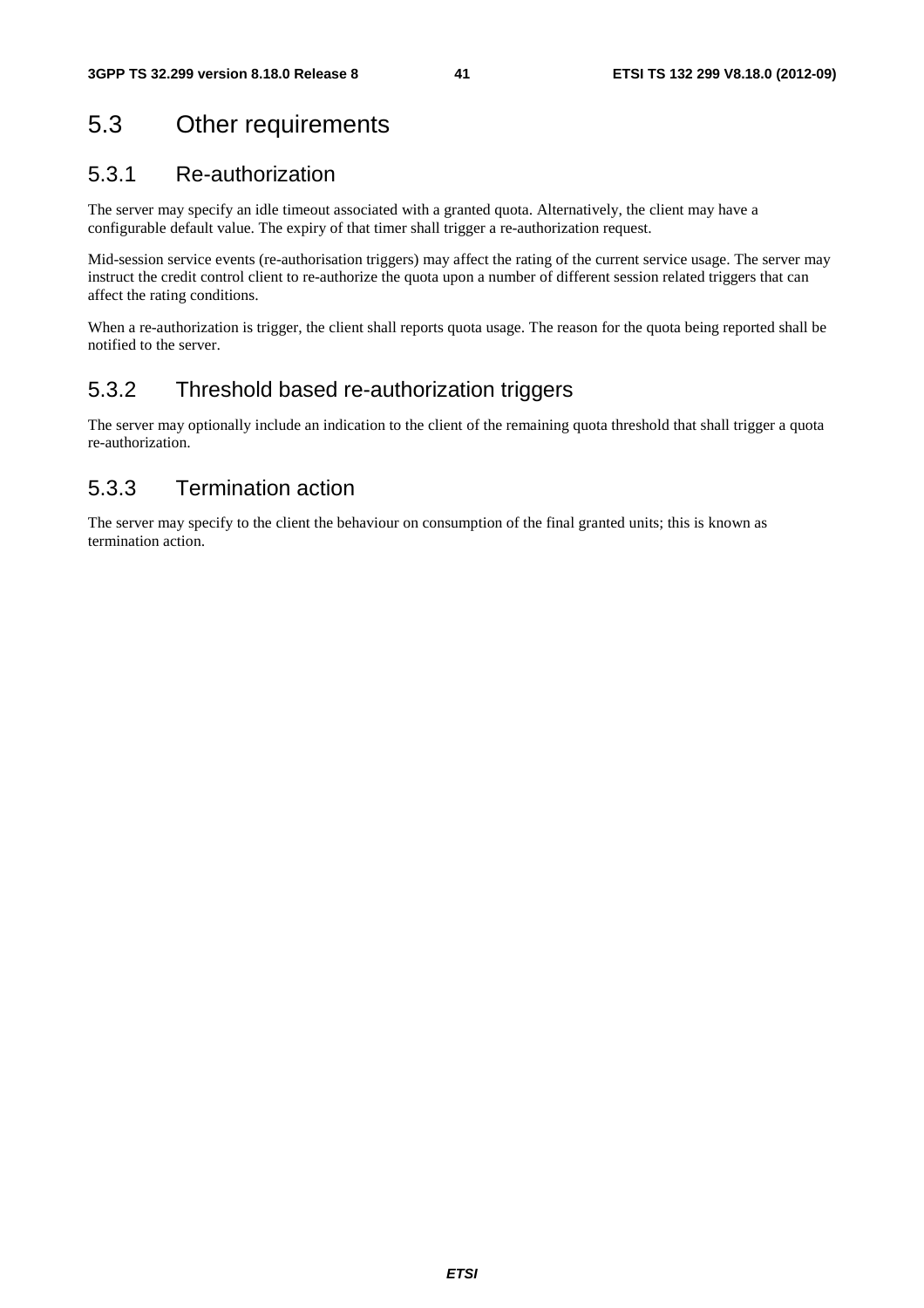# 6 3GPP Charging Applications – Protocol Aspects

# 6.1 Basic Principles for Diameter Offline Charging

In order to support the offline charging principles described in the present document, the Diameter client and server must implement at least the following Diameter options listed in RFC 3588 [401], i.e. the basic functionality of Diameter accounting, as defined by the Diameter Base Protocol (RFC 3588 [401]) is re-used..

The charging architecture implementing Diameter adheres to the structure where all communications for offline charging purposes between the CTF (Diameter client) and the CDF (Diameter server) are carried out on the Diameter Rf reference point, where the CTF reports charging information to the Charging Data Function (CDF). The CDF uses this information to construct and format CDRs. The above-mentioned reference points are defined in 3GPP TS 32.240 [1].

A configurable timer is supported in the CDF to supervise the reception of the ACR [Interim] and/or ACR [Stop]. An instance of the "Timer" is started at the beginning of the accounting session, reset on the receipt of an ACR [Interim] and stopped at the reception of the ACR [Stop]. Upon expiration of the timer, the CDF stops the accounting session with the appropriate error indication.

For offline charging, the CTF implements the accounting state machine described in RFC 3588 [401]. The server (CDF) implements the accounting state machine "SERVER, STATELESS ACCOUNTING" as specified in RFC 3588 [401], i.e. there is no order in which the server expects to receive the accounting information.

The offline charging functionality is based on the network elements reporting accounting information upon reception of various messages which trigger charging generation, as most of the accounting relevant information is contained in these messages. This reporting is achieved by sending Diameter *Accounting Requests* (ACR) [Start, Interim, Stop and Event] from the network elements to the CDF.

Following the Diameter base protocol specification, the following "types" of accounting data may be sent with regard to offline charging:

- START session accounting data.
- INTERIM session accounting data.
- STOP session accounting data.
- EVENT accounting data.

Two cases are currently distinguished for offline charging purposes:

- Event based charging; and
- Session based charging.

ACR types START, INTERIM and STOP are used for accounting data related to successful sessions. In contrast, EVENT accounting data is unrelated to sessions, and is used e.g. for a simple registration or interrogation and successful service event triggered by a network element. In addition, EVENT accounting data is also used for unsuccessful session establishment attempts.

The flows and scenarios for the above two described cases are further detailed below.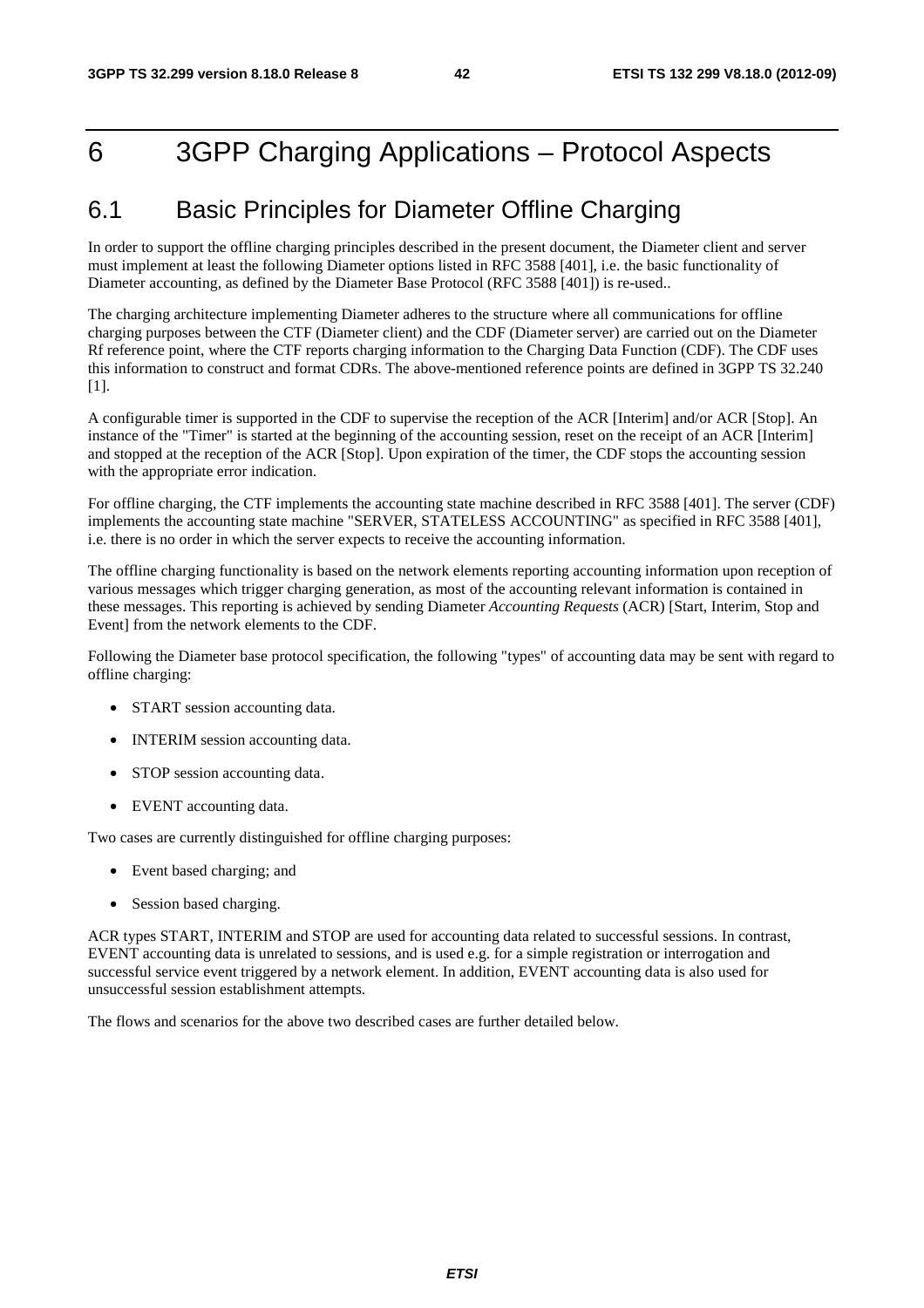## 6.1.1 Event based charging

In the case of event based charging, the network reports the usage or the service rendered where the service offering is rendered in a single operation. It is reported using the ACR EVENT.

The following figure shows the transactions that are required on the Diameter offline interface in order to perform event based charging. The operation may alternatively be carried out prior to, concurrently with or after service/content delivery.



**Figure 6.1.1: Event Based offline charging** 

- Step 1: The network element receives indication that service has been used/delivered.
- Step 2: The network element (acting as client) sends *Accounting-Request* (ACR) with *Accounting-Record-Type* AVP set to EVENT\_RECORD to indicate service specific information to the CDF (acting as server).
- Step 3: The CDF receives the relevant service charging parameters and processes accounting request.
- Step 4: The CDF returns *Accounting-Answer* message with *Accounting-Record-Type* AVP set to EVENT\_RECORD to the network element in order to inform that charging information was received.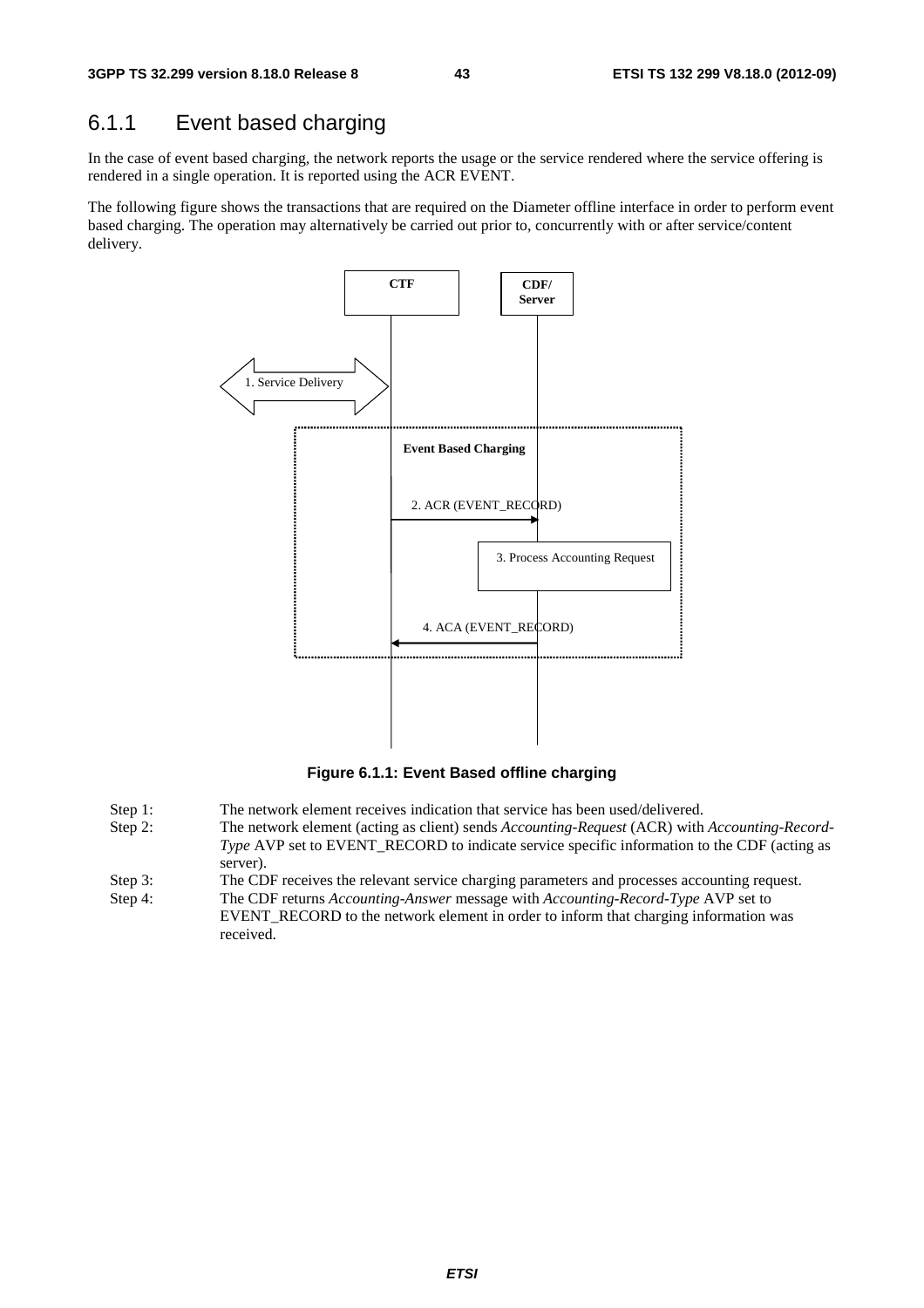# 6.1.2 Session based charging

Session based charging is the process of reporting usage reports for a session and uses the START, INTERIM & STOP accounting data. During a session, a network element may transmit multiple ACR Interims' depending on the proceeding of the session.

The following figure shows the transactions that are required on the Diameter offline interface in order to perform session based charging.



**Figure 6.1.2: Session based offline charging** 

- Step 1: The network element receives a service request. The service request may be initiated either by the user or the other network element.
- Step 2: In order to start accounting session, the network element sends a *Accounting-Request* (ACR) with *Accounting-Record-Type* AVP set to START\_RECORD to the CDF.
- Step 3: The CDF opens a CDR for current session.
- Step 4: The CDF returns *Accounting-Answer* (ACA) message with *Accounting-Record-Type* set to START\_RECORD to the network element and possibly *Acct-Interim-Interval AVP* (AII) set to non-zero value indicating the desired intermediate charging interval.
- Step 5: When either AII elapses or charging conditions changes are recognized at Network Element (NE), the NE sends an *Accounting-Request* (ACR) with *Accounting-Record-Type* AVP set to INTERIM\_RECORD to the CDF.
- Step 6: The CDF updates the CDR in question.
- Step 7: The CDF returns *Accounting-Answer* (ACA) message with *Accounting-Record-Type* set to INTERIM\_RECORD to the network element.
- Step 8: The service is terminated.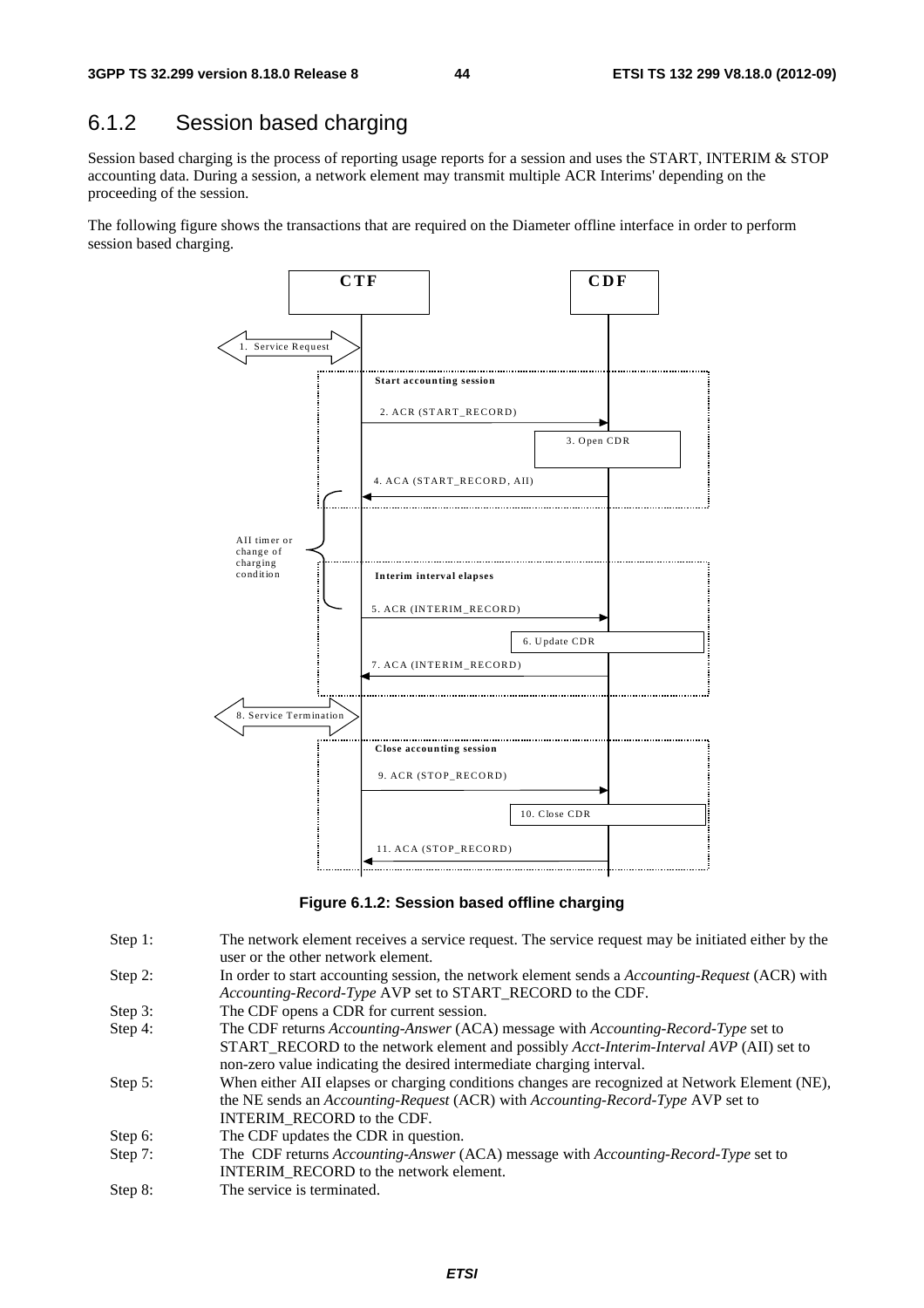#### **3GPP TS 32.299 version 8.18.0 Release 8 45 ETSI TS 132 299 V8.18.0 (2012-09)**

- Step 9: The network element sends a *Accounting-Request* (ACR) with *Accounting-Record-Type* AVP set to STOP\_RECORD to the CDF.
- 
- Step 10: The CDF updates the CDR accordingly and closes the CDR.<br>Step 11: The CDF returns Accounting-Answer (ACA) message with A The CDF returns *Accounting-Answer* (ACA) message with *Accounting-Record-Type* set to STOP\_RECORD to the network element.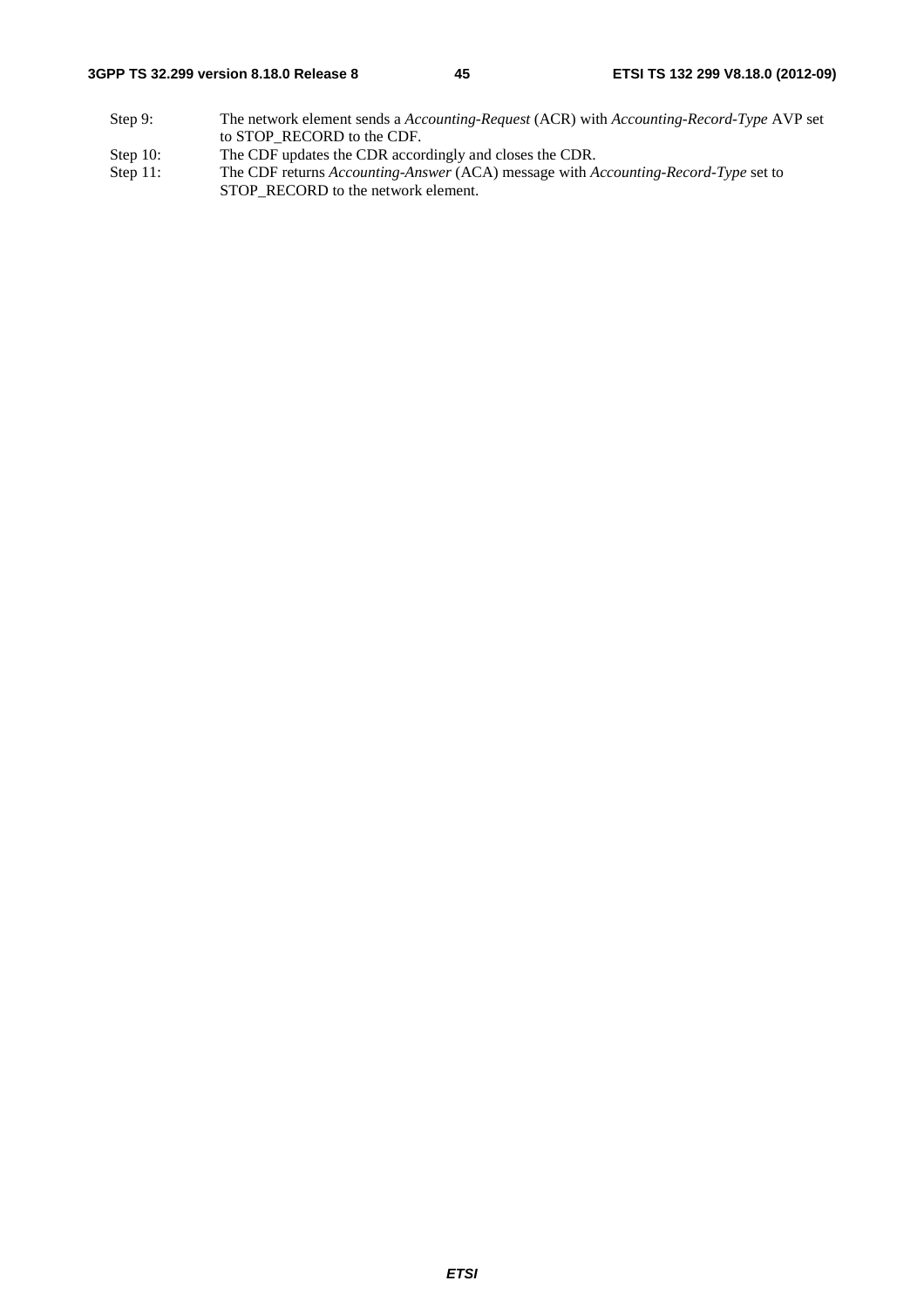### 6.1.3 Offline charging error cases - Diameter procedures

#### 6.1.3.1 CDF Connection Failure

When the connection towards the primary CDF is broken, the process of sending accounting information should continue towards a secondary CDF (if such a CDF is configured). For further CDF connection failure functionality, see subclause "*Transport Failure Detection*" in the RFC 3588 [401].

If no CDF is reachable the network element may buffer the generated accounting data in non-volatile memory. Once the CDF connection is working again, all accounting messages stored in the buffer is sent to the CDF, in the order they were stored in the buffer.

### 6.1.3.2 No Reply from CDF

In case a network element does not receive an ACA in response to an ACR, it may retransmit the ACR message. The waiting time until a retransmission is sent, and the maximum number of repetitions are both configurable by the operator. When the maximum number of retransmissions is reached and still no ACA reply has been received, the network element executes the CDF connection failure procedure as specified above.

If retransmitted ACRs' are sent, they are marked with the T-flag as described in RFC 3588 [401], in order to allow duplicate detection in the CDF, as specified in the next subclause.

#### 6.1.3.3 Duplicate Detection

A Diameter client marks possible duplicate request messages (e.g. retransmission due to the link fail over process) with the T-flag as described in RFC 3588 [401].

If the CDF receives a message that is marked as retransmitted and this message was already received, then it discards the duplicate message. However, if the original of the re-transmitted message was not yet received, it is the information in the marked message that is taken into account when generating the CDR. The CDRs are marked if information from duplicated message(s) is used.

#### 6.1.3.4 CDF Detected Failure

The CDF closes a CDR when it detects that expected Diameter ACRs for a particular session have not been received for a period of time. The exact behaviour of the CDF is operator configurable.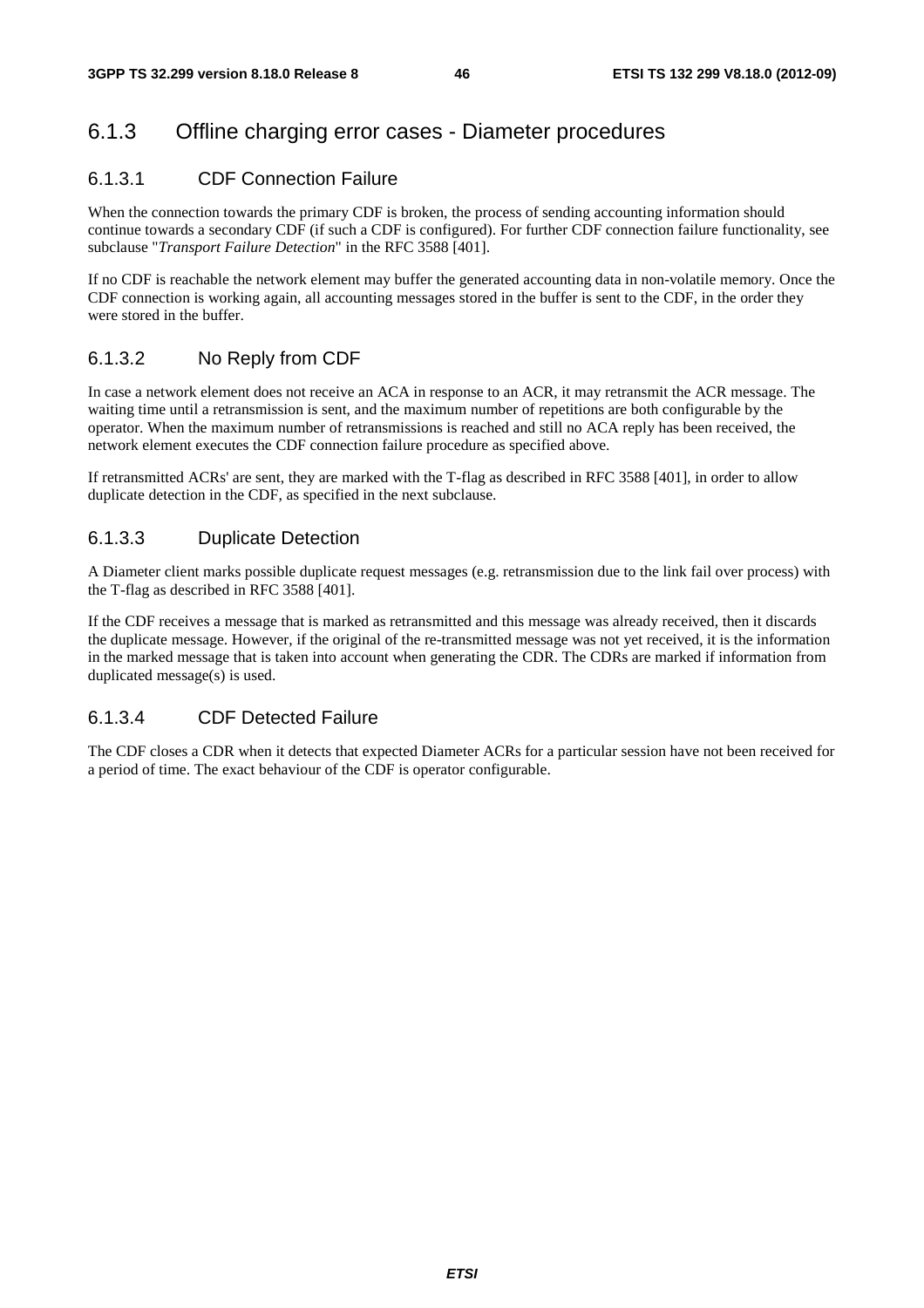# 6.2 Message Contents for Offline Charging

## 6.2.1 Summary of Offline Charging Message Formats

### 6.2.1.1 General

The corresponding Diameter accounting application messages for the Charging Data Transfer operation is Accounting Request (ACR) and Accounting Answer (ACA) as specified in the Diameter Base Protocol Accounting (DBPA) application [401].

The following table describes the use of these messages which are adapted for 3GPP offline charging.

**Table 6.2.1.1: Offline Charging Messages Reference Table** 

| <b>Command-Name</b>           |            |            | Source Destination Abbreviation |
|-------------------------------|------------|------------|---------------------------------|
| Accounting-Request            | <b>CTF</b> | CDE        | ACR                             |
| Accounting-Answer             | CDE        | <b>CTF</b> | <b>ACA</b>                      |
| Capabilities-Exchange-Request | <b>CTF</b> | CDF        | <b>CER</b>                      |
| Capabilities Exchange Answer  | CDE        | <b>CTF</b> | CFA                             |

Additional Diameter messages (i.e. DPR/DPA, DWR/DWA)are used according to the Diameter Base Protocol Accounting (DBPA) specification [401].

#### 6.2.1.2 Structure for the Accounting Message Formats

The following is the basic structure shared by all offline charging messages. This is based directly on the format of the messages defined in the Diameter Base Protocol Application specification [401].

Those Diameter Accounting AVPs that are used for 3GPP Offline Charging are marked in the table 6.2.2 and table 6.2.3 with a category as specified in TS 32.240 [1].

An AVP in grey strikethrough in the message format (in grey in the tables) is not used by 3GPP.

The following symbols are used in the message format definition:

- $\langle$  AVP $>$  indicates a mandatory AVP with a fixed position in the message.
- {AVP} indicates a mandatory AVP in the message.
- [AVP] indicates an optional AVP in the message.
- \*AVP indicates that multiple occurrences of an AVP is possible.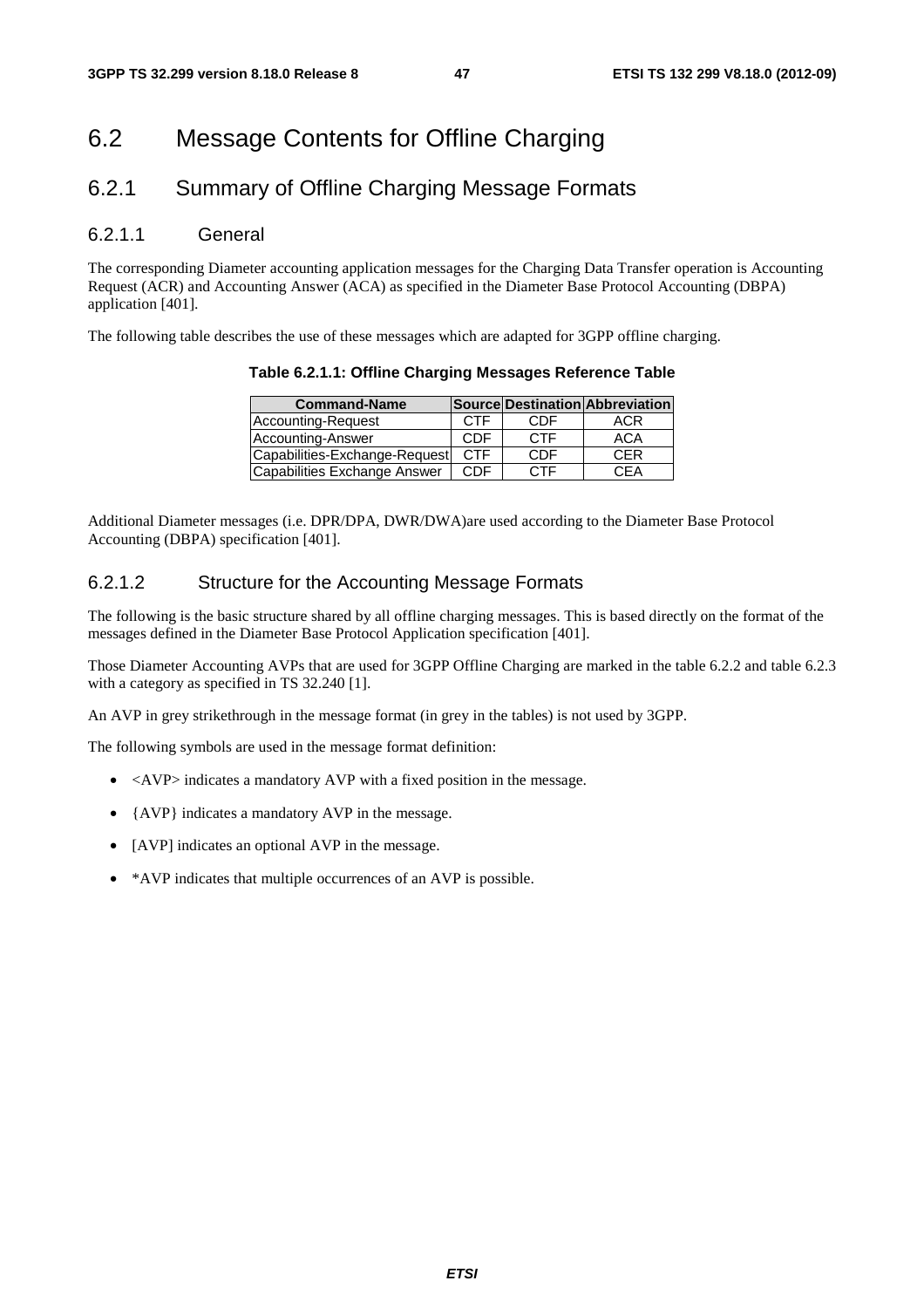## 6.2.2 Accounting-Request Message

The ACR messages, indicated by the Command-Code field set to 271 is sent by the CTF to the CDF in order to sent charging information for the request bearer / subsystem /service.

The ACR message format is defined according to the Diameter Base Protocol [401] as follows:

```
 <ACR> ::= < Diameter Header: 271, REQ, PXY > 
                < Session-Id > 
                { Origin-Host } 
                { Origin-Realm } 
                { Destination-Realm } 
{ Accounting-Record-Type } 
{ Accounting-Record-Number } 
                [ Acct-Application-Id ] 
                [ Vendor-Specific-Application-Id ]
                [ User-Name ] 
                [ Accounting-Sub-Session-Id ]
                [ Acct-Session-Id ]
               [ Acct-Multi-Session-Id ]
                [ Acct-Interim-Interval ] 
                [ Accounting-Realtime-Required ]
               [ Origin-State-Id ]
                [ Event-Timestamp ] 
              * [ Proxy-Info ] 
              * [ Route-Record ] 
                [ Service-Context-Id ] 
                [ Service-Information ] 
              * [ AVP ]
```
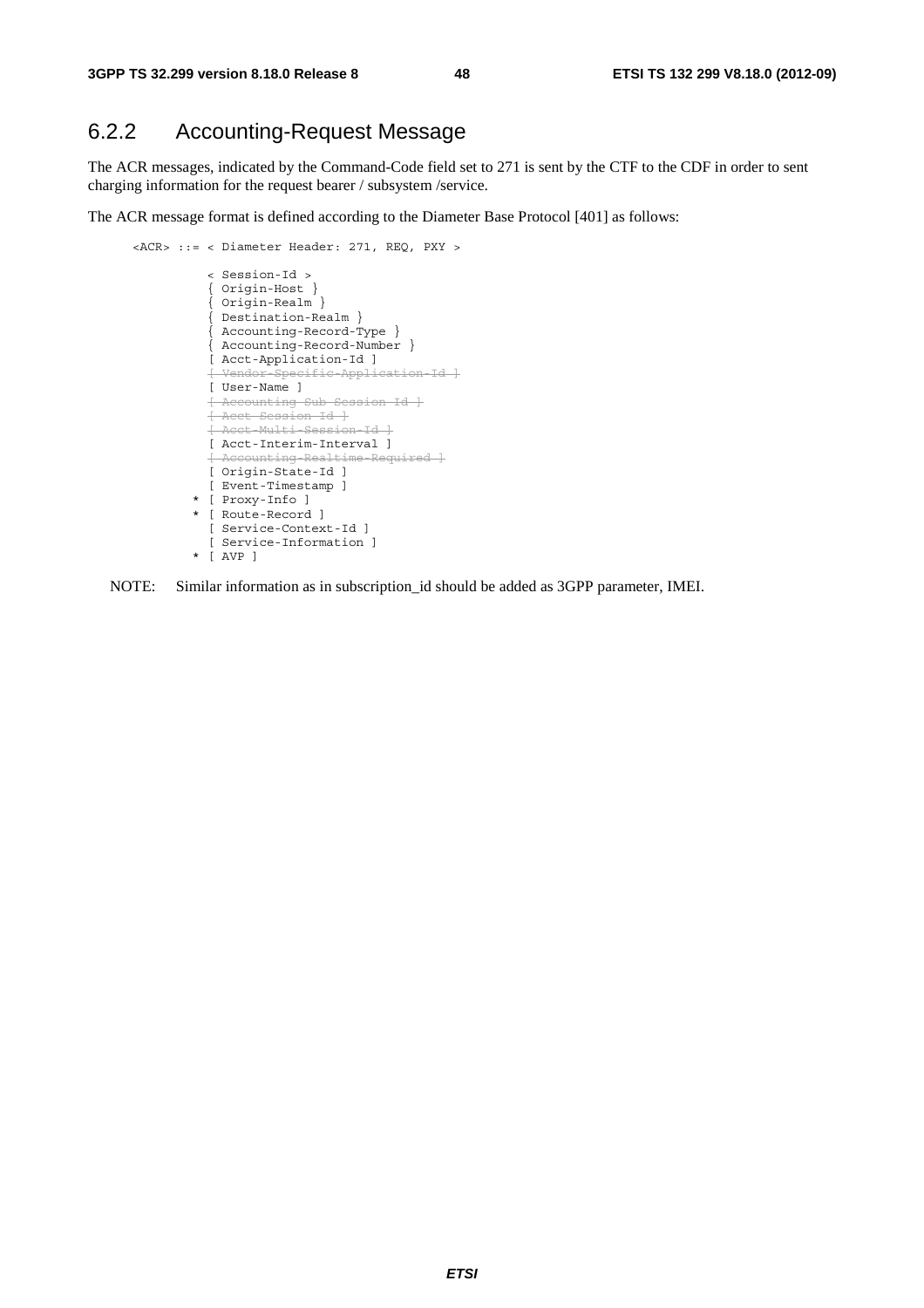Table 6.2.2 illustrates the basic structure of a 3GPP Diameter *Accounting-Request* message as used for 3GPP offline charging.

| <b>AVP</b>                     | <b>Category</b>          | <b>Description</b>                                                               |
|--------------------------------|--------------------------|----------------------------------------------------------------------------------|
| Session-Id                     | M                        | This field identifies the operation session.                                     |
| Origin-Host                    | M                        | This field contains the identification of the source point of the                |
|                                |                          | operation and the realm of the operation originator.                             |
| Origin-Realm                   | M                        | This field contains the realm of the operation originator.                       |
| Destination-Realm              | M                        | This field contains the realm of the operator domain. The realm will             |
|                                |                          | be addressed with the domain address of the corresponding public<br>URI.         |
| Accounting-Record-Type         | M                        | This field defines the transfer type: event for event based charging             |
|                                |                          | and start, interim, stop for session based charging.                             |
| Accounting-Record-Number       | M                        | This field contains the sequence number of the transferred                       |
|                                |                          | messages.                                                                        |
| Acct-Application-Id            | $O_M$                    | The field corresponds to the application ID of the Diameter                      |
|                                |                          | Accounting Application and is defined with the value 3.                          |
| Vendor-Specific-Application-Id | $\overline{\phantom{a}}$ | Not used in 3GPP.                                                                |
| Vendor-Id                      | $\overline{\phantom{m}}$ | Not used in 3GPP.                                                                |
| Auth-Application-Id            | ÷                        | Not used in 3GPP.                                                                |
| Acct-Application-Id            | $\bar{ }$                | Not used in 3GPP.                                                                |
| User-Name                      | O <sub>c</sub>           | Contains the user name determined by the domain: bearer, sub-                    |
|                                |                          | system or service as described in middle tier TS.                                |
| Accounting-Sub-Session-Id      | $\bar{ }$                | Not used in 3GPP.                                                                |
| Accounting-Session-Id          |                          | Not used in 3GPP.                                                                |
| Acct-Multi-Session-Id          | $\overline{\phantom{a}}$ | Not used in 3GPP.                                                                |
| Acct-Interim-Interval          | $\mathsf{O}_\mathbb{C}$  |                                                                                  |
| Accounting-Realtime-Required   |                          | Not used in 3GPP.                                                                |
| Origin-State-Id                | O <sub>C</sub>           | This field contains the state associated to the CTF.                             |
| Event-Timestamp                | O <sub>C</sub>           | This field corresponds to the exact time the accounting is requested.            |
| Proxy-Info                     | O <sub>C</sub>           | This field contains information of the host.                                     |
| Proxy-Host                     | M                        | This field contains the identity of the host that added the Proxy-Info<br>field. |
| Proxy-State                    | M                        | This field contains state local information.                                     |
| Route-Record                   | Oc                       | This field contains an identifier inserted by a relaying or proxying             |
|                                |                          | node to identify the node it received the message from.                          |
| Service-Context-Id             | O <sub>M</sub>           | This field indicates the service and the corresponding 'middle tier'<br>TS.      |
| Service-Information            | $O_{M}$                  | This parameter holds the individual service specific parameters as               |
|                                |                          | defined in the corresponding 'middle tier' TS.                                   |
| <b>AVP</b>                     | Oc                       |                                                                                  |

### **Table 6.2.2: 3GPP Accounting-Request Message Contents**

NOTE: A detailed description of the AVPs is provided in clause 7.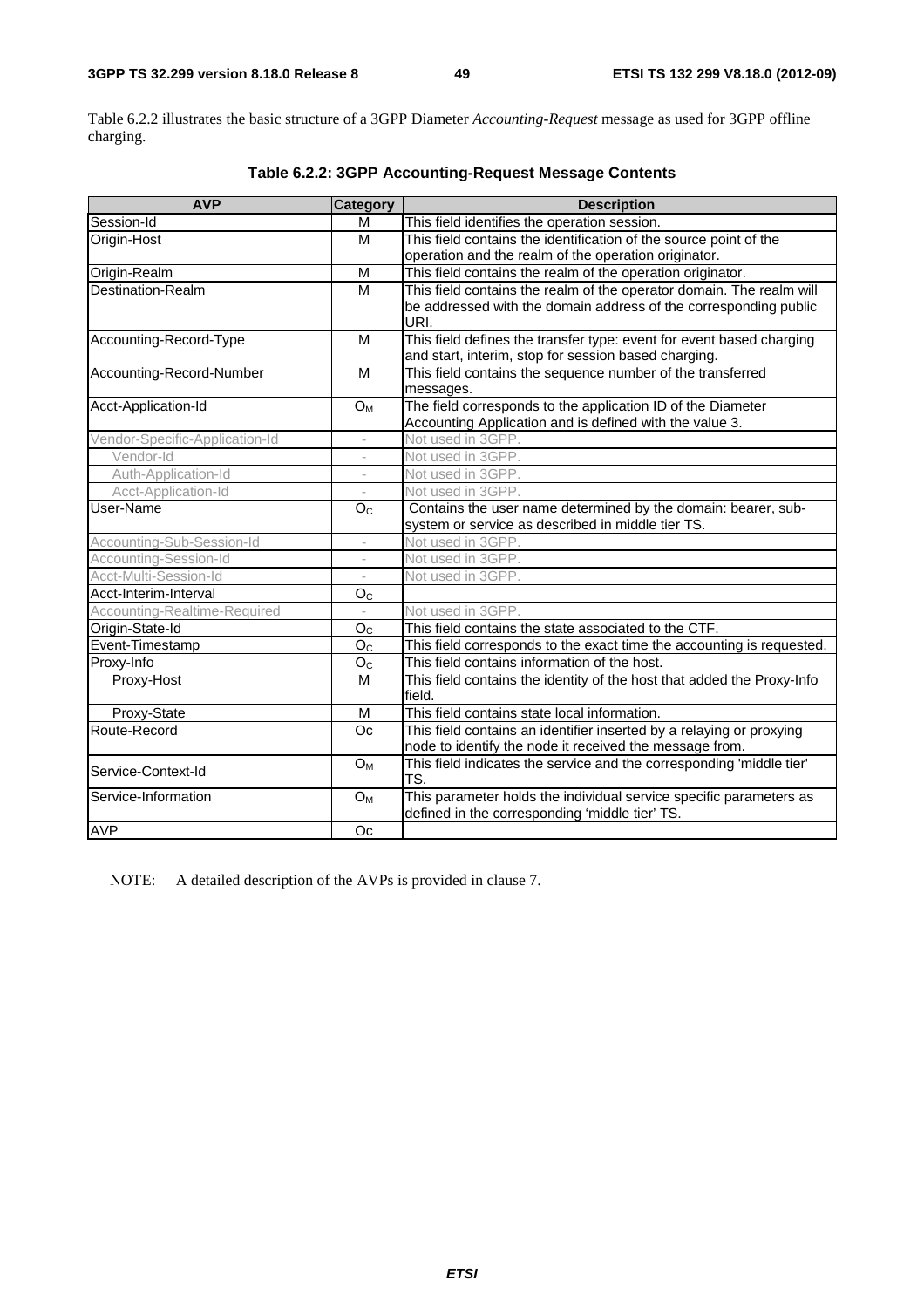## 6.2.3 Accounting-Answer Message

The Accounting Answer (ACA) messages, indicated by the Command-Code field set to 271 is sent by the CDF to the CTF in order to reply to the ACR.

The ACA message format is defined according to the Diameter Base Protocol [401] as follows:

```
 <ACA> ::= < Diameter Header: 271, PXY > 
                < Session-Id > 
                { Result-Code } 
                { Origin-Host } 
                { Origin-Realm } 
{ Accounting-Record-Type } 
{ Accounting-Record-Number } 
               [ Acct-Application-Id ] 
                [ Vendor-Specific-Application-Id ]
               [ User-Name ] 
                [ Accounting-Sub-Session-Id ]
               [ Acct-Session-Id ]
               [ Acct-Multi-Session-Id ]
                [ Error-Reporting-Host ] 
               [ Acct-Interim-Interval ] 
               [ Accounting-Realtime-Required ]
               [ Origin-State-Id ] 
               [ Event-Timestamp ] 
             * [ Proxy-Info ] 
             * [ AVP ]
```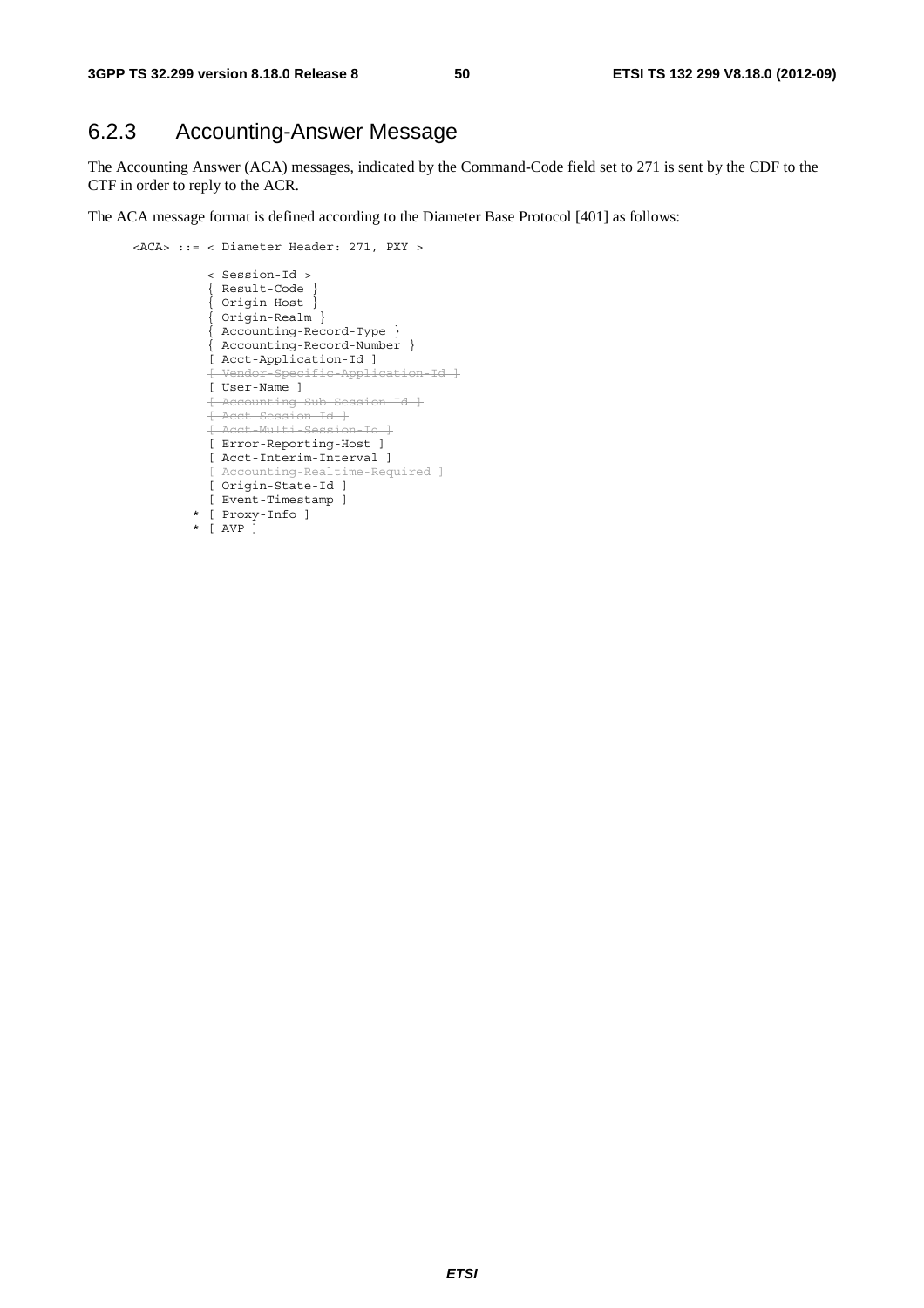Table 6.2.3 illustrates the basic structure of a 3GPP Diameter *Accounting-Answer* message as used for offline charging. This message is always used by the CDF as specified below, regardless of the CTF it is received from and the ACR record type that is being replied to.

| <b>AVP</b>                     | <b>Category</b>          | <b>Description</b>                                                               |
|--------------------------------|--------------------------|----------------------------------------------------------------------------------|
| Session-Id                     | M                        | This field identifies the operation session.                                     |
| Result-Code                    | M                        | This field contains the result of the specific query.                            |
| Origin-Host                    | M                        | This field contains the identification of the source point of the                |
|                                |                          | operation and the realm of the operation originator.                             |
| Origin-Realm                   | M                        | This field contains the realm of the operation originator.                       |
| Accounting-Record-Type         | M                        | This field defines the transfer type: event for event based charging             |
|                                |                          | and start, interim, stop for session based charging.                             |
| Accounting-Record-Number       | M                        | This field contains the sequence number of the transferred                       |
|                                |                          | messages.                                                                        |
| Acct-Application-Id            | <b>O</b> <sub>M</sub>    | The field corresponds to the application ID of the Diameter                      |
|                                |                          | Accounting Application and is defined with the value 3.                          |
| Vendor-Specific-Application-Id |                          | Not used in 3GPP                                                                 |
| Vendor-Id                      |                          | Not used in 3GPP                                                                 |
| Auth-Application-Id            | $\overline{\phantom{a}}$ | Not used in 3GPP                                                                 |
| Acct-Application-Id            | L.                       | Not used in 3GPP                                                                 |
| User-Name                      | O <sub>C</sub>           | Contains the user name determined by the domain: bearer, sub-                    |
|                                |                          | system or service as described in middle tier TS.                                |
| Accounting-Sub-Session-Id      | ÷,                       | Not used in 3GPP                                                                 |
| Accounting-RADIUS-Session-Id   | $\qquad \qquad -$        | Not used in 3GPP                                                                 |
| Acct-Multi-Session-Id          |                          | Not used in 3GPP                                                                 |
| Error-Reporting-Host           | O <sub>C</sub>           | This field contains the identity of the Diameter host that sent the              |
|                                |                          | Result-Code AVP to a value other than 2001 (Success) if the host                 |
|                                |                          | setting the Result-Code is different from the one encoded in the                 |
|                                |                          | Origin-Host AVP.                                                                 |
| Acct-Interim-Interval          | O <sub>C</sub>           |                                                                                  |
| Accounting-Realtime-Required   |                          | Not used in 3GPP                                                                 |
| Origin-State-Id                | O <sub>C</sub>           |                                                                                  |
| Event-Timestamp                | O <sub>C</sub>           | This field contains the time when the operation is requested.                    |
| Proxy-Info                     | O <sub>C</sub>           | This field contains information of the host.                                     |
| Proxy-Host                     | M                        | This field contains the identity of the host that added the Proxy-Info<br>field. |
| Proxy-State                    | M                        | This field contains state local information.                                     |
| <b>AVP</b>                     | O <sub>C</sub>           | Not used in 3GPP                                                                 |

### **Table 6.2.3: 3GPP Accounting-Answer (ACA) Message Content**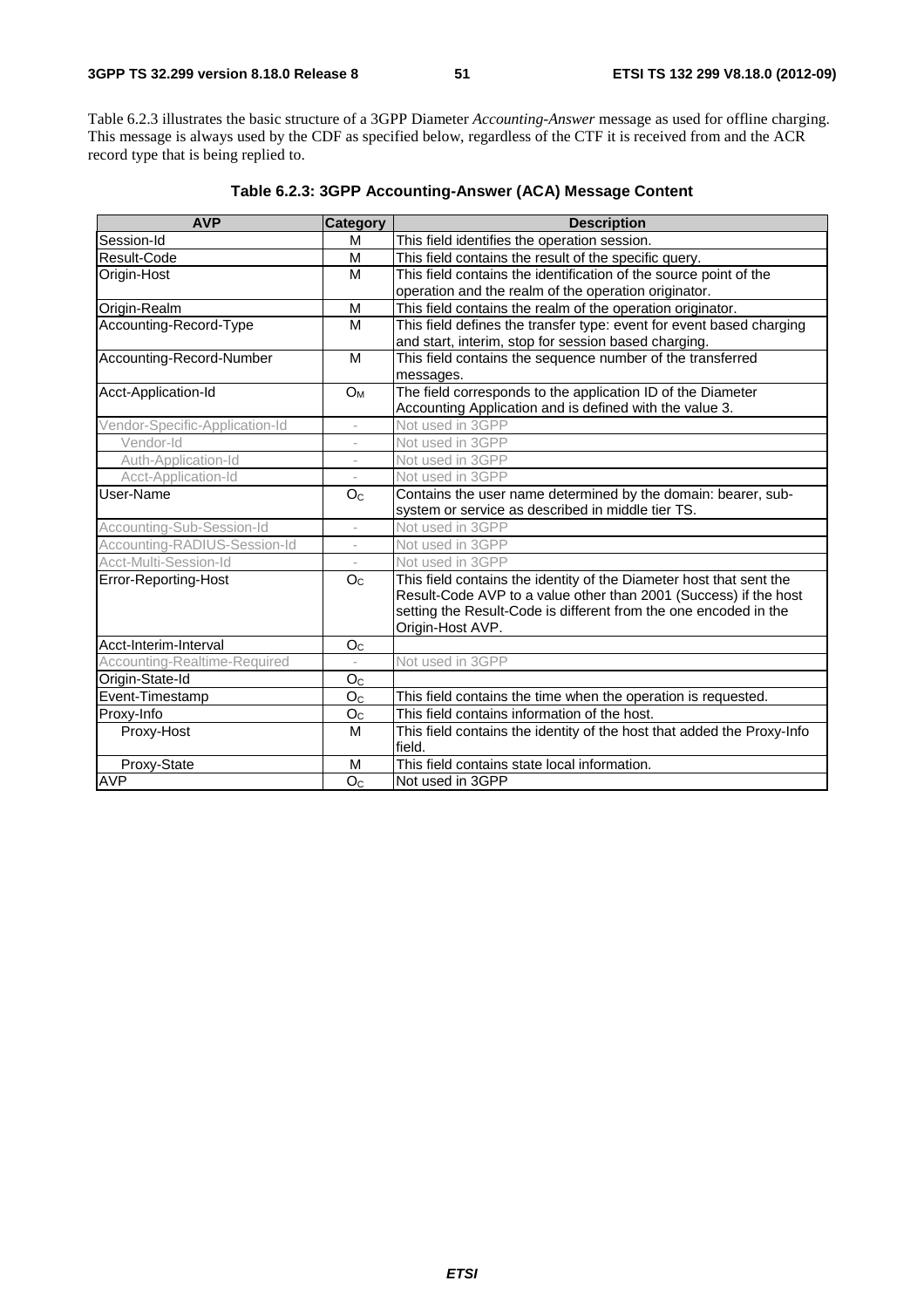## 6.3 Basic Principles for Diameter Online charging

Editor's note: This clause has been added to update the document to the Rel-6 IETF dependency on the Diameter Credit Control Application and currently does not exist in the 3GPP Rel-5 3GPP TS 32.225 Page: 52 Here we have:- Basic principles

- List of mandatory Diameter Credit Control Application AVPs used for online charging,
- No 3GPP AVPs unless they MUST be used every and each domain
- Basic client server signalling flow showing how CCR/CCA is used
- Signalling flows for and  $+$  other common methods
	- (Maybe) Content of CCR/CCA in INITIAL/UPDATE/TERMINATE/EVENT cases

### 6.3.1 Online Specific Credit Control Application Requirements

For online charging, the basic functionality as defined by the IETF Diameter Credit Control application is used. The basic structure follows a mechanism where the online client (CTF) requests resource allocation and reports credit control information to the Online Charging System (OCS).

The usage and values of *Validity-Time* AVP and the timer "Tcc" are under the sole control of the credit control server (OCS) and determined by operator configuration of the OCS.

Editor's note: There may be a requirement to add a minimum value for the *Validity-Time* AVP. It may need to be moved the subsection where the *Validity-Time AVP* is handled.

The online client implements the state machine described in IETF RFC 4006 [402] for "CLIENT, EVENT BASED" and/or "CLIENT, SESSION BASED". I.e. when the client applies IEC it uses the "CLIENT, EVENT BASED" state machine, and when the client applies ECUR defined in 3GPP it uses the "CLIENT, SESSION BASED" state machine for the first and final interrogations.

The OCS implements the state machine described in IETF RFC 4006 [402] for the "SERVER, SESSION AND EVENT BASED" in order to support Immediate Event Charging and Event Charging with Unit Reservation.

### 6.3.2 Diameter Description on the Ro reference point

Editor's note: Message flows and scenarios should be moved into clause 5.

#### 6.3.2.1 Basic Principles

For online charging the Diameter Credit Control Application (DCCA) defined in IETF RFC 4006 [402] is used with additional AVPs defined in the present document.

Three cases for control of user credit for online charging are distinguished:

- Immediate Event Charging IEC; and
- Event Charging with Unit Reservation (ECUR).
- Session Charging with Unit Reservation (SCUR)

In the case of Immediate Event Charging (IEC),the credit control process for events is controlled by the corresponding *CC-Requested-Type* EVENT\_REQUEST that is sent with Credit*-Control-Request (*CCR) for a given credit control event.

In the case of Event Charging with Unit Reservation (ECUR) the *CC-Request-Type* INITIAL / TERMINATION\_REQUEST are used for charging for a given credit control event, however, where a reservation is made prior to service delivery and committed on execution of a successful delivery.

Session Charging with Unit Reservation is used for credit control of sessions and uses the *CC-Request-Type* INITIAL / UPDATE and TERMINATION\_REQUEST.

The network element may apply IEC, where CCR Event messages are generated, or ECUR, using CCR Initial and Termination. The decision whether to apply IEC or ECUR is based on the service and/or operator's policy.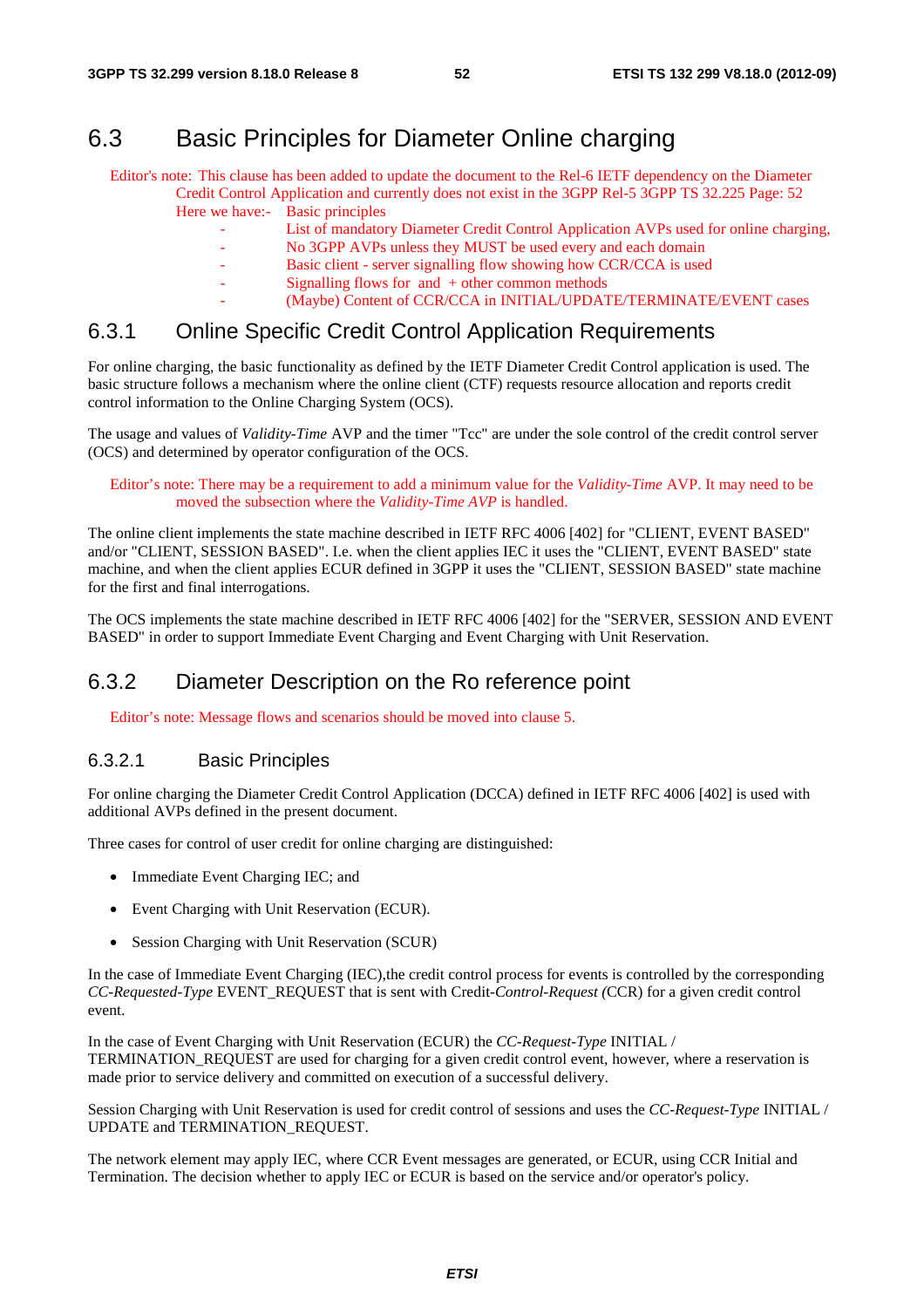# 6.3.3 Immediate Event Charging (IEC)

Figure 6.3.3 shows the transactions that are required on the Ro reference point in order to perform event based Direct Debiting operation. The Direct Debiting operation may alternatively be carried out prior to service/content delivery. The Network Element must ensure that the requested service execution is successful, when this scenario is used.



**Figure 6.3.3: IEC Direct Debiting Operation** 

| Step 1. | The network element receives a service request.                                                                                                                                                                                                                                                                                                                                                                                                                                                                                                                                                                                                                                                                                                |
|---------|------------------------------------------------------------------------------------------------------------------------------------------------------------------------------------------------------------------------------------------------------------------------------------------------------------------------------------------------------------------------------------------------------------------------------------------------------------------------------------------------------------------------------------------------------------------------------------------------------------------------------------------------------------------------------------------------------------------------------------------------|
| Step 2. | The Direct Debiting Operation is performed as described in IETF RFC 4006 [402].<br>The network element performs direct debiting prior to service execution. Network element (acting<br>as DCCA client) sends <i>Credit-Control-Request</i> (CCR) with <i>CC-Request-Type</i> AVP set to<br>EVENT_REQUEST to indicate service specific information to the OCS (acting as DCCA server).<br>The Requested-Action AVP (RA) is set to DIRECT_DEBITING. If known, the network element<br>may include Requested-Service-Unit AVP (RSU) (monetary or non-monetary units) in the request<br>message.                                                                                                                                                    |
| Step 3. | Having transmitted the <i>Credit-Control-Request</i> message the network element starts the<br>communication supervision timer 'Tx' (IETF RFC 4006 [402]). Upon receipt of the Credit-<br>Control-Answer (CCA) message the network element shall stop timer Tx.                                                                                                                                                                                                                                                                                                                                                                                                                                                                                |
| Step 4. | The OCS determines the relevant service charging parameters.                                                                                                                                                                                                                                                                                                                                                                                                                                                                                                                                                                                                                                                                                   |
| Step 5. | The OCS returns <i>Credit-Control-Answer</i> message with <i>CC-Request-Type</i> AVP set to<br>EVENT_REQUEST to the network element in order to authorize the service execution<br>(Granted-Service-Unit AVP (GSU) and possibly Cost-Information AVP (CI) indicating the cost of<br>the service and <i>Remaining-Balance</i> AVP are included in the <i>Credit-Control-Answer</i> message).<br>The Credit-Control-Answer message has to be checked by the network element accordingly and<br>the requested service is controlled concurrently with service delivery. The Refund-Information<br>AVP may be included in the <i>Credit-Control-Answer</i> message in order to be sent during the<br>REFUND-ACCOUNT mechanism, see below scenario. |
| Step 6. | Service is being delivered.                                                                                                                                                                                                                                                                                                                                                                                                                                                                                                                                                                                                                                                                                                                    |
| NOTE:   | It is possible to perform also, CHECK_BALANCE and PRICE_ENQUIRY using above described<br>mechanism IETF RFC 4006 [402].                                                                                                                                                                                                                                                                                                                                                                                                                                                                                                                                                                                                                        |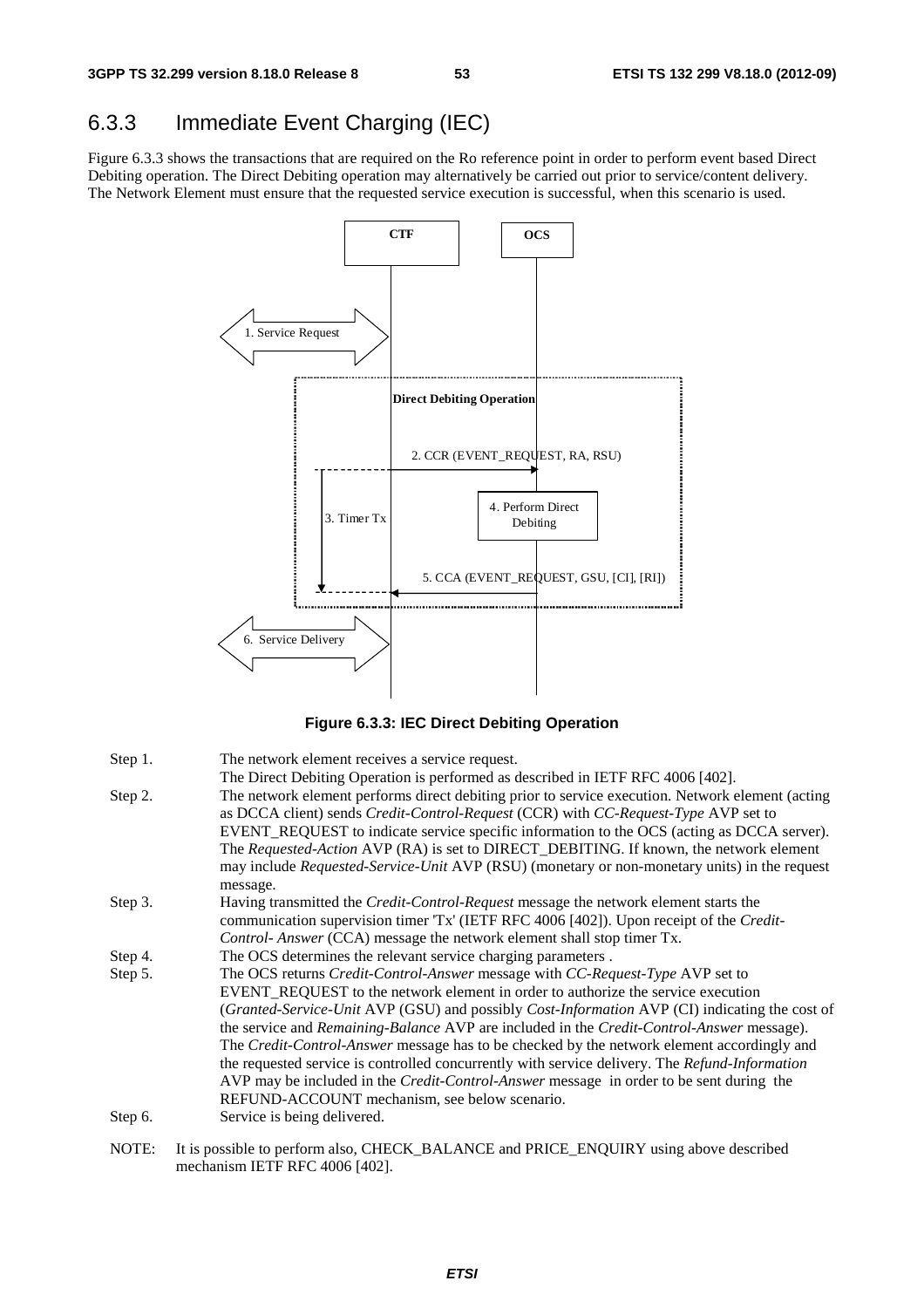Figure 6.3.3a shows the transactions for refund purpose.



**Figure 6.3.3a: IEC Direct Debiting Operation for refund purpose** 

The Direct debiting operation is performed, previously, as described in IETF RFC 4006 [402].

| Step 1. | The service charged previously through Direct Debiting Operation is finally proved to be          |
|---------|---------------------------------------------------------------------------------------------------|
|         | unsuccessfully delivered.                                                                         |
| Step 2. | As a consequence, the network element performs direct debiting operation in order to perform the  |
|         | related refund. Network element (acting as DCCA client) sends <i>Credit-Control-Request</i> (CCR) |
|         | with CC-Request-Type AVP set to EVENT_REQUEST to indicate service specific information to         |
|         | the OCS (acting as DCCA server). The <i>Requested-Action</i> AVP (RA) is set to REFUND-           |
|         | ACCOUNT. The network element includes <i>Refund-Information AVP</i> if received in the previous   |
|         | <b>IEC CCA.</b>                                                                                   |
| Step 3. | Having transmitted the <i>Credit-Control-Request</i> message the network element starts the       |
|         | communication supervision timer 'Tx' (IETF RFC 4006 [402]). Upon receipt of the <i>Credit-</i>    |
|         | Control-Answer (CCA) message the network element shall stop timer Tx.                             |
| Step 4. | The OCS reads the AVPs included in the CCR and performs the refund accordingly.                   |
| Step 5. | The OCS returns <i>Credit-Control-Answer</i> message with <i>CC-Request-Type</i> AVP set to       |
|         | EVENT REQUEST and the related result code.                                                        |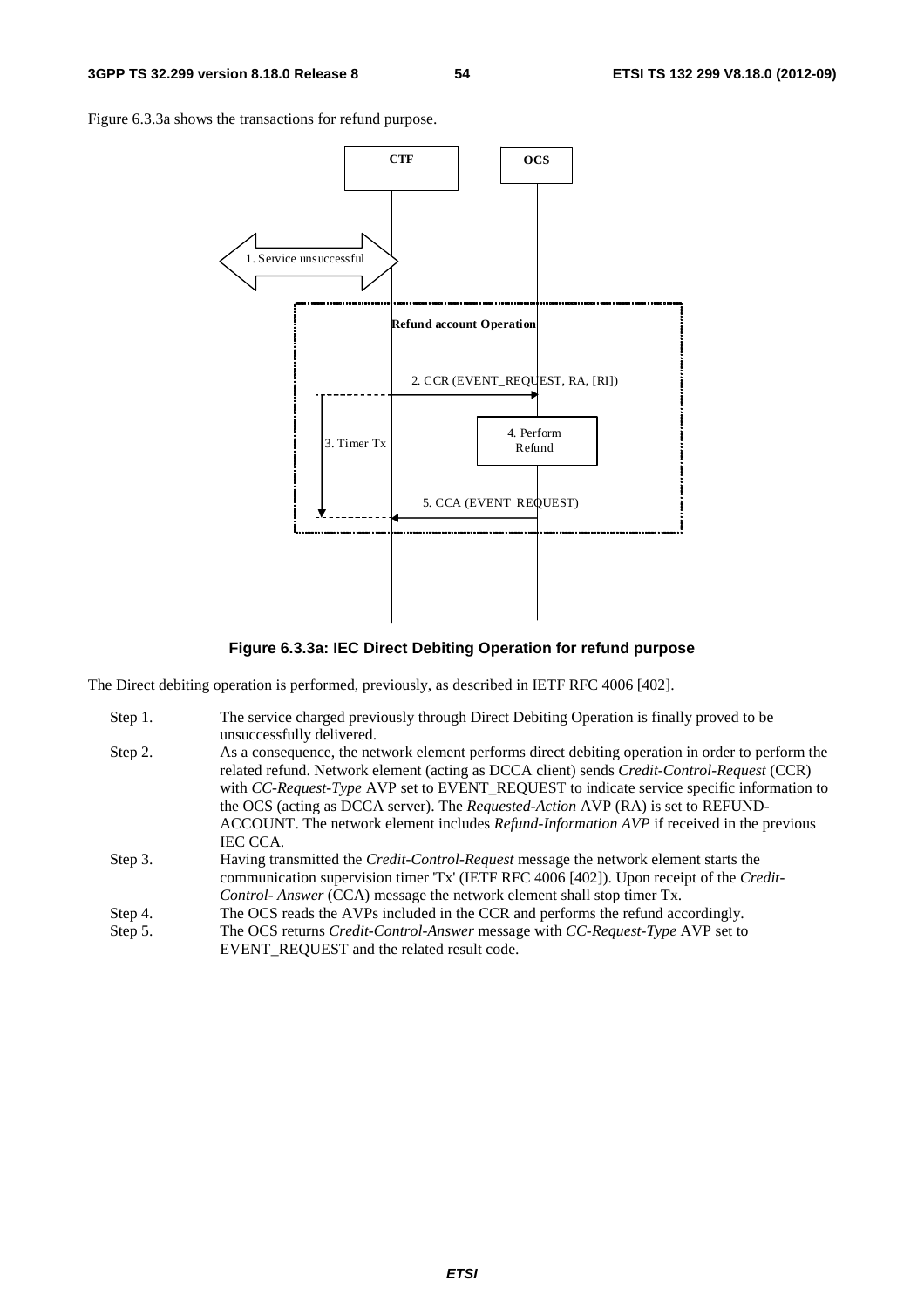# 6.3.4 Event Charging with Unit Reservation (ECUR)

Figure 6.3.4 shows the transactions that are required on the Ro reference point in order to perform the ECUR. ECUR is used when event charging needs separate reserve and commit actions.



#### **Figure 6.3.4: ECUR for session based credit control**

| Step 1. | The network element receives a service request. The service request may be initiated either by the      |
|---------|---------------------------------------------------------------------------------------------------------|
|         | user or the other network element.                                                                      |
| Step 2. | In order to perform Reserve Units operation for a number of units (monetary or non-monetary             |
|         | units), the network element sends a <i>Credit-Control-Request</i> (CCR) with <i>CC-Request-Type</i> AVP |
|         | set to INITIAL_REQUEST to the OCS. If known, the network element may include Requested-                 |
|         | Service-Unit (RSU) AVP (monetary or non monetary units) in the request message.                         |
| Step 3. | If the service cost information is not received by the OCS, the OCS determines the price of the         |
|         | desired service according to the service specific information received by issuing a rating request to   |
|         | the Rating Function. If the cost of the service is included in the request, the OCS directly reserves   |
|         | the specified monetary amount. If the credit balance is sufficient, the OCS reserves the                |
|         | corresponding amount from the users account.                                                            |
| Step 4. | Once the reservation has been made, the OCS returns <i>Credit-Control-Answer</i> (CCA) message with     |
|         | CC-Request-Type set to INITIAL_REQUEST to the network element in order to authorize the                 |
|         | service execution (Granted-Service-Unit and possibly Cost-Information indicating the cost of the        |
|         | service and Remaining-Balance AVP are included in the Credit-Control-Answer message). The               |
|         | OCS may return the <i>Validity-Time</i> (VT) AVP with value field set to a non-zero value. The OCS      |
|         | may indicate in the <i>Low-Balance-Indication</i> AVP that the subscriber account balance has fallen    |
|         | below a predefined treshold of this account.                                                            |
| Step 5. | Content/service delivery starts and the reserved units are concurrently controlled.                     |
|         |                                                                                                         |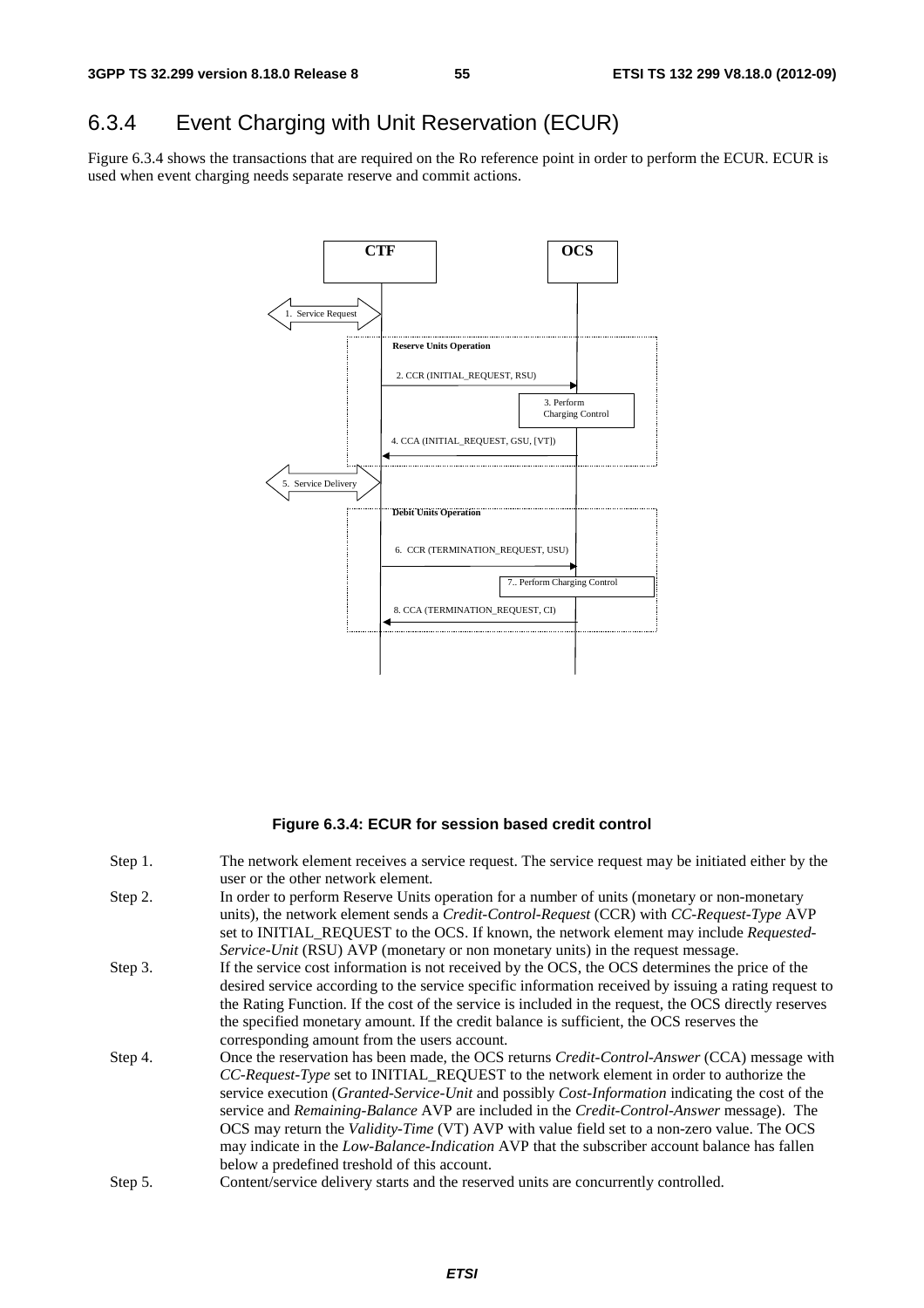- Step 6. When content/service delivery is completed, the network element sends CCR with *CC-Request-Type* AVP set to TERMINATION\_REQUEST to terminate the active credit control session and report the used units*.*
- Step 7. The OCS deducts the amount used from the account. Unused reserved units are released, if applicable.
- Step 8. The OCS acknowledges the reception of the CCR message by sending CCA message with *CC-Request-Type* AVP indicating TERMINATION\_REQUEST (possibly *Cost-Information* AVP indicating the cumulative cost of the service and *Remaining-Balance* AVP are included in the *Credit-Control-Answer* message).
- NOTE: This scenario is supervised by corresponding timers (e.g. validity time timer) that are not shown in the figure 6.3.4.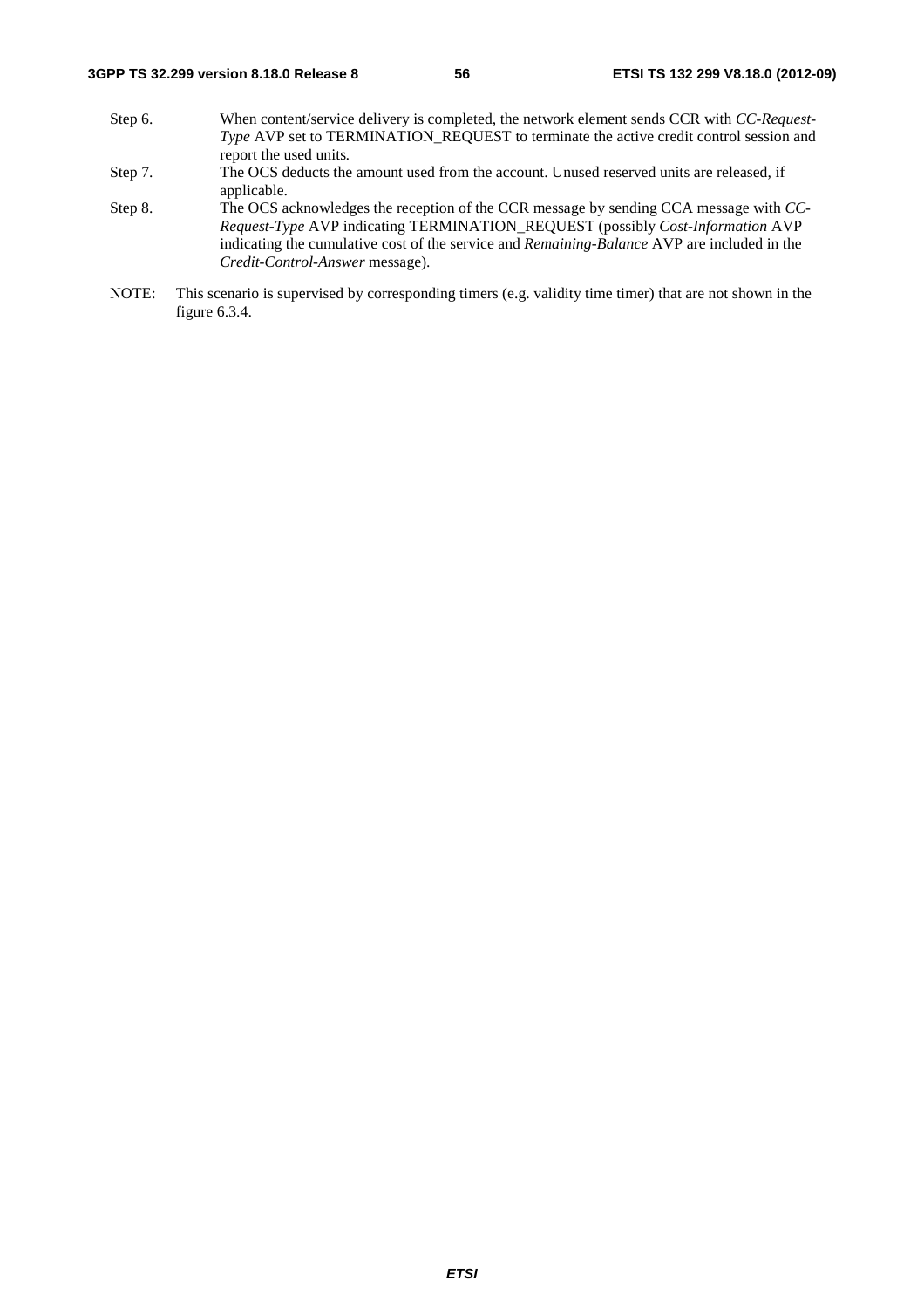## 6.3.5 Session Charging with Unit Reservation (SCUR)

Figure 6.3.5 shows the transactions that are required on the Ro reference point in order to perform the SCUR.



**Figure 6.3.5: SCUR for session based credit control** 

Step 1. The network element receives a session initiation. The session initiation may be done either by the user or the other network element. Step 2. In order to perform Reserve Units operation for a number of units (monetary or non-monetary units), the network element sends a *Credit-Control-Request* (CCR) with *CC-Request-Type* AVP set to INITIAL\_REQUEST to the OCS. If known, the network element may include *Requested-Service-Unit* (RSU) AVP (monetary or non monetary units) in the request message. Step 3. If the service cost information is not received by the OCS, the OCS determines the price of the desired service according to the service specific information received by issuing a rating request to the Rating Function. If the cost of the service is included in the request, the OCS directly reserves the specified monetary amount. If the credit balance is sufficient, the OCS reserves the corresponding amount from the users account. Step 4. Once the reservation has been made, the OCS returns *Credit-Control-Answer* (CCA) message with *CC-Request-Type* set to INITIAL\_REQUEST to the network element in order to authorize the service execution (*Granted-Service-Unit* and possibly *Cost-Information* indicating the cost of the service and *Remaining-Balance* AVP are included in the *Credit-Control-Answer* message). The OCS may return the *Validity-Time* (VT) AVP with value field set to a non-zero value. The OCS may indicate in the *Low-Balance-Indication* AVP that the subscriber account balance has fallen below a predefined threshold of this account. Step 5. Content/service delivery starts and the reserved units are concurrently controlled.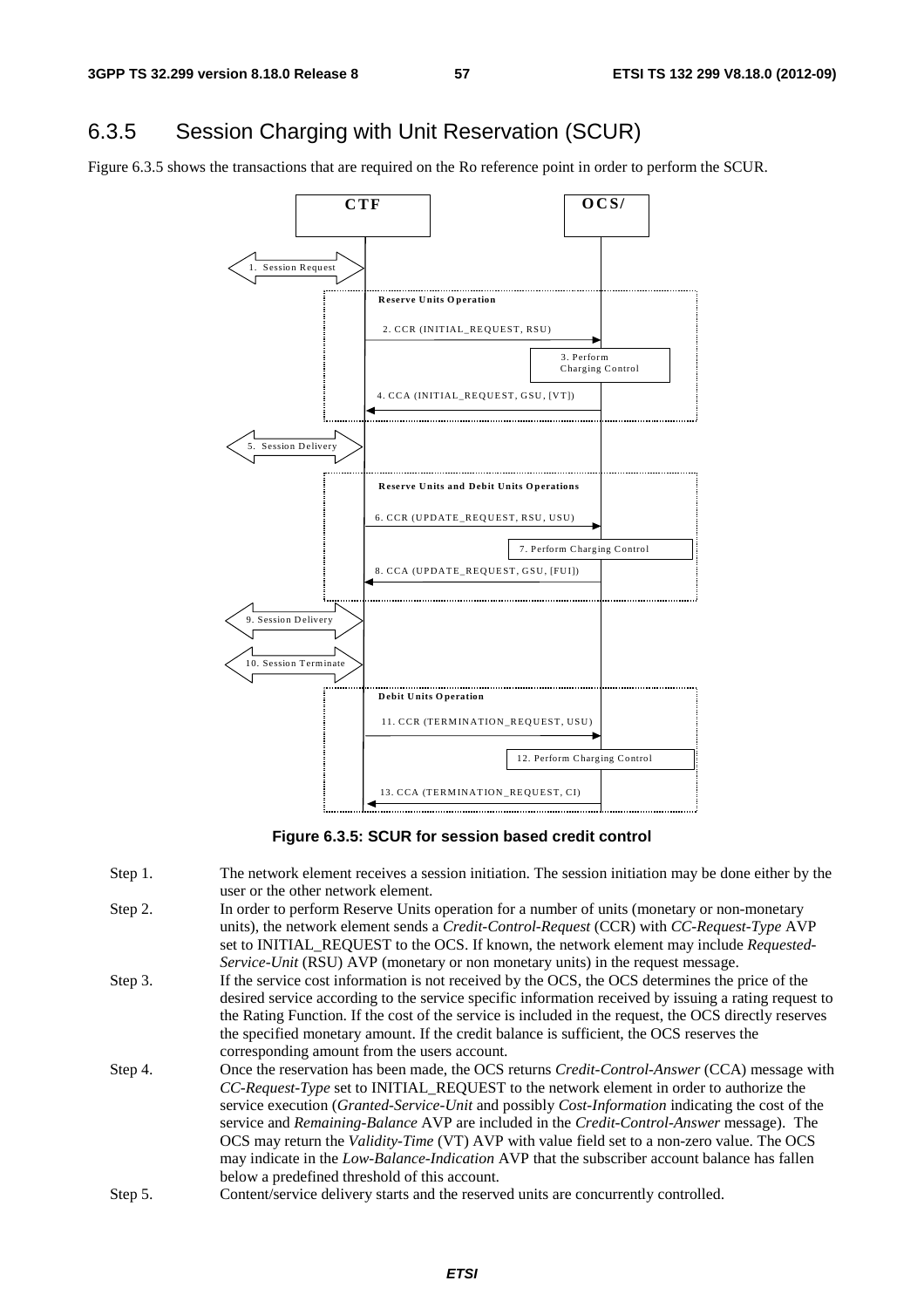#### **3GPP TS 32.299 version 8.18.0 Release 8 58 ETSI TS 132 299 V8.18.0 (2012-09)**

| Step 6.       | During session delivery, in order to perform Debit Units and subsequent Reserve Units operations,<br>the network element sends a CCR with CC-Request-Type AVP set to UPDATE_REQUEST, to |
|---------------|-----------------------------------------------------------------------------------------------------------------------------------------------------------------------------------------|
|               | report the units used and request additional units, respectively. The CCR message with CC-                                                                                              |
|               | Request-Type AVP set to UPDATE_REQUEST must be sent by the network element between the                                                                                                  |
|               | INITIAL_REQUEST and TERMINATION_REQUEST either on request of the credit control                                                                                                         |
|               | application within the validity time or if the validity time is elapsed. If known, the network                                                                                          |
|               | element may include <i>Requested-Service-Unit</i> AVP (monetary or non monetary units) in the                                                                                           |
|               | request message. The Used-Service-Unit (USU) AVP is complemented in the CCR message to                                                                                                  |
|               | deduct units from both the user's account and the reserved units, respectively.                                                                                                         |
| Step 7.       | The OCS deducts the amount used from the account. If the service cost information is not received                                                                                       |
|               | by the OCS, the OCS determines the price of the desired service according to the service specific                                                                                       |
|               | information received by issuing a rating request to the Rating Function. If the cost of the service is                                                                                  |
|               | included in the request, the OCS directly reserves the specified monetary amount. If the credit                                                                                         |
|               | balance is sufficient, the OCS reserves the corresponding amount from the users account.                                                                                                |
| Step 8.       | Once the deduction and reservation have been made, the OCS returns Credit-Control-Answer                                                                                                |
|               | message with CC-Request-Type set to UPDATE_REQUEST to the network element, in order to                                                                                                  |
|               | allow the content/service delivery to continue (new Granted-Service-Unit (GSU) AVP and possibly                                                                                         |
|               | Cost-Information (CI) AVP indicating the cumulative cost of the service and Remaining-Balance                                                                                           |
|               | AVP are included in the Credit-Control-Answer message). The OCS may include in the CCA                                                                                                  |
|               | message the <i>Final-Unit-Indication</i> (FUI) AVP to indicate the final granted units. The OCS may                                                                                     |
|               | indicate in the <i>Low-Balance-Indication</i> AVP that the subscriber account balance has fallen below a                                                                                |
|               | predefined threshold of this account.                                                                                                                                                   |
| Step 9.       | Session delivery continues and the reserved units are concurrently controlled.                                                                                                          |
| Step 10.      | The session is terminated at the network element.                                                                                                                                       |
| Step 11.      | The network element sends CCR with CC-Request-Type AVP set to TERMINATION_REQUEST                                                                                                       |
|               | to terminate the active credit control session and report the used units.                                                                                                               |
| Step 12.      | The OCS deducts the amount used from the account. Unused reserved units are released, if<br>applicable.                                                                                 |
| $\alpha$ , 10 | $\cdot$ $\sim$                                                                                                                                                                          |

Step 13. The OCS acknowledges the reception of the CCR message by sending CCA message with *CC-Request-Type* AVP indicating TERMINATION\_REQUEST (possibly *Cost-Information* AVP indicating the cumulative cost of the service and *Remaining-Balance* AVP are included in the *Credit-Control-Answer* message).

NOTE: This scenario is supervised by corresponding timers (e.g. validity time timer) that are not shown in figure 6.3.5.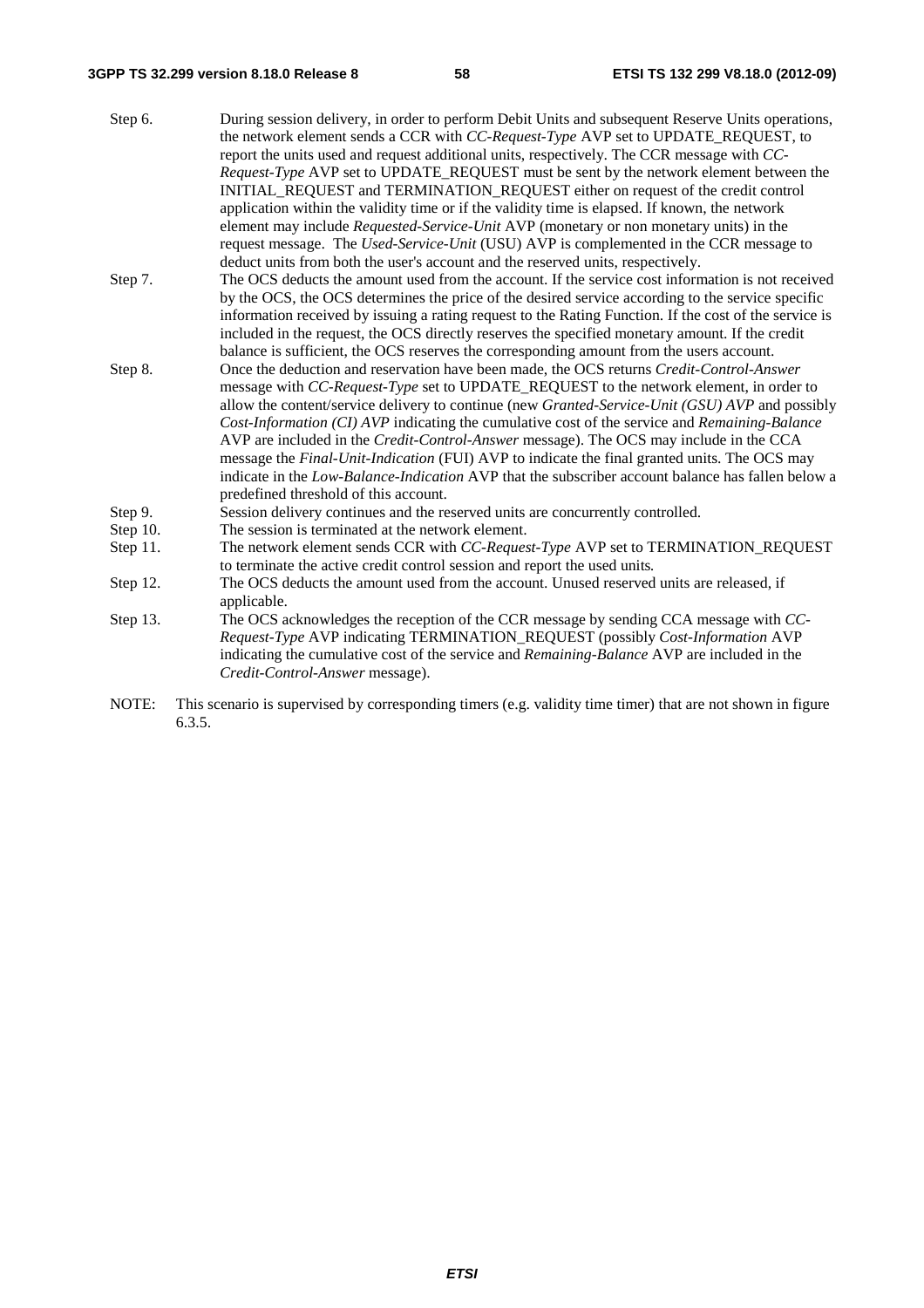## 6.3.6 Error Cases and Scenarios

This subclause describes various error cases and how these should be handled.

The failure handling behaviour is locally configurable in the network element. If the *Direct-Debiting-Failure-Handling* or *Credit-Control-Failure-Handling* AVP is not used, the locally configured values are used instead.

#### 6.3.6.1 Duplicate Detection

The detection of duplicate request is needed and must be enabled. To speed up and simplify as much as possible the duplicate detection, the all-against-all record checking should be avoided and just those records marked as potential duplicates need to be checked against other received requests (in real-time ) by the receiver entity.

The network element marks the request messages that are retransmitted after a link fail over as possible duplicates with the T-flag as described in [401]. For optimized performance, uniqueness checking against other received requests is only necessary for those records marked with the T-flag received within a reasonable time window. This focused check is based on the inspection of the *Session-Id* and *CC-Request-Number* AVP pairs.

Note that for EBCC the duplicate detection is performed in the Correlation Function that is part of the OCS. The OCS that receives the possible duplicate request should mark as possible duplicate the corresponding request that is sent over the 'Rc' reference point. However, this assumption above is for further study and needs to be clarified.

For credit control duplicate detection, please refer to the Diameter Credit Control.

#### 6.3.6.2 Reserve Units and Debit Units Operation Failure

In the case of an OCS connection failure, and/or receiving error responses from the OCS, please refer to RFC 3588 [401] and RFC 4006 [402] for failure handling descriptions.

### 6.3.7 Support of Tariff Changes during an Active User Session

#### 6.3.7.1 Support of Tariff Changes using the Tariff Switch Mechanism

After a tariff switch has been reached, all the active user sessions shall report their session usage by the end of the validity period of the current request and receive new quota for resource usage for the new tariff period.

In order to avoid the need for mass simultaneous quota refresh, the traffic usage can be split into resource usage before a tariff switch and resources used after a tariff switch.

The Tariff-Time-Change AVP is used to determine the tariff switch time as described by IETF RFC 4006 [402]. In addition to the scenarios described in IETF RFC 4006 [402], the Tariff-Time-Change AVP may also be used in the context of continuously time-based charging.

The Tariff-Change-Usage AVP is used within the Used-Service-Units AVP to distinguish reported usage before and after the tariff time change.

The Tariff-Change-Usage AVP is not used directly within the Multiple-Services-Credit-Control AVP.

#### 6.3.7.2 Support of Tariff Changes using Validity Time AVP

Changes to the tariffs pertaining to the service during active user sessions may also be handled using the Validity Time AVP.

NOTE: RFC 4006 does not directly describe how tariff changes are handled with validity time. If validity time is used for tariff time changes it might overload the client and the server.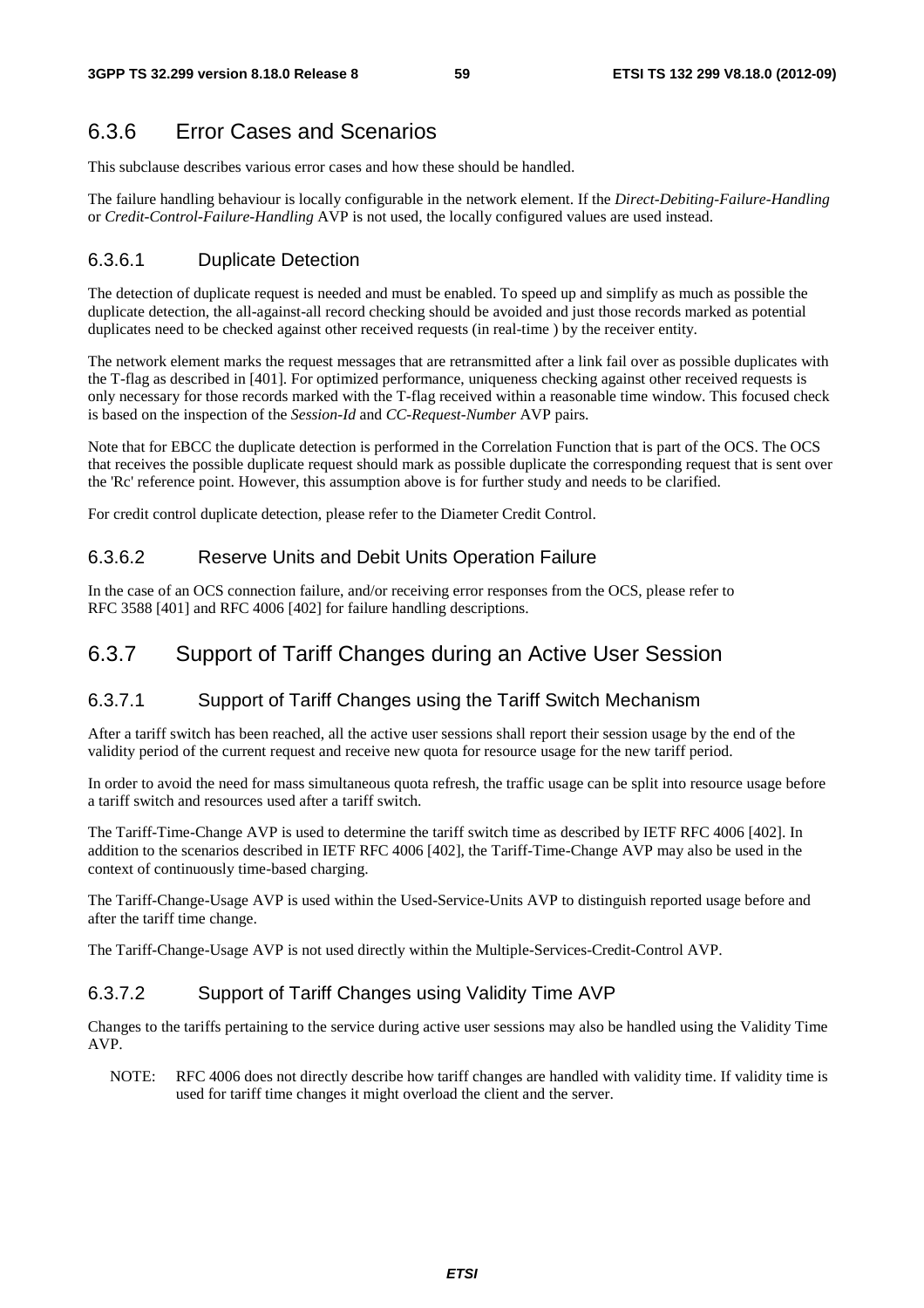### 6.3.8 Support of Re-authorisation

Mid Diameter CC session re-authorisations of multiple active resource quotas within a DCC session can be achieved using a single Diameter *Credit Control Request/Answer* message sequence.

The OCS may also re-authorise multiple active resource quotas within a DCC session by using a single Diameter *Re-Auth-Request/Answer* message sequence.

New quota allocations received by the Network Element override any remaining held quota resources after accounting for any resource usage while the re-authorisation was in progress.

### 6.3.9 Support of Failure Handling

The Credit-Control-Failure-Handling AVP as defined in IETF RFC 4006 [402] determines what to do if the sending of Diameter credit-control messages to the OCS has been temporarily prevented. The usage of Credit-Control-Failure-Handling AVP gives flexibility to have different failure handling for credit-control session.

This AVP may be received from the OCS or may be locally configured. The value received from the OCS in the Diameter Credit-Control-Answer message always override any already existing value.

As defined in IETF RFC 4006 [402], the Tx timer is introduced to limit the waiting time in the CTF for an answer to the credit control request sent to the OCS. When the Tx timer elapses the CTF takes an action to the end user according to the value of the Credit-Control-Failure-Handling AVP.

It is possible that several concurrent Credit Control Request messages are triggered for the same online charging session. In this case, each Credit Control Request message shall reset the Tx timer as defined in IETF RFC 4006 [402].

## 6.3.10 Support of Failover

As defined in IETF RFC 4006 [402] if a failure occurs during an ongoing credit-control session, the CTF may move the credit control message stream to an alternative OCS if the primary OCS indicated FAILOVER\_SUPPORTED in the CC-Session-Failover AVP. In case CC-Session-Failover AVP is set to FAILOVER\_NOT SUPPORTED the credit control message stream is not moved to a backup OCS.

For new credit control sessions, failover to an alternative OCS should be performed if possible. For instance, if an implementation of the CTF can determine primary OCS unavailability it can establish the new credit control sessions with a possibly available secondary OCS.

Since the OCS has to maintain session states, moving the credit-control message stream to a backup OCS requires a complex charging context transfer solution. This charging context transfer mechanism by OCS is out of the scope of the 3GPP standardization work.

## 6.3.11 Credit Pooling

Credit pooling shall be supported as described in TS 32.240 [1].

Note: Credit pooling is not applicable to IEC since there is no quota management between CTF and OCF.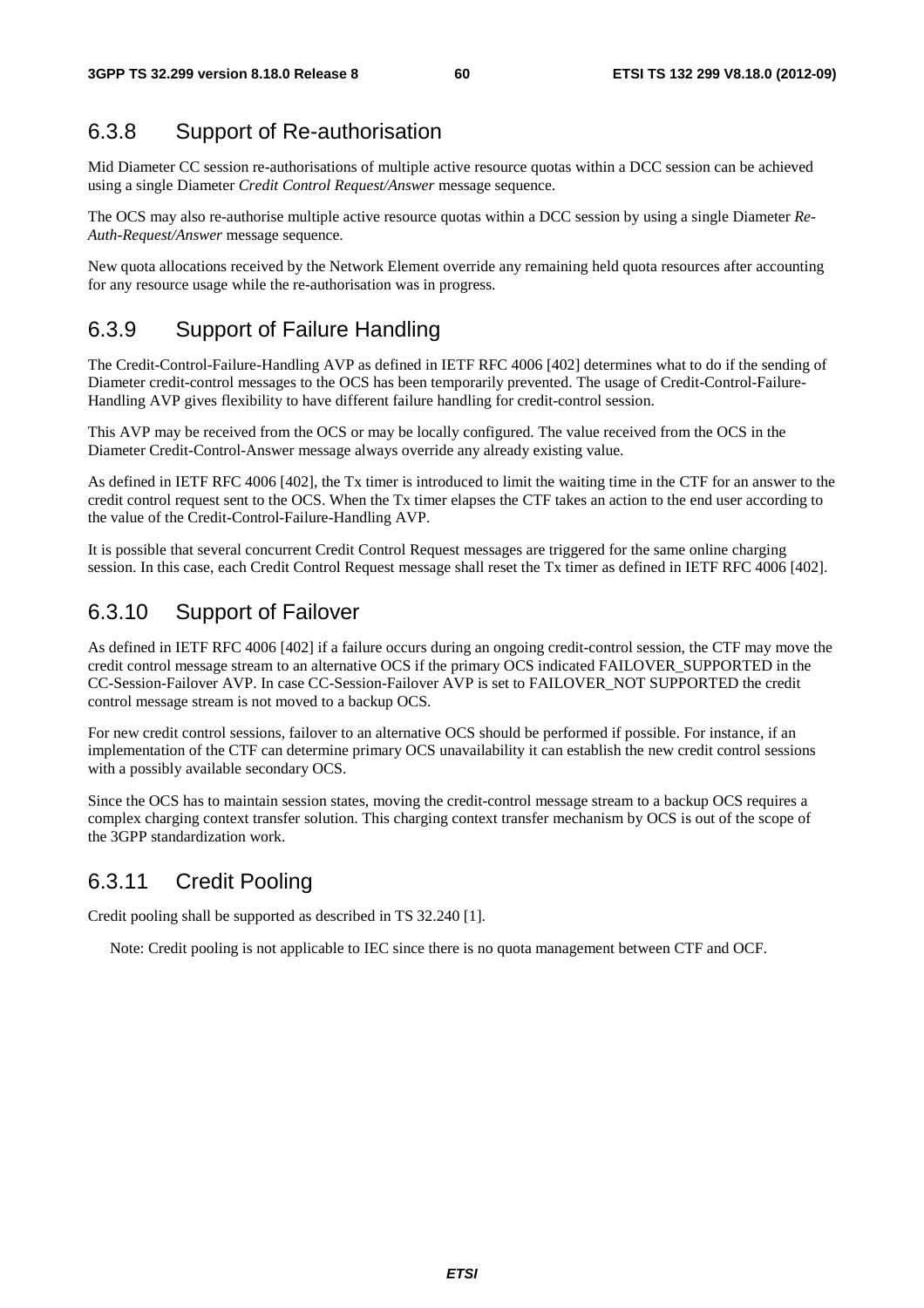# 6.4 Message formats for Online Charging

## 6.4.1 Summary of Online Charging Message Formats

### 6.4.1.1 General

The corresponding Diameter credit control application messages for the Debit / Reserve Unit Request operation is Credit-Control-Request (CCR) and for the Debit / Reserve Unit Response operation is Credit-Control-Answer (CCA) as specified in IETF RFC 4006 [402].

The Diameter Credit-Control Application (DCCA) specifies an approach based on a series of "interrogations":

- Initial interrogation.
- Zero, one or more interim interrogations.
- Final interrogation.

In addition to a series of interrogations, also a one time event (interrogation) can be used e.g. in the case when service execution is always successful.

All of these interrogations use Credit*-Control-Request* and *Credit-Control-Answer* messages. The *Credit-Control-Request* for the "interim interrogation" and "final interrogation" reports the actual number of "units" that were used, from what was previously reserved. This determines the actual amount debited from the subscriber's account.

Table 6.4.1.1 describes the use of these Diameter messages which are adapted for 3GPP online charging.

| <b>Command-Name</b>           | <b>Source</b> | <b>Destination</b> | Abbreviation |
|-------------------------------|---------------|--------------------|--------------|
| Credit-Control-Request        | <b>CTF</b>    | <b>OCS</b>         | <b>CCR</b>   |
| Credit-Control-Answer         | <b>OCS</b>    | <b>CTF</b>         | <b>CCA</b>   |
|                               |               |                    |              |
|                               |               |                    |              |
| Capabilities-Exchange-Request | CTF           | <b>OCS</b>         | <b>CER</b>   |
| Capabilities Exchange Answer  | ocs           | CTF                | CEA          |
|                               |               |                    |              |
|                               |               |                    |              |
|                               |               |                    |              |
|                               |               |                    |              |
|                               |               |                    |              |
|                               |               |                    |              |

**Table 6.4.1.1: Online Charging Messages Reference Table** 

Additional Diameter messages (i.e. ASR/ASA, DPR/DPA, DWR/DWA, RAR/RAA) are used according to the Diameter Base Protocol Accounting (DBPA) specification [401] and to the DCCA specification [402].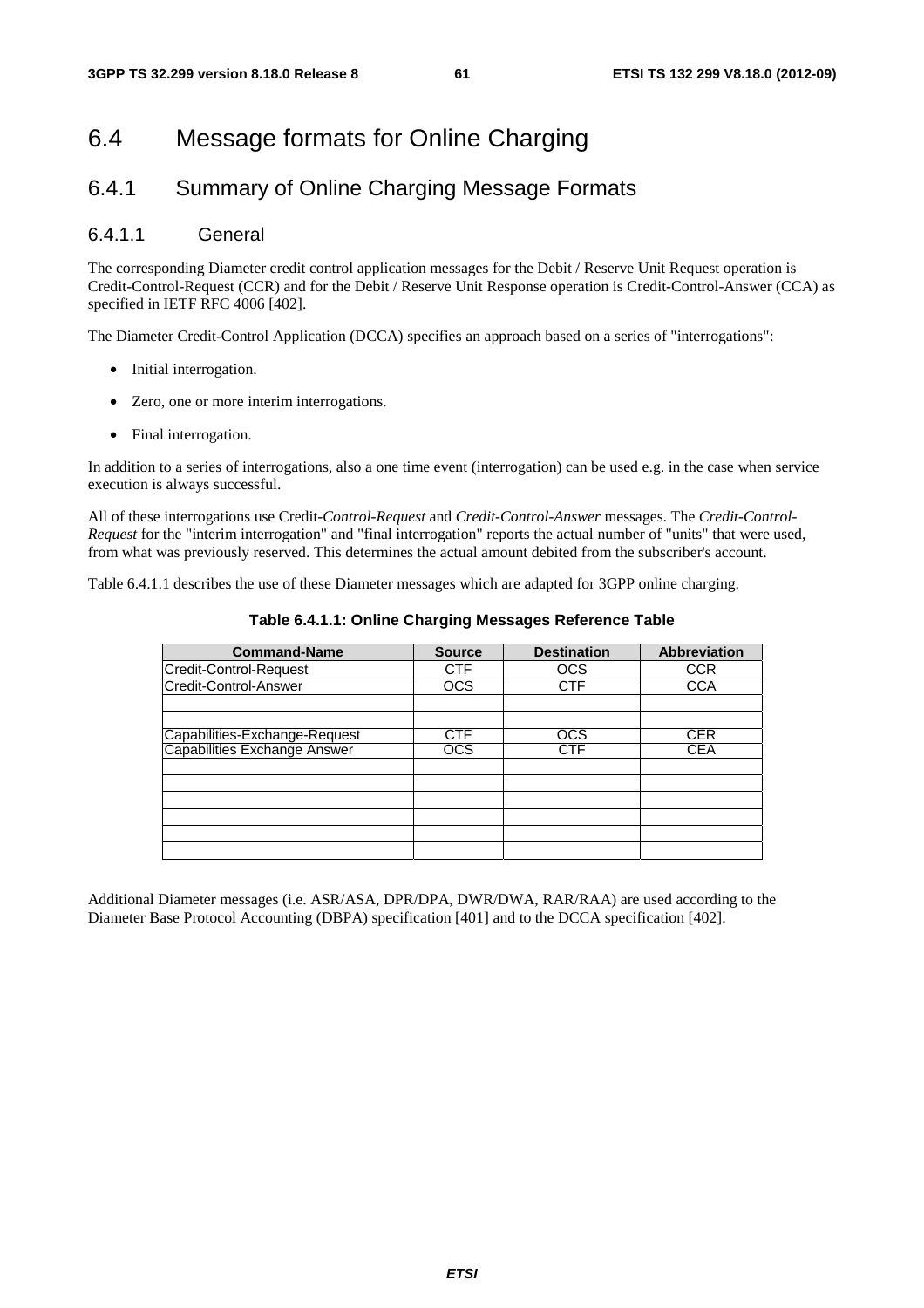### 6.4.1.2 Structure for the Credit Control Message Formats

The following is the basic structure shared by all online charging messages. This is based directly on the format of the messages defined in IETF RFC 4006 [402].

Those Diameter Accounting AVPs that are used for 3GPP online charging are marked in the table of contents 6.4.2 and 6.4.3 with a category as specified in TS 32.240 [1].

In the definition of the Diameter Commands, the AVPs that are specified in the referenced specifications but not used by the 3GPP charging specifications are marked with strikethrough, e.g. [Acct Multi-Session-Id ].

The following symbols are used in the message format definitions:

- <AVP> indicates a mandatory AVP with a fixed position in the message.
- {AVP} indicates a mandatory AVP in the message.
- [AVP] indicates an optional AVP in the message.
- \*AVP indicates that multiple occurrences of an AVP is possible.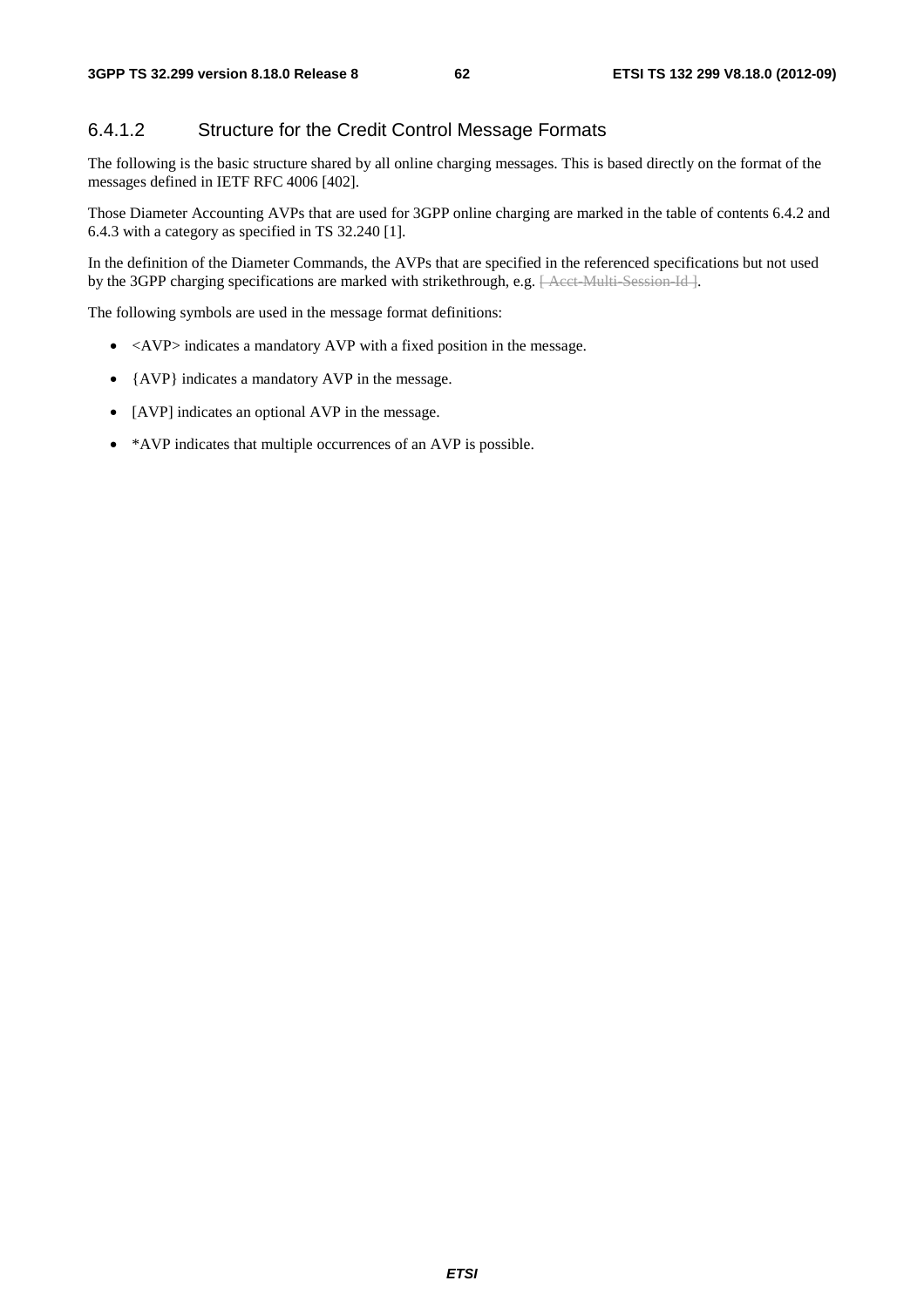### 6.4.2 Credit-Control-Request Message

The CCR messages, indicated by the Command-Code field set to 272 is sent by the CTF to the OCF in order to request credits for the request bearer / subsystem /service.

The CCR message format is defined according to IETF RFC 4006 [402] as follows:

```
 <CCR> ::= < Diameter Header: 272, REQ, PXY > 
                 < Session-Id > 
                 { Origin-Host } 
                 { Origin-Realm } 
                 { Destination-Realm } 
                 { Auth-Application-Id } 
                 { Service-Context-Id } 
{ CC-Request-Type } 
{ CC-Request-Number } 
                 [ Destination-Host ] 
                 [ User-Name ] 
                 [ CC-Sub-Session-Id ] 
                 [ Acct-Multi-Session-Id ] 
                 [ Origin-State-Id ] 
                 [ Event-Timestamp ] 
                *[ Subscription-Id ] 
                f Service-Identifier
                 [ Termination-Cause ] 
                  Requested-Service-Unit ]
                [ Requested-Action ]
                *[ Used-Service-Unit ] 
                [ AoC-Request-Type ] 
                [ Multiple-Services-Indicator ] 
                *[ Multiple-Services-Credit-Control ] 
               *[ Service Parameter Info
                 [ CC-Correlation-Id ] 
                 [ User-Equipment-Info ] 
                *[ Proxy-Info ] 
                *[ Route-Record ] 
                [ Service-Information ] 
                *[ AVP ]
```
Table 6.4.2 illustrates the basic structure of a 3GPP Diameter Credit Control *Credit-Control-Request* message as used for Online Charging.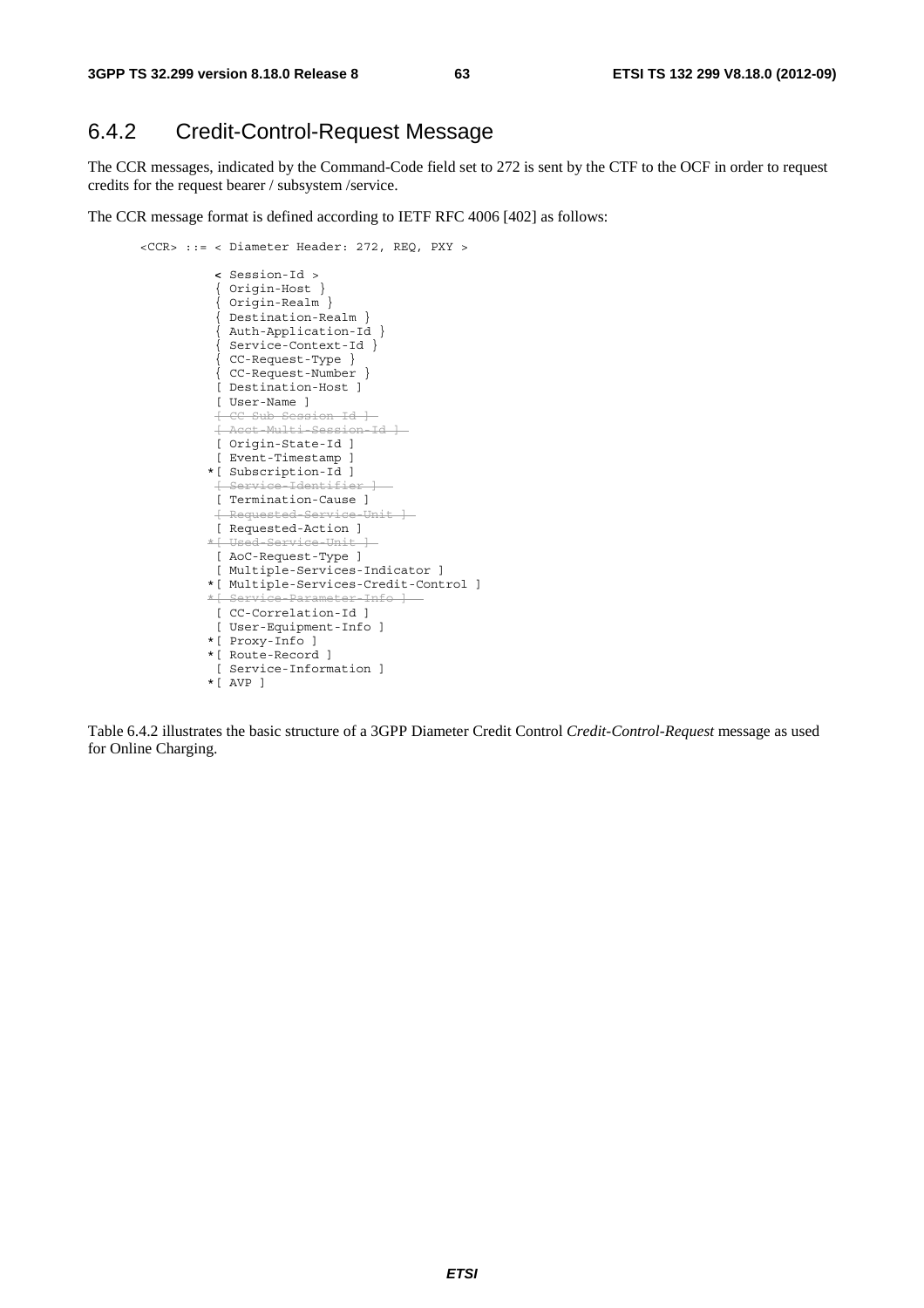| <b>AVP</b>                              | <b>Category</b>                                      | <b>Description</b>                                                               |
|-----------------------------------------|------------------------------------------------------|----------------------------------------------------------------------------------|
| Session-Id                              | M                                                    | This field identifies the operation session.                                     |
| Origin-Host                             | м                                                    | This field contains the identification of the source point of the                |
|                                         |                                                      | operation and the realm of the operation originator.                             |
| Origin-Realm                            | M                                                    | This field contains the realm of the operation originator.                       |
| Destination-Realm                       | $\overline{M}$                                       | This field contains the realm of the operator domain. The realm                  |
|                                         |                                                      | will be addressed with the domain address of the corresponding                   |
|                                         |                                                      | public URI.                                                                      |
| Auth-Application-Id                     | M                                                    | The field corresponds to the application ID of the Diameter Credit               |
|                                         |                                                      | Control Application and is defined with the value 4.                             |
| Service-Context-Id                      | M                                                    | This field indicates the supported protocol version.                             |
|                                         | M                                                    | This field defines the transfer type: event for event based                      |
| CC-Request-Type                         |                                                      | charging and initial, update, terminate for session based                        |
|                                         |                                                      | charging.                                                                        |
| <b>CC-Request-Number</b>                | M                                                    | This field contains the sequence number of the transferred                       |
| <b>Destination-Host</b>                 | O <sub>C</sub>                                       | messages.<br>This field contains the destination peer address of the OCS         |
|                                         |                                                      | identity.                                                                        |
| User-Name                               | O <sub>C</sub>                                       | Contains the user name determined by the domain: bearer, sub-                    |
|                                         |                                                      | system or service as described in middle tier TS.                                |
| CC-Sub-Session-Id                       | $\overline{\phantom{a}}$                             | Not used in 3GPP.                                                                |
| Acct-Multi-Session-Id                   |                                                      | Not used in 3GPP.                                                                |
| Origin-State-Id                         | O <sub>c</sub>                                       | This field contains the state associated to the CTF.                             |
| Event-Timestamp                         | O <sub>C</sub>                                       | This field corresponds to the exact time the quota is requested.                 |
|                                         | $O_M$                                                | This field contains the identification of the user that is going to              |
| Subscription-Id                         |                                                      | access the service in order to be identified by the OCS.                         |
|                                         | M                                                    | This field determines the type of the identifier, e.g. t value 0 is              |
| Subscription-Id-Type                    |                                                      | used for the international E.164 format according to ITU-T E.164                 |
|                                         |                                                      | numbering plan.                                                                  |
| Subscription-Id-Data                    | M                                                    | This field contains the user data content e.g. the MSISDN.                       |
| Service-Identifier                      |                                                      | Not used in 3GPP.                                                                |
| <b>Termination-Cause</b>                | O <sub>c</sub>                                       | This field contains the reason the credit control session was                    |
|                                         |                                                      | terminated.                                                                      |
| Requested-Service-Unit                  | $\overline{\phantom{a}}$                             | Not used in 3GPP, see Multiple-Services-Credit-Control.                          |
| CC-Time                                 | $\sim$                                               | Not used in 3GPP.                                                                |
| CC-Money                                |                                                      | Not used in 3GPP.<br>Not used in 3GPP.                                           |
| Unit-Value                              | $\bar{a}$                                            | Not used in 3GPP.                                                                |
| Value-Digits<br>Exponent                | $\overline{\phantom{a}}$                             | Not used in 3GPP.                                                                |
| Currency-Code                           | $\overline{\phantom{a}}$<br>$\overline{\phantom{a}}$ | Not used in 3GPP.                                                                |
| <b>CC-Total-Octets</b>                  | $\overline{\phantom{a}}$                             | Not used in 3GPP.                                                                |
| CC-Input-Octets                         |                                                      | Not used in 3GPP.                                                                |
| <b>CC-Output-Octets</b>                 | $\overline{\phantom{a}}$                             | Not used in 3GPP.                                                                |
| CC-Service-Specific-Units               |                                                      | Not used in 3GPP.                                                                |
| AVP                                     |                                                      | Not used in 3GPP.                                                                |
|                                         | O <sub>C</sub>                                       | The field defines the type of action if the CC-Request-Type                      |
| Requested-Action                        |                                                      | indicates EVENT.                                                                 |
|                                         | OC                                                   | This field denotes if AoC Information is requested and what type                 |
| AoC-Request-Type                        |                                                      | of information is needed.                                                        |
| Used-Service-Unit                       | $\overline{\phantom{a}}$                             | Not used in 3GPP, see Multiple-Services-Credit-Control.                          |
| Tariff-Change-Usage                     |                                                      | Not used in 3GPP.                                                                |
| CC-Time                                 | $\overline{\phantom{a}}$                             | Not used in 3GPP.                                                                |
| CC-Money                                | $\overline{\phantom{a}}$                             | Not used in 3GPP.                                                                |
| Unit-Value                              |                                                      | Not used in 3GPP.                                                                |
| Value-Digits                            |                                                      | Not used in 3GPP.                                                                |
| Exponent                                |                                                      | Not used in 3GPP.                                                                |
| Currency-Code                           | $\overline{\phantom{a}}$                             | Not used in 3GPP.                                                                |
| <b>CC-Total-Octets</b>                  | $\overline{\phantom{a}}$                             | Not used in 3GPP.                                                                |
| CC-Input-Octets                         | $\overline{\phantom{a}}$                             | Not used in 3GPP.                                                                |
| <b>CC-Output-Octets</b>                 | $\overline{\phantom{a}}$                             | Not used in 3GPP.                                                                |
| CC-Service-Specific-Units<br><b>AVP</b> | $\overline{\phantom{a}}$                             | Not used in 3GPP.                                                                |
|                                         | $\mathsf{O}_{\mathsf{M}}$                            | Not used in 3GPP.<br>This field indicates whether the CTF is capable of handling |
| Multiple-Services-Indicator             |                                                      | multiple services independently.                                                 |

|--|--|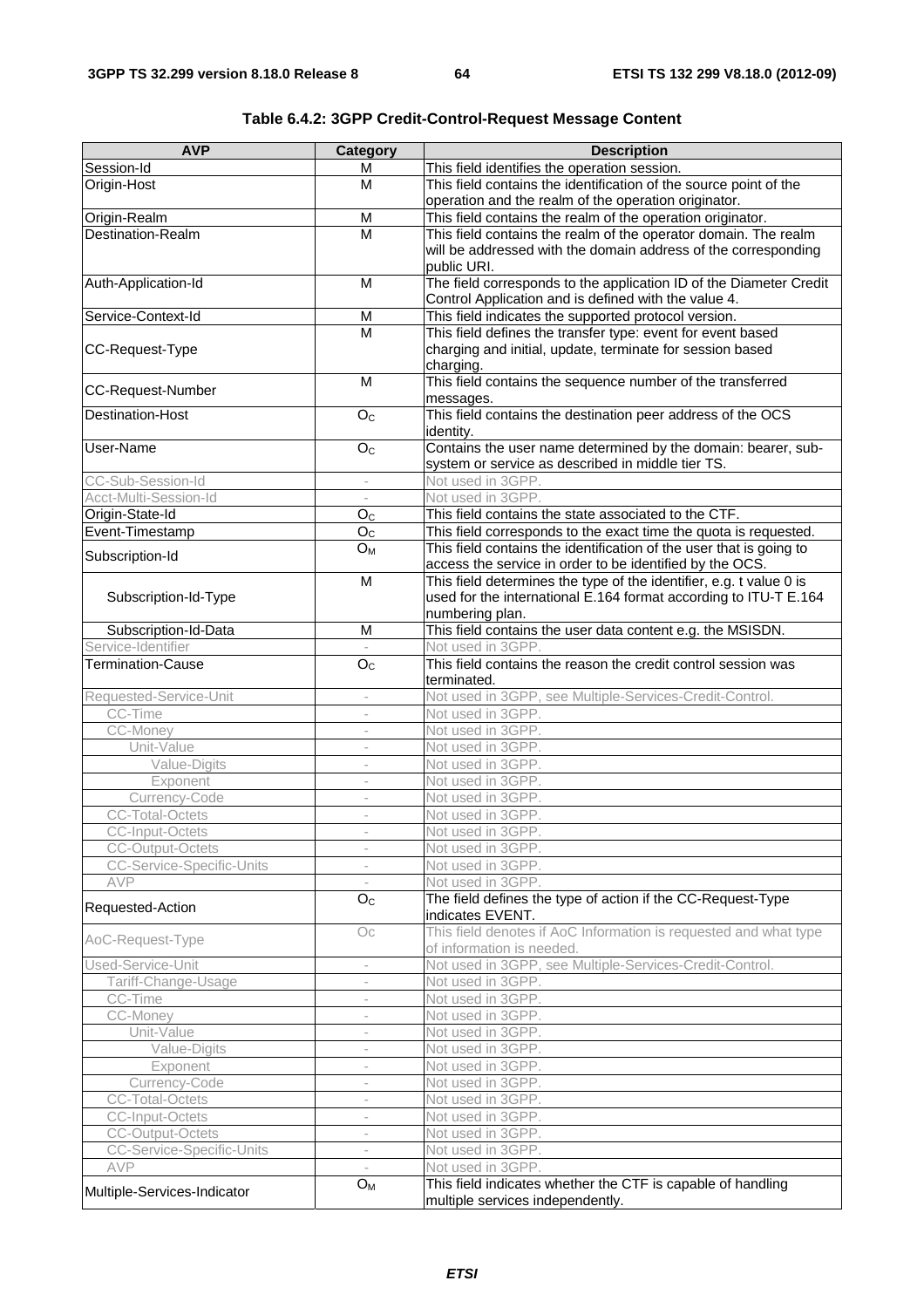| Multiple-Services-Credit Control | O <sub>C</sub>           | This field contains all parameters for the CTF quota management<br>and defines the quotas to allow traffic to flow.                                                                   |
|----------------------------------|--------------------------|---------------------------------------------------------------------------------------------------------------------------------------------------------------------------------------|
| Granted-Service-Unit             | $\overline{\phantom{a}}$ | Not used in CCR.                                                                                                                                                                      |
| Tariff-Change-Usage              | $\overline{\phantom{a}}$ | Not used in CCR.                                                                                                                                                                      |
| CC-Time                          |                          | Not used in CCR.                                                                                                                                                                      |
| CC-Money                         | $\overline{\phantom{a}}$ | Not used in CCR.                                                                                                                                                                      |
| Unit-Value                       |                          | Not used in CCR.                                                                                                                                                                      |
| Value-Digits                     | $\sim$                   | Not used in CCR.                                                                                                                                                                      |
| Exponent                         |                          | Not used in CCR.                                                                                                                                                                      |
| Currency-Code                    |                          | Not used in CCR.                                                                                                                                                                      |
| <b>CC-Total-Octets</b>           | ÷,                       | Not used in CCR.                                                                                                                                                                      |
| <b>CC-Input-Octets</b>           |                          | Not used in CCR.                                                                                                                                                                      |
| <b>CC-Output-Octets</b>          | $\overline{\phantom{a}}$ | Not used in CCR.                                                                                                                                                                      |
| CC-Service-Specific-Units        | $\overline{\phantom{a}}$ | Not used in CCR.                                                                                                                                                                      |
| AVP                              |                          | Not used in 3GPP.                                                                                                                                                                     |
| Requested-Service-Unit           | O <sub>C</sub>           | This field contains the amount of requested service units for a<br>particular category or an indication that units are needed for a<br>particular category, as defined in DCCA [402]. |
| CC-Time                          | O <sub>C</sub>           | This field contains the amount of requested time.                                                                                                                                     |
| CC-Money                         | $\sim$                   | Not used in 3GPP.                                                                                                                                                                     |
| Unit-Value                       |                          | Not used in 3GPP.                                                                                                                                                                     |
| Value-Digits                     | $\bar{a}$                | Not used in 3GPP.                                                                                                                                                                     |
| Exponent                         | $\overline{\phantom{a}}$ | Not used in 3GPP.                                                                                                                                                                     |
| Currency-Code                    | $\overline{\phantom{a}}$ | Not used in 3GPP.                                                                                                                                                                     |
| <b>CC-Total-Octets</b>           | O <sub>C</sub>           | This field contains the requested amount of octets to be sent and<br>received.                                                                                                        |
| <b>CC-Input-Octets</b>           | O <sub>c</sub>           | This field contains the requested amount of octets to be received.                                                                                                                    |
| <b>CC-Output-Octets</b>          | $\overline{O}_C$         | This field contains the requested amount of octets to be sent.                                                                                                                        |
| CC-Service-Specific-Units        | O <sub>C</sub>           | This field contains the requested amount of service specific units,<br>e.g. number of events.                                                                                         |
| AVP                              |                          | Not used in 3GPP.                                                                                                                                                                     |
| Used-Service-Unit                | O <sub>C</sub>           | This field contains the amount of used non-monetary service units                                                                                                                     |
|                                  |                          | measured for a particular category to a particular quota type.                                                                                                                        |
|                                  |                          |                                                                                                                                                                                       |
| Reporting-Reason                 | O <sub>C</sub>           | Used as defined in clause 7.2.                                                                                                                                                        |
| Tariff-Change-Usage              | O <sub>C</sub>           | This field identifies the reporting period for the used service unit,<br>i.e. before, after or during tariff change.                                                                  |
| CC-Time                          | $O_C$                    | This field contains the amount of used time.                                                                                                                                          |
| CC-Money                         | $\overline{\phantom{a}}$ | Not used in 3GPP.                                                                                                                                                                     |
| Unit-Value                       | $\overline{\phantom{a}}$ | Not used in 3GPP.                                                                                                                                                                     |
| Value-Digits                     | $\overline{\phantom{a}}$ | Not used in 3GPP.                                                                                                                                                                     |
| Exponent                         | $\overline{\phantom{a}}$ | Not used in 3GPP.                                                                                                                                                                     |
| Currency-Code                    |                          | Not used in 3GPP.                                                                                                                                                                     |
| <b>CC-Total-Octets</b>           | O <sub>C</sub>           | This field contains the amount of sent and received octets.                                                                                                                           |
| <b>CC-Input-Octets</b>           | $O_{C}$                  | This field contains the amount of received octets.                                                                                                                                    |
| <b>CC-Output-Octets</b>          | O <sub>C</sub>           | This field contains the amount of sent octets.                                                                                                                                        |
| CC-Service-Specific-Units        | O <sub>C</sub>           | This field contains the amount of service specific units, e.g.<br>number of events.                                                                                                   |
| Event-Charging-TimeStamp         | Oc                       | Used as defined in clause 7.2.                                                                                                                                                        |
| <b>AVP</b>                       |                          | Not used in 3GPP.                                                                                                                                                                     |
| Tariff-Change-Usage              | $\overline{\phantom{a}}$ | Not used in 3GPP.                                                                                                                                                                     |
| Service-Identifier               | O <sub>C</sub>           | This field contains identity of the used service. This ID with the<br>Service-Context-ID together forms an unique identification of the                                               |
|                                  |                          | service.                                                                                                                                                                              |
| Rating-Group                     | $O_{C}$                  | This field contains the identifier of a rating group.                                                                                                                                 |
| G-S-U-Pool-Reference             |                          | Not used in CCR.                                                                                                                                                                      |
| G-S-U-Pool-Identifier            | $\overline{\phantom{a}}$ | Not used in CCR.                                                                                                                                                                      |
| CC-Unit-Type<br>Unit-Value       | $\overline{\phantom{a}}$ | Not used in CCR.<br>Not used in CCR.                                                                                                                                                  |
| Value-Digits                     |                          | Not used in CCR.                                                                                                                                                                      |
| Exponent                         |                          | Not used in CCR.                                                                                                                                                                      |
| Validity-Time                    |                          | Not used in CCR.                                                                                                                                                                      |
| Result-Code                      | $\overline{\phantom{a}}$ | Not used in CCR.                                                                                                                                                                      |
| Final-Unit-Indication            | $\overline{\phantom{a}}$ | Not used in CCR.                                                                                                                                                                      |
| Final-Unit-Action                |                          | Not used in CCR.                                                                                                                                                                      |
| Restriction-Filter-Rule          | $\overline{\phantom{a}}$ | Not used in CCR.                                                                                                                                                                      |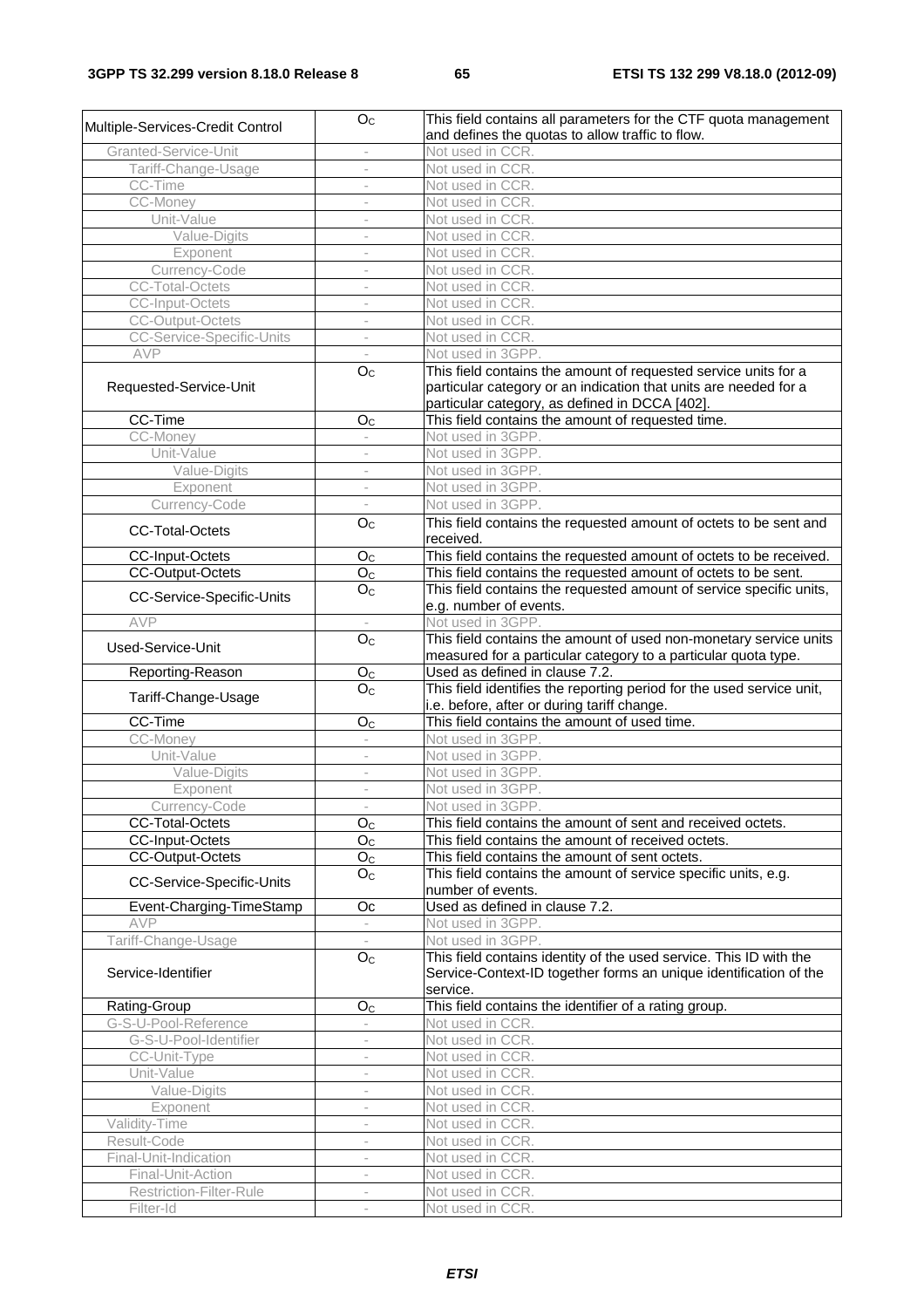| Redirect-Server               | $\overline{\phantom{a}}$  | Not used in CCR.                                                                                                                       |
|-------------------------------|---------------------------|----------------------------------------------------------------------------------------------------------------------------------------|
| Redirect-Address-Type         |                           | Not used in CCR.                                                                                                                       |
| Redirect-Server-Address       |                           | Not used in CCR.                                                                                                                       |
| Time-Quota-Threshold          |                           | Not used in CCR.                                                                                                                       |
| Volume-Quota-Threshold        | $\overline{\phantom{a}}$  | Not used in CCR.                                                                                                                       |
| Quota-Holding-Time            | $\overline{\phantom{a}}$  | Not used in CCR.                                                                                                                       |
| Quota-Consumption-Time        | $\overline{\phantom{a}}$  | Not used in CCR.                                                                                                                       |
| Reporting-Reason              | O <sub>C</sub>            | Used as defined in clause 7.2.                                                                                                         |
| Trigger                       | O <sub>C</sub>            | Used as defined in clause 7.2.                                                                                                         |
| Trigger-Type                  | O <sub>C</sub>            | Used as defined in clause 7.2.                                                                                                         |
| Refund-Information            | O <sub>C</sub>            | Used as defined in clause 7.2.                                                                                                         |
| Envelope                      | O <sub>C</sub>            | Used as defined in clause 7.2.                                                                                                         |
| Envelope-Start-Time           | M                         | Used as defined in clause 7.2.                                                                                                         |
| Envelope-End-Time             | O <sub>C</sub>            | Used as defined in clause 7.2.                                                                                                         |
| <b>CC-Total-Octets</b>        | O <sub>C</sub>            | Used as defined in clause 7.2.                                                                                                         |
| <b>CC-Input-Octets</b>        | O <sub>c</sub>            | Used as defined in clause 7.2.                                                                                                         |
| CC-Output-Octets              | O <sub>C</sub>            | Used as defined in clause 7.2.                                                                                                         |
| CC-Service-Specific-Units     | O <sub>C</sub>            | Used as defined in clause 7.2                                                                                                          |
| <b>AVP</b>                    | O <sub>C</sub>            |                                                                                                                                        |
| AF-Correlation-Information    | O <sub>C</sub>            | Used as defined in clause 7.2.                                                                                                         |
| Service-Specific-Info         | $\overline{O}_C$          | Used as defined in clause 7.2.                                                                                                         |
| Service-Specific-Type         | O <sub>C</sub>            | Used as defined in clause 7.2.                                                                                                         |
| Service-Specific-Data         | O <sub>C</sub>            | Used as defined in clause 7.2.                                                                                                         |
|                               | O <sub>C</sub>            | This field contains authorized QoS applicable for service data                                                                         |
|                               |                           | flow, which initially triggers the activation of this MSCC instance.                                                                   |
|                               |                           | Included in first quota request to rating group if service data flow                                                                   |
| QoS-Information               |                           | specific QoS control is in use, see TS 29.212 for more                                                                                 |
|                               |                           | information. For IP-CAN bearer specific Rating Group/Service                                                                           |
|                               |                           | Identifier this field is not included.                                                                                                 |
| QoS-Class-Identifier          | M                         | See TS 29.212 [215] for more information.                                                                                              |
| Max-Requested-Bandwidth-      | O <sub>C</sub>            | See TS 29.212 [215] for more information                                                                                               |
| UL                            |                           |                                                                                                                                        |
| Max-Requested-Bandwidth-      | O <sub>c</sub>            | See TS 29.212 [215] for more information.                                                                                              |
| DL                            |                           |                                                                                                                                        |
| Guaranteed-Bitrate-UL         | O <sub>C</sub>            | See TS 29.212 [215] for more information.                                                                                              |
| Guaranteed-Bitrate-DL         | O <sub>C</sub>            | See TS 29.212 [215] for more information.                                                                                              |
| Bearer-Identifier             | O <sub>C</sub>            | See TS 29.212 [215] for more information                                                                                               |
| Allocation-Retention-Priority | O <sub>C</sub>            | See TS 29.212 [215] for more information.                                                                                              |
| Priority-Level                | O <sub>C</sub>            | See TS 29.212 [215] for more information.                                                                                              |
| Pre-emption-Capability        | $O_{\rm C}$               | See TS 29.212 [215] for more information.                                                                                              |
| Pre-emption-                  | O <sub>C</sub>            | See TS 29.212 [215] for more information.                                                                                              |
| Vulnerability                 |                           |                                                                                                                                        |
| APN-Aggregate-Max-            | O <sub>C</sub>            | See TS 29.212 [215] for more information.                                                                                              |
| Bitrate-UL                    |                           |                                                                                                                                        |
| APN-Aggregate-Max-            | $\mathsf{O}_{\mathbb{C}}$ | See TS 29.212 [215] for more information.                                                                                              |
| Bitrate-DL                    |                           |                                                                                                                                        |
| AVP                           |                           | Not used in 3GPP.                                                                                                                      |
| Service-Parameter-Info        | $\overline{\phantom{a}}$  | Not used in 3GPP.                                                                                                                      |
| Service-Parameter-Type        | $\overline{\phantom{a}}$  | Not used in 3GPP.                                                                                                                      |
| Service-Parameter-Value       |                           | Not used in 3GPP.                                                                                                                      |
|                               | O <sub>C</sub>            | This field contains information to correlate credit-control requests                                                                   |
| CC-Correlation-Id             |                           | generated for different components of the service, e.g., transport                                                                     |
|                               |                           | and service level.                                                                                                                     |
|                               | O <sub>C</sub>            | This field contains the identification of the identity and terminal<br>capability the subscriber is using for the connection to mobile |
| User-Equipment-Info           |                           | network if available.                                                                                                                  |
|                               | M                         | This field determines the type of the identifier. The used value is 0                                                                  |
| User-Equipment-Info-Type      |                           | for the international mobile equipment identifier and software                                                                         |
|                               |                           | version according to 3GPP TS 23.003.                                                                                                   |
| User-Equipment-Info-Value     | M                         | This field contains the user IMEISV.                                                                                                   |
| Proxy-Info                    | O <sub>C</sub>            | This field contains information of the host.                                                                                           |
| Proxy-Host                    | M                         | This field contains the identity of the host that added the Proxy-                                                                     |
|                               |                           | Info field.                                                                                                                            |
| Proxy-State                   | M                         | This field contains state local information.                                                                                           |
| Route-Record                  | $\overline{O}_C$          | This field contains an identifier inserted by a relaying or proxying                                                                   |
|                               |                           | node to identify the node it received the message from.                                                                                |
|                               |                           |                                                                                                                                        |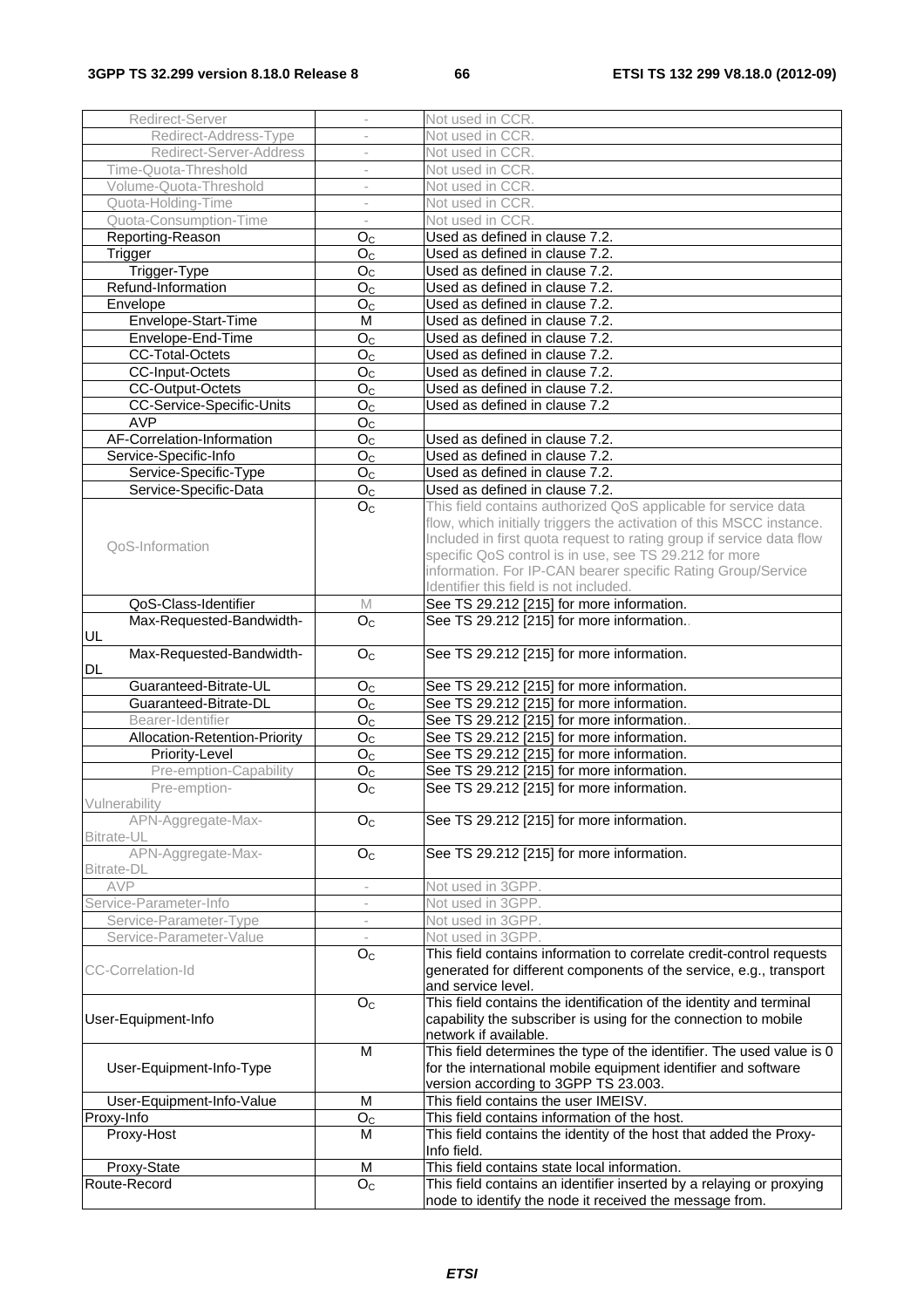#### **3GPP TS 32.299 version 8.18.0 Release 8 67 ETSI TS 132 299 V8.18.0 (2012-09)**

| Service-Information | ∪м | IThis parameter holds the individual service specific parameters<br>las defined in the corresponding 'middle tier' |
|---------------------|----|--------------------------------------------------------------------------------------------------------------------|
| AVF                 | بر |                                                                                                                    |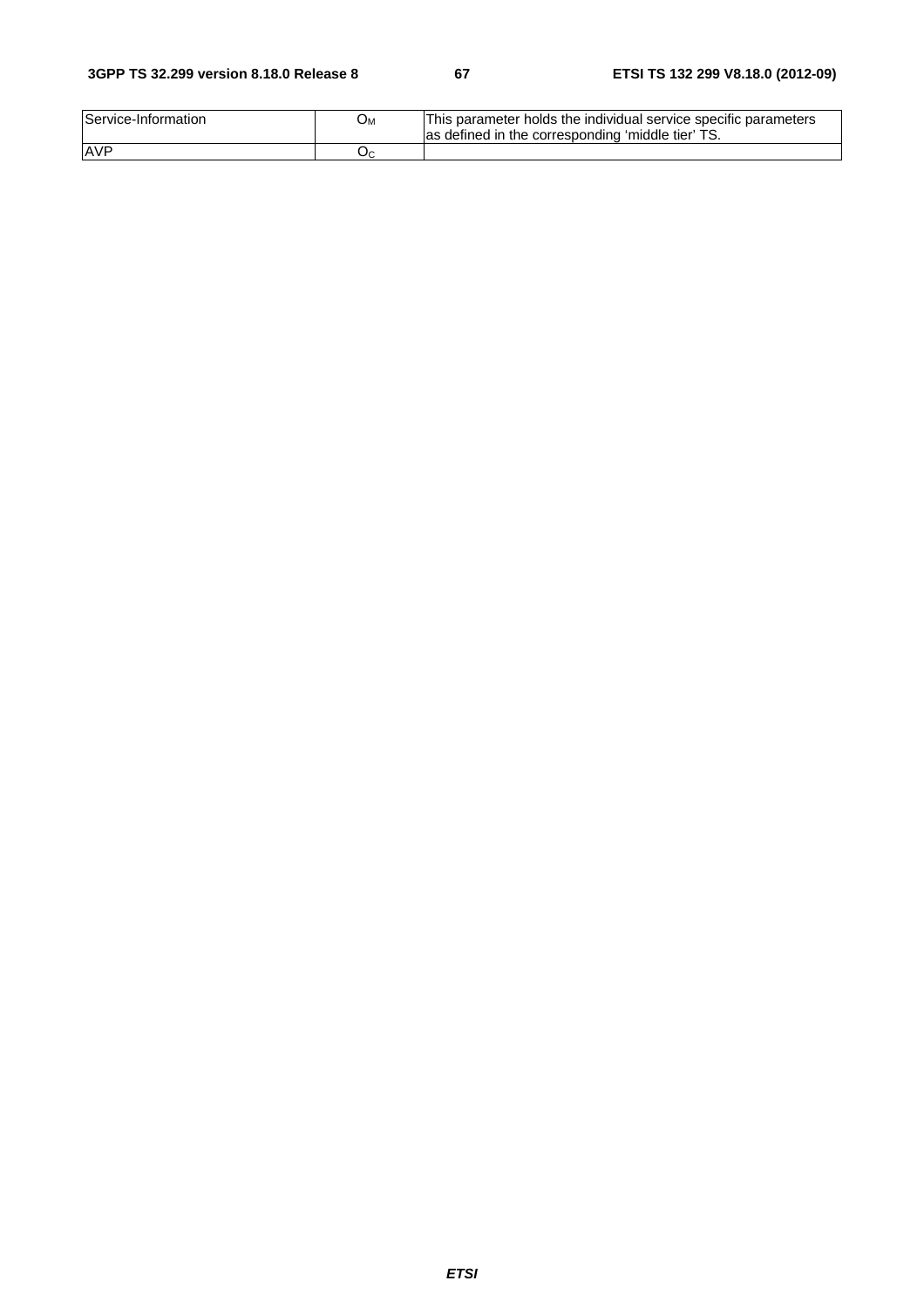## 6.4.3 Credit-Control-Answer Message

The Credit-Control-Answer (CCA) messages, indicated by the Command-Code field set to 272 is sent by the OCF to the CTF in order to reply to the CCR.

The CCA message format is defined according to IETF RFC 4006 [402] as follows:

```
 <CCA> ::= < Diameter Header: 272, PXY > 
                < Session-Id > 
                { Result-Code } 
                { Origin-Host } 
{ Origin-Realm } 
{ Auth-Application-Id } 
{ CC-Request-Type } 
{ CC-Request-Number } 
               [ User-Name
                [ CC-Session-Failover ] 
                [ CC-Sub-Session-Id ] 
                [ Acct-Multi-Session-Id ] 
                [ Origin-State-Id ] 
                [ Event-Timestamp ] 
                [ Granted-Service-Unit ] 
               *[ Multiple-Services-Credit-Control ] 
                [ Cost-Information] 
               [ Low-Balance-Indication ] 
               [ Remaining-Balance ] 
                [ Final-Unit-Indication ] 
               [Chack-RA]ance-Result
                [ Credit-Control-Failure-Handling ] 
                [ Direct-Debiting-Failure-Handling ] 
                    idity-Tim
               *[ Redirect-Host] 
                [ Redirect-Host-Usage ] 
                [ Redirect-Max-Cache-Time ] 
               *[ Proxy-Info ] 
               *[ Route-Record ] 
               *[ Failed-AVP ] 
                [ Service-Information ] 
               *[ AVP ]
```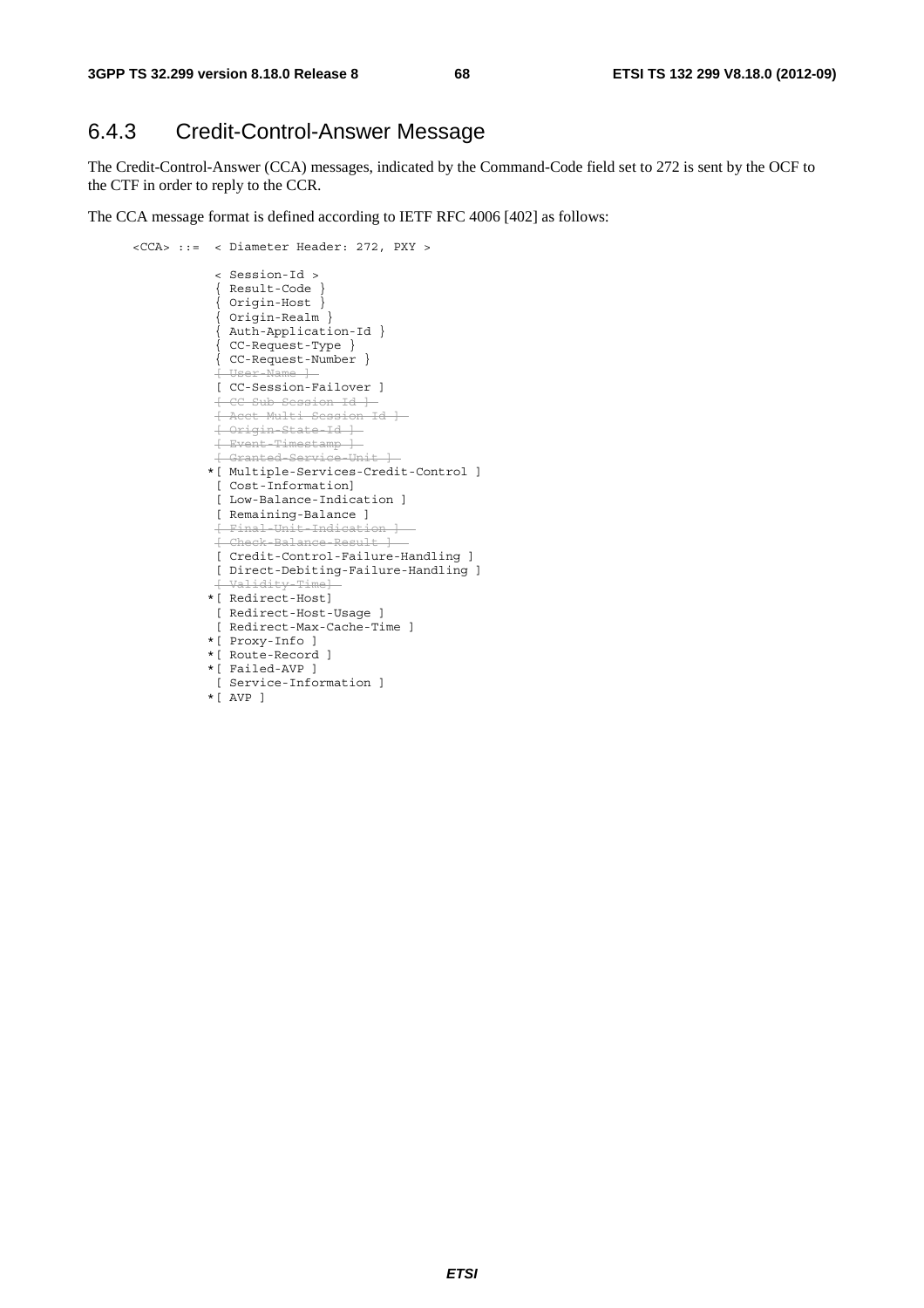Table 6.4.3 illustrates the basic structure of a 3GPP Diameter Credit-Control *Credit-Control-Answer* message as used for online charging. This message is always used by the OCF as specified below, independent of the receiving CTF and the CCR record type that is being replied to.

| <b>AVP</b>                       | <b>Category</b>          | <b>Description</b>                                                                                                       |
|----------------------------------|--------------------------|--------------------------------------------------------------------------------------------------------------------------|
| Session-Id                       | м                        | This field identifies the operation session.                                                                             |
| Result-Code                      | M                        | This field contains the result of the specific query.                                                                    |
| Origin-Host                      | M                        | This field contains the identification of the source point of the                                                        |
|                                  |                          | operation and the realm of the operation originator.                                                                     |
| Origin-Realm                     | M                        | This field contains the realm of the operation originator.                                                               |
| Auth-Application-Id              | M                        | The field corresponds to the application ID of the Diameter Credit                                                       |
|                                  |                          | Control Application and is defined with the value 4.                                                                     |
|                                  | M                        | This field defines the transfer type: initial, update, terminate for                                                     |
| CC-Request-Type                  |                          | session based charging and event for event based charging.                                                               |
| <b>CC-Request-Number</b>         | M                        | This field contains the sequence number of the transferred<br>messages.                                                  |
| User-Name                        |                          | Not used in 3GPP.                                                                                                        |
|                                  | O <sub>C</sub>           | This field contains an indication to the CTF whether or not a failover                                                   |
| <b>CC-Session Failover</b>       |                          | handling is to be used when necessary.                                                                                   |
| CC-Sub-session-Id                | $\overline{\phantom{a}}$ | Not used in 3GPP.                                                                                                        |
| Acct-Multi-Session-Id            | i.                       | Not used in 3GPP.                                                                                                        |
| Origin-State-Id                  |                          | Not used in 3GPP.                                                                                                        |
| Event-Timestamp                  | $\overline{\phantom{a}}$ | Not used in 3GPP.                                                                                                        |
| Granted-Service-Unit             | $\overline{\phantom{a}}$ | Not used in 3GPP, see Multiple-Services-Credit-Control.                                                                  |
| Tariff-Time-Change               | $\overline{\phantom{a}}$ | Not used in 3GPP.                                                                                                        |
| CC-Time                          |                          | Not used in 3GPP.                                                                                                        |
| CC-Money                         |                          | Not used in 3GPP.                                                                                                        |
| Unit-Value                       | $\overline{\phantom{a}}$ | Not used in 3GPP.                                                                                                        |
| Value-Digits                     | $\overline{\phantom{a}}$ | Not used in 3GPP.                                                                                                        |
| Exponent                         | $\overline{\phantom{a}}$ | Not used in 3GPP.                                                                                                        |
| Currency-Code                    | $\overline{\phantom{a}}$ | Not used in 3GPP.                                                                                                        |
| <b>CC-Total-Octets</b>           | $\bar{a}$                | Not used in 3GPP.                                                                                                        |
| <b>CC-Input-Octets</b>           | $\overline{\phantom{a}}$ | Not used in 3GPP.                                                                                                        |
| <b>CC-Output-Octets</b>          | $\bar{ }$                | Not used in 3GPP.                                                                                                        |
| <b>CC-Service-Specific-Units</b> | $\overline{\phantom{a}}$ | Not used in 3GPP.                                                                                                        |
| AVP                              | $\overline{\phantom{a}}$ | Not used in 3GPP.                                                                                                        |
| Multiple-Services-Credit-Control | O <sub>c</sub>           | This field contains all parameters for the CTF quota management<br>and defines the quotas to allow traffic to flow.      |
| Granted-Service-Unit             | O <sub>C</sub>           | This field contains the amount of granted service units for a particular<br>category.                                    |
| Tariff-Time-Change               | $\overline{O}_C$         | This field identifies the reporting period for the granted service units,<br>i.e. before, after or during tariff change. |
| CC-Time                          | O <sub>C</sub>           | This field contains the amount of granted time.                                                                          |
| CC-Money                         | $\overline{\phantom{a}}$ | Not used in 3GPP.                                                                                                        |
| Unit-Value                       | $\overline{\phantom{a}}$ | Not used in 3GPP.                                                                                                        |
| Value-Digits                     |                          | Not used in 3GPP.                                                                                                        |
| Exponent                         |                          | Not used in 3GPP.                                                                                                        |
| Currency-Code                    | $\overline{\phantom{a}}$ | Not used in 3GPP.                                                                                                        |
| <b>CC-Total-Octets</b>           | O <sub>C</sub>           | This field contains the amount for sent and received octets.                                                             |
| CC-Input-Octets                  | O <sub>C</sub>           | This field contains the amount for received octets.                                                                      |
| <b>CC-Output-Octets</b>          | O <sub>C</sub>           | This field contains the amount for sent octets.                                                                          |
|                                  | O <sub>C</sub>           | This field contains the amount for service specific units, e.g. number                                                   |
| CC-Service-Specific-Units        |                          | of events.                                                                                                               |
| AVP                              | $\overline{\phantom{a}}$ | Not used in CCA.                                                                                                         |
| Requested-Service-Unit           | $\bar{ }$                | Not used in CCA.                                                                                                         |
| Tariff-Time-Change               |                          | Not used in CCA.                                                                                                         |
| CC-Time                          |                          | Not used in CCA.                                                                                                         |
| CC-Money                         | $\bar{ }$                | Not used in CCA.                                                                                                         |
| Unit-Value                       | $\overline{\phantom{a}}$ | Not used in CCA.                                                                                                         |
| Value-Digits                     | $\overline{\phantom{a}}$ | Not used in CCA.                                                                                                         |
| Exponent                         |                          | Not used in CCA.                                                                                                         |
| Currency-Code                    |                          | Not used in CCA.                                                                                                         |
| <b>CC-Total-Octets</b>           | $\overline{\phantom{a}}$ | Not used in CCA.                                                                                                         |
| CC-Input-Octets                  | $\overline{\phantom{a}}$ | Not used in CCA.                                                                                                         |

#### **Table 6.4.3: 3GPP Credit-Control-Answer Message Content**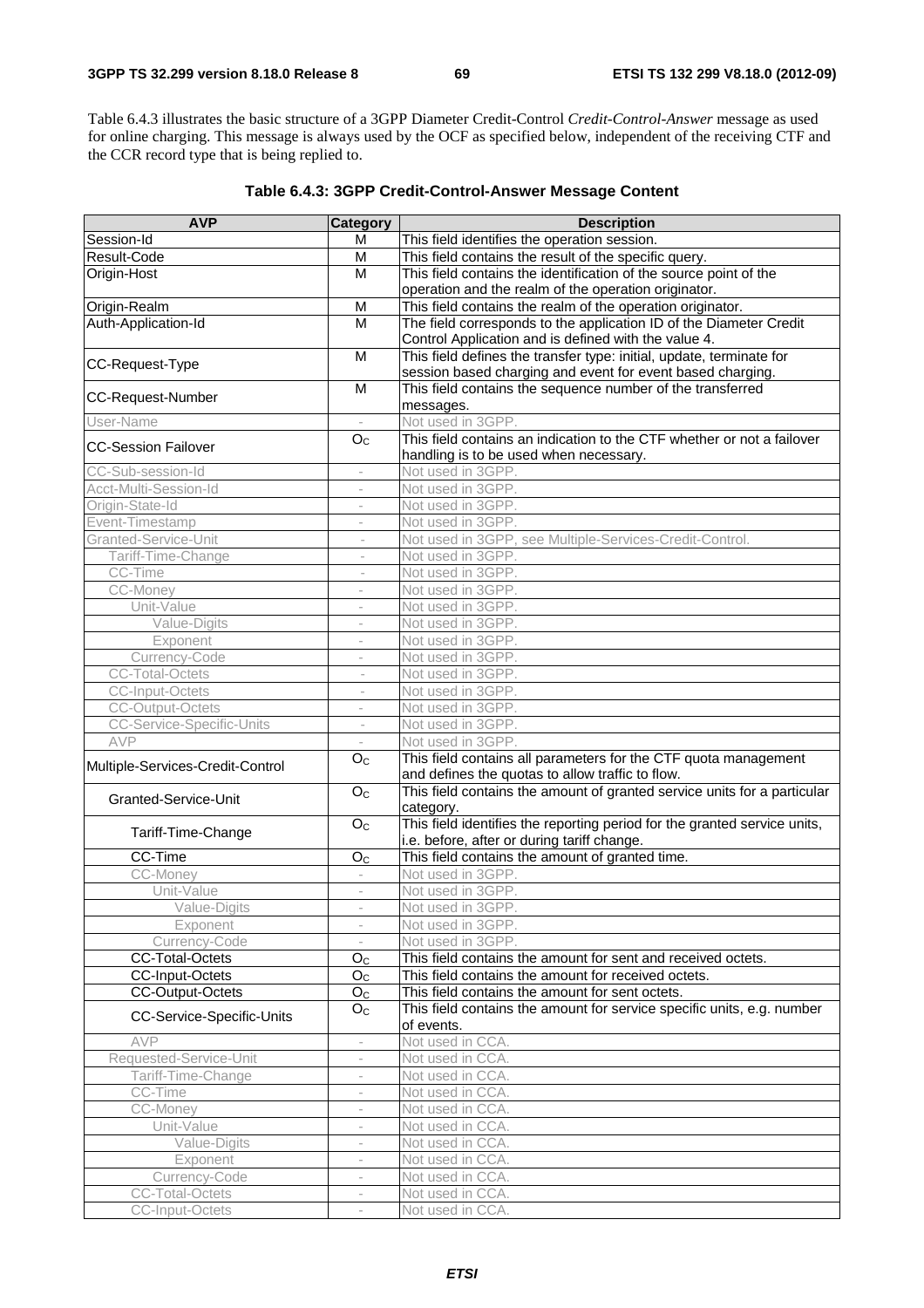| <b>AVP</b>                               | Category                         | <b>Description</b>                                                                                                                                  |
|------------------------------------------|----------------------------------|-----------------------------------------------------------------------------------------------------------------------------------------------------|
| <b>CC-Output-Octets</b>                  |                                  | Not used in CCA.                                                                                                                                    |
| <b>CC-Service-Specific-Units</b>         |                                  | Not used in CCA.                                                                                                                                    |
| Used-Service-Unit                        | $\overline{\phantom{a}}$         | Not used in CCA.                                                                                                                                    |
| Tariff-Time-Change                       | $\overline{\phantom{a}}$         | Not used in CCA.                                                                                                                                    |
| CC-Time                                  |                                  | Not used in CCA.                                                                                                                                    |
| CC-Money                                 |                                  | Not used in CCA.                                                                                                                                    |
| Unit-Value                               |                                  | Not used in CCA.                                                                                                                                    |
| Value-Digits                             | $\overline{\phantom{a}}$         | Not used in CCA.                                                                                                                                    |
| Exponent                                 | $\overline{\phantom{a}}$         | Not used in CCA.                                                                                                                                    |
| Currency-Code                            |                                  | Not used in CCA.                                                                                                                                    |
| <b>CC-Total-Octets</b>                   | $\overline{\phantom{a}}$         | Not used in CCA.                                                                                                                                    |
| <b>CC-Input-Octets</b>                   |                                  | Not used in CCA.                                                                                                                                    |
| <b>CC-Output-Octets</b>                  | $\overline{\phantom{a}}$         | Not used in CCA.                                                                                                                                    |
| <b>CC-Service-Specific-Units</b>         | $\overline{\phantom{a}}$         | Not used in CCA.                                                                                                                                    |
| Tariff-Change-Usage                      |                                  | Not used in 3GPP.                                                                                                                                   |
| Service-Identifier                       | O <sub>C</sub>                   | This field contains identity of the used service. This ID with the<br>Service-Context-ID together forms an unique identification of the<br>service. |
| Rating-Group                             | O <sub>C</sub>                   | This field contains the identifier of a rating group.                                                                                               |
| G-S-U-Pool-Reference                     | O <sub>C</sub>                   | Only used in ECUR and SCUR.                                                                                                                         |
| G-S-U-Pool-Identifier                    | $\overline{M}$                   |                                                                                                                                                     |
| CC-Unit-Type                             | M                                |                                                                                                                                                     |
| Unit-Value                               | $\overline{M}$                   |                                                                                                                                                     |
| Value-Digits                             | M                                |                                                                                                                                                     |
| Exponent                                 | O <sub>C</sub>                   |                                                                                                                                                     |
| Validity-Time                            | O <sub>C</sub>                   | This field defines the time in order to limit the validity of the granted<br>quota for a given category instance.                                   |
| Result-Code                              | O <sub>C</sub>                   | This field contains the result of the query.                                                                                                        |
| Final-Unit-Indication                    | O <sub>C</sub>                   | This field indicates that the Granted-Service-Unit containing the final<br>units for the service.                                                   |
| Final-Unit-Action                        | M                                |                                                                                                                                                     |
| Restriction-Filter-Rule                  | O <sub>C</sub>                   |                                                                                                                                                     |
| Filter-Id                                | O <sub>C</sub>                   |                                                                                                                                                     |
| Redirect-Server                          | O <sub>C</sub>                   |                                                                                                                                                     |
| Redirect-Address-Type                    | $\overline{\mathsf{M}}$          |                                                                                                                                                     |
| Redirect-Server-Address                  | M                                |                                                                                                                                                     |
| Time-Quota-Threshold                     | O <sub>C</sub>                   | Used as defined in clause 7.2.                                                                                                                      |
| Volume-Quota-Threshold                   | O <sub>C</sub>                   | Used as defined in clause 7.2.                                                                                                                      |
| Unit-Quota-Threshold                     | O <sub>C</sub>                   | Used as defined in clause 7.2.                                                                                                                      |
| Quota-Holding-Time                       | O <sub>C</sub>                   | Used as defined in clause 7.2.                                                                                                                      |
| Quota-Consumption-Time                   | $\overline{O_{C}}$               | Used as defined in clause 7.2.                                                                                                                      |
| Reporting-Reason                         |                                  | Not used in CCA.                                                                                                                                    |
| Trigger                                  | Oc                               | Used as defined in clause 7.2.                                                                                                                      |
| Trigger-Type                             | O <sub>C</sub>                   | Used as defined in clause 7.2.                                                                                                                      |
| PS-Furnish-Charging-Information          | O <sub>C</sub>                   | Used as defined in clause 7.2.                                                                                                                      |
| Refund-Information<br>Envelope-Reporting | O <sub>C</sub><br>O <sub>C</sub> | Used as defined in clause 7.2.                                                                                                                      |
| Time-Quota-Mechanism                     | O <sub>C</sub>                   | Used as defined in clause 7.2.<br>Used as defined in clause 7.2.                                                                                    |
| Time-Quota-Type                          | М                                | Used as defined in clause 7.2.                                                                                                                      |
| Base-Time-Interval                       | M                                | Used as defined in clause 7.2.                                                                                                                      |
| AF-Correlation-Information               |                                  | Not used in CCA.                                                                                                                                    |
| AVP                                      |                                  | Not used in 3GPP.                                                                                                                                   |
| Cost-Information                         | O <sub>C</sub>                   | Used as defined in DCCA [402].                                                                                                                      |
| Unit-Value                               | M                                | Used as defined in DCCA [402].                                                                                                                      |
| Value-Digits                             | M                                | Used as defined in DCCA [402].                                                                                                                      |
| Exponent                                 | O <sub>C</sub>                   | Used as defined in DCCA [402]                                                                                                                       |
| Currency-Code                            | M                                | Used as defined in DCCA [402].                                                                                                                      |
| Cost-Unit                                | O <sub>C</sub>                   | Used as defined in DCCA [402].                                                                                                                      |
| Low-Balance-Indication                   | Oc                               | This field indicates whether the subscriber account balance went<br>below a designated threshold set by his account.                                |
| Remaining-Balance                        | O <sub>C</sub>                   | This field contains the remaining balance of the subscriber.                                                                                        |
| Unit-Value                               | M                                | Used as defined in DCCA [402].                                                                                                                      |
| Value-Digits                             | M                                | Used as defined in DCCA [402].                                                                                                                      |
| Exponent                                 | O <sub>C</sub>                   | Used as defined in DCCA [402].                                                                                                                      |
| Currency-Code                            | м                                | Used as defined in DCCA [402].                                                                                                                      |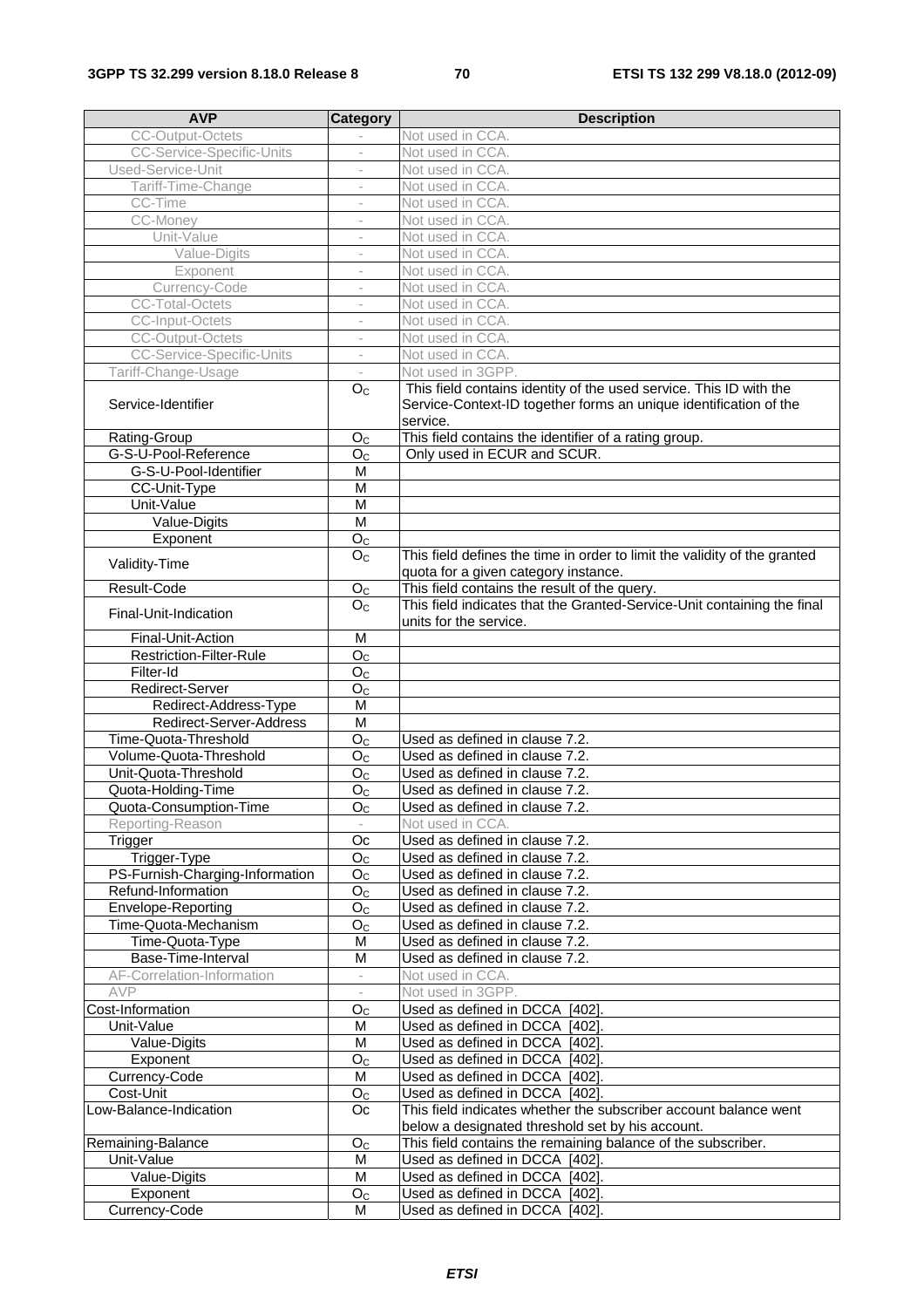| <b>AVP</b>                       | <b>Category</b>          | <b>Description</b>                                                               |
|----------------------------------|--------------------------|----------------------------------------------------------------------------------|
| Final-Unit-Indication            |                          | Not used in 3GPP, see Multiple-Services-Credit-Control.                          |
| Final-Unit-Action                | $\overline{\phantom{a}}$ | Not used in 3GPP.                                                                |
| <b>Restriction-Filter-Rule</b>   | $\overline{\phantom{a}}$ | Not used in 3GPP.                                                                |
| Filter-Id                        | i.                       | Not used in 3GPP.                                                                |
| Redirect-Server                  | $\overline{\phantom{a}}$ | Not used in 3GPP.                                                                |
| Redirect-Address-Type            | $\overline{\phantom{a}}$ | Not used in 3GPP.                                                                |
| Redirect-Server-Address          | $\overline{\phantom{a}}$ | Not used in 3GPP.                                                                |
| <b>Check-Balance-Result</b>      | $\overline{\phantom{a}}$ | Not used in 3GPP.                                                                |
| Credit-Control-Failure-Handling  | O <sub>C</sub>           | Used as defined in DCCA [402].                                                   |
| Direct-Debiting-Failure-Handling | O <sub>C</sub>           | Used as defined in DCCA [402].                                                   |
| Validity-Time                    |                          | Not used in 3GPP.                                                                |
| Redirect-Host                    | O <sub>C</sub>           |                                                                                  |
| Redirect-Host-Usage              | O <sub>C</sub>           |                                                                                  |
| Redirect-Max-Cache-Time          | O <sub>C</sub>           |                                                                                  |
| Proxy-Info                       | O <sub>C</sub>           | This field contains information of the host.                                     |
| Proxy-Host                       | м                        | This field contains the identity of the host that added the Proxy-Info<br>field. |
| Proxy-State                      | м                        | This field contains state local information.                                     |
| Route-Record                     | O <sub>C</sub>           | This field contains an identifier inserted by a relaying or proxying             |
|                                  |                          | node to identify the node it received the message from.                          |
| Failed-AVP                       | O <sub>C</sub>           |                                                                                  |
| Service-Information              | O <sub>C</sub>           | This parameter holds the individual service specific parameters as               |
|                                  |                          | defined in the corresponding 'middle tier' TS.                                   |
| <b>AVP</b>                       | O <sub>C</sub>           |                                                                                  |

# 6.4.4 Re-Auth-Request Message

Table 6.4.4 illustrates the basic structure of a Diameter Credit Control *Re-Auth-Request* message as used for online charging.

| <b>AVP</b>               | Category                 | <b>Description</b>                                                     |
|--------------------------|--------------------------|------------------------------------------------------------------------|
| Session-Id               | м                        | This field identifies the operation session.                           |
| Origin-Host              | м                        | This field contains the identification of the source point of the      |
|                          |                          | operation and the realm of the operation originator.                   |
| Origin-Realm             | м                        | This field contains the realm of the operation originator.             |
| <b>Destination-Realm</b> | M                        | This field contains the realm of the operator domain. The realm will   |
|                          |                          | be addressed with the domain address of the corresponding public       |
|                          |                          | URI.                                                                   |
| <b>Destination-Host</b>  | М                        | This field contains the destination peer address of the OCS identity.  |
| Auth-Application-Id      | м                        | The field corresponds to the application ID of the Diameter Credit     |
|                          |                          | Control Application and is defined with the value 4.                   |
| Re-Auth-Request-Type     | M                        | This field is used to inform the CTF of the action expected upon       |
|                          |                          | expiration of the Authorization-Lifetime                               |
| User-Name                | O <sub>C</sub>           | This field contains the username.                                      |
| Origin-State-Id          | O <sub>C</sub>           | This field contains the state associated to the CTF.                   |
| Proxy-Info               | O <sub>C</sub>           | This field contains information of the host.                           |
| Proxy-Host               | м                        | This field contains the identity of the host that added the Proxy-Info |
|                          |                          | field.                                                                 |
| Proxy-State              | M                        | This field contains state local information.                           |
| Route-Record             | O <sub>C</sub>           | This field contains an identifier inserted by a relaying or proxying   |
|                          |                          | node to identify the node it received the message from.                |
| CC-Sub-Session-Id        | $\overline{\phantom{a}}$ | Not used in 3GPP.                                                      |
| G-S-U-Pool-Reference     | O <sub>C</sub>           |                                                                        |
| Service-Identifier       | $O_{\rm C}$              |                                                                        |
| Rating-Group             | O <sub>C</sub>           |                                                                        |
| <b>AVP</b>               | O <sub>C</sub>           |                                                                        |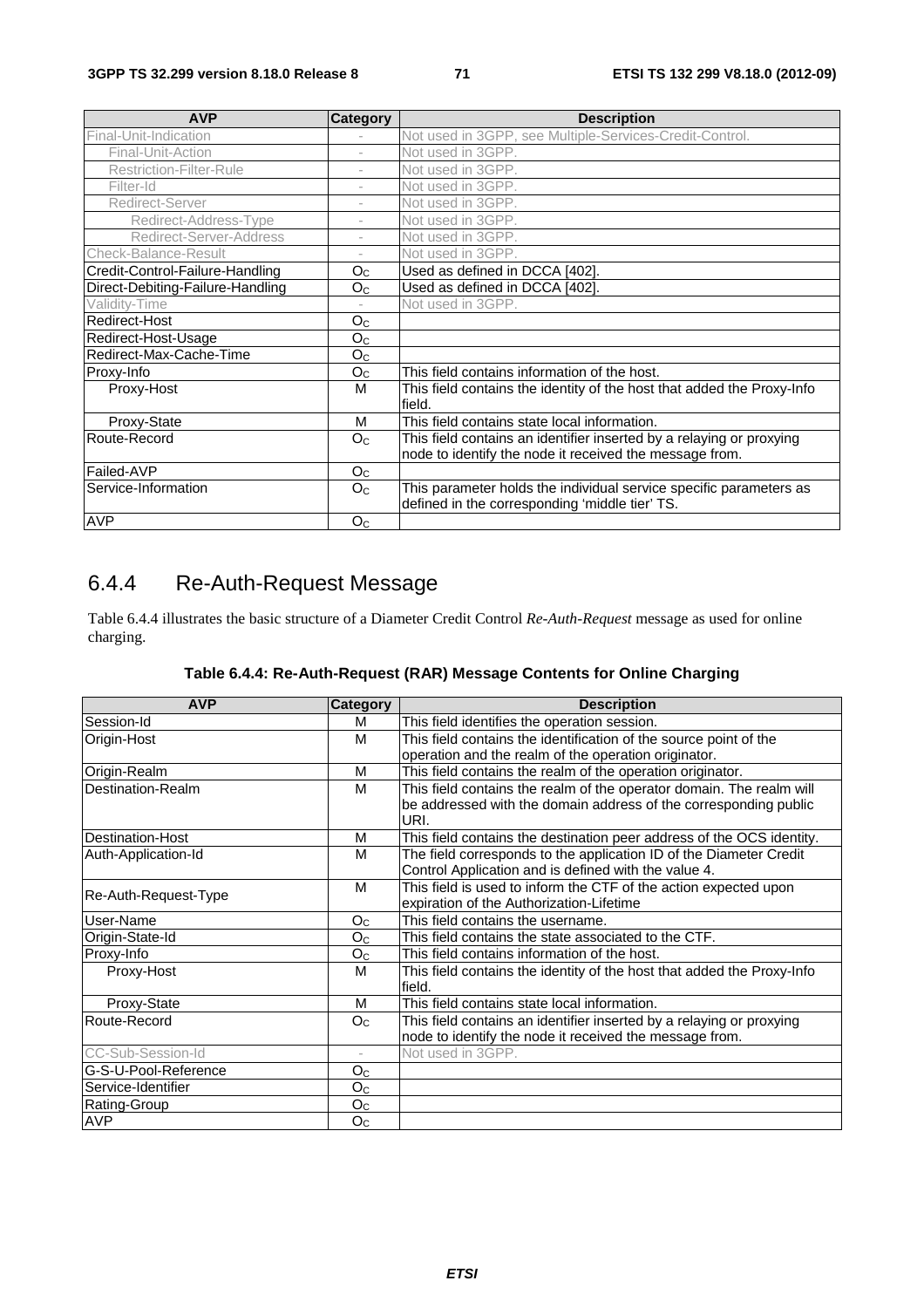### 6.4.5 Re-Auth-Answer Message

Table 6.4.5 illustrates the basic structure of a Diameter Credit Control *Re-Auth-Answer* message as used for online charging.

| <b>Diameter Credit Control Application AVPs</b> |                     |
|-------------------------------------------------|---------------------|
| <b>AVP</b>                                      | <b>Used in 3GPP</b> |
| <diameter 258,="" header:="" pxy=""></diameter> | Yes                 |
| <session-id></session-id>                       | Yes                 |
| {Result-Code}                                   | Yes                 |
| {Origin-Host}                                   | Yes                 |
| {Origin-Realm}                                  | Yes                 |
| [User-Name]                                     | Yes                 |
| [Origin-State-Id]                               | Yes                 |
| [Error-Message]                                 | Yes                 |
| [Error-Reporting-Host]                          | Yes                 |
| *[Failed-AVP]                                   | Yes                 |
| *[Redirect-Host]                                | Yes                 |
| [Redirect-Host-Usage]                           | Yes                 |
| [Redirect-Max-Cache-Time]                       | Yes                 |
| * [Proxy-Info]                                  | No                  |
| { Proxy-Host }                                  | No                  |
| { Proxy-State }                                 | No                  |
| *[AVP]                                          | Yes                 |

**Table 6.4.5: Re-Auth-Answer (RAA) Message Contents for Online Charging** 

Editor's note: The rationale for "NO" above should be provided. If the message is identical to the definition in DCC the table may be replaced by a reference to DCC.

### 6.4.6. Capabilities-Exchange-Request Message

The Capabilities-Exchange-Request message structure is described in [401].

### 6.4.7 Capabilities-Exchange-Answer Message

The Capabilities-Exchange-Answer message structure is described in [401].

### 6.4.8 Device-Watchdog-Request Message

The Device-Watchdog-Request message structure is described in [401].

### 6.4.9 Device-Watchdog-Answer Message

The Device-Watchdog-Answer message structure is described in [401].

#### 6.4.10 Disconnect-Peer-Request Message

The Disconnect-Peer-Request message structure is described in [401].

#### 6.4.11 Disconnect-Peer-Answer Message

The Disconnect-Peer-Answer message structure is described in [401].

### 6.4.12 Abort-Session-Request Message

The Abort-Session-Request message structure is described in [401].

### 6.4.13 Abort-Session -Answer Message

The Abort-Session-Answer message structure is described in [401].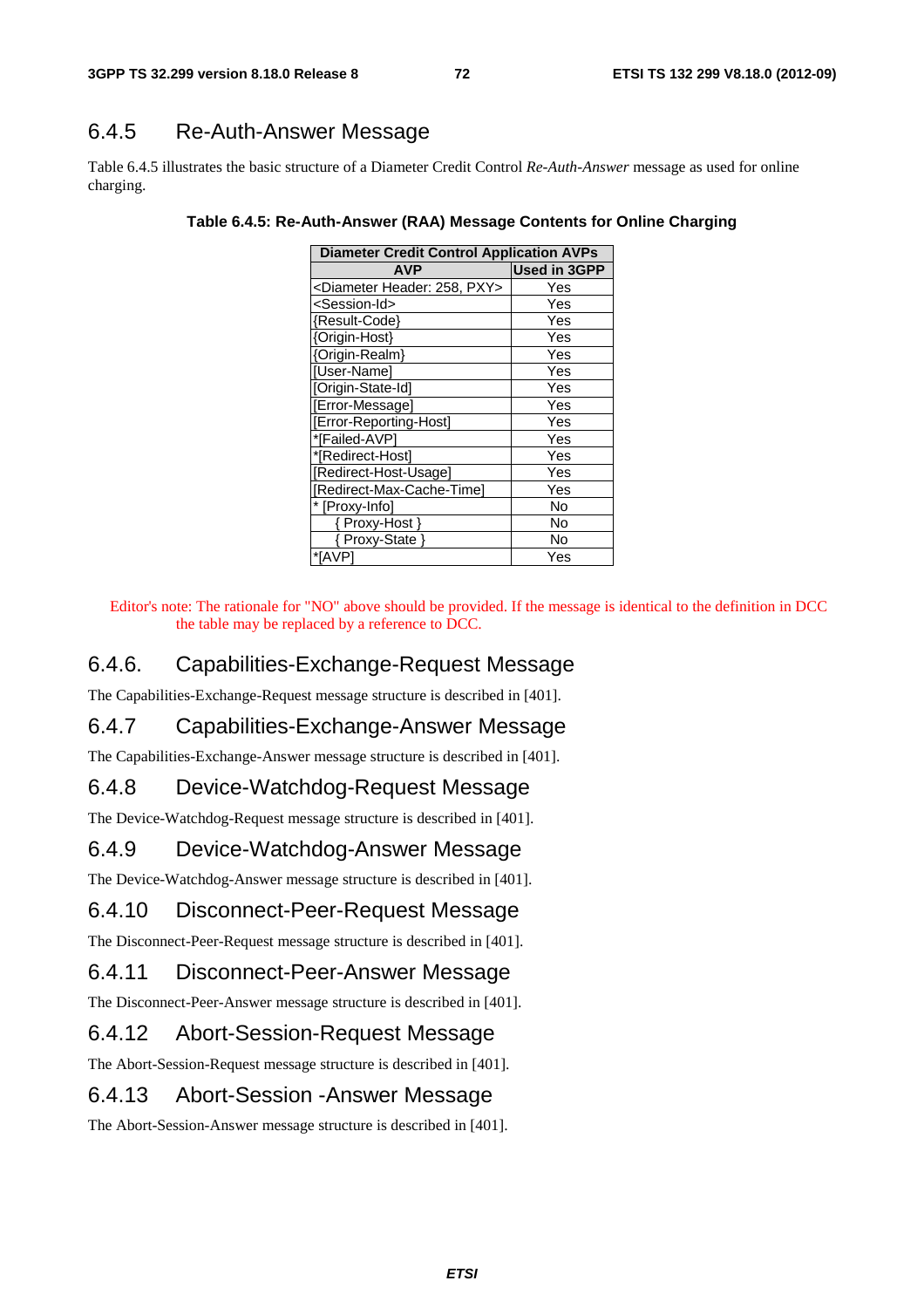# 6.5 Other procedural description of the 3GPP charging applications

### 6.5.1 Re-authorization

#### 6.5.1.1 Idle timeout

The server may specify an idle timeout associated with a granted quota using the Quota-Holding-Time AVP. If no traffic associated with the quota is observed for this time, the client shall understand that the traffic has stopped and the quota is returned to the server. The client shall start the quota holding timer when quota consumption ceases. This is always when traffic ceases, i.e. the timer is re-started at the end of each packet. It applies equally to the granted time quota and to the granted volume quota. The timer is stopped on sending a CCR and re-initialised on receiving a CCA with the previous used value or a new value of Quota-Holding-Time if received.

Alternatively, if this AVP is not present, a locally configurable default value in the client shall be used. A Quota-Holding-Time value of zero indicates that this mechanism shall not be used.

#### 6.5.1.2 Change of charging conditions

There are a number of mid-session service events (re-authorisation triggers), which could affect the rating of the current service usage, e.g. end user QoS changes or location updates. When allocating resources, the server may instruct the credit control client to re-authorize the quota upon a number of different session related triggers that can affect the rating conditions. The server instruct the Network Element to monitor for such events by using the Trigger AVP containing one or more Trigger-Type AVPs in the CCA command. These events are in addition to the static triggers defined in the service specific document (middle tier TS).

Once the OCS has armed one or more triggers using the Trigger AVP at the Network Element, these triggers shall remain in effect until another Trigger AVP is received for the same Rating Group, where the Network Element shall arm all triggers present in the Trigger AVP and reset all other triggers. The presence of the Trigger AVP without any Trigger-Type AVPs in a CCA allows OCS to disable all the triggers that were armed in a previous Trigger AVP.

NOTE: This removes the need for the OCS to send trigger information in every CCA message when they have not changed.

When one of the armed triggers happen, a credit re-authorization shall be sent to the server including information related to the service event even if all the granted service units have not been used. The quota is also being reported.

For example, if the Trigger AVP is used, then the client shall only re-authorise the quota for the service usage associated with events which were included in the last received Trigger AVP.

If the server does not control the events for re-authorisation using the Trigger AVP, the Network Element shall only monitor for default events defined in the relevant service specific document (middle tier TS).

### 6.5.1.3 Reporting quota usage

The credit control client shall report the quota usage under a number of circumstances. When this happens, the reason for the quota being reported is notified to the server through the use of the Reporting-Reason AVP in the CCR. The reason for reporting credit usage can occur directly in the Multiple-Services-Credit-Control AVP, or in the Used-Service-Units AVP, depending on whether it applies for all quota types or a particular quota type respectively. It shall not be used at command level. It shall always and shall only be sent when usage is being reported.

When the reason is RATING\_CONDITION\_CHANGE, the Trigger AVP shall also be included to indicate the specific armed trigger events which caused the reporting and re-authorisation request.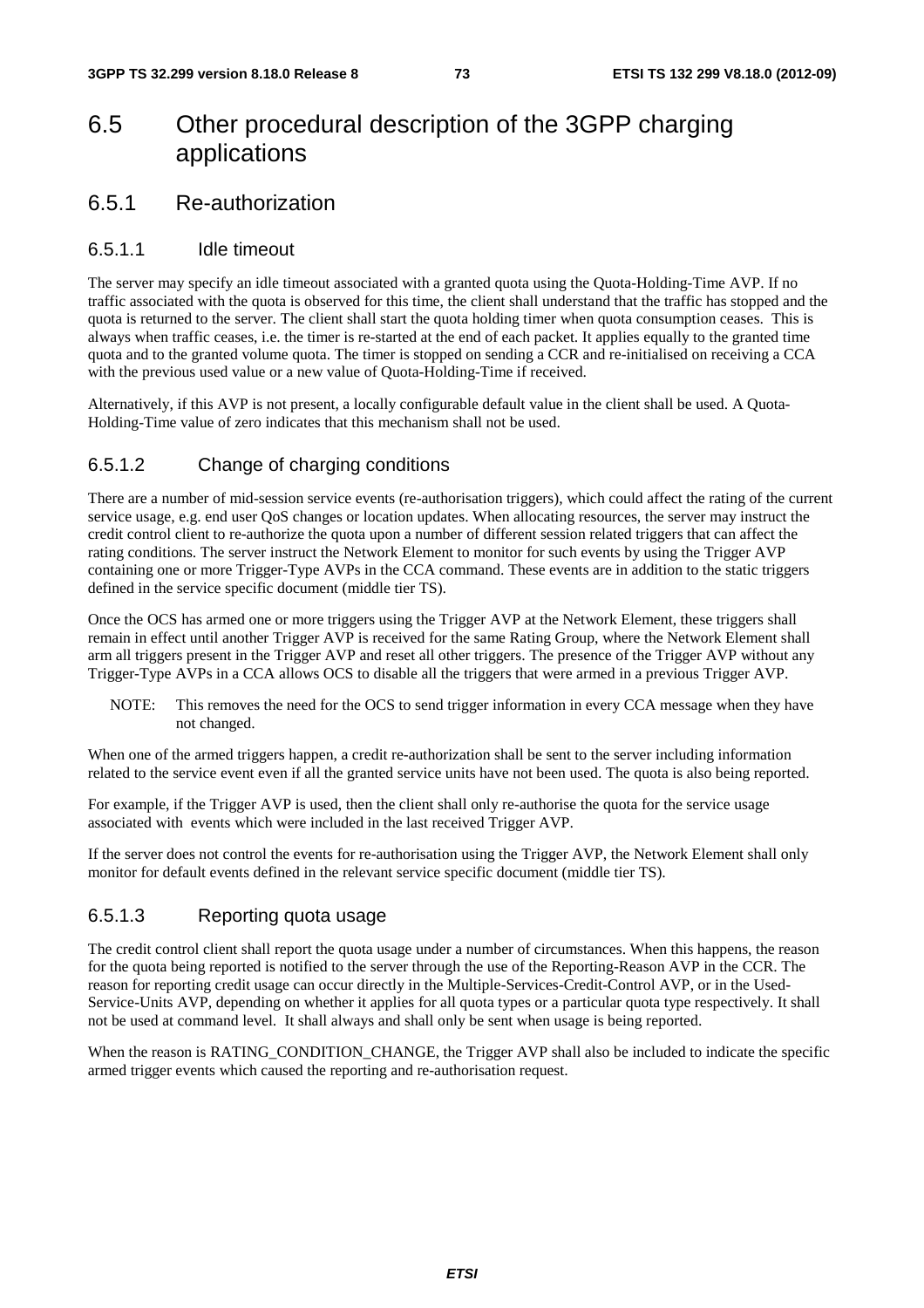#### 6.5.1.4 Quota consumption

The consumption of quota is captured using mechanisms described in 6.5.1.3.

Volume quota is considered used or consumed in the normal way, corresponding to actual traffic.

The consumption of time quota may be controlled by Quota-Consumption-Time as described in clause 6.5.4, or by extended mechanisms as described in clause 6.5.7.

### 6.5.2 Threshold based re-authorization triggers

The server may optionally include as part of the Multiple-Services-Credit-Control AVP, when it is providing a quota, an indication to the client of the remaining quota threshold that shall trigger a quota re-authorization. The Time-Quota-Threshold AVP indicates the threshold in seconds when the granted quota is time, and the Volume-Quota-Threshold AVP indicates the threshold in octets when the granted quota is volume. The Unit-Quota-Threshold AVP indicates the threshold in service specific units, that are defined in the service specific documents, when the granted quota is service specific.

If the threshold triggers were included along with the quota granted, the Credit Control client, then, shall seek reauthorisation from the server for the quota when the quota contents fall below the supplied threshold. The client shall allow service to continue whilst the re-authorisation is progress, until the original quota had been consumed.

### 6.5.3 Termination action

The termination action is sent over the Ro reference point. Two different approaches are specified:

- The Final-Unit-Indication AVP with Final-Unit-Action TERMINATE does not include any other information. When the user has consumed the final granted units, the network element shall terminate the service. This is the default handling applicable whenever the client receives an unsupported Final-Unit-Action value. If the Final-Unit-Indication AVP is at Multiple-Services-Credit-Control level, the network element shall send Credit Control Request message with CC-Request-Type AVP set to the value UPDATE\_REQUEST and report the Used-Service-Unit AVP for the service that has terminated, as defined in IETF RFC 4006 [402].
- Another termination action consists in re-directing packets corresponding to a terminated service (consumption of the final granted units) to an application server. This allows the client to redirect user originated requ a top-up server so that network access can be re-instated. This functionality is achieved with the server returning a "REDIRECT" and redirect-to URL in the Final-Units-Action AVP of the Multiple-Services-Credit-Control AVP or at command level. Upon receiving this result code, the Network Element shall apply the redirection. The URL should be categorized so that the End-User's ability to reach it is guaranteed.

### 6.5.4 Quota consumption time

The server may optionally indicate to the client that the quota consumption must be stopped after a period equal to the Quota Consumption Time in which no packets are received or at session termination, whichever is sooner. This is indicated by including the Quota-Consumption-Time AVP in the CCA. The idle period equal to the Quota Consumption Time is included in the reported usage. The quota is consumed normally during gaps in traffic of duration less than or equal to the Quota-Consumption-Time. Quota consumption resumes on receipt of a further packet belonging to the service data flow.

If packets are allowed to flow during a Credit Control Request (Update)/Credit Control Answer exchange, and the Quota-Consumption-Time AVP value in the provided quota is the same as in the previously provided quota, then the Quota-Consumption-Time runs normally through this procedure. For example, if 5 seconds of a 10 second QCT timer have passed when a CCR(U) is triggered, and the CCA(U) returns 2 seconds later, then the QCT timer will expire 3 seconds after the receipt of the CCA and the remaining unaccounted 5 seconds of usage will be recorded against the new quota even though no packets were transmitted with the new quota.

In the case of a new quota with the Quota-Consumption-Time AVP, or when packets are blocked during the CCR(U)/CCA procedure then the Quota-Consumption-Time stops running (if it was running) and quota consumption begins again when the next service data flow packet matching the Charging Rule is received.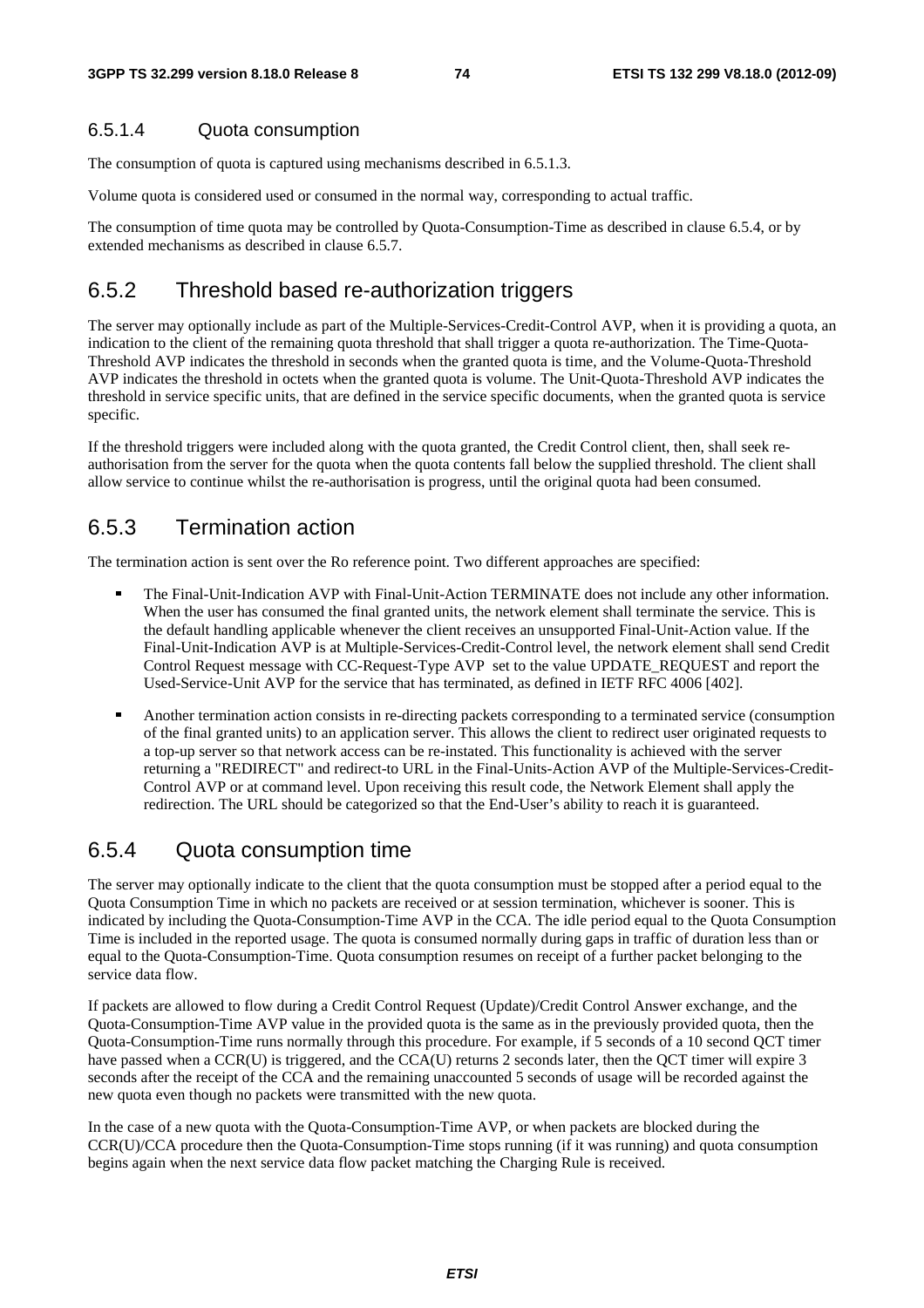If a Quota-Consumption-Time AVP value of zero is provided, or if no Quota-Consumption-Time AVP is present in the CCA, the quota is consumed continuously from the point at which it is granted.

### 6.5.5 Service Termination

The OCF may determine that a service requires termination. The OCF may perform this termination synchronously if it has a CCR pending processing by returning CCA with Result-Code AVP with value DIAMETER-AUTHORIZATION-REJECTED. If the OCF does not have a pending request (asynchronous), the OCF may trigger an ASR to terminate the Diameter session related to the service. On reception of an ASR, the CTF shall close the associated Credit-Control session by sending a CCR [TERMINATE]. The behaviour of the CTF, in relation to the user session, on reception of an ASR is detailed in the middle-tier TS. As an alternative to the ASR, the OCF may trigger a RAR to which the CTF behaves as described in RFC 4006 [402] and the OCF shall return a CCA with Result-Code AVP with value DIAMETER-AUTHORIZATION-REJECTED for the resulting CCR.

### 6.5.6 Envelope reporting

The OCF may determine the need for additional detailed reports identifying start time and end times of specific activity in addition to the standard quota management provided in RFC 4006 [402]. The OCF controls this by sending a CCA with Envelope-Report AVP with the appropriate values. The CTF, on receiving the command, will monitor for traffic for a period of time controlled by the Quota-Consumption-Time AVP and report each period as a single envelope for each Quota-Consumption-Time expiry where there was traffic. The OCF may request envelope reports for just time, time and volume, time and number of events, or time and volume and number of events.

NOTE: Envelope reporting is independent of quota management (i.e. there is no interaction).

### 6.5.7 Combinational quota

The Quota-Consumption-Time mechanism, described in clause 6.5.4, may be extended (and replaced) when granting time based quota to provide potentially more efficient use of the online charging interface, i.e. reduced traffic and the algorithms in the OCF are potentially simpler. The alternative handling mechanisms that are defined in this clause are:

- 1) Continuous Time Period (CTP)
- 2) Discrete Time Period (DTP)

Both DTP and CTP define time-envelopes in their own manner. The method of forming a time-envelope is controlled by the Time-Quota-Mechanism AVP, which selects the algorithm and the length of the base time interval.

The base time interval, specified by the Base-Time-Interval AVP, is a basic unit for consuming quota. Quota is deemed to be consumed at the start of each base time interval. The CTF shall allow traffic to pass for the duration of the base time interval.

For DTP, the base time interval defines the length of the discrete time period. A time envelope corresponds to exactly one DTP (and therefore to one base time interval). Quota consumption resumes only on the first traffic following the expiry of the DTP (or the closure of the envelope).

For CTP, the mechanism constructs a time-envelope out of consecutive base time intervals in which traffic has occurred up to and including the first base time interval which contains no traffic. Therefore quota consumption continues within the time envelope, if there was traffic in the previous base time interval. After an envelope has closed, then the quota consumption resumes only on the first traffic following the closure of the envelope. The envelope for CTP includes the last base time interval, i.e. the one which contained no traffic. The end of an envelope can only be determined "retrospectively".

If the CTF receives a Multiple-Services-Credit-Control AVP with both the Quota-Consumption-Time AVP and Time-Quota-Mechanism AVP, then the Time-Quota-Mechanism AVP takes precedence and the CTF shall behave accordingly.

If the server requires details of when the DTPs and CTPs occurred then it shall request the reporting of the corresponding time envelopes, by including the Envelope-Reporting AVP when granting quota in the CCA (INITIAL) to indicate whether the client shall report the start and end of each time envelope, in those cases in which quota is consumed in envelopes. The CTF generates envelopes according to the rules described above and carry each envelope in a separate instance of the Envelope AVP in the CCR.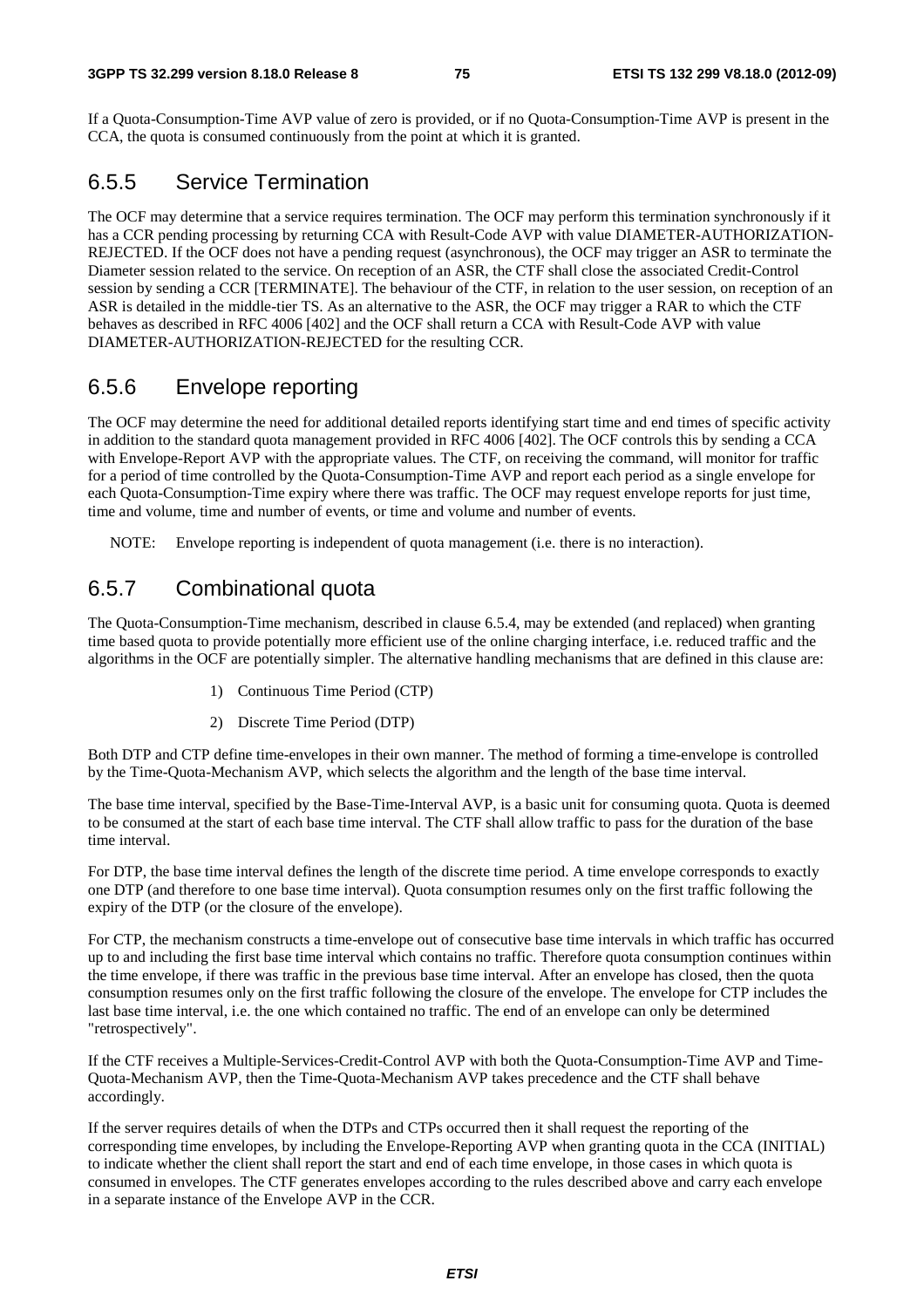# 6.5.8 Online control of offline charging information

The Offline-Charging AVP is used on the Ro interface by the OCS to control the CTF in relation to the mechanism by which the CTF generates offline charging information, e.g. for flow based charging controls the formation of service data containers. The information contained, within the Offline-Charging AVP, takes precedence over the default configuration at the CTF. If the Offline-Charging AVP is not sent in the CCA, the OCS does not control the offline charging mechanisms and therefore the default configuration at the CTF is employed.

Controls over time usage, defined in clause 6.5.6 and 6.5.7, are included.

# 6.6 Bindings of the operation to protocol application

This clause aims to describe the mapping between the protocol independent messages and parameter with the Diameter messages and AVP utilized on the 3GPP Offline and Online Charging.

# 6.6.1 Bindings of Charging Data Transfer to Accounting

Table 6.6.1 describes the bindings of the *Charging Data Transfer* operation parameter to the DBPA AVP for 3GPP Offline Charging.

| <b>Charging Data Transfer parameter</b> | <b>Diameter Accounting AVP</b> |
|-----------------------------------------|--------------------------------|
| <b>Operation Number</b>                 | Accounting-Record-Number       |
| Operation Type                          | Accounting-Record-Type         |
| <b>Operation Identifier</b>             | Acct-Application-Id            |
| Operation Interval                      | Acct-Interim-Interval          |
| <b>Destination Domain</b>               | Destination-Realm              |
| Origination Timestamp                   | Event-Timestamp                |
| <b>Originator Host</b>                  | Origin-Host                    |
| Originator Domain                       | Origin-Realm                   |
| <b>Origination State</b>                | Origin-State-Id                |
| Proxy Information                       | Proxy-Info                     |
| <b>Operation Result</b>                 | Result-Code                    |
| Route Information                       | Route-Record                   |
| Service Information                     | Service-Information            |
| Session Identifier                      | Session-Id                     |
| <b>Operation Token</b>                  | Service-Context-Id             |
| User Name                               | User-Name                      |

#### **Table 6.6.1: Bindings to Accounting**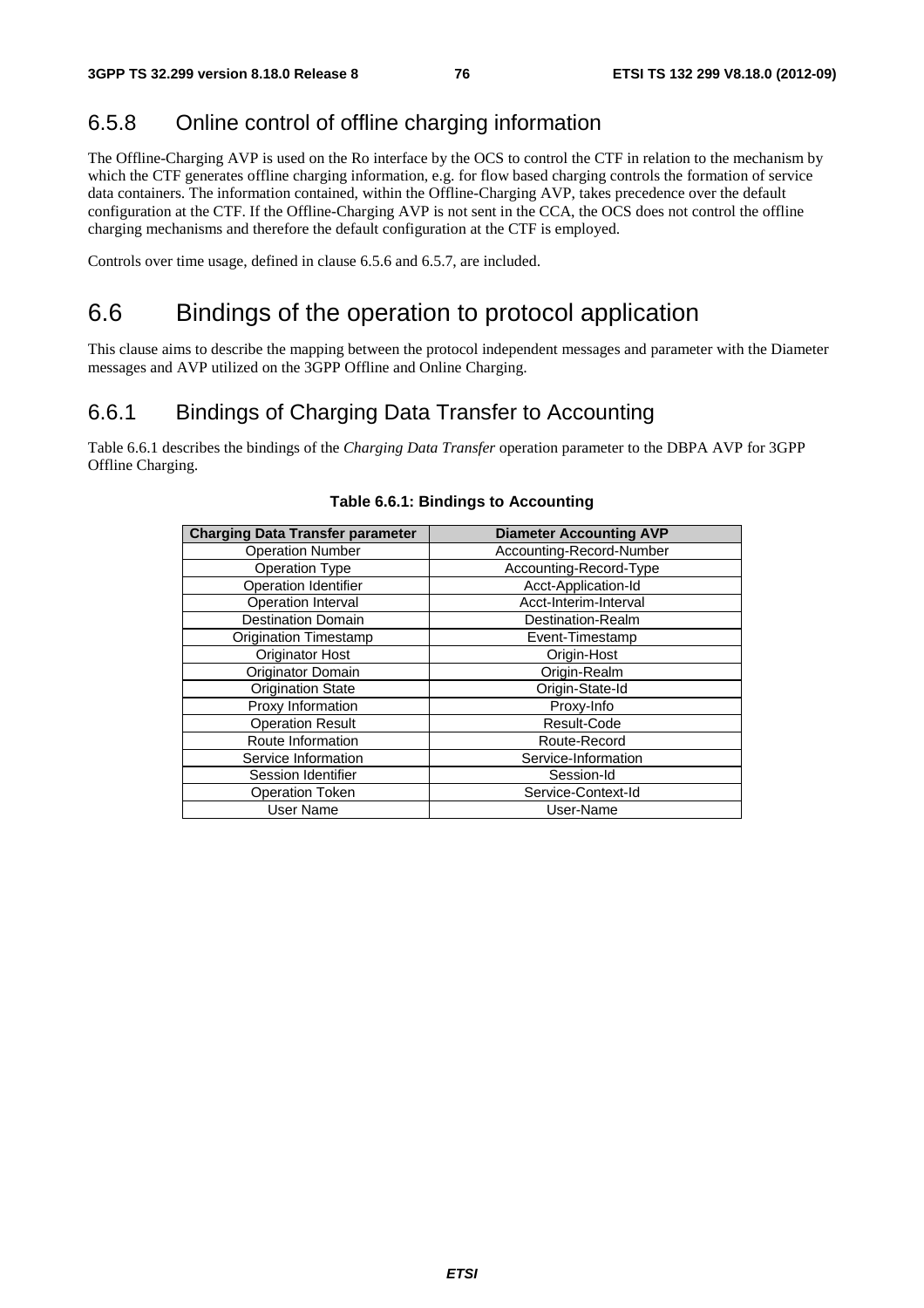# 6.6.2 Bindings of Debit / Reserve Units to Credit-Control

Table 6.6.2 describes the bindings of the *Debit / Reserve Units* operation parameter to the DCCA AVP for 3GPP Online Charging.

| Debit / Reserve Units parameter | <b>DCCA AVP</b>                  |
|---------------------------------|----------------------------------|
| <b>Destination Domain</b>       | Destination-Realm                |
| <b>Destination Host</b>         | <b>Destination-Host</b>          |
| Failed parameter                | Failed-AVP                       |
| Multiple Operation              | Multiple-Services-Indicator      |
| Multiple Unit Operation         | Multiple-Services-Credit Control |
| Operation Failover              | <b>CC-Session-Failover</b>       |
| <b>Operation Failure Action</b> | Credit-Control-Failure-Handling  |
| Operation Identifier            | Auth-Application-Id              |
| <b>Operation Number</b>         | CC-Request-Number                |
| <b>Operation Result</b>         | Result-Code                      |
| <b>Operation Token</b>          | Service-Context-Id               |
| Operation Type                  | CC-Request-Type                  |
| <b>Origination State</b>        | Origin-State-Id                  |
| <b>Origination Timestamp</b>    | Event-Timestamp                  |
| Originator Domain               | Origin-Realm                     |
| Originator Host                 | Origin-Host                      |
| Proxy Information               | Proxy-Info                       |
| <b>Redirection Cache Time</b>   | Redirect-Max-Cache-Time          |
| <b>Redirection Host</b>         | Redirect-Host                    |
| <b>Redirection Host Usage</b>   | Redirect-Host-Usage              |
| Requested Action                | Requested-Action                 |
| Route Information               | Route-Record                     |
| Service Information             | Service-Information              |
| Session Identifier              | Session-Id                       |
| Subscriber Equipment Number     | User-Equipment-Info              |
| Subscriber Identifier           | Subscription-Id                  |
| <b>Termination Cause</b>        | Termination-Cause                |
| User Name                       | User-Name                        |

#### **Table 6.6.2: Bindings to Credit-Control**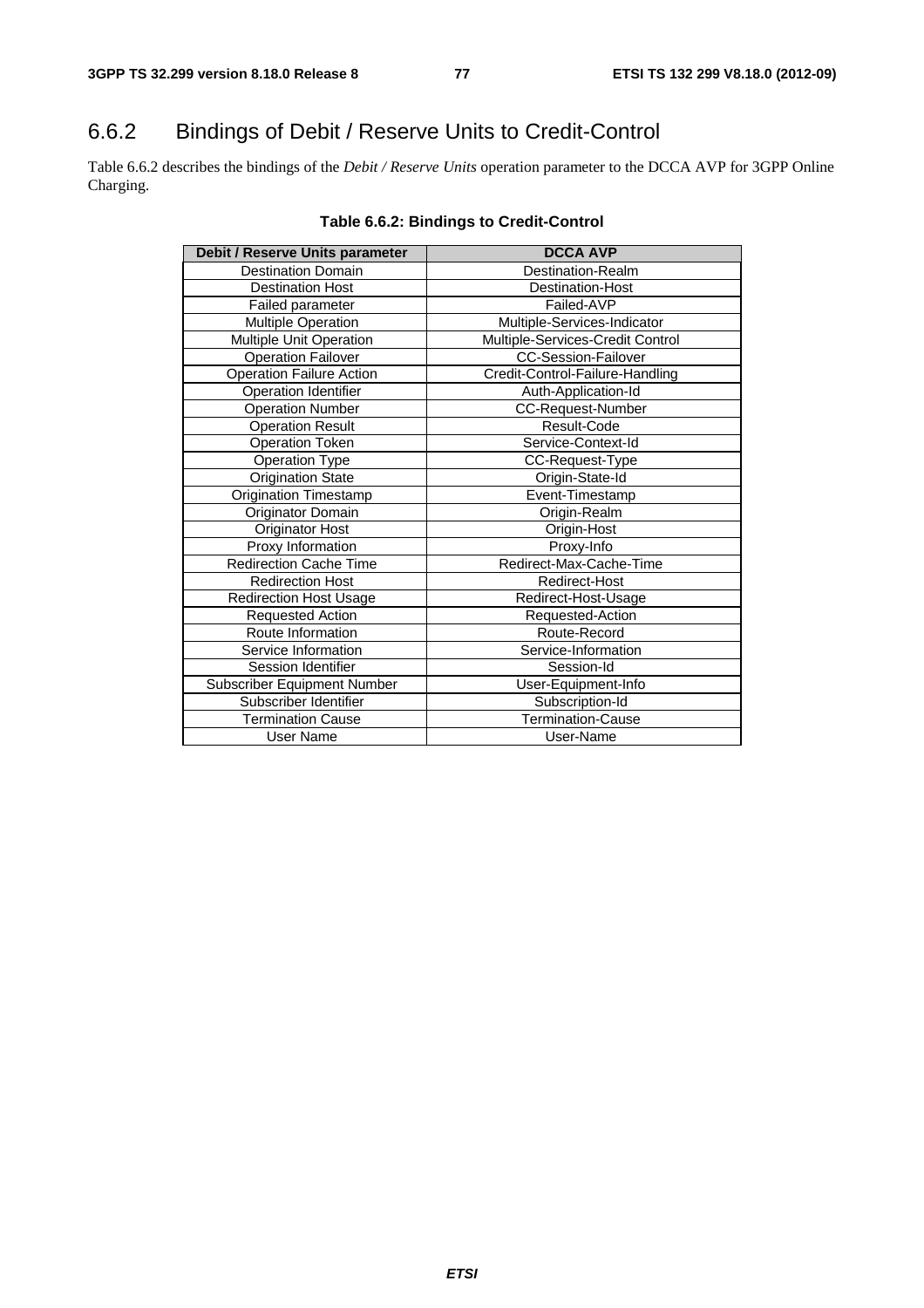# 7 Summary of used Attribute Value Pairs

# 7.1 Diameter AVPs

The use of the Attribute Value Pairs (AVPs) that are defined in the Diameter Protocol is specified in clause 6.2 for offline charging and in clause 6.4 for online charging. The information is summarized in the table 7.1 in alphabetical order. Detailed specification of some of these AVPs is available after the table and for the others can be found from IETF RFC 3588 [401], IETF RFC 4006 [402] and and IETF RFC 4005 [407].

Those Diameter AVPs that are used are marked "M", "O<sub>M</sub>"or "Oc" in the following table. This implies that their content can be used by the CDF for offline and by the OCF for online charging purposes. Those Diameter AVPs that are not used are marked "-" in the following table.

|                                  | <b>AVP</b>      |                          |                          | <b>Used in</b>           |                          | <b>Value</b>       | <b>AVP Flag rules</b>        |                          |                          |                          |                          |  |
|----------------------------------|-----------------|--------------------------|--------------------------|--------------------------|--------------------------|--------------------|------------------------------|--------------------------|--------------------------|--------------------------|--------------------------|--|
| <b>AVP Name</b>                  | Code            |                          | <b>ACR ACA</b>           | <b>CCR</b>               | <b>CCA</b>               | <b>Type</b>        | Must May                     |                          | Should                   | <b>Must</b>              | May                      |  |
|                                  |                 |                          |                          |                          |                          |                    |                              |                          | not                      | not                      | Encr.                    |  |
| Accounting-Input-Octets          | 363             | O <sub>C</sub>           | $\blacksquare$           | $\blacksquare$           | $\blacksquare$           | Unsigned64         | $\overline{M}$               | $\overline{P}$           | $\omega$ .               | $\overline{\vee}$        | Y                        |  |
| Accounting-Input-Packets         | 365             | O <sub>C</sub>           | $\blacksquare$           | $\blacksquare$           | $\blacksquare$           | Unsigned64         | $\overline{M}$               | P                        | $\blacksquare$           | V                        | Ÿ                        |  |
| Accounting-Output-Octets         | 364             | $\overline{O_{C}}$       | $\blacksquare$           | $\blacksquare$           | $\blacksquare$           | Unsigned64         | $\overline{M}$               | P                        | $\overline{a}$           | $\overline{\mathsf{v}}$  | Ÿ                        |  |
| Accounting-Output-Packets        | 366             | O <sub>C</sub>           | ÷,                       | $\blacksquare$           | $\blacksquare$           | Unsigned64         | $\overline{\mathsf{M}}$      | $\overline{P}$           | $\blacksquare$           | $\overline{\mathsf{v}}$  | Ÿ                        |  |
| Accounting-Realtime-Required     | 483             | $\blacksquare$           | $\blacksquare$           | $\blacksquare$           | $\blacksquare$           | Enumerated         | ÷,                           | $\overline{a}$           | ÷.                       | $\blacksquare$           | ÷,                       |  |
| Accounting-Record-Number         | 485             | M                        | M                        | $\omega$                 | $\blacksquare$           | Unsigned32         | M                            | P                        | ÷.                       | $\overline{\vee}$        | Y                        |  |
| Accounting-Record-Type           | 480             | M                        | M                        | $\overline{\phantom{a}}$ | $\blacksquare$           | Enumerated         | M                            | P                        | $\blacksquare$           | V                        | Y                        |  |
| Accounting-Sub-Session-Id        | 287             | $\blacksquare$           | ä,                       | $\overline{a}$           | $\blacksquare$           | Unsigned64         | $\overline{\phantom{a}}$     | ä,                       | $\blacksquare$           | $\overline{\phantom{a}}$ | $\overline{\phantom{a}}$ |  |
| Acct-Application-Id              | 259             | O <sub>C</sub>           | O <sub>C</sub>           | $\mathbf{r}$             | $\mathbf{r}$             | Unsigned32         | $\overline{M}$               | P                        | ä,                       | $\overline{\mathsf{v}}$  | $\overline{\mathsf{N}}$  |  |
| Acct-Interim-Interval            | 85              | O <sub>C</sub>           | O <sub>C</sub>           | $\blacksquare$           | $\blacksquare$           | Unsigned32         | $\overline{M}$               | P                        | ä,                       | $\overline{\mathsf{v}}$  | Ÿ                        |  |
| Acct-Multi-Session-Id            | $\overline{50}$ | $\blacksquare$           | ä,                       | $\blacksquare$           | $\blacksquare$           | Unsigned32         | $\overline{a}$               | ÷,                       | ä,                       | $\overline{\phantom{a}}$ | $\blacksquare$           |  |
| Acct-Session-Id                  | $\overline{44}$ | $\blacksquare$           | $\blacksquare$           | $\blacksquare$           | $\blacksquare$           | <b>OctetString</b> | $\blacksquare$               | $\blacksquare$           | $\overline{\phantom{a}}$ | $\blacksquare$           | $\overline{\phantom{a}}$ |  |
| Auth-Application-Id              | 258             | $\blacksquare$           | ä,                       | M                        | м                        | Unsigned32         | M                            | P                        | $\overline{a}$           | V                        | N                        |  |
| <b>AVP</b>                       | $\star$         | $\blacksquare$           | $\blacksquare$           | $\mathbf{r}$             | $\Box$                   | Grouped            | $\overline{\phantom{a}}$     | ÷,                       | ÷,                       | $\frac{1}{2}$            | $\blacksquare$           |  |
| Called-Station-Id                | 30              | $O_{C}$                  | $\overline{\phantom{a}}$ | O <sub>C</sub>           | $\blacksquare$           | UTF8String         | M                            | P                        | $\blacksquare$           | V                        | N                        |  |
| CC-Correlation-Id                | 411             |                          | $\blacksquare$           | O <sub>c</sub>           | $\overline{\phantom{a}}$ | OctetString        | $\qquad \qquad \blacksquare$ | P,M                      | $\blacksquare$           | V                        | Y                        |  |
| <b>CC-Input-Octets</b>           | 412             | $\omega$                 | $\omega$                 | O <sub>C</sub>           | O <sub>c</sub>           | Unsigned64         | M                            | P                        | $\mathbf{r}$             | $\overline{\mathsf{v}}$  | Ÿ                        |  |
| <b>CC-Money</b>                  | 413             | $\blacksquare$           | $\blacksquare$           | $\blacksquare$           | $\blacksquare$           | Grouped            | $\blacksquare$               | $\blacksquare$           | $\blacksquare$           | $\blacksquare$           | $\blacksquare$           |  |
| <b>CC-Output-Octets</b>          | 414             |                          | $\blacksquare$           | O <sub>C</sub>           | O <sub>C</sub>           | Unsigned64         | $\overline{M}$               | P                        |                          | $\overline{\mathsf{v}}$  | Ÿ                        |  |
| <b>CC-Request-Number</b>         | 415             | ä,                       | $\overline{\phantom{a}}$ | M                        | м                        | Unsigned32         | $\overline{M}$               | $\overline{P}$           | $\blacksquare$           | $\overline{\mathsf{v}}$  | Y                        |  |
| CC-Request-Type                  | 416             | $\blacksquare$           | $\blacksquare$           | M                        | M                        | Enumerated         | $\overline{M}$               | P                        | $\blacksquare$           | $\overline{\vee}$        | Ÿ                        |  |
| <b>CC-Service-Specific-Units</b> | 417             | $\mathbf{r}$             | $\blacksquare$           | $\overline{O}_C$         | O <sub>C</sub>           | Unsigned64         | $\overline{M}$               | $\overline{\mathsf{P}}$  | L,                       | $\overline{\mathsf{v}}$  | Ÿ                        |  |
| CC-Session-Failover              | 418             | ä,                       | ä,                       | $\blacksquare$           | O <sub>C</sub>           | Enumerated         | M                            | P                        | ä,                       | V                        | Y                        |  |
| CC-Sub-Session-Id                | 419             | $\overline{\phantom{a}}$ | $\overline{a}$           | $\blacksquare$           | $\blacksquare$           | Unsigned64         | $\blacksquare$               | $\blacksquare$           | $\overline{\phantom{a}}$ | $\blacksquare$           | $\blacksquare$           |  |
| CC-Time                          | 420             | $\mathbf{r}$             | ÷.                       | O <sub>C</sub>           | O <sub>C</sub>           | Unsigned32         | $\overline{\mathsf{M}}$      | P                        | ä,                       | V                        | Ÿ                        |  |
| <b>CC-Total-Octets</b>           | 421             | $\blacksquare$           | $\blacksquare$           | O <sub>c</sub>           | O <sub>C</sub>           | Unsigned64         | $\overline{M}$               | $\overline{\mathsf{P}}$  | $\blacksquare$           | $\overline{\mathsf{v}}$  | Y                        |  |
| CC-Unit-Type                     | 454             |                          |                          | $\overline{\phantom{a}}$ | O <sub>C</sub>           | Enumerated         | $\overline{\mathsf{M}}$      | $\overline{\mathsf{P}}$  | $\blacksquare$           | $\overline{\mathsf{v}}$  | Ÿ                        |  |
| Check-Balance-Result             | 422             | $\overline{\phantom{a}}$ | $\blacksquare$           | $\overline{\phantom{a}}$ | $\blacksquare$           | Enumerated         | $\blacksquare$               | $\blacksquare$           | $\overline{\phantom{a}}$ | $\blacksquare$           | $\blacksquare$           |  |
| Cost-Information                 | 423             | ä,                       | $\blacksquare$           | $\blacksquare$           | O <sub>C</sub>           | Grouped            | $\overline{M}$               | P                        | $\blacksquare$           | $\overline{\vee}$        | Ÿ                        |  |
| Cost-Unit                        | 424             | ä,                       | $\blacksquare$           | ä,                       | O <sub>C</sub>           | UTF8String         | $\overline{M}$               | $\overline{\mathsf{P}}$  | $\overline{a}$           | $\overline{\mathsf{v}}$  | Y                        |  |
| Credit-Control                   | 426             | $\overline{\phantom{a}}$ | $\blacksquare$           | $\blacksquare$           | $\blacksquare$           | Enumerated         | $\blacksquare$               | $\overline{\phantom{a}}$ | $\blacksquare$           | $\blacksquare$           | $\blacksquare$           |  |
| Credit-Control-Failure-Handling  | 427             | $\overline{\phantom{a}}$ | $\overline{a}$           | $\sim$                   | O <sub>C</sub>           | Enumerated         | $\overline{M}$               | $\overline{\mathsf{P}}$  | $\blacksquare$           | $\overline{\mathsf{v}}$  | Ÿ                        |  |
| Currency-Code                    | 425             | $\blacksquare$           | $\mathbf{r}$             | $\blacksquare$           | м                        | Unsigned32         | M                            | P                        | ä,                       | $\overline{\mathsf{v}}$  | Ÿ                        |  |
| <b>Destination-Host</b>          | 293             | $\blacksquare$           | $\mathbf{r}$             | O <sub>c</sub>           | $\blacksquare$           | DiamIdent          | $\overline{M}$               | P                        | $\mathbf{r}$             | $\overline{\mathsf{v}}$  | $\overline{N}$           |  |
| Destination-Realm                | 283             | M                        | ä,                       | M                        | $\blacksquare$           | DiamIdent          | M                            | $\overline{\mathsf{P}}$  | ä,                       | $\overline{\mathsf{v}}$  | $\overline{\mathsf{N}}$  |  |
| Direct-Debiting-Failure-Handling | 428             | $\omega$                 | $\blacksquare$           | $\mathbf{r}$             | O <sub>C</sub>           | Enumerated         | $\overline{M}$               | $\overline{\mathsf{P}}$  | $\omega$                 | $\overline{\mathsf{v}}$  | Ÿ                        |  |
| Error-Message                    | 281             | $\blacksquare$           | $\overline{a}$           | $\sim$                   | $\blacksquare$           | UTF8String         | $\blacksquare$               | $\blacksquare$           | $\blacksquare$           | $\overline{\phantom{a}}$ | $\blacksquare$           |  |
| Error-Reporting-Host             | 294             | $\overline{\phantom{a}}$ | O <sub>C</sub>           | $\blacksquare$           | $\blacksquare$           | <b>DiamIdent</b>   | ä,                           | P                        | $\blacksquare$           | V.M                      | N                        |  |
| Event-Timestamp                  | $\overline{55}$ | O <sub>C</sub>           | O <sub>C</sub>           | O <sub>C</sub>           | $\blacksquare$           | Time               | $\overline{\mathsf{M}}$      | $\overline{\mathsf{P}}$  | $\overline{\phantom{a}}$ | V                        | $\overline{N}$           |  |
| Exponent                         | 429             | $\overline{\phantom{a}}$ | $\sim$                   | $\blacksquare$           | O <sub>C</sub>           | Integer32          | M                            | $\overline{P}$           | $\blacksquare$           | V                        | Ÿ                        |  |
| Failed-AVP                       | 279             | $\blacksquare$           | $\blacksquare$           | $\blacksquare$           | O <sub>C</sub>           | Grouped            | $\overline{M}$               | P                        | $\blacksquare$           | V                        | $\overline{N}$           |  |
| Filter-Id                        | 11              | $\blacksquare$           | $\overline{a}$           | $\blacksquare$           | O <sub>C</sub>           | UTF8String         | $\overline{\mathsf{M}}$      | P                        | ÷,                       | $\overline{\mathsf{v}}$  | Υ                        |  |
| Final-Unit-Action                | 449             | ä,                       | $\blacksquare$           | $\sim$                   | O <sub>C</sub>           | Enumerated         | $\overline{\mathsf{M}}$      | P                        | $\overline{\phantom{a}}$ | $\overline{\mathsf{v}}$  | $\overline{Y}$           |  |

#### **Table 7.1: Use Of IETF Diameter AVPs**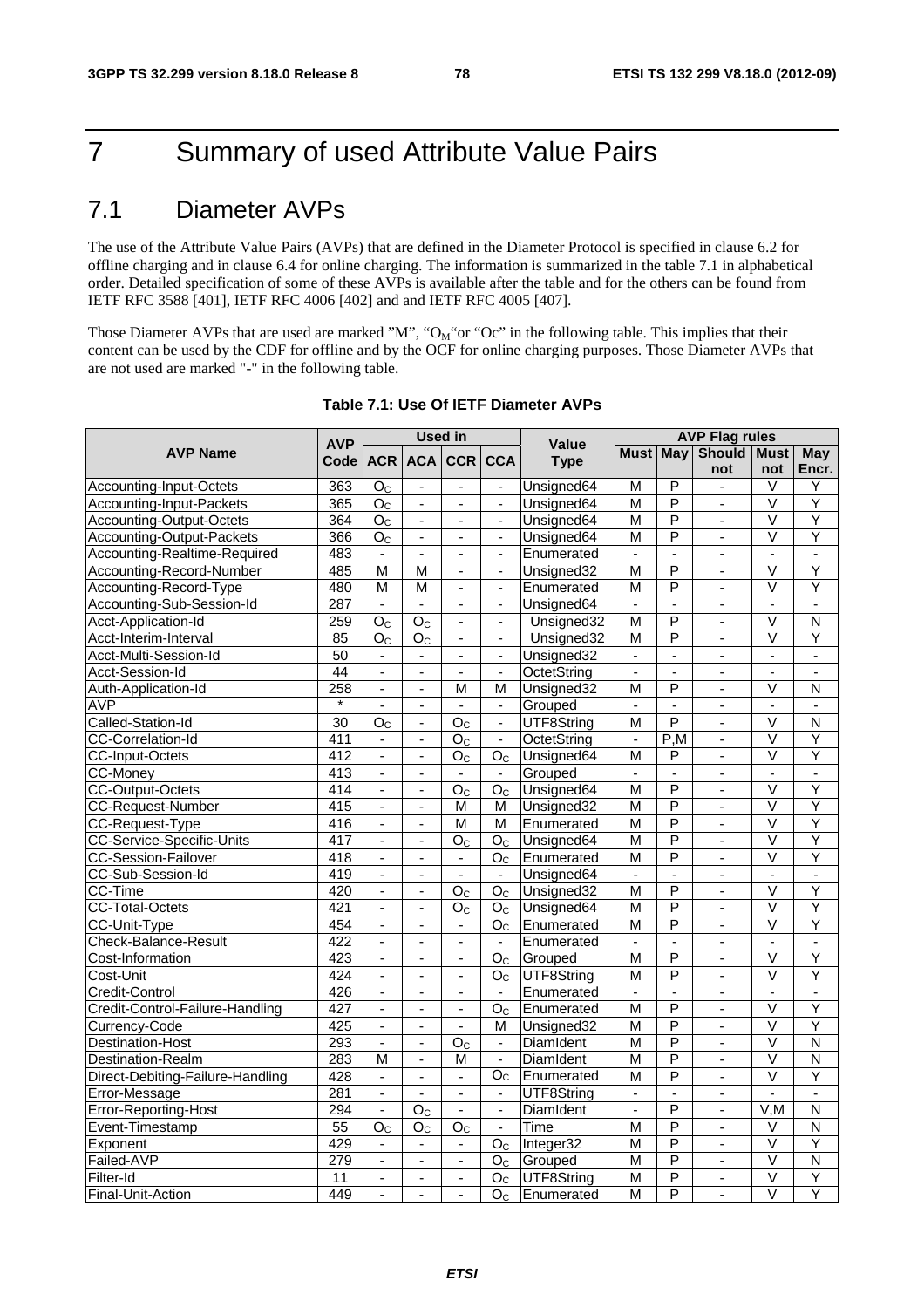#### **3GPP TS 32.299 version 8.18.0 Release 8 79 ETSI TS 132 299 V8.18.0 (2012-09)**

|                                  |                  |                          |                              | <b>Used in</b>           |                          |                     | <b>AVP Flag rules</b>        |                          |                              |                              |                              |  |
|----------------------------------|------------------|--------------------------|------------------------------|--------------------------|--------------------------|---------------------|------------------------------|--------------------------|------------------------------|------------------------------|------------------------------|--|
| <b>AVP Name</b>                  | <b>AVP</b>       |                          |                              |                          |                          | <b>Value</b>        | <b>Must May</b>              |                          | <b>Should Must</b>           |                              | May                          |  |
|                                  | Code l           |                          | ACR ACA                      | <b>CCR</b>               | <b>CCA</b>               | <b>Type</b>         |                              |                          | not                          | not                          | Encr.                        |  |
| Final-Unit-Indication            | 430              | $\blacksquare$           | $\overline{\phantom{a}}$     | $\blacksquare$           | O <sub>C</sub>           | Grouped             | M                            | P                        | $\blacksquare$               | V                            | Υ                            |  |
| Granted-Service-Unit             | 431              | -                        | $\overline{\phantom{a}}$     | $\overline{\phantom{a}}$ | O <sub>c</sub>           | Grouped             | М                            | $\overline{P}$           | $\overline{\phantom{0}}$     | $\vee$                       | Ÿ                            |  |
| G-S-U-Pool-Identifier            | 453              | $\blacksquare$           | $\blacksquare$               | $\blacksquare$           | O <sub>C</sub>           | Unsigned32          | M                            | P                        | $\blacksquare$               | $\vee$                       | Ÿ                            |  |
| G-S-U-Pool-Reference             | 457              | $\blacksquare$           | $\blacksquare$               | $\blacksquare$           | O <sub>C</sub>           | Grouped             | M                            | P                        |                              | $\overline{\vee}$            | Ÿ                            |  |
| Location-Type                    | <b>IANA</b>      | O <sub>C</sub>           | $\overline{\phantom{a}}$     | O <sub>C</sub>           | $\overline{\phantom{a}}$ | refer [403]         |                              |                          |                              |                              |                              |  |
| Location-Information             | <b>IANA</b>      | $\overline{O}_C$         | $\blacksquare$               | O <sub>c</sub>           | $\blacksquare$           | refer [403]         |                              |                          |                              |                              |                              |  |
| Multiple-Services-Credit-Control | 456              | $\overline{\phantom{a}}$ | $\blacksquare$               | O <sub>C</sub>           | O <sub>C</sub>           | Grouped             | M                            | P                        | $\blacksquare$               | V                            | Υ                            |  |
| Multiple-Services-Indicator      | 455              | ÷,                       | $\overline{\phantom{a}}$     | $O_M$                    |                          | Enumerated          | M                            | P                        |                              | $\vee$                       | Ÿ                            |  |
| Operator-Name                    | <b>IANA</b>      | O <sub>C</sub>           | $\overline{\phantom{a}}$     | O <sub>C</sub>           | $\blacksquare$           | refer [403]         |                              |                          |                              |                              |                              |  |
| Origin-Host                      | 264              | M                        | M                            | M                        | M                        | DiamIdent           | M                            | $\overline{P}$           | $\overline{\phantom{a}}$     | V                            | N                            |  |
| Origin-Realm                     | 296              | M                        | M                            | M                        | M                        | DiamIdent           | M                            | $\overline{P}$           | $\overline{a}$               | $\overline{\vee}$            | $\overline{\mathsf{N}}$      |  |
| Origin-State-Id                  | $\overline{278}$ | O <sub>C</sub>           | O <sub>C</sub>               | O <sub>C</sub>           | $\blacksquare$           | Unsigned32          | M                            | P                        | $\overline{\phantom{a}}$     | $\overline{\vee}$            | N                            |  |
| Proxy-Info                       | 284              | O <sub>C</sub>           | $\mathsf{O}_\mathbb{C}$      | O <sub>C</sub>           | O <sub>C</sub>           | Grouped             | M                            | $\overline{a}$           | $\overline{\phantom{0}}$     | P.V                          | N                            |  |
| Proxy-Host                       | 280              | M                        | M                            | M                        | М                        | DiamIdent           | M                            | $\frac{1}{2}$            | $\overline{\phantom{a}}$     | P.V                          | N                            |  |
| Proxy-State                      | 33               | $\overline{M}$           | M                            | M                        | M                        | OctetString         | $\overline{M}$               | $\blacksquare$           | $\blacksquare$               | P, V                         | $\overline{\mathsf{N}}$      |  |
| Rating-Group                     | 432              | $\overline{O}_C$         | $\blacksquare$               | O <sub>c</sub>           | O <sub>C</sub>           | Unsigned32          | M                            | $\overline{P}$           | ÷.                           | $\vee$                       | Ÿ                            |  |
| Redirect-Address-Type            | 433              | $\blacksquare$           | $\blacksquare$               | M                        | M                        | Enumerated          | M                            | P                        | $\blacksquare$               | V                            | Ÿ                            |  |
| Redirect-Host                    | 292              |                          | $\overline{\phantom{a}}$     | $\overline{\phantom{a}}$ | O <sub>C</sub>           | DiamURI             | M                            | P                        | $\overline{\phantom{0}}$     | $\vee$                       | N                            |  |
| Redirect-Host-Usage              | 261              | $\blacksquare$           | $\blacksquare$               | $\blacksquare$           | O <sub>c</sub>           | Enumerated          | $\overline{\mathsf{M}}$      | $\overline{\mathsf{P}}$  | ÷,                           | $\overline{\mathsf{V}}$      | $\overline{\mathsf{N}}$      |  |
| Redirect-Max-Cache-Time          | 262              | $\blacksquare$           | $\overline{\phantom{a}}$     | $\blacksquare$           | O <sub>C</sub>           | Unsigned32          | M                            | $\overline{\mathsf{P}}$  | ÷,                           | $\overline{\mathsf{V}}$      | $\overline{\mathsf{N}}$      |  |
| Redirect-Server                  | 434              | ä,                       | ä,                           | $\blacksquare$           | O <sub>C</sub>           | Grouped             | M                            | $\overline{\mathsf{P}}$  | $\overline{a}$               | $\overline{\mathsf{v}}$      | Ÿ                            |  |
| Redirect-Server-Address          | 435              | $\blacksquare$           | $\overline{\phantom{a}}$     | $\blacksquare$           | M                        | UTF8String          | M                            | $\overline{P}$           | $\blacksquare$               | $\overline{\mathsf{V}}$      | Ÿ                            |  |
| Requested-Action                 | 436              | $\overline{\phantom{0}}$ | $\overline{\phantom{a}}$     | O <sub>C</sub>           | $\blacksquare$           | Enumerated          | M                            | $\overline{\mathsf{P}}$  | $\overline{\phantom{a}}$     | $\overline{\vee}$            | Ÿ                            |  |
| Requested-Service-Unit           | 437              | $\blacksquare$           | $\blacksquare$               | O <sub>c</sub>           | $\blacksquare$           | Grouped             | M                            | $\overline{P}$           | $\blacksquare$               | $\overline{\mathsf{V}}$      | Ÿ                            |  |
| <b>Restriction-Filter-Rule</b>   | 438              | ä,                       | $\blacksquare$               | ä,                       | O <sub>C</sub>           | <b>IPFilterRule</b> | M                            | $\overline{\mathsf{P}}$  | $\blacksquare$               | $\overline{\vee}$            | Ÿ                            |  |
| Result-Code                      | 268              | ä,                       | M                            | $\overline{a}$           | м                        | Unsigned32          | M                            | $\overline{P}$           | $\blacksquare$               | $\vee$                       | $\overline{\mathsf{N}}$      |  |
| Route-Record                     | 282              | O <sub>c</sub>           | $\blacksquare$               | O <sub>C</sub>           | O <sub>c</sub>           | DiamIdent           | $\overline{M}$               | $\overline{\phantom{a}}$ | $\blacksquare$               | P.V                          | $\overline{\mathsf{N}}$      |  |
| Service-Context-Id               | 461              | O <sub>M</sub>           | $\overline{\phantom{a}}$     | M                        | $\blacksquare$           | UTF8String          | M                            | P                        | $\overline{\phantom{a}}$     | V                            | Υ                            |  |
| Service-Identifier               | 439              | O <sub>c</sub>           | $\blacksquare$               | O <sub>C</sub>           | O <sub>C</sub>           | Unsigned32          | M                            | P                        |                              | $\overline{\vee}$            | Ÿ                            |  |
| Service-Parameter-Info           | 440              | $\blacksquare$           | $\blacksquare$               | $\blacksquare$           | $\blacksquare$           | Grouped             | $\blacksquare$               | $\blacksquare$           | $\blacksquare$               | $\blacksquare$               | $\blacksquare$               |  |
| Service-Parameter-Type           | 441              | $\blacksquare$           | $\overline{\phantom{a}}$     | $\blacksquare$           | $\overline{\phantom{a}}$ | Unsigned32          | $\qquad \qquad \blacksquare$ | $\blacksquare$           | $\qquad \qquad \blacksquare$ | $\qquad \qquad \blacksquare$ | $\qquad \qquad \blacksquare$ |  |
| Service-Parameter-Value          | 442              | $\Box$                   | $\blacksquare$               | $\blacksquare$           | $\blacksquare$           | OctetString         | $\blacksquare$               | $\blacksquare$           | ÷,                           | $\blacksquare$               | $\overline{\phantom{a}}$     |  |
| Session-Id                       | 263              | M                        | M                            | M                        | М                        | UTF8String          | M                            | P                        | $\blacksquare$               | $\vee$                       | Υ                            |  |
| Subscription-Id                  | 443              | O <sub>C</sub>           | $\blacksquare$               | $O_{M}$                  | $\blacksquare$           | Grouped             | M                            | $\overline{P}$           |                              | $\overline{\vee}$            | Ÿ                            |  |
| Subscription-Id-Data             | 444              | M                        | $\blacksquare$               | M                        | $\overline{\phantom{a}}$ | UTF8String          | $\overline{M}$               | $\overline{P}$           | $\blacksquare$               | $\overline{\mathsf{V}}$      | Ÿ                            |  |
| Subscription-Id-Type             | 450              | $\overline{M}$           | $\overline{\phantom{a}}$     | M                        | $\overline{\phantom{a}}$ | Enumerated          | $\overline{M}$               | $\overline{\mathsf{P}}$  | $\overline{\phantom{a}}$     | $\overline{\mathsf{V}}$      | Ÿ                            |  |
| Tariff-Change-Usage              | 452              | ÷.                       | $\blacksquare$               | O <sub>C</sub>           | $\mathbf{r}$             | Enumerated          | M                            | $\overline{P}$           | $\overline{a}$               | $\overline{\vee}$            | Ϋ                            |  |
| Tariff-Time-Change               | 451              | ÷,                       |                              | ä,                       | O <sub>c</sub>           | Time                | M                            | P                        | $\blacksquare$               | $\overline{\vee}$            | Ÿ                            |  |
| Termination-Cause                | 295              | -                        | $\overline{\phantom{a}}$     | $O_{C}$                  | $\overline{\phantom{a}}$ | Enumerated          | M                            | P                        |                              | V                            | Y                            |  |
| Unit-Value                       | 445              | $\overline{\phantom{a}}$ |                              | $\blacksquare$           | M                        | Grouped             | M                            | $\overline{\mathsf{P}}$  | $\blacksquare$               | $\overline{\vee}$            | Y                            |  |
| Used-Service-Unit                | 446              |                          |                              | O <sub>C</sub>           | $\overline{\phantom{a}}$ | Grouped             | M                            | $\overline{P}$           |                              | $\overline{\mathsf{V}}$      | Ϋ                            |  |
| User-Equipment-Info              | 458              | $\mathsf{O}_\mathbb{C}$  |                              | $\mathsf{O}_\mathbb{C}$  | $\blacksquare$           | Grouped             |                              | P,M                      |                              | $\overline{\vee}$            | Ÿ                            |  |
| User-Equipment-Info-Type         | 459              | O <sub>M</sub>           |                              | M                        | $\overline{\phantom{a}}$ | Enumerated          | $\overline{\phantom{a}}$     | P,M                      | $\blacksquare$               | $\overline{\vee}$            | Y                            |  |
| User-Equipment-Info-Value        | 460              | $O_{M}$                  |                              | M                        | $\blacksquare$           | OctetString         | $\blacksquare$               | P,M                      | $\overline{\phantom{0}}$     | $\overline{\vee}$            | Y                            |  |
| User-Name                        | $\mathbf{1}$     | O <sub>C</sub>           | O <sub>C</sub>               | O <sub>C</sub>           | $\overline{\phantom{a}}$ | UTF8String          | M                            | P                        |                              | $\sf V$                      | Y                            |  |
| Value-Digits                     | 447              | ۰                        |                              |                          | M                        | Integer64           | M                            | $\overline{\mathsf{P}}$  | $\qquad \qquad \blacksquare$ | $\overline{\mathsf{V}}$      | Ÿ                            |  |
| Validity-Time                    | 448              |                          |                              | $\blacksquare$           | O <sub>C</sub>           | Unsigned32          | M                            | $\overline{\mathsf{P}}$  |                              | $\overline{\vee}$            | Ÿ                            |  |
| Vendor-Id                        | 266              | $\overline{\phantom{0}}$ | $\overline{\phantom{a}}$     | $\overline{\phantom{a}}$ | $\overline{\phantom{a}}$ | Unsigned32          | $\overline{\phantom{a}}$     | -                        | $\overline{\phantom{0}}$     | $\blacksquare$               | $\overline{\phantom{0}}$     |  |
| Vendor-Specific-Application-Id   | 260              | $\overline{\phantom{0}}$ | $\qquad \qquad \blacksquare$ | $\overline{\phantom{a}}$ | $\overline{\phantom{a}}$ | Grouped             | $\overline{\phantom{a}}$     | ÷,                       | $\overline{\phantom{a}}$     | $\overline{\phantom{a}}$     | $\blacksquare$               |  |

#### NOTE: *Result-Code* AVP is defined in Diameter Base Protocol [401]. However, new values are used in offline and online charging applications. These additional values are defined below.

# 7.1.1a Accounting-Input-Octets

The *Accounting-Input-Octets* AVP (AVP code 363) together with the *Accounting-Input-Packets* AVP contain the number of octets (resp packets) ,transmitted during the data container recording interval, reflecting the volume counts for uplink traffic for a data flow.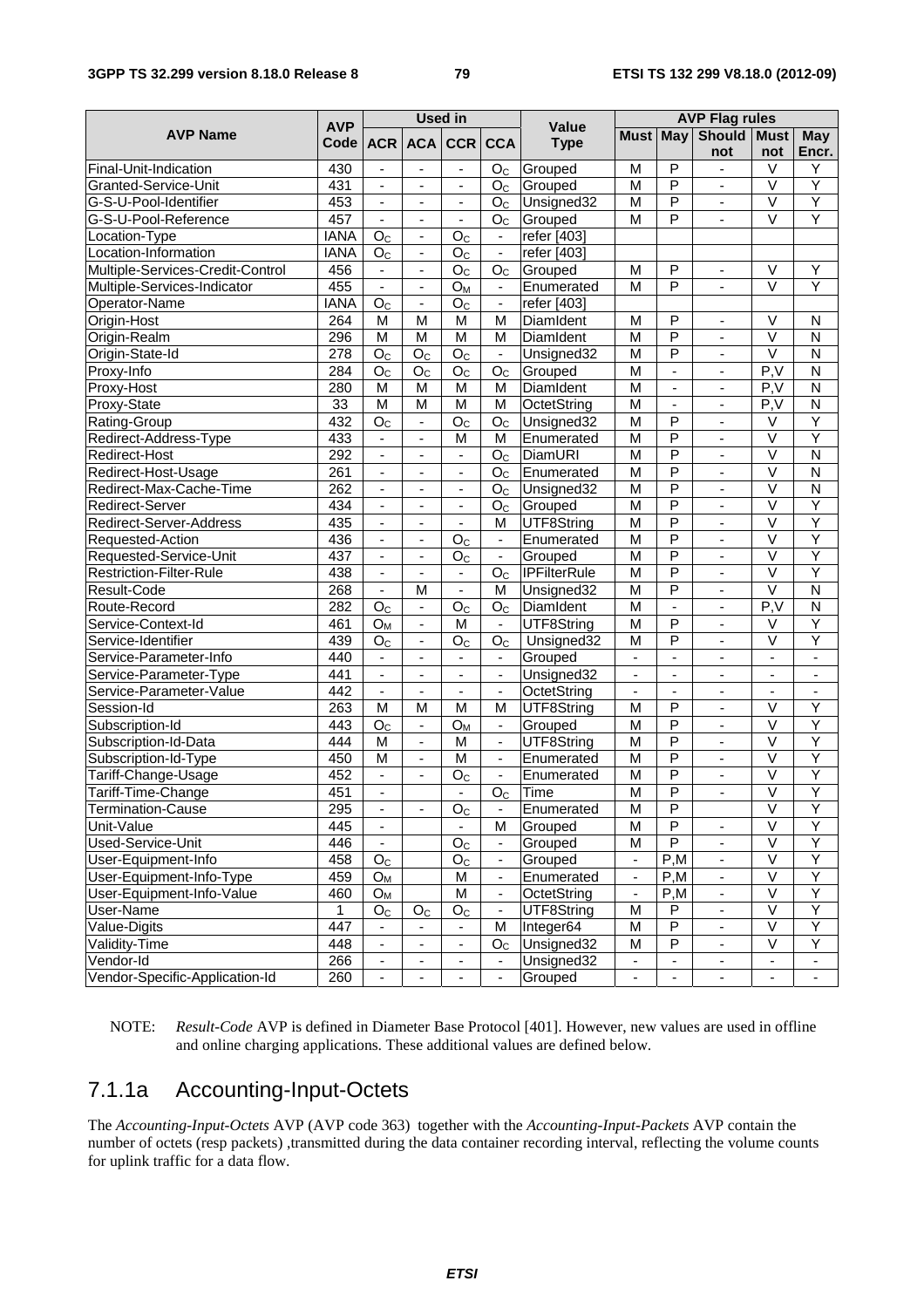# 7.1.1b Accounting-Input-Packets

The *Accounting-Input-Packets* AVP (AVP code 365) together with the *Accounting-Input-Octets* AVP contain the number of packets (resp octets) ,transmitted during the data container recording interval, reflecting the volume counts for uplink traffic for a data flow.

# 7.1.1c Accounting-Output-Octets

The *Accounting-Output-Octets* AVP (AVP code 364) together with the *Accounting-Output-Packets* AVP contain the number of octets (resp packets) ,transmitted during the data container recording interval, reflecting the volume counts for downlink traffic for a data flow.

# 7.1.1d Accounting-Ouput-Packets

The *Accounting-Output-Packets* AVP (AVP code 366) together with the *Accounting-Output-Octets* AVP contain the number of packets (resp octets) ,transmitted during the data container recording interval, reflecting the volume counts for downlink traffic for a data flow.

### 7.1.1 Acct-Application-Id AVP

The *Acct-Application-Id* AVP (AVP code 259) shall contain the value of 3 as defined in [401] according 3GPP TS 29.230 [206].

### 7.1.2 Auth-Application-Id AVP

The *Auth-Application-Id* AVP (AVP code 258) shall contain the value of 4 as defined in IETF RFC 4006 [402] according 3GPP TS 29.230 [206].

### 7.1.2A Called-Station-Id

The *Called-Station-Id* AVP (AVP code 30) shall contain the Access Point Name (APN) the user is connected to.

### 7.1.3 Event-Timestamp AVP

The *Event-Timestamp* AVP (AVP code 55) shall contain the time when the chargeable event is received in the CTF.

### 7.1.4 Multiple-Services-Credit-Control

The *Multiple-Services-Credit-Control* AVP (AVP code 456) is of type grouped as specified in IETF RFC 4006 [402]. It contains additional 3GPP specific charging parameters.

It has the following ABNF grammar:

<Multiple-Services-Credit-Control> ::= < AVP Header: 456 >

 [ Granted-Service-Unit ] [ Requested-Service-Unit ] \* [ Used-Service-Unit ] [ Tariff-Change-Usage ] \* [ Service-Identifier ] [ Rating-Group ] \* [ G-S-U-Pool-Reference ] [ Validity-Time ] [ Result-Code ] [ Final-Unit-Indication ] [ Time-Quota-Threshold ]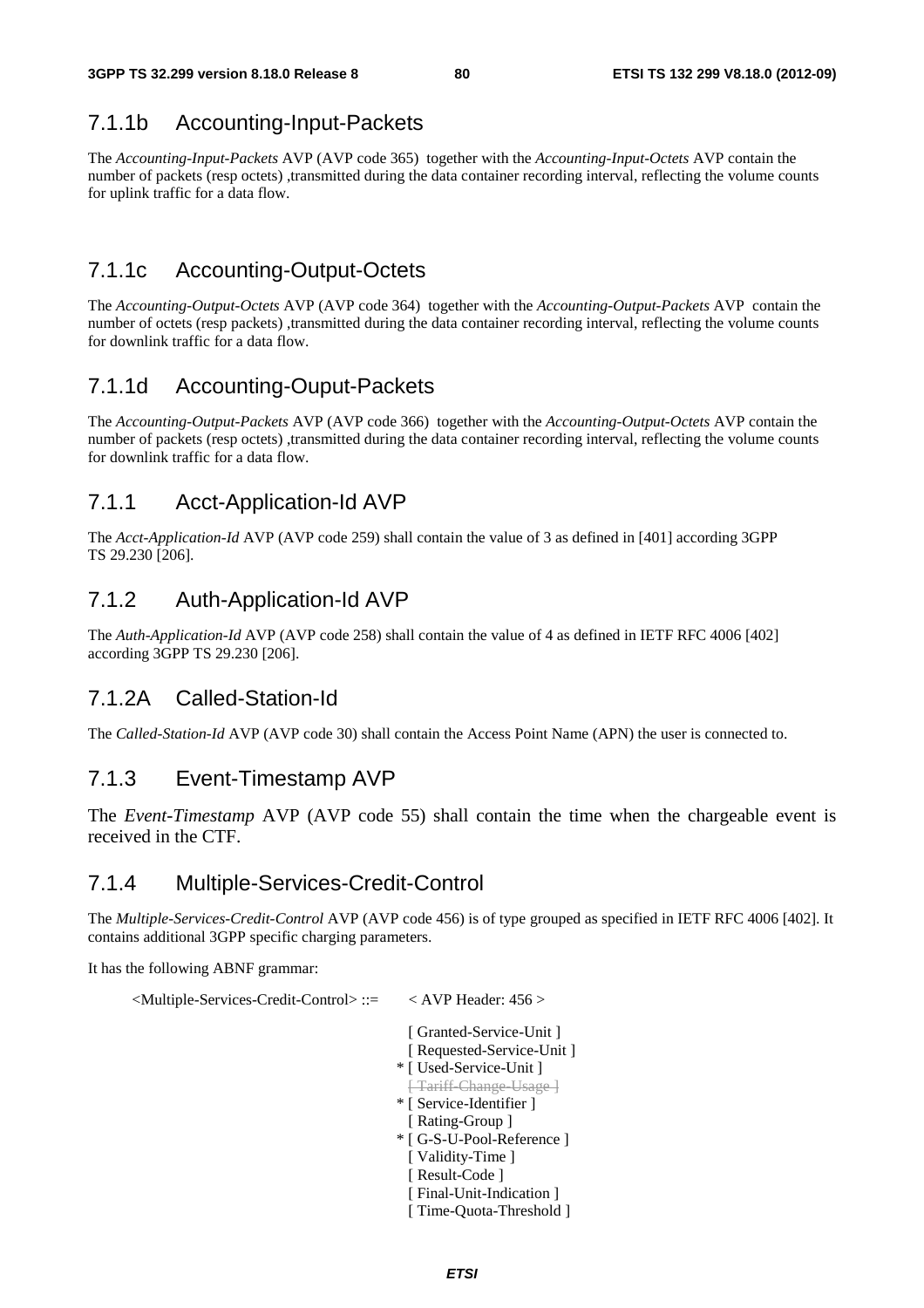- [ Volume-Quota-Threshold ] [ Unit-Quota-Threshold ]
- [ Quota-Holding-Time ]
- [ Quota-Consumption-Time ]
- \* [ Reporting-Reason ]
	- [ Trigger ]
	- [ PS-Furnish-Charging-Information ]
- [ Refund-Information ]
- \* [ AF-Correlation-Information]
- \* [ Envelope ]
	- [ Envelope-Reporting ]
	- [ Time-Quota-Mechanism ]
- \* [ Service-Specific-Info ]
- [ QoS-Information ]
- $*$   $\overline{AVP}$

### 7.1.5 Rating-Group AVP

The *Rating-Group* AVP (AVP code 432), is defined in IETF RFC 4006 [402]. It contains the charging key (defined in 3GPP TS 23.203 [218]). Each quota allocated to a Diameter CC session has a unique Rating Group value as specified in IETF RFC 4006 [402].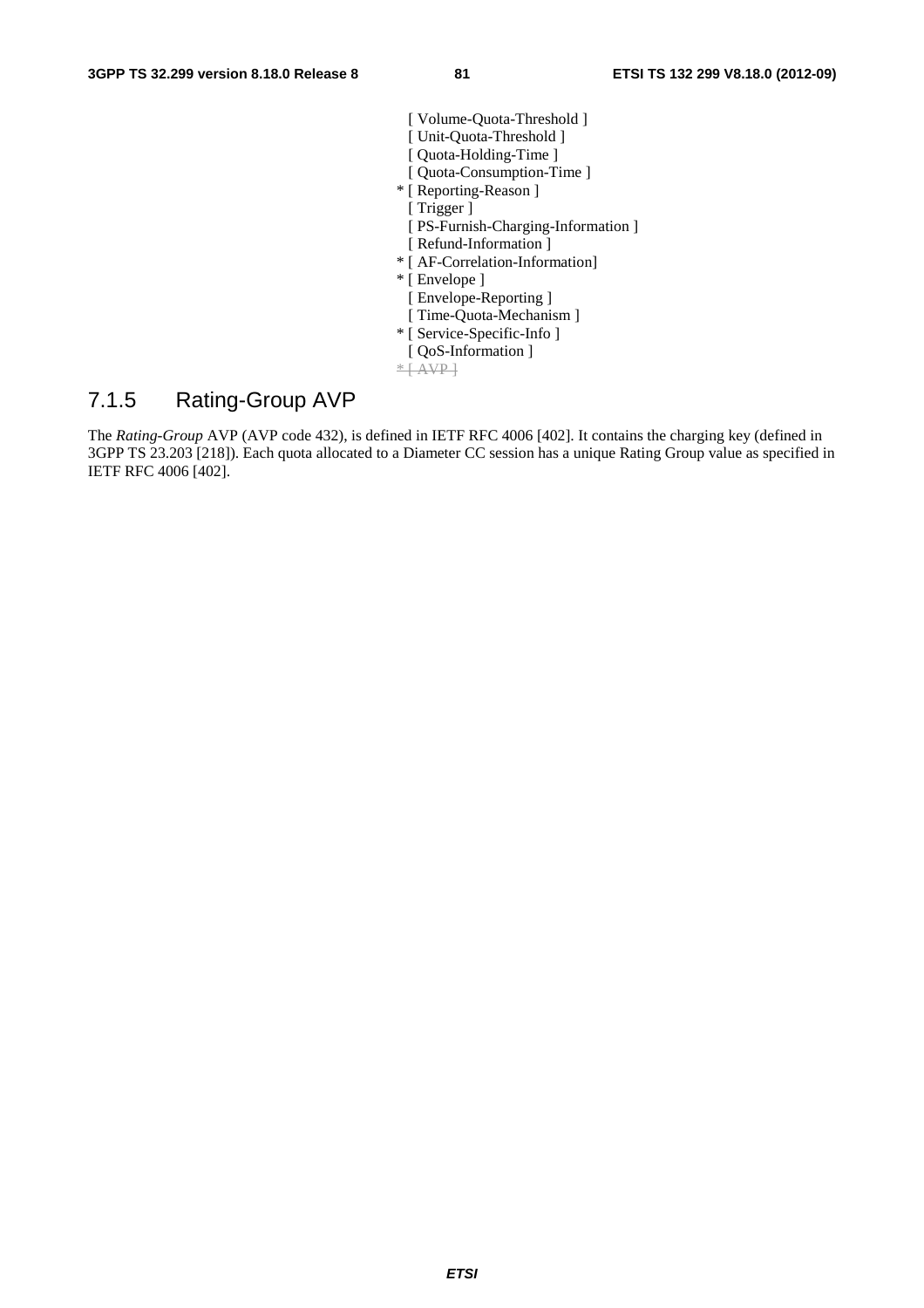### 7.1.6 Result-Code AVP

This subclause defines new *Result-Code* AVP (AVP code 268) values that must be supported by all Diameter implementations that conform to the present document. The Result-Code AVP operates as described in RFC 3588 [401] and IETF RFC 4006 [402].

The following result code descriptions are examples of the possible uses for the code:

#### **Transient Failures (4xxx):**

DIAMETER\_END\_USER\_SERVICE\_DENIED 4010

The OCF denies the service request due to service restrictions (e.g. terminate rating group) or limitations related to the end-user, for example the end-user's account could not cover the requested service.

DIAMETER\_CREDIT\_CONTROL\_NOT\_APPLICABLE 4011

The OCF determines that the service can be granted to the end user but no further credit control needed for the service (e.g. service is free of charge or is treated for offline charging). DIAMETER\_CREDIT\_LIMIT\_REACHED 4012

The OCF denies the service request since the end- user's account could not cover the requested service. If the CCR contained used-service-units they are deducted, if possible.

#### **Permanent Failures (5xxx):**

| DIAMETER AUTHORIZATION REJECTED | 5003 |
|---------------------------------|------|
|---------------------------------|------|

The OCF denies the service request in order to terminate the service for which credit is requested. For example this error code is used to inform IP CAN bearer has to be terminated in the CCR message or to inform blacklist the rating group in the Multiple-Service-Credit-Control AVP.

| DIAMETER USER UNKNOWN |  |
|-----------------------|--|
|                       |  |

The specified end user could not be found in the OCF.

#### DIAMETER\_RATING\_FAILED 5031

This error code is used to inform the CTF that the OCF cannot rate the service request due to insufficient rating input, incorrect AVP combination or due to an AVP or an AVP value that is not recognized or supported in the rating. For Flow Based Charging this error code is used if the Rating group is not recognized. The Failed-AVP AVP MUST be included and contain a copy of the entire AVP(s) that could not be processed successfully or an example of the missing AVP complete with the Vendor-Id if applicable. The value field of the missing AVP should be of correct minimum length and contain zeroes.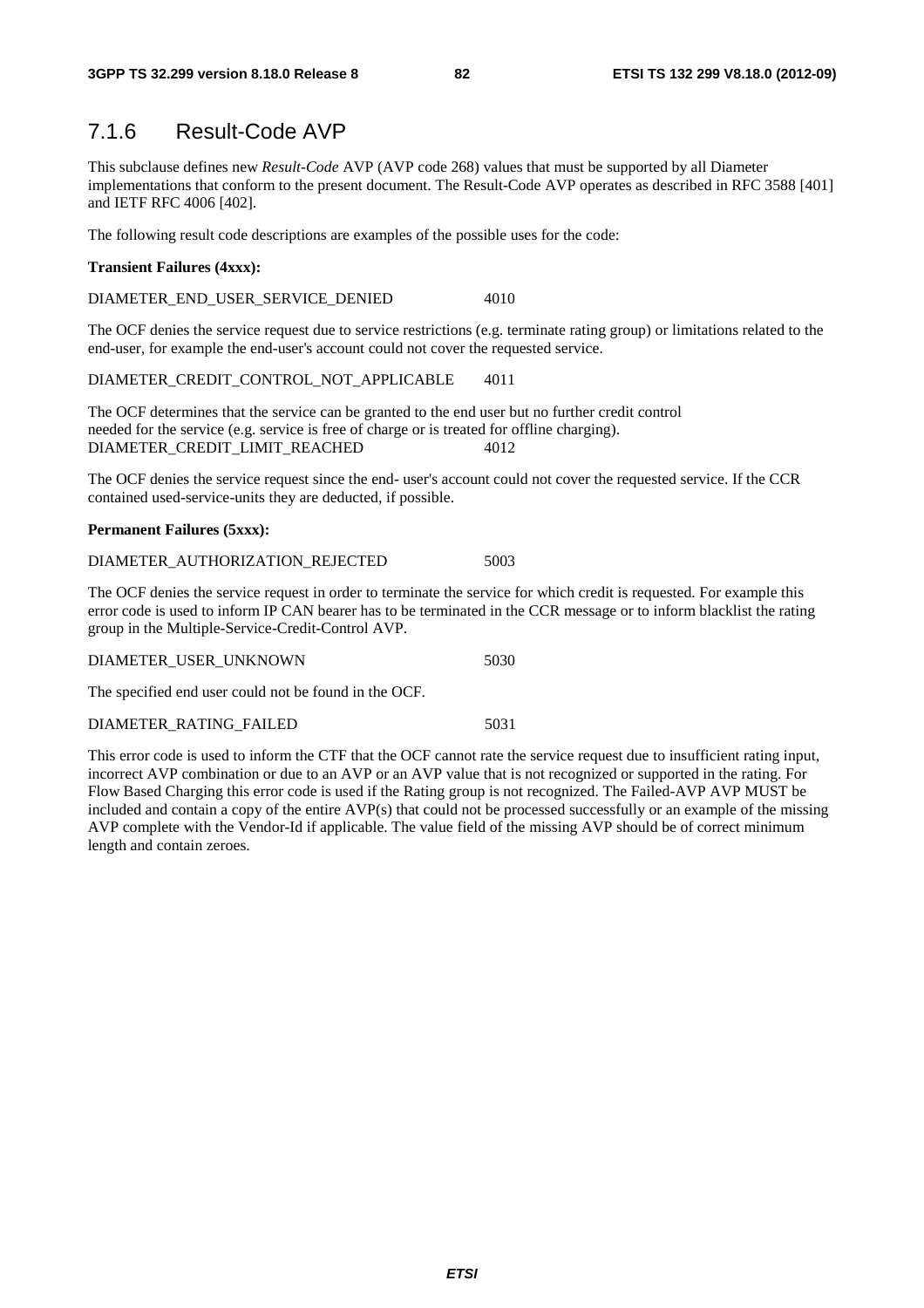### 7.1.7 Service-Context-Id AVP

The *Service-Context-Id* AVP is defined in IETF RFC 4006 [402]. It is of type UTF8String and contains a unique identifier of the Diameter Credit Control service specific document that applies to the request. This is an identifier allocated by the service provider/operator, by the service element manufacturer or by a standardization body and MUST uniquely identify a given Diameter Credit Control service specific document. For offline charging, this identifies the service specific document ('middle tier' TS) on which associated CDRs should based. The format of the Service-Context-Id is:

"extensions".MNC.MCC."Release"."service-context" "@" "domain"

The 3GPP specific values for "service-context" "@" "domain" are:

- For PS charging: 32251@3gpp.org
- For WLAN charging: 32252@3gpp.org
- For IMS charging: 32260@3gpp.org
- For MMS service charging: 32270@3gpp.org
- For LCS service charging: 32271@3gpp.org
- For PoC service charging: 32272@3gpp.org
- For MBMS service charging: 32273@3gpp.org
- For SMS service charging: 32274@3gpp.org
- For MMTel service charging: [32275@3gpp.org](mailto:32275@3gpp.org)
- For AoC Service Information: 32280@3gpp.org

The "Release" indicates the 3GPP Release the service specific document is based upon e.g. 6 for Release 6.

As a minimum, Release "service-context" "@" "domain" shall be used. If the minimum is used all operator configurable parameters (Oc and Om) are optional.

The MNC.MCC identifies the operator implementing the service specific document, which is used to determine the specific requirements for the operator configurable parameters.

The "extensions" is operator specific information to any extensions in a service specific document.

### 7.1.8 Service-Identifier AVP

The *Service-Identifier* AVP (AVP code 439), is defined in IETF RFC 4006 [402]. For further details, please refer the middle-tier specification.

### 7.1.9 Used-Service-Unit AVP

The *Used-Service-Unit* AVP (AVP code 446) is of type grouped as specified in IETF RFC 4006 [402]. It contains additional 3GPP specific charging parameters.

It has the following ABNF grammar:

<Used-Service-Unit> ::= < AVP Header: 446 >

 [ Reporting-Reason ] [ Tariff-Change-Usage ] [ CC-Time ] [ CC-Money ] [ CC-Total-Octets ] [ CC-Input-Octets ]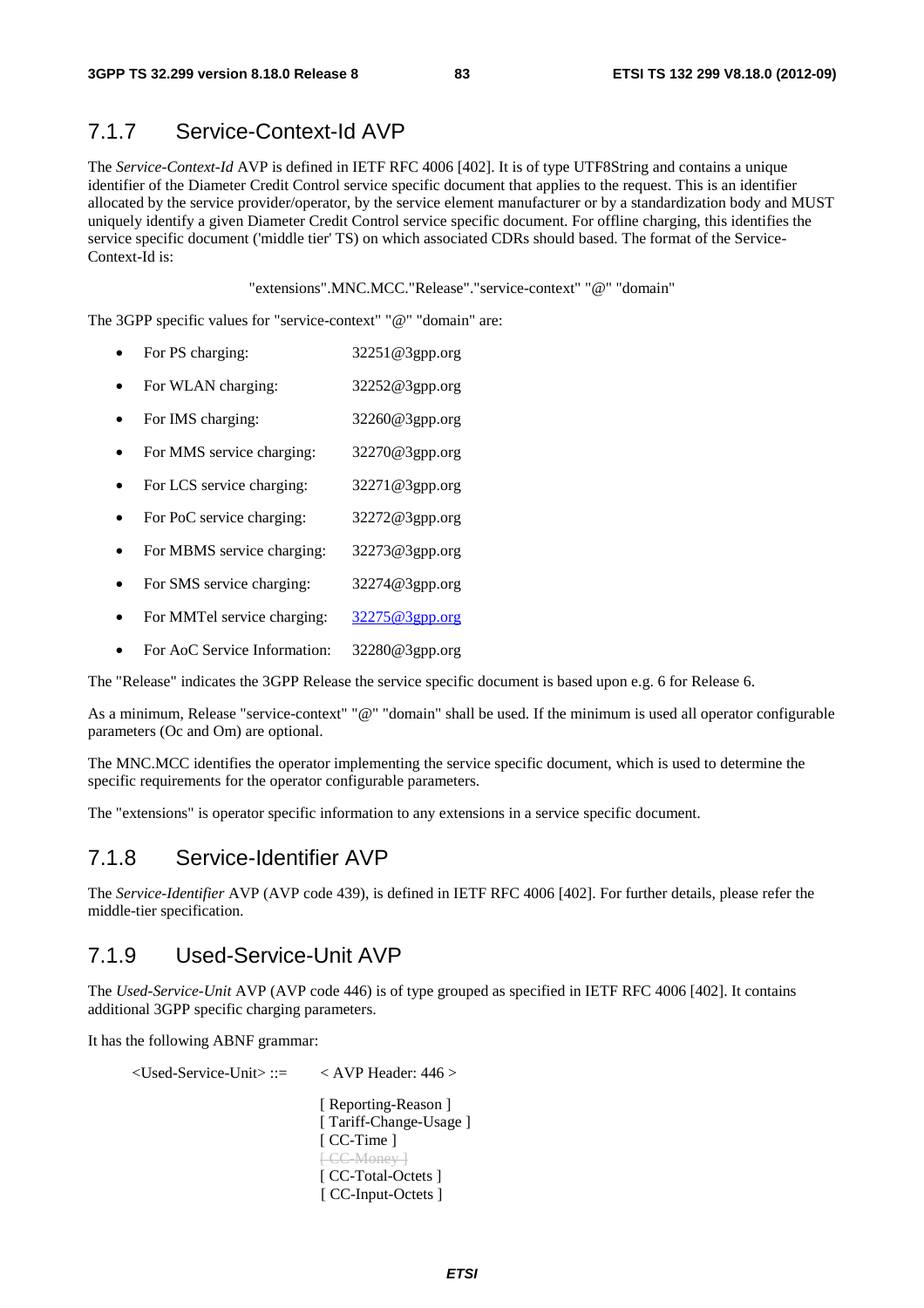[ CC-Output-Octets ] [ CC-Service-Specific-Units ] \*[ Event-Charging-TimeStamp ]  $*$  $AVP$ 

### 7.1.10 User-Name AVP

The *User-Name* AVP (AVP code 1) contains the user name in the format of a NAI according to RFC 3588 [401].

### 7.1.11 Vendor-Id AVP

The *Vendor-Id* AVP (AVP code 266), as part of the *Vendor-Specific-Application-Id* grouped AVP, shall contain the value of 10415, which is the IANA registered value for '3GPP' in 3GPP TS 29.230 [206].

# 7.2 3GPP specific AVPs

For the purpose of offline charging additional AVPs are used in ACR / ACA and for online charging additional AVPs are used in CCR / CCA. All 3GPP specific AVPs mentioned are relevant for both offline and online charging unless specifically excluded. The information is summarized in the following table along with the AVP flag rules.

The 3GPP Charging Application uses the value 10415 (3GPP) as *Vendor-Id.*

Detailed descriptions of AVPs that are used specifically for 3GPP charging are provided in the subclauses below the table. However, for AVPs that are just borrowed from other applications only the reference (e.g. TS 29.229 [204]), is provided in the following table and the detailed description is not repeated.

Where 3GPP RADIUS VSAs are re-used, they shall be translated to Diameter AVPs as described in IETF RFC 4005 [407] with the exception that the 'M' flag shall be set and the ''P' flag may be set.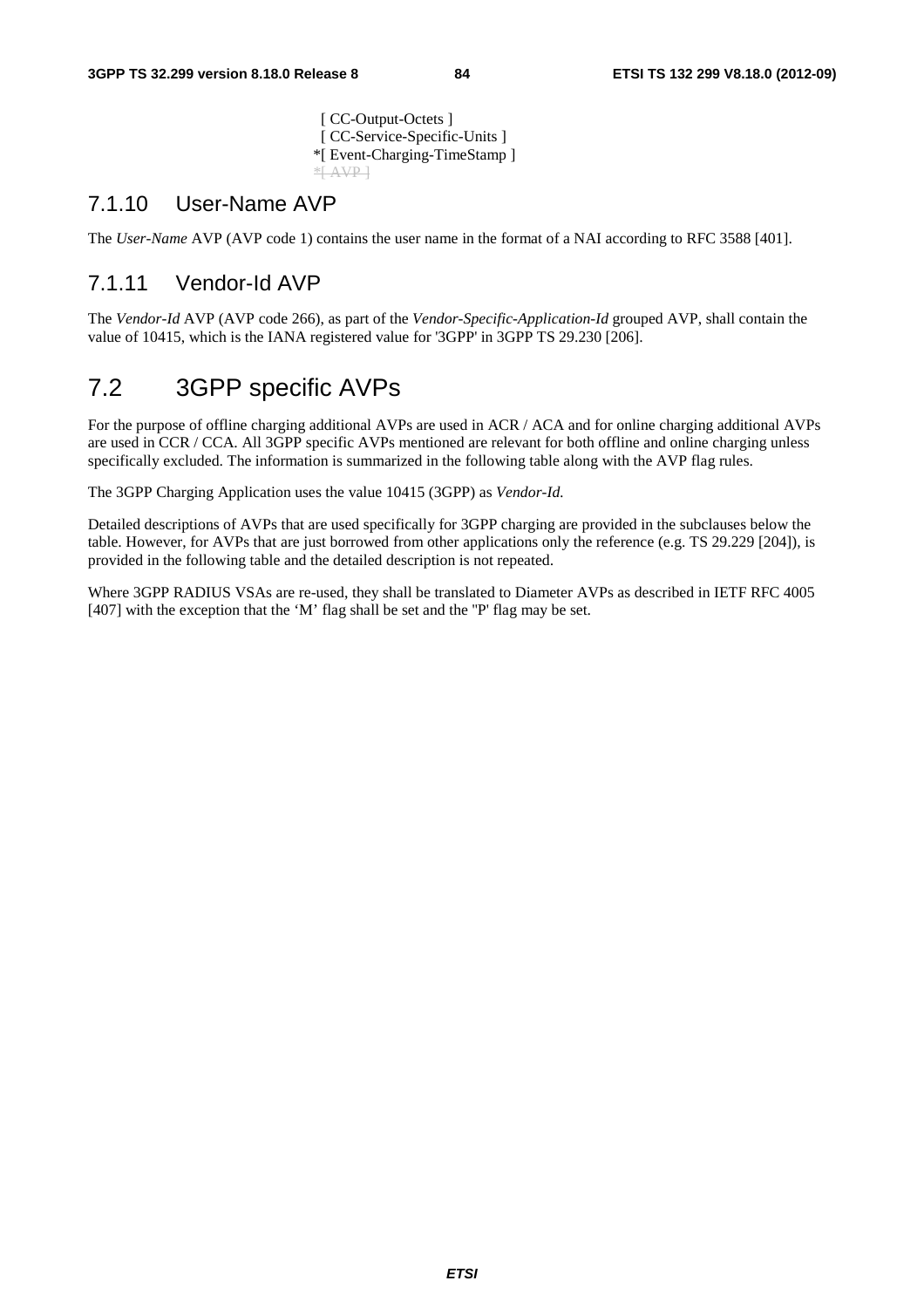# **Table 7.2: 3GPP specific AVPs**

|                                                  | <b>AVP</b>            | <b>Used in</b>               |                                  |                                                    |                                  | Value                      | <b>AVP Flag rules</b> |                |                    |     |                         |  |
|--------------------------------------------------|-----------------------|------------------------------|----------------------------------|----------------------------------------------------|----------------------------------|----------------------------|-----------------------|----------------|--------------------|-----|-------------------------|--|
| <b>AVP Name</b>                                  | Code                  | <b>ACR</b>                   | <b>ACA</b>                       | <b>CCR</b>                                         | <b>CCA</b>                       | <b>Type</b>                | <b>Must</b>           | May            | Should Must<br>not | not | <b>May</b><br>Encr.     |  |
| 3GPP-Charging-                                   | 13                    | X                            | $\overline{a}$                   | X                                                  |                                  | refer [207]                |                       |                |                    |     |                         |  |
| Characteristics                                  |                       |                              |                                  |                                                    |                                  |                            |                       |                |                    |     |                         |  |
| 3GPP-Charging-Id                                 | $\mathbf 2$           | X                            | $\blacksquare$                   | $\overline{\mathsf{X}}$                            | $\omega$                         | refer [207]                |                       |                |                    |     |                         |  |
| 3GPP-GGSN-MCC-MNC                                | 9                     | $\overline{\mathsf{X}}$      | $\blacksquare$                   | $\overline{\mathsf{X}}$                            | $\Box$                           | refer [207]                |                       |                |                    |     |                         |  |
| 3GPP-IMSI                                        | $\mathbf{1}$          | $\sim$                       | $\blacksquare$                   | $\overline{\mathsf{x}}$                            | $\omega$                         | refer [207]                |                       |                |                    |     |                         |  |
| 3GPP-IMSI-MCC-MNC                                | 8                     | $\overline{\mathsf{X}}$      | $\blacksquare$                   | $\overline{\mathsf{x}}$                            | $\omega$                         | refer [207]                |                       |                |                    |     |                         |  |
| 3GPP-MS-TimeZone                                 | 23                    | $\overline{\mathsf{x}}$      | $\blacksquare$                   | $\overline{\mathsf{x}}$                            | $\omega$                         | refer [207]                |                       |                |                    |     |                         |  |
| 3GPP-NSAPI                                       | 10                    | $\overline{\mathsf{x}}$      | ÷,                               | $\overline{\mathsf{x}}$                            | $\blacksquare$                   | refer [207]                |                       |                |                    |     |                         |  |
| 3GPP-PDP-Type                                    | 3                     | $\overline{\mathsf{X}}$      | $\blacksquare$                   | $\overline{\mathsf{x}}$                            | $\omega$                         | refer [207]                |                       |                |                    |     |                         |  |
| 3GPP-RAT-Type                                    | 21                    | $\overline{\mathsf{X}}$<br>Χ | $\blacksquare$                   | $\overline{\mathsf{x}}$<br>Χ                       | $\blacksquare$                   | refer [207]                |                       |                |                    |     |                         |  |
| 3GPP-Selection-Mode                              | $\overline{12}$<br>11 |                              | $\blacksquare$                   | Χ                                                  | $\blacksquare$                   | refer [207]                |                       |                |                    |     |                         |  |
| 3GPP-Session-Stop-Indicator<br>3GPP-SGSN-MCC-MNC | $\overline{18}$       | $\blacksquare$<br>Χ          | $\blacksquare$<br>$\blacksquare$ | Χ                                                  | $\blacksquare$<br>$\blacksquare$ | refer [207]<br>refer [207] |                       |                |                    |     |                         |  |
| 3GPP-User-Location-Info                          | $\overline{22}$       | χ                            | $\blacksquare$                   | χ                                                  | $\blacksquare$                   | refer [207]                |                       |                |                    |     |                         |  |
| Access-Network-Charging-                         | 503                   |                              |                                  |                                                    |                                  | refer [214]                |                       |                |                    |     |                         |  |
| Identifier-Value                                 |                       | X                            | $\overline{\phantom{a}}$         | X                                                  |                                  |                            |                       |                |                    |     |                         |  |
| Access-Network-Information                       | 1263                  | $\overline{\mathsf{X}}$      | $\blacksquare$                   | $\overline{\mathsf{X}}$                            | $\blacksquare$                   | OctetString                | V,M                   | P              |                    |     | N                       |  |
| <b>Accumulated-Cost</b>                          | 2052                  | $\blacksquare$               | $\blacksquare$                   | $\blacksquare$                                     | X                                | Grouped                    | V, M                  | P              |                    |     | N                       |  |
| Adaptations                                      | 1217                  | $\blacksquare$               | $\blacksquare$                   | Χ                                                  | $\omega$                         | Enumerated                 | V,M                   | $\overline{P}$ |                    |     | $\overline{\mathsf{N}}$ |  |
| Additional-Content-                              | 1207                  |                              |                                  |                                                    |                                  | Grouped                    |                       |                |                    |     |                         |  |
| Information                                      |                       |                              | $\blacksquare$                   | X                                                  |                                  |                            | V,M                   | P              |                    |     | N                       |  |
| Additional-Type-Information                      | 1205                  | $\frac{1}{2}$                | $\blacksquare$                   | $\overline{\mathsf{x}}$                            | $\blacksquare$                   | UTF8String                 | V,M                   | P              |                    |     | N                       |  |
| Address-Data                                     | 897                   | $\sim$                       | $\blacksquare$                   | $\overline{\mathsf{x}}$                            | $\blacksquare$                   | UTF8String                 | V,M                   | $\overline{P}$ |                    |     | N                       |  |
| Address-Domain                                   | 898                   | $\blacksquare$               | $\blacksquare$                   | Χ                                                  | $\blacksquare$                   | Grouped                    | V, M                  | $\overline{P}$ |                    |     | $\overline{\mathsf{N}}$ |  |
| Addressee-Type                                   | 1208                  | $\mathbf{r}$                 | $\blacksquare$                   | Χ                                                  | $\omega$                         | Enumerated                 | V,M                   | P              |                    |     | $\overline{\mathsf{N}}$ |  |
| Address-Type                                     | 899                   | $\overline{\phantom{a}}$     |                                  | $\overline{\mathsf{x}}$                            | $\blacksquare$                   | Enumerated                 | V,M                   | P              |                    |     | N                       |  |
| AF-Charging-Identifier                           | 505                   | $\blacksquare$               | $\blacksquare$                   | $\overline{\mathsf{X}}$                            | $\blacksquare$                   | refer [214]                |                       |                |                    |     |                         |  |
| AF-Correlation-Information                       | 1276                  | X                            | $\blacksquare$                   | $\overline{\mathsf{X}}$                            | $\mathbb{Z}^2$                   | Grouped                    | V.M                   | P              |                    |     | N                       |  |
| Allocation-Retention-Priority                    | 1034                  | $\overline{\mathsf{x}}$      | $\blacksquare$                   | $\overline{\mathsf{x}}$                            | $\omega$                         | refer [215]                |                       |                |                    |     |                         |  |
| Alternate-Charged-Party-                         | 1280                  | X                            | $\blacksquare$                   | $\overline{a}$                                     |                                  | UTF8string                 | V.M                   | P              |                    |     | N                       |  |
| Address                                          |                       |                              |                                  |                                                    |                                  |                            |                       |                |                    |     |                         |  |
| AoC-Cost-Information                             | 2053                  | $\blacksquare$               | $\blacksquare$                   | $\overline{\mathsf{x}}$                            | X                                | Grouped                    | V,M                   | P              |                    |     | N                       |  |
| AoC-Information                                  | 2054                  | $\mathbf{r}$                 | $\mathbf{r}$                     | $\blacksquare$                                     | X                                | Grouped                    | V.M                   | P              |                    |     | N                       |  |
| AoC-Request-Type                                 | 2055                  | $\blacksquare$               | $\blacksquare$                   | $\overline{\mathsf{x}}$                            | $\omega$                         | Enumerated                 | V.M                   | $\overline{P}$ |                    |     | N                       |  |
| Application-provided-called-                     | 837                   | X                            | $\blacksquare$                   | X                                                  | $\blacksquare$                   | UTF8String                 | V,M                   | P              |                    |     | N                       |  |
| party-address                                    |                       |                              |                                  |                                                    |                                  |                            |                       | $\overline{P}$ |                    |     |                         |  |
| Application-Server<br>Application-Server-ID      | 836<br>2101           | X<br>$\overline{\mathsf{x}}$ | $\blacksquare$<br>$\blacksquare$ | $\overline{\mathsf{x}}$<br>$\overline{\mathsf{x}}$ | $\blacksquare$<br>$\blacksquare$ | UTF8String<br>refer[222]   | V,M                   |                |                    |     | N                       |  |
| Application-Server-                              |                       |                              |                                  |                                                    |                                  |                            |                       | P              |                    |     | N                       |  |
| Information                                      | 850                   | X                            | ÷,                               | X                                                  | $\blacksquare$                   | Grouped                    | V, M                  |                |                    |     |                         |  |
| Application-Service-Type                         | 2102                  | X                            |                                  | Χ                                                  | $\blacksquare$                   | refer[222]                 |                       |                |                    |     |                         |  |
| Application-Session-ID                           | 2103                  | $\overline{\mathsf{X}}$      | $\blacksquare$                   | $\overline{\mathsf{X}}$                            | $\blacksquare$                   | refer[222]                 |                       |                |                    |     |                         |  |
| Applic-ID                                        | 1218                  | $\omega$                     | $\blacksquare$                   | X                                                  | $\omega$                         | UTF8String                 | V, M                  | P              |                    |     | N                       |  |
| Associated-Party-Address                         | 2035                  | $\overline{\mathsf{X}}$      |                                  |                                                    | $\sim$                           | UTF8String                 | V, M                  | P              |                    |     | N                       |  |
| Associated-URI                                   | 856                   | X                            |                                  | $\overline{X}$                                     |                                  | UTF8String                 | V,M                   | P              |                    |     | N                       |  |
| Aux-Applic-Info                                  | 1219                  |                              |                                  | $\overline{\mathsf{x}}$                            |                                  | UTF8String                 | V,M                   | P              |                    |     | N                       |  |
| Base-Time-Interval                               | 1265                  | $\blacksquare$               | $\blacksquare$                   | $\blacksquare$                                     | X                                | Unsigned32                 | V,M                   | P              |                    |     | ${\sf N}$               |  |
| <b>Bearer-Service</b>                            | 854                   | X                            | $\blacksquare$                   | $\blacksquare$                                     | $\blacksquare$                   | OctetString                | V,M                   | $\overline{P}$ |                    |     | ${\sf N}$               |  |
| Called-Asserted-Identity                         | 1250                  | $\overline{\mathsf{x}}$      | $\blacksquare$                   | $\overline{X}$                                     | $\Box$                           | UTF8String                 | V,M                   | $\overline{P}$ |                    |     | N                       |  |
| Called-Party-Address                             | 832                   | $\overline{X}$               | $\blacksquare$                   | $\overline{\mathsf{X}}$                            | $\Box$                           | UTF8String                 | V,M                   | P              |                    |     | N                       |  |
| Calling-Party-Address                            | 831                   | Χ                            | $\blacksquare$                   | $\overline{X}$                                     | $\blacksquare$                   | UTF8String                 | V,M                   | P              |                    |     | ${\sf N}$               |  |
| Carrier-Select-Routing-                          |                       |                              |                                  |                                                    |                                  |                            |                       | $\overline{P}$ |                    |     | N                       |  |
| Information                                      | 2023                  | X                            | $\blacksquare$                   | $\pmb{\times}$                                     | $\blacksquare$                   | UTF8String                 | V,M                   |                |                    |     |                         |  |
| Cause-Code                                       | 861                   | X                            | $\blacksquare$                   | X                                                  | $\blacksquare$                   | Integer32                  | V, M                  | P              |                    |     | N                       |  |
| <b>CG-Address</b>                                | 846                   | $\overline{X}$               | $\blacksquare$                   | $\overline{\mathsf{X}}$                            | $\blacksquare$                   | Address                    | V,M                   | $\overline{P}$ |                    |     | Y                       |  |
| Change-Condition                                 | 2037                  | $\overline{\mathsf{x}}$      | $\blacksquare$                   | $\blacksquare$                                     | $\blacksquare$                   | Integer32                  | V,M                   | $\overline{P}$ |                    |     | ${\sf N}$               |  |
| Change-Time                                      | 2038                  | $\overline{\mathsf{x}}$      | $\blacksquare$                   | $\blacksquare$                                     | $\blacksquare$                   | Time                       | V,M                   | $\overline{P}$ |                    |     | N                       |  |
| Charge-Reason-Code                               | 2118                  |                              | $\blacksquare$                   | X                                                  | Χ                                | Enumerated                 | V,M                   | P              |                    |     | N                       |  |
| Charged-Party                                    | 857                   | X                            | $\blacksquare$                   |                                                    | ÷,                               | UTF8String                 | V,M                   | P              |                    |     | N                       |  |
| Charging-Characteristics-                        | 2066                  | X                            | $\blacksquare$                   | X                                                  |                                  | Enumerated                 | V,M                   | P              |                    |     | N                       |  |
| Selection-Mode                                   |                       |                              |                                  |                                                    |                                  |                            |                       |                |                    |     |                         |  |
| Charging-Rule-Base-Name                          | 1004                  | $\overline{\mathsf{X}}$      | $\blacksquare$                   | $\overline{X}$                                     | $\blacksquare$                   | refer [215]                |                       |                |                    |     |                         |  |
| Class-Identifier                                 | 1214                  | $\blacksquare$               | $\blacksquare$                   | $\overline{\mathsf{X}}$                            |                                  | Enumerated                 | V,M                   | P              |                    |     | N                       |  |
| <b>Client-Address</b>                            | 2018                  |                              | $\blacksquare$                   | $\overline{\mathsf{X}}$                            | $\blacksquare$                   | Address                    | V,M                   | $\overline{P}$ |                    |     | N                       |  |
| CN-IP-Multicast-Distribution                     | 921                   | X                            | $\blacksquare$                   | $\blacksquare$                                     | $\Box$                           | refer [207]                |                       |                |                    |     |                         |  |
| Content-Class                                    | 1220                  | $\blacksquare$               | $\blacksquare$                   | $\overline{X}$                                     | $\omega$                         | Enumerated                 | V,M                   | P              |                    |     | N                       |  |
| Content-Disposition                              | 828                   | X                            | $\blacksquare$                   | $\overline{X}$                                     | $\omega$                         | UTF8String                 | V,M                   | $\overline{P}$ |                    |     | ${\sf N}$               |  |
| Content-ID                                       | 2116                  | X                            | $\Box$                           | $\overline{\mathsf{X}}$                            | $\blacksquare$                   | refer[222]                 |                       |                |                    |     |                         |  |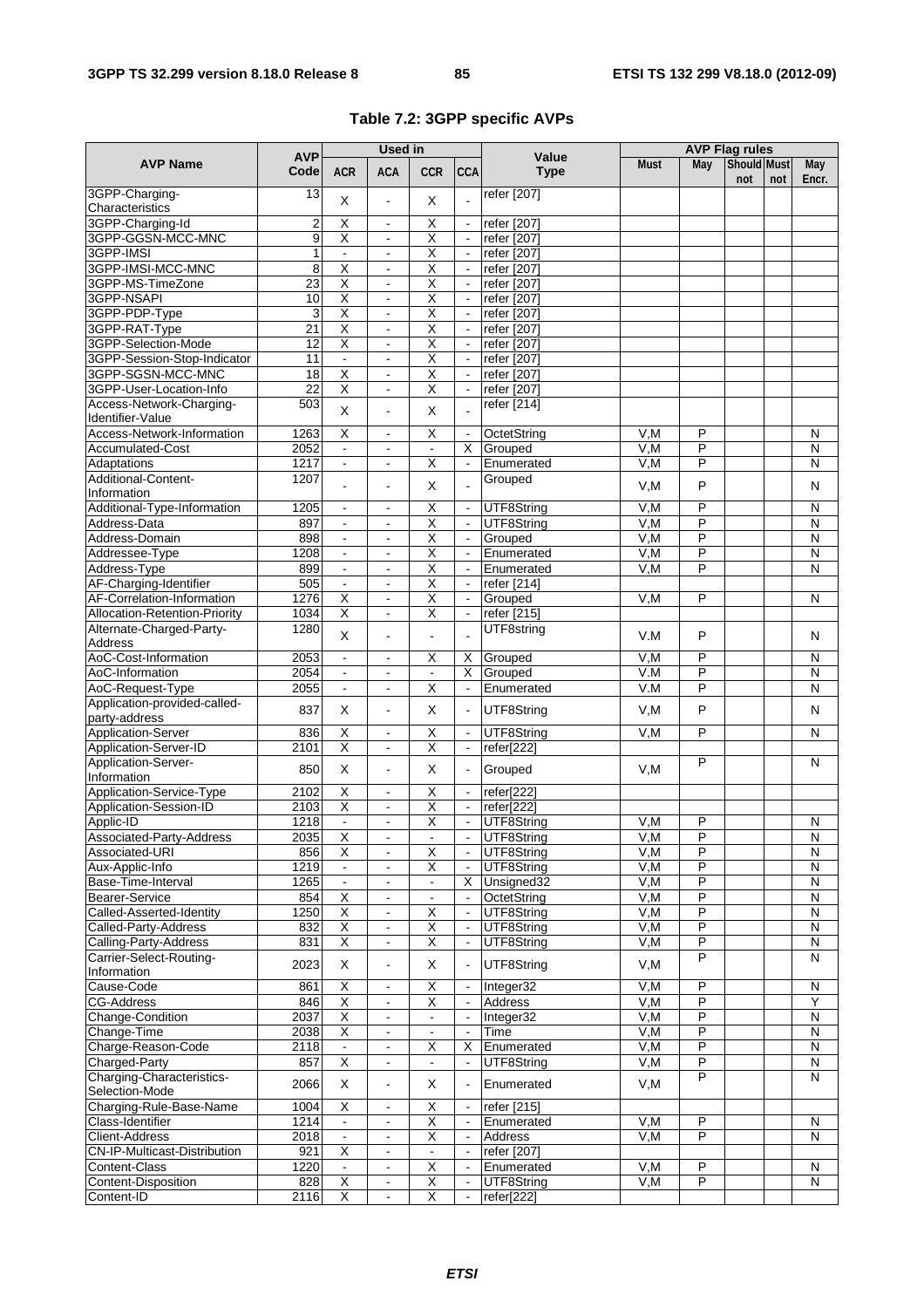#### **3GPP TS 32.299 version 8.18.0 Release 8 86 ETSI TS 132 299 V8.18.0 (2012-09)**

|                                                           |                    |                                  | <b>Used in</b>                             |                                                    |                                  |                          | <b>AVP Flag rules</b> |                              |                    |     |                              |  |  |
|-----------------------------------------------------------|--------------------|----------------------------------|--------------------------------------------|----------------------------------------------------|----------------------------------|--------------------------|-----------------------|------------------------------|--------------------|-----|------------------------------|--|--|
| <b>AVP Name</b>                                           | <b>AVP</b><br>Code | <b>ACR</b>                       | <b>ACA</b>                                 | <b>CCR</b>                                         | <b>CCA</b>                       | Value<br><b>Type</b>     | <b>Must</b>           | May                          | Should Must<br>not | not | May<br>Encr.                 |  |  |
| Content-Provider-ID                                       | 2117               | Х                                | $\blacksquare$                             | Χ                                                  | $\blacksquare$                   | refer[222]               |                       |                              |                    |     |                              |  |  |
| Content-Length                                            | 827                | χ                                | $\overline{a}$                             | $\overline{\mathsf{x}}$                            |                                  | Unsigned32               | V,M                   | P                            |                    |     | N                            |  |  |
| Content-Size                                              | 1206               | $\blacksquare$                   | $\blacksquare$                             | $\overline{\mathsf{x}}$                            | $\blacksquare$                   | Unsigned32               | V, M                  | P                            |                    |     | $\mathsf{N}$                 |  |  |
| Content-Type                                              | 826                | $\overline{\mathsf{x}}$          | $\blacksquare$                             | $\overline{\mathsf{x}}$                            | $\omega$                         | UTF8String               | V,M                   | P                            |                    |     | N                            |  |  |
| <b>Current-Tariff</b>                                     | 2056               | $\omega$                         | ä,                                         | $\overline{\mathsf{x}}$                            | X                                | Grouped                  | V, M                  | P                            |                    |     | $\mathsf{N}$                 |  |  |
| Data-Coding-Scheme                                        | 2001               | $\omega$                         | $\overline{a}$                             | $\overline{\mathsf{x}}$                            | $\omega$                         | Integer32                | V, M                  | P                            |                    |     | $\mathsf{N}$                 |  |  |
| <b>DCD-Information</b>                                    | 2115<br>1230       | X                                | $\blacksquare$                             | $\overline{\mathsf{x}}$<br>$\overline{\mathsf{x}}$ | $\sim$<br>$\blacksquare$         | refer[222]<br>UTF8String | V, M                  | P                            |                    |     | $\mathsf{N}$                 |  |  |
| Deferred-Location-Event-Type<br>Delivery-Report-Requested | 1216               | $\blacksquare$<br>$\blacksquare$ | $\blacksquare$                             | Χ                                                  | $\omega$                         | Enumerated               | V,M                   | P                            |                    |     | N                            |  |  |
| Delivery-Status                                           | 2104               | $\overline{\mathsf{x}}$          | $\overline{\phantom{a}}$                   | Χ                                                  | $\Box$                           | refer[222]               |                       |                              |                    |     |                              |  |  |
| Destination-Interface                                     | 2002               | $\blacksquare$                   | $\overline{a}$                             | Χ                                                  | $\blacksquare$                   | Grouped                  | V,M                   | P                            |                    |     | N                            |  |  |
| <b>Diagnostics</b>                                        | 2039               | $\overline{X}$                   | $\blacksquare$                             | $\overline{\mathsf{x}}$                            | $\blacksquare$                   | Integer32                | V, M                  | P                            |                    |     | $\overline{N}$               |  |  |
| Domain-Name                                               | 1200               | $\omega$                         | $\blacksquare$                             | Χ                                                  | $\omega$                         | UTF8String               | V.M                   | P                            |                    |     | $\overline{\mathsf{N}}$      |  |  |
| <b>DRM-Content</b>                                        | 1221               | $\blacksquare$                   | $\blacksquare$                             | $\overline{\mathsf{x}}$                            | $\blacksquare$                   | Enumerated               | V,M                   | P                            |                    |     | N                            |  |  |
| Dynamic-Address-Flag                                      | 2051               | χ                                | ä,                                         | $\overline{\mathsf{x}}$                            | $\blacksquare$                   | Enumerated               | V, M                  | $\overline{\mathsf{P}}$      |                    |     | $\overline{\mathsf{N}}$      |  |  |
| Dynamic-Address-Flag-                                     | 2068               | X                                | $\blacksquare$                             | X                                                  |                                  | Enumerated               | V,M                   | P                            |                    |     | $\overline{\mathsf{N}}$      |  |  |
| Extension                                                 |                    |                                  |                                            |                                                    |                                  |                          |                       |                              |                    |     |                              |  |  |
| Early-Media-Description                                   | 1272               | $\overline{\mathsf{x}}$          | $\blacksquare$                             | $\blacksquare$                                     | $\Box$                           | Grouped                  | V, M                  | P                            |                    |     | N                            |  |  |
| Envelope                                                  | 1266<br>1267       | $\blacksquare$                   | $\overline{\phantom{a}}$                   | $\overline{\mathsf{x}}$<br>Χ                       | $\blacksquare$                   | Grouped<br>Time          | V,M                   | P<br>$\overline{\mathsf{P}}$ |                    |     | N<br>$\overline{\mathsf{N}}$ |  |  |
| Envelope-End-Time<br>Envelope-Reporting                   | 1268               | $\blacksquare$                   | $\blacksquare$<br>$\blacksquare$           | $\blacksquare$                                     | $\blacksquare$<br>X              | Enumerated               | V, M<br>V, M          | P                            |                    |     | $\overline{N}$               |  |  |
| Envelope-Start-Time                                       | 1269               | $\blacksquare$<br>$\blacksquare$ | $\blacksquare$                             | Χ                                                  | $\omega$                         | Time                     | V,M                   | P                            |                    |     | $\overline{\mathsf{N}}$      |  |  |
| Event                                                     | 825                | $\overline{\mathsf{x}}$          | $\blacksquare$                             | $\overline{\mathsf{x}}$                            | $\blacksquare$                   | UTF8String               | V,M                   | P                            |                    |     | $\overline{\mathsf{N}}$      |  |  |
| Event-Charging-TimeStamp                                  | 1258               | $\blacksquare$                   | ÷,                                         | Χ                                                  | $\blacksquare$                   | Time                     | V, M                  | P                            |                    |     | $\overline{\mathsf{N}}$      |  |  |
| Event-Type                                                | 823                | $\overline{\mathsf{x}}$          |                                            | $\overline{\mathsf{x}}$                            | $\blacksquare$                   | Grouped                  | V, M                  | $\overline{P}$               |                    |     | $\mathsf{N}$                 |  |  |
| <b>Expires</b>                                            | 888                | $\overline{\mathsf{X}}$          | $\blacksquare$                             | $\overline{\mathsf{x}}$                            | $\omega$                         | Unsigned32               | V, M                  | P                            |                    |     | $\overline{N}$               |  |  |
| File-Repair-Supported                                     | 1224               | Χ                                | $\blacksquare$                             | X                                                  | $\blacksquare$                   | Enumerated               | V,M                   | P                            |                    |     | Υ                            |  |  |
| <b>Flows</b>                                              | 510                | $\omega$                         | ä,                                         | Χ                                                  | $\blacksquare$                   | refer [214]              |                       |                              |                    |     |                              |  |  |
| <b>GGSN-Address</b>                                       | 847                | $\overline{X}$                   | $\blacksquare$                             | Χ                                                  | $\blacksquare$                   | Address                  | V,M                   | P                            |                    |     | N                            |  |  |
| Guaranteed-Bitrate-UL                                     | 1026               | $\overline{X}$                   | $\blacksquare$                             | Χ                                                  | $\blacksquare$                   | refer[215]               |                       |                              |                    |     |                              |  |  |
| <b>IM-Information</b>                                     | 2110               | χ                                | $\blacksquare$                             | $\overline{\mathsf{X}}$                            | $\blacksquare$                   | refer[222]               |                       |                              |                    |     |                              |  |  |
| IMS-Charging-Identifier                                   | 841                | $\overline{\mathsf{x}}$          | $\ddot{\phantom{a}}$                       | Χ                                                  | $\blacksquare$                   | UTF8String               | V,M                   | P                            |                    |     | N                            |  |  |
| <b>IMS-Communication-Service-</b><br>Identifier           | 1281               | X                                | $\overline{\phantom{a}}$                   | X                                                  | $\blacksquare$                   | UTF8String               | V,M                   | $\overline{P}$               |                    |     | N                            |  |  |
| <b>IMS-Information</b>                                    | 876                | $\overline{\mathsf{X}}$          | $\blacksquare$                             | $\overline{\mathsf{x}}$                            | $\blacksquare$                   | Grouped                  | V, M                  | P                            |                    |     | $\mathsf{N}$                 |  |  |
| Incoming-Trunk-Group-Id                                   | 852                | Χ                                | $\blacksquare$                             | ä,                                                 | $\omega$                         | UTF8String               | V, M                  | P                            |                    |     | $\overline{\mathsf{N}}$      |  |  |
| Incremental-Cost                                          | 2062               | $\blacksquare$                   | ä,                                         | $\overline{\mathsf{x}}$                            | X                                | Grouped                  | V,M                   | P                            |                    |     | N                            |  |  |
| Interface-Id                                              | 2003               | $\blacksquare$                   |                                            | Χ                                                  | $\omega$                         | UTF8String               | V, M                  | $\overline{\mathsf{P}}$      |                    |     | $\overline{\mathsf{N}}$      |  |  |
| Interface-Port<br>Interface-Text                          | 2004<br>2005       | $\blacksquare$<br>$\mathbf{r}$   | $\blacksquare$<br>$\overline{\phantom{a}}$ | $\overline{\mathsf{x}}$<br>$\overline{\mathsf{x}}$ | $\omega$<br>$\blacksquare$       | UTF8String<br>UTF8String | V, M<br>V, M          | P<br>P                       |                    |     | $\mathsf{N}$<br>$\mathsf{N}$ |  |  |
| Interface-Type                                            | 2006               | $\omega$                         | ä,                                         | $\overline{\mathsf{x}}$                            | $\mathbb{Z}^2$                   | Enumerated               | V,M                   | P                            |                    |     | N                            |  |  |
| Inter-Operator-Identifier                                 | 838                | Χ                                | $\blacksquare$                             | $\overline{\mathsf{x}}$                            | $\blacksquare$                   | Grouped                  | V,M                   | P                            |                    |     | N                            |  |  |
| LCS-Client-Dialed-By-MS                                   | 1233               | $\blacksquare$                   |                                            | $\overline{\mathsf{x}}$                            | $\blacksquare$                   | UTF8String               | V, M                  | P                            |                    |     | $\overline{\mathsf{N}}$      |  |  |
| LCS-Client-External-ID                                    | 1234               | $\blacksquare$                   | $\blacksquare$                             | <u>X</u>                                           | $\blacksquare$                   | UTF8String               | V, M                  | P                            |                    |     | N                            |  |  |
| LCS-Client-Id                                             | 1232               | $\mathbf{r}$                     | ä,                                         | $\overline{\mathsf{x}}$                            |                                  | Grouped                  | V,M                   | P                            |                    |     | $\mathsf{N}$                 |  |  |
| <b>LCS-Client-Name</b>                                    | 1231               |                                  | $\blacksquare$                             | $\overline{\mathsf{x}}$                            |                                  | UTF8String               | V,M                   | $\overline{P}$               |                    |     | N                            |  |  |
| <b>LCS-Client-Name</b>                                    | 1235               | $\blacksquare$                   | $\blacksquare$                             | $\overline{\mathsf{X}}$                            | $\blacksquare$                   | Grouped                  | V, M                  | Ρ                            |                    |     | $\mathsf{N}$                 |  |  |
| <b>LCS-Client-Type</b>                                    | 1241               | $\blacksquare$                   | $\blacksquare$                             | $\overline{\mathsf{x}}$                            | $\blacksquare$                   | Enumerated               | V, M                  | P                            |                    |     | $\mathsf{N}$                 |  |  |
| LCS-Data-Coding-Scheme                                    | 1236               | $\blacksquare$                   | ÷.                                         | Χ                                                  | $\omega$                         | UTF8String               | V,M                   | $\overline{P}$               |                    |     | $\mathsf{N}$                 |  |  |
| LCS-Format-Indicator                                      | 1237               | $\blacksquare$                   | $\blacksquare$                             | $\overline{\mathsf{x}}$                            | $\blacksquare$                   | Enumerated               | V,M                   | P                            |                    |     | $\mathsf{N}$                 |  |  |
| <b>LCS-Information</b>                                    | 878                |                                  |                                            | Χ                                                  | $\blacksquare$                   | Grouped                  | V, M                  | $\overline{\mathsf{P}}$      |                    |     | N                            |  |  |
| <b>LCS-Name-String</b>                                    | 1238               | $\blacksquare$                   | $\blacksquare$                             | $\overline{\mathsf{x}}$                            | $\blacksquare$                   | UTF8String               | V, M                  | P<br>$\overline{P}$          |                    |     | $\mathsf{N}$                 |  |  |
| LCS-Requestor-Id<br>LCS-Requestor-Id-String               | 1239<br>1240       | $\blacksquare$<br>$\omega$       | $\blacksquare$<br>ä,                       | $\overline{\mathsf{X}}$<br>Χ                       | $\blacksquare$<br>$\blacksquare$ | Grouped<br>UTF8String    | V, M<br>V,M           | $\overline{P}$               |                    |     | ${\sf N}$<br>$\mathsf{N}$    |  |  |
| Local-Sequence-Number                                     | 2063               | $\overline{\mathsf{x}}$          |                                            |                                                    |                                  | Unsigned32               | V,M                   | P                            |                    |     | N                            |  |  |
| Location-Estimate                                         | 1242               |                                  |                                            | $\overline{\mathsf{x}}$                            |                                  | UTF8String               | V, M                  | P                            |                    |     | $\mathsf{N}$                 |  |  |
| Location-Estimate-Type                                    | 1243               | $\mathcal{L}_{\mathcal{A}}$      | $\blacksquare$                             | Χ                                                  | $\blacksquare$                   | Enumerated               | V,M                   | P                            |                    |     | ${\sf N}$                    |  |  |
| Location-Type                                             | 1244               | $\blacksquare$                   | $\blacksquare$                             | $\overline{\mathsf{x}}$                            |                                  | Grouped                  | V, M                  | P                            |                    |     | $\mathsf{N}$                 |  |  |
| Low-Balance-Indication                                    | 2020               |                                  | $\blacksquare$                             | ä,                                                 | X.                               | Enumerated               | V,M                   | P                            |                    |     | N                            |  |  |
| Mandatory-Capability                                      | 604                | X                                | $\frac{1}{2}$                              | $\blacksquare$                                     | $\blacksquare$                   | refer [204]              |                       |                              |                    |     |                              |  |  |
| Max-Requested-Bandwidth-<br><b>DL</b>                     | 515                | X                                | $\frac{1}{2}$                              | X                                                  |                                  | refer [214]              |                       |                              |                    |     |                              |  |  |
| Max-Requested-Bandwidth-                                  | 516                | X                                | $\blacksquare$                             | X                                                  |                                  | refer [214]              |                       |                              |                    |     |                              |  |  |
| UL<br>MBMS-2G-3G-Indicator                                | 907                | X                                | ÷                                          | X                                                  | $\blacksquare$                   | refer [207]              |                       |                              |                    |     |                              |  |  |
| <b>MBMS-Information</b>                                   | 880                | $\overline{\mathsf{X}}$          | $\blacksquare$                             | $\overline{\mathsf{x}}$                            |                                  | Grouped                  | V,M                   | $\overline{P}$               |                    |     | $\mathsf{N}$                 |  |  |
| <b>MBMS-Service-Area</b>                                  | 903                | $\overline{X}$                   | $\blacksquare$                             | Χ                                                  | $\blacksquare$                   | refer [207]              |                       |                              |                    |     |                              |  |  |
| MBMS-Service-Type                                         | 906                | $\mathsf X$                      | $\blacksquare$                             | $\overline{\mathsf{x}}$                            | $\blacksquare$                   | refer [207]              |                       |                              |                    |     |                              |  |  |
| <b>MBMS-Session-Identity</b>                              | 908                | $\overline{X}$                   | $\blacksquare$                             | Χ                                                  | $\blacksquare$                   | refer [207]              |                       |                              |                    |     |                              |  |  |
| MBMS-User-Service-Type                                    | 1225               | X                                | $\frac{1}{2}$                              | $\overline{\mathsf{X}}$                            | $\blacksquare$                   | Enumerated               | V,M                   | $\overline{P}$               |                    |     | Y                            |  |  |
|                                                           |                    |                                  |                                            |                                                    |                                  |                          |                       |                              |                    |     |                              |  |  |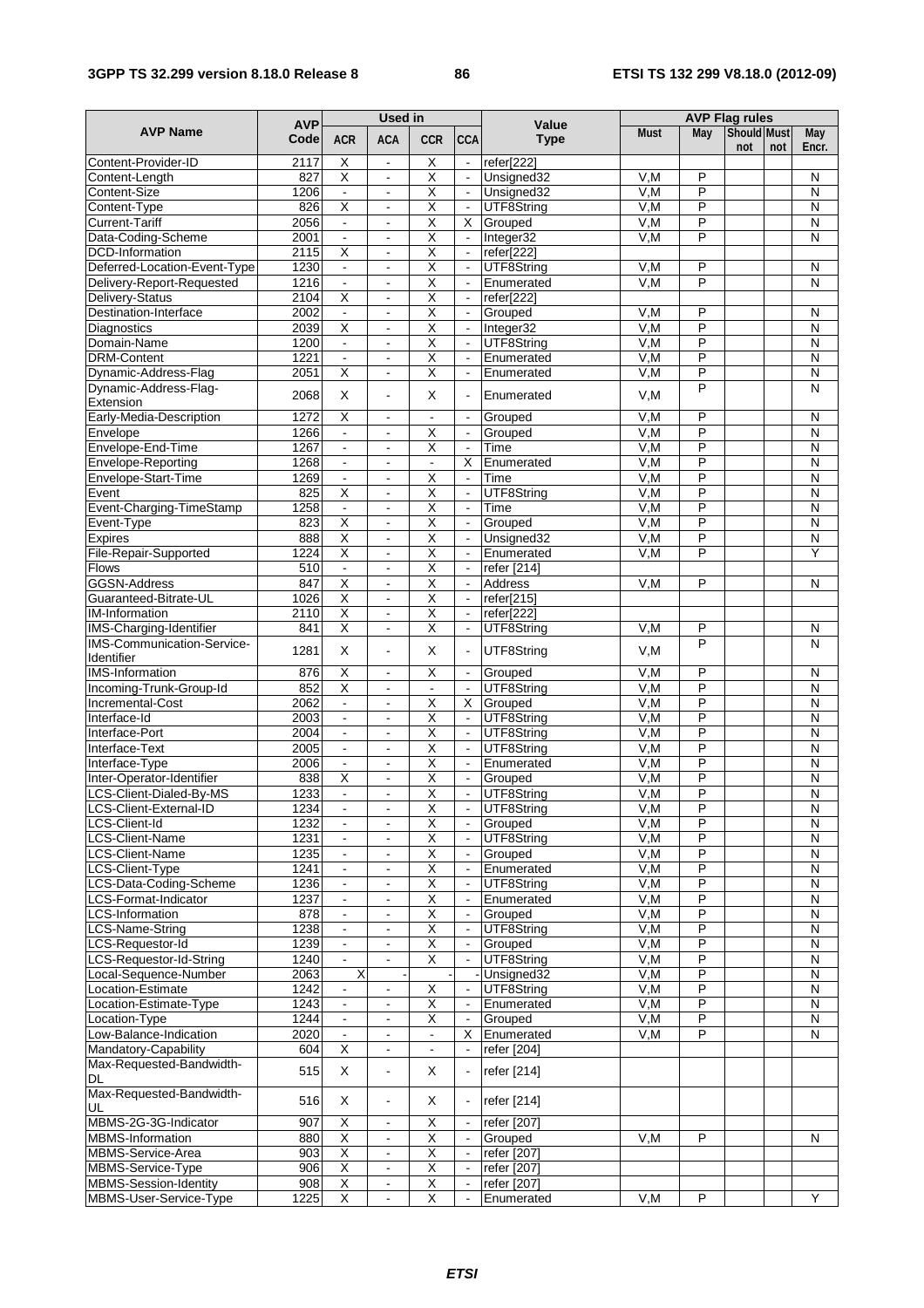#### **3GPP TS 32.299 version 8.18.0 Release 8 87 ETSI TS 132 299 V8.18.0 (2012-09)**

|                                                |                    | <b>Used in</b>                                     |                                 |                                                    |                                            |                          | <b>AVP Flag rules</b> |                                  |                    |     |                                                    |  |
|------------------------------------------------|--------------------|----------------------------------------------------|---------------------------------|----------------------------------------------------|--------------------------------------------|--------------------------|-----------------------|----------------------------------|--------------------|-----|----------------------------------------------------|--|
| <b>AVP Name</b>                                | <b>AVP</b><br>Code | <b>ACR</b>                                         | <b>ACA</b>                      | <b>CCR</b>                                         | <b>CCA</b>                                 | Value<br><b>Type</b>     | <b>Must</b>           | May                              | Should Must<br>not | not | May<br>Encr.                                       |  |
| Media-Initiator-Flag                           | 882                | Χ                                                  | $\blacksquare$                  | $\overline{\mathsf{x}}$                            | $\mathbf{r}$                               | Enumerated               | V,M                   | P                                |                    |     | N                                                  |  |
| Media-Initiator-Party                          | 1288               | Χ                                                  | $\overline{a}$                  | $\overline{\mathsf{x}}$                            | $\overline{\phantom{a}}$                   | UTF8String               | V, M                  | $\overline{P}$                   |                    |     | N                                                  |  |
| Message-Body                                   | 889                | $\overline{\mathsf{X}}$                            | $\blacksquare$                  | $\overline{\mathsf{x}}$                            | $\blacksquare$                             | Grouped                  | V, M                  | P                                |                    |     | N                                                  |  |
| Message-Class                                  | 1213               | $\blacksquare$                                     | $\overline{\phantom{a}}$        | $\overline{\mathsf{x}}$                            | $\blacksquare$                             | Grouped                  | V, M                  | $\overline{P}$                   |                    |     | $\overline{N}$                                     |  |
| Message-ID                                     | 1210               | $\omega$                                           | ä,                              | $\overline{\mathsf{x}}$                            | $\mathcal{L}^{\mathcal{A}}$                | UTF8String               | V, M                  | P                                |                    |     | $\mathsf{N}$                                       |  |
| Message-Size                                   | 1212<br>1211       | $\blacksquare$<br>$\blacksquare$                   | $\blacksquare$                  | $\overline{\mathsf{x}}$<br>$\overline{\mathsf{x}}$ | $\blacksquare$<br>$\blacksquare$           | Unsigned32               | V,M<br>V, M           | P<br>$\overline{P}$              |                    |     | N<br>N                                             |  |
| Message-Type<br>MMBox-Storage-Requested        | 1248               | $\blacksquare$                                     | $\blacksquare$                  | Χ                                                  | $\blacksquare$                             | Enumerated<br>Enumerated | V, M                  | P                                |                    |     | $\overline{N}$                                     |  |
| MM-Content-Type                                | 1203               | $\mathbf{r}$                                       | ä,                              | $\overline{\mathsf{x}}$                            | $\omega$                                   | Grouped                  | V,M                   | P                                |                    |     | $\mathsf{N}$                                       |  |
| <b>MMS-Information</b>                         | 877                | $\blacksquare$                                     | ä,                              | X                                                  | $\omega$                                   | Grouped                  | V, M                  | $\overline{P}$                   |                    |     | $\overline{N}$                                     |  |
| MMTel-SService-Type                            | 2031               | $\overline{\mathsf{X}}$                            | $\blacksquare$                  | ä,                                                 | $\omega$                                   | Unsigned32               | V, M                  | $\overline{P}$                   |                    |     | N                                                  |  |
| MMTel-Information                              | 2030               | Χ                                                  | ÷,                              | $\blacksquare$                                     | $\blacksquare$                             | Grouped                  | V, M                  | $\overline{\mathsf{P}}$          |                    |     | $\overline{\mathsf{N}}$                            |  |
| <b>MSISDN</b>                                  | 701                | $\blacksquare$                                     | $\blacksquare$                  | Χ                                                  | $\Box$                                     | refer [221]              |                       |                                  |                    |     |                                                    |  |
| <b>Next-Tariff</b>                             | 2057               |                                                    |                                 | $\overline{\mathsf{x}}$                            | $\overline{\mathsf{x}}$                    | Grouped                  | V/M                   | P                                |                    |     | $\overline{\mathsf{N}}$                            |  |
| Node-Functionality                             | 862                | $\overline{\mathsf{X}}$                            | $\mathcal{L}_\bullet$           | Χ                                                  | $\omega$                                   | Enumerated               | V, M                  | $\overline{P}$                   |                    |     | $\overline{N}$                                     |  |
| Node-Id                                        | 2064               | $\overline{\mathsf{x}}$                            | $\blacksquare$                  | $\overline{\mathsf{x}}$                            | $\omega$                                   | UTF8String               | V,M                   | P                                |                    |     | N                                                  |  |
| Number-Of-Diversions                           | 2034<br>2019       | Χ<br>$\overline{\mathsf{X}}$                       | ä,<br>÷,                        | $\overline{\phantom{a}}$<br>Χ                      | $\omega$<br>$\blacksquare$                 | Unsigned32<br>Unsigned32 | V, M<br>V, M          | $\overline{\mathsf{P}}$<br>P     |                    |     | $\overline{\mathsf{N}}$<br>$\overline{N}$          |  |
| Number-Of-Messages-Sent<br>Number-Of-Messages- |                    |                                                    |                                 |                                                    |                                            |                          |                       |                                  |                    |     |                                                    |  |
| Successfully-Exploded                          | 2111               | X                                                  | $\overline{a}$                  | X                                                  | $\blacksquare$                             | refer[222]               |                       |                                  |                    |     |                                                    |  |
| Number-Of-Messages-                            |                    |                                                    |                                 |                                                    |                                            |                          |                       |                                  |                    |     |                                                    |  |
| Successfully-Sent                              | 2112               | X                                                  | ä,                              | $\times$                                           | $\blacksquare$                             | refer[222]               |                       |                                  |                    |     |                                                    |  |
| Number-Of-Participants                         | 885                | $\overline{\mathsf{x}}$                            | $\blacksquare$                  | Χ                                                  | $\blacksquare$                             | Unsigned32               | V.M                   | P                                |                    |     | N                                                  |  |
| Number-Of-Received-Talk-                       | 1282               | X                                                  | $\ddot{\phantom{a}}$            | $\overline{a}$                                     |                                            | Unsigned32               | V,M                   | P                                |                    |     | N                                                  |  |
| <b>Bursts</b>                                  |                    |                                                    |                                 |                                                    |                                            |                          |                       |                                  |                    |     |                                                    |  |
| Number-Of-Talk-Bursts                          | 1283               | $\overline{\mathsf{x}}$                            | $\blacksquare$                  | $\mathbf{r}$                                       | $\blacksquare$                             | Unsigned32               | V, M                  | P<br>$\overline{P}$              |                    |     | $\mathsf{N}$<br>N                                  |  |
| Number-Portability-Routing-<br>Information     | 2024               | X                                                  | $\ddot{\phantom{a}}$            | X                                                  |                                            | UTF8String               | V, M                  |                                  |                    |     |                                                    |  |
| Offline-Charging                               | 1278               | $\Box$                                             | $\blacksquare$                  | $\blacksquare$                                     | X                                          | Grouped                  | V.M                   | P                                |                    |     | N                                                  |  |
| Optional-Capability                            | 605                | $\overline{\mathsf{X}}$                            | $\frac{1}{2}$                   | $\overline{\phantom{a}}$                           | $\blacksquare$                             | refer [204]              |                       |                                  |                    |     |                                                    |  |
| Originating-IOI                                | 839                | Χ                                                  | $\blacksquare$                  | $\overline{\mathsf{x}}$                            | $\omega$                                   | UTF8String               | V.M                   | P                                |                    |     | N                                                  |  |
| Originator-SCCP-Address                        | 2008               | $\omega$                                           | $\overline{\phantom{a}}$        | $\overline{\mathsf{x}}$                            | $\overline{\phantom{a}}$                   | Address                  | V.M                   | $\overline{P}$                   |                    |     | $\overline{\mathsf{N}}$                            |  |
| Originator                                     | 864                | $\overline{\mathsf{x}}$                            | $\blacksquare$                  | Χ                                                  | $\blacksquare$                             | Enumerated               | V, M                  | P                                |                    |     | N                                                  |  |
| Originator-Address                             | 886                | $\blacksquare$                                     | $\overline{a}$                  | X                                                  | $\blacksquare$                             | Grouped                  | V, M                  | $\overline{\mathsf{P}}$          |                    |     | $\overline{\mathsf{N}}$                            |  |
| Originator-Received-Address                    | 2027               | $\blacksquare$                                     | $\blacksquare$                  | $\overline{\mathsf{x}}$                            | $\omega$                                   | Grouped                  | V.M                   | P                                |                    |     | $\overline{N}$                                     |  |
| Originator-Interface                           | 2009               | $\blacksquare$                                     | $\blacksquare$                  | $\overline{\mathsf{x}}$                            | $\blacksquare$                             | Grouped                  | V,M                   | P                                |                    |     | N                                                  |  |
| Outgoing-Trunk-Group-Id                        | 853                | Χ                                                  | $\blacksquare$                  | $\blacksquare$                                     | $\Box$                                     | UTF8String               | V, M                  | $\overline{P}$                   |                    |     | $\overline{\mathsf{N}}$                            |  |
| Participant-Access-Priority                    | 1259               | $\overline{\mathsf{X}}$                            | $\blacksquare$                  | Χ                                                  | $\blacksquare$                             | Enumerated               | V, M                  | $\overline{P}$                   |                    |     | $\overline{\mathsf{N}}$                            |  |
| Participant-Action-Type                        | 2049               | Χ                                                  | $\overline{\phantom{a}}$        | $\blacksquare$                                     | $\blacksquare$                             | Enumerated               | V, M                  | $\overline{P}$                   |                    |     | $\overline{\mathsf{N}}$                            |  |
| Participant-Group<br>Participants-Involved     | 1260               | Χ                                                  | $\blacksquare$                  | $\overline{\mathsf{x}}$<br>$\overline{\mathsf{x}}$ | $\blacksquare$                             | Grouped                  | V, M                  | $\overline{P}$<br>$\overline{P}$ |                    |     | $\overline{\mathsf{N}}$<br>$\overline{\mathsf{N}}$ |  |
| PDG-Address                                    | 887<br>895         | $\overline{\mathsf{X}}$<br>$\overline{\mathsf{x}}$ | $\ddot{\phantom{a}}$            | $\overline{\mathsf{x}}$                            | $\overline{\phantom{a}}$<br>$\blacksquare$ | UTF8String<br>Address    | V, M<br>V, M          | $\overline{\mathsf{P}}$          |                    |     | $\overline{\mathsf{N}}$                            |  |
| PDG-Charging-Id                                | 896                | Χ                                                  | $\blacksquare$                  | $\overline{\mathsf{x}}$                            | $\blacksquare$                             | Unsigned32               | V, M                  | P                                |                    |     | $\overline{N}$                                     |  |
| PDN-Connection-Charging-ID                     | 2050               | х                                                  |                                 | х                                                  |                                            | Unsigned32               | v,M                   | ۲                                |                    |     | ${\sf N}$                                          |  |
| PDP-Address                                    | 1227               | X                                                  | $\blacksquare$                  | $\overline{\mathsf{x}}$                            |                                            | <b>Address</b>           | V,M                   | P                                |                    |     | Y                                                  |  |
| PDP-Context-Type                               | 1247               | Χ                                                  | $\blacksquare$                  | $\overline{\mathsf{X}}$                            | $\blacksquare$                             | Enumerated               | V,M                   | P                                |                    |     | N                                                  |  |
| PoC-Change-Condition                           | 1261               | Χ                                                  |                                 | $\blacksquare$                                     |                                            | Enumerated               | V, M                  | $\overline{\mathsf{P}}$          |                    |     | $\mathsf{N}$                                       |  |
| PoC-Change-Time                                | 1262               | $\overline{\mathsf{X}}$                            | $\blacksquare$                  | $\Box$                                             | $\omega$                                   | Time                     | V, M                  | P                                |                    |     | $\overline{N}$                                     |  |
| PoC-Controlling-Address                        | 858                | $\overline{\mathsf{X}}$                            |                                 | $\overline{\mathsf{x}}$                            |                                            | UTF8String               | V,M                   | P                                |                    |     | $\mathsf{N}$                                       |  |
| PoC-Event-Type                                 | 2025               | Χ                                                  |                                 | Χ                                                  |                                            | Enumerated               | V, M                  | $\overline{\mathsf{P}}$          |                    |     | $\overline{N}$                                     |  |
| PoC-Group-Name                                 | 859                | $\overline{X}$                                     |                                 | $\overline{\mathsf{x}}$                            |                                            | UTF8String               | V, M                  | P                                |                    |     | $\mathsf{N}$                                       |  |
| PoC-Information                                | 879                | $\overline{\mathsf{X}}$                            | $\blacksquare$                  | $\overline{\mathsf{X}}$                            |                                            | Grouped                  | V, M                  | P                                |                    |     | $\mathsf{N}$                                       |  |
| PoC-Server-Role                                | 883                | χ                                                  | $\blacksquare$                  | $\overline{\mathsf{X}}$                            | $\blacksquare$                             | Enumerated               | V, M                  | $\overline{P}$                   |                    |     | $\overline{N}$                                     |  |
| PoC-Session-Id                                 | 1229               | $\overline{\mathsf{X}}$                            | $\blacksquare$                  | Χ                                                  |                                            | UTF8String               | V,M                   | P                                |                    |     | $\mathsf{N}$                                       |  |
| PoC-Session-Initiation-type                    | 1277               | $\overline{\mathsf{X}}$                            | ÷                               | $\overline{\mathsf{X}}$                            |                                            | Enumerated               | V, M                  | $\overline{P}$                   |                    |     | N                                                  |  |
| PoC-Session-Type<br>PoC-User-Role              | 884<br>1252        | $\overline{\mathsf{X}}$<br>$\overline{\mathsf{X}}$ | ÷,                              | χ<br>$\overline{\mathsf{X}}$                       | $\blacksquare$                             | Enumerated               | V, M                  | P<br>P                           |                    |     | $\overline{N}$<br>${\sf N}$                        |  |
| PoC-User-Role-IDs                              | 1253               | $\overline{\mathsf{X}}$                            | $\blacksquare$<br>$\frac{1}{2}$ | $\overline{\mathsf{x}}$                            | $\blacksquare$<br>$\blacksquare$           | Grouped<br>UTF8String    | V,M<br>V,M            | P                                |                    |     | $\mathsf{N}$                                       |  |
| PoC-User-Role-info-Units                       | 1254               | $\overline{X}$                                     | $\blacksquare$                  | $\overline{\mathsf{x}}$                            | $\blacksquare$                             | Enumerated               | V, M                  | P                                |                    |     | N                                                  |  |
| Positioning-Data                               | 1245               | $\blacksquare$                                     | ۰                               | $\overline{X}$                                     | $\blacksquare$                             | UTF8String               | V, M                  | P                                |                    |     | ${\sf N}$                                          |  |
| Priority                                       | 1209               | $\blacksquare$                                     | ÷.                              | χ                                                  | $\omega$                                   | Enumerated               | V,M                   | $\overline{P}$                   |                    |     | $\overline{\mathsf{N}}$                            |  |
| Priority-Level                                 | 1046               | Χ                                                  | $\blacksquare$                  | $\overline{\mathsf{x}}$                            |                                            | refer [215]              |                       |                                  |                    |     |                                                    |  |
| PS-Append-Free-Format-Data                     | 867                | Χ                                                  | $\blacksquare$                  | $\blacksquare$                                     | X                                          | Enumerated               | V,M                   | P                                |                    |     | N                                                  |  |
| PS-Free-Format-Data                            | 866                | $\overline{\mathsf{X}}$                            | $\blacksquare$                  | $\blacksquare$                                     | X                                          | OctetString              | V, M                  | P                                |                    |     | ${\sf N}$                                          |  |
| PS-Furnish-Charging-                           | 865                | X                                                  | $\blacksquare$                  | $\blacksquare$                                     | X                                          | Grouped                  | V,M                   | P                                |                    |     | N                                                  |  |
| Information                                    |                    |                                                    |                                 |                                                    |                                            |                          |                       |                                  |                    |     |                                                    |  |
| PS-Information                                 | 874                | X                                                  | $\blacksquare$                  | $\overline{\mathsf{x}}$                            | X                                          | Grouped                  | V, M                  | P                                |                    |     | $\mathsf{N}$                                       |  |
| QoS-Information                                | 1016               | Χ                                                  | $\blacksquare$                  | Χ                                                  | $\blacksquare$                             | refer [215]              |                       |                                  |                    |     |                                                    |  |
| QoS-Class-Identifier                           | 1028               | $\overline{\mathsf{X}}$                            | ÷                               | $\overline{\mathsf{X}}$                            | $\blacksquare$                             | refer [215]              |                       |                                  |                    |     |                                                    |  |
| Quota-Consumption-Time                         | 881                | $\blacksquare$                                     | $\blacksquare$                  | $\blacksquare$                                     | Χ                                          | Unsigned32               | V,M                   | P                                |                    |     | N                                                  |  |
| Quota-Holding-Time                             | 871                | $\blacksquare$                                     | $\blacksquare$                  | $\blacksquare$                                     | X                                          | Unsigned32               | V, M                  | $\overline{\mathsf{P}}$          |                    |     | $\overline{N}$                                     |  |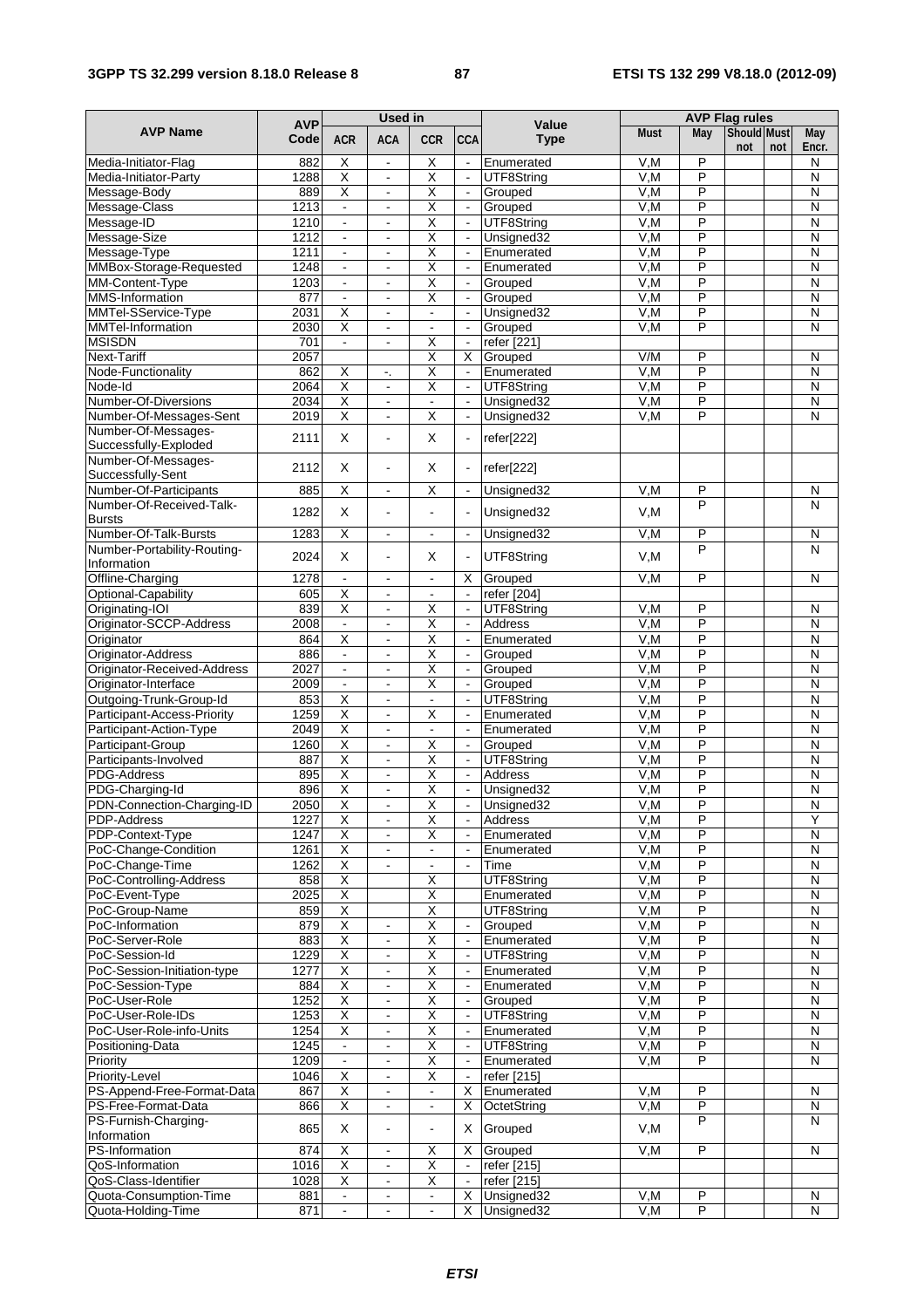#### **3GPP TS 32.299 version 8.18.0 Release 8 88 ETSI TS 132 299 V8.18.0 (2012-09)**

|                                                  |                    | <b>Used in</b>                                     |                                               |                                           |                                            |                          | <b>AVP Flag rules</b> |                              |                    |     |                                           |  |
|--------------------------------------------------|--------------------|----------------------------------------------------|-----------------------------------------------|-------------------------------------------|--------------------------------------------|--------------------------|-----------------------|------------------------------|--------------------|-----|-------------------------------------------|--|
| <b>AVP Name</b>                                  | <b>AVP</b><br>Code | <b>ACR</b>                                         | <b>ACA</b>                                    | <b>CCR</b>                                | <b>CCA</b>                                 | Value<br><b>Type</b>     | <b>Must</b>           | May                          | Should Must<br>not | not | <b>May</b><br>Encr.                       |  |
| RAI                                              | 909                | X                                                  | $\blacksquare$                                | X                                         | $\blacksquare$                             | refer [207]              |                       |                              |                    |     |                                           |  |
| Rate-Element                                     | 2058               | $\mathbf{u}$                                       | $\blacksquare$                                | $\overline{\mathsf{x}}$                   | $\overline{\mathsf{x}}$                    | Grouped                  | V.M                   | P                            |                    |     | $\mathsf{N}$                              |  |
| Read-Reply-Report-<br>Requested                  | 1222               | L.                                                 | $\overline{a}$                                | X                                         | $\overline{\phantom{a}}$                   | Enumerated               | V,M                   | $\overline{P}$               |                    |     | N                                         |  |
| Received-Talk-Burst-Time                         | 1284               | X                                                  | $\blacksquare$                                | $\blacksquare$                            | $\blacksquare$                             | Unsigned32               | V, M                  | P                            |                    |     | N                                         |  |
| Received-Talk-Burst-Volume                       | 1285               | $\overline{\mathsf{x}}$                            | ä,                                            | $\mathbf{r}$                              | $\mathbb{Z}^2$                             | Unsigned32               | V,M                   | P                            |                    |     | N                                         |  |
| Recipient-Address                                | 1201               | $\blacksquare$                                     | $\blacksquare$                                | $\overline{\mathsf{x}}$                   | $\omega$                                   | Grouped                  | V,M                   | $\overline{P}$               |                    |     | $\overline{\mathsf{N}}$                   |  |
| Recipient-Info                                   | 2026               | $\blacksquare$                                     | $\blacksquare$                                | Χ                                         | $\blacksquare$                             | Grouped                  | V, M                  | $\overline{P}$               |                    |     | $\overline{\mathsf{N}}$                   |  |
| Recipient-Received-Address                       | 2028               | $\blacksquare$                                     | $\blacksquare$                                | Χ                                         | $\blacksquare$                             | Grouped                  | V, M                  | $\overline{\mathsf{P}}$      |                    |     | $\overline{\mathsf{N}}$                   |  |
| Recipient-SCCP-Address                           | 2010               | $\blacksquare$                                     | $\blacksquare$                                | $\overline{X}$                            | $\Box$                                     | Address                  | V, M                  | P                            |                    |     | $\mathsf{N}$                              |  |
| Refund-Information                               | 2022               | $\blacksquare$                                     | ä,                                            | $\overline{\mathsf{x}}$                   | X                                          | OctetString              | V,M                   | P                            |                    |     | N                                         |  |
| Remaining-Balance                                | 2021               | $\blacksquare$                                     | $\blacksquare$                                | $\blacksquare$                            | X                                          | Grouped                  | V,M                   | $\overline{P}$               |                    |     | $\overline{\mathsf{N}}$                   |  |
| Reply-Applic-ID                                  | 1223               | $\blacksquare$                                     | $\blacksquare$                                | $\overline{\mathsf{x}}$                   | $\omega$                                   | UTF8String               | V, M                  | P                            |                    |     | $\overline{\mathsf{N}}$                   |  |
| Reply-Path-Requested                             | 2011               | $\blacksquare$                                     | $\overline{\phantom{a}}$                      | Χ                                         | $\overline{\phantom{a}}$                   | Enumerated               | V, M                  | $\overline{\mathsf{P}}$      |                    |     | $\overline{\mathsf{N}}$                   |  |
| Reporting-Reason                                 | 872                | $\blacksquare$                                     | $\blacksquare$                                | Χ<br>$\overline{\mathsf{x}}$              | $\omega$<br>$\omega$                       | Enumerated               | V, M                  | P<br>P                       |                    |     | $\overline{N}$                            |  |
| Requested-Party-Address<br>Required-MBMS-Bearer- | 1251               | Χ                                                  | $\blacksquare$                                |                                           |                                            | UTF8String               | V,M                   |                              |                    |     | N                                         |  |
| Capabilities                                     | 901                | X                                                  | ä,                                            | X                                         | $\blacksquare$                             | refer [207]              |                       |                              |                    |     |                                           |  |
| Role-Of-Node                                     | 829                | $\overline{\mathsf{x}}$                            | $\blacksquare$                                | $\overline{\mathsf{x}}$                   | $\blacksquare$                             | Enumerated               | V, M                  | P                            |                    |     | N                                         |  |
| Scale-Factor                                     | 2059               | $\omega$                                           | ä,                                            | $\overline{\mathsf{x}}$                   | X                                          | Grouped                  | V.M                   | P<br>P                       |                    |     | $\overline{\mathsf{N}}$                   |  |
| SDP-Answer-Timestamp                             | 1275<br>843        | $\overline{\mathsf{X}}$<br>$\overline{\mathsf{x}}$ | $\blacksquare$<br>L.                          | $\blacksquare$<br>$\overline{\mathsf{x}}$ | $\omega$<br>$\overline{\phantom{a}}$       | Time                     | V,M<br>V, M           | $\overline{P}$               |                    |     | N<br>N                                    |  |
| SDP-Media-Component<br>SDP-Media-Description     | 845                | $\overline{\mathsf{x}}$                            | $\blacksquare$                                | X                                         | $\omega$                                   | Grouped<br>UTF8String    | V, M                  | P                            |                    |     | N                                         |  |
| SDP-Media-Name                                   | 844                | Χ                                                  | $\blacksquare$                                | $\overline{\mathsf{x}}$                   | $\blacksquare$                             | UTF8String               | V, M                  | $\overline{P}$               |                    |     | $\overline{N}$                            |  |
| SDP-Offer-Timestamp                              | 1274               | Χ                                                  | $\blacksquare$                                | $\Box$                                    | $\mathbb{Z}^2$                             | Time                     | V, M                  | $\overline{P}$               |                    |     | $\overline{\mathsf{N}}$                   |  |
| SDP-Session-Description                          | 842                | $\overline{\mathsf{x}}$                            | $\blacksquare$                                | Χ                                         | $\blacksquare$                             | UTF8String               | V, M                  | $\overline{P}$               |                    |     | $\overline{N}$                            |  |
| SDP-TimeStamps                                   | 1273               | $\overline{\mathsf{x}}$                            | ÷,                                            | $\blacksquare$                            | $\blacksquare$                             | Grouped                  | V, M                  | $\overline{\mathsf{P}}$      |                    |     | $\overline{\mathsf{N}}$                   |  |
| SDP-Type                                         | 2036               | $\overline{\mathsf{x}}$                            | $\blacksquare$                                | Χ                                         | $\blacksquare$                             | Enumerated               | V, M                  | $\overline{P}$               |                    |     | $\overline{\mathsf{N}}$                   |  |
| Served-Party-IP-Address                          | 848                | Χ                                                  | $\blacksquare$                                | $\blacksquare$                            | $\blacksquare$                             | <b>Address</b>           | V,M                   | P                            |                    |     | N                                         |  |
| Server-Capabilities                              | 603                | Χ                                                  | ä,                                            | $\mathbf{r}$                              | $\sim$                                     | refer [204]              |                       |                              |                    |     |                                           |  |
| Server-Name                                      | 602                | $\overline{\mathsf{x}}$                            | $\blacksquare$                                | $\blacksquare$                            | $\blacksquare$                             | refer [204]              |                       |                              |                    |     |                                           |  |
| Service-Data-Container                           | 2040               | $\overline{\mathsf{x}}$                            | $\overline{\phantom{a}}$                      | $\blacksquare$                            | $\sim$                                     | Grouped                  | V,M                   | P                            |                    |     | N                                         |  |
| Service-Generic-Information                      | 1256               | Χ                                                  | ä,                                            | Χ                                         | $\omega$                                   | Refer[222]               |                       |                              |                    |     |                                           |  |
| Service-Id                                       | 855                | $\overline{\mathsf{x}}$                            | ä,                                            | $\overline{\mathsf{x}}$                   | $\blacksquare$                             | UTF8String               | V,M                   | P<br>$\overline{\mathsf{P}}$ |                    |     | N                                         |  |
| Service-Information<br>Service-Mode              | 873<br>2032        | Χ<br>$\overline{\mathsf{X}}$                       | ä,                                            | $\overline{\mathsf{x}}$<br>$\blacksquare$ | X<br>$\blacksquare$                        | Grouped                  | V, M<br>V, M          | P                            |                    |     | $\overline{\mathsf{N}}$<br>$\overline{N}$ |  |
| Service-Specific-Data                            | 863                | $\overline{\mathsf{x}}$                            | $\overline{\phantom{a}}$<br>$\blacksquare$    | $\blacksquare$                            | $\omega$                                   | Unsigned32<br>UTF8String | V, M                  | $\overline{P}$               |                    |     | $\overline{\mathsf{N}}$                   |  |
| Service-Specific-Info                            | 1249               | Χ                                                  | ä,                                            | $\blacksquare$                            | $\mathbb{Z}^2$                             | Grouped                  | V, M                  | $\overline{P}$               |                    |     | $\overline{\mathsf{N}}$                   |  |
| Service-Specific-Type                            | 1257               | $\overline{\mathsf{X}}$                            | $\blacksquare$                                | $\blacksquare$                            | $\blacksquare$                             | Unsigned32               | V,M                   | P                            |                    |     | $\overline{N}$                            |  |
| Serving-Node-Type                                | 2047               | $\overline{\mathsf{x}}$                            | $\blacksquare$                                | Χ                                         | $\blacksquare$                             | Enumerated               | V, M                  | P                            |                    |     | N                                         |  |
| Session-Priority                                 | 650                | $\overline{\mathsf{X}}$                            | $\blacksquare$                                | X                                         | $\omega$                                   | Refer [204]              |                       |                              |                    |     |                                           |  |
| <b>SGSN-Address</b>                              | 1228               | $\overline{\mathsf{x}}$                            | $\blacksquare$                                | $\overline{\mathsf{x}}$                   | $\omega$                                   | <b>Address</b>           | V,M                   | P                            |                    |     | $\mathsf{N}$                              |  |
| <b>SGW-Address</b>                               | 2067               | $\overline{\mathsf{x}}$                            | ä,                                            | $\blacksquare$                            | $\blacksquare$                             | Address                  | V, M                  | $\overline{P}$               |                    |     | $\mathsf{N}$                              |  |
| SGW-Change                                       | 2065               | х                                                  | ۳                                             | $\blacksquare$                            |                                            | Enumerated               | V,M                   | P                            |                    |     | N                                         |  |
| SIP-Method                                       | 824                | χ                                                  |                                               | $\overline{\mathsf{x}}$                   |                                            | UTF8String               | V, M                  | $\overline{P}$               |                    |     | $\overline{N}$                            |  |
| SIP-Request-Timestamp                            | 834                | $\overline{\mathsf{X}}$                            | ÷,                                            | $\overline{\mathsf{X}}$                   | $\blacksquare$                             | Time                     | V, M                  | P                            |                    |     | $\mathsf{N}$                              |  |
| SIP-Response-Timestamp                           | 835<br>2012        | $\overline{\mathsf{X}}$                            | $\blacksquare$                                | $\overline{\mathsf{X}}$                   | $\blacksquare$                             | Time                     | V,M                   | P<br>$\overline{P}$          |                    |     | ${\sf N}$                                 |  |
| SM-Discharge-Time<br>SM-Message-Type             | 2007               | ä,<br>÷                                            | $\frac{1}{2}$<br>$\qquad \qquad \blacksquare$ | Χ<br>$\overline{\mathsf{x}}$              | $\overline{\phantom{a}}$<br>$\blacksquare$ | Time<br>Enumerated       | V,M<br>V,M            | P                            |                    |     | $\mathsf{N}$<br>N                         |  |
| SM-Protocol-ID                                   | 2013               | $\blacksquare$                                     | $\overline{\phantom{a}}$                      | $\overline{\mathsf{x}}$                   |                                            | OctetString              | V, M                  | $\overline{P}$               |                    |     | $\mathsf{N}$                              |  |
| <b>SMSC-Address</b>                              | 2017               | $\blacksquare$                                     | $\blacksquare$                                | χ                                         | $\omega$                                   | Address                  | V, M                  | P                            |                    |     | $\mathsf{N}$                              |  |
| SMS-Information                                  | 2000               | $\blacksquare$                                     | $\blacksquare$                                | $\overline{\mathsf{x}}$                   | $\blacksquare$                             | Grouped                  | V,M                   | P                            |                    |     | $\mathsf{N}$                              |  |
| SMS-Node                                         | 2016               | $\blacksquare$                                     | $\blacksquare$                                | Χ                                         | $\blacksquare$                             | Enumerated               | V, M                  | $\overline{\mathsf{P}}$      |                    |     | N                                         |  |
| SM-Service-Type                                  | 2029               | $\blacksquare$                                     | $\blacksquare$                                | $\overline{\mathsf{X}}$                   | $\blacksquare$                             | Enumerated               | V, M                  | P                            |                    |     | $\mathsf{N}$                              |  |
| <b>SM-Status</b>                                 | 2014               | $\blacksquare$                                     | $\blacksquare$                                | $\overline{X}$                            | $\blacksquare$                             | OctetString              | V,M                   | P                            |                    |     | ${\sf N}$                                 |  |
| SM-User-Data-Header                              | 2015               | $\blacksquare$                                     | $\blacksquare$                                | $\overline{\mathsf{x}}$                   | $\overline{\phantom{a}}$                   | OctetString              | V, M                  | $\overline{P}$               |                    |     | ${\sf N}$                                 |  |
| Start-Time                                       | 2041               | X                                                  | $\blacksquare$                                | $\blacksquare$                            | $\blacksquare$                             | Time                     | V, M                  | P                            |                    |     | N                                         |  |
| Stop-Time                                        | 2042               | $\overline{\mathsf{X}}$                            | ÷                                             |                                           | ÷,                                         | Time                     | V, M                  | $\overline{P}$               |                    |     | $\mathsf{N}$                              |  |
| Submission-Time                                  | 1202               | $\blacksquare$                                     | $\blacksquare$                                | $\overline{\mathsf{x}}$                   | $\blacksquare$                             | Time                     | V, M                  | P                            |                    |     | $\overline{N}$                            |  |
| Subscriber-Role                                  | 2033               | X                                                  | $\blacksquare$                                | $\blacksquare$                            | $\blacksquare$                             | Enumerated               | V,M                   | P                            |                    |     | ${\sf N}$                                 |  |
| Supplementary-Service                            | 2048               | $\overline{\mathsf{x}}$                            | $\blacksquare$                                | $\blacksquare$                            | $\blacksquare$                             | Grouped                  | V,M                   | $\overline{P}$<br>P          |                    |     | N                                         |  |
| Talk-Burst-Exchange<br>Talk-Burst-Time           | 1255<br>1286       | Χ<br>$\overline{\mathsf{X}}$                       | $\blacksquare$<br>$\blacksquare$              | $\blacksquare$                            | $\blacksquare$                             | Grouped<br>Unsigned32    | V,M<br>V, M           | $\overline{\mathsf{P}}$      |                    |     | N<br>$\mathsf{N}$                         |  |
| Talk-Burst-Volume                                | 1287               | $\overline{\mathsf{x}}$                            | ÷.                                            | $\blacksquare$                            | $\omega$                                   | Unsigned32               | V, M                  | $\overline{P}$               |                    |     | ${\sf N}$                                 |  |
| Tariff-Information                               | 2060               | $\blacksquare$                                     | $\overline{\phantom{a}}$                      | $\overline{\mathsf{x}}$                   | X                                          | Grouped                  | V, M                  | P                            |                    |     | N                                         |  |
| Terminal-Information                             | 1401               | $\overline{\mathsf{X}}$                            | $\blacksquare$                                | $\overline{X}$                            | $\overline{\phantom{a}}$                   | refer [219]              |                       |                              |                    |     |                                           |  |
| Terminating-IOI                                  | 840                | $\overline{\mathsf{X}}$                            | $\blacksquare$                                | $\overline{\mathsf{X}}$                   | $\blacksquare$                             | UTF8String               | V,M                   | P                            |                    |     | N                                         |  |
| Time-First-Usage                                 | 2043               | $\overline{\mathsf{x}}$                            | $\blacksquare$                                | $\blacksquare$                            | $\blacksquare$                             | Time                     | V, M                  | $\overline{\mathsf{P}}$      |                    |     | N                                         |  |
| Time-Last-Usage                                  | 2044               | X                                                  | $\blacksquare$                                | $\blacksquare$                            | $\omega$                                   | Time                     | V, M                  | $\overline{P}$               |                    |     | ${\sf N}$                                 |  |
| Time-Quota-Mechanism                             | 1270               | $\blacksquare$                                     | $\qquad \qquad \blacksquare$                  | $\blacksquare$                            | X                                          | Grouped                  | V,M                   | P                            |                    |     | $\mathsf{N}$                              |  |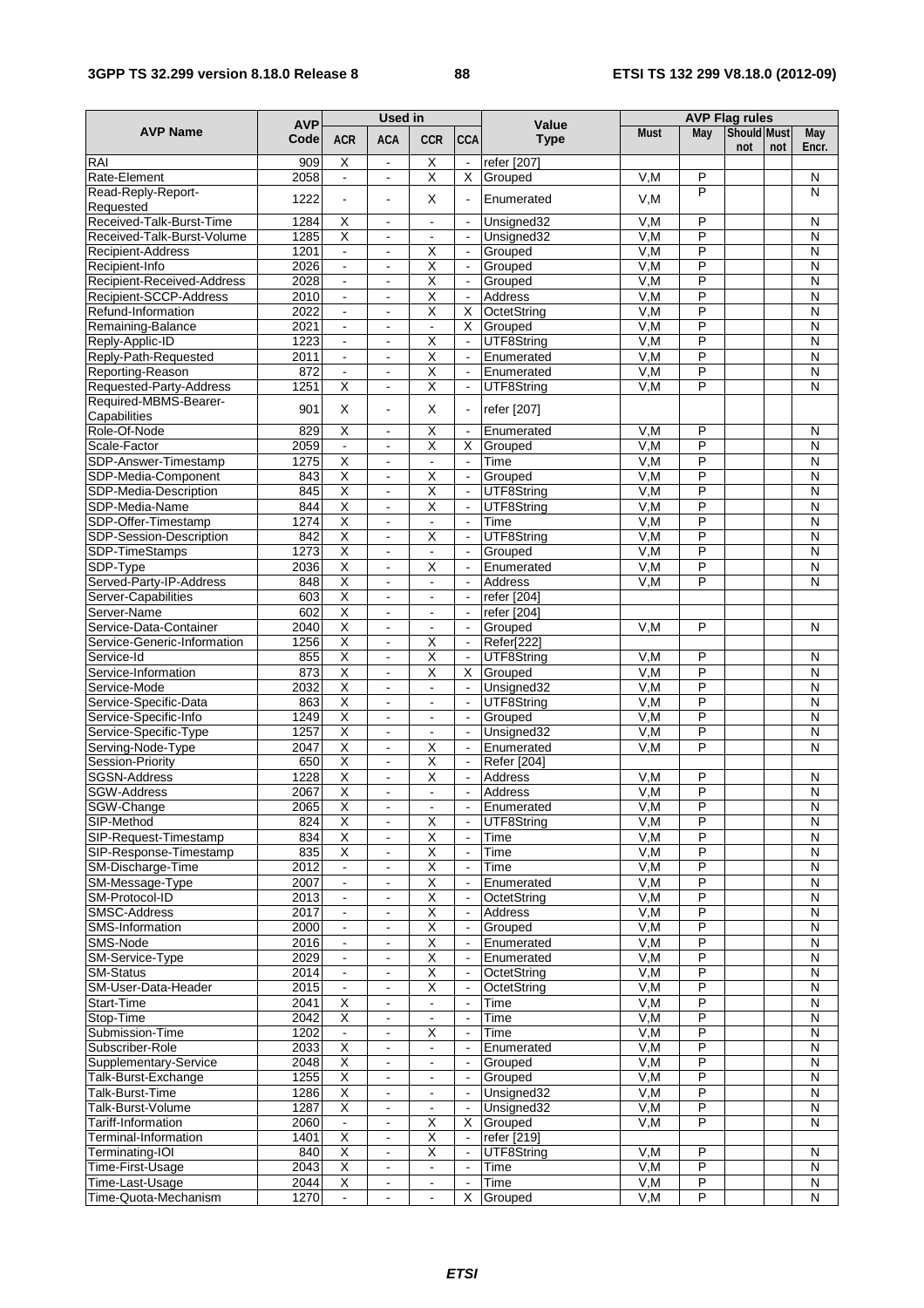#### **3GPP TS 32.299 version 8.18.0 Release 8 89 ETSI TS 132 299 V8.18.0 (2012-09)**

|                                       | <b>AVP</b> | <b>Used in</b>          |                          |                         |                          | Value                  | <b>AVP Flag rules</b> |                         |                    |     |                         |  |  |
|---------------------------------------|------------|-------------------------|--------------------------|-------------------------|--------------------------|------------------------|-----------------------|-------------------------|--------------------|-----|-------------------------|--|--|
| <b>AVP Name</b>                       | Code       | <b>ACR</b>              | <b>ACA</b>               | <b>CCR</b>              | <b>CCA</b>               | <b>Type</b>            | <b>Must</b>           | May                     | <b>Should Must</b> |     | May                     |  |  |
|                                       |            |                         |                          |                         |                          |                        |                       |                         | not                | not | Encr.                   |  |  |
| Time-Quota-Threshold                  | 868        |                         | ÷                        | $\blacksquare$          | Х                        | Unsigned <sub>32</sub> | V,M                   | P                       |                    |     | N                       |  |  |
| Time-Quota-Type                       | 1271       |                         |                          |                         | X                        | Enumerated             | V,M                   | P                       |                    |     | N                       |  |  |
| Time-Stamps                           | 833        | X                       | $\blacksquare$           | X                       | $\blacksquare$           | Grouped                | V,M                   | $\overline{P}$          |                    |     | N                       |  |  |
| Time-Usage                            | 2045       | $\overline{\mathsf{x}}$ | $\blacksquare$           | $\mathbf{r}$            | $\blacksquare$           | Unsigned32             | V.M                   | P                       |                    |     | $\overline{\mathsf{N}}$ |  |  |
| <b>TMGI</b>                           | 900        | $\overline{\mathsf{x}}$ | L,                       | X                       |                          | refer [207]            |                       |                         |                    |     |                         |  |  |
| <b>Token-Text</b>                     | 1215       | ÷.                      | $\blacksquare$           | $\overline{\mathsf{x}}$ | $\blacksquare$           | UTF8String             | V,M                   | P                       |                    |     | N                       |  |  |
| Total-Number-Of-Messages-<br>Exploded | 2113       | X                       | L,                       | X                       | ۰                        | refer[222]             |                       |                         |                    |     |                         |  |  |
| Total-Number-Of-Messages-<br>Sent     | 2114       | X                       | ä,                       | X                       |                          | refer[222]             |                       |                         |                    |     |                         |  |  |
| Traffic-Data-Volumes                  | 2046       | X                       | $\blacksquare$           | $\blacksquare$          |                          | Grouped                | V.M                   | P                       |                    |     | N                       |  |  |
| Trigger                               | 1264       | ÷                       | ä,                       | $\overline{\mathsf{x}}$ | $\overline{\mathsf{x}}$  | Grouped                | V.M                   | $\overline{P}$          |                    |     | N                       |  |  |
| <b>Trigger-Type</b>                   | 870        |                         |                          | $\overline{\mathsf{x}}$ | $\overline{\mathsf{x}}$  | Enumerated             | V,M                   | $\overline{\mathsf{P}}$ |                    |     | N                       |  |  |
| Trunk-Group-Id                        | 851        | $\overline{\mathsf{x}}$ | $\overline{a}$           | $\blacksquare$          | $\blacksquare$           | Grouped                | V,M                   | P                       |                    |     | N                       |  |  |
| Type-Number                           | 1204       |                         | L,                       | Χ                       |                          | Enumerated             | V,M                   | $\overline{P}$          |                    |     | N                       |  |  |
| Unit-Cost                             | 2061       | ÷.                      | $\blacksquare$           | $\overline{\mathsf{x}}$ | Χ                        | Grouped                | V,M                   | P                       |                    |     | N                       |  |  |
| Unit-Quota-Threshold                  | 1226       |                         |                          |                         | X                        | Unsigned32             | V,M                   | P                       |                    |     | N                       |  |  |
| User-Data                             | 606        | $\overline{\mathsf{x}}$ | $\blacksquare$           | $\overline{a}$          | $\blacksquare$           | refer [204]            | V,M                   | $\overline{P}$          |                    |     | N                       |  |  |
| User-Participating-Type               | 1279       | $\overline{\mathsf{x}}$ | $\blacksquare$           | $\overline{\mathsf{x}}$ |                          | Enumerated             | V,M                   | $\overline{P}$          |                    |     | $\overline{N}$          |  |  |
| User-Session-Id                       | 830        | $\overline{\mathsf{x}}$ | ä,                       | $\overline{\mathsf{x}}$ |                          | UTF8String             | V,M                   | P                       |                    |     | N                       |  |  |
| VAS-Id                                | 1102       |                         | ÷,                       | $\overline{\mathsf{x}}$ | $\blacksquare$           | refer [213]            |                       |                         |                    |     |                         |  |  |
| VASP-Id                               | 1101       | ÷.                      | $\blacksquare$           | $\overline{\mathsf{x}}$ | $\blacksquare$           | refer [213]            |                       |                         |                    |     |                         |  |  |
| Volume-Quota-Threshold                | 869        | $\blacksquare$          | L,                       | $\blacksquare$          | X                        | Unsigned32             | V.M                   | P                       |                    |     | N                       |  |  |
| <b>WAG-Address</b>                    | 890        | Χ                       | L,                       | $\overline{\mathsf{x}}$ |                          | Address                | V,M                   | $\overline{P}$          |                    |     | N                       |  |  |
| <b>WAG-PLMN-Id</b>                    | 891        | $\overline{\mathsf{x}}$ | $\overline{\phantom{a}}$ | $\overline{\mathsf{x}}$ | $\blacksquare$           | OctetString            | V.M                   | P                       |                    |     | N                       |  |  |
| <b>WLAN-Information</b>               | 875        | $\overline{\mathsf{x}}$ | $\overline{\phantom{a}}$ | $\overline{\mathsf{x}}$ | $\overline{\phantom{a}}$ | Grouped                | V,M                   | P                       |                    |     | N                       |  |  |
| <b>WLAN-Radio-Container</b>           | 892        | $\overline{\mathsf{x}}$ | L,                       | $\overline{\mathsf{x}}$ | $\blacksquare$           | Grouped                | V,M                   | P                       |                    |     | N                       |  |  |
| <b>WLAN-Session-Id</b>                | 1246       | $\overline{\mathsf{x}}$ |                          | $\overline{\mathsf{x}}$ |                          | UTF8String             | V,M                   | $\overline{P}$          |                    |     | N                       |  |  |
| <b>WLAN-Technology</b>                | 893        | Χ                       | $\blacksquare$           | Χ                       | $\blacksquare$           | Unsigned32             | V,M                   | $\overline{P}$          |                    |     | N                       |  |  |
| <b>WLAN-UE-Local-IPAddress</b>        | 894        | $\overline{\mathsf{x}}$ | ä,                       | $\overline{\mathsf{x}}$ | ÷.                       | <b>Address</b>         | V.M                   | $\overline{\mathsf{P}}$ |                    |     | N                       |  |  |

# 7.2.1 Adaptations AVP

The *Adaptations* AVP (AVP code 1217) is of type Enumerated and indicates whether the originator allows adaptation of the content (default Yes).

The values indicating whether adaptations are allowed are:

- 0 Yes
- 1 No

### 7.2.2 Access-Network-Information AVP

The *Access-Network-Information* AVP (AVP code 1263) is of type OctetString and indicates the SIP P-header "P-Access-Network-Information".

### 7.2.2A Accumulated-Cost AVP

The *Accumulated-Cost* AVP (AVP code 2052) is of type Grouped and holds the accumulated cost for the ongoing session.

It has the following ABNF grammar:

Accumulated-Cost:: =  $\langle$  AVP Header: 2052 > { Value-Digits } [ Exponent ]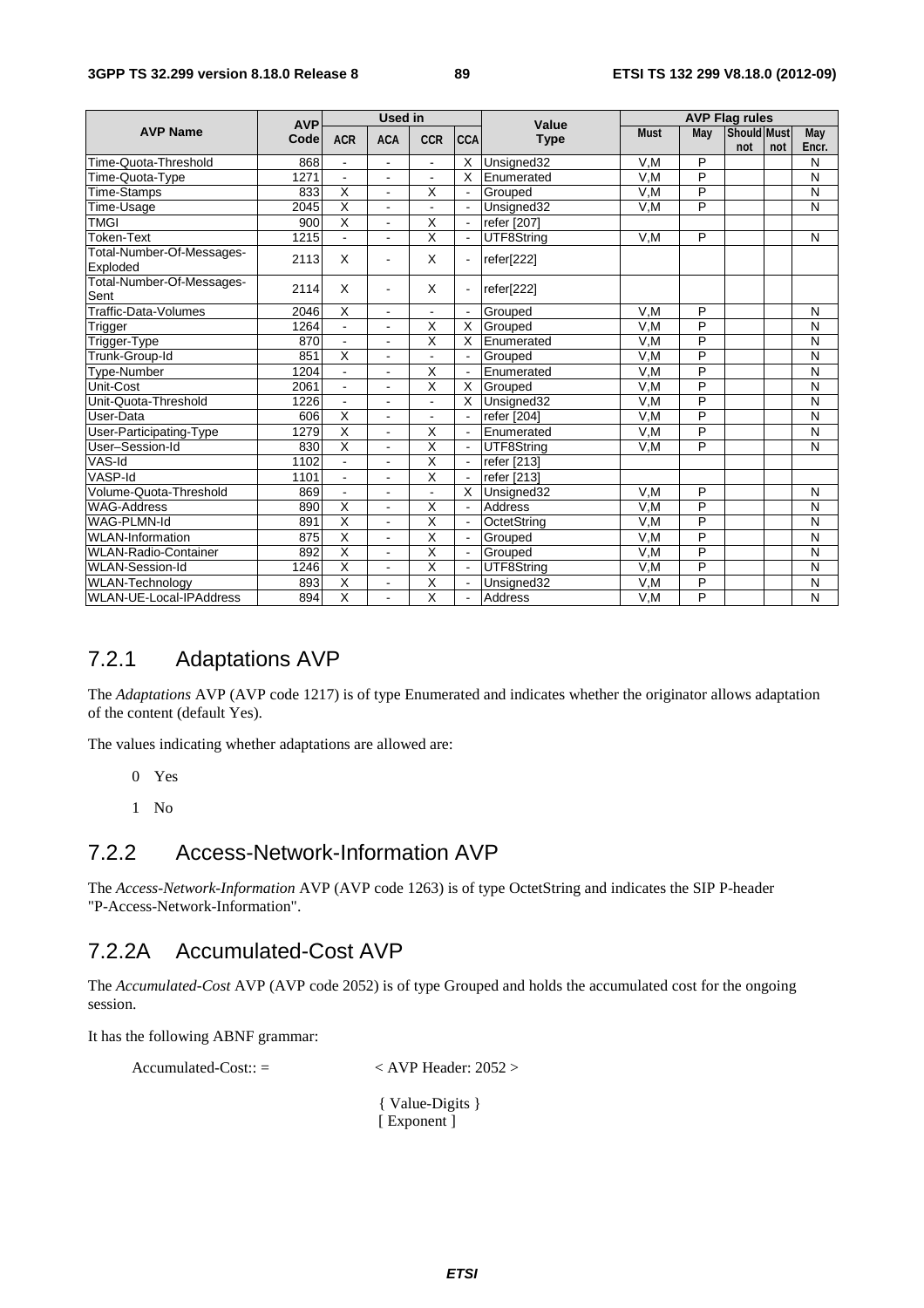### 7.2.3 Additional-Content-Information AVP

The *Additional-Content-Information* AVP (AVPcode 1207) is of type Grouped and identifies any subsequent content types. It is used to identify each content (including re-occurences) within an MM when the Type-Number AVP or Additional-Type-Information AVP from the Content-Type AVP indicate a multi-part content.

It has the following ABNF grammar:

Additional-Content-Information::  $=$  < AVP Header: 1207 >

 [ Type-Number ] [ Additional-Type-Information ] [ Content-Size ]

### 7.2.4 Additional-Type-Information AVP

The *Additional-Type-Information* AVP (AVP code 1205) is of type UTF8String and identifies any additional information beyond well-known media types or non-well-known media types.

### 7.2.5 Address-Data AVP

The *Address-Data* AVP (AVP code 897) is of type UTF8String and indicates the address information and formatted according type of address indicated in the Address-Type AVP and according to MMS encapsulation [209].

### 7.2.6 Address-Domain AVP

The *Address-Domain* AVP (AVP code 898) is of type Grouped and indicates the domain/network to which the associated address resides. If this AVP is present, at least one of the AVPs described within the grouping must be included.

It has the following ABNF:

```
Address-Domain :: = < AVP Header: 898 >
```
[ Domain-Name ] [ 3GPP-IMSI-MCC-MNC ]

### 7.2.7 Address-Type AVP

The *Address-Type* AVP (AVP code 899) is of type Enumerated and indicates the type of address carried within the Address-Information AVP.

It has the following values:

- 0 e-mail address
- 1 MSISDN
- 2 IPv4 Address
- 3 IPv6 Address
- 4 Numeric Shortcode
- 5 Alphanumeric Shortcode
- 6 Other
- 7 IMSI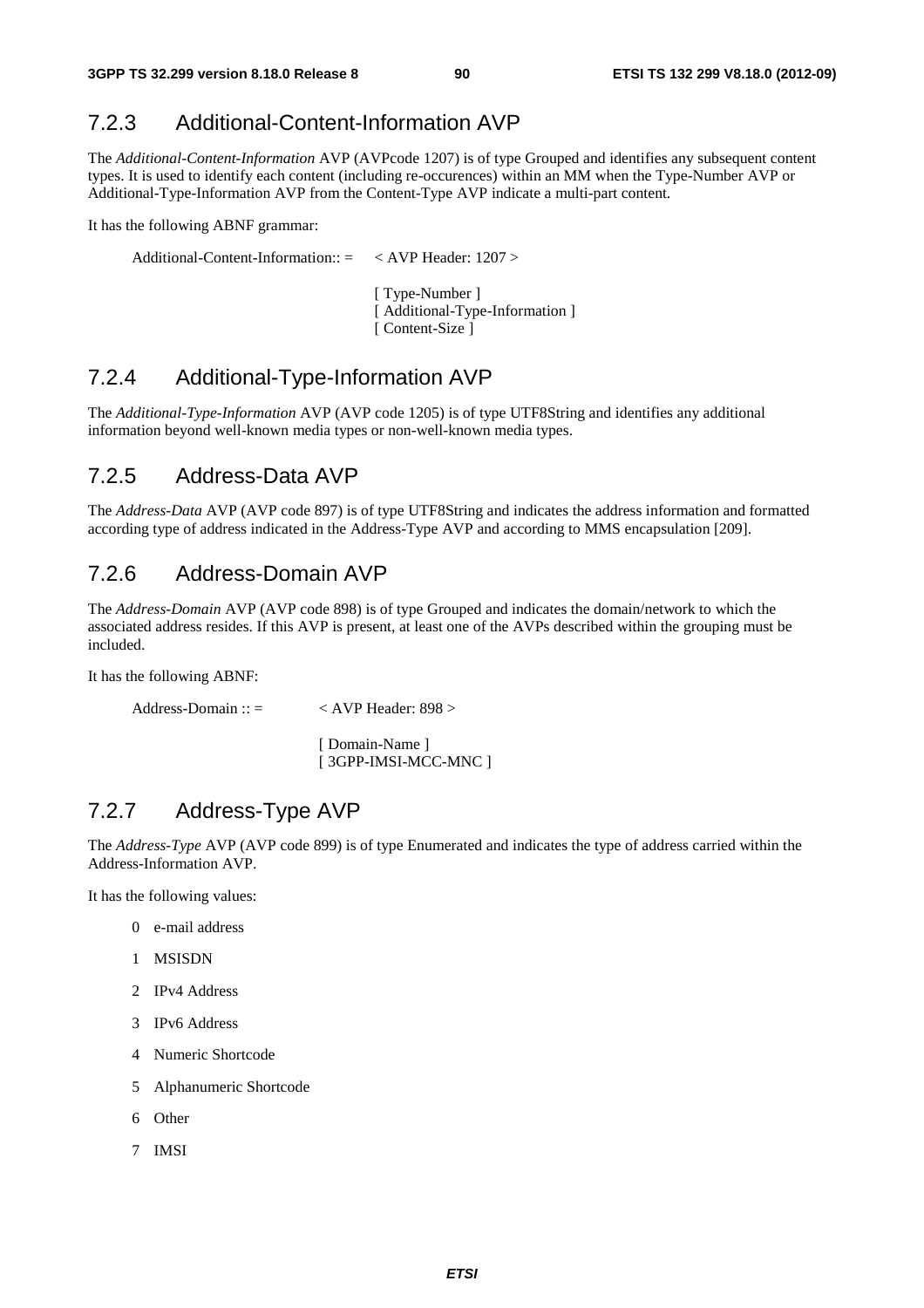### 7.2.8 Addressee-Type AVP

The Addressee-Type AVP (AVP code 1208) is of type Enumerated and identifies the how the recipient is addressed in the header of an MM.

The following values are defined:

- 0 TO ;
- $1$  CC :
- 2 BCC.

### 7.2.9 Applic-ID AVP

The *Applic-ID* AVP (AVP code 1218) is of type UTF8String and holds the identification of the destination application that the underlying MMS abstract message was addressed to.

### 7.2.10 Additional-Content-Information AVP

The *Additional-Content-Information* AVP (AVPcode 1207) is of type Grouped and identifies any subsequent content types. It is used to identify each content (including re-occurrences) within an MM when the Type-Number AVP or Additional-Type-Information AVP from the Content-Type AVP indicate a multi-part content.

It has the following ABNF grammar:

```
Additional-Content-Information:: = < AVP Header: 1207 >
                                    [ Type-Number ]
```
 [ Additional-Type-Information ] [ Content-Size ]

### 7.2.11 AF-Correlation-Information AVP

The *AF-Correlation-Information* AVP (AVPcode 1276) is of type Grouped and includes the "AF Charging Identifier" (ICID for IMS) and associated flow identifiers generated by the AF and received by P-GW over Rx/Gx as defined in TS 29.214 [214] and TS 29.212 [215]. The AF-Correlation-Information is defined per Rating Group or per Rating Group and Service Identifier when Service Identifier level reporting applies.

When several AF sessions (refer to TS 29.214 [214]) are conveyed over the same bearer, this AVP may appear several times per MSCC instance.

It has the following ABNF grammar:

AF-Correlation-Information::  $=$  < AVP Header: 1276 >

 { AF-Charging-Identifier } \* [ Flows ]

### 7.2.12 Alternate-Charged-Party-Address AVP

The *Alternate-Charged-Party-Address* AVP (AVP code 1280) is of type UTF8String and holds the address of the alternate charged party determined by an AS at IMS session initiation.

### 7.2.12A AoC-Cost-Information AVP

The *AoC-Cost-Information* AVP (AVP code 2053) is of type Grouped and holds accumulated and incremental cost infromation for the AoC service

It has the following ABNF grammar: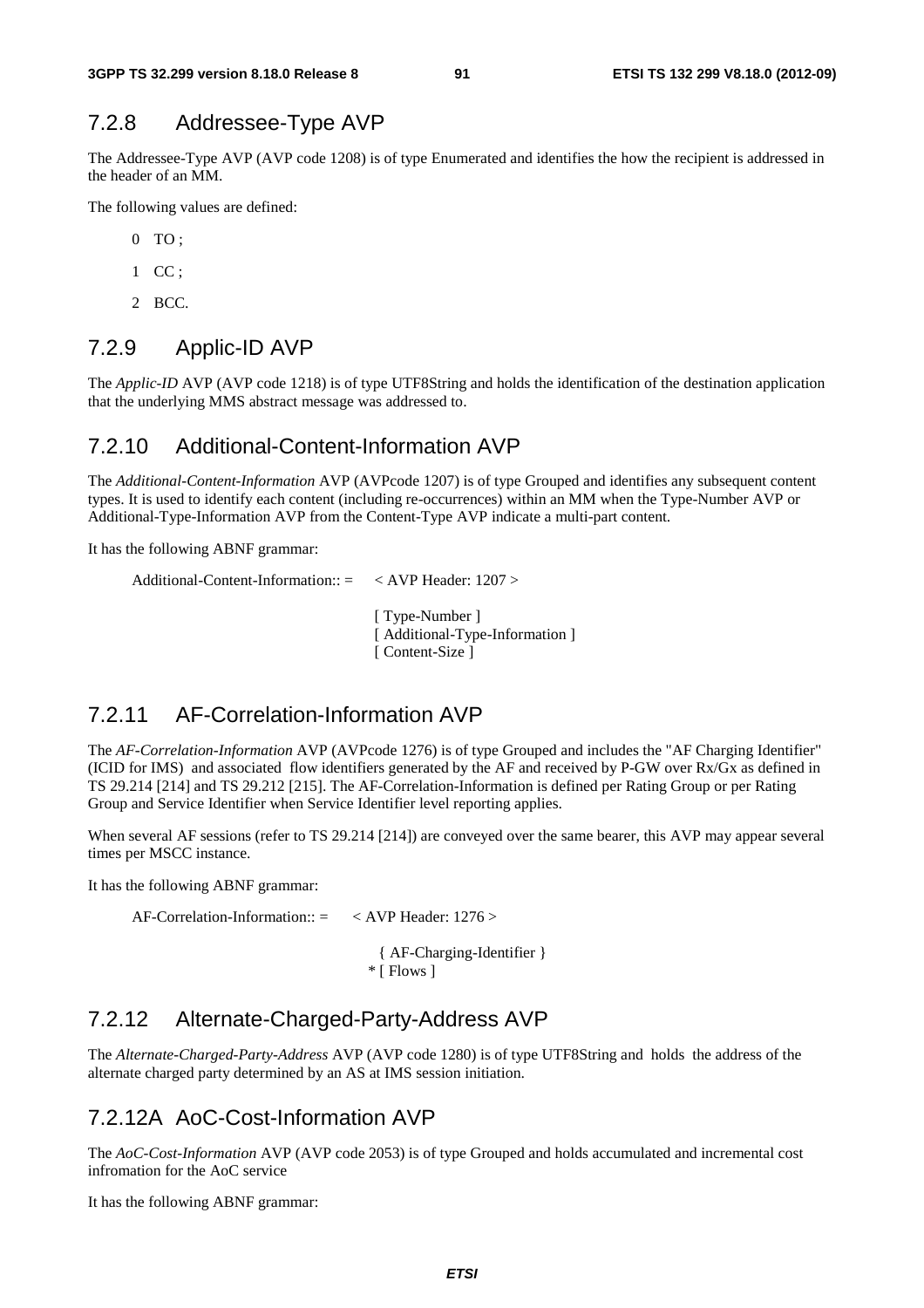AoC-Cost-Information::  $=$  < AVP Header: 2053 >

 [ Accumulated-Cost] \* [ Incremental-Cost ] [ Currency-Code ]

### 7.2.12B AoC-Information AVP

The *AoC-Information* AVP (AVP code 2054) is of type Grouped that includes the information required for advice of charge.

It has the following ABNF grammar:

AoC-Information:: = < AVP Header: 2054 > [ AoC-Cost-Information ] [ Tariff-Information ]

### 7.2.12C AoC-Request-Type AVP

The *AoC-Request-Type* AVP (AVP code 2055 is of type enumerated and tags if the client is looking for AoCI in conjunction to the Request-Type and Request-Action AVPs.

It can be one of the following values:

| AoC_NOT_REQUESTED          |  |
|----------------------------|--|
| AoC FULL                   |  |
| A <sub>o</sub> C COST ONLY |  |
| AoC TARIFF ONLY            |  |

#### 7.2.13 Application-provided-Called-Party-Address AVP

The *Application-Provided-Called-Party-Address* AVP (AVP code 837) is of type UTF8String and holds the called party number (SIP URI, E.164), if it is determined by an application server.

# 7.2.14 Application-Server AVP

The *Application-Server* AVP (AVP code 836) is of type UTF8String and holds the SIP URL(s) of the AS(s) addressed during the session.

### 7.2.15 Application-Server-Information AVP

The *Application-Server-Information* AVP (AVP code 850) is of type Grouped and contains information about application servers visited through ISC interface.

It has the following ABNF grammar:

<Application-Server-Information>::= <AVP Header: 850 >

[ Application-Server ]

\* [ Application-Provided-Called-Party-Address ]

### 7.2.15A Associated-Party-Address AVP

The *Associated-Party-Address* AVP (AVP code 2035) is of type UTF8String and is used for MMTel supplementary service. It holds the address (SIP URI or TEL URI) of the user, the MMTel supplementary service is provided to : the "forwarding party" for CDIV, the "transferor" for ECT.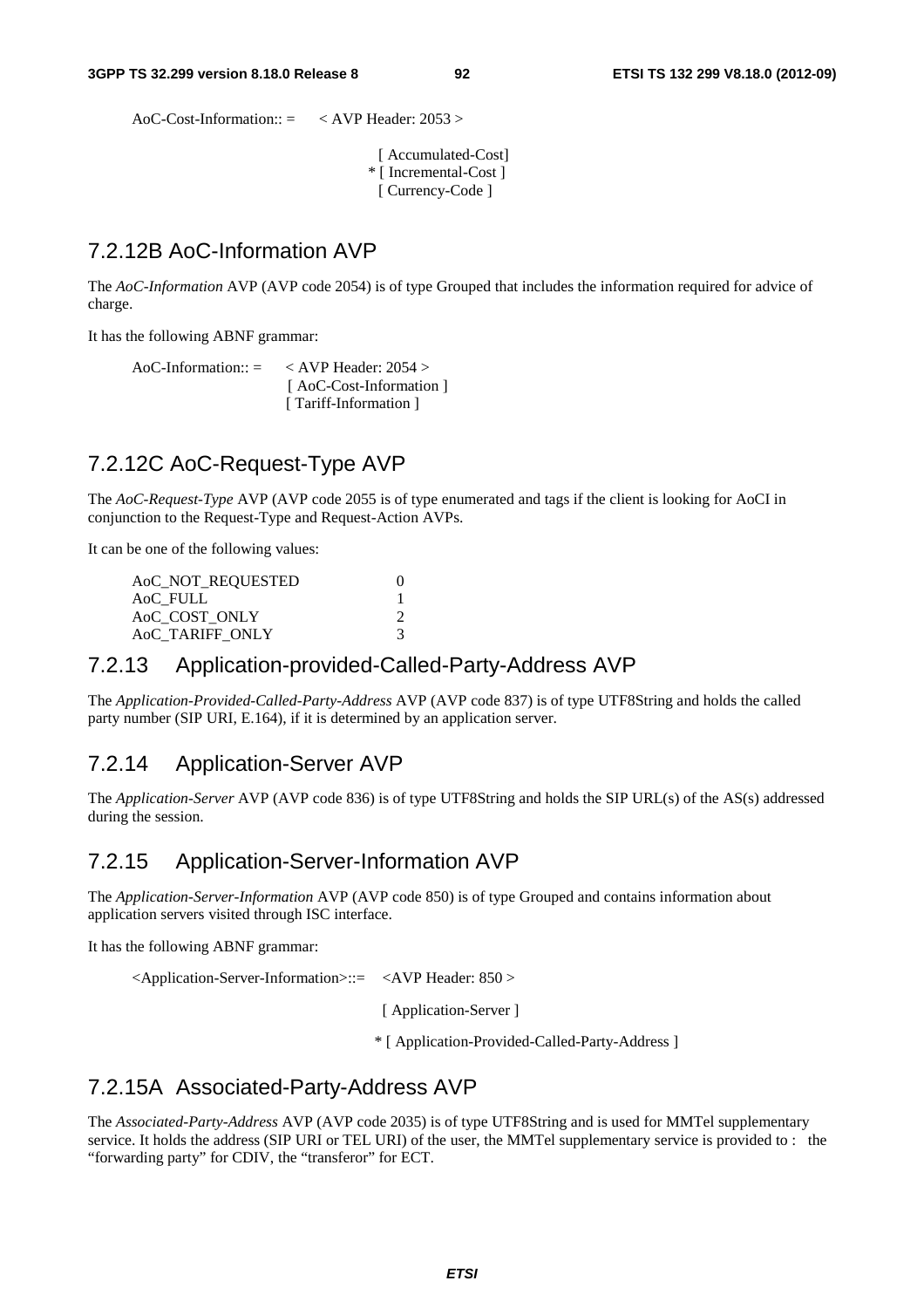## 7.2.16 Associated-URI AVP

The Associated-URI AVP (AVP code 856) is of type UTF8String and holds a non-barred public user identity (SIP URI or TEL URI) associated to the the public user identity under registration. This identity is obtained from the P-Associated-URI header of a 200 OK SIP response to a REGISTER request. This AVP may appear several times when the P-Associated-URI header contains more than one public user identity.

### 7.2.17 Void

### 7.2.18 Aux-Applic-Info AVP

The *Aux-Applic-Info* AVP (AVP code 1219) is of type UTF8String and holds additional application/implementation specific control information.

### 7.2.19 Base-Time-Interval AVP

The *Base-Time-Interval* AVP (AVP code 1265) is of type Unsigned32. It contains the length of the base time interval, for controlling the consumption of time quota, in seconds.

### 7.2.20 Bearer-Service AVP

The *Bearer-Service* AVP (AVP code 854) is of type OctetString and holds the used bearer service for the PSTN leg.

### 7.2.21 Called-Asserted-Identity AVP

The *Called-Asserted-Identity* AVP (AVP code 1250) is of type UTF8String and holds the address (Public User ID: SIP URI, E.164, etc.) of the finally asserted called party.

The address is obtained from the P-Asserted-Identity SIP header field of the 2xx responses corresponding to a SIP request either initiating a dialog or a standalone transaction. This field may appear several times in the request when the P-Asserted-Identity contains both a SIP URI and a TEL URI.

This field shall be present when the P-Asserted-Identity SIP header field is available in the SIP 2xx response.

### 7.2.22 Called-Party-Address AVP

The *Called-Party-Address* AVP (AVP code 832) is of type UTF8String. In IMS charging (except for SIP Register and SIP Subscription transactions), it holds the address (SIP URI or TEL URI) of the party (Public User ID or Public Service ID) to whom the SIP transaction is posted. The Called Party Address shall be populated with the SIP URI or TEL URI contained in the Request-URI of the outgoing request.

For a registration procedure, this field holds the party (Public User ID) to be registered. In this case, the Called Party Address field is obtained from the "To" SIP header of the SIP Request. For a subscription procedure this field holds the address of the resource for which the originator wants to receive notifications of change of states. In this case, the Called Party Address field is obtained from the outgoing Request-URI of the SIP Request.

# 7.2.23 Calling-Party-Address AVP

The *Calling-Party-Address* AVP (AVP code 831) is of type UTF8String and holds the address (SIP URI or TEL URI) which identifies the party (Public User Identity or Public Service Identity) initiating a SIP transaction. . It is obtained from the P-Asserted-Identity header of any non-REGISTER SIP Request, either initiating a dialog or a standalone transaction. This AVP may appear several times when the P-Asserted-Identity header contains both a SIP URI and a TEL URI.

### 7.2.23A Carrier-Select-Routing-Information AVP

The *Carrier-Select-Routing-Information* AVP (AVP code 2023) is of type UTF8String. This AVP holds information on carrier selection performed by S-CSCF/AS. This information is sent over SIP in the Requested URI header.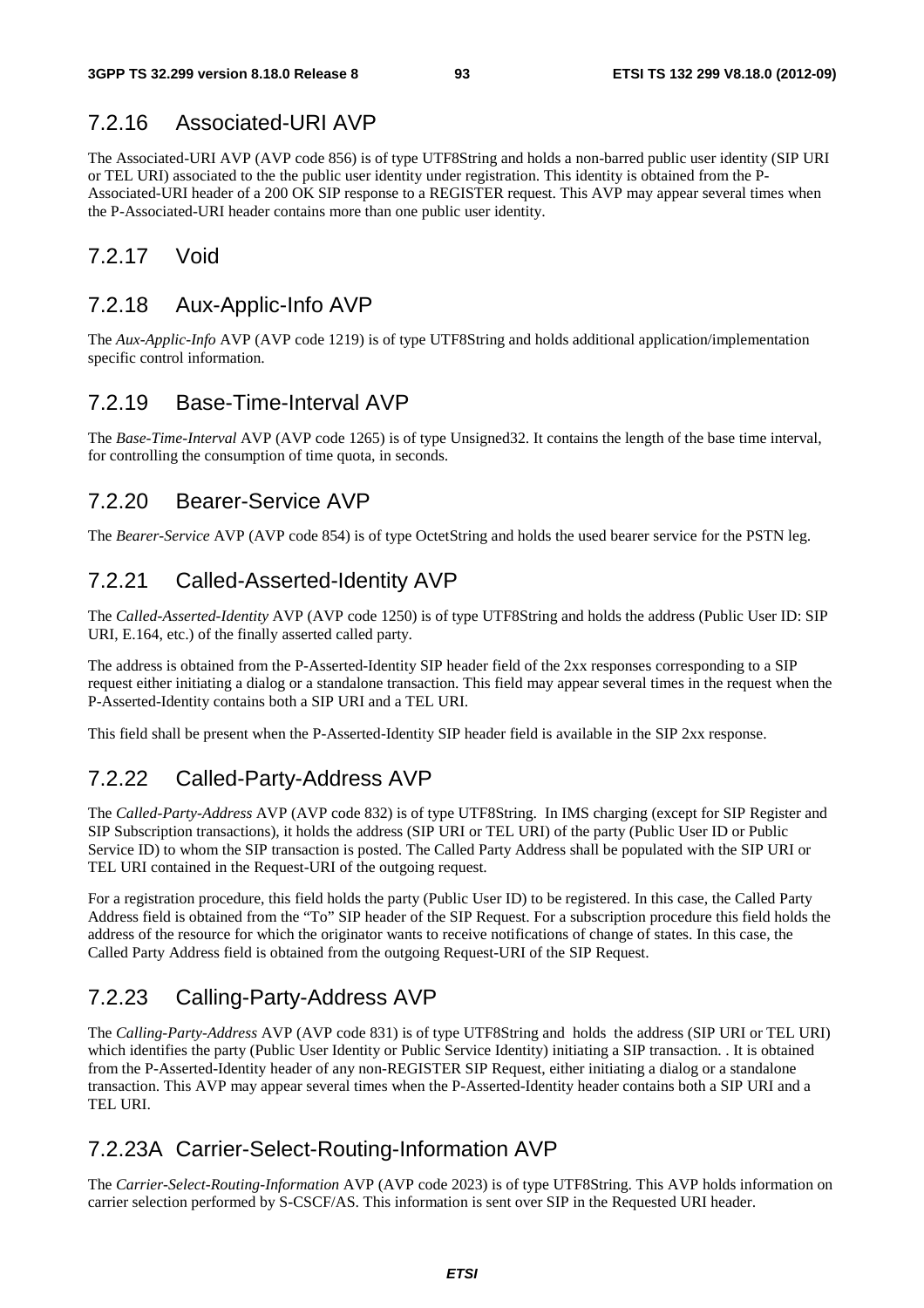### 7.2.24 Cause-Code AVP

The *Cause-Code* AVP (AVP code 861) is of type Integer32 and includes the cause code value from IMS node. It is used in Accounting-request[stop] and/or Accounting-request[event] messages. It is also used in the Credit-Control-request [Terminate] and/or Credit-Control-request [Event] messages.

Within the cause codes, values  $\leq 0$  are reserved for successful causes while values  $\geq 1$  are used for failure causes. In case of errors where the session has been terminated as a result of a specific known SIP error code, then the SIP error code is also used as the cause code.

#### **Successful cause code values.**

"Normal end of session" 0

The cause "Normal end of session" is used in Accounting-request[stop] message to indicate that an ongoing SIP session has been normally released either by the user or by the network (SIP BYE message initiated by the user or initiated by the network has been received by the IMS node after the reception of the SIP ACK message).

"Successful transaction" -1

The cause "Successful transaction" is used in Accounting-request[event] message to indicate a successful SIP transaction (e.g. REGISTER, MESSAGE, NOTIFY, SUBSCRIBE). It may also be used by an Application Server to indicate successful service event execution.

"End of SUBSCRIBE dialog" -2

The cause "End of SUBSCRIBE dialog" is used to indicate the closure of a SIP SUBSCRIBE dialog . For instance a successful SIP SUBSCRIBE transaction terminating the dialog has been detected by the IMS node (i.e. SUBSCRIBE with expire time set to 0).

" $2xx$  Final Response"  $-2xx$ 

The cause-code "2xx Final Response"(except 200) is used when the SIP transaction is terminated due to an IMS node receiving/initiating a 2xx Final response [405].

" $3xx$  Redirection"  $-3xx$ 

The cause "3xx Redirection" is used when the SIP transaction is terminated due to an IMS node receiving/initiating a 3xx response [405].

"End of REGISTER dialog" -3

The cause "End of REGISTER dialog" is used to indicate the closure of a SIP REGISTER dialog. For instance a successful SIP REGISTER transaction terminating the dialog has been detected by the IMS node (i.e. REGISTER with expire time set to 0).

#### **Failure cause code values.**

"Unspecified error" 1

The cause "Unspecified error" is used when the SIP transaction is terminated due to an unknown error.

" 4xx Request failure" 4xx

The cause "4xx Request failure" is used when the SIP transaction is terminated due to an IMS node receiving/initiating a 4xx error response [405].

"5xx Server failure" 5xx

The cause "5xx Server failure" is used when the SIP transaction is terminated due to an IMS node receiving/initiating a 5xx error response [405].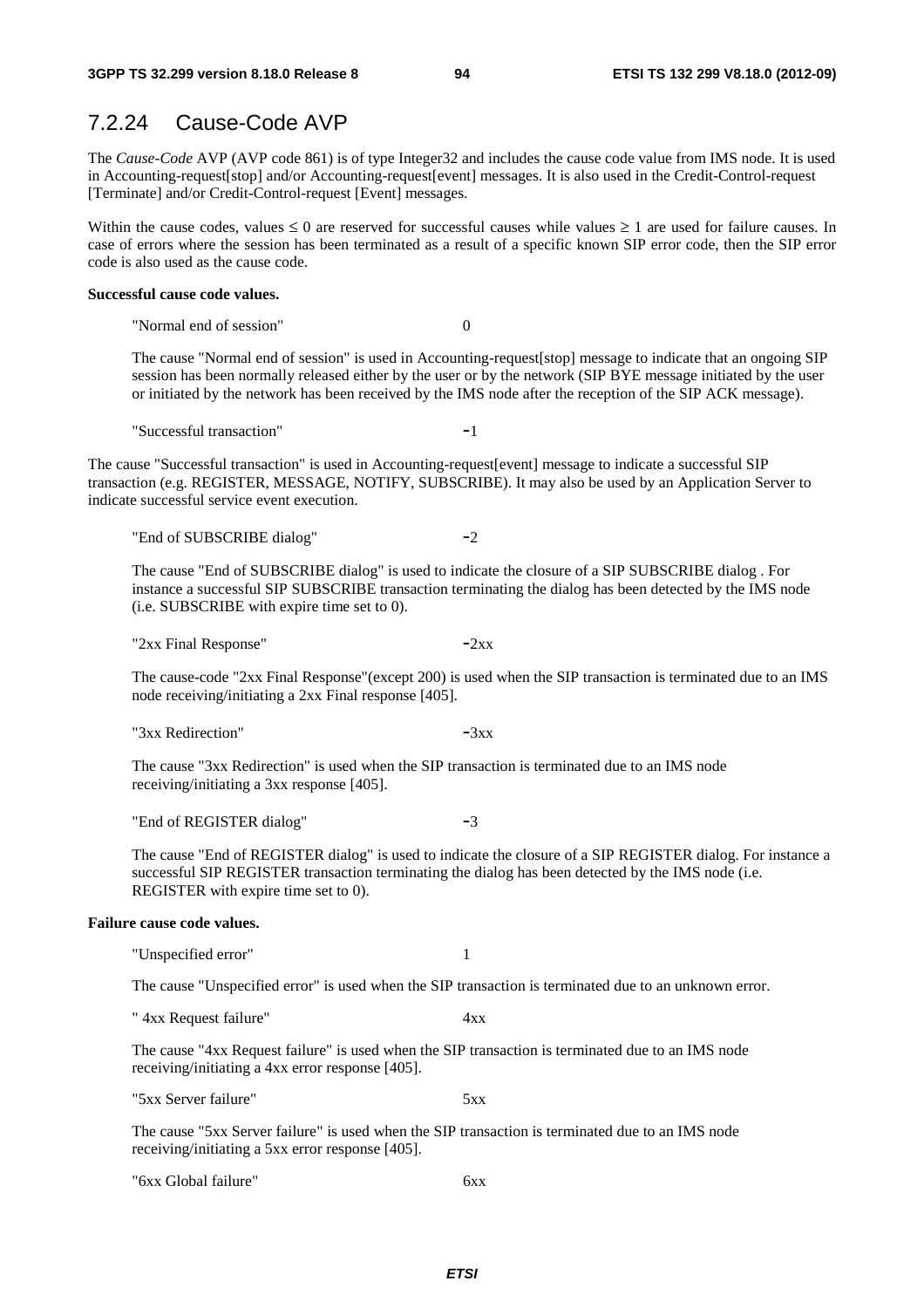The cause "6xx Global failure" is used when the SIP transaction is terminated due to an IMS node receiving/initiating a 6xx error response [405].

"Unsuccessful session setup" 2

The cause "Unsuccessful session setup" is used in the Accounting-request[stop] when the SIP session has not been successfully established (i.e. Timer H expires and SIP ACK is not received or SIP BYE is received after reception of the 200OK final response and SIP ACK is not received) [202] [405].

"Internal error" 3

The cause "Internal error" is used when the SIP transaction is terminated due to an IMS node internal error (e.g. error in processing a request/response).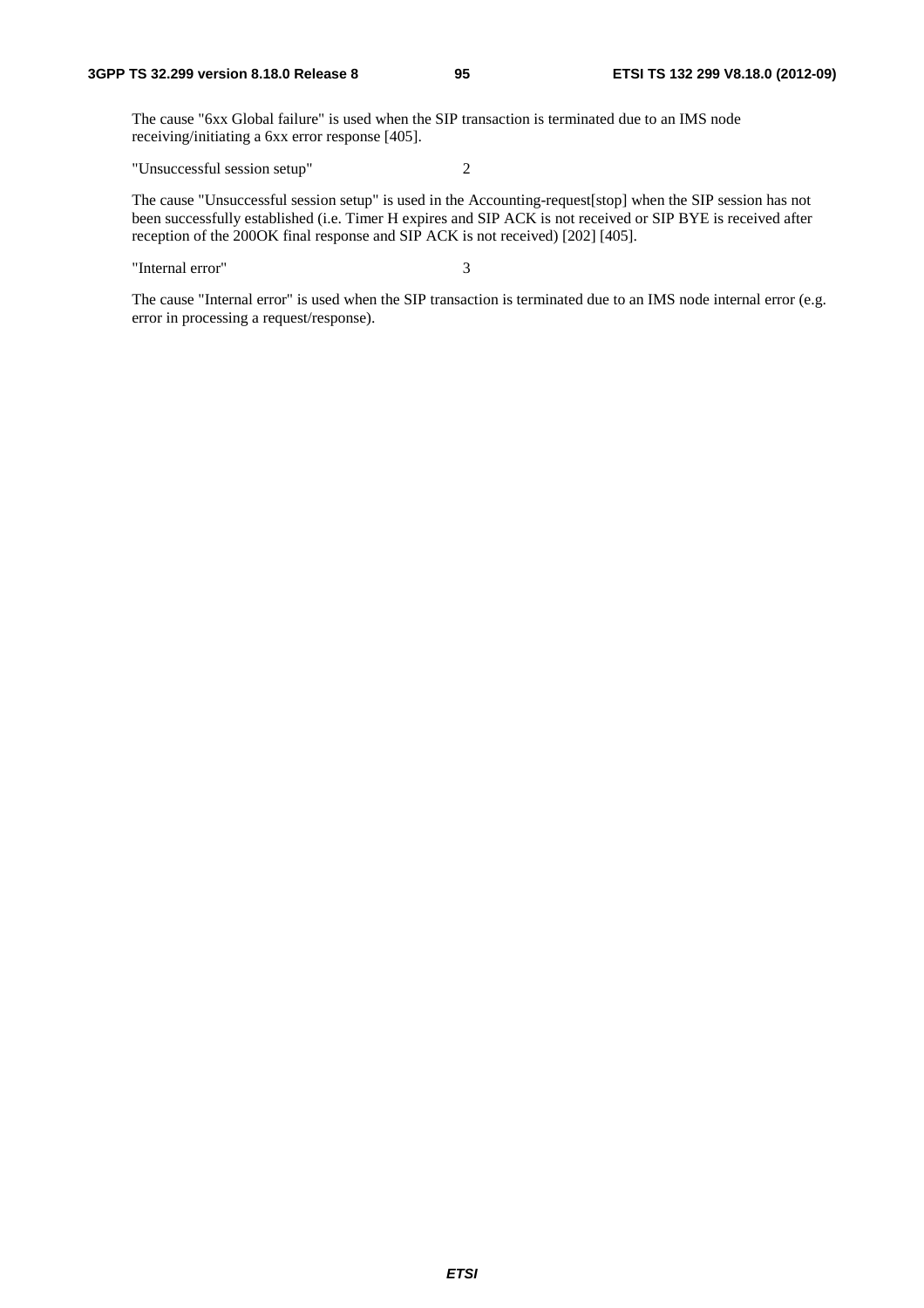### 7.2.25 CG-Address AVP

The *CG-Address* AVP (AVP code 846) is of type Address and holds the IP-address of the charging gateway.

# 7.2.25A Change-Condition AVP

The *Change-Condition* AVP (AVP code 2037) is of type Integer32, and indicates the change in charging condition: (Qos change, tariff time change …) which causes:

- sending of Accounting-request from PCN node
- volume counts container closing for an IP-CAN bearer.
- service data container closing.

The following values are defined :

"Normal Release" 0

The "Normal Release" value is used to indicate IP-CAN session termination , IP-CAN bearer release or Service Data Flow Termination

| " Abnormal Release "                              | 1                               |    |
|---------------------------------------------------|---------------------------------|----|
| " Qos Change "                                    | $\overline{2}$                  |    |
| "Volume Limit"                                    | 3                               |    |
| "Time Limit                                       | $\overline{4}$                  |    |
| "Serving Node Change"                             | 5                               |    |
| "Serving Node PLMN Change"                        | 6                               |    |
| "User Location Change"                            | 7                               |    |
| "RAT Change"                                      | 8                               |    |
| "UE TimeZone Change"                              | 9                               |    |
| "Tariff Time Change"                              | 10                              |    |
| "Service Idled Out"                               | 11                              |    |
| "serviceSpecificUnitLimit"                        | 12                              |    |
| "Max Number of Changes in Charging conditions" 13 |                                 |    |
| " CGI-SAI Change "                                | 14                              |    |
| " RAI Change "                                    | 15                              |    |
| " ECGI Change "                                   | 16                              |    |
| " TAI Change "                                    | 17" Service Data Volume Limit " | 18 |
| " Service Data Time Limit "                       | 19                              |    |
| "Management Intervention"                         | 20                              |    |
| "Service Stop"                                    | 21                              |    |

### 7.2.25B Change-Time AVP

The *Change-Time* AVP (AVP code 2038) is of type Time.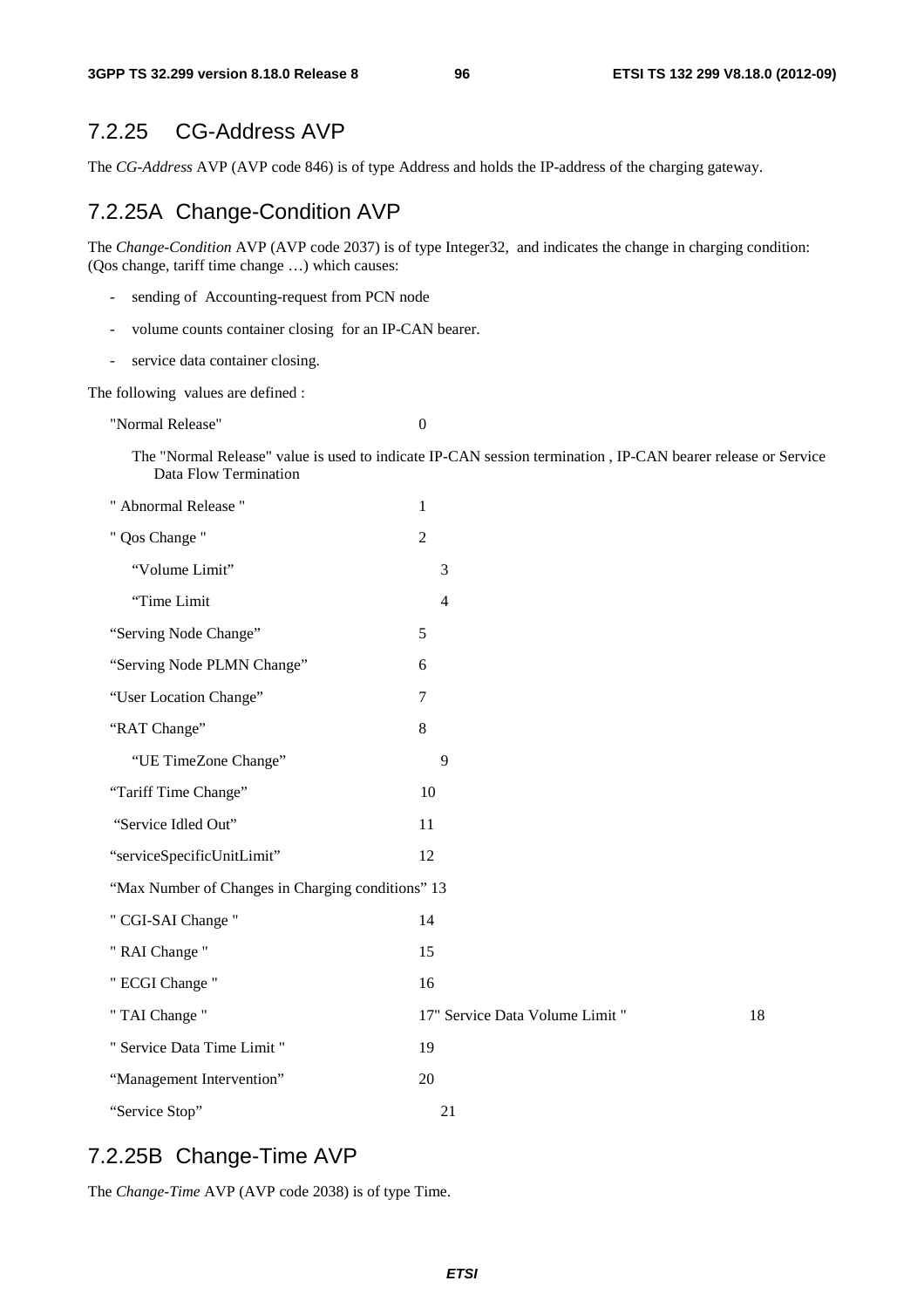In EPC Charging, it holds the time in UTC format when the volume counts associated to the IP-CAN bearer, or the service data container, is closed and reported due to Charging condition change.

For MMTel Charging, it holds the time in UTC format and it is a time stamp that defines the moment when the conference participant has an action (e.g. creating the conference, joining in the conference, being invited into the conference and quiting the conference) triggering the Accounting Request message to CDF

# 7.2.25C Charge-Reason-Code AVP

The *Charge-Reason-Code* AVP (AVP code 2118) is of type Enumerated and identifies if the Rate-Element corresponds to a specific charge type.

It can be one of the following values:

| <b>UNKNOWN</b>               |  |
|------------------------------|--|
| <b>USAGE</b>                 |  |
| COMMUNICATION-ATTEMPT-CHARGE |  |
| <b>SETUP-CHARGE</b>          |  |

### 7.2.26 Charged-Party AVP

The Charged-Party AVP (AVP code 857) is of type UTF8String and holds the address (Public User ID: SIP URI, TEL URI, etc.) of the party to be charged.

### 7.2.26A Charging-Characteristics-Selection-Mode AVP

The *Charging-Characteristics-Selection-Mode* AVP (AVP code 2066) is of type Enumerated and indicates how the applied Charging-Characteristics was selected.

It may take following values:

- 0 Serving-Node-Supplied
- 1 Subscription-specific
- 2 APN-specific
- 3 Home-Default
- 4 Roaming-Default
- 5 Visiting-Default

### 7.2.27 Class-Identifier AVP

The *Class-Identifier* AVP (AVP code 1214) is of type Enumerated and

The values are:

- 0 Personal
- 1 Advertisement
- 2 Informational
- 3 Auto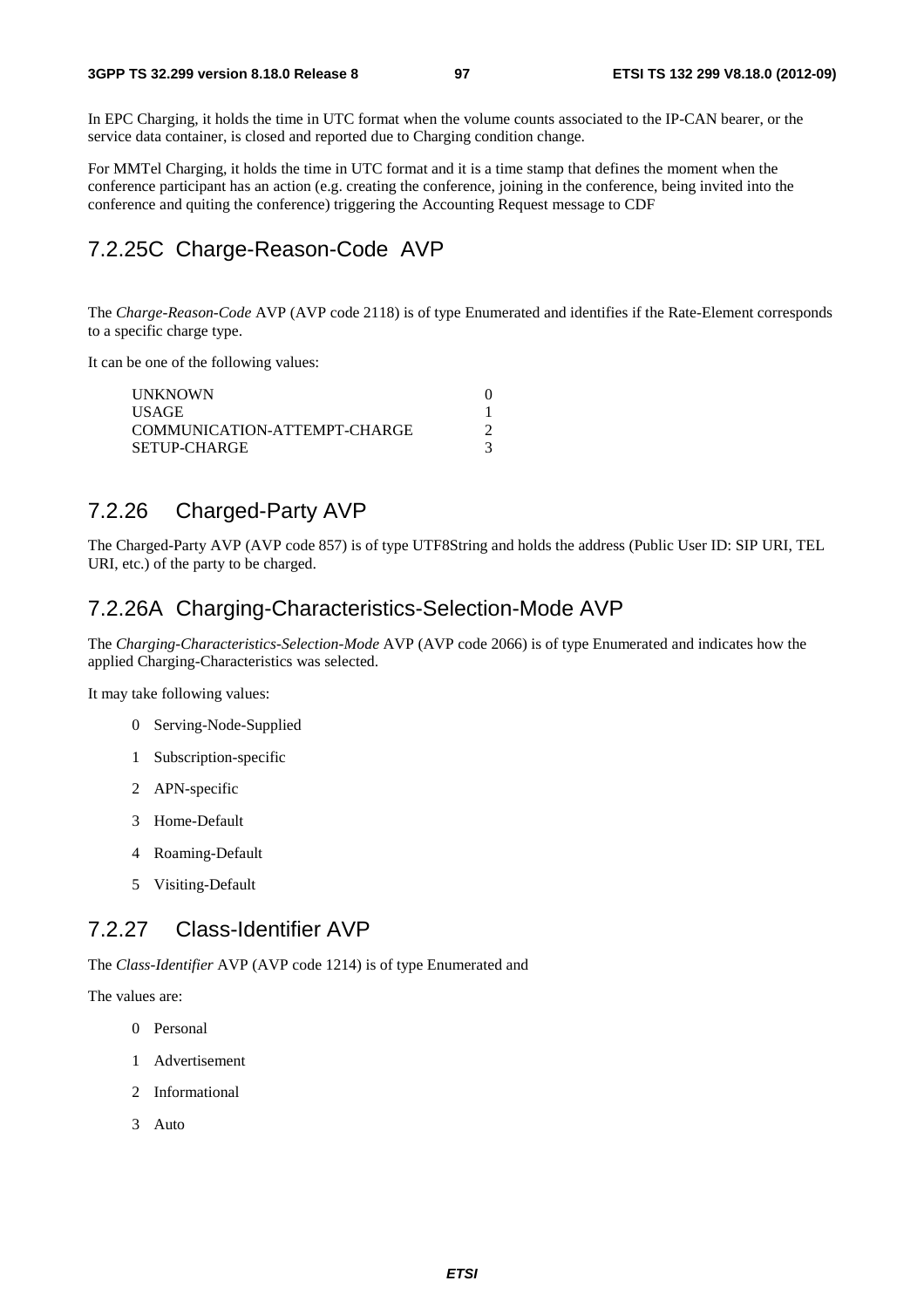### 7.2.28 Client-Address

The *Client-Address* AVP (AVP code 2018) is of type Address and is the address of the messaging Node which the OCS is connected to.

### 7.2.29 Content-Class AVP

The *Content-Class* AVP (AVP code 1220) is of type Enumerated and classifies the content of the MM to the highest content class to which the MM belongs, as defined in MMS Encapsulation [209].

The classes can be one of the following:

- 0 text
- 1 image-basic
- 2 image-rich
- 3 video-basic
- 4 video-rich
- 5 megapixel
- 6 content-basic
- 7 content-rich

### 7.2.30 Content-Disposition AVP

The *Content-Disposition* AVP (AVP code 828) is of type UTF8String and indicates how the message body or a message body part is to be interpreted (e.g. session, render), as described in [405].

#### 7.2.31 Content-Length AVP

The *Content-Length* AVP (AVP code 827) is of type Unsigned32 and holds the size of the message-body, as described in [405].

### 7.2.32 Content-Size AVP

The *Content-Size* AVP (AVP code 1206) is of type Unsigned32 and indicates the size in bytes of the specified content type.

### 7.2.33 Content-Type AVP

The *Content-Type* AVP (AVP code 826) is of type UTF8String and holds the media type (e.g. application/sdp, text/html) of the message-body, as described in [405].

### 7.2.33A Current-Tariff AVP

The *Current-Tariff* AVP (AVP code 2056) is of type Grouped and holds tariff information. The Tariff is a formula for cost calculation given the *Used-Service-Unit* AVP. The calculated cost is given in the *Currency-Code* AVP. The formula sums all the rating elements and multiplies the sum by the *Scale-Factor* AVP.

It has the following ABNF grammar:

 $Current-Tariff:: = \langle AVP \text{Header}: 2056 \rangle$ 

[ Currency-Code ] [ Scale-Factor ] \*[Rate-Element]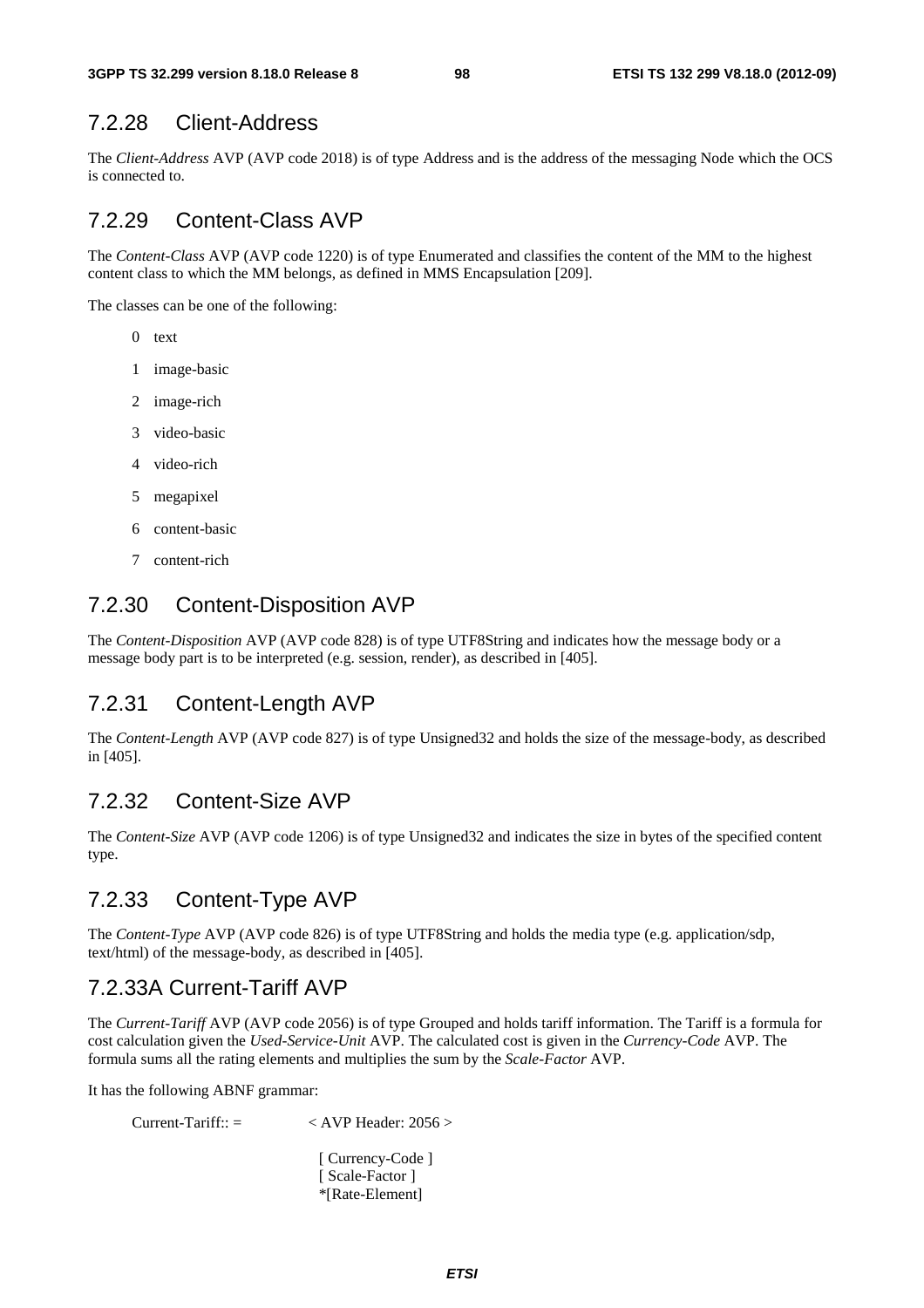# 7.2.34 Data-Coding-Scheme AVP

The *Data-Coding-Scheme* AVP (AVP code 2001) is of type Integer 32 and contains the data coding scheme of the message. For SM applications the specific coding is as described in TS 23.040 [216].

# 7.2.34A DCD-Information AVP

The *DCD-Information* AVP (AVP code 2115) is of type Grouped. Its purpose is to allow the transmission of service information elements used for DCD services.

The AVP is defined in OMA-DDS-Charging\_Data [222].

### 7.2.35 Deferred-Location-Event-Type AVP

The *Deferred-Location-Even-Type* AVP (AVP code 1230) is of type UTF8String and holds information related to a deferred location request.

### 7.2.36 Delivery-Report-Requested AVP

The *Delivery-Report-Requested* AVP (AVP code 1216) is of type Enumerated and indicates whether a delivery report has been requested by the originator or not.

The values for whether a report was requested are:

- $0$  No
- 1 Yes

### 7.2.37 Destination-Interface AVP

The *Destination-Interface* AVP (AVP code 2002) is type Grouped, which contains information related to the Interface on which the message is to be delivered.

```
Destination-Interface ::= < AVP Header: 2002 > 
                             [ Interface-Id ]
                             [ Interface-Text ]
                             [ Interface-Port ]
                             [ Interface-Type ]
```
### 7.2.37A Diagnostics AVP

The *Diagnostics* AVP (AVP code 2039) is of type Integer32 and provides a more detailed cause value from PCN node. It complements the *Change-Condition* AVP for Offline Charging.

### 7.2.38 Domain-Name AVP

The *Domain-Name* AVP (AVP code 1200) is of type UTF8String and represents a fully qualified domain name (FQDN).

### 7.2.39 DRM-Content AVP

The *DRM-Content* AVP (AVP code 1221) is of type Enumerated and indicates if the MM contains DRM-protected content.

The values are:

- $0$  No
- 1 Yes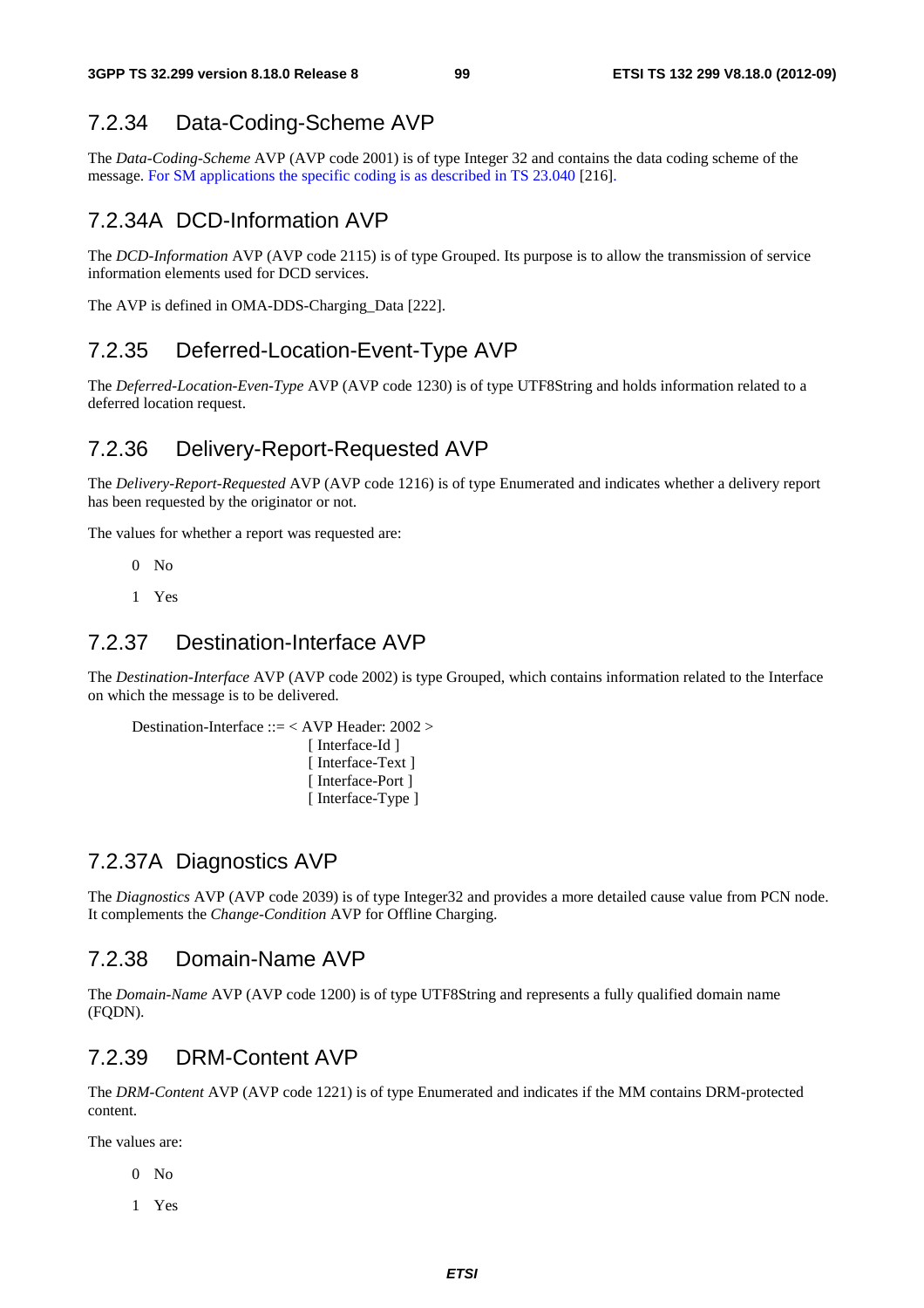# 7.2.39A Dynamic-Address-Flag AVP

The *Dynamic-Address-Flag* AVP(AVP code 2051) is of type Enumerated, and indicates whether the PDP context/PDN address is statically or dynamically allocated. If this AVP is not present, this means that the address is statically allocated. The following values are defined:

- 0 Static
- 1 Dynamic

## 7.2.39B Dynamic-Address-Flag-Extension AVP

The *Dynamic-Address-Flag*-*Extension* AVP (AVP code 2068) is of type Enumerated, and indicates that the IPv4 PDN address has been dynamically allocated for that particular IP CAN bearer (PDN connection) of PDN type IPv4v6, and the dynamic IPv6 address is indicated in Dynamic Address Flag. This field if IPv4 address is static.The following values are defined:

- 0 Static
- 1 Dynamic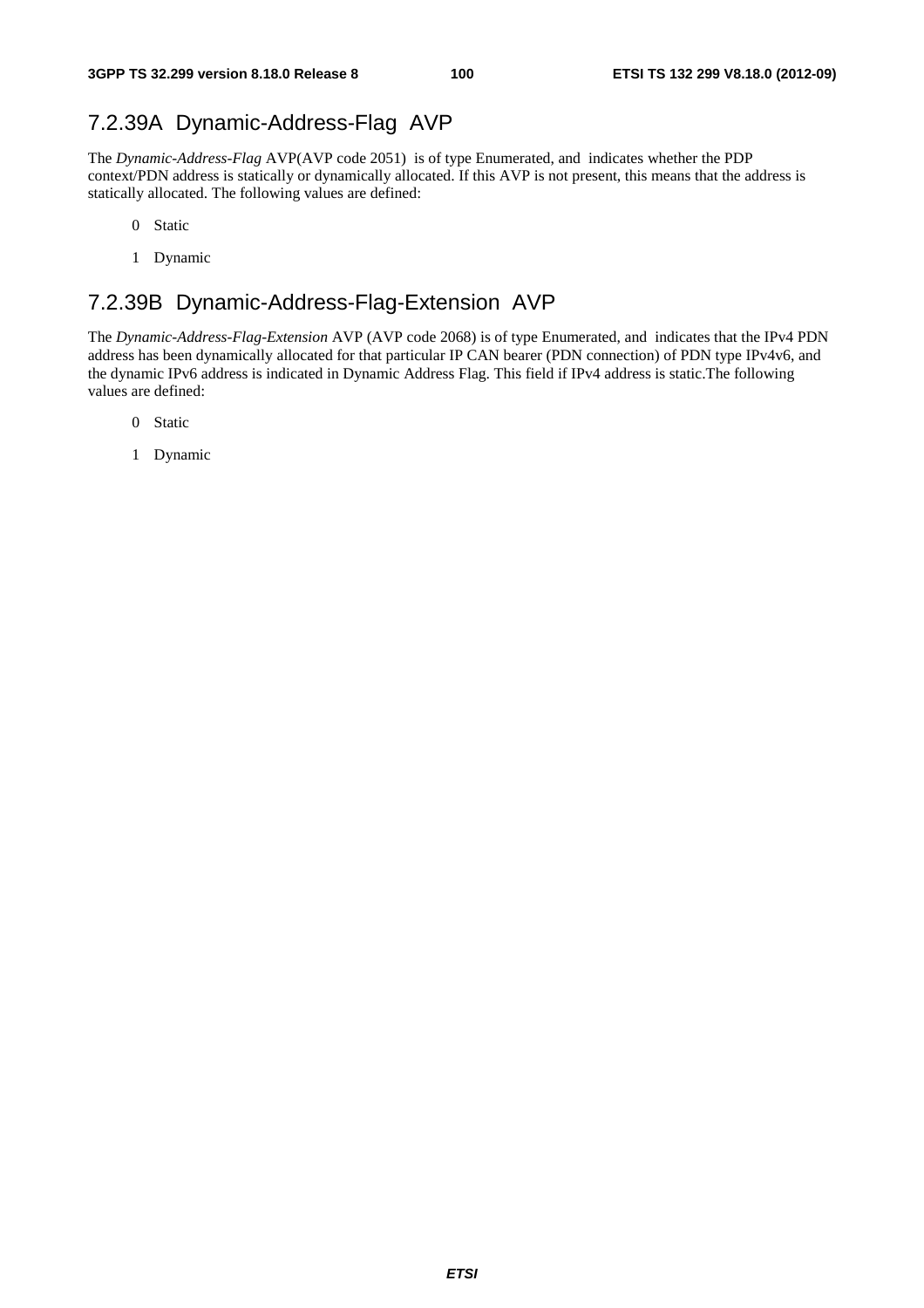### 7.2.40 Early-Media-Description AVP

The *Early-Media-Description* AVP (AVP code 1272) is of type grouped and describes the SDP session, media parameters and timestamps related to media components set to active according to SDP signalling exchanged during a SIP session establishment before the final successful or unsuccessful SIP answer to the initial SIP INVITE message is received. Once a media component has been set to active, subsequent status changes shall also be registered.

It has the following ABNF grammar:

| $\le$ Early-Media-Description $\ge$ :: $=$ | $\langle$ AVP Header: 1272 $>$                                               |
|--------------------------------------------|------------------------------------------------------------------------------|
|                                            | [SDP-TimeStamps]<br>*[ SDP-Media-Component ]<br>*[ SDP-Session-Description ] |

Media can be considered as inactive in range of situations, such as the listed below according to RFC 3264 [408]:

- Media marked with "a=inactive" attribute.
- Media offered with zero bandwith.

In contrast, media with directionality marked as "a=recvonly", "a=sendonly", "a=sendrecv" shall be considered in state "active" and thus, it may be exchanged in one or both directions.

### 7.2.41 Envelope AVP

The *Envelope* AVP (AVP code 1266) is a grouped AVP which reports the start and end time of one time envelope using the Envelope-Start-Time and Envelope-End-Time AVPs. Further details of its usage are described in clause 6.5.6 and 6.5.7.

Envelope ::= < AVP Header: 1266>

 { Envelope-Start-Time } [ Envelope-End-Time ] [ CC-Total-Octets ] [ CC-Input-Octets ] [ CC-Output-Octets ] [ CC-Service-Specific-Units ] \*[ AVP ]

If an envelope has not been closed at the time of the usage report, then the Envelope-End-Time AVP shall be absent. If an envelope was started before the reporting interval then the Envelope-Start-Time is nevertheless present and contains the same time as previously reported, i.e. the actual time of the start of the envelope. The client shall include the volume reports (the CC-xxxxx-Octets AVPs) or events (CC-Service-Specific-Units) if these were requested in the corresponding Envelope-Reporting AVP. The reported volume is always the volume from the beginning of the time envelope.

In circumstances, in which an envelope is retrospectively deemed to have been closed, e.g. with Quota-Consumption-Time changes in a CCA, then the client shall include the Envelope-AVP for the envelope in the next usage report.

Multiple occurrences of this AVP shall be in chronological order, i.e. the first envelope is listed first in CCR.

### 7.2.42 Envelope-End-Time AVP

This *Envelope-End-Time* AVP (AVP code 1267) is of type Time. It is set to the time of the end of the time envelope.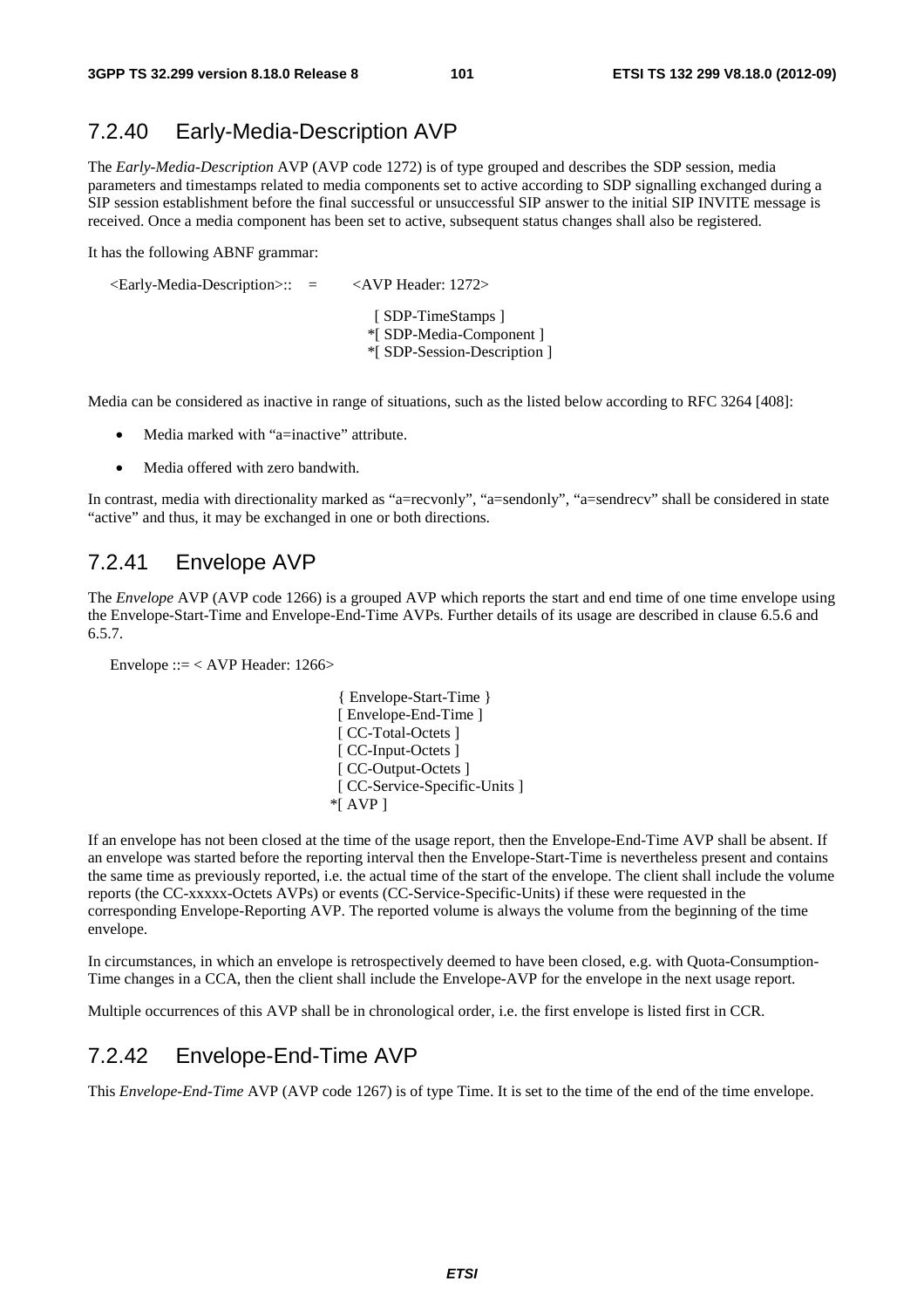## 7.2.43 Envelope-Reporting AVP

This *Envelope-Reporting* AVP (AVP code 1268) is of type Enumerated and is used in the CCA (INITIAL) to indicate whether the client shall report the start and end of each time envelope, in those cases in which quota is consumed in envelopes.

It can take the values:

| DO NOT REPORT ENVELOPES                     | (O) |
|---------------------------------------------|-----|
| <b>REPORT ENVELOPES</b>                     | (1) |
| REPORT ENVELOPES WITH VOLUME                | (2) |
| REPORT ENVELOPES WITH EVENTS                | (3) |
| REPORT ENVELOPES WITH VOLUME AND EVENTS (4) |     |

If this AVP is not included in the CCA (INITIAL) then the client shall not report the individual envelopes. If this AVP is included within the Offline-Charging AVP, the value shall dictate the mechanism by which offline charging information is generated.

### 7.2.44 Envelope-Start-Time AVP

The *Envelope-Start-Time* AVP (AVP code 1269) is of type Time. It is set to the time of the packet of user data which caused the time envelope to start.

### 7.2.45 Event AVP

The *Event* AVP (AVP code 825) is of type UTF8String and holds the content of the "Event" header.

### 7.2.46 Event-Charging-TimeStamp AVP

The *Event-Charging-TimeStamps* AVP (AVP code 1258) is of type Time, and it holds the timestamp of the event reported in the CC-Service-Specific-Units AVP when event based charging applies.

### 7.2.47 Event-Type AVP

The *Event-Type* AVP (AVP code 823) is of type Grouped and contains information about the type of chargeable telecommunication service/event for which the accounting-request and/or credit control request message(s) is generated.

It has the following ABNF grammar:

 $\leq$ Event-Type $\geq$ :: =  $\leq$ AVP Header: 823 > [ SIP-Method ] [ Event ] [ Expires ]

### 7.2.48 Expires AVP

The *Expires* AVP (AVP code 888) is of type Unsigned32 and holds the content of the "Expires" header.

Editor's note: to be clarified.

## 7.2.49 File-Repair-Supported AVP

The File-Repair-Supported AVP (AVP code 1224) is of type Enumerated and indicates whether the MBMS user service supports point-to-point file repair. The following values are supported: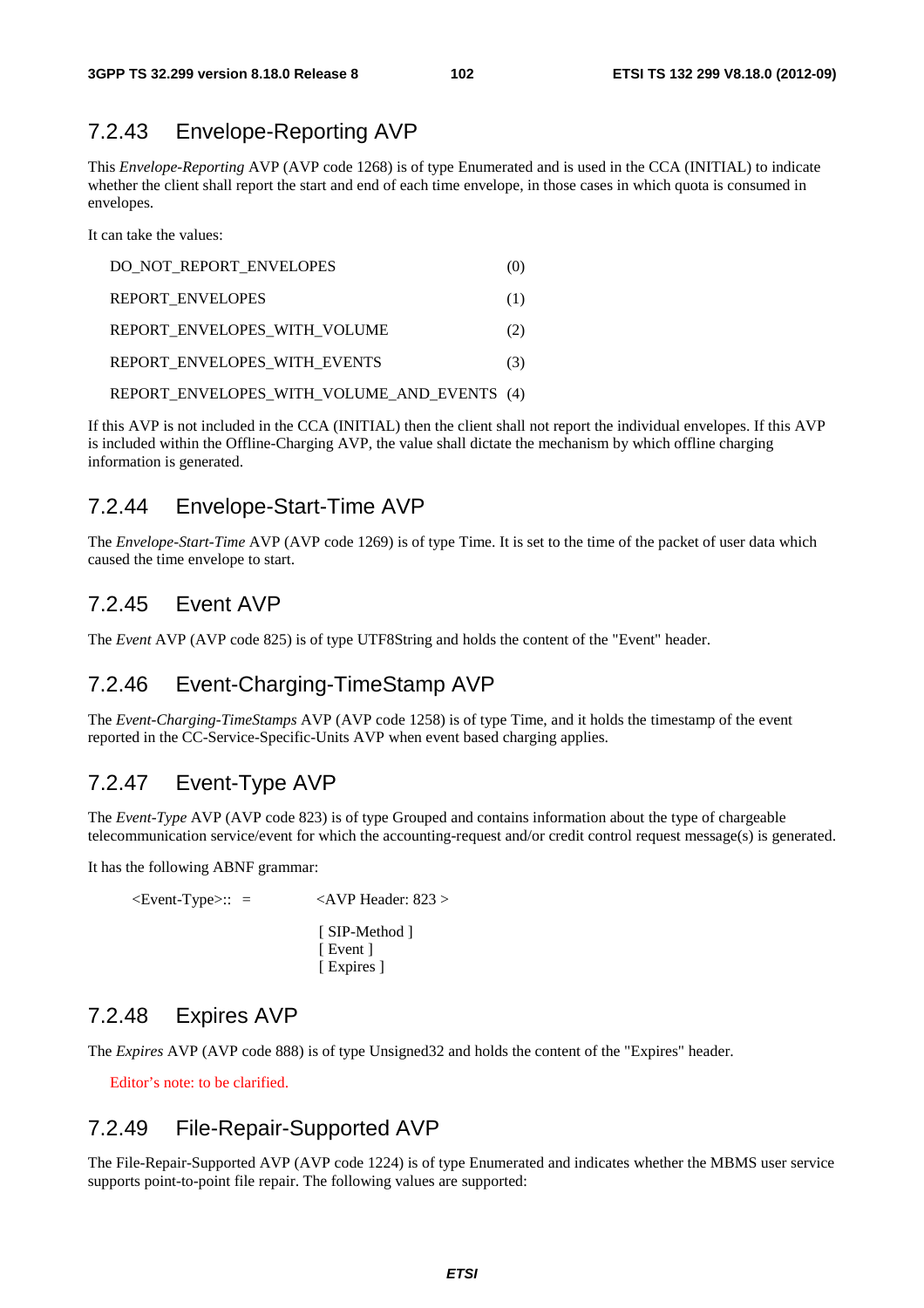SUPPORTED (1)

The MBMS user service does support point-to-point file repair.

#### NOT\_SUPPORTED (2)

The MBMS user service does not support point-to-point file repair.

### 7.2.50 GGSN-Address AVP

The *GGSN-Address* AVP (AVP code 847) is of type Address and holds the IP-address of the P-GW that generated the GPRS/EPC Charging ID, as described in [1].

### 7.2.51 IM-Information AVP

The *IM-Information* AVP (AVP code 2110) is of type Grouped. Its purpose is to allow the transmission of service information elements used for IM services.

The AVP is defined in OMA-DDS-Charging\_Data [222].

### 7.2.51A Incremental-Cost AVP

The *Incremental-Cost* AVP (AVP code 2062) is of type Grouped and holds the incremental cost since last AoC interaction for the ongoing session.

It has the following ABNF grammar:

Incremental-Cost:: =  $\langle$  AVP Header: 2062 >

 { Value-Digits } [ Exponent ]

### 7.2.52 Interface-Id AVP

The *Interface-Id* AVP (AVP code 2003) is of type UTF8String and holds the interface identification provided by the messaging node (originator/destination).

### 7.2.53 Interface-Port AVP

The *Interface-Port* AVP (AVP code 2004) is of type UTF8String and holds the port-identification or contains information about the transport layer port used by the application associated with the charging event.

### 7.2.54 Interface-Text AVP

The *Interface-Text* AVP (AVP code 2005) is of type UTF8String and is the consolidation information about the application associated with the charging event.

### 7.2.55 Interface-Type AVP

The *Interface-Type* AVP (AVP code 2006) is of type Enumerated and contains information about type of interface / nature of the transaction in the messaging node for which the charging event occurs. The AVP can take the following values:

- 0 Unknown
- 1 MOBILE\_ORIGINATING
- 2 MOBILE\_TERMINATING
- 3 APPLICATION\_ORIGINATING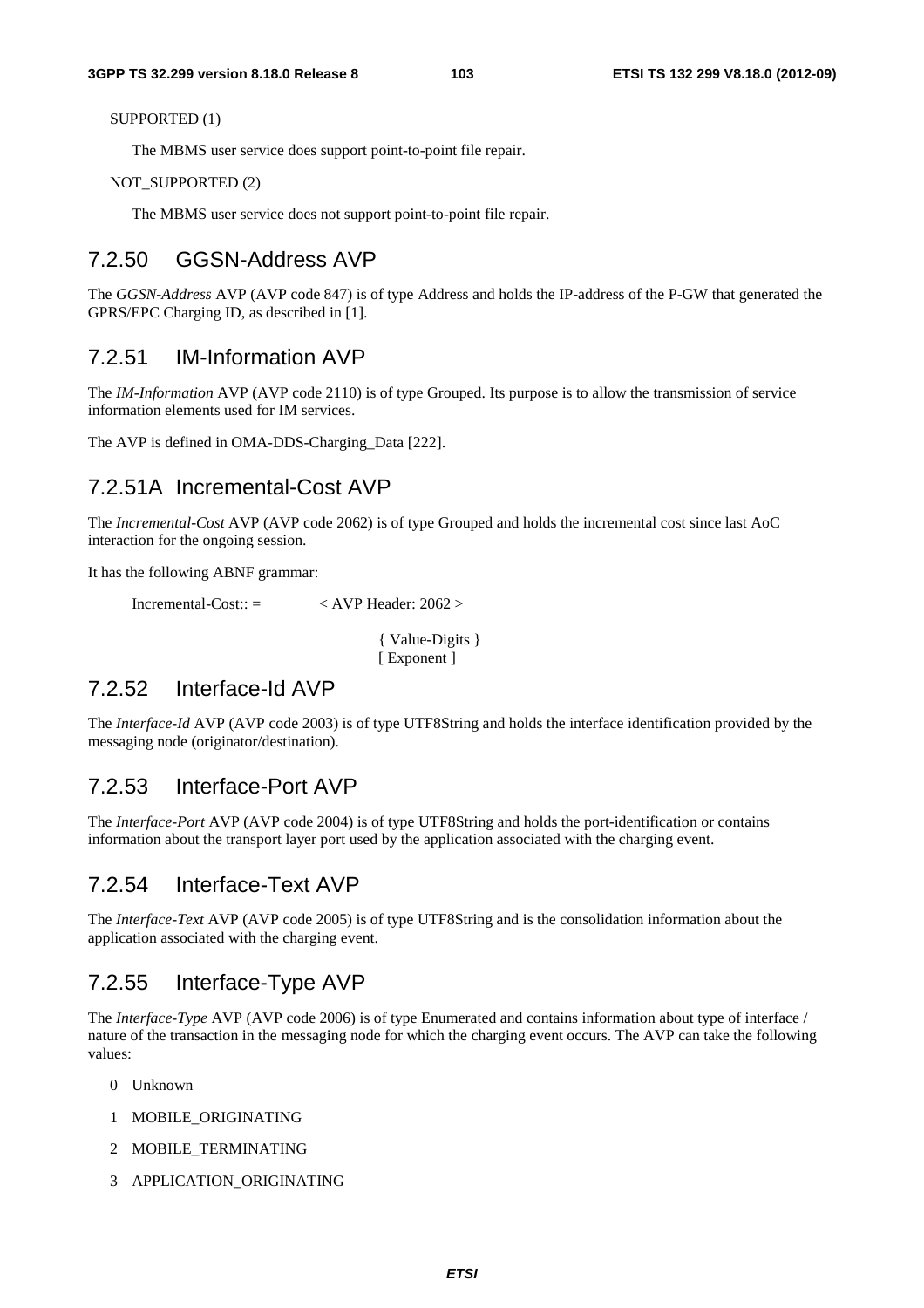#### 4 APPLICATION TERMINATION

# 7.2.56 IMS-Charging-Identifier (ICID) AVP

The *IMS-Charging-Identifier* AVP (AVP code 841) is of type UTF8String and holds the IMS Charging Identifier (ICID) as generated by a IMS node for a SIP session and described in TS 24.229 [204].

# 7.2.57 IMS-Communication-Service-Identifier (ICSI) AVP

The *IMS-Communication-Service-Identifier* AVP (AVP code 1281) is of type UTF8String and holds the IMS Communication Service Identifier (ICSI) as contained in the P-Asserted-Service header of a SIP request to identify an IMS Communication Service as defined in TS 24.229 [202].

# 7.2.58 IMS-Information AVP

The *IMS-Information* AVP (AVP code 876) is of type Grouped. Its purpose is to allow the transmission of additional IMS service specific information elements.

It has the following ABNF grammar:

IMS-Information ::  $=$  < AVP Header: 876> [ Event-Type ] [ Role-Of-Node ] { Node-Functionality } [ User-Session-ID ] [ Session-Priority ] \* [ Calling-Party-Address ] [ Called-Party-Address ] \* [ Called-Asserted-Identity ] [ Number-Portability-Routing-Information ] [ Carrier-Select-Routing-Information ] [ Alternate-Charged-Party-Address ] [ Requested-Party-Address ] \* [ Associated-URI ] [ Time-Stamps ] \* [ Application-Server-Information ] \* [ Inter-Operator-Identifier ] [ IMS-Charging-Identifier ] \* [ SDP-Session-Description ] \* [ SDP-Media-Component ] [ Served-Party-IP-Address ] [ Server-Capabilities ] [ Trunk-Group-ID ] [ Bearer-Service ] [ Service-Id ] \* [ Service-Specific-Info ] \* [ Message-Body ] [ Cause-Code ] [ Access-Network-Information ] \* [ Early-Media-Description] [ IMS-Communication-Service-Identifier ]

### 7.2.59 Incoming-Trunk-Group-ID AVP

The *Incoming-Trunk-Group-ID* AVP (AVP code 852) is of type UTF8String and identifies the incoming PSTN leg.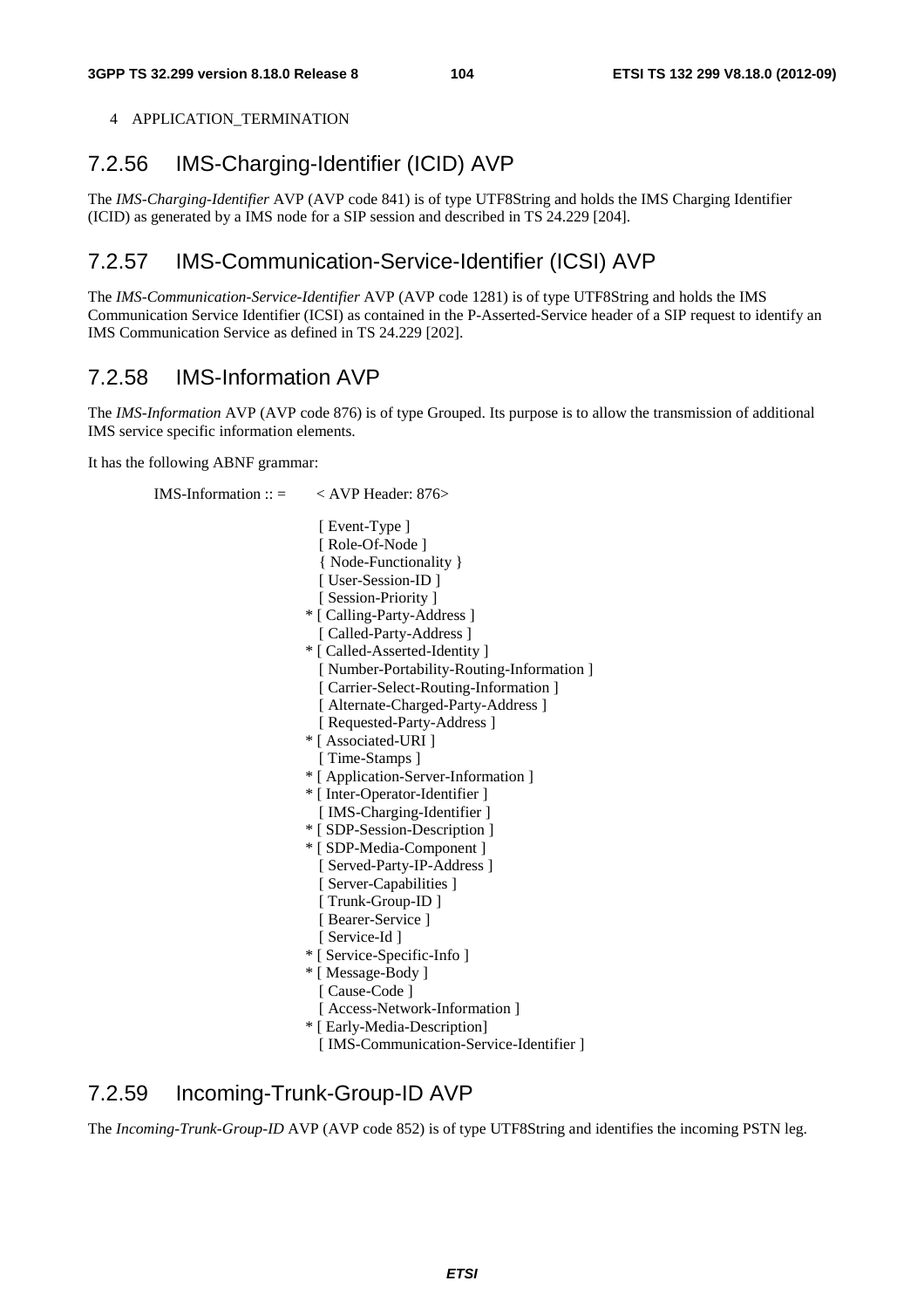### 7.2.60 Inter-Operator-Identifier AVP

The *Inter-Operator-Identifier* AVP (AVP code 838) is of type Grouped and holds the identification of the network neighbours (originating and terminating) as exchanged via SIP signalling and described in [404].

It has the following ABNF grammar:

 $\langle$ Inter-Operator-Identifier>:: =  $\langle$  AVP Header: 838 >

[ Originating-IOI ] [ Terminating-IOI ]

### 7.2.61 LCS-APN AVP

The *LCS-Client-Name* AVP (AVP code 1231) is of type UTF8String and contains the APN of the LCS Client.

#### 7.2.62 LCS-Client-Dialed-By-MS AVP

The *LCS-Client-Dialed-By-MS* AVP (AVP code 1233) is of type UTF8String and holds the number of the LCS Client dialled by the UE.

### 7.2.63 LCS-Client-External-ID AVP

The *LCS-Client-External-ID* AVP (AVP code 1234) is of type UTF8String and holds the identification of the external LCS Client.

### 7.2.64 LCS-Client-ID AVP

The *LCS-Client-Id* AVP (AVP code 1232) is of type Grouped and holds information related to the identity of an LCS client.

It has the following ABNF grammar:

 $\langle$ LCS-Client-ID $\rangle$ :: =  $\langle$  AVP Header: 1232  $\rangle$ 

[ LCS-Client-Type ] [ LCS-Client-External-ID ] [ LCS-Client-Dialed-By-MS ] [ LCS-Client-Name ] [ LCS-APN ] [ LCS-Requestor-ID ]

### 7.2.65 LCS-Client-Name AVP

The *LCS-Client-Name* AVP (AVP code 1235) is of type Grouped and contains the information related to the name of the LCS Client.

It has the following ABNF grammar:

 $\langle$ LCS-Client-Name> $\therefore$  =  $\langle$  AVP Header: 1235> [ LCS-Data-Coding-Scheme ] [ LCS-Name-String ] [ LCS-Format-Indicator ]

### 7.2.66 LCS-Client-Type AVP

The *LCS-Client-Type* AVP (AVP code 1241) is of type Enumerated and contains an estimate of the location of an MS in universal coordinates and the accuracy of the estimate.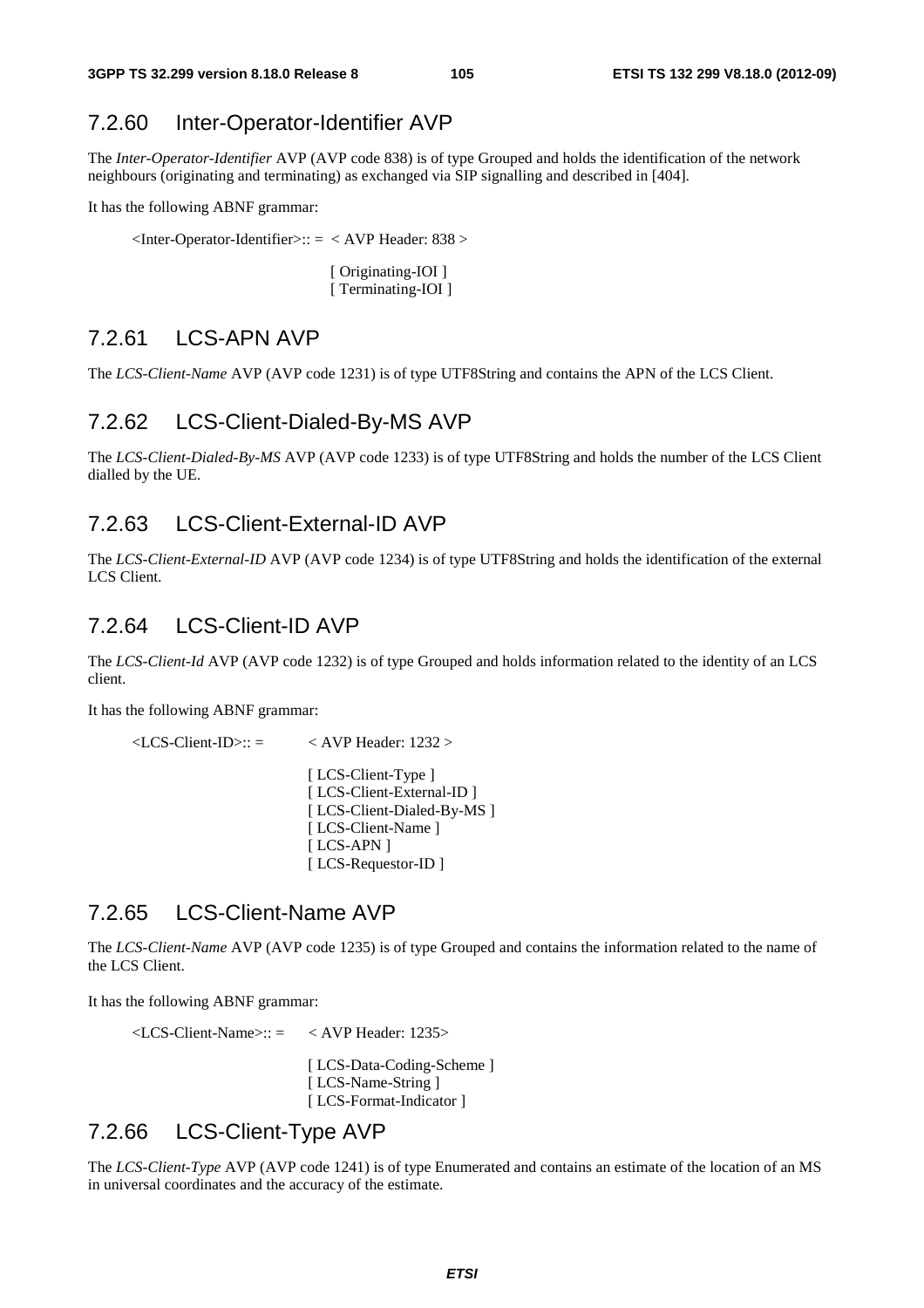It can be one of the following values:

EMERGENCY\_SERVICES 0 VALUE\_ADDED\_SERVICES 1 PLMN\_OPERATOR\_SERVICES 2 LAWFUL\_INTERCEPT\_SERVICES 3

### 7.2.67 LCS-Data-Coding-Scheme AVP

The *LCS-Data-Coding-Scheme* AVP (AVP code 1236) is of type UTF8String and contains the information of the alphabet and the language used.

### 7.2.68 LCS-Format-Indicator AVP

The *LCS-Format-Indicator* AVP (AVP code 1237) is of type Enumerated and contains the format of the LCS Client name.

It can be one of the following values:

```
LOGICAL_NAME 0
EMAIL_ADDRESS 1
 MSISDN 2 
URL 3
 SIP_URL
```
### 7.2.69 LCS-Information AVP

The LC*S-Information* AVP (AVP code 878) is of type Grouped. Its purpose is to allow the transmission of additional LCS service specific information elements.

It has the following ABNF grammar:

LCS-Information ::  $=$   $\langle$  AVP Header: 878> [ LCS-Client-ID ]

> [Location-Type ] [ Location-Estimate ] [ Positioning-Data ] [ 3GPP-IMSI ] [ MSISDN ]

### 7.2.70 LCS-Name-String AVP

The *LCS-Name-String* AVP (AVP code 1238) is of type UTF8String and contains the LCS Client name.

### 7.2.71 LCS-Requestor-ID AVP

The *LCS-Requestor-Id* AVP (AVP code 1239) is of type Grouped and contains information related to the identification of the Requestor.

It has the following ABNF grammar:

 $\langle$ LCS-Requestor-ID>:: =  $\langle$  AVP Header: 1239 > [ LCS-Data-Coding-Scheme ] [ LCS-Requestor-ID-String ]

### 7.2.72 LCS-Requestor-ID-String AVP

The *LCS-Requestor-Id-String* AVP (AVP code 1240) is of type UTF8String and contains the identification of the Requestor and can be e.g. MSISDN or logical name.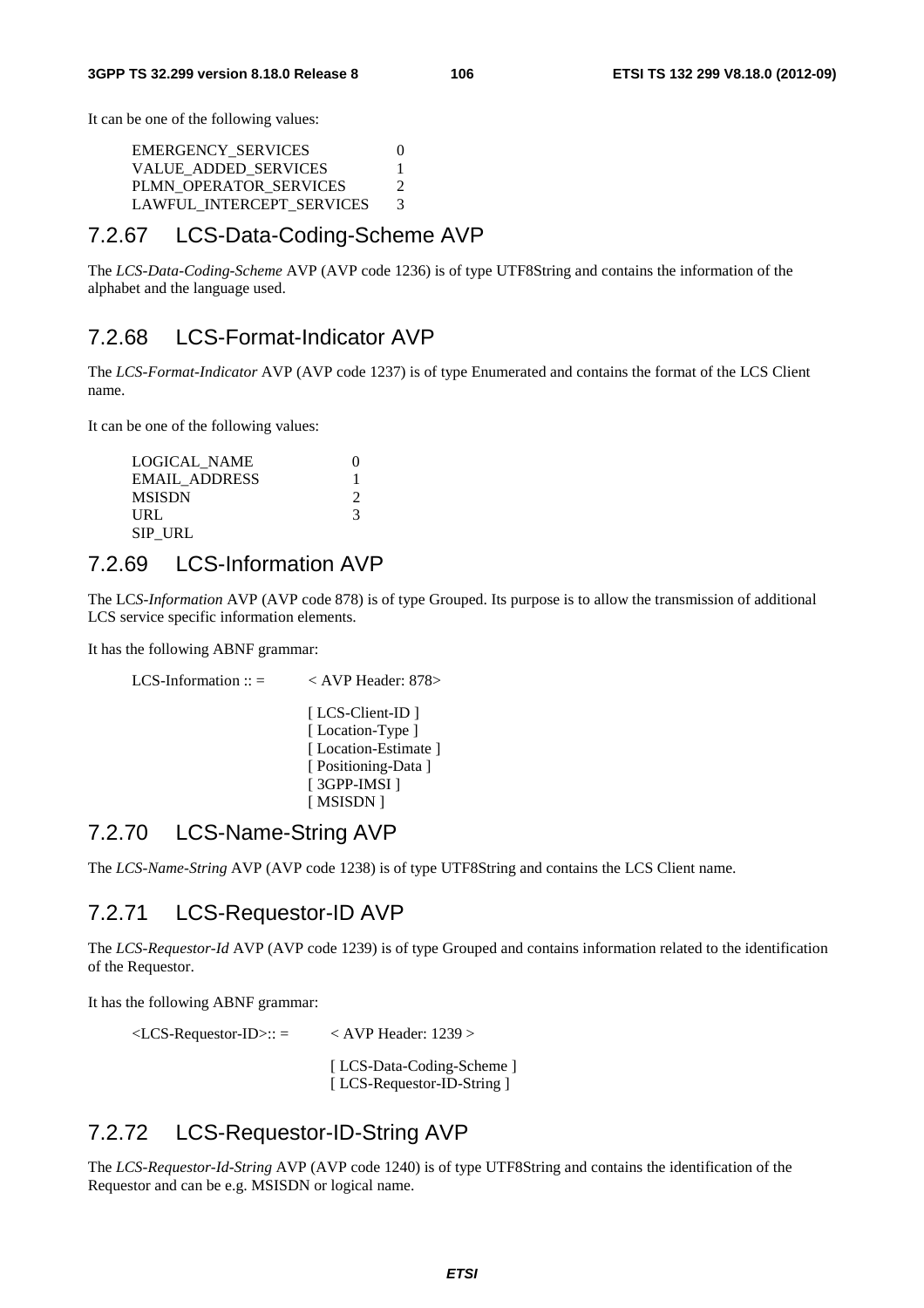### 7.2.72A Local-Sequence-Number AVP

The *Local-Sequence-Number* AVP (AVP code 2063) is of type Unsigned32 and holds the service data container sequence number : increased by 1 for each service data container closed.

### 7.2.73 Location-Estimate AVP

The *Location-Estimate* AVP (AVP code 1242) is of type UTF8String and contains an estimate of the location of an MS in universal coordinates and the accuracy of the estimate.

### 7.2.74 Location-Estimate-Type AVP

The *Location-Estimate-Type* AVP (AVP code 1243) is of type Enumerated and contains one of the following values:

| <b>CURRENT LOCATION</b>            |  |
|------------------------------------|--|
| <b>CURRENT LAST KNOWN LOCATION</b> |  |
| INITIAL LOCATION                   |  |
| <b>ACTIVATE DEFERRED LOCATION</b>  |  |
| CANCEL DEFERRED LOCATION           |  |
|                                    |  |

### 7.2.75 Location-Type AVP

The *Location-Type* AVP (AVP code 1244) is of type Grouped and indicates the type of location estimate required by the LCS client.

It has the following ABNF grammar:

Location-Type::  $=$   $\langle$  AVP Header: 1244> [Location-Estimate-Type ] [ Deferred-Location-Event-Type ]

### 7.2.76 Low-Balance-Indication AVP

The *Low-Balance-Indication* AVP (AVP code 2020) is of type Enumerated and indicates if the subscriber balance went below a designated threshold by its account.

This indication can be used to advise the end user about the need to replenish his balance.

It can be one of the following values:

 NOT-APPLICABLE 0 YES 1

### 7.2.77 MBMS-Information AVP

The *MBMS-Information* AVP (AVP code 880) is of type Grouped. Its purpose is to allow the transmission of additional MBMS service specific information elements.

It has the following ABNF grammar:

MBMS-Information  $\therefore$  = < AVP Header: 880> [ TMGI ] [ MBMS-Service-Type ] [ MBMS-User-Service-Type ] [ File-Repair-Supported ] [ Required-MBMS-Bearer-Capabilities ] [ MBMS-2G-3G-Indicator ]  $[RAI]$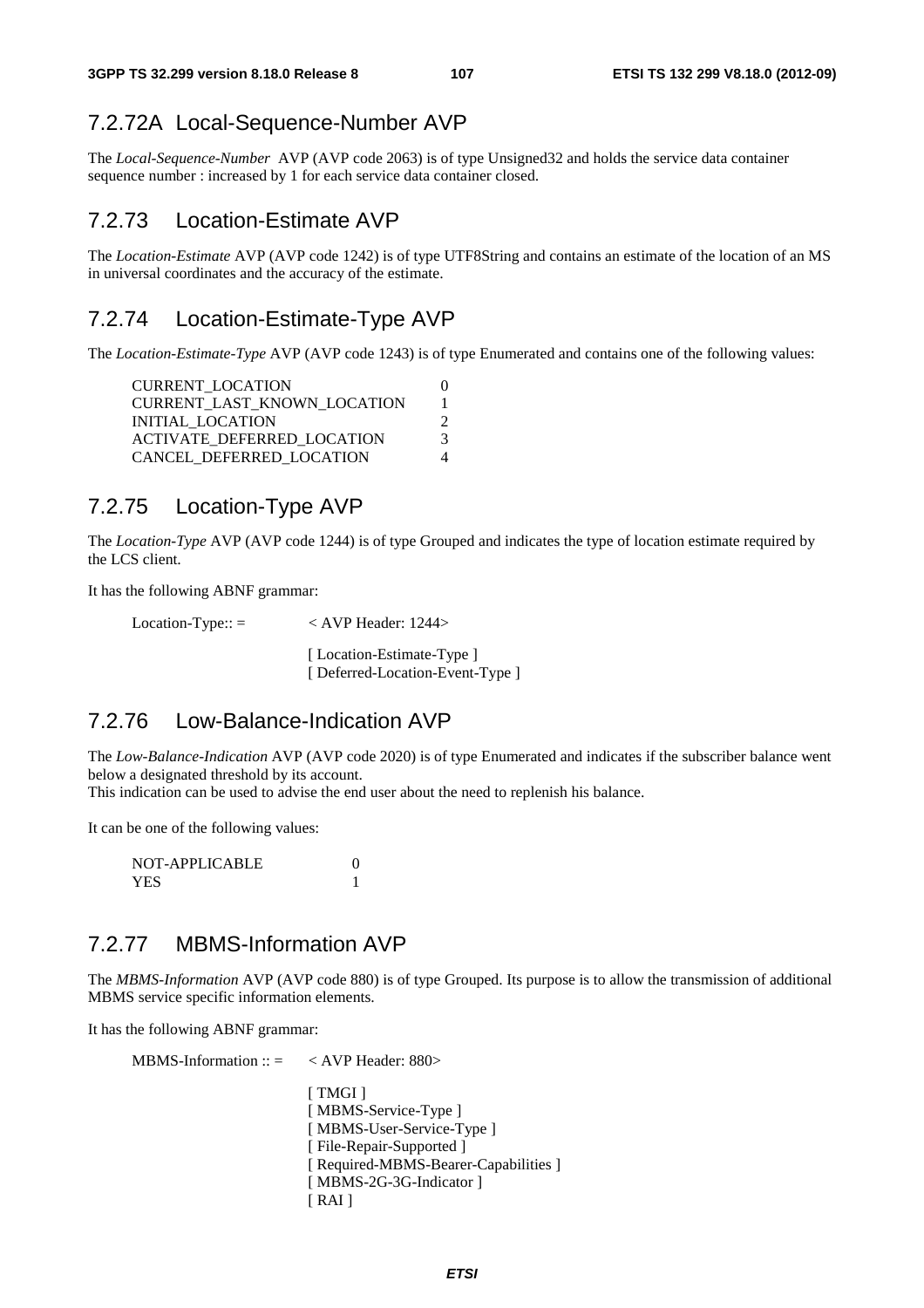\* [ MBMS-Service-Area ] [ MBMS-Session-Identity ] [ CN-IP-Multicast-Distribution ]

### 7.2.78 MBMS-User-Service-Type AVP

The *MBMS-User-Service-Type* AVP (AVP code 1225) is of type Enumerated and indicates type of service the MBMS user service that is being delivered. The following values are supported:

#### DOWNLOAD (1)

The MBMS user service of type: download.

#### STREAMING (2)

The MBMS user service is of type: streaming.

#### 7.2.79 Media-Initiator-Flag AVP

The *Media-Initiator-Flag* AVP (AVP code 882) is of type Enumerated and indicates which party has requested the session modification. The default value is '0' indicating the called party initiated the modification.

- [0] called party
- [1] calling party
- [2] unknown

#### 7.2.80 Media-Initiator-Party AVP

The *Media-Initiator-Party* AVP (AVP code 1288) is of type UTF8String. Enumerated in IMS charging, it holds the address (SIP URI or TEL URI) of the party (Public User ID or Public Service ID) who initiates the media action, like adding/removing, connecting/disconnecting the media. The Media Initiator Party shall be populated with the SIP URI or TEL URI contained in the Request-URI of the outgoing request. It is use for PoC charging.

#### 7.2.81 Message-Body AVP

The *Message-Body* AVP (AVP Code 889) is of type Grouped AVP and holds information about the message bodies including user-to-user data.

It has the following ABNF grammar:

 <Message-Body>::= < AVP Header: 889 > { Content-Type } { Content-Length } [ Content-Disposition ] [ Originator ]

The message bodies shall not include the bodies' of Content-Type = "application-sdp" as these are captured in other AVPs.

#### 7.2.82 Message-Class AVP

The *Message-Class* AVP (AVP code 1213) is of type Grouped.

It has the following ABNF grammar:

 $Message-Class :: = \langle AVP \text{Header}: 1213 \rangle$ 

[ Class-Identifier ] [ Token-Text ]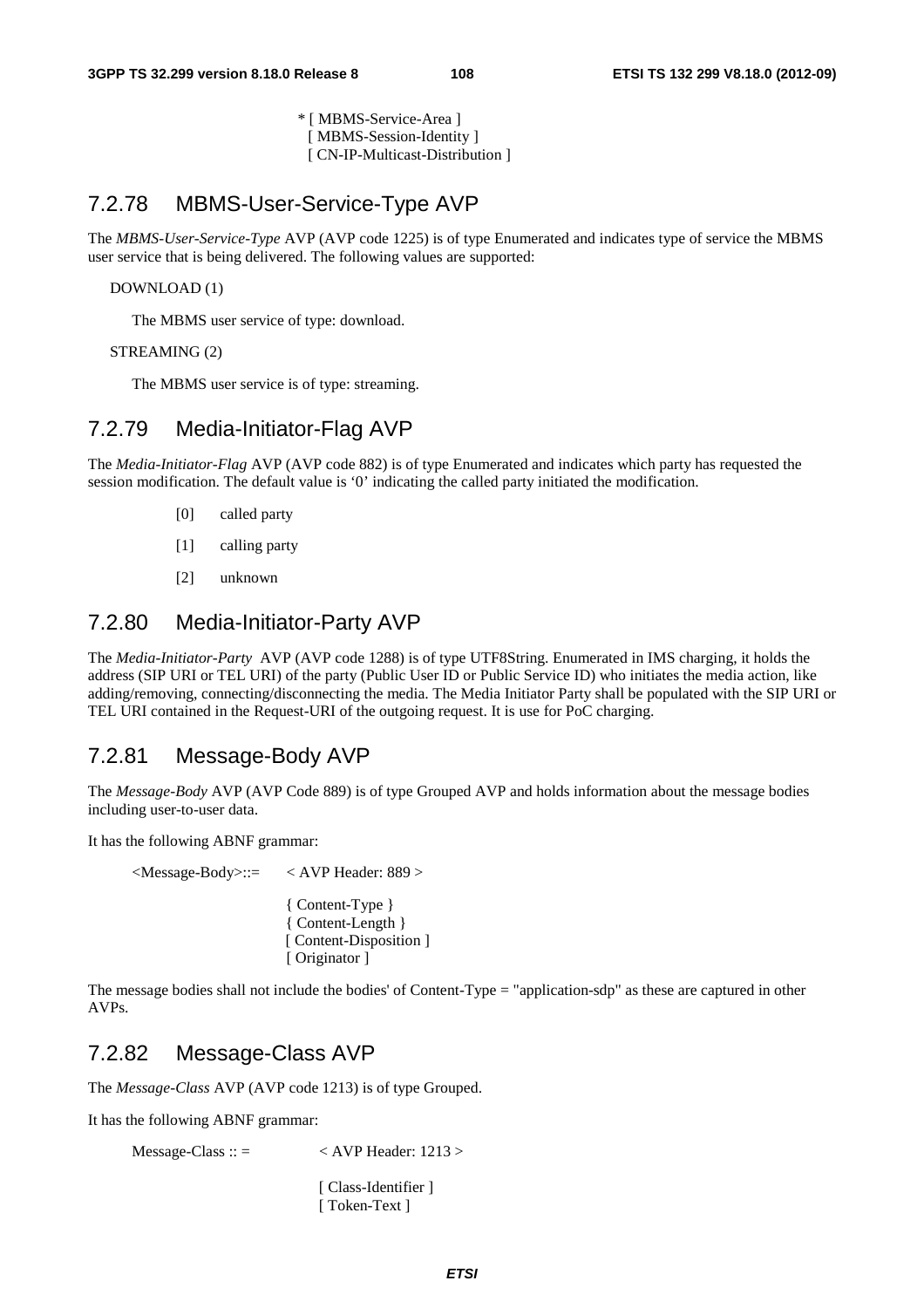### 7.2.83 Message-ID AVP

The *Message-ID* AVP (AVP code 1210) is of type UTF8String and holds the identification of the message being charged.

### 7.2.84 Message-Size AVP

The *Message-Size* AVP (AVP code 1212) is of type Unsigned32. For MMS, it holds the total size in bytes of the MM calculated according to TS 23.140 [208]. For SMS, it holds the total size in octets of SM including any user data header.

### 7.2.85 Message-Type AVP

The *Message-Type* AVP (AVP code 1211) is of type Enumerated and holds the type of the message according to the MMS transactions e.g. submission, delivery.

The following values are defined and are as specified in MMS Encapsulation [209]:

- 1 m-send-req
- 2 m-send-conf
- 3 m-notification-ind
- 4 m-notifyresp-ind
- 5 m-retrieve-conf
- 6 m-acknowledge-ind
- 7 m-delivery-ind
- 8 m-read-rec-ind
- 9 m-read-orig-ind
- 10 m-forward-req
- 11 m-forward-conf
- 12 m-mbox-store-conf
- 13 m-mbox-view-conf
- 14 m-mbox-upload-conf
- 15 m-mbox-delete-conf

### 7.2.86 MM-Content-Type AVP

The *MM-Content-Type* AVP (AVP code 1203) is of type Grouped and indicates the overall content type of the MM content and includes information about all the contents of an MM.

It has the following ABNF grammar:

MM-Content-Type ::  $=$  < AVP Header: 1203 >

[ Type-Number ] [ Additional-Type-Information ] [ Content-Size ] \* [ Additional-Content-Information ]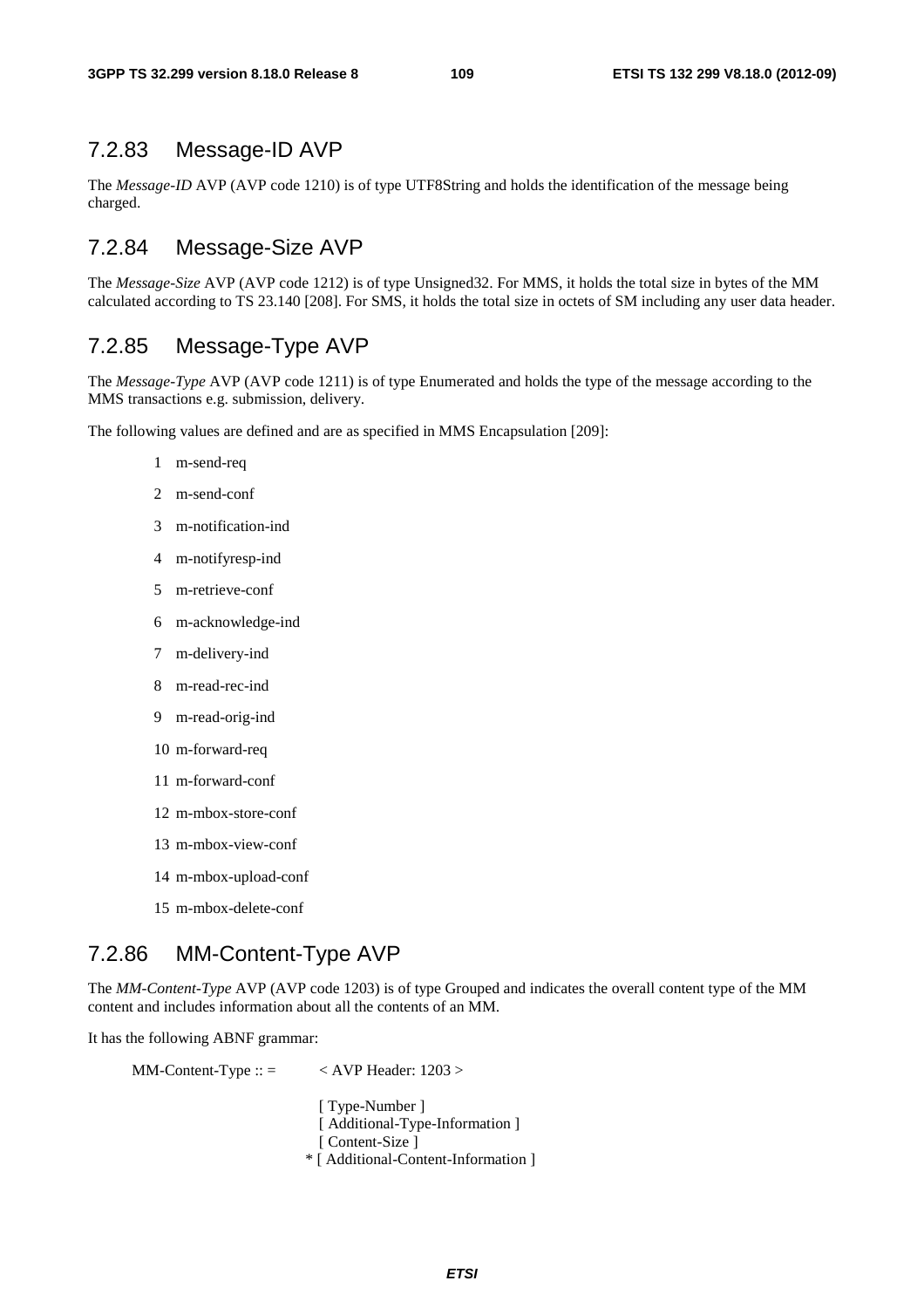#### 7.2.87 MMBox-Storage-Requested AVP

The *MMBox-Storage-Requested* AVP (AVP code 1248) is of type Enumerated and indicates whether an MMBoxstorage has been requested by the originator MMS User Agent or not. The values for whether an MMBox Storage was requested are:

0 No

1 Yes

#### 7.2.88 MMS-Information AVP

The MM*S-Information* AVP (AVP code 877) is of type Grouped. Its purpose is to allow the transmission of additional MMS service specific information elements.

It has the following ABNF grammar:

| $MMS\text{-}Information :: =$ | $<$ AVP Header: 877>            |
|-------------------------------|---------------------------------|
|                               | [ Originator-Address ]          |
|                               | * [ Recipient-Address ]         |
|                               | [Submission-Time]               |
|                               | [MM-Content-Type]               |
|                               | [ Priority ]                    |
|                               | [Message-ID]                    |
|                               | [Message-Type]                  |
|                               | [Message-Size]                  |
|                               | [Message-Class]                 |
|                               | [Delivery-Report-Requested]     |
|                               | [ Read-Reply-Report-Requested ] |
|                               | [MMBox-Storage-Requested]       |
|                               | [Applic-ID]                     |
|                               | [ Reply-Applic-ID ]             |
|                               | [ Aux-Applic-Info ]             |
|                               | [Content-Class]                 |
|                               | [DRM-Content]                   |
|                               | [Adaptations]                   |
|                               | [ VASP-Id ]                     |
|                               | [ VAS-Id ]                      |
|                               |                                 |

#### 7.2.88A MMTel-Information AVP

The MMTel*-Information* AVP (AVP code 2030) is of type Grouped. Its purpose is to allow the transmission of additional MMtel service specific information elements. It holds MMTel supplementary services invoked during MMTel service.

It has the following ABNF grammar:

MMTel-Information ::  $=$  < AVP Header: 2030>

\* [ Supplementary-Service] [ Subscriber-Role ]

### 7.2.88AA MMTel-SService-Type AVP

The *MMTel-SService-Type* AVP (AVP Code 2031) is of type Unsigned32 and identifies the type of MMTel supplementary service.

The following values are defined:

"Originating Identification Presentation (OIP)" 0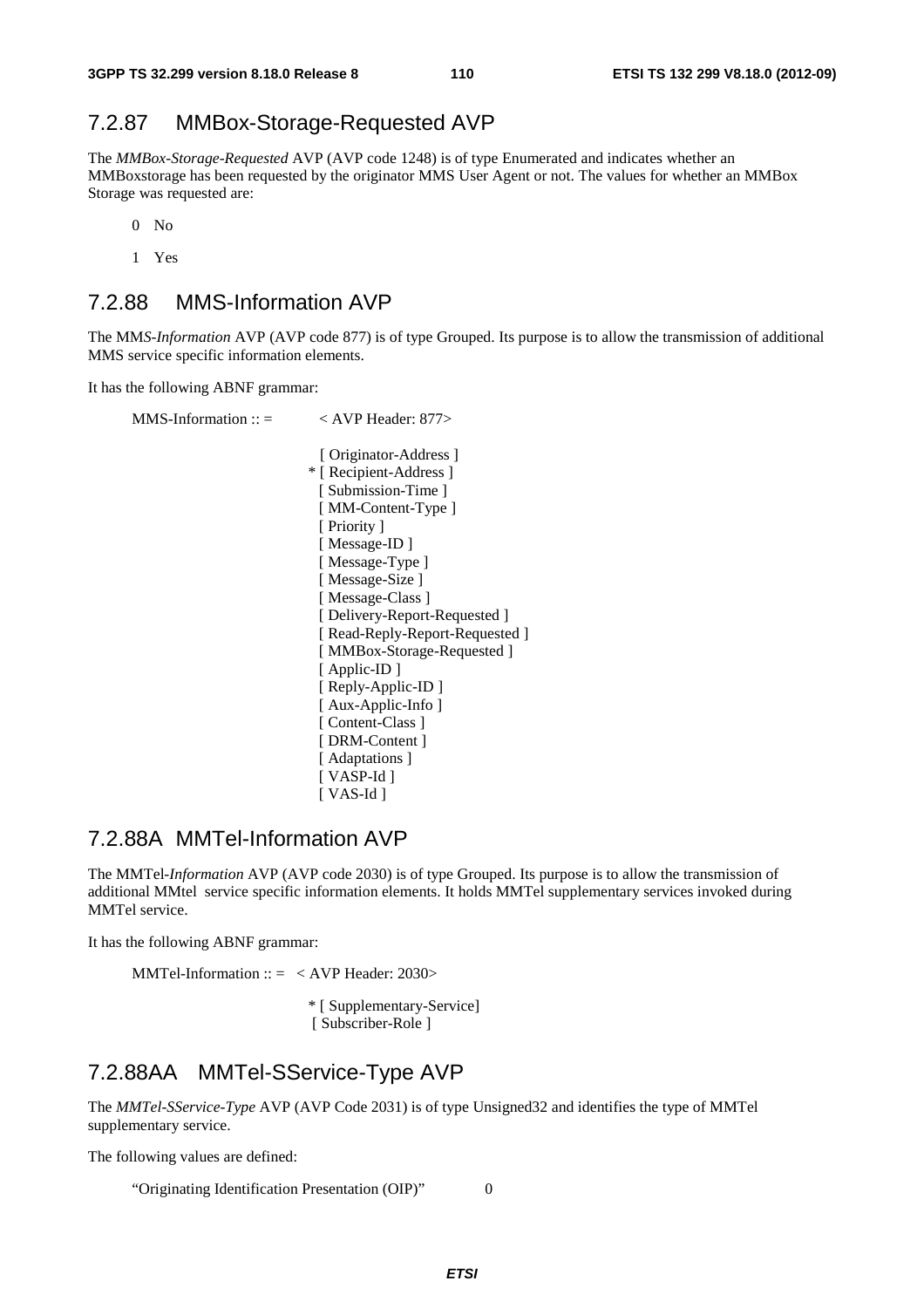| "Originating Identification Restriction (OIR)"  |               |
|-------------------------------------------------|---------------|
| "Terminating Identification Presentation (TIP)" | $\mathcal{L}$ |
| "Terminating Identification Restriction (TIR)"  | 3             |
| "Communication HOLD (HOLD)"                     | 4             |
| "Communications Barring (CB)"                   | 5             |
| "Communication Diversion (CDIV)"                | 6             |
| "Communication Diversion Notification (CDIVN)"  | 7             |
| "Communication Waiting (CW)"                    | 8             |
| "Message Waiting Indication (MWI)"              | 9             |
| "Conference (CONF)"                             | 10            |

Values  $\geq 1024$  are reserved for specific Network/Manufacturer supplementary services variants

#### 7.2.88B Next-Tariff AVP

The *Next-Tariff* AVP (AVP code 2057) is of type Grouped and holds tariff information. The Tariff is a formula for cost calculation given the *Used-Service-Unit* AVP. The calculated cost is given in the *Currency-Code* AVP. The formula sums all the rating elements and multiplies the sum by the *Scale-Factor* AVP.

It has the following ABNF grammar:

Next-Tariff::  $=$   $\langle$  AVP Header: 2057  $>$ [ Currency-Code ] [ Scale-Factor ] \*[Rate-Element]

#### 7.2.89 Node-Functionality AVP

The *Node-Functionality* AVP (AVP code 862) is of type Enumerated and includes the *functionality* identifier of the *node*.

The functionality identifier can be one of the following:

S-CSCF 0 P-CSCF 1 I-CSCF 2 MRFC 3 MGCF 4<br>BGCF 5  $BGCF$ AS 6 IBCF 7 S-GW 8 P-GW 9 HSGW 10

#### 7.2.89b Node-Id AVP

The *Node-Id* AVP (AVP code 2064) is of type UTF8String and includes an optional, operator configurable identifier string for the node.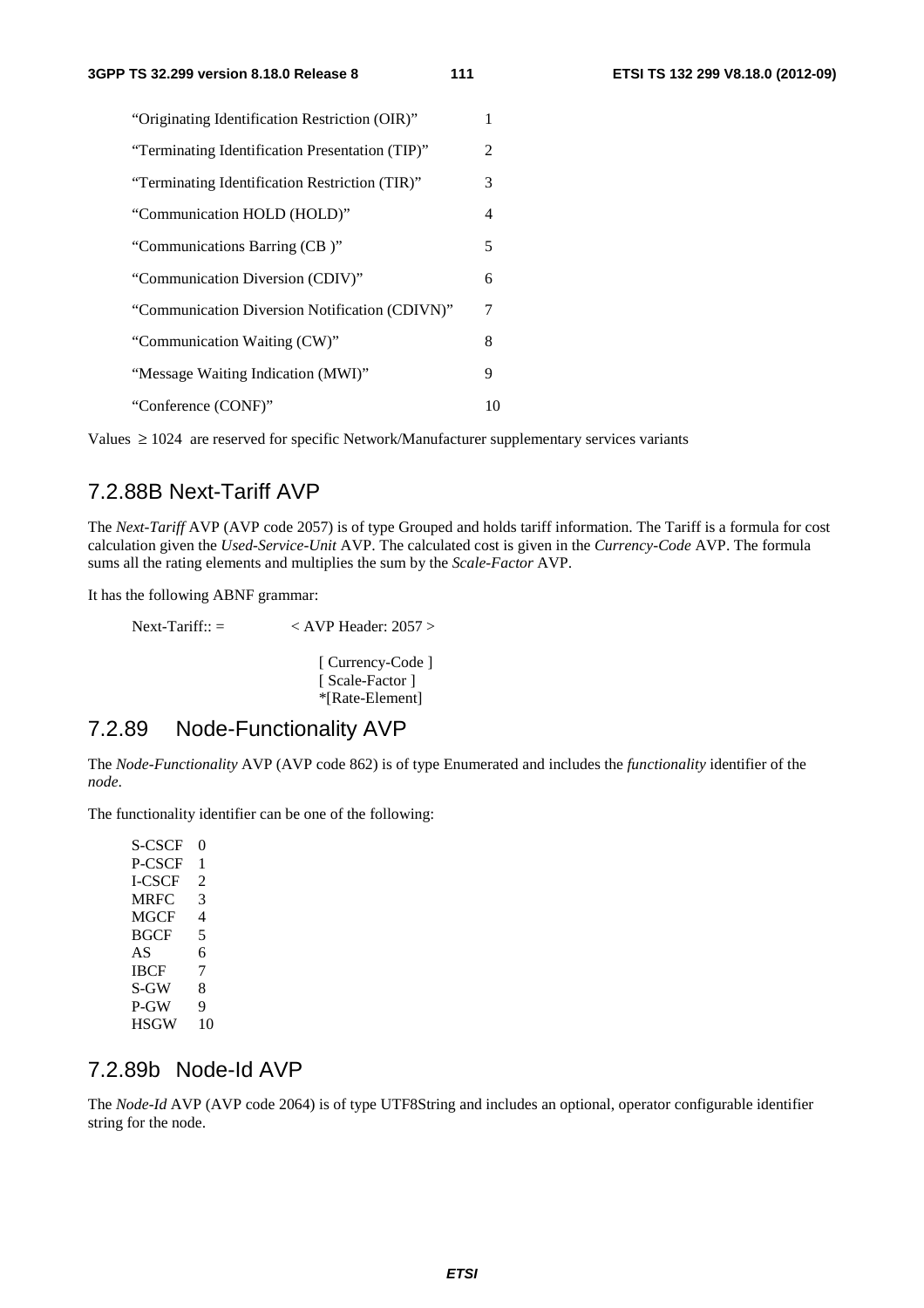#### 7.2.89a Void

#### 7.2.89aa Number-Of-Diversions AVP

The *Number-of-Diversions* AVP (AVP Code 2034) is of type Unsigned32 and holds the number of diversions related to a CDIV service. When counting the number of diversions, all types of diversion are included.

#### 7.2.89A Number-Of-Messages-Sent AVP

The *Number-Of-Messages-Sent* AVP (AVP code 2019) is of type Unsigned32 and indicates the number of SMSs sent by the IMS application if applicable.

#### 7.2.90 Number-Of-Participants AVP

The *Number-Of-Participants* AVP (AVP code 885) is of type Unsigned32 and holds the number of invited parties of the multi-party session when included in the initial charging request message, e.g. in PoC, CONFerence and SIMPLE IM. When included in interim / update charging messages, it indicates the number of parties who are currently attached in the session at the time the interim / update messages are sent.

NOTE: The information to populate this field may be obtained from the TBCP-Talk-Burst-Grant message in PoC case. The information to populate this field may be obtained from the Diameter Accounting Request message in MMTel CONF Charging.

#### 7.2.91 Number-Of-Received-Talk-Bursts AVP

The *Number-Of-Received-Talk-Bursts* AVP (AVP code 1282) is of type Unsigned32 and holds the number of the received talk bursts.

#### 7.2.92 Number-Of-Talk-Bursts AVP

The *Number-Of-Talk-Bursts* AVP (AVP code 1283) is of type Unsigned32 and holds the number of the sent talk bursts.

#### 7.2.92A Number-Portability-Routing-Information AVP

The *Number-Portability-Routing-Information* AVP (AVP code 2024) is of type UTF8String. This AVP holds information on the routing number received by S-CSCF during number portability look-up (ENUM/DNS). This information is sent over SIP in the Requested URI header.

#### 7.2.93 Offline-Charging AVP

The *Offline-Charging* AVP (AVP code 1278) is a grouped AVP, which is used to set the parameters required to control offline charging.

It has the following ABNF grammar:

Offline-Charging ::= < AVP Header:1278 > [ Quota-Consumption-Time ] [ Time-Ouota-Mechanism ] [ Envelope-Reporting ] \* [ Multiple-Services-Credit-Control ]  $*$  [ AVP ]

At most one of Quota-Consumption-Time AVP or Time-Quota-Mechanism AVP shall be present, if individual instances are not included within the Multiple-Services-Credit-Control AVP.

The Multiple-Services-Credit-Control AVPs, if present, shall contain the Rating-Group AVP to identify the category, optionally one of Quota-Consumption-Time AVP and Time-Quota-Mechanism AVP, and optionally the Envelope-Reporting AVP.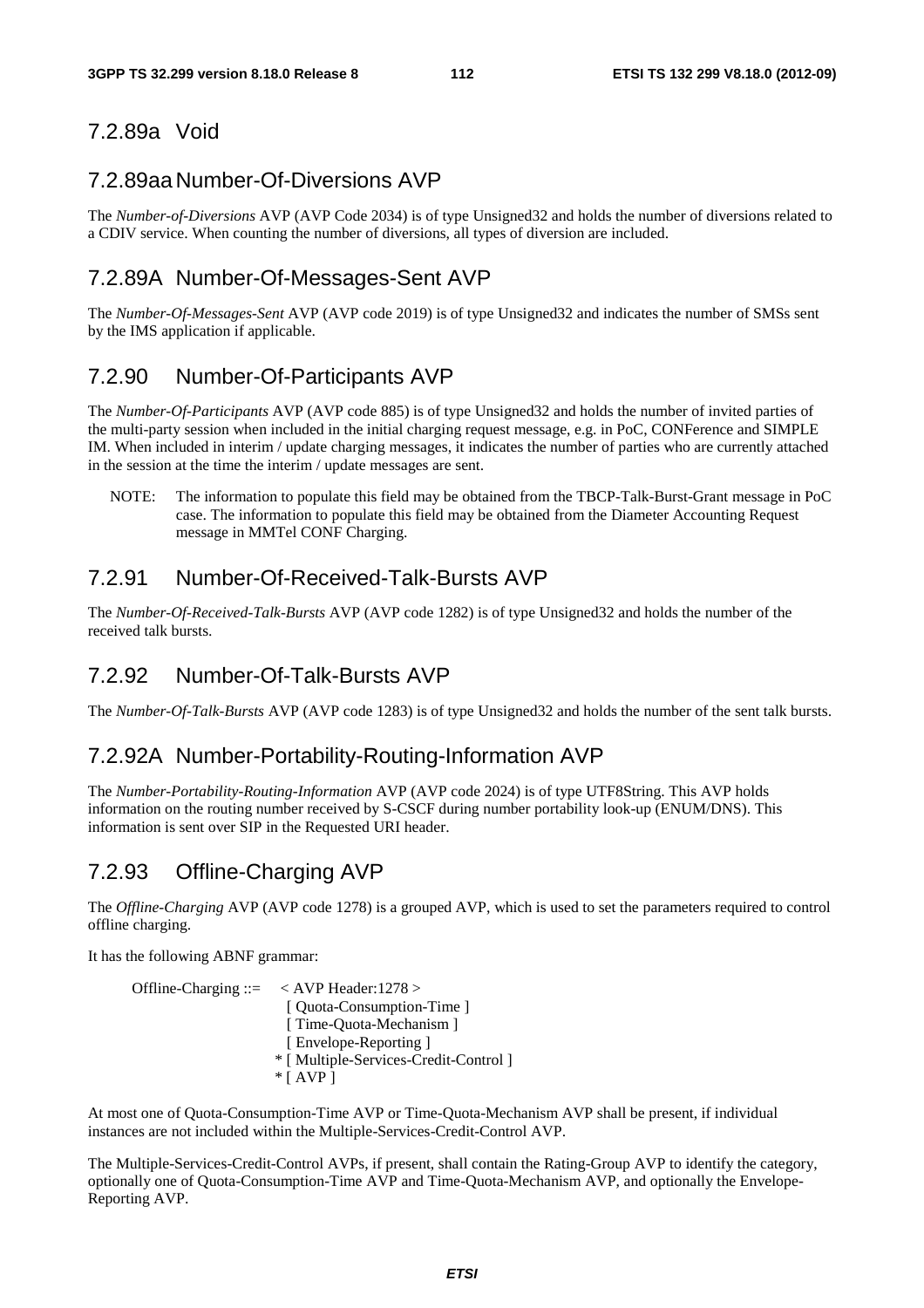Any values specified in the Offline-Charging AVP take precedence over the configured defaults. The values of the parameters specified at Multiple-Services-Credit-Control level take precedence over the values specified directly at Offline-Charging level. If neither Quota-Consumption-Time AVP nor Time-Quota-Mechanism AVP is included in the Multiple-Services-Credit-Control AVP, then the general reporting requirements dictated by the Quota-Consumption-Time AVP or Time-Quota-Mechanism AVP and Envelope-Reporting AVP directly within the Offline-Charging AVP shall apply.

### 7.2.94 Originating-IOI AVP

The *Originating-IOI* AVP (AVP code 839) is of type UTF8String (alphanumeric string) and holds the Inter Operator Identifier (IOI) for the originating network as generated by the IMS network element which takes responsibility for populating this parameter [404] in a SIP request [202].

The Originating IOI contains the following values:

- Type 1 IOI: IOI of the visited network where the P-CSCF is located.
- Type 2 IOI:
	- IOI of the home network of the originating end user where the S-CSCF is located in case a session is initiated from the IMS. In case of redirection by the S-CSCF, *Originating-IOI* AVP indicates the terminating party's network operator from which the session is redirected.
	- IOI of the originating network where the MGCF is located in case a session is initiated from the PSTN toward the IMS.
- Type 3 IOI:
	- IOI of the home network (originating side or terminating side) where the S-CSCF is located when forwarding a SIP request [202] to an AS (proxy, terminating UA or redirect server or B2BUA).
	- IOI of the service provider network where the AS is located when an AS (originating UA or B2BUA) initiates a SIP request [202].

For further details on the Type 1, Type 2 and Type 3 IOIs, please refer to 3GPP TS 32.240 [1].

#### 7.2.95 Originator AVP

 The *Originator* AVP (AVP code 864) is of type Enumerated and indicates the originating party of the message body. The following values are defined:

Calling Party 0

Called Party 1

#### 7.2.96 Originator-Address AVP

The *Originator-Address* AVP (AVP code 886) is of type Grouped. Its purpose is to identify the originator of a message.

It has the following ABNF grammar:

```
Originator-Address :: = < AVP Header: 886 >
               [Address-Type ]
               [ Address-Data ]
               [ Address-Domain ]
```
### 7.2.97 Originator-Interface AVP

The *Originator-Interface* AVP (AVP code 2009) is the group AVP which contains information related to the Interface on which the message originated.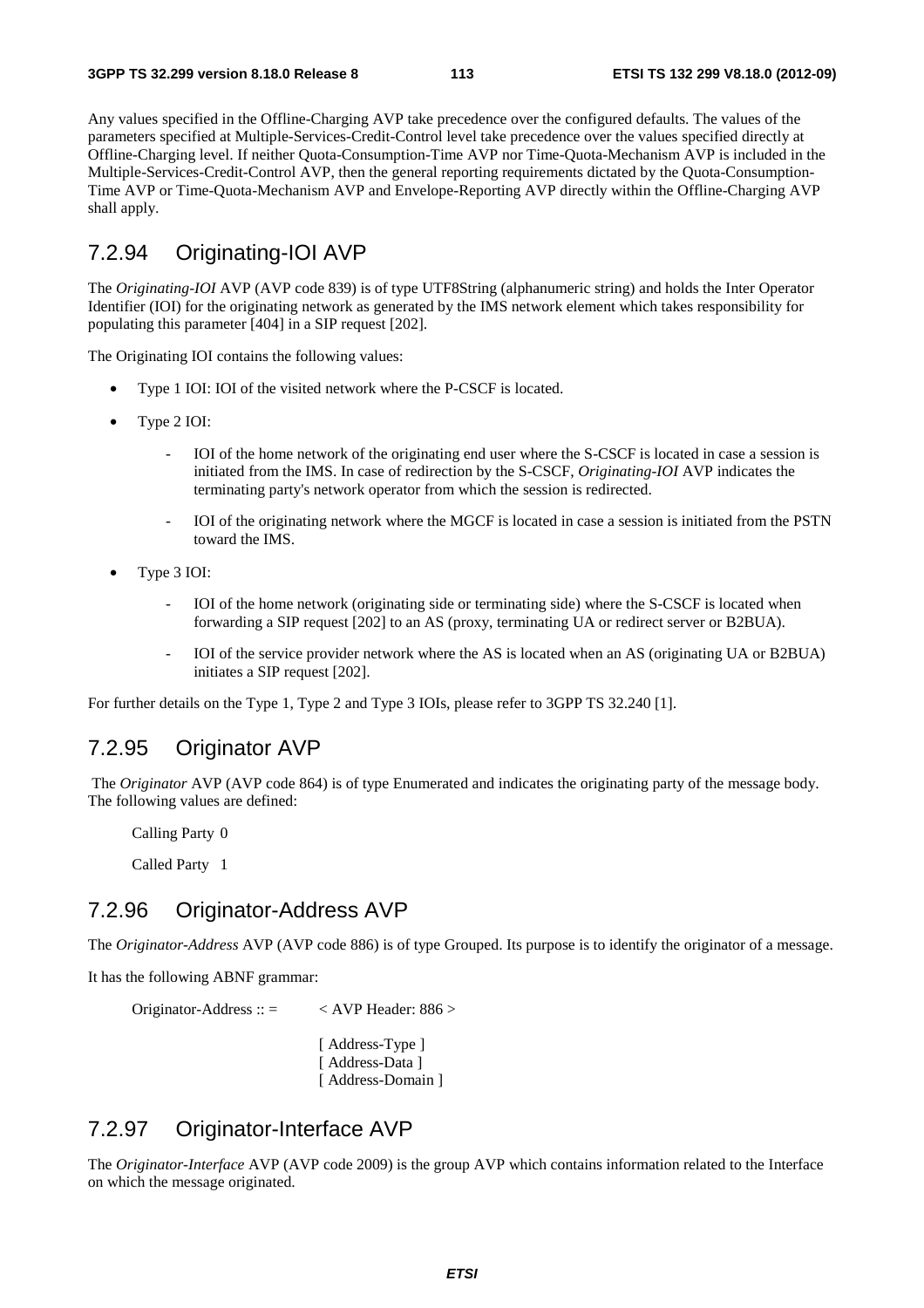Originator-Interface ::= < AVP Header: 2009 > [ Interface-Id ] [ Interface-Text ] [ Interface-Port ] [ Interface-Type ]

#### 7.2.97A Originator-Received-Address AVP

The *Originator-Received-Address* AVP (AVP code 2027) is of type Grouped. Its purpose is to identify the originator of a message with the original, unmodified address information as received before any address manipulations has taken place in the entity generating the charging information. This field allows correlation of address information with information generated by other nodes in the message flow.

It has the following ABNF grammar:

Originator-Received-Address :: = < AVP Header: 2027>

[ Address-Type ] [ Address-Data ] [ Address-Domain ]

#### 7.2.98 Originator-SCCP-Address

The *Originator-SCCP-Address* AVP (AVP code 2008) is of type Address. It is the "SCCP calling address" used by the messaging node when receiving a message. This is usually the address of the MSC or SGSN/Serving Node that was serving the UE when it submitted the SM. It contains either a Point Code (ISPC) or a Global Title, where Global Title represents an E.164 number. The AddressType disciminator [401] is set to value 8, E.164, and the address information is UTF8 encoded.

#### 7.2.99 Outgoing-Trunk-Group-ID AVP

The *Outgoing-Trunk-Group-ID* AVP (AVP code 853) is of type UTF8String and identifies the outgoing PSTN leg.

#### 7.2.100 Participants-Involved AVP

The *Participants-Involved* AVP (AVP code 887) is of type UTF8String and holds the list of address (Public User ID: SIP URI, TEL URI, MSISDN) of the parties who are involved into the PoC session.

#### 7.2.101 Participant-Group AVP

The *Participant-Group* AVP (AVP code 1260) is of type Grouped and holds detailed information, e.g. the address (Public User ID: SIP URI, TEL URI, MSISDN), the access priority parameters, etc, of the party who is involved into the PoC session.

It has the following ABNF grammar:

 $\langle$  Participant-Group  $>$ ::  $= \langle$  AVP Header: 1260 $>$ 

[ Called-Party-Address ] [ Participant-Access-Priority ] [ User-Participating-Type ]

#### 7.2.102 Participant-Access-Priority AVP

Participant-Access-Priority AVP (AVP code 1259) is of type Enumerated. It is a subfield of Participants-Group AVP to indicate the priority level for users when initiating a new PoC session or participating in a PoC session.

The AVP may take the values as follows:

1 Pre-emptive priority: The highest level priority. A request with pre-emptive priority SHALL cause the current other requests to be revoked immediately, unless they are also with pre-emptive priority.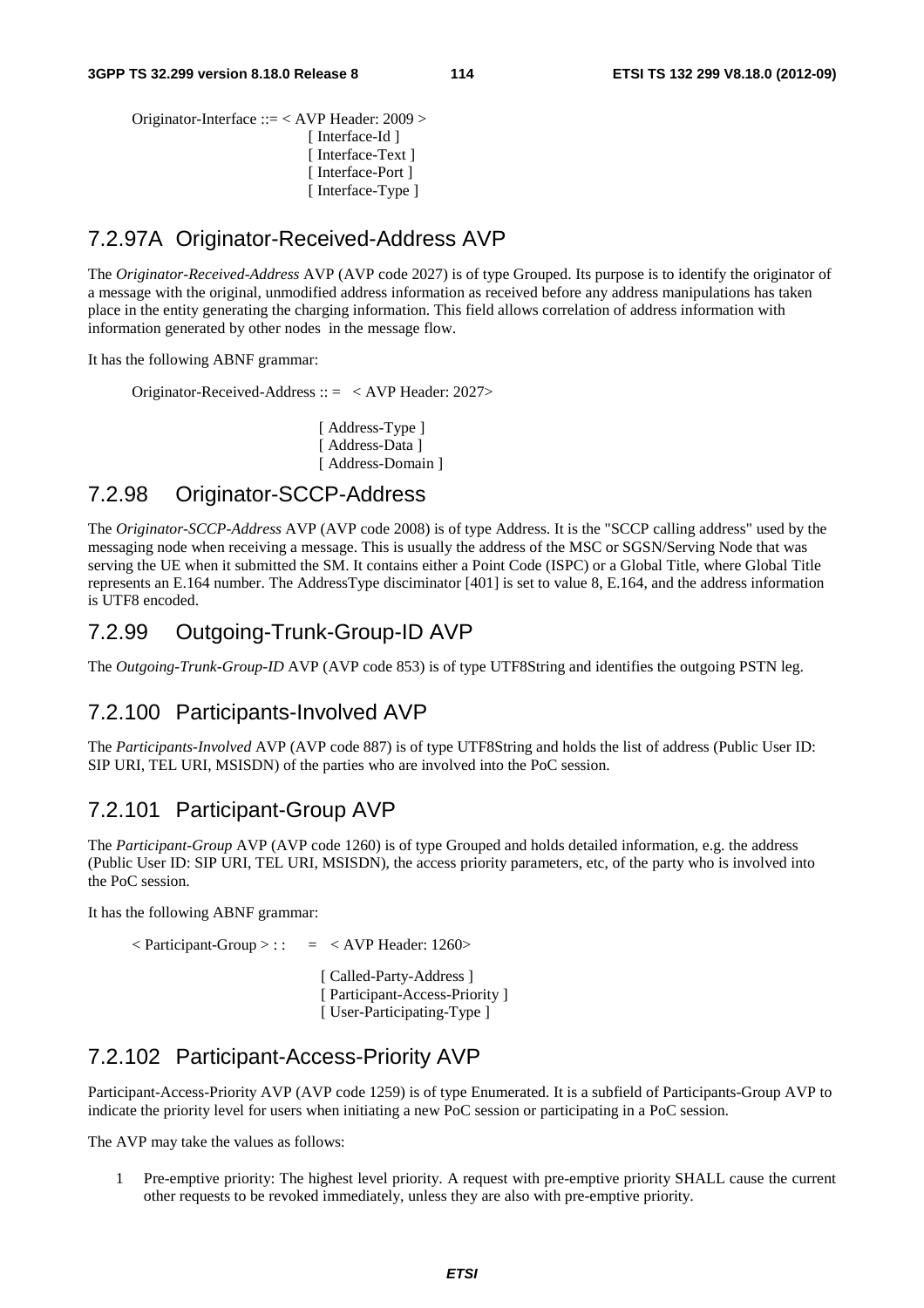- 2 High priority: Lower than Pre-emptive priority.
- 3 Normal priority: Normal level. Lower than High priority.
- 4 Low priority: Lowest level priority.

#### 7.2.102A Participant-Action-Type AVP

The *Participant-Action-Type* AVP (AVP code 2049) is of type Enumerated and holds the participant's action type during the conference for Billing Domain's information.

The following values are defined according to TS 24.605 [219]:

| <b>CREATE CONF</b>      |                             |
|-------------------------|-----------------------------|
| <b>JOIN CONF</b>        |                             |
| <b>INVITE INTO CONF</b> | $\mathcal{D}_{\mathcal{A}}$ |
| QUIT_CONF               | 3                           |

#### 7.2.103 PDG-Address AVP

The *PDG-Address* AVP (AVP code 895) is of type Address and contains the PDG IP address.

#### 7.2.104 PDG-Charging-Id AVP

The *PDG-Charging-Id* AVP (AVP code 896) is of type Unsigned32 and contains the charging identifier generated by the PDG for the tunnel. Charging identifier is generated at tunnel establishment and transferred to 3GPP AAA Server.

Different PDGs allocate the charging identifier independently of each other and may allocate the same numbers. PDG-Charging-Id together with PDG-Address constitutes a unique identifier for the tunnel.

Coding of this AVP is same as 3GPP-Charging-Id coding described in 3GPP TS 29.061 [207].

#### 7.2.104A PDN-Connection-Charging-ID AVP

The *PDN-Connection-Charging-ID* AVP (AVP code 2050) is of type Unsigned32 and contains the charging identifier to identify different records belonging to same PDN connection. This field includes Charging Id of first IP-CAN bearer activated within the PDN connection. Together with P-GW address this uniquely identifies the PDN connection for charging.

Coding of this AVP is same as 3GPP-Charging-Id coding described in 3GPP TS 29.061 [207].

#### 7.2.105 PDP-Address AVP

The *PDP-Address* AVP (AVP code 1227) is of type Address and holds the IP-address associated with the IP CAN bearer session ( PDP context / PDN connection)..

#### 7.2.106 PDP-Context-Type AVP

The *PDP-Context-Type* AVP (AVP code 1247) is of type Enumerated and indicates the type of a PDP context.

The values for requested are:

- 0 PRIMARY
- 1 SECONDARY

This AVP shall only be present in the CCR Initial.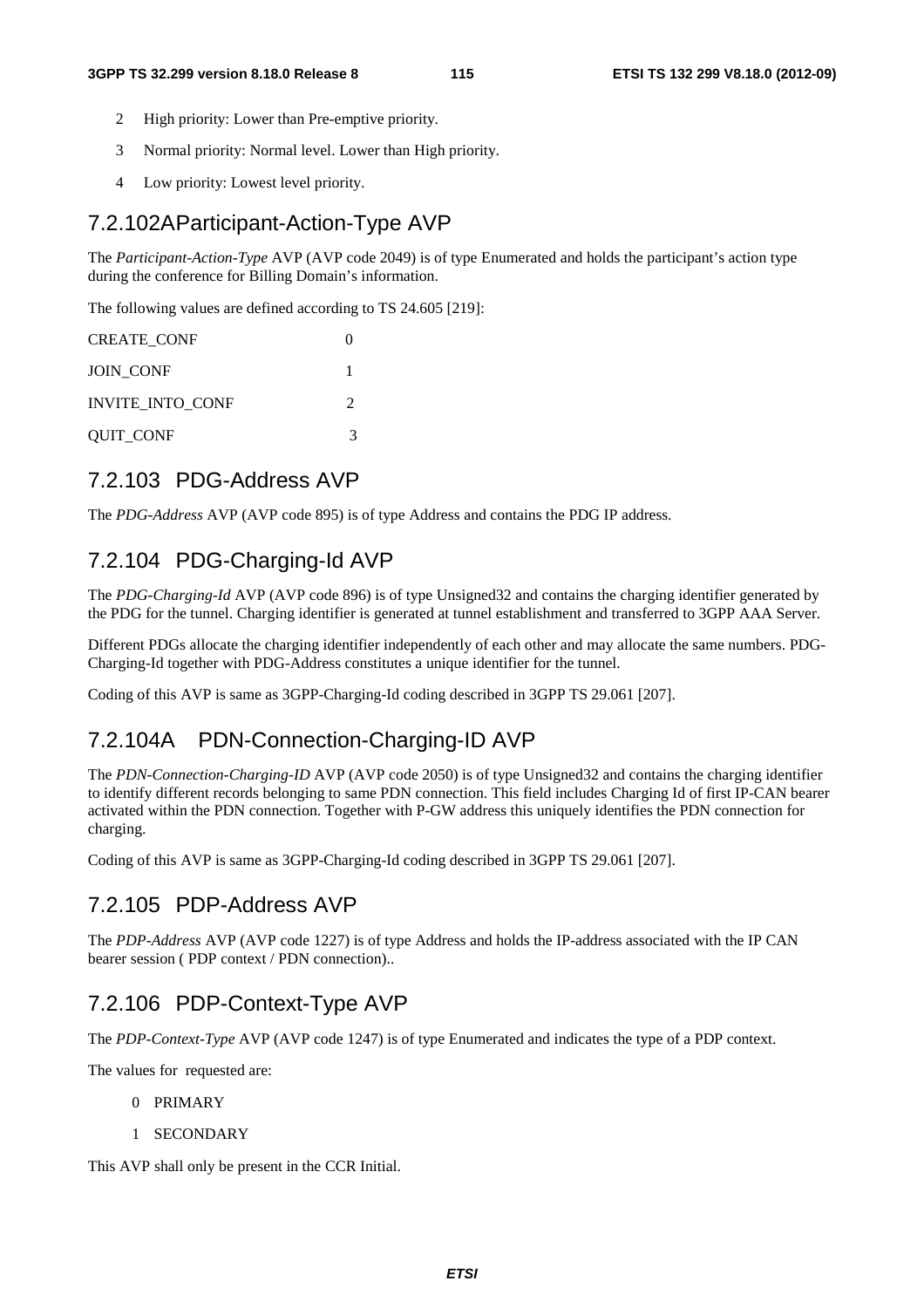### 7.2.107 PoC-Change-Condition AVP

The *PoC-Change-Condition* AVP (AVP code 1261) is of type Enumerated and contains the reason for closing a container and the addition of a new container. The AVP may take the following values:

| serviceChange              | (U) |
|----------------------------|-----|
| volumeLimit                | (1) |
| timeLimit                  | (2) |
| numberofTalkBurstLimit     | (3) |
| numberofActiveParticipants | (4) |
| tariffTime                 | ເລາ |

### 7.2.108 PoC-Change-Time AVP

The *PoC-Change-Time* AVP (AVP code 1262) is of type Time and is a time stamp that defines the moment when a container is closed or the CDR is closed.

#### 7.2.109 PoC-Controlling-Address AVP

The *PoC-Controlling-Address* AVP (AVP code 858) is of type UTF8String and identifies the PoC server performing the controlling function for the associated PoC session.

### 7.2.109A PoC-Event-Type AVP

The *PoC-Event-Type* AVP (AVP code 2025) is of type Enumerated and indicates PoC session unrelated charging event.

The AVP may take the values as follows:

- 0 Normal;
- 1 Instant Ppersonal Aalert event;
- 2 PoC Group Advertisement event;
- 3 Early Ssession Setting-up event;
- 4 PoC Talk Burst

### 7.2.110 PoC-Group-Name AVP

The *PoC-Group-Name* AVP (AVP code 859) is of type UTF8String and identifies a group. Included if the session is a pre-arranged group session or a chat group session. It can be used for PoC and OMA SIMPE IM Charging, or other applications.

### 7.2.111 PoC-Information AVP

The PoC*-Information* AVP (AVP code 879) is of type Grouped. Its purpose is to allow the transmission of additional PoC service specific information elements.

It has the following ABNF grammar:

PoC-Information ::  $=$   $\langle$  AVP Header: 879> [ PoC-Server-Role ] [ PoC-Session-Type ] [ PoC-User-Role ] [ PoC-Session-Initiation-type ] [ PoC-Event-Type ] [ Number-Of-Participants ] \* [ Participants-Involved ] \* [ Participant-Group ]

- \* [ Talk-Burst-Exchange ]
	- *ETSI*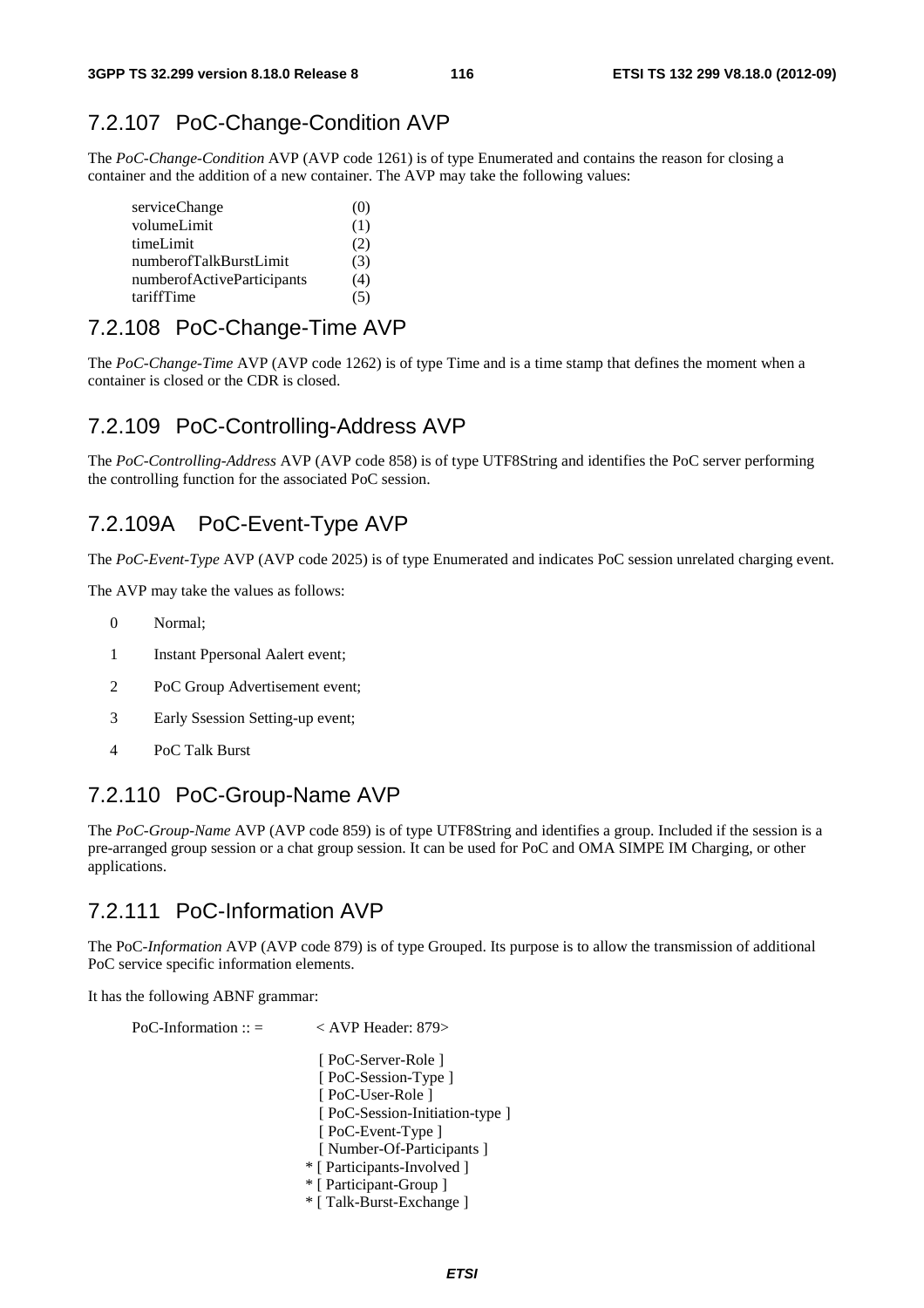[ PoC-Controlling-Address ] [ PoC-Group-Name ] [ PoC-Session-Id ] [ Charged-Party ]

NOTE: In the ABNF definition of PoC-Information AVP, the Participants-Involved AVP is kept only for backward compatibility with Releases before the 3GPP Release 7.

#### 7.2.112 PoC-Server-Role AVP

The *PoC-Server-Role* AVP (AVP code 883) is of type Enumerated and specifies the role of the PoC server.

The identifier can be one of the following:

- 0 Participating PoC Server
- 1 Controlling PoC Server

#### 7.2.113 PoC-Session-Id AVP

The *PoC-Session-Id* AVP (AVP code 1229) is of type UTF8String. It uniquely identifies an end-to-end PoC session and may be used for correlation between charging information generated by participating and controlling PoC functions. This information is obtained from the "Contact" header of the SIP message received from the controlling PoC function.

NOTE: The PoC-Session-Id may not be available in the initial charging interactions for the PoC session.

#### 7.2.114 PoC-Session-Initiation-Type AVP

The PoC-Session-Initiation-Type AVP (AVP code 1277) is of type Enumerated and specifies the type of the PoC session initiation.

The identifier can be one of the following:

- 0 Pre-established
- 1 On-demand

#### 7.2.115 PoC-Session-Type AVP

The *PoC-Session-Type* AVP (AVP code 884) is of type Enumerated and specifies the type of the PoC session.

The identifier can be one of the following, refer Appendix C.5.1 in OMA PoC Control Plane specification [211]:

- 0 1 to 1 PoC session
- 1 chat PoC group session
- 2 pre-arranged PoC group session
- 3 ad-hoc PoC group session

#### 7.2.116 PoC-User-Role AVP

The *PoC-User-Role* AVP (AVP code 1252) is of type Grouped. It specifies the role(s) related information of the PoC User that participating in the PoC Session.

It has the following grammar:

PoC-User-Role ::  $\langle AVP \text{ header}: 1252 \rangle$ 

 [ PoC-User-Role-Ids ] [ PoC-User-Role-info-Units ]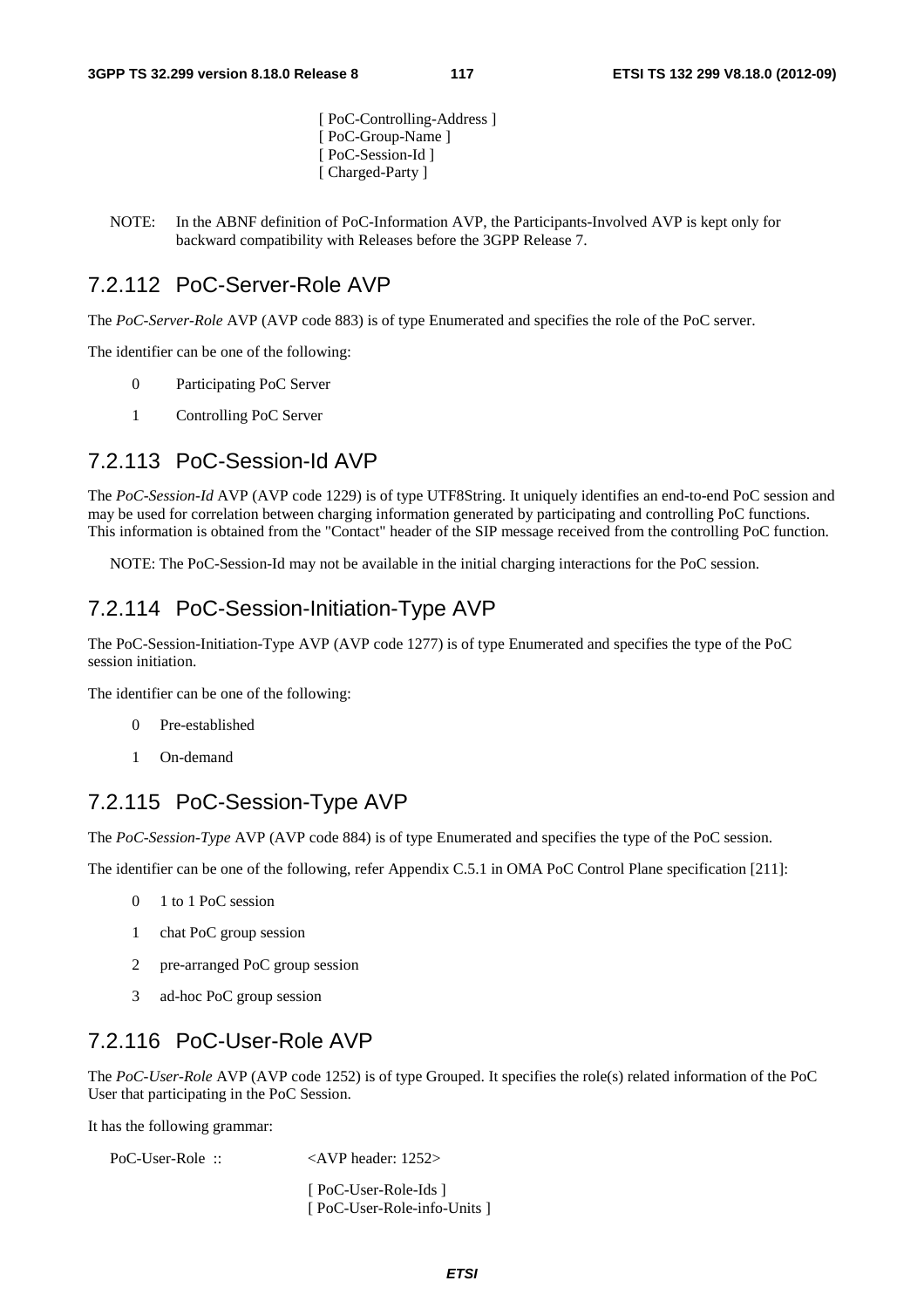### 7.2.117 PoC-User-Role-IDs AVP

The *PoC-User-Role-IDs* AVP (AVP code 1253) is of type UTF8String and identifies the PoC user role.

### 7.2.118 PoC-User-Role-info-Units AVP

The *Poc-User-Role-info-Units* (AVP code 1254) is of type Enumerated and specify the role type details of PoC users.

The identifier can be one of the following:

- 1. Moderator
- 2. Dispatcher
- 3. Session-Owner
- 4. Session-Participant

### 7.2.119 Positioning-Data AVP

The *Positioning-Data* AVP (AVP code 1245) is of type UTF8String and indicates the usage of each positioning method that was attempted to determine the location estimate either successfully or unsuccessfully.

### 7.2.120 Priority AVP

The *Priority* AVP (AVP code 1209) is of type Enumerated and the priority (importance) of the message if specified. For SMS Charging the value "low" is not applicable.

The values are:

- 0 Low
- 1 Normal
- 2 High

#### 7.2.121 PS-Append-Free-Format-Data AVP

The PS-Append-Free-Format-Data AVP (AVP code 867) is of type enumerated and indicates if the information sent in the PS-Free-Format-Data AVP must be appended to the PS-free-format-data stored for the online-session.

The following values are defined:

- 0 'Append': If this AVP is present and indicates 'Append', the P-GW shall append the received PS free format data to the PS free format data stored for the online charging session.
- 1 'Overwrite': If this AVP is absent or in value 'Overwrite', the P-GW shall overwrite all PS free format data already stored for the online charging session.

The P-GW shall ignore this AVP if no PS free format data is stored for the online charging session.

### 7.2.122 PS-Free-Format-Data AVP

The PS-Free-Format-Data AVP (AVP code 866) is of type OctectString and holds online charging session specific data.

#### 7.2.123 PS-Furnish-Charging-Information AVP

The PS-Furnish-Charging-Information AVP (AVP code 865) is of type Grouped. Its purpose is to add online charging session specific information, received via the Ro reference point, onto the Rf reference point in order to facilitate its inclusion in CDRs. This information element may be received in a CCA message via the Ro reference point. In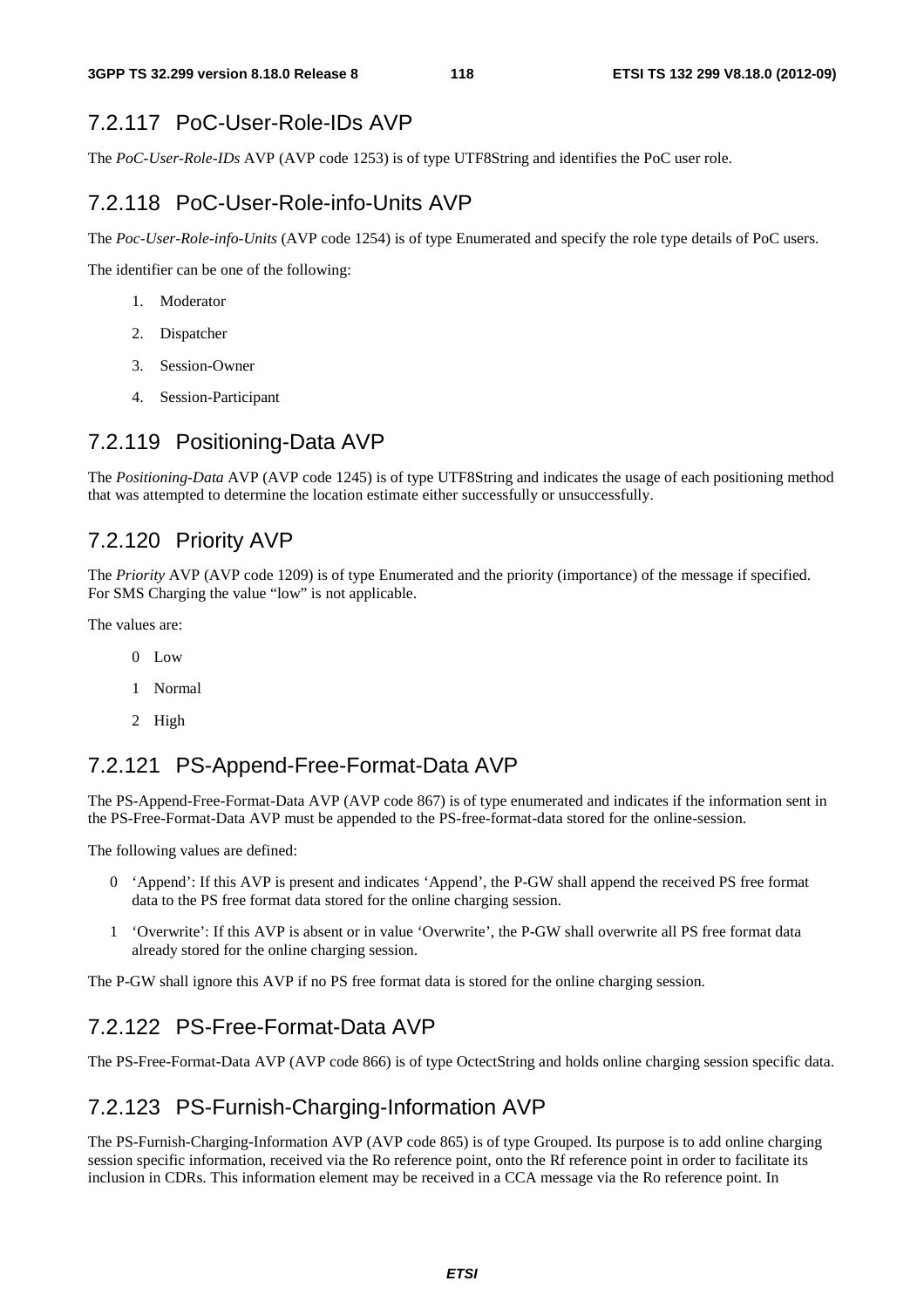situations where online and offline charging are active in parallel, the information element is transparently copied into an ACR to be sent on the Rf reference point.

It has the following ABNF grammar:

| $PS$ -Furnish-Charging-Information :: = | $\langle$ AVP Header: 865 $>$ |
|-----------------------------------------|-------------------------------|
|-----------------------------------------|-------------------------------|

{ 3GPP-Charging-Id } { PS-Free-Format-Data } [ PS-Append-Free-Format-Data ]

### 7.2.124 PS-Information AVP

The *PS-Information* AVP (AVP code 874) is of type Grouped. Its purpose is to allow the transmission of additional PS service specific information elements.

It has the following ABNF grammar:

PS-Information ::  $=$  < AVP Header: 874>

[ 3GPP-Charging-Id ] [ PDN-Connection-Charging-ID ] [ Node-Id ] [ 3GPP-PDP-Type ] \* [ PDP-Address ] [ Dynamic-Address-Flag ] [ Dynamic-Address-Flag-Extension ] [  $Q$ oS-Information ] [ SGSN-Address ] [ GGSN-Address ] [ SGW-Address ] [ CG-Address ] [ Serving-Node-Type ] [ SGW-Change ] [ 3GPP-IMSI-MCC-MNC ] [ 3GPP-GGSN-MCC-MNC ] [ 3GPP-NSAPI ] [ Called-Station-Id ] [ 3GPP-Session-Stop-Indicator ] [ 3GPP-Selection-Mode ] [ 3GPP-Charging-Characteristics ] [ Charging-Characteristics-Selection-Mode ] [ 3GPP-SGSN-MCC-MNC ] [ 3GPP-MS-TimeZone ] [ Charging-Rule-Base-Name ] [ 3GPP-User-Location-Info ] [ 3GPP2-BSID ] [ 3GPP-RAT-Type ] [ PS-Furnish-Charging-Information ] [ PDP-Context-Type ] [ Offline-Charging ] \* [ Traffic-Data-Volumes ] \* [ Service-Data-Container ] [ User-Equipment-Info ] [ Terminal-Information ] [ Start-Time ] [ Stop-Time ] [ Change-Condition ] [ Diagnostics ]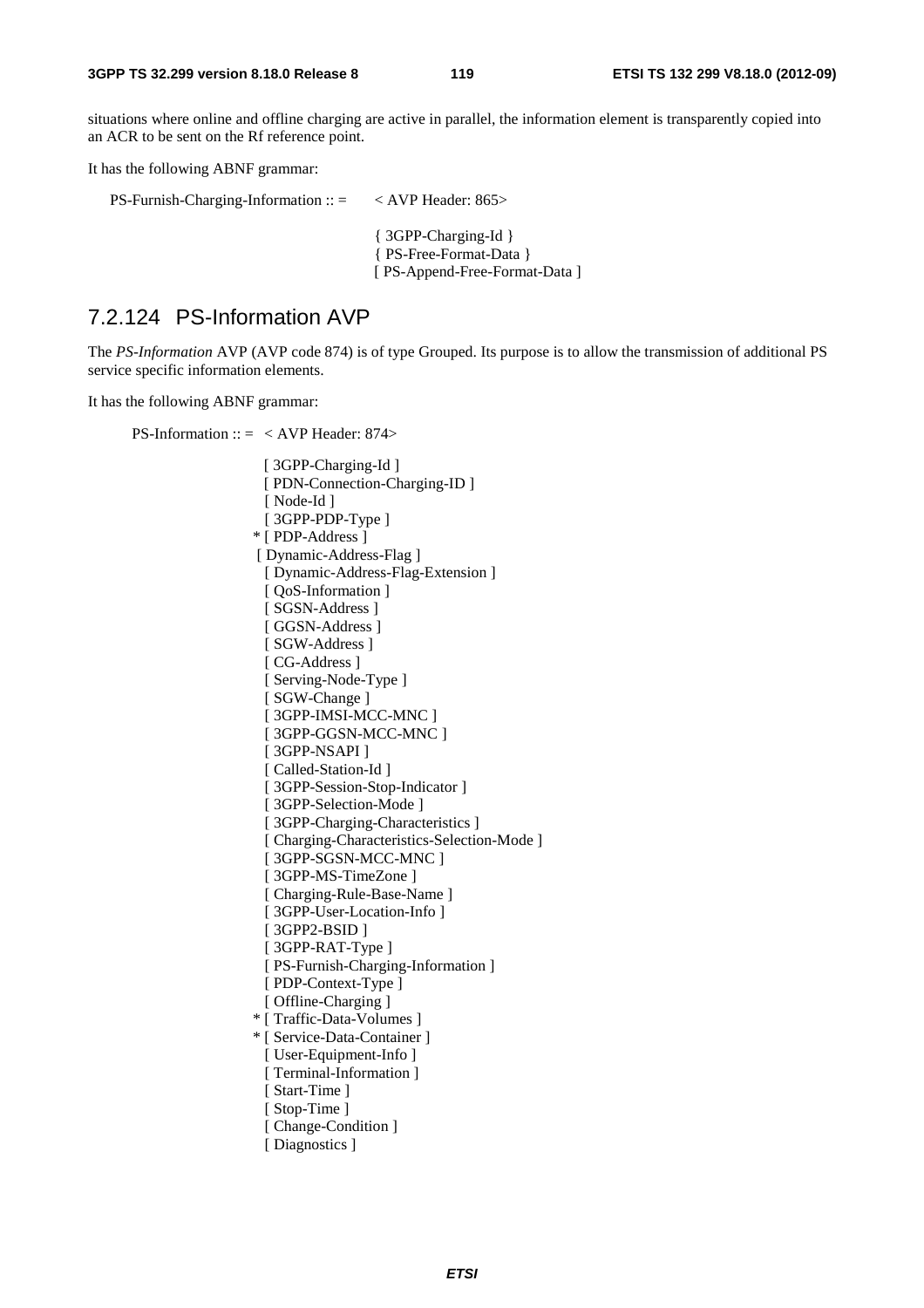## 7.2.125 Quota-Consumption-Time AVP

The *Quota-Consumption-Time* AVP (AVP code 881) is of type Unsigned32 and contains an idle traffic threshold time in seconds. This AVP may be included within the Multiple-Services-Credit-Control AVP when this AVP also contains a Granted-Service-Units AVP containing a CC-Time AVP (i.e. when the granted quota is a time quota).

## 7.2.126 Quota-Holding-Time AVP

The *Quota-Holding-Time* AVP (AVP code 871) is of type Unsigned32 and contains the quota holding time in seconds. The client shall start the quota holding timer when quota consumption ceases. This is always when traffic ceases, i.e. the timer is re-started at the end of each packet. The Credit Control Client shall deem a quota to have expired when no traffic associated with the quota is observed for the value indicated by this AVP. The timer is stopped on sending a CCR and re-initialised on receiving a CCA with the previous used value or a new value of Quota-Holding-Time if received.

This optional AVP may only occur in a CCA command. It is contained in the Multiple-Services-Credit-Control AVP. It applies equally to the granted time quota and to the granted volume quota.

A Quota-Holding-Time value of zero indicates that this mechanism shall not be used. If the Quota-Holding-Time AVP is not present, then a locally configurable default value in the client shall be used.

### 7.2.126A Rate-Element AVP

The *Rate-Element* AVP (AVP code 2058) is of type Grouped and holds simple rate element of one dimension.

Possible dimentions are the CC-Unit-Type.

Example: *CC-Unit-Type* AVP TIME, *Unit-Value* AVP 6 and *Unit-Cost* AVP 10 with *Exponent* AVP 2 should read:

10 cents per 6 seconds time. The currency is context dependent.

IF *CC-Unit-Type* AVP is MONEY, this is a fixed fee and Unit-Value is ignored.

It has the following ABNF grammar:

 $Rate$ -Element::  $=$   $\leq$  AVP Header: 2058  $>$ 

{ CC-Unit-Type } [ Charge-Reason-Code ] [ Unit-Value ] [ Unit-Cost ] [ Unit-Quota-Threshold ]

#### 7.2.127 Read-Reply-Report-Requested AVP

The *Read-Reply-Report-Requested* AVP (AVP code 1222) is of type Enumerated and indicates whether a read reply report has been requested by the originator MMS User Agent or not.

The values for whether a report was requested are:

- $0 N<sub>0</sub>$
- 1 Yes

#### 7.2.128 Received-Talk-Burst-Time AVP

The *Received-Talk-Burst-Time* AVP (AVP code 1284) is of type Unsigned32 and holds the duration in seconds of the received talk bursts.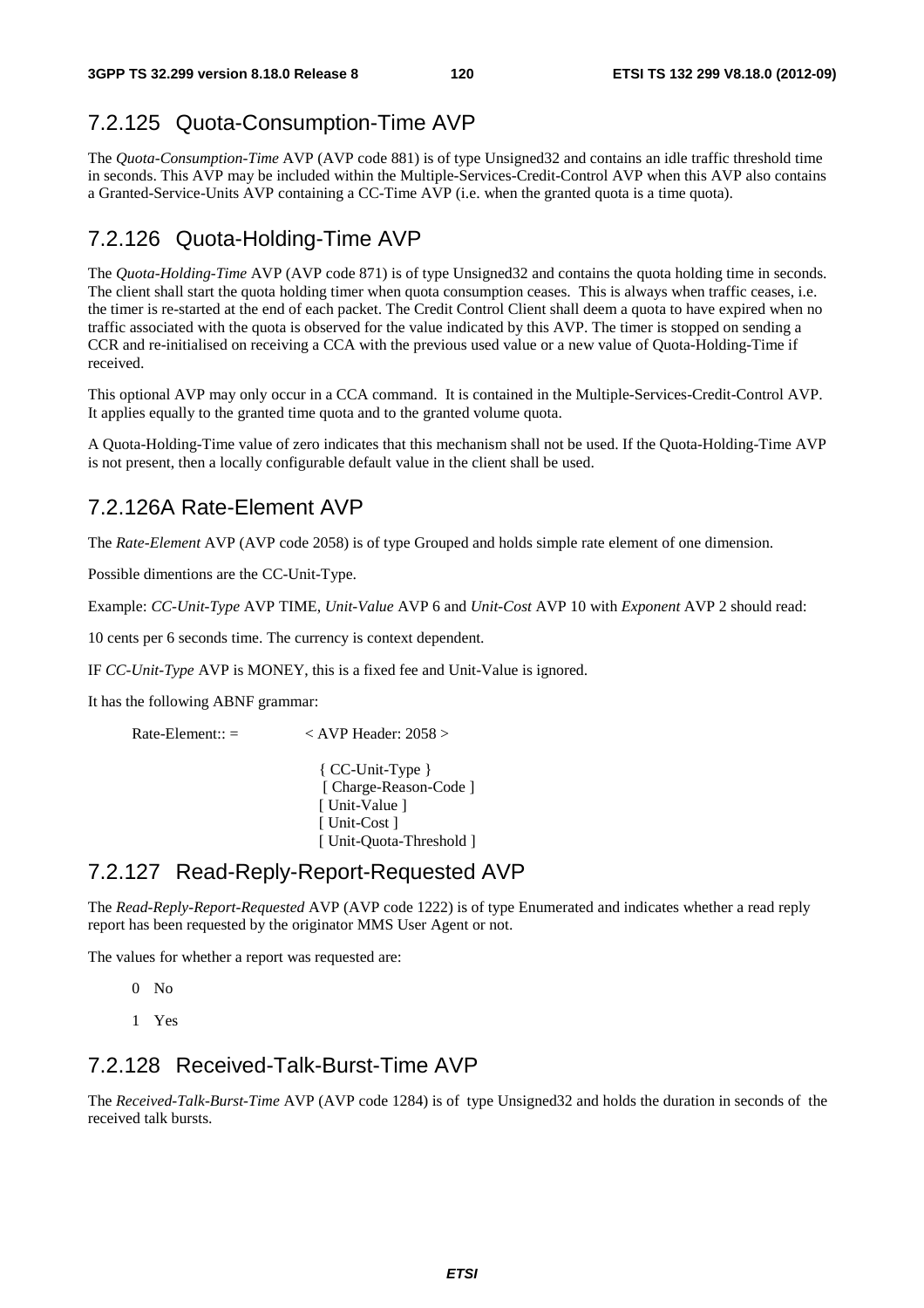### 7.2.129 Received-Talk-Burst-Volume AVP

The *Received-Talk-Burst-Volume* AVP (AVP code 1285) is of type Unsigned32 and holds the volume in bytes of the received talk bursts.

7.2.129A Void

#### 7.2.130 Recipient-Address AVP

The *Recipient-Address* AVP (AVP code 1201) is of type Grouped. Its purpose is to identify the recipient of a message.

It has the following ABNF grammar:

```
Recipient-Address :: = < AVP Header: 1201 >
              [ Address-Type ]
              [ Address-Data ]
              [ Address-Domain ]
```
## 7.2.130a Recipient-Info AVP

The *Recipient-Info* AVP (AVP code 2026) is of type Grouped. Its purpose is to group information associated with a recipient. and contains the list of Recipient addresses of the message.

It has the following ABNF grammar:

Recipient-Info ::  $=$  < AVP Header: 2026 >

[ Addressee-Type ]

- [ Destination-Interface ] \* [ Recipient-Address ] \* [ Recipient-Received-Address ] [ Recipient-SCCP-Address ] [ SM-Protocol-ID ]
- NOTE 1: This Recipient-Info AVP allows charging for messages with multiple recipients by repeating this AVP for every recipient. The Recipient-Info AVP unambigiously associates the grouped information to one specific recipient.
- NOTE 2: The SM-Protocol-ID AVP only relates to the recipient when charging MT SMS messages as specified in TS 23.040 [216]

#### 7.2.130A Recipient-Received-Address AVP

The *Recipient-Received-Address* AVP (AVP code 2028) is of type Grouped. Its purpose is to identify the recipient of a message with the original, unmodified address information as received before any address manipulations has taken place in the entity generating the charging information. This field allows correlation of address information with information generated by other nodes in the message flow.

It has the following ABNF grammar:

Recipient-Received-Address :: = < AVP Header: 2028>

[ Address-Type ] [ Address-Data ] [ Address-Domain ]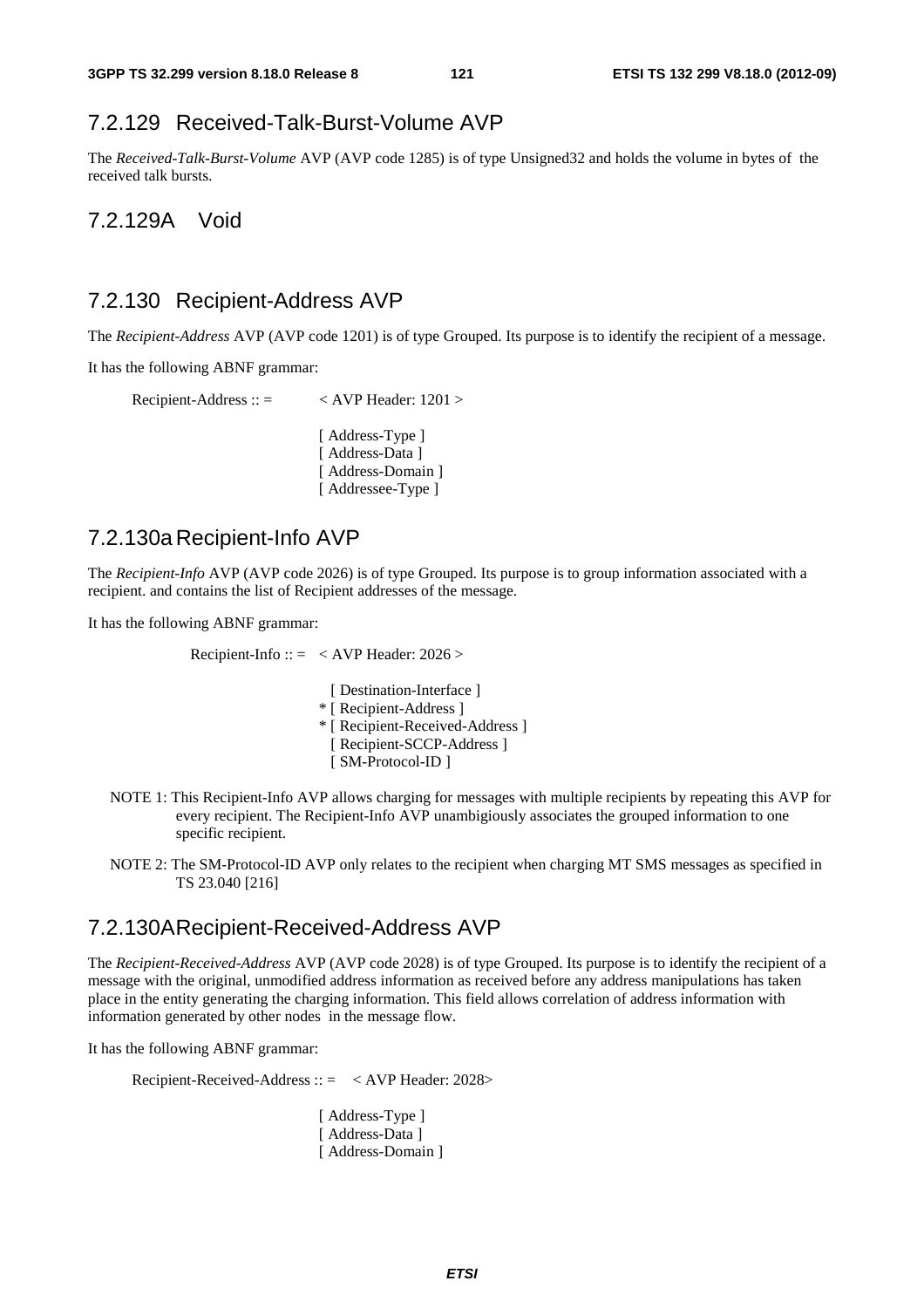### 7.2.131 Recipient-SCCP-Address

The *Recipient-SCCP-Address* AVP (AVP code 2010) is of type Address. It is the "SCCP called address" used by the messaging node when delivering the message. This is usually the address of the MSC or SGSN/Serving Node that is serving the UE when it delivers the SM. It contains a Global Title, where Global Title represents an E.164 number, and possibly a Point Code (ISPC). The AddressType discriminator [401] is set to value 8, E.164, and the address information is UTF8 encoded.

### 7.2.132 Refund-Information AVP

The *Refund-Information* AVP (AVP code 2022) is of type OctetString and it conveys relevant information for the OCS application relative to refund mechanism. When refund mechanism is implemented in the OCS this AVP may be included in the CCA of the previous IEC. This AVP must be used by the CTF in case of a refund scenario and thus must be included in the CCR for refund if previously received in CCA for IEC.

#### 7.2.133 Remaining-Balance AVP

The *Remaining-Balance* AVP (AVPcode 2021) is of type Grouped and provides information about the remaining account balance of the subscriber.

It has the following ABNF grammar:

Remaining-Balance :: = < AVP Header: 2021 >

 { Unit-Value } { Currency-Code }

### 7.2.134 Reply-Applic-ID AVP

The *Reply-Applic-ID* AVP (AVP code 1223) is of type UTF8String and holds the identifier of a "reply path", i.e. the identifier of the application to which delivery reports, read-reply reports and reply-MMs are addressed.

#### 7.2.135 Reply-Path-Requested AVP

The *Reply-Path-Requested* AVP (AVP code 2011) is of type Enumerated. The possible values are:

- 0 No Reply Path Set
- 1 Reply path Set

### 7.2.136 Reporting-Reason AVP

The *Reporting-Reason* AVP (AVP code 872) is of type Enumerated and specifies the reason for usage reporting for one or more types of quota for a particular category. It can occur directly in the Multiple-Services-Credit-Control AVP, or in the Used-Service-Units AVP within a Credit Control Request command reporting credit usage. It shall not be used at command level. It shall always and shall only be sent when usage is being reported.

The following values are defined for the Reporting-Reason AVP:

THRESHOLD (0)

• This value is used to indicate that the reason for usage reporting of the particular quota type indicated in the Used-Service-Units AVP where it appears is that the threshold has been reached.

 $QHT$  (1)

• This value is used to indicate that the reason for usage reporting of all quota types of the Multiple-Service-Credit-Control AVP where its appears is that the quota holding time specified in a previous CCA command has been hit (i.e. the quota has been unused for that period of time).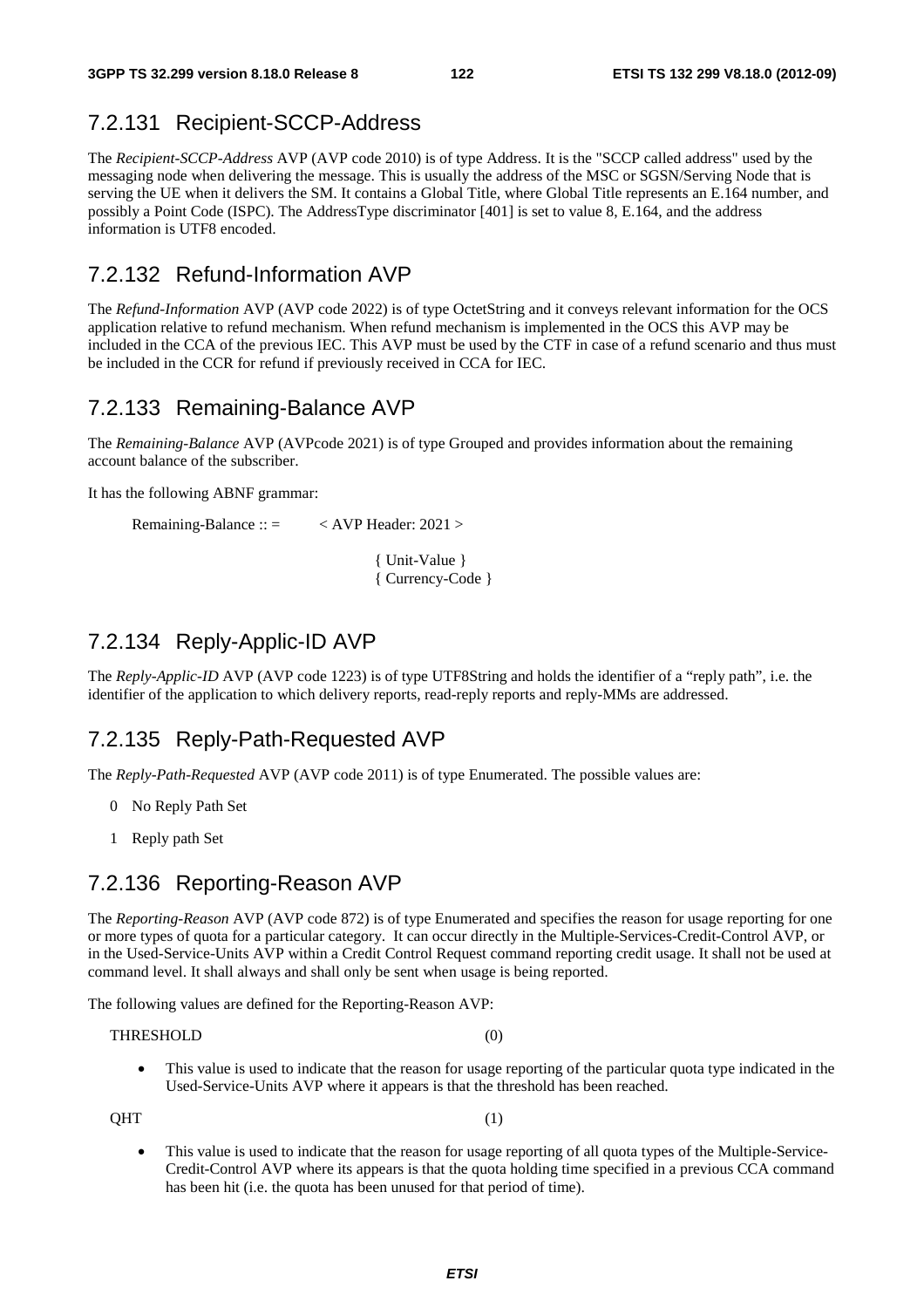#### FINAL (2)

• This value is used to indicate that the reason for usage reporting of all quota types of the Multiple-Service-Credit-Control AVP where its appears is that a service termination has happened, e.g. PDP context or IP CAN bearer termination.

#### QUOTA\_EXHAUSTED (3)

• This value is used to indicate that the reason for usage reporting of the particular quota type indicated in the Used-Service-Units AVP where it appears is that the quota has been exhausted.

#### VALIDITY TIME (4)

• This value is used to indicate that the reason for usage reporting of all quota types of the Multiple-Service-Credit-Control AVP where its appears is that the credit authorization lifetime provided in the Validity-Time AVP has expired.

#### OTHER QUOTA TYPE (5)

• This value is used to indicate that the reason for usage reporting of the particular quota type indicated in the Used-Service-Units AVP where it appears is that, for a multi-dimensional quota, one reached a trigger condition and the other quota is being reported.

#### RATING\_CONDITION\_CHANGE (6)

• This value is used to indicate that the reason for usage reporting of all quota types of the Multiple-Service-Credit-Control AVP where its appears is that a change has happened in some of the rating conditions that were previously armed (through the Trigger AVP, e.g. QoS, Radio Access Technology,…). The specific conditions that have changed are indicated in an associated Trigger AVP.

#### FORCED REAUTHORISATION (7)

• This value is used to indicate that the reason for usage reporting of all quota types of the Multiple-Service-Credit-Control AVP where its appears is that it is there has been a Server initiated re-authorisation procedure, i.e. receipt of RAR command

#### POOL\_EXHAUSTED (8)

This value is used to indicate that the reason for usage reporting of the particular quota type indicated in the Used-Service-Units AVP where it appears is that granted units are still available in the pool but are not sufficient for a rating group using the pool.

The values QHT, FINAL, VALIDITY\_TIME, FORCED\_REAUTHORISATION, RATING\_CONDITION\_CHANGE apply for all quota types and are used directly in the Multiple-Services-Credit-Control AVP, whereas the values THRESHOLD, QUOTA\_EXHAUSTED and OTHER\_QUOTA\_TYPE apply to one particular quota type and shall occur only in the Used-Service-Units AVP. The value POOL\_EXHAUSTED apply to all quota types using the credit pool and occurs in the Used-Service-Units AVP. It may optionally occur in the Multiple-Services-Credit-Control AVP if all quota types use the same pool.

When the value RATING CONDITION CHANGE is used, the Trigger AVP shall also be included to indicate the specific events which caused the re-authorisation request.

## 7.2.137 Requested-Party-Address AVP

The *Requested-Party-Address* AVP (AVP code 1251) is of type UTF8 String. In IMS it holds the address (SIP URI or TEL URI) of the party (Public User ID or Public Service ID) to whom the SIP transaction was originally posted. The Requested Party Address shall be populated with the SIP URI or TEL URI contained in the Request-URI of the incoming request. This field is only present if different from the Called Party Address parameter.

### 7.2.138 Role-Of-Node AVP

The *Role-Of-Node* AVP (AVP code 829) is of type Enumerated and specifies whether the IMS node (except the MRFC) is serving the calling or the called party.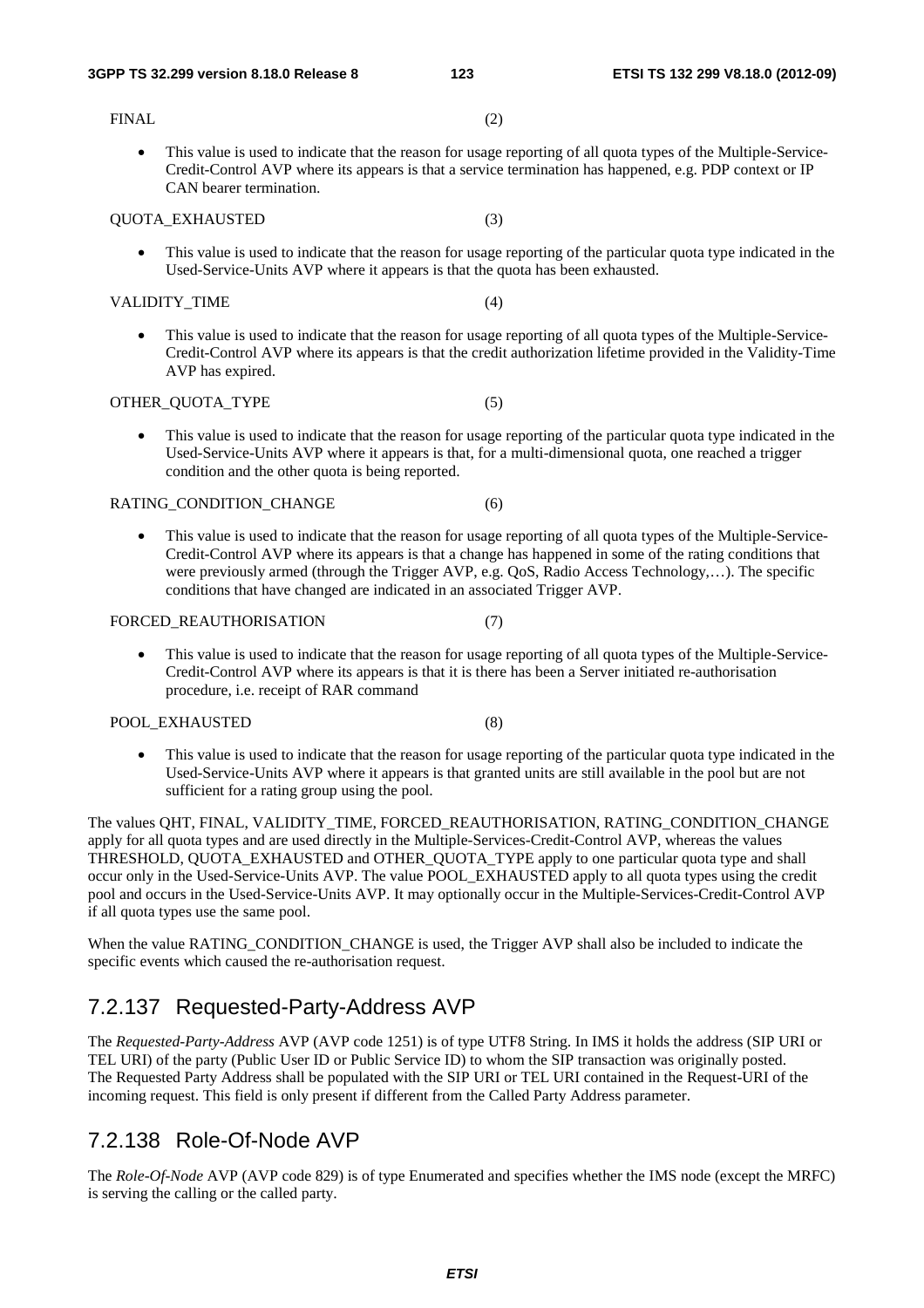The identifier can be one of the following:

ORIGINATING ROLE 0 The IMS node is applying an originating role, serving the calling party.

 TERMINATING\_ROLE 1 The IMS node is applying a terminating role, serving the called party.

#### 7.2.138A Scale-Factor AVP

The *Scale-Factor* AVP (AVP code 2059) is of type Grouped and holds simple multiplication factor in the same format as Unit-Value.

It has the following ABNF grammar:

 $Scale-Factor:: = \left\langle AVP \text{Header: } 2059 \right\rangle$ 

{ Value-Digits } [ Exponent ]

#### 7.2.139 SDP-Answer-Timestamp AVP

The *SDP-Answer-Timestamp* AVP (AVP code 1275) is of type Time and holds the time in UTC format of the response to the SDP offer.

#### 7.2.140 SDP-Media-Component AVP

The *SDP-Media-Component* AVP (AVP code 843) is of type Grouped and contains information about media used for a IMS session.

It has the following ABNF grammar:

 <SDP-Media-Component>:: = <AVP Header: 843 > [ SDP-Media-Name ] \* [ SDP-Media-Description ] [ Media-Initiator-Flag ] [ Media-Initiator-Party ] [ 3GPP-Charging-Id ] [ Access-Network-Charging-Identifier-Value ] [ SDP-Type ]

NOTE: When populating the SDP-Media-Component, either the 3GPP-Charging-ID or the Access-Network-Charging-Identifier-Value should be present but not both. The 3GPP-Charging-ID is expected to be used for 3GPP defined IP-CANS (e.g. GPRS) while the Access-Network-Charging-Identifier-Value is used for non-3GPP defined IP-CANs.

#### 7.2.141 SDP-Media-Description AVP

The *SDP-Media-Description* AVP (AVP code 845) is of type UTF8String and holds the content of an "attribute-line"  $(i=, c=, b=, k=, a=, etc.)$  related to a media component, as described in [406]. The attributes are specifying the media described in the SDP-Media-Name AVP.

#### 7.2.142 SDP-Media-Name AVP

The *SDP-Media-Name* AVP (AVP code 844) is of type UTF8String and holds the content of a "m=" line in the SDP data.

#### 7.2.143 SDP-Offer-Timestamp AVP

The *SDP-Offer-Timestamp* AVP (AVP code 1274) is of type Time and holds the time in UTC format of the SDP offer.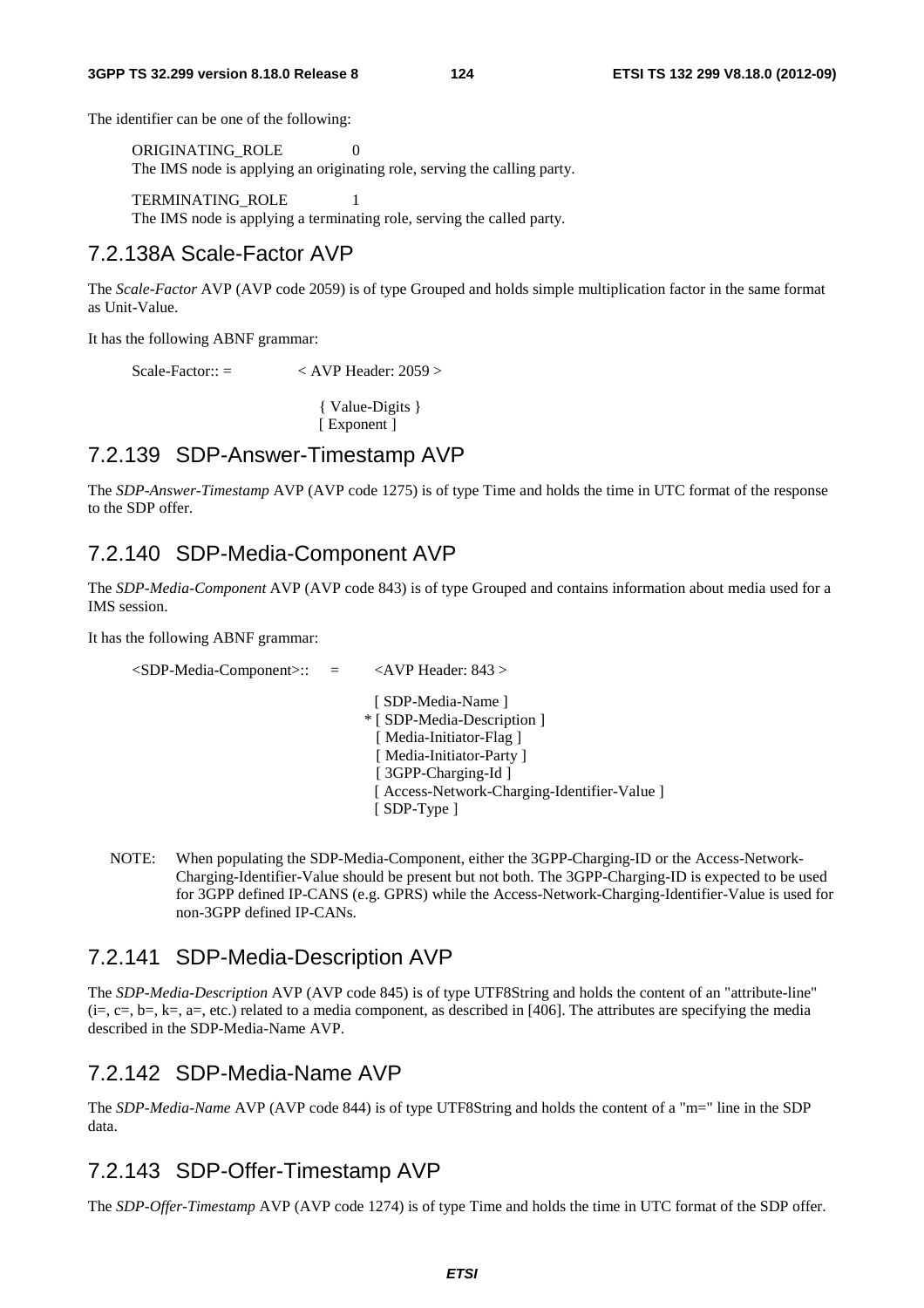## 7.2.144 SDP-Session-Description AVP

The *SDP-Session-Description* AVP (AVP code 842) is of type UTF8String and holds the content of an "attribute-line"  $(i=, c=, b=, k=, a=, etc.)$  related to a session, as described in [406].

## 7.2.145 SDP-TimeStamps AVP

The SDP-*TimeStamps* AVP (AVP code 1273) is of type Grouped and holds the time of the SDP offer and the SDP answer.

It has the following ABNF grammar:

 $\langle$ SDP-TimeStamps>::  $=$   $\langle$  AVP Header: 1273 >

[ SDP-Offer-Timestamp ] [ SDP-Answer-Timestamp ]

### 7.2.145A SDP-Type AVP

The SDP-*Type* AVP (AVP code 2036) is of type Enumerated and holds information if the SDP media component was of type SDP offer or SDP answer.

The values are:

- 0 SDP Offer
- 1 SDP Answer

#### 7.2.146 Served-Party-IP-Address AVP

The *Served-Party-IP-Address* AVP (AVP code 848) is of type Address and holds the IP address of either the calling or called party, depending on whether the P-CSCF is in touch with the calling or the called party. This AVP is only provided by the P-CSCF.

#### 7.2.146A Void

#### 7.2.146B Service-Data-Container AVP

The *Service-Data-Container* AVP (AVP code 2040) is of type Grouped. Its purpose is to allow the transmission of the container to be reported for Flow based Charging. On encountering change on charging condition, this container identifies the volume count (separated for uplink and downlink), elapsed time or number of events, per service data flow identified per rating group or combination of the rating group and service id within an IP-CAN bearer.

It has the following ABNF grammar:

Service-Data-Container :: = < AVP Header: 2040>

 [AF-Correlation-Information] [ Charging-Rule-Base-Name ] [ Accounting-Input-Octets ] [ Accounting-Output-Octets ] [ Accounting-Input-Packets ] [ Accounting-Output-Packets ] [ Local-Sequence-Number ] [ QoS-Information ] [ Rating-Group ] [ Change-Time ] [ Service-Identifier ] [Service-Specific-Info ] [ SGSN-Address ] [ Time-First-Usage ]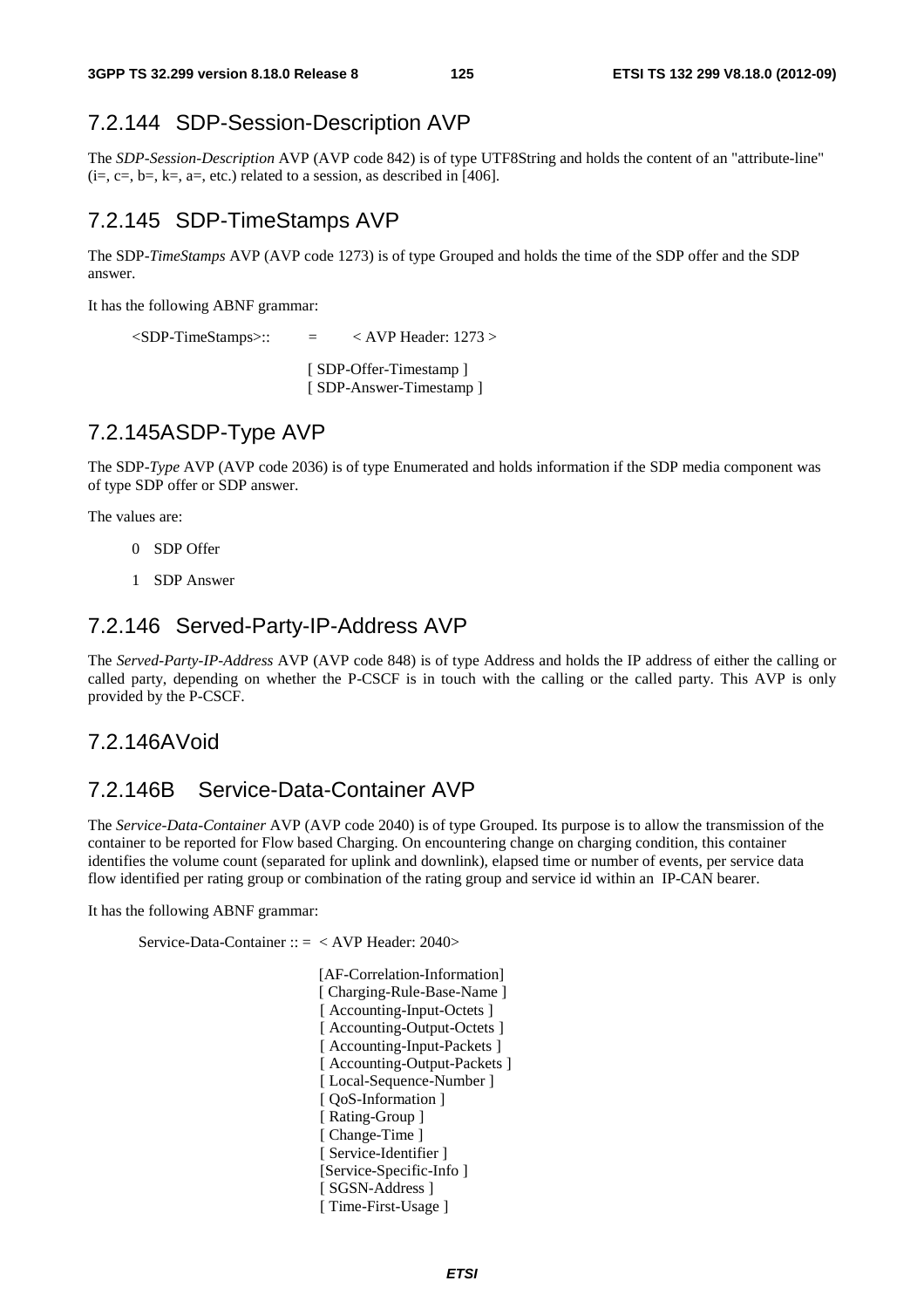[ Time-Last-Usage ] [ Time-Usage ] \* [ Change-Condition] [ 3GPP-User-Location-Info ] [ 3GPP2-BSID ]

#### 7.2.147 Service-ID AVP

The *Service-ID* AVP (AVP code 855) is of type UTF8String and identifies the service the MRFC is hosting or the AoC service. For conferences the conference ID is used as the value of this parameter.

#### 7.2.148 Service-Generic-Information AVP

The *Service-Generic-Information* AVP (AVP code 1256) is of type Grouped. Its purpose is to allow the transmission of service information elements used for all services.

The AVP is defined in OMA-DDS-Charging\_Data [222].

#### 7.2.149 Service-Information AVP

The *Service-Information* AVP (AVP code 873) is of type Grouped. Its purpose is to allow the transmission of additional 3GPP service specific information elements which are not described in this document.

It has the following ABNF grammar:

Service-Information ::  $=$  < AVP Header: 873> \* [ Subscription-Id ] [ AoC-Information ] [ PS-Information ] [ WLAN-Information ] [ IMS-Information ] [ MMS-Information ] [ LCS-Information ] [ PoC-Information ] [ MBMS-Information ] [ SMS-Information ] [ MMTel-Information ] [ Service-Generic-Information ] [ IM-Information ] [ DCD-Information ]

The format and the contents of the fields inside the Service-Information AVP are specified in the middle-tier documents which are applicable for the specific service. Note that the formats of the fields are service-specific, i.e. the format will be different for the various services.

The Subscription-Id AVP in Service-Information AVP is only used on the Rf interface.

Further fields may be included in the Service-Information AVP when new services are introduced.

#### 7.2.149A Service-Mode AVP

The *Service-Mode* AVP (AVP Code 2032) is of type Unsigned32and provides the mode for CDIV, CB and ECT MMTel supplementary services.

The following values are defined:

| "Communication Forwarding Unconditional (CFU)" |  |
|------------------------------------------------|--|
| "Communication Forwarding Busy (CFB)"          |  |
| "Communication Forwarding No Reply (CRNR)"     |  |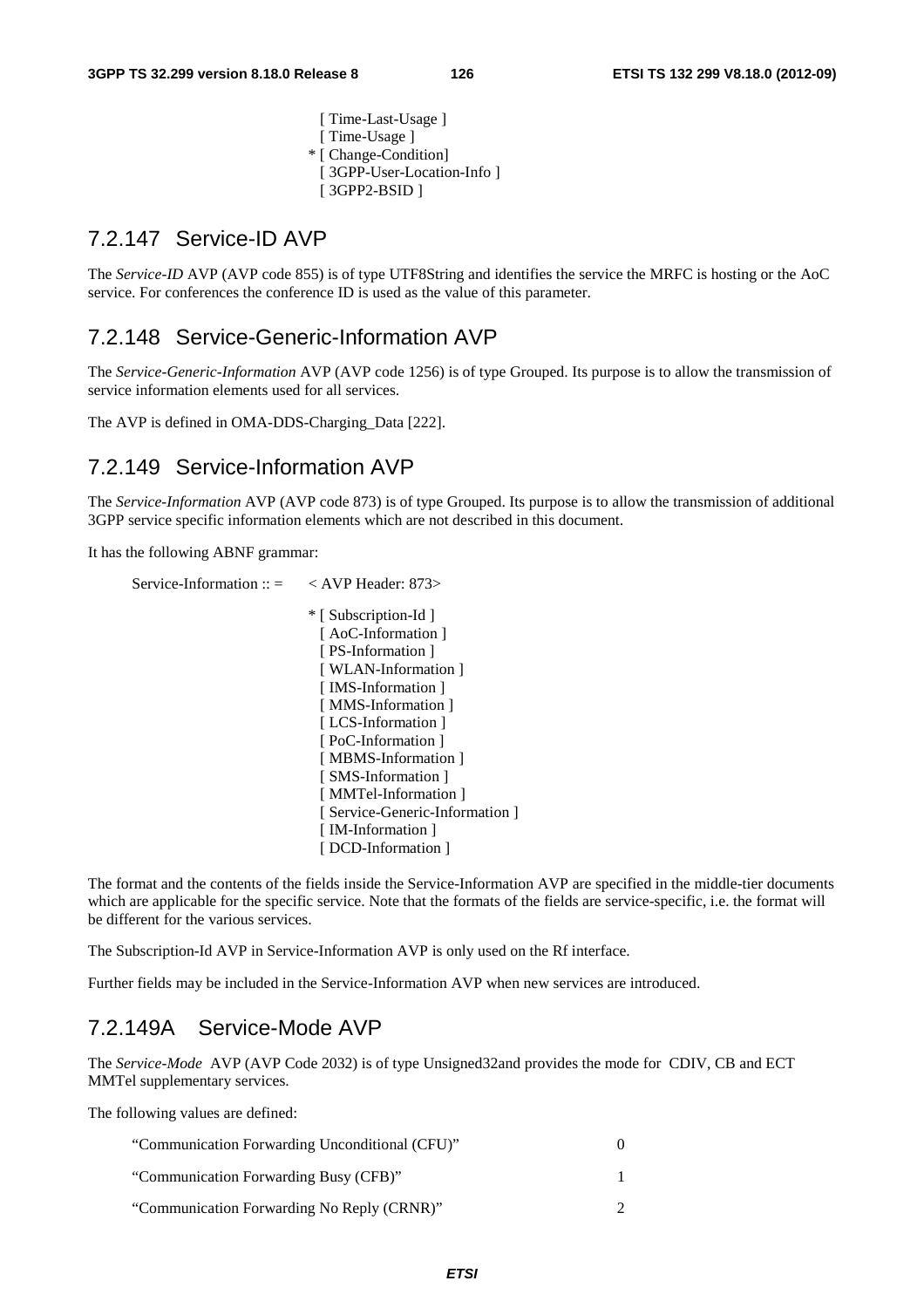| "Communication Forwarding on Not Logged-In (CFNL)"             | 3  |
|----------------------------------------------------------------|----|
| "Communication Deflection (CD)"                                | 4  |
| "Communication Forwarding on Subscriber Not Reachable (CFNRc)" | 5  |
| "Incoming Call Barring (ICB)"                                  | 6  |
| "Outgoing Call Barring (OCB)"                                  | 7  |
| "Anonymous Communication Rejection (ACR)"                      | 8  |
| "Blind Transfer"                                               | 9  |
| "Consultative Transfer"                                        | 10 |

Values  $\geq 1024$  are reserved for specific Network/Manufacturer variants

### 7.2.150 Service-Specific-Data AVP

The *Service-Specific-Data* AVP (AVP Code 863) is of type UTF8String and holds the value of the Service-Specific-Data.

### 7.2.151 Service-Specific-Info AVP

The *Service-Specific-Info* AVP (AVP Code 1249) is of type Grouped and holds service specific data if and as provided by an Application Server or a PCEF only for pre-defined PCC rules.

It has the following ABNF grammar:

Service-Specific-Info ::= < AVP Header: 1249 >

 [ Service-Specific-Data ] [ Service-Specific-Type ]

#### 7.2.152 Service-Specific-Type AVP

The *Service-Specific-Type* AVP (AVP Code 1257) is of type Unsigned32 and holds the type of the Service-Specific-Data.

7.2.152A Void

#### 7.2.152B Serving-Node-Type AVP

The *Serving-Node-Type* AVP (AVP Code 2047) is of type Enumerated and identifies the type of Serving Node. It may take the following values:

- 0 SGSN
- 1 PMIPSGW
- 2 GTPSGW
- 3 ePDG
- 4 hSGW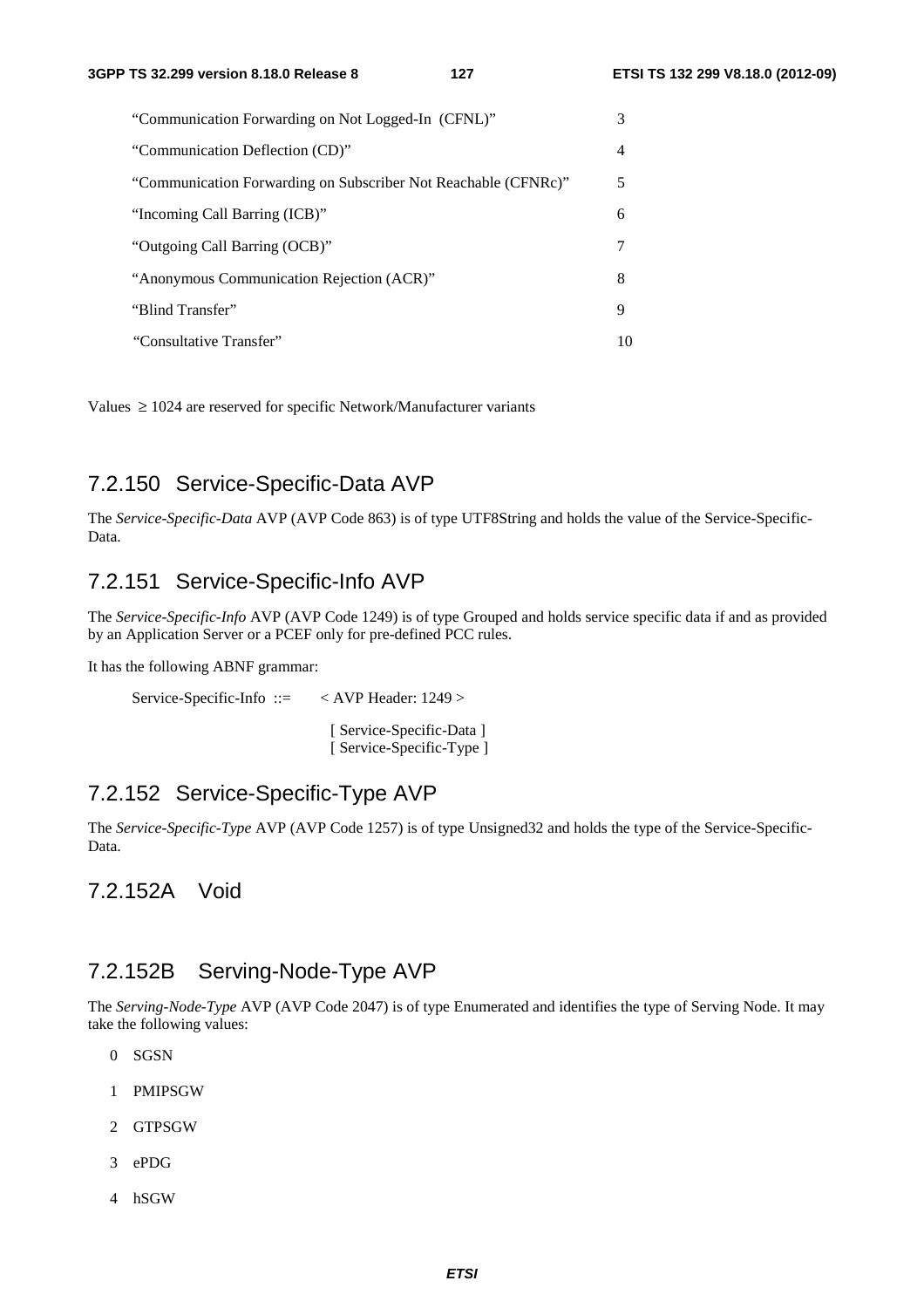#### 5 MME

## 7.2.153 SGSN-Address AVP

The *SGSN-Address* AVP (AVP code 1228) is of type Address and holds the IP-address of the SGSN/Serving Node (e.g. S-GW, AGW, ePDG from the P-GW and S4-SGSN, MME from the S-GW) that was used during a report.

### 7.2.153a SGW-Address AVP

The *SGW-Address* AVP (AVP code 2067) is of type Address and holds the IP-address of the SGW Node.

### 7.2.153A SGW-Change AVP

The *SGW-Change* AVP (AVP Code 2065) is of type Enumerated, and indicates this is the first Accounting Request (ACR)[Start] due to S-GW change. If this AVP is not present, this means this ACR [Start] is not due to SGW change.

The following values are defined:

- 0 ACR\_Start\_NOT\_due\_to\_SGW\_Change
- 1 ACR\_Start\_due\_to\_SGW\_Change

#### 7.2.154 SIP-Method AVP

The *SIP-Method* AVP (AVP code 824) is of type UTF8String and holds the name of the SIP Method (INVITE, UPDATE etc.) causing a accounting request to be sent to the CDF or credit control request to be sent to the OCF.

### 7.2.155 SIP-Request-Timestamp AVP

The *SIP-Request-Timestamp* AVP (AVP code 834) is of type Time and holds the time in UTC format of the SIP request (e.g. Invite, Update).

#### 7.2.156 SIP-Response-Timestamp AVP

The *SIP-Response-Timestamp* AVP (AVP code 835) is of type Time and holds the time in UTC format of the response to the SIP request (e.g. 200 OK).

### 7.2.157 SM-Discharge-Time AVP

The *SM-Discharge-Time* AVP (AVP code 2012) is of type Time. It indicates the time associated with the event being reported in the SM-Status AVP. It is only used in scenarios in which the delivery of the Delivery-Report (more properly the Status-Report) is being charged.

For example, if SM-Status has the value 0x00, then the SM-Discharge-Time indicates the time of the delivery of the original Short Message.

NOTE: The SMS Node must ensure the correct encoding of this, as the other AVPs using the type Time, since the SMS messages use different formats.

### 7.2.158 SM-Message-Type AVP

The *SM*-*Message-Type* AVP (AVP code 2007) is of type Enumerated and indicates the type of the message which caused the charging interaction. The values are given below:

- 0. SUBMISSION
- 1. DELIVERY\_REPORT
- 2. SM Service Request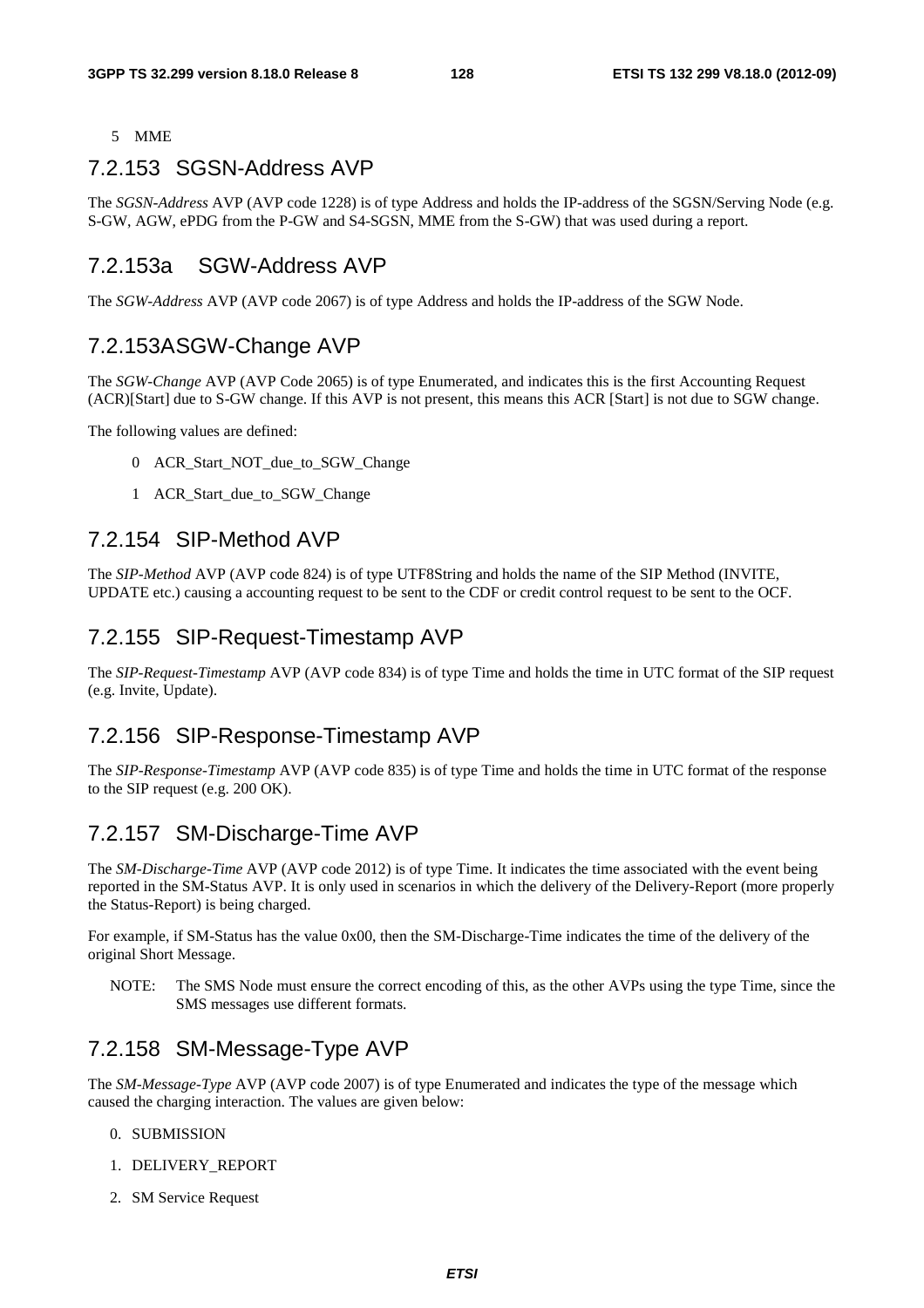## 7.2.159 SM-Protocol-Id AVP

The *SM-Protocol-ID* AVP (AVP code 2013) is of type Octet String and holds an indication of the protocol used for the SM.

### 7.2.160 SM-Status AVP

The *SM-Status* AVP (AVP code 2014) is of type OctetString. The OctetString is of length 1 octet and contains status information about the delivery of an SM.

#### 7.2.161 SM-User-Data-Header AVP

The *SM-User-Data-Header* AVP (AVP code 2015) is of type OctetString and contains any user data header extracted from the user data part of the SM. Encoding is as described in 3GPP TS 23.040 [216]. Any padding bits are not considered part of the header and are omitted.

#### 7.2.162 SMS-Information AVP

The *SMS-Information* AVP (AVP code 2000) is of type Grouped. Its purpose is to allow the transmission of additional SMS service specific information elements.

It has the following ABNF grammar:

```
SMS\text{-}Information :: = \langle AVP \text{Header}: 2000 \rangle
```
[ SMS-Node ] [ Client-Address ] [ Originator-SCCP-Address ] [ SMSC-Address ] [ Data-Coding-Scheme ] [ SM-Discharge-Time ] [ SM-Message-Type ] [ Originator-Interface ] [ SM-Protocol-ID ] [ Reply-Path-Requested ] [ SM-Status ] [ SM-User-Data-Header ] [ Number-Of-Messages-Sent ] \* [ Recipient-Info ] [ Originator-Received-Address ] [ SM-Service-Type ]

### 7.2.163 SMS-Node AVP

The *SMS-Node* AVP (AVP code 2016) is of type Enumerated and identifies the role which the SMS node performs in relation to the charging event. It takes the following values:

- 0 SMS Router
- 1 IP-SM-GW
- 2 SMS Router and IP-SM-GW
- 3 SMS-SC

#### 7.2.163A SM-Service-Type AVP

The *SM-Service-Type* AVP (AVP code 2029) is of type Enumerated and indicates the type of SM service that caused the charging interaction. The values are given below: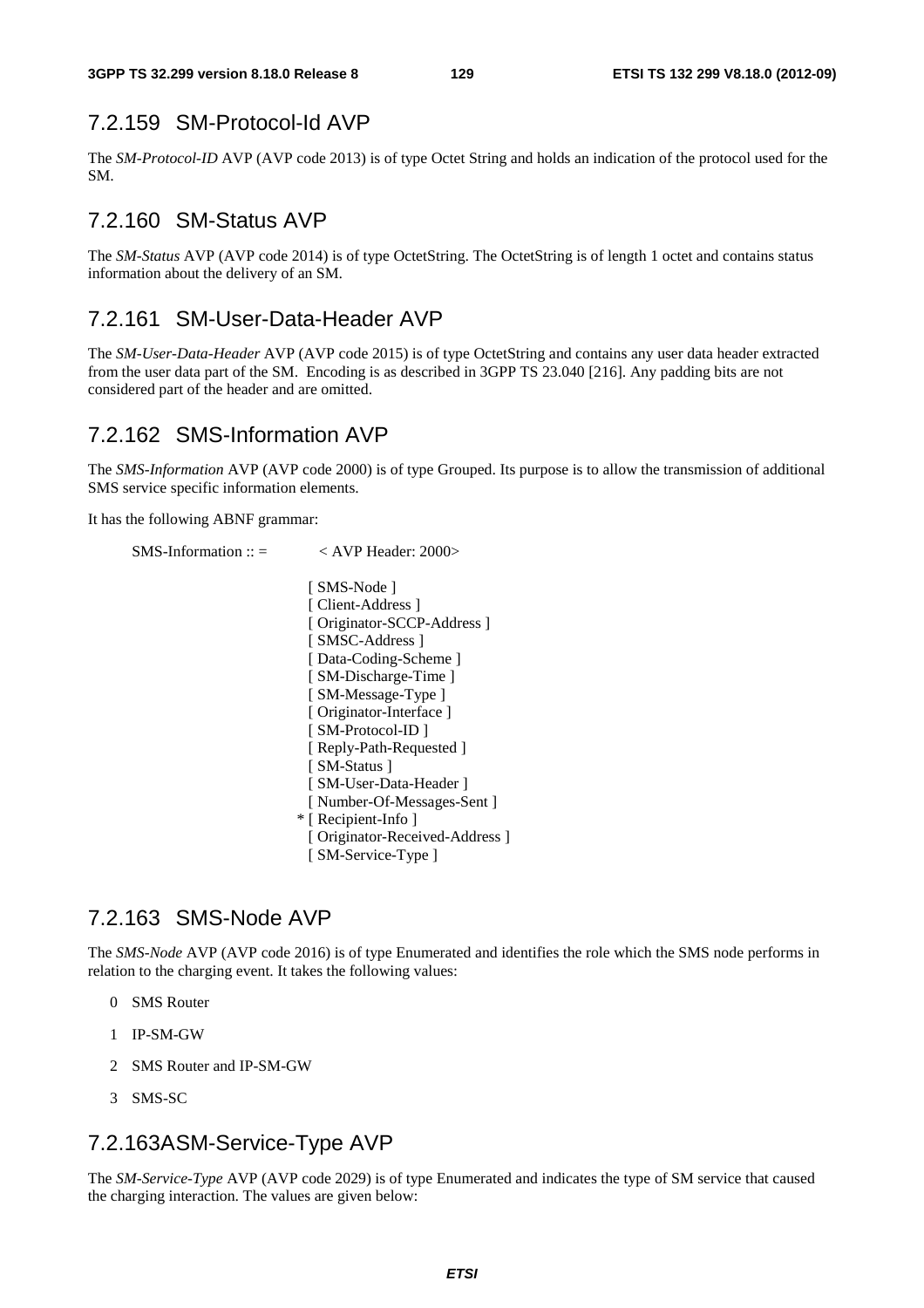- 0 VAS4SMS Short Message content processing (as defined in 3GPP TS 22.142 [217]
- 1 VAS4SMS Short Message forwarding (as defined in 3GPP TS 22.142 [217]
- 2 VAS4SMS Short Message Forwarding multiple subscriptions (as defined in 3GPP TS 22.142 [217]
- 3 VAS4SMS Short Message filtering (as defined in 3GPP TS 22.142 [217]
- 4 VAS4SMS Short Message receipt (as defined in 3GPP TS 22.142 [217]
- 5 VAS4SMS Short Message Network Storage (as defined in 3GPP TS 22.142 [217]
- 6 VAS4SMS Short Message to multiple destinations (as defined in 3GPP TS 22.142 [217]
- 7 VAS4SMS Short Message Virtual Private Network (VPN) (as defined in 3GPP TS 22.142 [217]
- 8 VAS4SMS Short Message Auto Reply (as defined in 3GPP TS 22.142 [217]
- 9 VAS4SMS Short Message Personal Signature (as defined in 3GPP TS 22.142 [217]
- 10 VAS4SMS Short Message Deferred Delivery (as defined in 3GPP TS 22.142 [217]
- 11 .. 99 Reserved for 3GPP defined SM services
- 100 199 Vendor specific SM services

The SM-Service-Type AVP must be present if the SM-Message-Type AVP has value 2, SM Service Request.

#### 7.2.164 SMSC-Address AVP

The *SMSC-Address* AVP (AVP code 2017) is of type Address and carries the address of the SMSC, as contained in the SM.

### 7.2.164A Start-Time AVP

The S*tart-Time* AVP (AVP Code 2041) is of type Time and holds the time in UTC format which represents the start of a user session at the S-GW/P-GW.

### 7.2.164B Stop-Time AVP

The S*top-Time* AVP (AVP Code 2042) is of type Time and holds the time in UTC format which represents the termination of a user session at the S-GW/P-GW.

#### 7.2.165 Submission-Time AVP

The *Submission-Time* AVP (AVP code 1202) is of type Time and indicates the time at which the message was submitted.

#### 7.2.165A Subscriber-Role AVP

The *Subscriber-Role* AVP (AVP code 2033) is of type Enumerated and indicates the role of the subscriber (originating party or terminating party) in MMTel supplementary services.

The role can be one of the following:

- 0. ORIGINATING
- 1. TERMINATING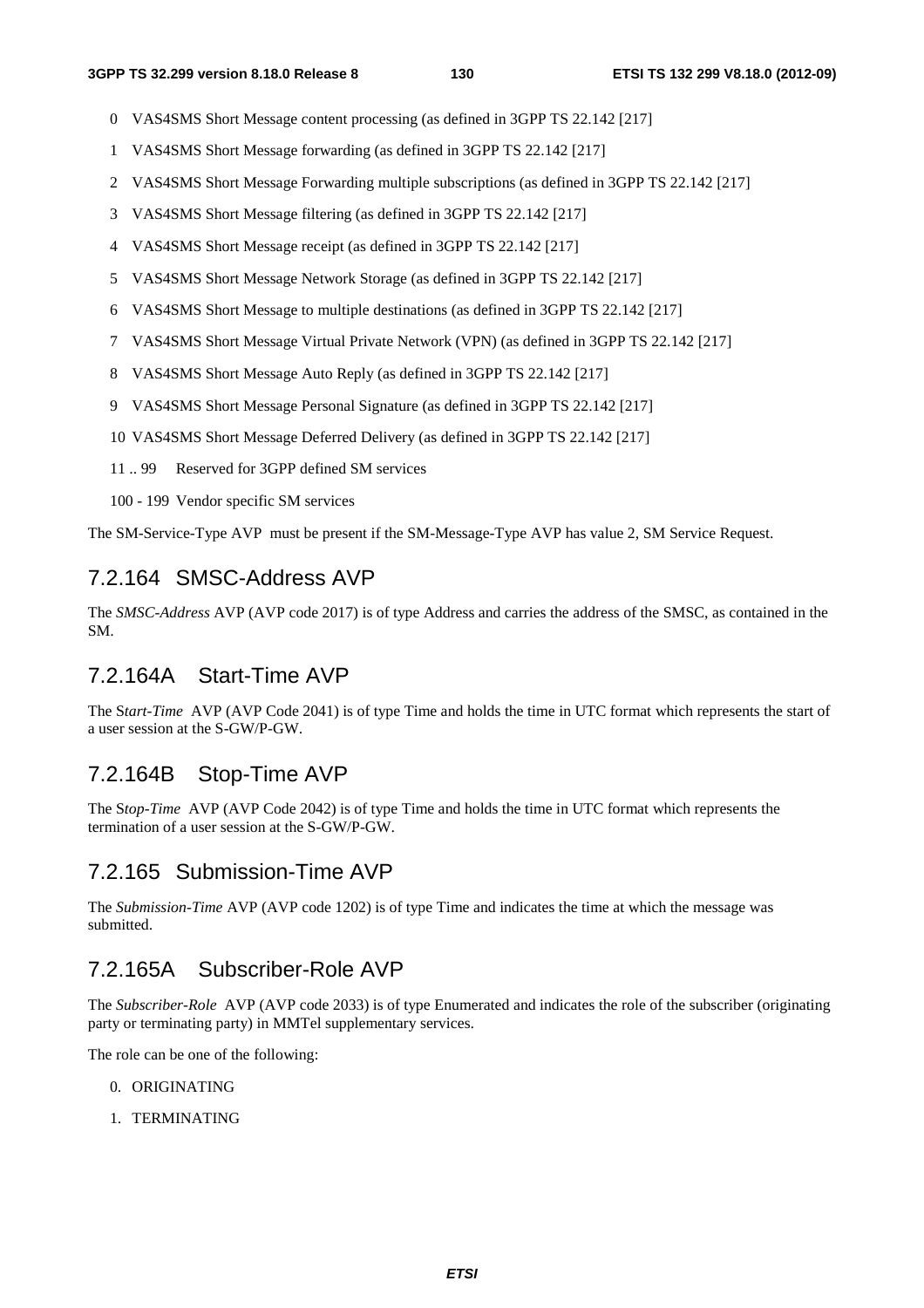## 7.2.165B Supplementary-Service AVP

The *Supplementary-Service* AVP (AVP code 2048) is of type Grouped and holds the specific supplementary service details for one MMTel supplementary service.

It has the following ABNF grammar:

```
Supplementary-Service: = < AVP Header: 2048> 
                 [MMTel-SService-Type ] 
                [ Service-Mode ]
                [ Number-Of-Diversions ]
                [ Associated-Party-Address ]
                [ Service-ID ] 
                [ Change-Time ] 
                [ Number-Of-Participants ] 
                [ Participant-Action-Type ]
```
#### 7.2.166 Talk-Burst-Exchange AVP

The *Talk-Burst-Exchange* AVP (AVP code 1255) is of type Grouped and holds the talk burst related charging data.

It has the following ABNF grammar:

```
\langleTalk-Burst-Exchange>:: = \langle AVP Header: 1255 >
                   { PoC-Change-Time } 
                   [ Number-Of-Talk-Bursts ] 
                   [ Talk-Burst-Volume ] 
                   [ Talk-Burst-Time ]
                   [ Number-Of-Received-Talk-Bursts ] 
                   [ Received-Talk-Burst-Volume ] 
                   [ Received-Talk-Burst-Time ] 
                   [ Number-Of-Participants ] 
                   [ PoC-Change-Condition ]
```
#### 7.2.167 Talk-Burst-Time AVP

The *Talk-Burst-Time* AVP (AVP code 1286) is of type Unsigned32 and holds the duration in seconds of the sent talk bursts.

#### 7.2.168 Talk-Burst-Volume AVP

The *Talk-Burst-Volume* AVP (AVP code 1287) is of type Unsigned32 and holds the volume in bytes of the sent talk bursts.

#### 7.2.168B Tariff-Information AVP

The *Tariff-Information* AVP (AVP code 2060) is of type Grouped and holds a tariff definition either from the local provider or from 3<sup>rd</sup> party provider. It contains information about the operator and the ID of the service being provided, the current tariff and possible next tariff after tariff switch time. It may also chain to tariffs provided by intermediate operators in the chain.

It has the following ABNF grammar:

| $Tariff\text{-}Information::=$ | $\langle$ AVP Header: 2060 $>$ |
|--------------------------------|--------------------------------|
|                                |                                |

 { Current Tariff } [ Tariff-Time-Change] [ Next Tariff ]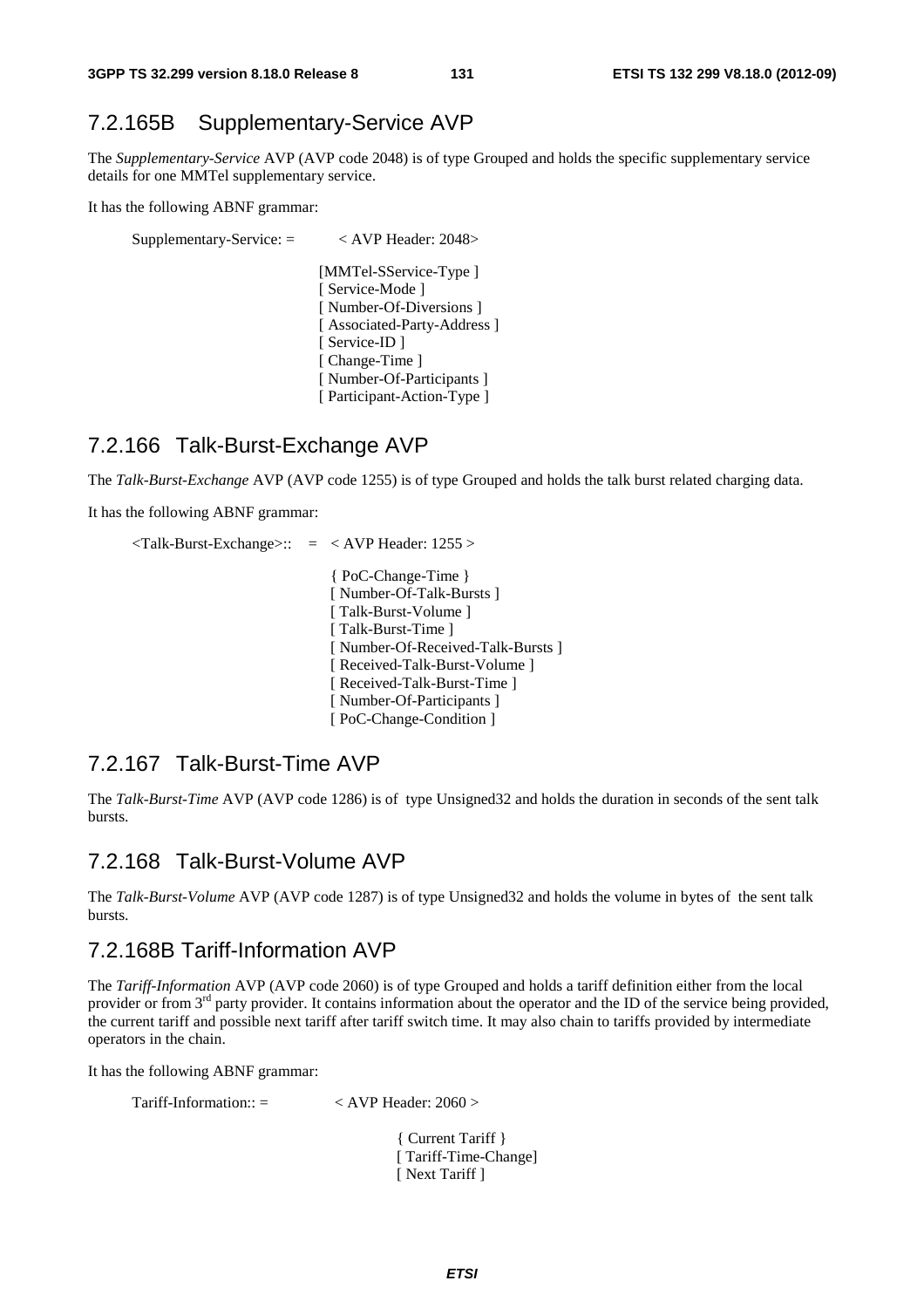## 7.2.169 Terminating-IOI AVP

The *Terminating-IOI* AVP (AVP code 840) is of type UTF8String (alphanumeric string) and holds the Inter Operator Identifier (IOI) for the terminating network as generated by the IMS network element which takes responsibility for populating this parameter [404] in a SIP response [202].

The Terminating IOI contains the following values:

- Type 1 IOI: IOI of the home network where the S-CSCF is located.
- Type 2 IOI:
	- IOI of the home network of the terminating end user where the S-CSCF is located in case a session is initiated toward the IMS. In case of redirection by the S-CSCF, *Terminating-IOI* AVP indicates the terminating party's network operator to which the session is redirected.
	- IOI of the terminating network where the MGCF is located in case a session is initiated from the IMS toward the PSTN.
- Type 3 IOI:
	- IOI of the service provider network (originating side or terminating side) where the AS (proxy, terminating UA or redirect server or B2BUA) is located when receiving a SIP request [202].
	- IOI of the home network operator contacted by an AS when an AS (originating UA or B2BUA) initiates a SIP request [202].

For further details on the Type 1, Type 2 and Type 3 IOIs, please refer to 3GPP TS 32.240 [1].

### 7.2.169A Time-First-Usage AVP

The *Time-First-Usage* AVP (AVP code 2043) is of type Time and holds the time in UTC format for the first IP packet to be transmitted and mapped to the current service data container.

### 7.2.169B Time-Last-Usage AVP

The *Time-Last-Usage* AVP (AVP code 2044) is of type Time and holds the time in UTC format for the last IP packet to be transmitted and mapped to the current service data container.

#### 7.2.170 Time-Quota-Mechanism

The *Time-Quota-Mechanism* AVP (AVP code 1270) is of type Grouped.

It has the following syntax:

Time-Quota-Mechanism ::= < AVP Header: 1270>

{ Time-Quota-Type } { Base-Time-Interval }

The OCS may include this AVP in an Multiple-Services-Credit-Control AVP, when granting time quota.

### 7.2.171 Time-Quota-Threshold AVP

The *Time-Quota-Threshold* AVP (AVP code 868) is of type Unsigned32 and contains a threshold value in seconds. This AVP may be included within the Multiple-Services-Credit-Control AVP when this AVP also contains a Granted-Service-Units AVP containing a CC-Time AVP (i.e. when the granted quota is a time quota).

If received, the Credit Control client shall seek re-authorisation from the server for the quota when the quota contents fall below the supplied threshold. The client shall allow service to continue whilst the re-authorisation is progress, until the time at which the original quota would have been consumed.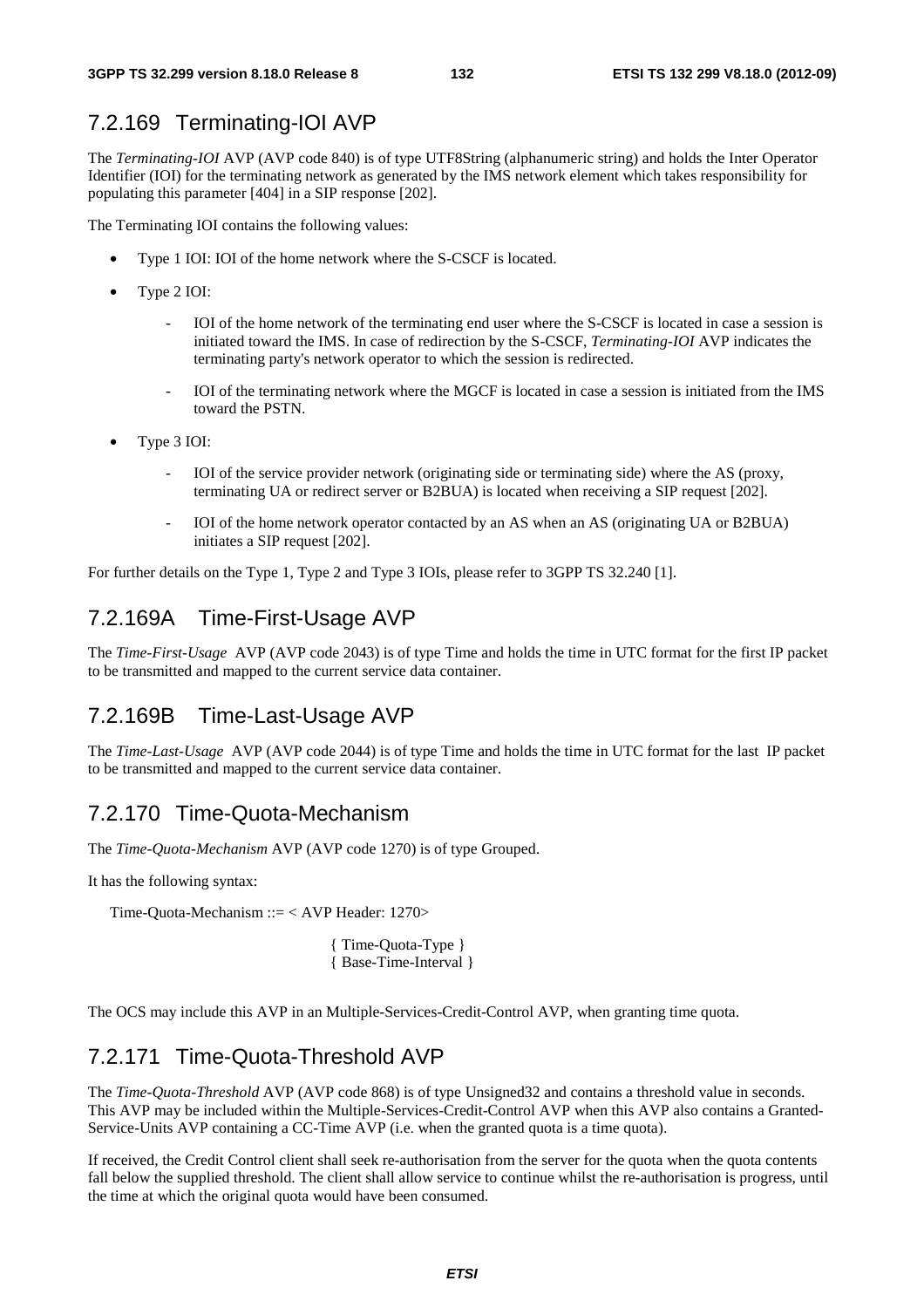#### 7.2.172 Time-Quota-Type AVP

The *Time-Quota-Type* AVP (AVP code 1271) is of type Enumerated. It is used to indicate which time quota consumption mechanism shall be used for the associated Rating Group.

It has the following values:

DISCRETE\_TIME\_PERIOD (0)

CONTINUOUS\_TIME\_PERIOD (1)

#### 7.2.173 Time-Stamps AVP

The *Time-Stamps* AVP (AVP code 833) is of type Grouped and holds the time of the initial SIP request and the time of the response to the initial SIP Request.

It has the following ABNF grammar:

 $\overline{\text{Time-Stamps}}$ : =  $\overline{\text{AVP}$  Header: 833 > [ SIP-Request-Timestamp ] [ SIP-Response-Timestamp ]

#### 7.2.173a Time-Usage AVP

The *Time-Usage* AVP (AVP code 2045) is of type Time and holds the effective used time within the service data container reporting interval.

#### 7.2.173A Traffic-Data-Volumes AVP

The *Traffic-Data-Volumes* AVP (AVP code 2046) is of type Grouped. Its purpose is to allow the transmission of the IP-CAN bearer container, on encountering change on charging condition for this IP-CAN bearer.This container reports the volume count (separated for uplink and downlink).

It has the following ABNF grammar:

Traffic-Data-Volumes  $\therefore$   $\leq$   $\lt$  AVP Header: 2046> [  $\cos$ -Information ] [ Accounting-Input-Octets ] [ Accounting-Input-Packets ] [ Accounting-Output-Octets ] [ Accounting-Output-Packets ] [ Change-condition ] [ Change-Time ] [ 3GPP-User-Location-Info ]

#### 7.2.174 Token-Text AVP

The *Token-Text* AVP (AVP code 1215) is of type UTF8String and contains extension information for the Message-Class AVP.

#### 7.2.175 Trigger AVP

The *Trigger* AVP (AVP code 1264) is of type Grouped and holds the trigger types. The presence of the Trigger AVP without any Trigger-Type AVP in a CCA allows OCS to disable all the triggers. The presence of the Trigger AVP in the CCR identifies the event(s) triggering the CCR.

It has the following ABNF grammar:

 $\langle$ Trigger>:: =  $\langle$  AVP Header: 1264 >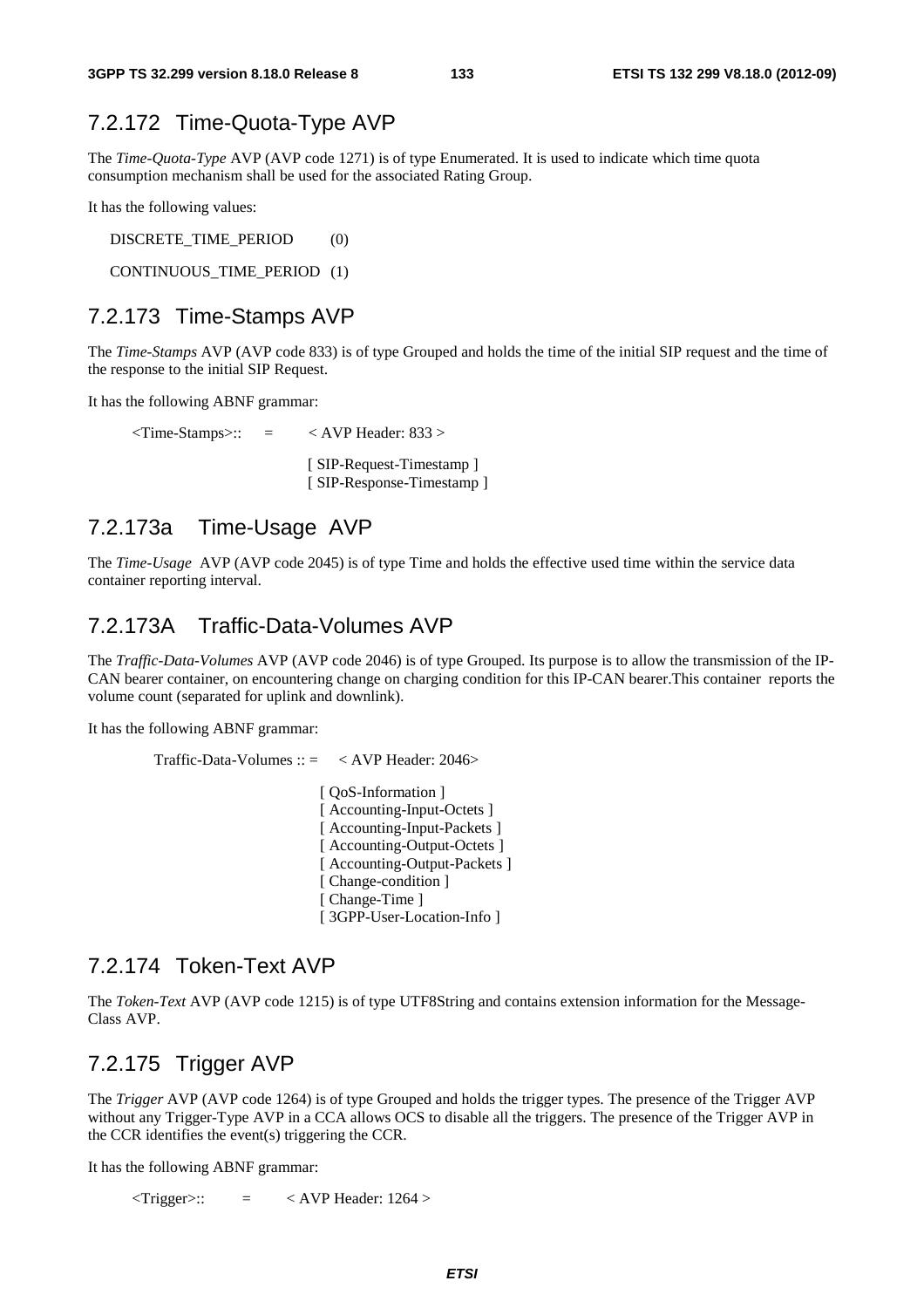\* [ Trigger-Type ]

## 7.2.176 Trigger-Type AVP

The *Trigger-Type* AVP (AVP code 870) is of type Enumerated and indicates a single re-authorisation event type.

When included in the Credit Control Answer command, the Trigger-Type AVP indicates the events that shall cause the credit control client to re-authorise the associated quota. The client shall not re-authorise the quota when events which are not included in the Trigger AVP occur.

When included in the Credit Control Request command indicates the specific event which caused the re-authorisation request of the Reporting-Reason with value RATING\_CONDITION\_CHANGE associated.

It has the following values:

#### CHANGE\_IN\_SGSN\_IP\_ADDRESS (1)

• This value is used to indicate that a change in the SGSN IP address shall cause the credit control client to ask for a re-authorisation of the associated quota.

#### CHANGE\_IN\_QOS (2)

• This value is used to indicate that a change in the end user negotiated QoS shall cause the credit control client to ask for a re-authorisation of the associated quota.

NOTE 1: This should not be used in conjunction with enumerated values 10 to 23.

#### CHANGE\_IN\_LOCATION (3)

• This value is used to indicate that a change in the end user location shall cause the credit control client to ask for a re-authorisation of the associated quota.

NOTE 2: This should not be used in conjunction with enumerated values 30 to 34.

#### CHANGE\_IN\_RAT (4)

• This value is used to indicate that a change in the radio access technology shall cause the credit control client to ask for a re-authorisation of the associated quota.

#### CHANGEINQOS\_TRAFFIC\_CLASS (10)

• This value is used to indicate that a change in the end user negotiated traffic class shall cause the credit control client to ask for a re-authorisation of the associated quota.

#### CHANGEINQOS\_RELIABILITY\_CLASS (11)

• This value is used to indicate that a change in the end user negotiated reliability class shall cause the credit control client to ask for a re-authorisation of the associated quota.

#### CHANGEINQOS\_DELAY\_CLASS (12)

• This value is used to indicate that a change in the end user negotiated delay class shall cause the credit control client to ask for a re-authorisation of the associated quota.

#### CHANGEINQOS\_PEAK\_THROUGHPUT (13)

• This value is used to indicate that a change in the end user negotiated peak throughput shall cause the credit control client to ask for a re-authorisation of the associated quota.

#### CHANGEINQOS\_PRECEDENCE\_CLASS (14)

This value is used to indicate that a change in the end user negotiated precedence class shall cause the credit control client to ask for a re-authorisation of the associated quota.

#### CHANGEINQOS\_MEAN\_THROUGHPUT (15)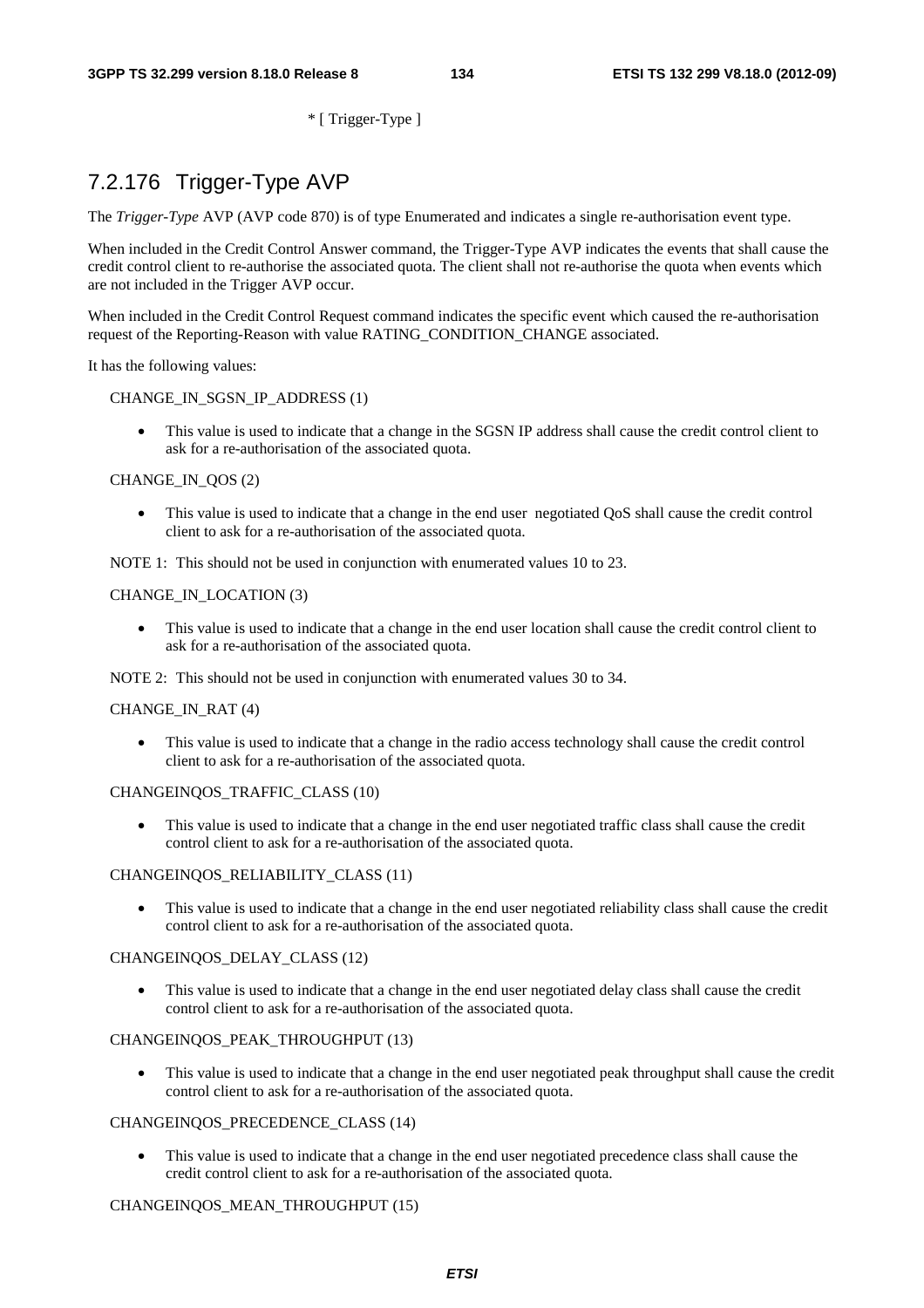• This value is used to indicate that a change in the end user negotiated mean throughput shall cause the credit control client to ask for a re-authorisation of the associated quota.

#### CHANGEINQOS\_MAXIMUM\_BIT\_RATE\_FOR\_UPLINK (16)

This value is used to indicate that a change in the end user negotiated uplink maximum bit rate shall cause the credit control client to ask for a re-authorisation of the associated quota.

#### CHANGEINOOS\_MAXIMUM\_BIT\_RATE\_FOR\_DOWNLINK (17)

This value is used to indicate that a change in the end user negotiated downlink maximum bit rate shall cause the credit control client to ask for a re-authorisation of the associated quota.

#### CHANGEINQOS\_RESIDUAL\_BER (18)

• This value is used to indicate that a change in the end user negotiated residual BER shall cause the credit control client to ask for a re-authorisation of the associated quota.

#### CHANGEINQOS\_SDU\_ERROR\_RATIO (19)

• This value is used to indicate that a change in the end user negotiated SDU error ratio shall cause the credit control client to ask for a re-authorisation of the associated quota.

#### CHANGEINQOS\_TRANSFER\_DELAY (20)

• This value is used to indicate that a change in the end user negotiated transfer delay shall cause the credit control client to ask for a re-authorisation of the associated quota.

#### CHANGEINQOS\_TRAFFIC\_HANDLING\_PRIORITY (21)

This value is used to indicate that a change in the end user negotiated traffic handling priority shall cause the credit control client to ask for a re-authorisation of the associated quota.

#### CHANGEINQOS\_GUARANTEED\_BIT\_RATE\_FOR\_UPLINK (22)

• This value is used to indicate that a change in the end user negotiated uplink guaranteed bit rate shall cause the credit control client to ask for a re-authorisation of the associated quota.

#### CHANGEINQOS\_GUARANTEED\_BIT\_RATE\_FOR\_DOWNLINK (23)

• This value is used to indicate that a change in the end user negotiated downlink guaranteed bit rate shall cause the credit control client to ask for a re-authorisation of the associated quota.

#### CHANGEINLOCATION\_MCC (30)

• This value is used to indicate that a change in the MCC of the serving network shall cause the credit control client to ask for a re-authorisation of the associated quota.

#### CHANGEINLOCATION\_MNC (31)

• This value is used to indicate that a change in the MNC of the serving network shall cause the credit control client to ask for a re-authorisation of the associated quota.

#### CHANGEINLOCATION\_RAC (32)

• This value is used to indicate that a change in the RAC where the end user is located shall cause the credit control client to ask for a re-authorisation of the associated quota.

#### CHANGEINLOCATION\_LAC (33)

• This value is used to indicate that a change in the LAC where the end user is located shall cause the credit control client to ask for a re-authorisation of the associated quota.

#### CHANGEINLOCATION\_CellId (34)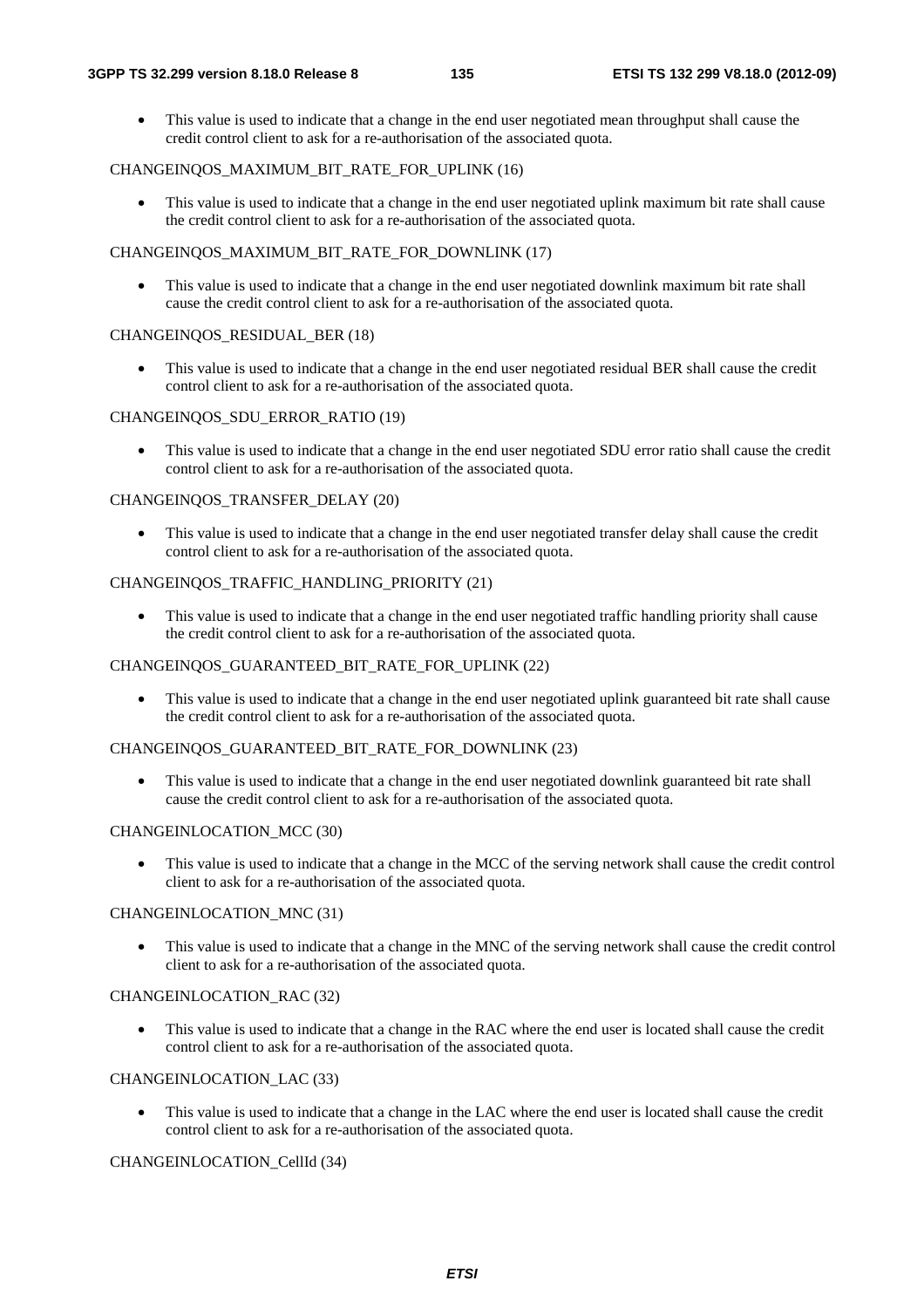• This value is used to indicate that a change in the Cell Identity where the end user is located shall cause the credit control client to ask for a re-authorisation of the associated quota.

#### CHANGE\_IN\_MEDIA\_COMPOSITION (40)

This value is used to indicate that a change in the media composition (as identified within SDP) for an existing SIP session shall cause the credit control client to ask for a re-authorisation of the associated quota.

#### CHANGE\_IN\_PARTICIPANTS\_NMB (50)

This value is used specifically for multi participating session to indicate that a change in the number of active participants within a session shall cause the credit control client to ask for a re-authorisation of the associated quota.

#### CHANGE\_IN\_ THRSHLD\_OF\_PARTICIPANTS\_NMB(51)

- This value is used specifically to indicate that a change in the threshold of participants number within a session shall cause the credit control client to ask for a re-authorisation of the associated quota.
- NOTE 3: The threshold and the granularity of threshold are operator configurable. This should not be used in conjunction with value 50.

#### CHANGE\_IN\_USER\_PARTICIPATING\_TYPE(52)

This value is used specifically to indicate that a change in the user participating type within a session shall cause the credit control client to ask for a re-authorisation of the associated quota.

#### CHANGE\_IN\_SERVICE\_CONDITION(60)

This value is used to indicate that a change in rating conditions associated with a service occurs. The description of the conditions causing a change are service specific and may be documented in middletier specifications or may be configurable.

#### CHANGE\_IN\_SERVING\_NODE(61)

This value is used to indicate that a change in serving node shall cause the credit control client to ask for a re-authorisation of the associated quota.

### 7.2.177 Trunk-Group-ID AVP

The *Trunk-Group-ID* AVP (AVP code 851) is of type Grouped and identifies the incoming and outgoing PSTN legs.

It has the following ABNF grammar:

 $\langle$ Trunk-Group-ID>:: =  $\langle$ AVP Header: 851>

 [ Incoming-Trunk-Group-ID ] [ Outgoing-Trunk-Group-ID ]

### 7.2.178 Type-Number AVP

The *Type-Number* AVP (AVP code1204) is of type Enumerated and identifies the well-known media types. The values are taken from OMNA WSP Content Type Numbers [210]

#### 7.2.178A Unit-Cost AVP

The *Unit-Cost* AVP (AVP code 2061) is of type Grouped and holds monetary value.

It has the same format of *Unit-Value*

It has the following ABNF grammar:

Unit-Cost::  $=$   $\langle$  AVP Header: 2061  $>$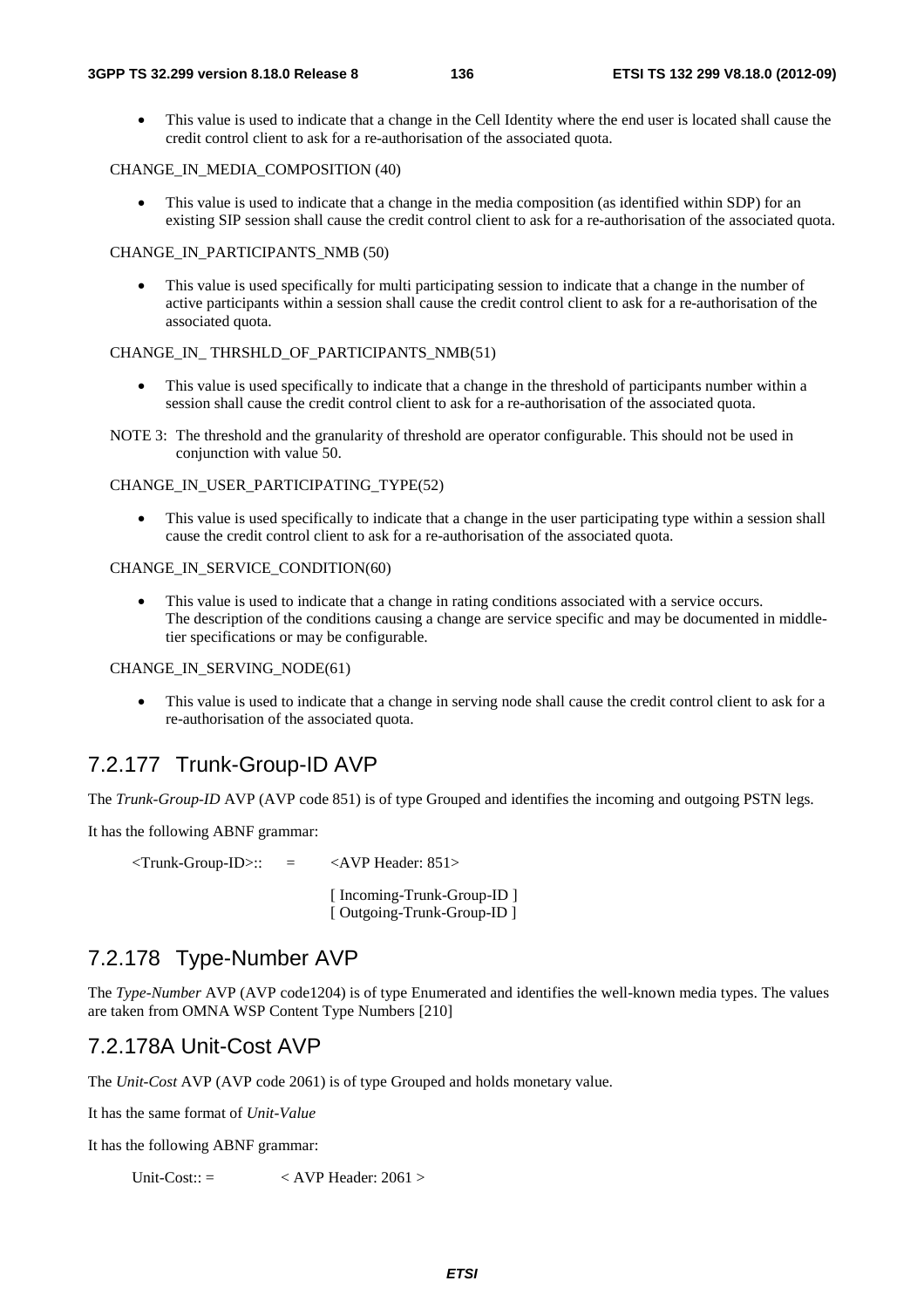{ Value-Digits } [ Exponent ]

## 7.2.179 Unit-Quota-Threshold AVP

The *Unit-Quota-Threshold* AVP (AVP code 1226) is of type Unsigned32 and contains a threshold value in service specific units. This AVP may be included within the Multiple-Services-Credit-Control AVP when this AVP also contains a Granted-Service-Units AVP containing CC-Service-Specific-Units AVP (i.e. when the granted quota is service specific) or within Rate-Element AVP..

If received in the context of Multiple-Service-Credit-Control AVP, the Credit Control client shall seek re-authorisation from the server for the quota when the quota contents fall below the supplied threshold. The client shall allow service to continue whilst the re-authorisation is in progress, up to the volume indicated in the original quota.

In the context of the Rating-Element AVP it denotes the durability of a Rating Element within a Tariff. I.e. if the service consumed Unit-Quota-Threshold number of Unit-Types, the next Rating element becomes in effect.

### 7.2.180 User-Participating-Type AVP

The *User-Participating-Type* AVP(AVP code 1279) is of type Enumerated. It is a subfield of Participants-Group AVP to indicate the user participating type when participating in the PoC session.

The AVP may take the values as follows:

- 0 Normal;
- 1 NW PoC Box;
- 2 UE PoC Box.

#### 7.2.181 User-Session-ID AVP

The *User-Session-Id* AVP (AVP code 830) is of type UTF8String and holds the session identifier. For a SIP session the *User-Session-ID* contains the SIP Call ID, as defined in [405].

#### 7.2.182 Volume-Quota-Threshold AVP

The *Volume-Quota-Threshold* AVP (AVP code 869) is of type Unsigned32 and contains a threshold value in octets. This AVP may be included within the Multiple-Services-Credit-Control AVP when this AVP also contains a Granted-Service-Units AVP containing a CC-Total-Octets, CC-Input-Octets or CC-Output-Octets AVP (i.e. when the granted quota is a volume quota).

If received, the Credit Control client shall seek re-authorisation from the server for the quota when the quota contents fall below the supplied threshold. The client shall allow service to continue whilst the re-authorisation is progress, up to the volume indicated in the original quota.

#### 7.2.183 WAG-Address AVP

The WAG-Address AVP (AVP code 890) is of type Address and contains the WAG IP address.

#### 7.2.184 WAG-PLMN-Id AVP

The WAG-PLMN-Id AVP (AVP code 891) is of type OctetString and contains the WAG PLMN id (MCC and MNC).

Coding of this AVP is same as 3GPP-SGSN-MCC-MNC coding described in 3GPP TS 29.061 [207].

#### 7.2.185 WLAN-Information AVP

The WLAN*-Information* AVP (AVP code 875) is of type Grouped. Its purpose is to allow the transmission of additional WLAN service specific information elements. The format and the contents of the fields inside the WLAN-Information AVP is specified in TS 32.252 [22].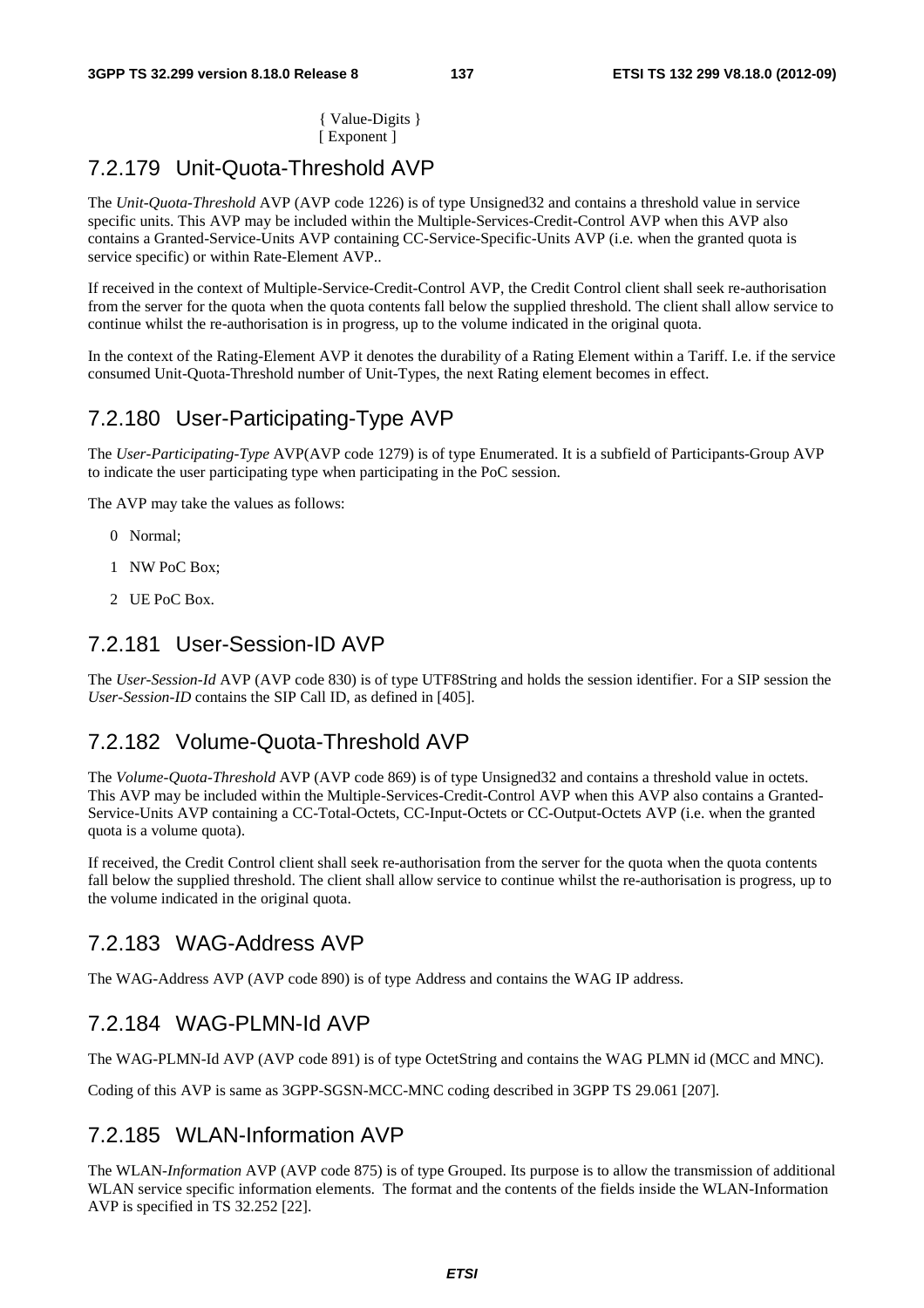It has the following ABNF grammar:

WLAN-Information ::  $=$  < AVP Header: 875> [ WLAN-Session-Id ] [ PDG-Address ] [ PDG-Charging-Id ] [ WAG-Address ] [ WAG-PLMN-Id ] [ WLAN-Radio-Container ] [ WLAN-UE-Local-IPAddress ]

#### 7.2.186 WLAN-Radio-Container AVP

The WLAN-Radio-Container AVP (AVP code 892) is of type Grouped. The WLAN-Radio-Container AVP has the following format:

WLAN-Radio-Container :: = < AVP Header: 892>

 [ Operator-Name ] [Location-Type ] [Location-Information] [ WLAN-Technology ]

#### 7.2.187 WLAN-Session-Id AVP

The *WLAN-Session-Id* AVP (AVP code 1246) is of type Unsigned32 and contains the charging id generated by the AAA Server for the session.

Coding of this AVP is same as 3GPP-Charging-Id coding described in TS 29.061 [207].

#### 7.2.188 WLAN-Technology AVP

The *WLAN-Technology* AVP (AVP code 893) is of type Unsigned32. Actual content of this AVP is tbd.

#### 7.2.189 WLAN-UE-Local-IPAddress AVP

The *WLAN-UE-Local-IPAddress* AVP (AVP code 894) is of type Address and contains the UE's local IP address.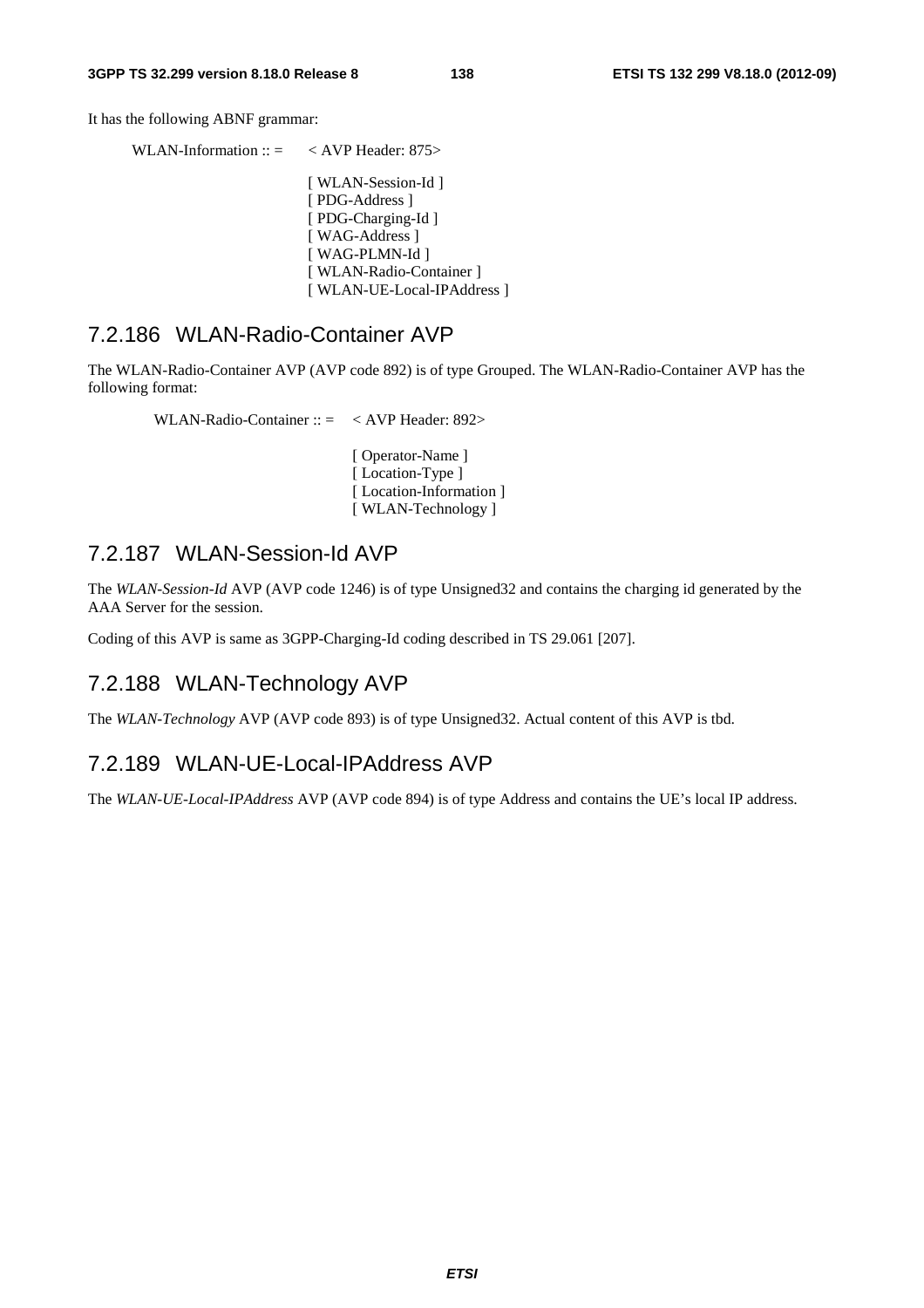## 7.3 3GPP2 Accesses specific AVPs

For the purpose of offline and online charging, the use of the Attribute Value Pairs (AVPs) defined for 3GPP2 Accesses is provided in the following table, and the specification including the detailed definition and description, is refered to.

These AVPs shall be used together with value 5535 (3GPP2) as Vendor-Id.

#### **Table 7.3: 3GPP2 Accesses specific AVPs**

|                 | <b>AVP</b><br>Codel | Used in           |            |     |            | Value       | <b>AVP Flag rules</b> |     |                           |     |              |
|-----------------|---------------------|-------------------|------------|-----|------------|-------------|-----------------------|-----|---------------------------|-----|--------------|
| <b>AVP Name</b> |                     | <b>ACR</b>        | <b>ACA</b> | CCR | <b>CCA</b> | <b>Type</b> | <b>Must</b>           | May | <b>Should Must</b><br>not | not | May<br>Encr. |
| 3GPP2-BSID      | 9010                | $\checkmark$<br>∧ |            |     |            | refer [215] |                       |     |                           |     |              |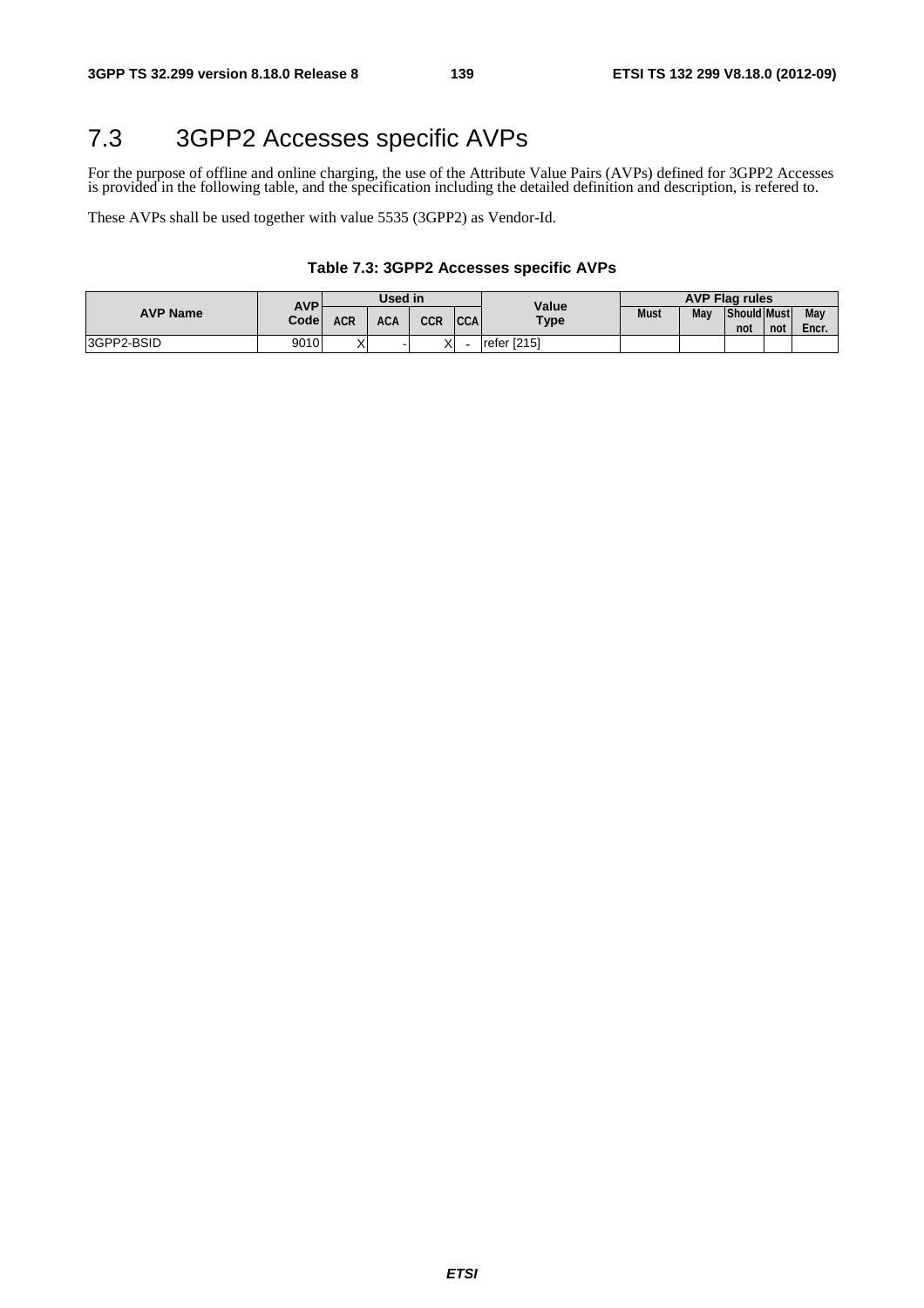## Annex A (informative): **Bibliography**

| a | The 3GPP charging specifications                                                                                                  |
|---|-----------------------------------------------------------------------------------------------------------------------------------|
|   | 3GPP TS 32.250: "Telecommunication management; Charging management; Circuit Switched<br>(CS) domain charging".                    |
|   | 3GPP TS 32.251: "Telecommunication management; Charging management; Packet Switched<br>(PS) domain charging".                     |
|   | 3GPP TS 32.252: "Telecommunication management; Charging management; Wireless Local Area<br>Network (WLAN) charging".              |
|   | 3GPP TS 32.260: "Telecommunication management; Charging management; IP Multimedia<br>Subsystem (IMS) charging".                   |
|   | 3GPP TS 32.270: "Telecommunication management; Charging management; Multimedia<br>Messaging Service (MMS) charging".              |
|   | 3GPP TS 32.271: "Telecommunication management; Charging management; Location Services<br>(LCS) charging".                         |
|   | 3GPP TS 32.275: "Telecommunication management; Charging management; MultiMedia<br>Telephony (MMTel) charging".                    |
|   | 3GPP TS 32.298: "Telecommunication management; Charging management; Charging Data<br>Record (CDR) encoding rules description".    |
|   | 3GPP TS 32.297: "Telecommunication management; Charging management; Charging Data<br>Record (CDR) file format and transfer".      |
|   | 3GPP TS 32.296: "Telecommunication management; Charging management; Online Charging<br>System (OCS) applications and interfaces". |
|   | 3GPP TS 32.295: "Telecommunication management; Charging management; Charging Data<br>Record (CDR) transfer".                      |
| b | <b>Common 3GPP specifications</b>                                                                                                 |
|   | 3GPP TS 33.201: "Access domain security".                                                                                         |
| c | other Domain and Service specific 3GPP / ETSI specifications                                                                      |
|   |                                                                                                                                   |
| d | <b>Relevant ITU Recommendations</b>                                                                                               |
|   |                                                                                                                                   |
| е | <b>Relevant IETF RFCs</b>                                                                                                         |
|   | IETF RFC 959 (1985): "File Transfer Protocol".                                                                                    |
|   | IETF RFC 1350 "TFTP Protocol".                                                                                                    |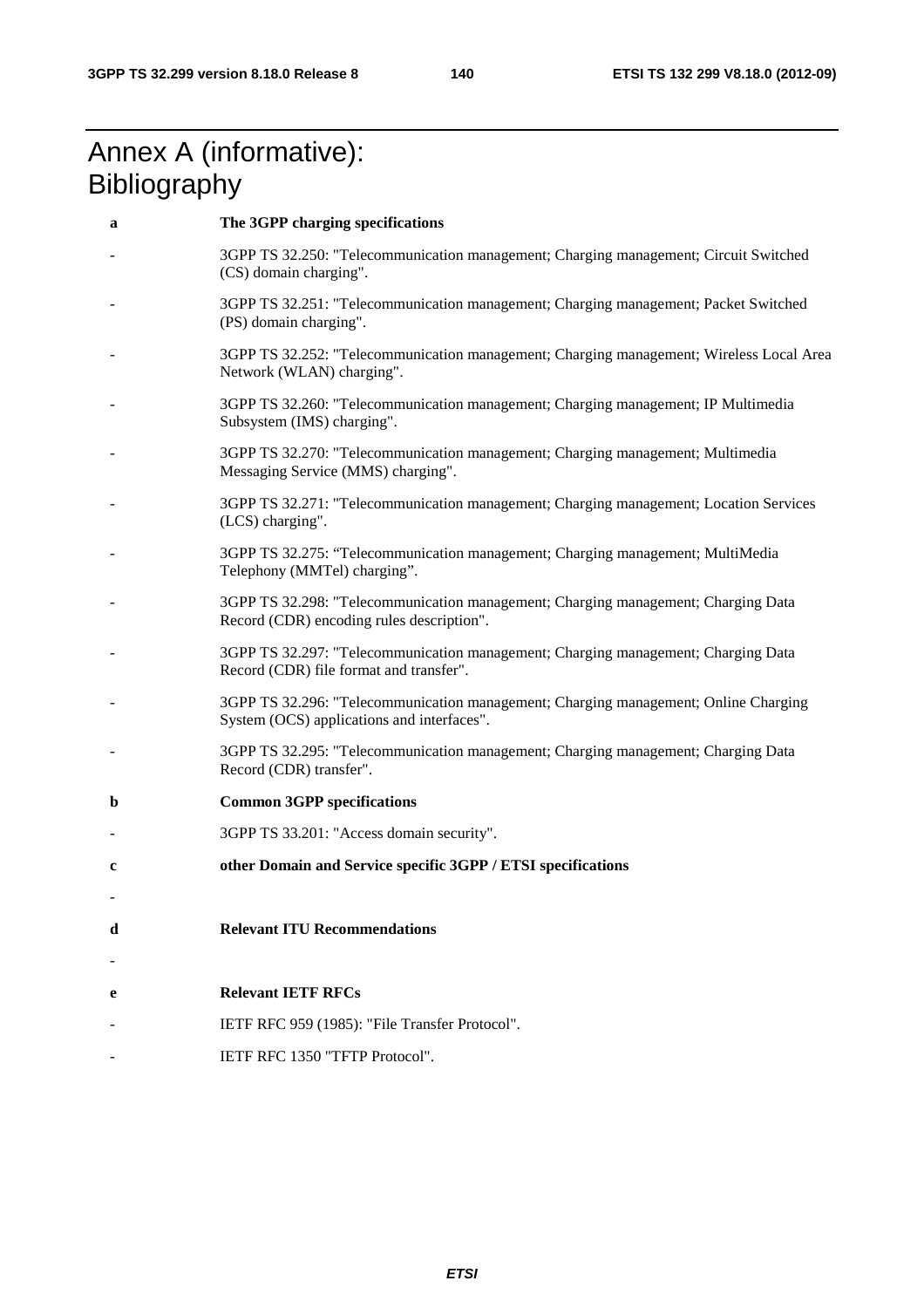# Annex B (informative): Change history

| <b>Change history</b> |  |                                    |           |                          |                                                                          |                |                 |            |  |
|-----------------------|--|------------------------------------|-----------|--------------------------|--------------------------------------------------------------------------|----------------|-----------------|------------|--|
| <b>Date</b>           |  | TSG # TSG Doc.                     | <b>CR</b> |                          | <b>Rev Subject/Comment</b>                                               |                | Cat Old         | <b>New</b> |  |
| Sep 2007              |  | SA_37 SP-070605                    | 0193      | Ξ.                       | Add the missing definitions of the PoC talk bursts related AVPs          | Α              | 7.6.0           | 7.7.0      |  |
|                       |  | Sep 2007   SA_37 SP-070674         | 0194      | $\overline{a}$           | Add IMS Communication Service Identification (ICSI) AVP description      | B              | 7.6.0           | 7.7.0      |  |
| Sep 2007              |  | SA_37 SP-070611                    | 0195      | $\overline{\phantom{a}}$ | Correction of Media-Initiator-Party AVP                                  | F              | 7.6.0           | 7.7.0      |  |
| Sep 2007              |  | SA_37 SP-070605                    | 0199      | $\overline{\phantom{a}}$ | Correction on MMBox charging - Align with 32.270                         | Α              | 7.6.0           | 7.7.0      |  |
| Sep 2007              |  | SA_37 SP-070619                    | 0196      | Ξ.                       | Addition of service specific credit reauthorisation triggering           | F              | 7.7.0           | 8.0.0      |  |
| Sep 2007              |  | SA_37 SP-070619                    | 0197      | $\ddotsc$                | Add Service-Specific-Info AVP to be used for extended packet inspection  | C              | 7.7.0           | 8.0.0      |  |
|                       |  |                                    |           |                          | beyond 5 tuple - Align with 23.203                                       |                |                 |            |  |
| Sep 2007              |  | SA_37 SP-070619                    | 0200      | $\overline{\phantom{a}}$ | Add optional balance indications in credit control answer                | в              | 7.7.0           | 8.0.0      |  |
| Sep 2007              |  | SA 37 SP-070619                    | 0201      | $\overline{a}$           | Add refund charging mechanism                                            | B              | 7.7.0           | 8.0.0      |  |
| Dec 2007              |  | SP-38 SP-070745                    | 0202      | $\overline{a}$           | Add new AVP codes to satisfy OMA charging requirements                   | C              | 8.0.0           | 8.1.0      |  |
| Dec 2007              |  | SP-38 SP-070745                    | 0203      | $\ddotsc$                | Add new values to PoC-User-Role-info-Units AVP - Align with OMA PoC      | С              | 8.0.0           | 8.1.0      |  |
|                       |  |                                    |           |                          | charging requirements                                                    |                |                 |            |  |
| Dec 2007              |  | SP-38 SP-070745                    | 0204      |                          | Add general description to PoC-Group-Name                                | в              | 8.0.0           | 8.1.0      |  |
| Dec 2007              |  | SP-38 SP-070925                    | 0205      | 1                        | Introduce Diameter details for SMS charging                              | B              | 8.0.0           | 8.1.0      |  |
| Mar 2008              |  | SP-39 SP-080059                    | 0206      | $\ddotsc$                | Add IBCF to Node-Functionality AVP list of NEs                           | B              | 8.1.0           | 8.2.0      |  |
| Mar 2008              |  | SP-39 SP-080074                    | 0207      | <sub>--</sub>            | Usage of CC-Correlation-Id in online charging - Align with IETF RFC      | С              | 8.1.0           | 8.2.0      |  |
|                       |  |                                    |           |                          | 4006                                                                     |                |                 |            |  |
| Mar 2008              |  | SP-39 SP-080074                    | 0208      | Ξ.                       | Align Number-Of-Messages-Sent AVP in Diameter Binding for SMS            | С              | 8.1.0           | 8.2.0      |  |
|                       |  |                                    |           |                          | charging with new R8 TS 32.274                                           |                |                 |            |  |
| Mar 2008              |  | SP-39 SP-080074                    | 0209      | $\overline{\phantom{a}}$ | Corrections on Diameter AVP for SMS Charging                             | F              | 8.1.0           | 8.2.0      |  |
| Mar 2008              |  | SP-39 SP-080074                    | 0210      | $\overline{\phantom{a}}$ | Add on Number Portability and Carrier Select routing information         | B              | 8.1.0           | 8.2.0      |  |
| <b>Jun 2008</b>       |  | SP-40 SP-080330                    | 0211      |                          | Correction on SCCP-Address AVPs                                          | F              | 8.2.0           | 8.3.0      |  |
|                       |  | SP-40 SP-080330                    |           |                          |                                                                          | B              |                 |            |  |
| Jun 2008              |  |                                    | 0212      | $\overline{\phantom{a}}$ | Add PoC-Event-Type AVP into PoC-Information                              |                | 8.2.0           | 8.3.0      |  |
| Jun 2008              |  | SP-40 SP-080330                    | 0213      | $\overline{a}$           | Correction to PoC-Controlling-Adress AVP and PoC-Group-Name AVP          | F              | 8.2.0           | 8.3.0      |  |
| Sep 2008              |  | SP-41 SP-080466                    | 0214      | Ξ.                       | Correction of inconsistencies in Offline Charging and Online Charging    | F              | 8.3.0           | 8.4.0      |  |
|                       |  |                                    |           |                          | messages                                                                 |                |                 |            |  |
| Sep 2008              |  | SP-41 SP-080330                    | 0215      | --                       | Correction on AVP codes - Alignment with TS 29.230                       | F              | 8.3.0           | 8.4.0      |  |
|                       |  | Sep 2008 SP-41 SP-080330           | 0216      |                          | Multiple SMS destination - Alignment with TS 23.040                      | С              | 8.3.0           | 8.4.0      |  |
|                       |  | Dec 2008   SP-42   SP-080706       | 0218      |                          | Completion on message tables                                             | F              | 8.4.0           | 8.5.0      |  |
|                       |  | Dec 2008   SP-42   SP-080707       | 0219      |                          | Service Context Id for MMTEL                                             | в              | 8.4.0           | 8.5.0      |  |
|                       |  | Dec 2008   SP-42   SP-080706       | 0220      |                          | Correction on AVP code allocation                                        | F              | 8.4.0           | 8.5.0      |  |
| Dec 2008              |  | SP-42 SP-080706                    | 0221      |                          | Clarification on AVP descriptions for EPC Charging                       | F              | 8.4.0           | 8.5.0      |  |
| Dec 2008              |  | SP-42 SP-080706                    | 0222      |                          | Add SMS-SC as SMS node type                                              | в              | 8.4.0           | 8.5.0      |  |
|                       |  | Dec 2008   SP-42   SP-080706       | 0223      |                          | Additional Address Info for SMS charging                                 | B              | 8.4.0           | 8.5.0      |  |
| Dec 2008              |  | SP-42 SP-080706                    | 0224      |                          | Add charging of SMS services to 32.299                                   | В              | 8.4.0           | 8.5.0      |  |
|                       |  | Dec 2008   SP-42   SP-080707       | 0225      |                          | TS 32.299 AVPs Introduction for MMTel charging                           | в              | 8.4.0           | 8.5.0      |  |
|                       |  | Dec 2008   SP-42   SP-080706       | 0226      |                          | Correction on References Section                                         | F              | 8.4.0           | 8.5.0      |  |
| Dec 2008              |  | SP-42 SP-080706                    | 0227      |                          | Addition of SDP offer and answer and clarification on media initiator    | В              | 8.4.0           | 8.5.0      |  |
| Dec 2008              |  | SP-42 SP-080706                    | 0228      |                          | Additional non-3GPP access information                                   | F              | 8.4.0           | 8.5.0      |  |
|                       |  | Dec 2008 SP-42 SP-080706           | 0229      |                          | Add a new value to Trigger-Type AVP                                      | B              | 8.4.0           | 8.5.0      |  |
|                       |  | Dec 2008   SP-42   SP-080852       | 0217      |                          | TS 32.299 AVPs for offline charging - Rf interface from S-GW and P-GW    | B              | 8.4.0           | 8.5.0      |  |
|                       |  | Mar 2009   SP-43   SP-090206       | 0232      |                          | TS 32.299 MMTel information AVP alignment with 32.275 definition         | в              | 8.5.0           | 8.6.0      |  |
| Mar 2009              |  | SP-43 SP-090206                    | 0235      |                          | Add CONF charging specific parameters                                    | B              | 8.5.0           | 8.6.0      |  |
|                       |  | Mar 2009 SP-43 SP-090203 0230 1    |           |                          | Correction on 'Subscription Id' category used for EPS offline Charging   | C              | $8.5.0$ $8.6.0$ |            |  |
|                       |  |                                    |           |                          | Service-Type and Service-Mode in Supplementary-service AVP : format      |                |                 |            |  |
| Mar 2009              |  | SP-43 SP-090203                    | 0231      |                          | change                                                                   | F              | 8.5.0           | 8.6.0      |  |
| Mar 2009              |  | SP-43 SP-090206                    | 0232      |                          | SMS AVP structure alignement                                             | B              | 8.5.0           | 8.6.0      |  |
| Mar 2009              |  | SP-43 SP-090045                    | 0234      |                          | Add Serving-Node-Type AVP to PS-Information in 32.299                    | $\sf B$        | 8.5.0           | 8.6.0      |  |
| Mar 2009              |  | SP-43 SP-090206                    | 0235      |                          | AoC Support in Ro                                                        | В              | 8.5.0           | 8.6.0      |  |
| Mar 2009              |  | SP-43 SP-090045                    | 0236      |                          | EPS Offline Charging - Complete PS-information AVP description           | B              | 8.5.0           | 8.6.0      |  |
| Mar 2009              |  | SP-43 SP-090203                    | 0237      |                          | Multiple subscription-id in service-information for EPS offline Charging | B              | 8.5.0           | 8.6.0      |  |
|                       |  |                                    |           |                          | Missing information in PS information AVP for SGW/PGW CDRs in EPS        |                |                 |            |  |
| Mar 2009              |  | SP-43 SP-090206                    | 0238      |                          | offline charging                                                         | $\overline{B}$ | 8.5.0           | 8.6.0      |  |
|                       |  |                                    |           |                          | Correction of Recipient-Info AVP                                         | F              |                 |            |  |
| Jun 2009<br>Jun 2009  |  | SP-44 SP-090432<br>SP-44 SP-090432 | 0243      |                          |                                                                          | F              | 8.6.0           | 8.7.0      |  |
|                       |  |                                    | 0244      |                          | AVP code allocation for DCD Charging                                     |                | 8.6.0           | 8.7.0      |  |
| Jun 2009              |  | SP-44 SP-090432                    | 0245      |                          | Rel-8 CR 32.299 alignment with RFC 4006                                  | F              | 8.6.0           | 8.7.0      |  |
| Jun 2009              |  | SP-44 SP-090432                    | 0246      |                          | Rel-8 CR 32.299 clarification of ICID                                    | F              | 8.6.0           | 8.7.0      |  |
| Jun 2009              |  | SP-44 SP-090432                    | 0247      |                          | Remove generic "Non 3GPP specific information" parameter                 | F              | 8.6.0           | 8.7.0      |  |
| Jun 2009              |  | SP-44 SP-090432                    | 0248      |                          | Correction on PDP context usage                                          | F              | 8.6.0           | 8.7.0      |  |
| Jun 2009              |  | SP-44 SP-090432                    | 0249      |                          | Correction on AoC-Information AVP                                        | F              | 8.6.0           | 8.7.0      |  |
| Jun 2009              |  | SP-44 SP-090432                    | 0252      |                          | Correction on Refund Information                                         | F              | 8.6.0           | 8.7.0      |  |
| Jun 2009              |  | SP-44 SP-090432                    | 0253      |                          | LCS-information AVP not complete                                         | F              | 8.6.0           | 8.7.0      |  |
| Jun 2009              |  | SP-44 SP-090432 0254 -             |           |                          | PS-information AVP description alignment with 32.251 definition          | F              | 8.6.0           | 8.7.0      |  |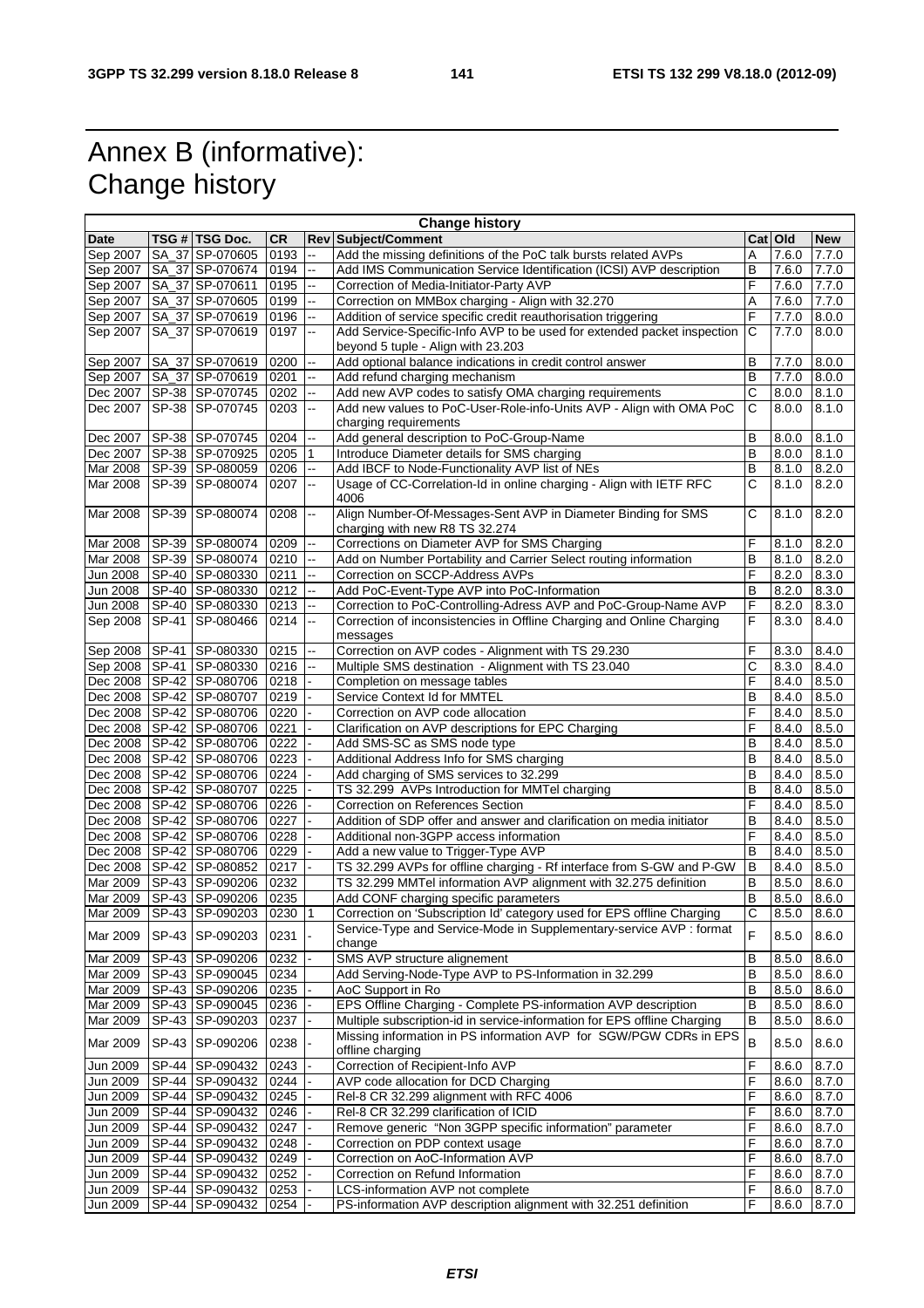| Jun 2009 | SP-44 SP-090432              | 0257 |   | Correction on EPC Charging                                                                           | F | 8.6.0 | 8.7.0         |
|----------|------------------------------|------|---|------------------------------------------------------------------------------------------------------|---|-------|---------------|
| Sep 2009 | SP-45 SP-090536              | 0259 |   | Correction on MMS-Information AVP                                                                    | F | 8.7.0 | 8.8.0         |
| Sep 2009 | SP-45 SP-090536              | 0261 |   | Rel-8 CR 32.299 correction and alignment with TS 32.280                                              | F | 8.7.0 | 8.8.0         |
| Sep 2009 | SP-45 SP-090536              | 0263 |   | Error in Number-Portability-Routing-Information AVP definition                                       | F | 8.7.0 | 8.8.0         |
| Sep 2009 | SP-45 SP-090536              | 0269 |   | Correction on AVP definitions                                                                        | F | 8.7.0 | 8.8.0         |
| Sep 2009 | SP-45 SP-090536              | 0270 |   | Correction on Content Type - Alignment with OMA definition                                           | F | 8.7.0 | 8.8.0         |
| Sep 2009 | SP-45 SP-090536              | 0273 |   | Correction of Accounting Input/Output Octets handling                                                | F | 8.7.0 | 8.8.0         |
| Sep 2009 | SP-45 SP-090536              | 0276 |   | Addition of IP multicast delivery indicator below MBMS information AVP                               | F | 8.7.0 | 8.8.0         |
| Dec 2009 | SP-46 SP-090720              | 0278 |   | Alignment of Address-Type AVP with 32.274                                                            | F | 8.8.0 | 8.9.0         |
| Dec 2009 | SP-46 SP-090720              | 0280 |   | Alignment with TS 32.251 for "Volume Limit" and "Time Limit" in Change-<br><b>Condition AVP</b>      | F | 8.8.0 | 8.9.0         |
| Dec 2009 | SP-46 SP-090720              | 0282 |   | Multiple Change-Condition AVP for simultaneous Condition changes                                     | F | 8.8.0 | 8.9.0         |
| Dec 2009 | SP-46 SP-090720              | 0286 |   | Correction on priority session treatment - alignment with TS 22.153                                  | F | 8.8.0 | 8.9.0         |
| Dec 2009 | SP-46 SP-090720              | 0288 |   | Alignment with TS 32.251 for "User location Change" Condition in<br>Change-Condition AVP             | F | 8.8.0 | 8.9.0         |
| Dec 2009 | SP-46 SP-090720              | 0290 |   | Alignment between Change-Condition AVP value with ASN1<br>ServiceConditionChange value "serviceStop" | F | 8.8.0 | 8.9.0         |
| Dec 2009 | SP-46 SP-090720              | 0294 |   | Correction of Number Portability and Carrier Select information AVPs                                 | F | 8.8.0 | 8.9.0         |
| Mar 2010 | SP-47 SP-100040              | 0298 |   | Correction of Role-Of-Node AVP                                                                       | F | 8.9.0 | 8.10.0        |
| Mar 2010 | SP-47 SP-100040              | 0300 |   | Alignment with TS 32.251 for "Charging Characteristics Selection Mode"<br>parameter                  | F | 8.9.0 | 8.10.0        |
| Mar 2010 | SP-47 SP-100040              | 0304 |   | Correction for offline Charging from PGW - 3GPP2 User location                                       | F | 8.9.0 | 8.10.0        |
| Jun 2010 | SP-48 SP-100265              | 0311 |   | Correction on AVP definitions                                                                        | F |       | 8.10.0 8.11.0 |
| Oct 2010 | SP-49 SP-100496              | 0313 |   | Correction for Dual IP addresses associated to one PDN connection                                    | F |       | 8.11.0 8.12.0 |
| Oct 2010 | SP-49 SP-100495              | 0316 |   | Correction on Charging-Rule-Based-Name AVP - Alignment with TS<br>23.203                             | A |       | 8.11.0 8.12.0 |
| Oct 2010 | SP-49 SP-100496              | 0318 |   | Correction on Event Charging with Reservation                                                        | F |       | 8.11.0 8.12.0 |
| Dec 2010 | SP-50 SP-100756              | 0327 |   | Correction of Inter-Operator-Identifier AVP - Align with TS 32.260                                   | Α |       | 8.12.0 8.13.0 |
| May 2011 | SP-52 SP-110404              | 0357 |   | Correction on essential supported fields in EPC Online Charging                                      | F |       | 8.13.0 8.14.0 |
| May 2011 | SP-52 SP-110404              | 0360 |   | Correction on Rf interface for missing information in SGW CDR                                        | F |       | 8.13.0 8.14.0 |
| Sep 2011 | SP-53 SP-110528              | 0367 |   | Correction on PDN connection identifier for Charging                                                 | F |       | 8.14.0 8.15.0 |
| Sep 2011 | SP-53 SP-110528              | 0372 |   | Correction for dynamic address flags associated to PDN connection of<br>PDP/PDN type IPv4v6          | F |       | 8.14.0 8.15.0 |
| Sep 2011 | SP-53 SP-110528              | 0378 |   | Correction on AVP definition - Align with IETF RFC 3588                                              | F |       | 8.14.0 8.15.0 |
| Dec 2011 | SP-54 SP-110708              | 0417 | 2 | Correction of Dynamic Address Flag usage for IPv4v6 PDN Connection<br>in PS Information AVP          | F |       | 8.15.0 8.16.0 |
| Jun-2012 | SP-56 SP-120359              | 0436 |   | Correction of AVP usage, alignment with RFC 4006                                                     | F |       | 8.16.0 8.17.0 |
| Jun-2012 | SP-56 SP-120359              | 0437 | 1 | Correction of diameter AVP usages, alignment with RFC 4006                                           | F |       | 8.16.0 8.17.0 |
|          | Sep-2012   SP-57   SP-120646 | 0453 |   | Rename Service-type AVP                                                                              | F |       | 8.17.0 8.18.0 |
|          | Sep-2012   SP-57   SP-120561 | 0457 |   | Remove Authorised-Qos from P-CSCF CDR                                                                | F |       | 8.17.0 8.18.0 |
|          | Sep-2012 SP-57 SP-120646     | 0463 | 2 | Correction on AoC service support                                                                    | F |       | 8.17.0 8.18.0 |